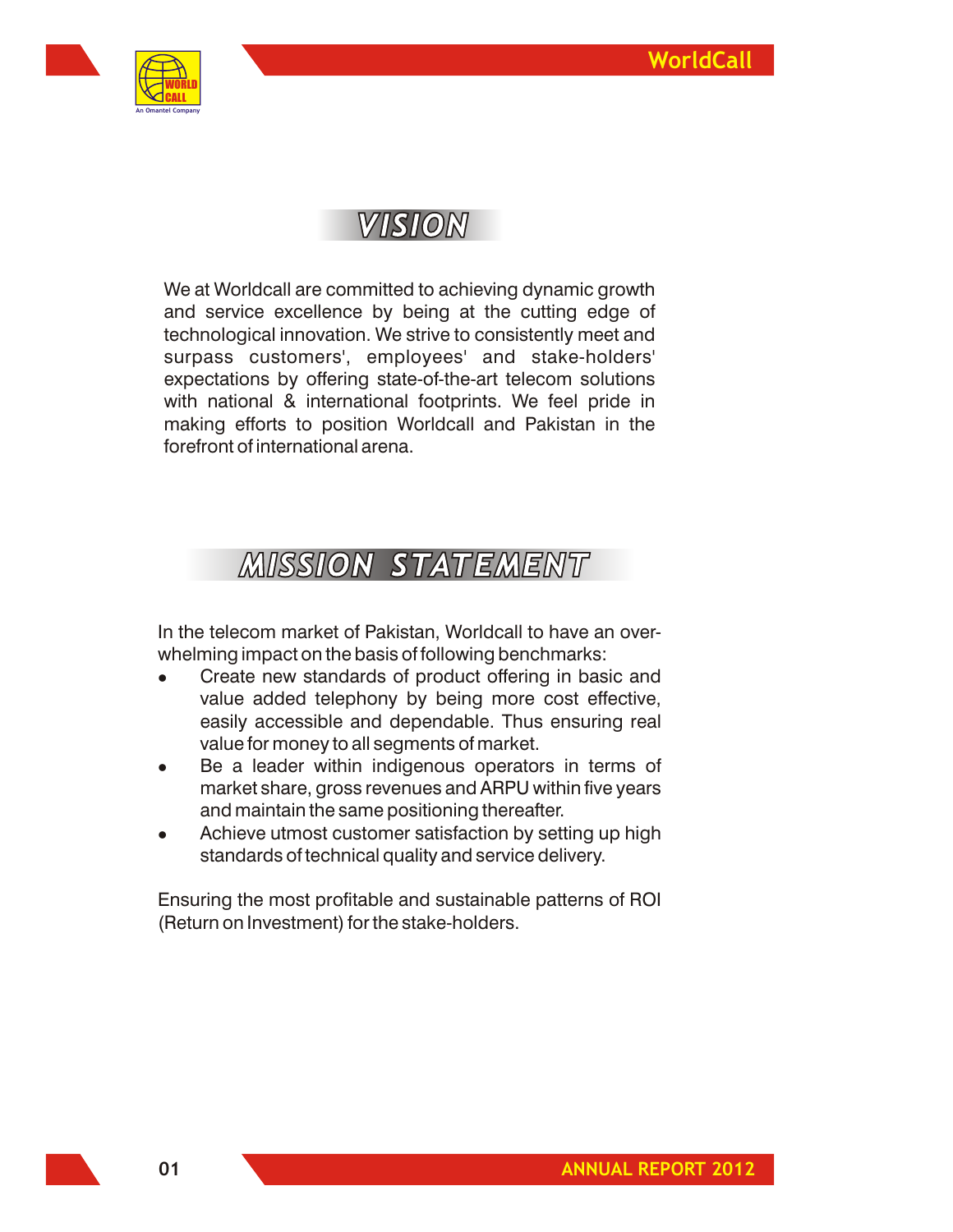



# **C O N T E N T S**

| <b>Company Information</b>                                                                     | 04  |
|------------------------------------------------------------------------------------------------|-----|
| <b>Notice of Annual General Meeting</b>                                                        | 06  |
| <b>Message from the Chairman</b>                                                               | 32  |
| <b>Directors' Report</b>                                                                       | 33  |
| <b>Key Financial Information</b>                                                               | 40  |
| Statement of Compliance with the best practices on Transfer Pricing                            | 41  |
| <b>Statement of Compliance with Code of Corporate Governance</b>                               | 42  |
| <b>Auditors' Review Report on Statement of Compliance</b><br>with Code of Corporate Governance | 44  |
| <b>Auditors' Report to the Members</b>                                                         | 45  |
| <b>Balance Sheet</b>                                                                           | 46  |
| <b>Profit and Loss Account</b>                                                                 | 47  |
| <b>Statement of Comprehensive Income</b>                                                       | 48  |
| <b>Cash Flow Statement</b>                                                                     | 49  |
| <b>Statement of Changes in Equity</b>                                                          | 50  |
| <b>Notes to the Financial Statements</b>                                                       | 51  |
| <b>Consolidated Financial Statements</b>                                                       | 95  |
| <b>Pattern of Shareholding</b>                                                                 | 151 |
| <b>Form of Proxy</b>                                                                           | 157 |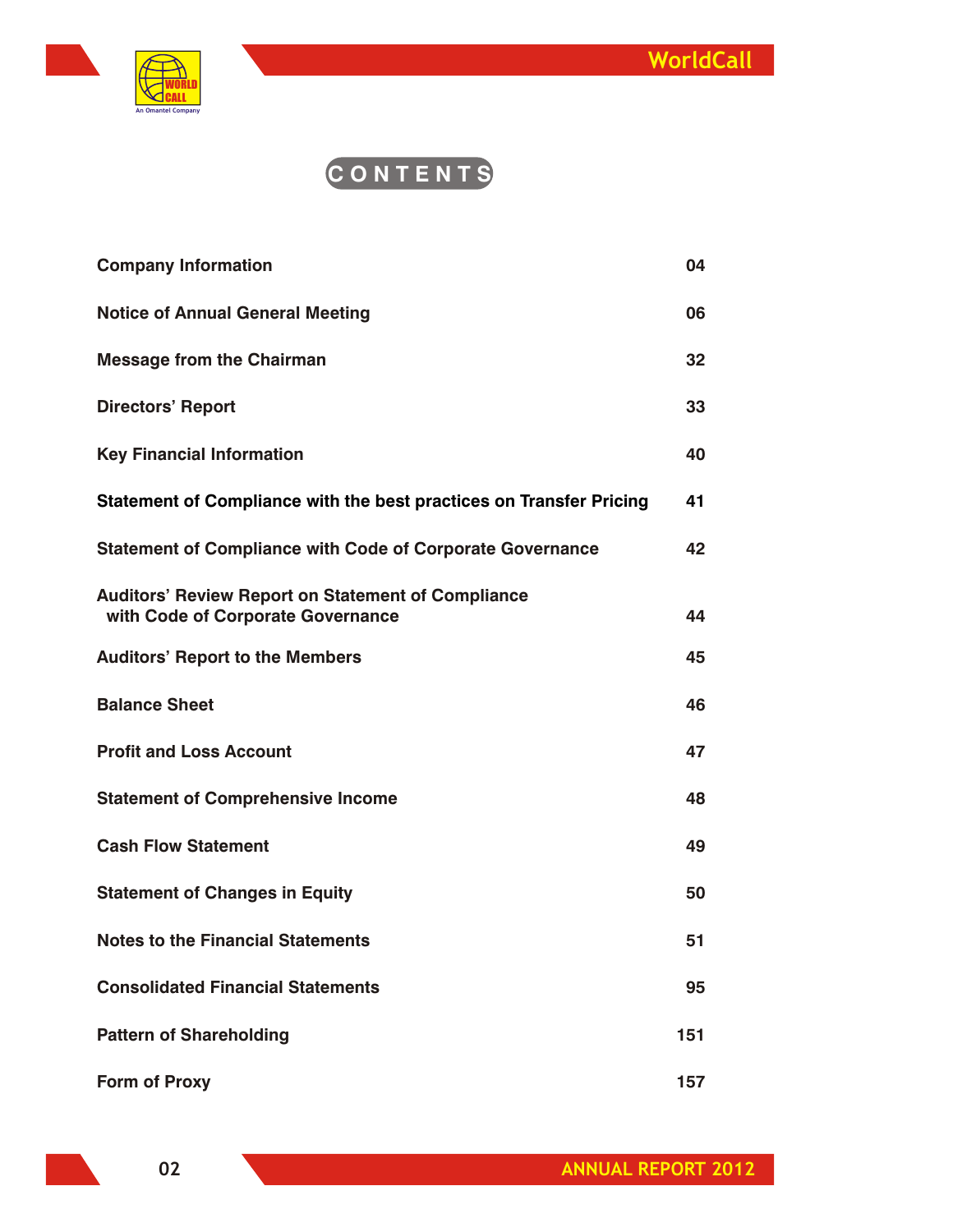

# **FINANCIAL STATEMENTS**

# **FOR THE YEAR ENDED 31 DECEMBER 2012**

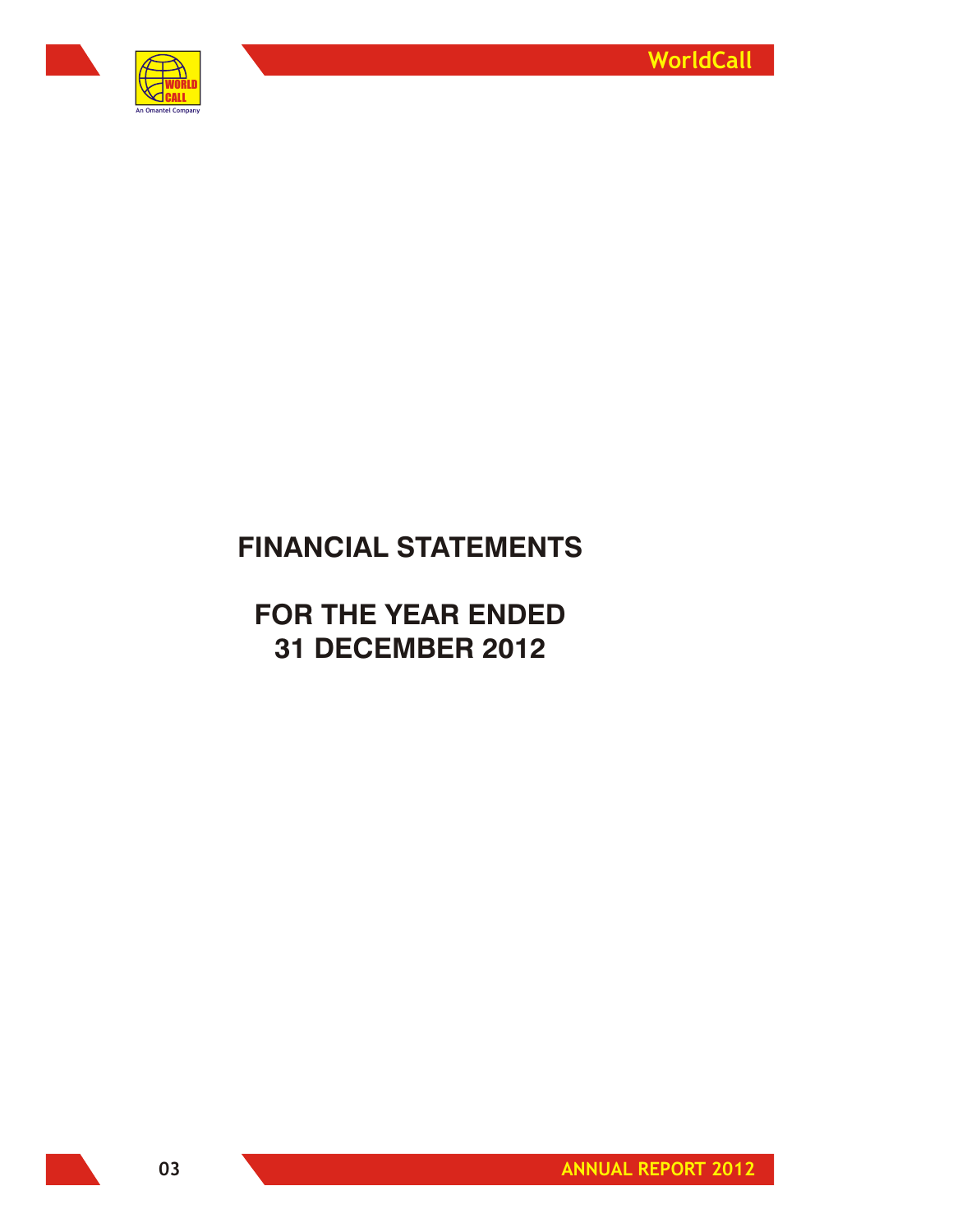

### **COMPANY INFORMATION**

| <b>Chairman</b>                          | Mehdi Mohammed Al Abduwani                                                                                                                                                                              |
|------------------------------------------|---------------------------------------------------------------------------------------------------------------------------------------------------------------------------------------------------------|
| <b>Chief Executive Officer</b>           | Babar Ali Syed                                                                                                                                                                                          |
| Board of Directors (In Alphabetic order) | Aimen bin Ahmed Al Hosni<br>Asadullah Khawaja<br>Mehdi Mohammed Al Abduwani<br>Samy Ahmed Abdulqadir Al Ghassany<br>Sohail Qadir<br>Shehryar Ali Taseer<br>Talal Said Marhoon Al-Mamari (Vice Chairman) |
| <b>Chief Financial Officer</b>           | Mohammad Noaman Adil                                                                                                                                                                                    |
| <b>Executive Committee</b>               | Mehdi Mohammed Al Abduwani (Chairman)<br>Aimen bin Ahmed Al Hosni (Member)<br>Babar Ali Syed (Member)<br>Sohail Qadir (Member)<br>Rizwan Abdul Hayi (Secretary)                                         |
| <b>Audit Committee</b>                   | Talal Said Marhoon Al-Mamari (Chairman)<br>Asadullah Khawaja (Member)<br>Aimen bin Ahmed Al Hosni (Member)<br>Rizwan Abdul Hayi (Secretary)                                                             |
| <b>HR Committee</b>                      | Aimen bin Ahmed Al Hosni (Chairman)<br>Sohail Qadir (Member)<br>Talal Said Marhoon Al-Mamari (Member)<br>Saud Al-Mazroui (Secretary)                                                                    |
| <b>Chief Internal Auditor</b>            | Mirghani Hamza Al-Madani                                                                                                                                                                                |
| <b>Company Secretary</b>                 | Rizwan Abdul Hayi                                                                                                                                                                                       |
| <b>Auditors</b>                          | KPMG Taseer Hadi & Co.<br><b>Chartered Accountants</b>                                                                                                                                                  |
| <b>Legal Advisers</b>                    | M/s Miankot & Co.<br>Barristers, Advocates &<br>Corporate Legal Consultant                                                                                                                              |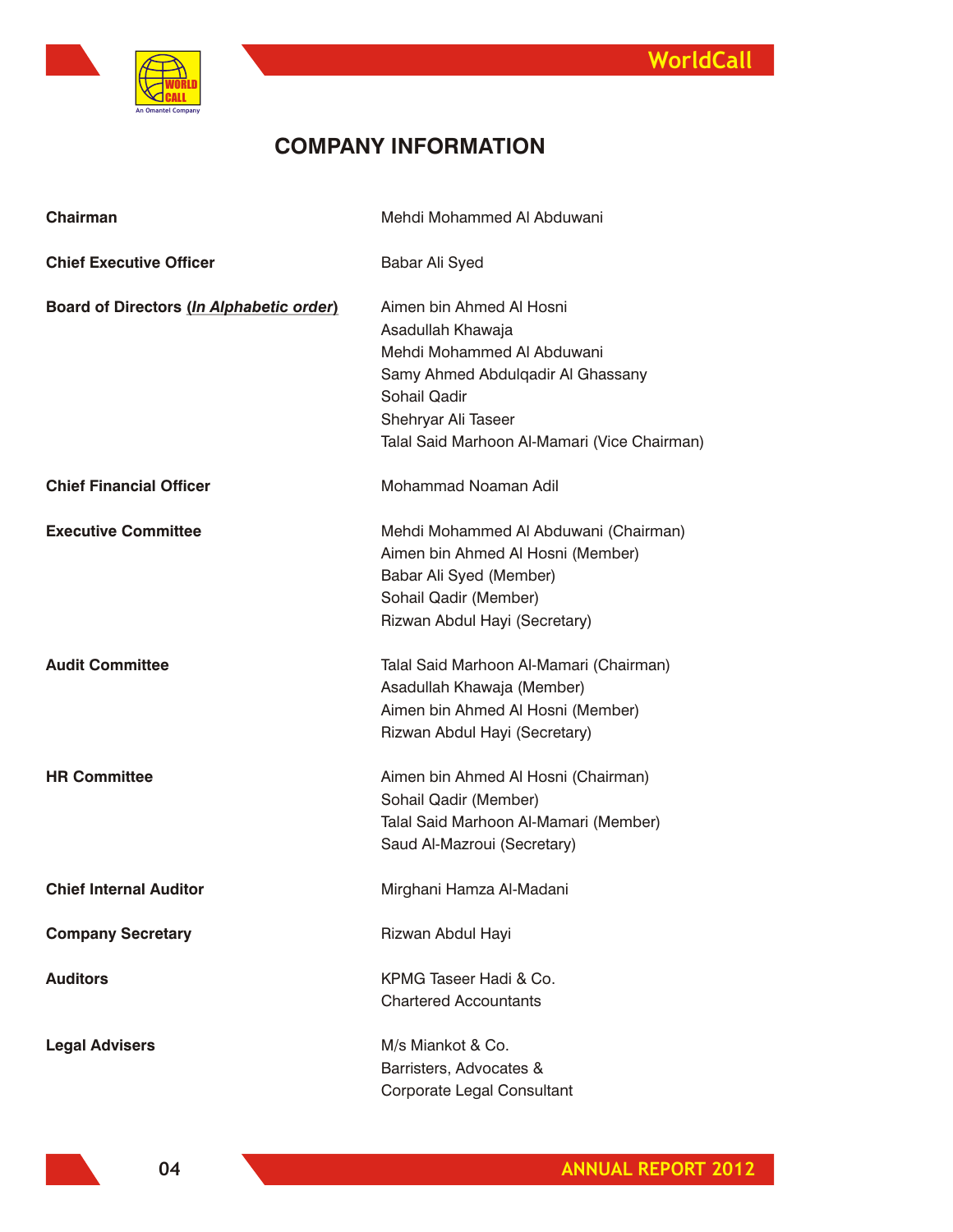

| <b>Bankers (In Alphabetic Order)</b>        | <b>Allied Bank Limited</b><br>Albaraka Bank (Pakistan) Limited<br>(formerly Emirates Global Islamic Bank Limited)<br>Askari Bank Limited<br>Barclays Bank Plc Pakistan<br><b>Burj Bank Limited</b><br>(formerly Dawood Islamic Bank Limited)<br>Deutsche Bank AG<br><b>Faysal Bank Limited</b><br><b>Habib Bank Limited</b><br>Habib Metropolitan Bank Limited<br><b>HSBC Bank Middle East Limited</b><br>HSBC Bank Oman S.A.O.G.<br>(formerly Oman International Bank S.A.O.G.)<br><b>IGI Investment Bank Limited</b><br><b>JS Bank Limited</b><br><b>KASB Bank Limited</b><br><b>MCB Bank Limited</b><br>National Bank of Pakistan<br><b>NIB Bank Limited</b><br>Pak Oman Investment Co. Limited<br>Soneri Bank Limited<br>Standard Chartered Bank (Pakistan) Limited<br><b>Summit Bank Limited</b><br>(formerly Arif Habib Bank Limited)<br>Tameer Microfinance Bank Limited<br>The Bank of Punjab<br><b>United Bank Limited</b> |
|---------------------------------------------|-------------------------------------------------------------------------------------------------------------------------------------------------------------------------------------------------------------------------------------------------------------------------------------------------------------------------------------------------------------------------------------------------------------------------------------------------------------------------------------------------------------------------------------------------------------------------------------------------------------------------------------------------------------------------------------------------------------------------------------------------------------------------------------------------------------------------------------------------------------------------------------------------------------------------------------|
| <b>Registrar and Shares Transfer Office</b> | THK Associates (Pvt.) Limited<br>Ground Floor, State Life Building No.3,<br>Dr. Zia-ud-Din Ahmed Road, Karachi.<br>Tel: (021) 111-000-322                                                                                                                                                                                                                                                                                                                                                                                                                                                                                                                                                                                                                                                                                                                                                                                           |
| <b>Registered Office/Head Office</b>        | 67-A, C/III, Gulberg-III,<br>Lahore, Pakistan<br>Tel: (042) 3587 2633-38<br>Fax: (042) 3575 5231                                                                                                                                                                                                                                                                                                                                                                                                                                                                                                                                                                                                                                                                                                                                                                                                                                    |
| Webpage                                     | www.worldcall.com.pk                                                                                                                                                                                                                                                                                                                                                                                                                                                                                                                                                                                                                                                                                                                                                                                                                                                                                                                |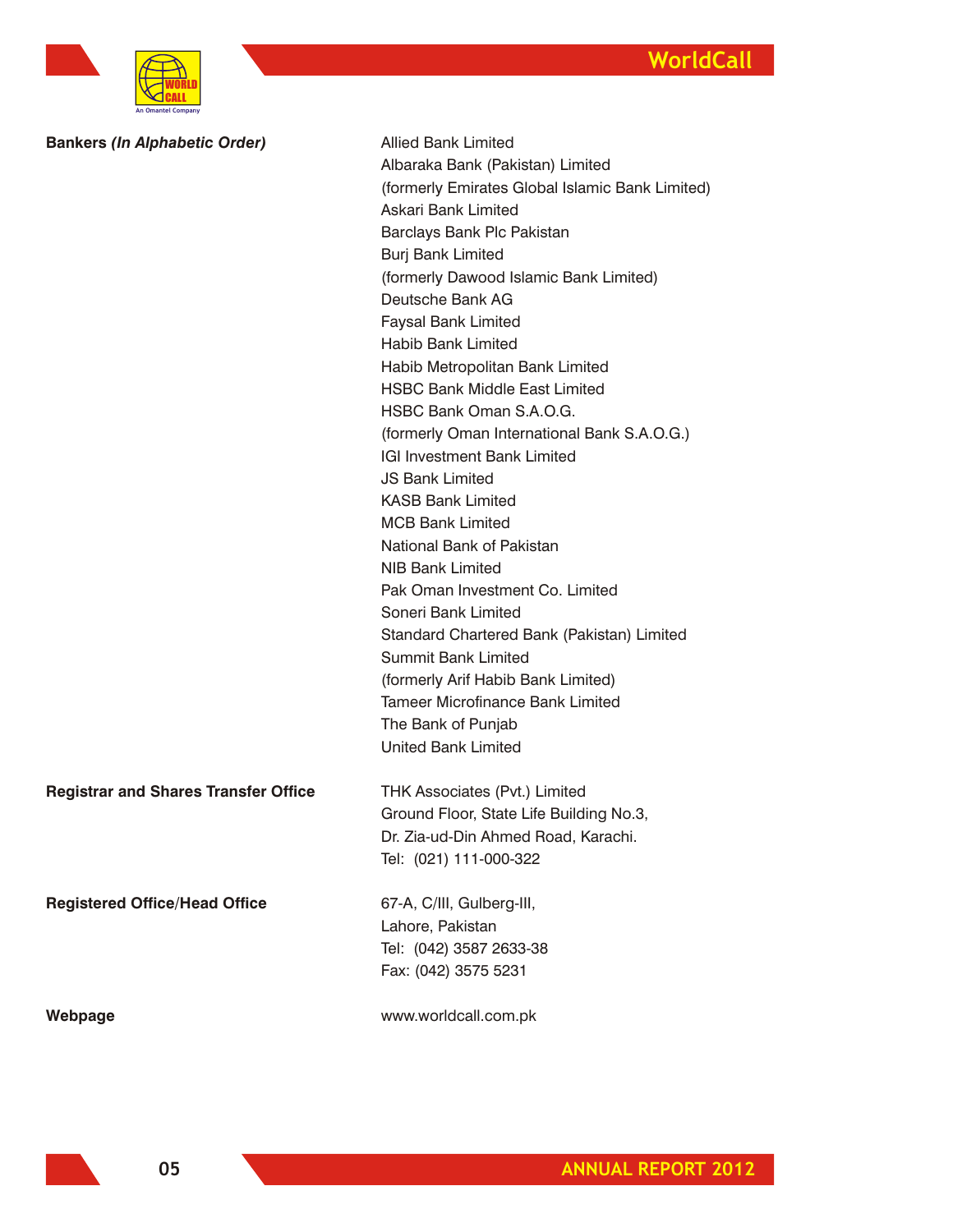

## **NOTICE OF 13th ANNUAL GENERAL MEETING**

NOTICE IS HEREBY GIVEN to all the shareholders of Worldcall Telecom Limited ("Company") that the 13<sup>th</sup> Annual General Meeting of the Company will be held at Avari Hotel Lahore, on May 4, 2013 at 11 a.m. to transact the following business:

#### **1. Ordinary Business:**

- (i) To approve the minutes of the 12<sup>th</sup> Annual General Meeting held on April 30, 2012;
- (ii) To receive, consider and to adopt the financial statements of the Company for the year ended 31 December 2012 together with the Directors' and Auditors' reports thereon;
- (iii) To appoint Auditors of the Company for the year ending 31 December 2013 and to fix their remuneration.

#### **2. Special Business:**

To consider and, if thought fit to pass with or without modification, the following resolutions as special resolutions, under, Section 90 of the Companies Ordinance, 1984 ("**Companies Ordinance**") read with Rule 5 of the Companies' Share Capital (Variation in Rights and Privileges) Rules, 2000 ("**Variation Rules**"), the proviso of Section 86(1) of the Companies Ordinance and Section 84 of the Companies Ordinance and all other applicable provisions of the Companies Ordinance for: (a) the issuance of Three hundred fifty thousand (350,000) United States Dollar denominated, non-voting, cumulative and convertible preference shares at the price of US\$ 100/ per share to Oman Telecommunications Company S.A.O.G. ("**Omantel**") and Habib Bank Limited, Bahrain Branch ("**Investor**") on the terms and conditions specified below; (ii) the dividend on the said preference shares shall be at a rate which is the higher of 5.9% per annum or the rate of dividend being paid to the ordinary shares of the Company for any financial year provided that such dividend will be in the form of specie dividends and shall be paid by the Company by issuing new United States Dollars denominated non-voting, cumulative and convertible preference shares at a price of US\$ 100/- per share and shall carry the same terms and conditions as the shares held by the holders of the preference shares at the time of the dividend payment and the term of which shall be the remaining term of the preference shares issued to Omantel and the Investor at the time of investment; and (iii) the issuance of ordinary shares of the Company at a discount upon conversion of the preference shares to ordinary shares of the Company without conducting a rights issue, as approved/recommended by the Board of Directors of the Company on March 28, 2013.

The special resolutions proposed to be passed are as under:

#### **RESOLVED THAT:**

- 1. Subject to compliance with the provisions of all applicable laws, the approval of the shareholders of the Company, the approval of SECP (including approval under Section 84, the provision of Section 86 (1) and Section 90 of the Companies Ordinance and Rule 5 of the Companies' Share Capital (Variation in Rights and Privileges) Rules, 2000), any other regulatory approval required under the Companies Ordinance, the approval of the Pakistan Telecommunication Authority and approval of SBP, the Company be and is hereby authorized to issue United States Dollar denominated, nonvoting, cumulative and convertible preference shares at the price of US\$ 100 per share otherwise than by way of a rights issue to the Investor and Omantel (an existing shareholder of the Company) in the following proportions:
	- (i) Two hundred thousand (200,000) United States Dollar denominated, non-voting, cumulative and convertible Class B Preference Shares having a face value of US\$ 100/ each to be issued to Omantel at the time of investment by Omantel ("**Class B Preference Shares**");

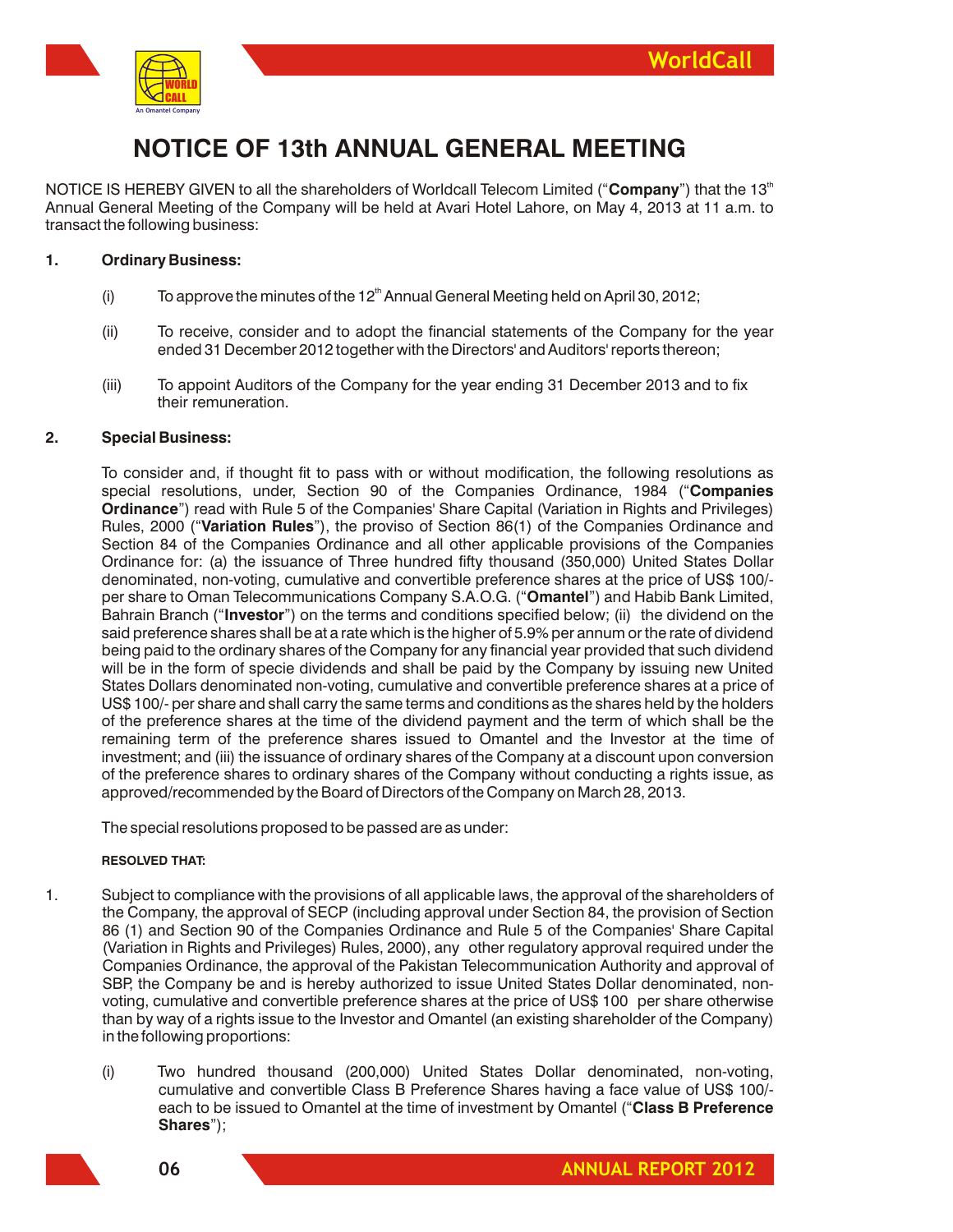

(ii) One hundred and fifty thousand (150,000) United States Dollar denominated, non-voting, cumulative and convertible Class A Preference Shares having a face value of US\$ 100/ each to be issued to the Investor at the time of investment by the Investor ("**Class A Preference Shares**");

(the Class A Preference Shares and the Class B Preference Shares are hereinafter referred to as the "**Preference Shares**")

- (iii) Sixty seven thousand two hundred and sixty two (67,262) United States Dollars denominated, non-voting, cumulative and convertible Class B Preference Shares having a face value of US\$ 100/- each to be issued to Omantel from time to time during the term of the Preference Shares at the rate of 5.9% per annum or such higher number of United States Dollars denominated, non-voting, cumulative and convertible Class B Preference Shares in case the dividend declared by the Company for its ordinary shareholders is higher than the rate agreed rate of dividend (hereinafter referred to as the "**Class B Dividend Shares**"), provided that the tenor of any such Class B Dividend Shares issued from time to time shall not be more than the remaining tenor of the Preference Shares issued at the time of investment by Omantel; and
- (iv) Fifty thousand four hundred and forty six (50,446) United States Dollars denominated, nonvoting, cumulative and convertible Class A Preference Shares having a face value of US\$ 100/- each to be issued to the Investor from time to time during the term of the Preference Shares at the rate of 5.9% per annum or such higher number of United States Dollars denominated, non-voting, cumulative and convertible Class A Preference Shares in case the dividend declared by the Company for its ordinary shareholders is higher than the rate agreed rate of dividend (hereinafter referred to as the "**Class A Dividend Shares**"), provided that the tenor of any such Class A Dividend Shares issued from time to time shall not be more than the remaining tenor of the Preference Shares issued at the time of issue of Dividend Shares.

(the Class B Dividend Shares and the Class A Dividend Shares are hereinafter collectively referred to as the "**Dividend Shares**")

2. The issuance of the Preference Shares (including Dividend Shares to be issued from time to time) be and is hereby approved on the following terms and conditions:

TERMS AND CONDITIONS OF PREFERENCE SHARES:

| <b>Issuer</b>                                 | The Company or WTL                                                                                                                                                                                                |  |  |
|-----------------------------------------------|-------------------------------------------------------------------------------------------------------------------------------------------------------------------------------------------------------------------|--|--|
| <b>Equity Advisor &amp; Structuring Agent</b> | <b>Habib Bank Limited</b>                                                                                                                                                                                         |  |  |
| <b>Instrument Issue Currency</b>              | United States Dollar ("USD")                                                                                                                                                                                      |  |  |
| <b>Participation Amount</b>                   | USD 20 Million from Omantel<br>USD 15 Million from the Investor                                                                                                                                                   |  |  |
| No. of Preference Shares                      | Two hundred thousand United States<br>(i)<br>Dollar denominated, non-voting,<br>cumulative and convertible Class B<br>preference shares having a face value of<br>US\$ 100/- each to be issued to Omantel;<br>and |  |  |

(ii) One hundred fifty thousand United States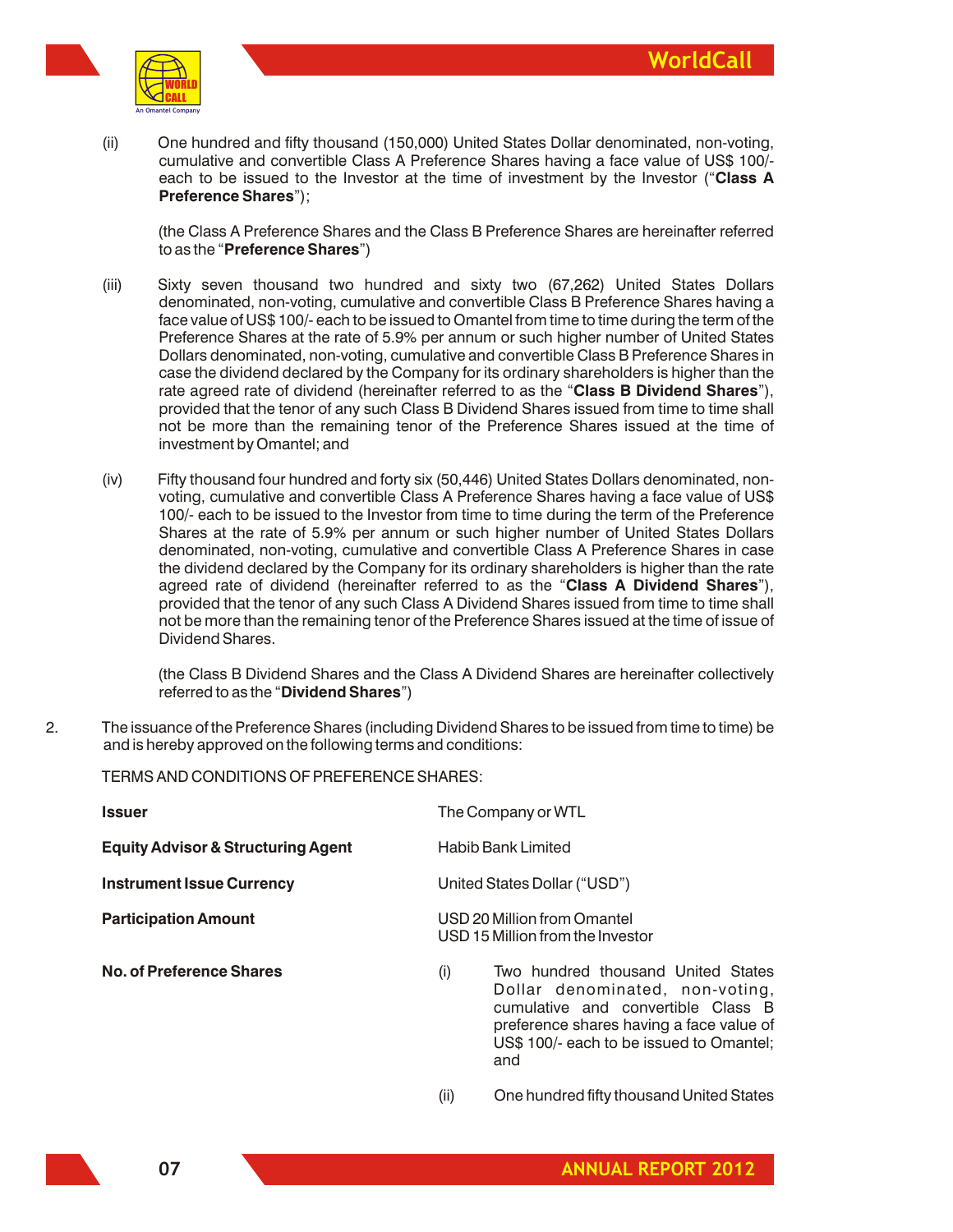

Dollar denominated, non-voting, cumulative and convertible Class A preference shares having a face value of US\$ 100/- each to be issued to the Investor.

**Dividend** The Investor and Omantel will be entitled to a noncash dividend which will be calculated at the rate higher of (i) 5.9% per annum on each of the Preference Shares or the dividend declared by the Company for ordinary shareholders. Please note that there will be no cash paid out by the Company as dividend to either the Investor or Omantel (in their capacity as the holders of the Preference Shares), and any dividend which is declared in respect of the Preference Shares (including accumulated dividends) will be paid to the Investor and Omantel in the form of specie dividends by issuance of new United States Dollars denominated, non-voting, cumulative and Convertible Preference Shares. The Dividend Shares will be issued only when the Company will have sufficient profits to pay dividend on Preference Shares.

> First dividend to be paid following the first anniversary of the issuance of the Preference Share and each semi-annual period thereafter. Dividend on Preference shares will have priority over any dividends declared on ordinary shares.

> Any unpaid dividend amount shall be accumulated and paid to Omantel and the Investor in the form of Dividend Shares (as specie dividends) at the end of the following semi-annual period.

> It is clarified that the tenor of the Dividend Shares issued from time to time shall not be more than the remaining tenor of the initial Preference Shares issued at the time of investment by Omantel and the Investor. By way of example, if Dividend Shares are issued two (2) years after issuance of the Preference Shares, then the tenor of the Dividend Shares shall be three (3) years (i.e. the remaining tenor of the initial Preference Share).

**Conversion Option Mechanism** Omantel and the Investor shall have the option to convert the Preference Shares (including any Dividend Shares) into ordinary shares of the Company on the basis of the mechanism specified in the Articles of Association (which is specified below)

**Repatriation** Repatriation restricted for a duration which is 1.5 x

**08**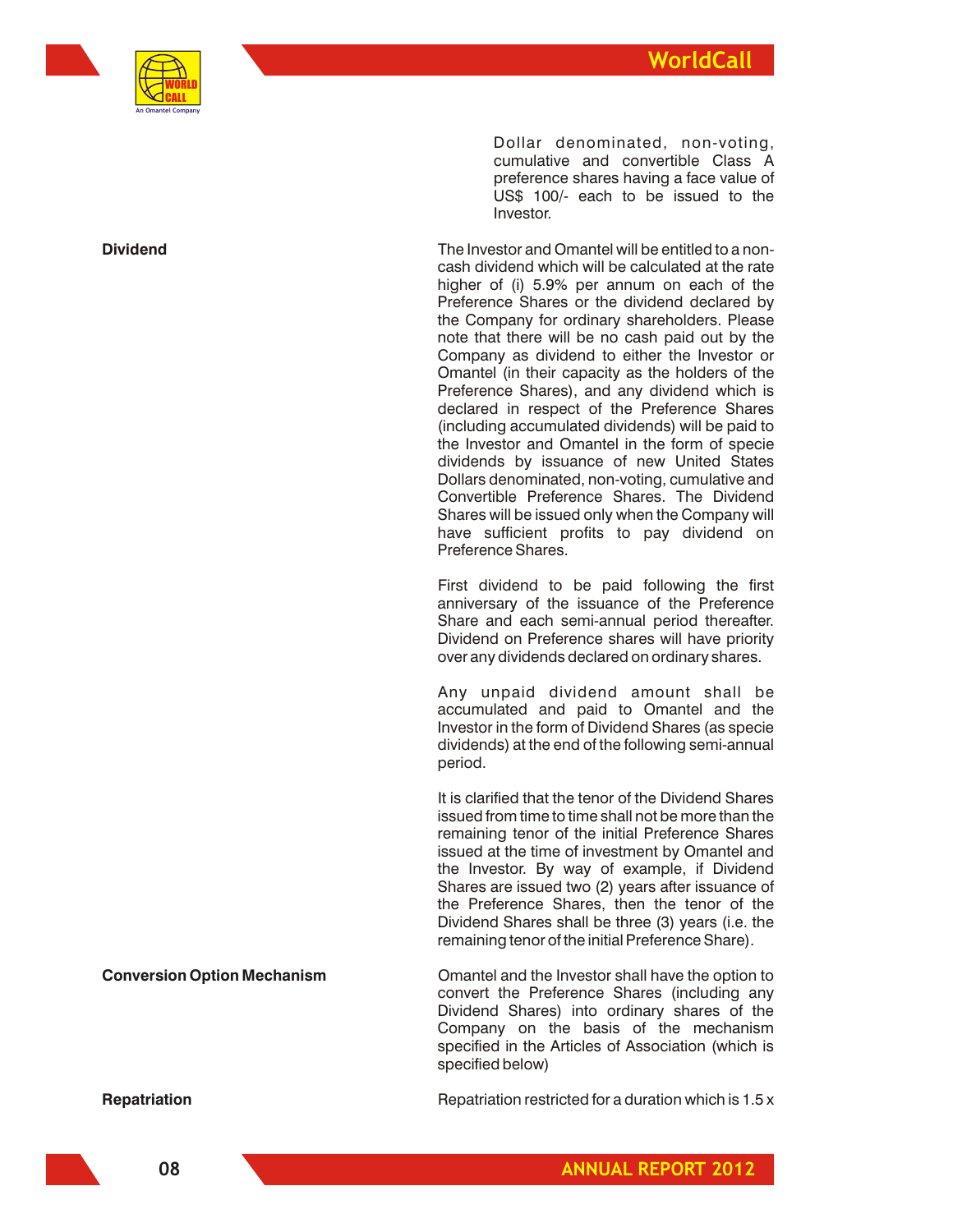

from the date of issuance of the Preference Shares, where:

- (a) X is duration for which Preference Shares are held in USD denomination;
- (b) 1.5X is total period after which proceeds can be repatriated to the non-resident holders of the Preference Shares
- (c) Repatriation restriction applies to the Preference Shares and any Dividend Shares issued from time to time.

**Put Option Put Option Omantel will provide a put option to the Investor in** US\$ where the Investor (being a Class A Preference Shareholder) can sell its Class A Preference Shares (which shall for avoidance of doubt also include the Class A Dividend Shares issued from time to time) at the Participation Amount along with any accumulated, unpaid and accrued dividend up to 5.9% per annum and other pre-agreed charges and expenses (Put Strike Price). This Put Option may be exercised fully or partially in a multiple of US\$ 1 Million from the  $3<sup>rd</sup>$  anniversary of the Preference Shares till the  $5<sup>th</sup>$  anniversary and under certain circumstance (agreed trigger events), prior to the  $3<sup>rd</sup>$  anniversary of the Preference Shares.

- 3. Subject to the approval of SECP, the Preference Shares including the Dividend Shares be and are hereby issued otherwise than by way of a rights issue under the proviso of Section 86(1) of the Companies Ordinance, 1984 to Omantel and the Investor in the proportions set out above and not to all the other shareholders of the Company and the Company is not required to obtain the approval of the shareholders of the Company for any issuance of Dividend Shares from time to time in accordance with the terms and conditions of the Preference Shares.
- 4. Subject to the approval of SECP including under Section 84 and the proviso of Section 86 (1) of the Companies Ordinance, 1984, the issuance of ordinary shares at a discount (at the rate specified in the terms and conditions of the Preference Shares) to either Omantel or the Investor (which term shall include Habib Bank Limited, Bahrain Branch and its transferees) upon exercise of the conversion option by either of them at any time during the tenor of the Preference Shares or at the end of the five (5) year period and otherwise than by way of a rights issue under the proviso of Section 86(1) of the Companies Ordinance, 1984 and at a discount under Section 84 of the Companies Ordinance 1984, be and is hereby approved and no additional approvals will be required from the shareholders of the Company in respect of the same.
- 5. The Company be and is hereby authorized to apply to SECP to seek an extended period of time for issue of ordinary shares at discount under Section 84(1)(d) of the Companies Ordinance, 1984 from sixty (60) days till a period up to sixty (60) days after the fifth ( $5$ ") anniversary of the Preference Share issue date.
- 6. Subject to the approval of the shareholders by way of special resolution and in order to allow the Company to issue the Preference Shares (including Dividend Shares from time to time), the following amendments and alterations in the Memorandum and Articles of Association of the Company be and are hereby made and approved:



**09**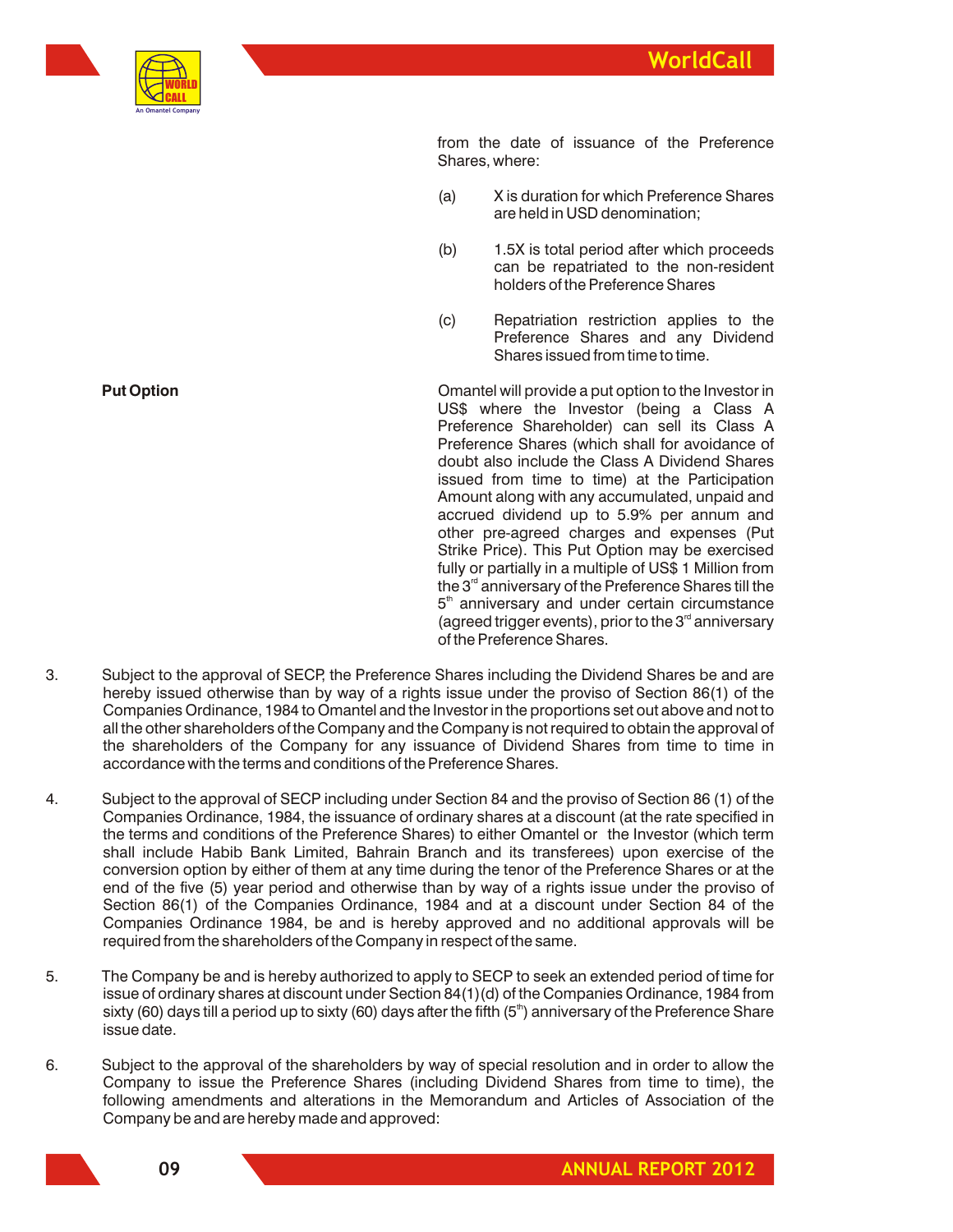

#### (i) Increase in Authorised Capital

The Authorized Capital of the Company be and is hereby increased from Rs. 9,000,000,000/- divided into 900,000,000 ordinary shares of Rs.10/- each to Rs. 15,000,000,000/- divided into 1,500,000,000 ordinary shares of Rs.10/- each.

(ii) Clause V of the Memorandum of Association

*The Authorised Capital of the Company shall be the sum of:*

- *a) PKR 15,000,000,000 (Pak Rupees Fifteen Billion only), divided into 1,500,000,000 (One Billion Five Hundred Thousand only) Ordinary Shares of PKR 10/- each; and*
- *b) US\$ 50,000,000 (United States Dollars Fifty million only) divided into 500,000 (Five Hundred Thousand only) Preference Shares of US\$ 100/- each (equivalent to Rupees Rs. 6,000,000,000/- (Rupees Six billion only) converted at exchange rate of Rs. 120/-for each US Dollar ;*

*with such rights, preferences, privileges and restrictions as are specified in the Articles of Association. The Company shall with the authority of a special resolution and the consent of the Class A Preference Shareholder, also have the right and power to vary and modify any such rights, privileges and conditions in such manner as may be permitted by the Companies Ordinance, 1984 and the Articles of Association of the Company and to increase, reduce, reorganize, consolidate or subdivide the share capital in respect of the Ordinary Shares and Preference Shares on such terms and conditions as the Members of the Company (including the Class A Preference Shareholder) may deem appropriate from time to time in accordance with the law.*

(iii) Article 4 of the Articles shall be deleted in its entirety and replaced as follows:

*The Authorised Capital of the Company shall be the sum of:*

- *a) PKR 15,000,000,000 (Pak Rupees Fifteen Billion only), divided into 1,500,000,000 (One Billion Five Hundred Thousand only) Ordinary Shares of PKR 10/- each; and*
- *b) US\$ 50,000,000 (United States Dollars Fifty million only) divided into 500,000 (Five Hundred Thousand only) Preference Shares of US\$ 100/- each (equivalent to Rupees Rs. 6,000,000,000/- (Rupees Six billion only) converted at exchange rate of Rs. 120/-for each US Dollar ;*

*with such rights, preferences, privileges and restrictions as are specified in these Articles of Association. The Company shall with the authority of a special resolution and the consent of the Class A Preference Shareholder, also have the right and power to vary and modify any such rights, privileges and conditions in such manner as may be permitted by the Companies Ordinance, 1984 and the Articles of Association of the Company and to increase, reduce, reorganize, consolidate or subdivide the share capital in respect of the Ordinary Shares and Preference Shares on such terms and conditions as the Members of the Company (including the Class A Preference Shareholder) may deem appropriate from time to time in accordance with the law.*

(iv) Amendments required for issuance of Preference Shares

#### *Article 2 of the Articles shall be deleted and replaced with the following:*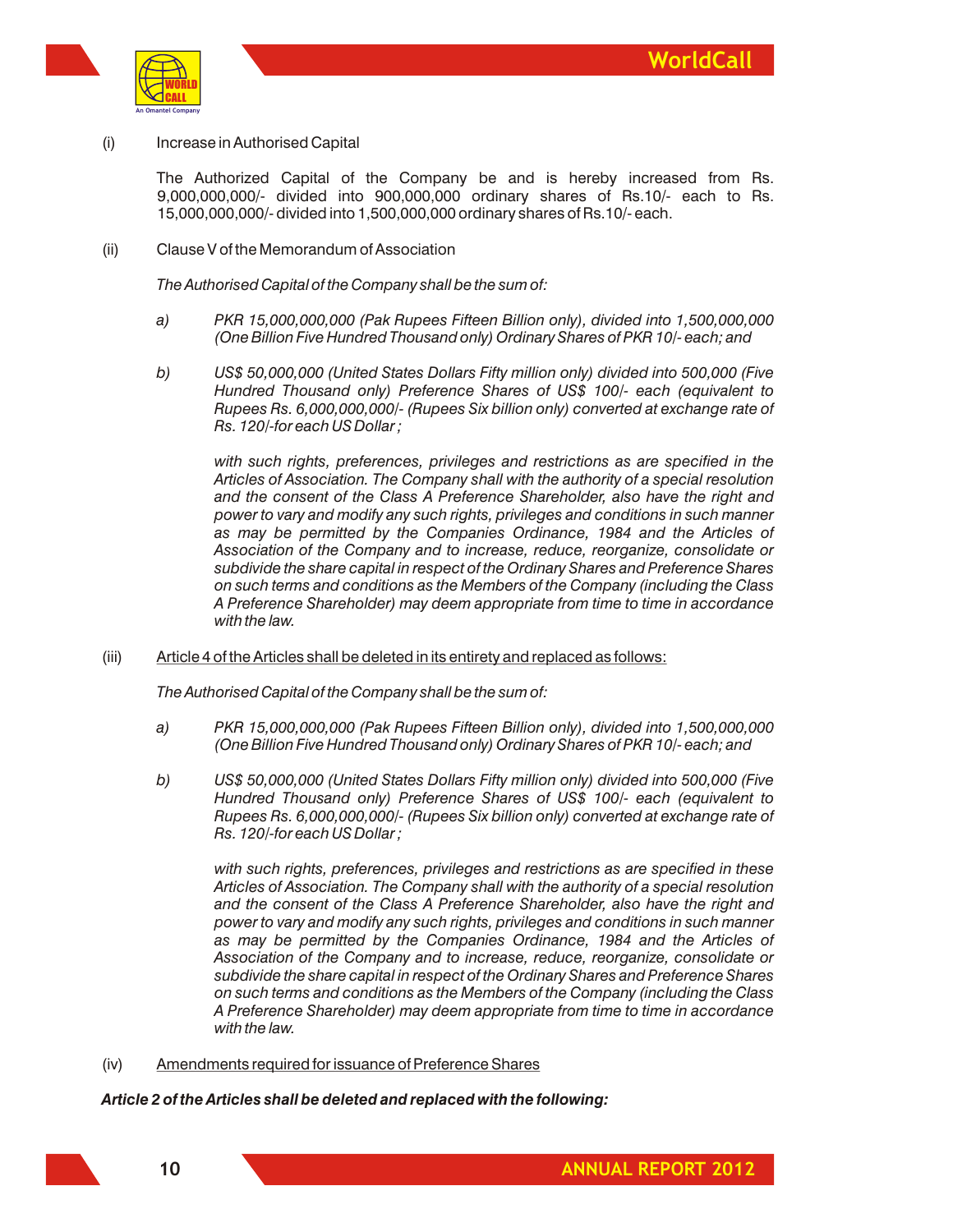

*"In these Articles, unless the context or the subject matter otherwise requires:*

- *(a) "Articles" means these Articles as originally framed or as from time to time altered in accordance with law.*
- *(b) "Board" means a meeting of the Directors duly called and constituted or as the case may be, the Directors assembled by the Board.*
- *(c) "Business Day" means a calendar day on which banks are open for general banking business in Pakistan.*
- *(d) "Capital" means the capital for the time being raised or authorized to be raised for the purpose of the Company.*
- *(e) "Class A Preference Shares" not being Ordinary Shares, means convertible preference shares with such rights, privileges and conditions attached thereto as prescribed in these Articles and shall include any Dividend Shares issued to the Class A Preference Shareholders as specie dividend. It being clarified that such Dividend Shares will carry the same rights, privileges and conditions as are available / attached to the Class A Preference Shares at that time and the tenor of the Dividend Shares whenever issued will not be more than the remaining tenor of the Class A Preference Shares issued on the First Preference Share Issue Date.*
- *(f) "Class A Preference Shareholders" means the Investor and any transferees of the Investor.*
- *(g) "Class B Preference Shares" not being Ordinary Shares, means convertible preference shares with such rights, privileges and conditions attached thereto as prescribed in these Articles and shall include any Dividend Shares issued to the Class B Preference Shareholders as specie dividend. It being clarified that such Dividend Shares will carry the same rights, privileges and conditions as are available / attached to the Class B Preference Shares at that time and the tenor of the Dividend Shares whenever issued will not be more than the remaining tenor of the Class B Preference Shares issued on the First Preference Share Issue Date.*
- *(h) "Class B Preference Shareholders" not being Ordinary Shareholders, means in relation to the Company, every person to whom the Company has allotted, or who becomes the holder of Class B Preference Shares and whose name is entered into the Register of Members.*
- *(i) "Company" means "Worldcall Telecom Limited".*
- *(j) "Conversion" means the conversion of Preference Shares into Ordinary Shares in terms of these Articles, and the word "Converted" shall be construed accordingly.*
- *(k) "Conversion Adjustments" is defined in Article 17-B(b).*
- *(l) "Conversion Date" is defined in Article 17-B(a)(ii).*
- *(m) "Conversion Ratio" means the following ratio which will be used for the Conversion, provided however, that the Conversion Ratio shall always be subject to the Conversion Adjustments:*

*In case where dividends (in the form of issuance of Dividend Shares) are paid to the*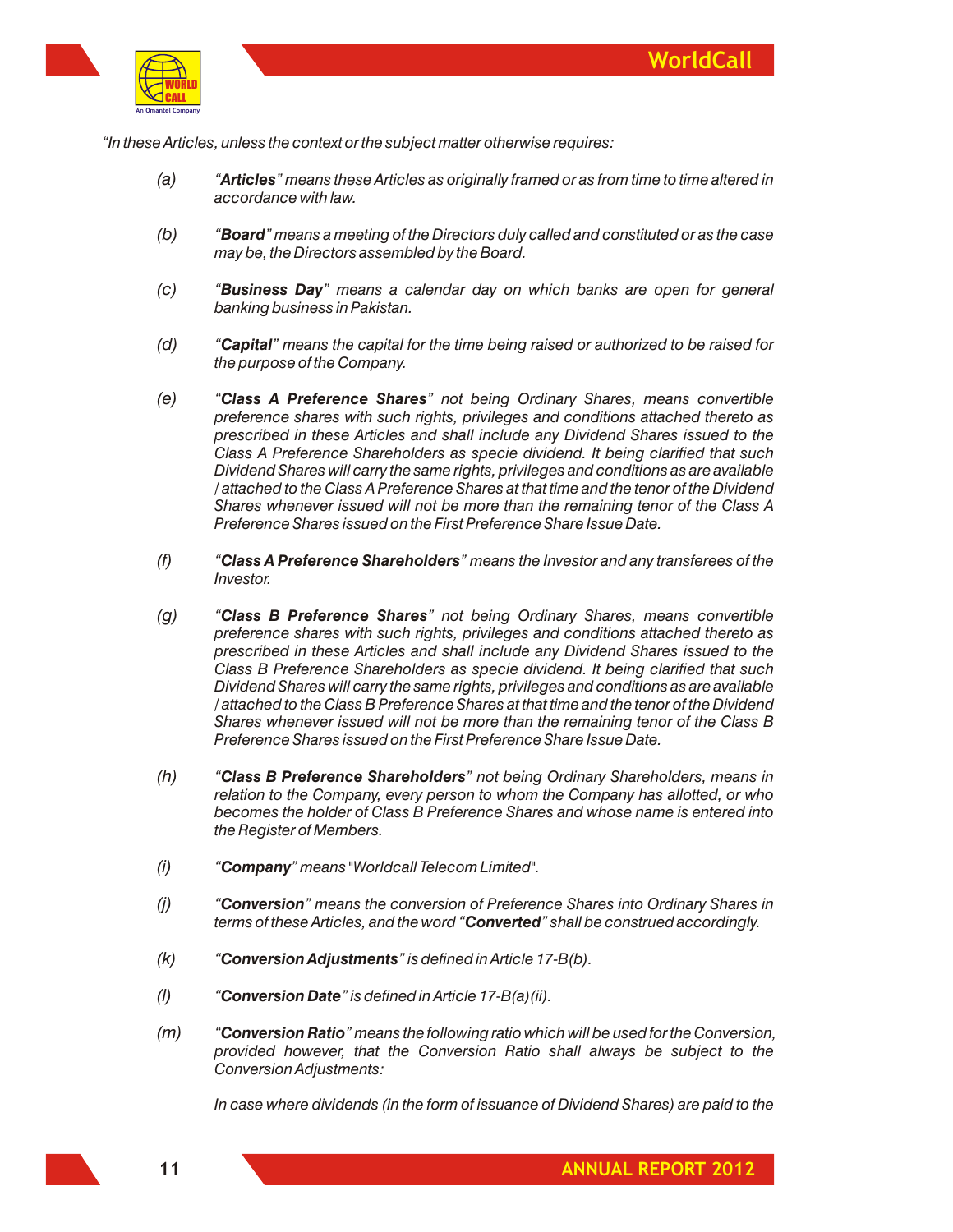

*Preferred Shareholders each year in accordance with these Articles and no dividend (in the form of issuance of Dividend Shares) has been accumulated:*

*X = (P) / (D)*

*In case where dividends (in the form of issuance of Dividend Shares) are not paid to Preferred Shareholders each year in accordance with these Articles:*

*X= (P+Div) / (D)*

*Where:*

*Div: means the aggregate of:* 

- *(i) notional amount of overdue, accrued and cumulative dividend payable / to be issued as specie dividend in the form of Dividend Shares by the Company to a Preferred Shareholder; and*
- *(ii) in the event the Conversion Option is being exercised during a semi-annual period in a financial year, the Proportionate Dividend Shares;*

*where the amounts calculated in (i) and (ii) above are converted to Pakistan Rupees at the State Bank of Pakistan US\$ settlement rate prevailing on the Conversion Date.* 

*X: means Number of Ordinary Shares to be issued*

*P: means the face value of US\$ 100/- multiplied by the no. of Preference Shares, converted to Pakistan Rupees at the State Bank of Pakistan US\$ settlement rate prevailing on the Conversion Date* 

*D: means the discounted share price, which shall be calculated in the following manner:*

*(i) Conversion between the period commencing from the 1st anniversary but prior to the 2nd anniversary of the First Preference Shares Issue Date*

*(90%) of the last 90 days volume weighted average price of the Ordinary Shares of the Company* 

*(ii) Conversion between the period commencing from the 2nd anniversary but prior to the 3rd anniversary of the First Preference Shares Issue Date* 

*(80%) of the last 90 days volume weighted average price of the Ordinary Shares of the Company*

*(iii) Conversion between the period commencing from the 3rd anniversary but prior to the 4th anniversary of the First Preference Shares Issue Date* 

*(70%) of the last 90 days volume weighted average price of the Ordinary Shares of the Company*

 $(iv)$  Conversion between the period commencing from the  $4<sup>th</sup>$  anniversary of the *First Preference Share Issue Date and ending on no later than the Mandatory Conversion Date*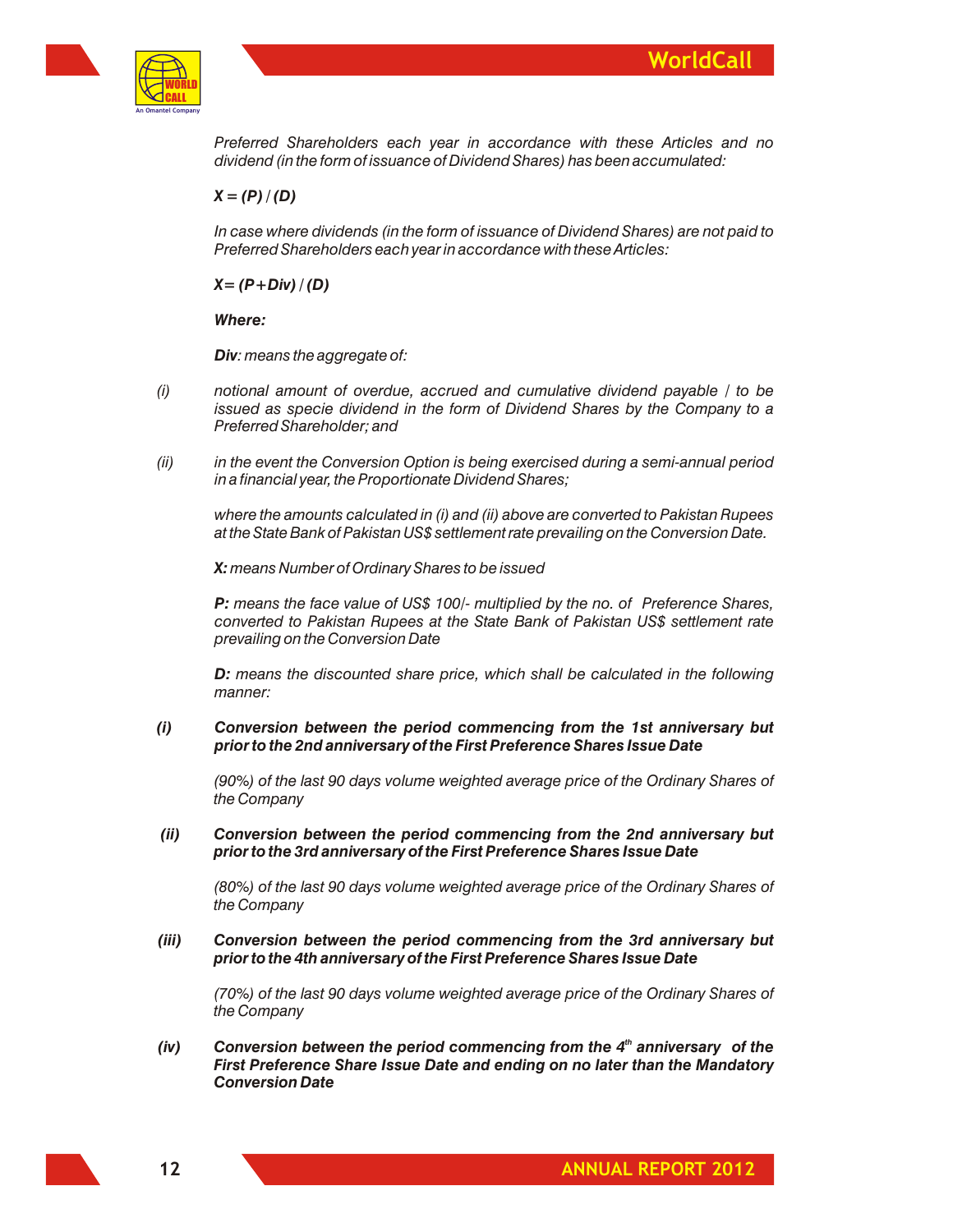

*(60%) of the last 90 days volume weighted average price of the Ordinary Shares of the Company*

*It being clarified that the discount to be granted in accordance with (i) and (iv) above will be adjusted for the number of months (rounded to the nearest month) that the Preference Shares have been outstanding and will be interpolated between the relevant discount.*

- *(n) "Conversion Notice" means a written notice by a Preferred Shareholder to the Company setting forth the number of Preference Shares that it desires to be Converted, to which Notice shall be enclosed original certificates representing Preference Shares intended to be Converted along with transfer deeds duly signed, verified and witnessed.*
- *(o) "Dilutive Issuances" means that subject to the applicable laws, the Company effecting any issuances of Ordinary Shares or Ordinary Share equivalents and customary adjustments for any preferential allotment, capitalization of profits and reserves; creation of convertible or exchangeable loans / bonds / term finance certificates / securities; issue of Shares and other equity securities by way of rights or otherwise; share splits; share consolidation and bonus shares; employee stock options; spin off events; capital distributions other than cash; warrants and merger, consolidation and / or acquisition; or any re-organisation, sub-division, consolidation or reduction of its share capital or any other variation in its issued share capital.*
- *(p) "Directors" means the Directors for the time being of the Company or as the case may be, the Directors assembled at a Board.*
- *(q) "Distributable Profits" mean the profit available for distribution as dividend subject to the provisions of Section 248 and Section 249 of the Companies Ordinance, whereby the profits are determined in accordance with accepted accounting principles and after allowing for retention of profits for continuing and expansion of operations of the Company.*
- *(r) "Dividend Shares" means Preference Shares having a face value of US\$ 100/- each to be issued by the Company to a Preferred Shareholder as specie dividend on the Preference Shares;*
- *(s) "Dividend Shares Date" means:*
	- *(i) in respect of first dividend on the Preference Shares which shall be paid as specie dividend in the form of issuance of Dividend Shares, the first (1st) anniversary of the First Preference Share Issue Date; and*
	- *(ii) in respect of all subsequent dividends to be paid to the Preferred Shareholders which shall be paid as specie dividend in the form of issuance of Dividend Shares, each semi-annual date starting from the first Dividend Shares Date.*
- *(t) "Exercised" means the date on which the Conversion Notice is issued by a Preferred Shareholder in accordance with these Articles.*
- *(u) "Financial Year" means the date on which the annual audited accounts of the Company are prepared.*
- *(v) "First Preference Share Issue Date" means the date on which Class A Preference Shares and the Class B Preference Shares are issued to the Class A Preference Shareholders and Class B Preference Shares, respectively, for the first time in accordance with the terms and conditions contained in these Articles.*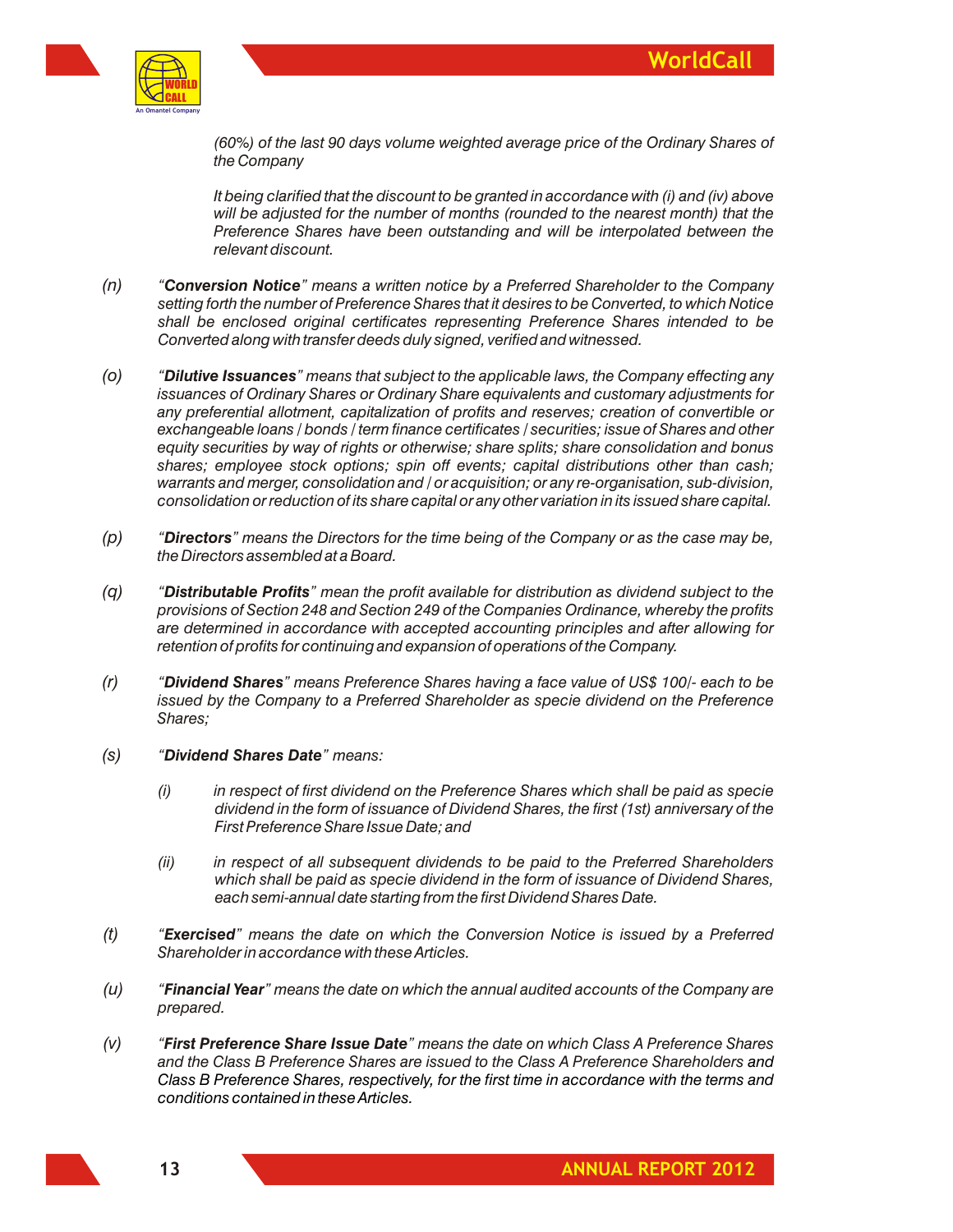

- *(w) "Investor" means [please insert name of Habib Bank Limited's investing entity or any transferees to whom the Investor transfers its Shares].*
- *(x) "Mandatory Conversion" is defined in Article 17-C.*
- *(y) "Mandatory Conversion Date" means the Business Day falling immediately after the expiry of the fifth (5<sup>th</sup>) anniversary of the First Preference Share Issue Date.*
- *(z) "Members" means the Ordinary Shareholders and a Preferred Shareholders.*
- *(aa) "Month" means calendar month according to English Calendar.*
- *(bb) "Office" means the Registered Office for the time being of the Company.*
- *(cc) "Optional Conversion Period" means the period commencing from the first (1<sup>st</sup>) th anniversary of the First Preference Share Issue Date and ending on the fifth (5 ) anniversary of the First Preference Share Issue Date.*
- *(dd) "Ordinance" means the Companies Ordinance, 1984 or any modification or re-enactment thereof for the time being in force.*
- *(ee) "Ordinary Shares" mean the voting ordinary shares of the Company other than the Preference Shares.*
- *(ff) "Ordinary Shareholders" mean in relation to the Company, every person to whom the Company has allotted, or who becomes the holder of the Ordinary Shares and whose name is entered in the Register of Members.*
- *(gg) "Preference Shares" not being Ordinary Shares, means the Class A Preference Shares and the Class B Preference Shares, issued to a Preferred Shareholder and shall include any Dividend Shares issued to the Preferred Shareholder as specie dividend in accordance with the class of Preference Shares held by such Preferred Shareholder, in accordance with the Share Capital Rules.*
- *(hh) "Preference Shares Issue Date" means the date on which the Preference Shares are issued to a Preferred Shareholders subject to the terms and conditions contained in these Articles and for avoidance of doubt shall also include the First Preference Share Issue Date.* 
	- *(ii) "Preferred Shareholder" means the Class A Preference Shareholders and the Class B Preference Shareholders.*
	- *(jj) "Proportionate Dividend Shares" means the proportionate amount of Dividend Shares calculated from the last Divided Shares Date till the Conversion Date in the following manner:*

*[X = P \* (R/360) \* n / US\$ 100]*

*Where:*

- *X: means the Proportionate Dividend Shares*
- *P: means the face value of US\$ 100/- x no of Preference Shares held by the Preferred Shareholder*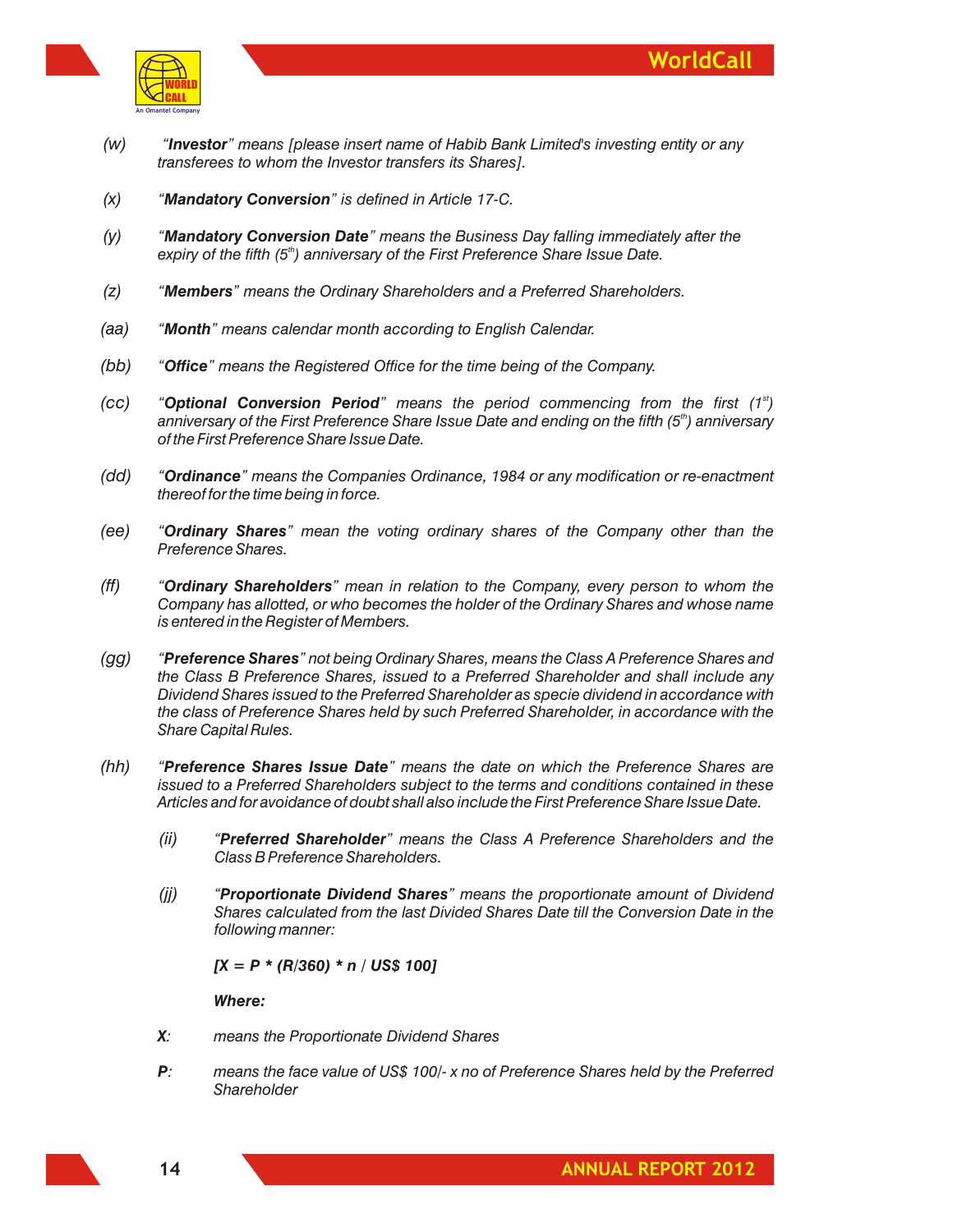

- *R: means dividend rate as specified in Article 36-A (a)*
- *n: means the number of days from the last Dividend Share Date till the Conversion Date*
- *(kk) "Register" means, unless the context otherwise requires, the register of members to be kept pursuant to Section 147 of the Ordinance.*
- *(ll) "Seal" means the common or official Seal of the Company.*
- *(mm) "SECP" shall mean the Securities and Exchange Commission of Pakistan.*
- *(nn) "Section" means a section of the Ordinance.*
- *(oo) "Shares" mean the Ordinary Shares and the Preference Shares.*
- *(pp) "Share Capital Rules" means the Companies Share Capital (Variation in Rights and Privileges) Rules, 2000.*
- *(qq) "Special Resolution" means the special resolution of the Company as defined in Section 2(1)(36) of the Ordinance.*
- *(rr) Words importing masculine gender include the feminine gender.*
- *(ss) Words importing singular number include plural number and vice versa.*
- *(tt) Expression referring to writing shall, unless contrary intention appears, be construed as including references to printing, lithography, photography and other modes of representing or reproducing words in a visible form.*
- *(uu) Words importing persons shall include bodies corporate.*
- *(vv) The head notes are inserted for convenience and shall not affect the construction of these Articles.*
- *(ww) Unless the context otherwise requires words or expressions contained in these Articles shall bear the same meaning as in the Ordinance.*

#### *The following be and are hereby inserted as Articles 17-A, 17-B and 17-C in the Articles of Association of the Company:*

#### *17-A Issue of Preference Shares:*

- *(a) Subject to the provisions of Articles 4, 16, 17-B, 17-C and 36-A, the Company may issue the Preference Shares (including any Dividend Shares issued from time to time as specie dividend) to a Preferred Shareholders in terms of these Articles.*
- *(b) Subject to the proviso of Section 86(1) of the Ordinance, the Preference Shares (including any Dividend Shares issued from time to time as specie dividend) may be issued by the Company without a rights offering, to such persons as it shall think fit from time to time.*
- *(c) Class A Preference Shares shall only be issued to the Class A Preference Shareholder and no Class A Preference Shares shall be issued to any person or party till such time as all Class A Preference Shareholders have provided their consent and approval in respect of the same.*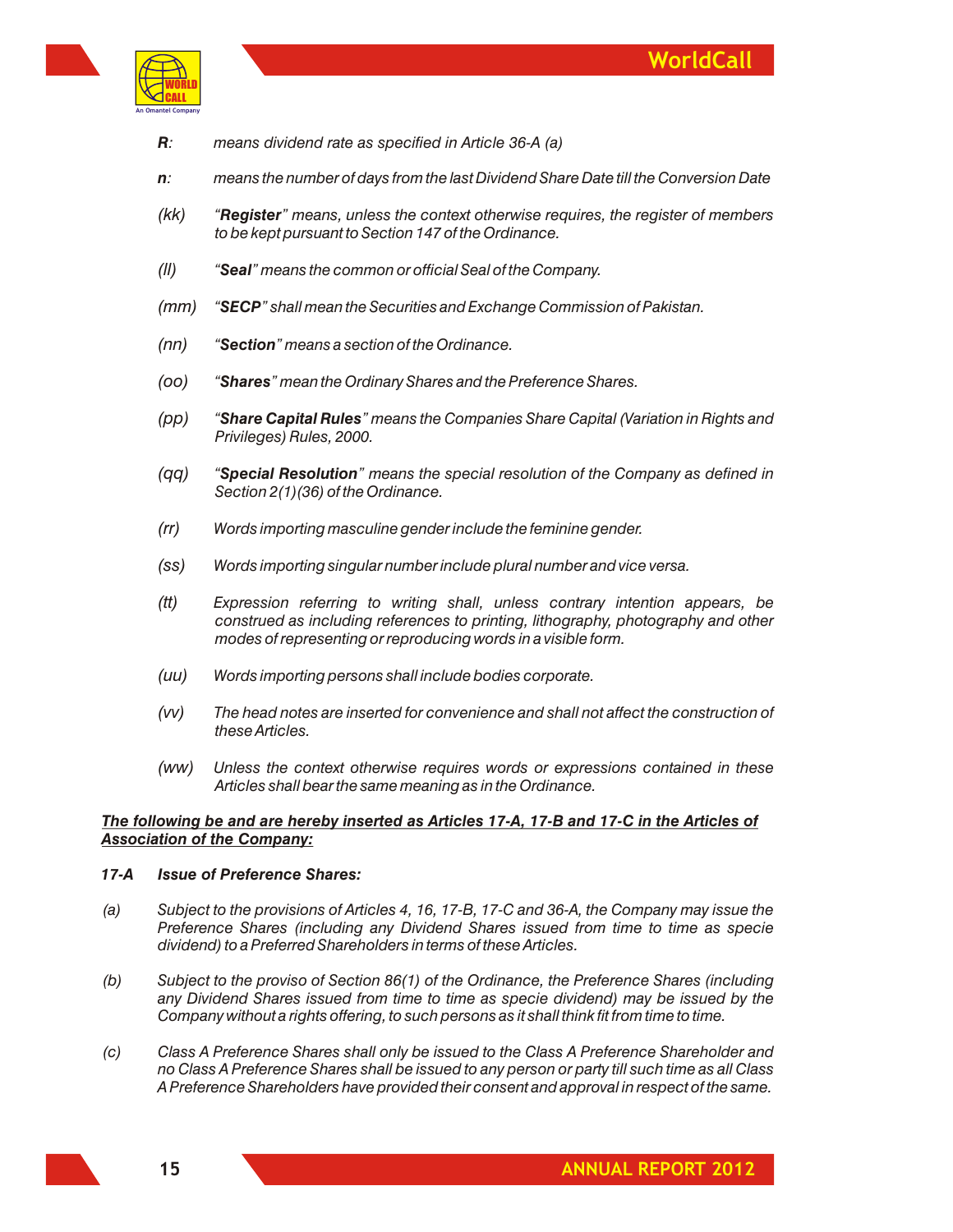

- *(d) A Preferred Shareholder, by virtue of being a Member of the Company, shall be entitled to receive notices of general meeting(s) and attend such general meeting(s), provided however, that a Preferred Shareholder shall have no voting rights at general meetings of the Company.*
- *(e) In the event of any inconsistency between the provisions of this Articles 4, 16, 17-A, 17-B, 17- C and 36-A and any other Articles contained herein, provisions of Articles 4, 16, 17-A, 17-B, 17-C and 36-A shall prevail.*

#### *17-B - Conversion of Preference Shares:*

*The Preference Shares (including any Dividend Shares issued from time to time as specie dividend) issued to Preferred Shareholders pursuant to Articles 4, 16, 17-A and 36-A shall be convertible into Ordinary Shares of the Company, subject to the following terms and conditions:*

- *(a) A Preferred Shareholder shall at its complete discretion have the option for Conversion of any or all of the Preference Shares (including any Dividend Shares issued by the Company issued from time to time as specie dividend) into Ordinary Shares based on the Conversion Ratio, during the Optional Conversion Period ("Conversion Option"). The Conversion Option shall be subject to the following terms and conditions:*
- *(i) a Conversion Notice may only be issued by a Preferred Shareholder for exercising the Conversion Option during the Optional Conversion Period.*
- *(ii) within thirty (30) days of the issuance of the Conversion Notice by a Preferred Shareholder informing the Company of the Exercise of the Conversion Option, the Company shall issue Ordinary Shares in respect of the Conversion ("Conversion Date"). The Conversion Notice once issued shall be revocable at the sole discretion of a Preferred Shareholders anytime time before the Conversion Date.*
- *(iii) the number of Ordinary Shares to be allotted and issued by the Company as a result of Conversion shall be determined by multiplying the number of Preference Shares to be converted by the Conversion Ratio. The Ordinary Shares to be issued on the basis of the Conversion Ratio shall be issued and allotted on the applicable Conversion Date.*
- *(iv) upon issuance of Ordinary Shares as a result of Conversion, such Ordinary Shares shall in all respect rank pari passu with Ordinary Shares already existing, issued and allotted.*
- *(v) no fractional Ordinary Shares shall be issued upon Conversion, instead of fractional Ordinary Shares, which would otherwise be issued upon Conversion, the Company shall pay cash to the holders of Preference Shares in respect of their fractional interest.*
- *(vi) Preference Shares (including any Dividend Shares issued by the Company issued from time to time as specie dividend) Converted pursuant to this Article shall not be resold and shall stand cancelled forthwith.*
- *(b) If any time during the Optional Conversion Period, the Company effects or undertakes any Dilutive Issuances, then the Conversion Ratio shall be adjusted in such a manner so as to ensure that a Preferred Shareholder is in the same position as regards the percentage of the total issued share capital of the Company which a Preferred Shareholder would have been entitled to prior to Company effecting the Dilutive Issuance. For the purposes of computing the quantum of the adjustment, the determination of the external auditors of the Company shall be binding whose expense shall be borne solely by the Company (hereinafter referred to as "Conversion Adjustments"). It is clarified that such external auditors engaged for the purposes of computing the Conversion Adjustments shall act as experts and not as arbitrators.*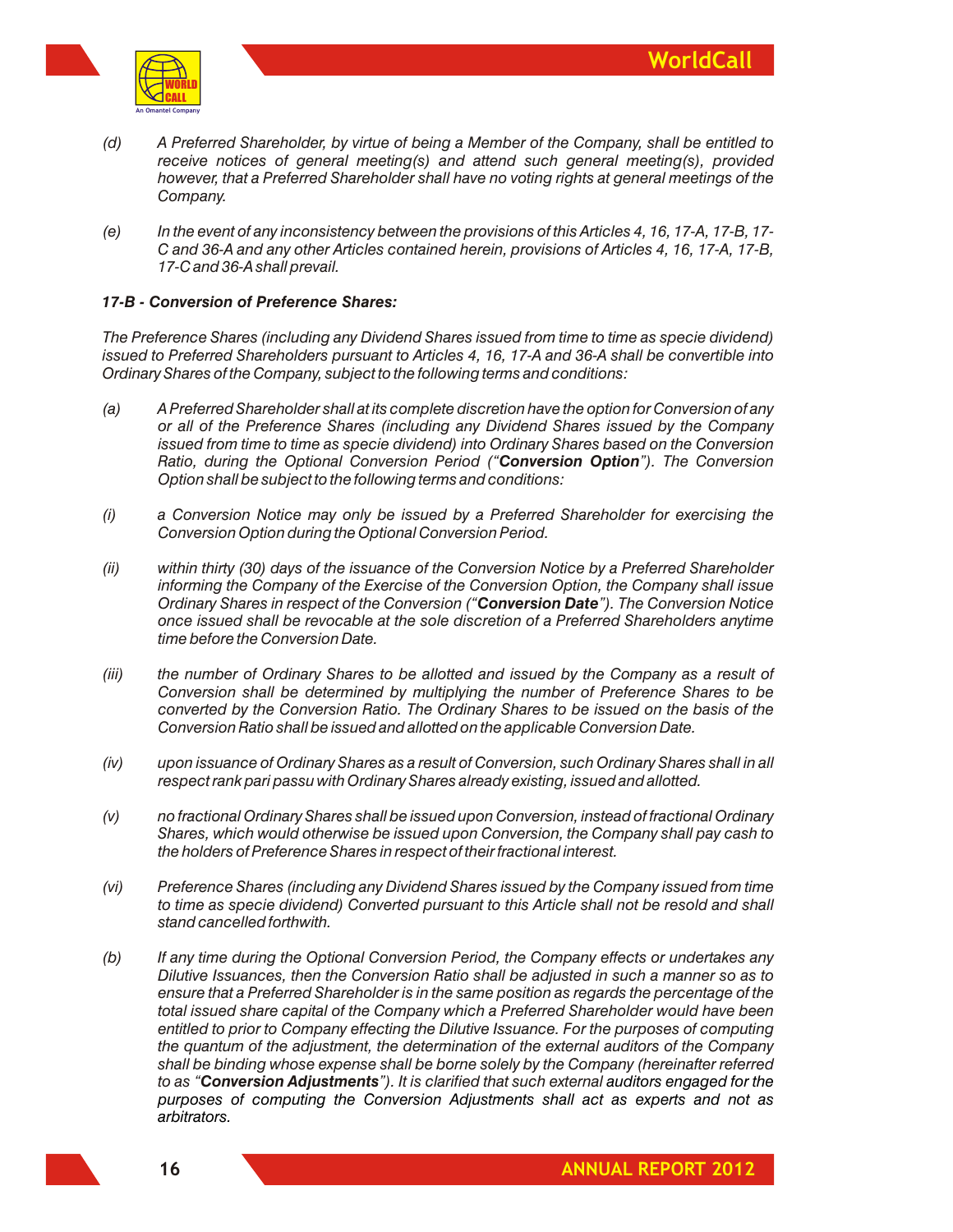

*(c) Notwithstanding anything contained in this Article 17-B, no Class B Preference Shareholder shall be entitled to exercise the Conversion Option during the Optional Conversion Period, till such time as prior written notification in respect of the proposed conversion has been given to the Class A Preference Shareholder.* 

#### *17-C Mandatory Conversion of Preference Shares:*

*If prior the Mandatory Conversion Date, a Preferred Shareholder has not Exercised the Conversion Option, then to the extent not Exercised, the remaining Preference Shares held by a Preferred Shareholder shall be mandatorily converted into Ordinary Shares ("Mandatory Conversion") on the Mandatory Conversion Date. The Mandatory Conversion will be on the following terms and conditions:*

- *(a) the Company shall within 30 calendar days of the Mandatory Conversion Date issue Ordinary Shares in respect of the Mandatory Conversion.*
- *(b) the number of Ordinary Shares to be allotted and issued by the Company as a result of Mandatory Conversion shall be determined by multiplying the number of Preference Shares to be converted by the Conversion Ratio subject to Conversion Adjustments.*
- *(c) upon issuance of Ordinary Shares as a result of Mandatory Conversion, such Ordinary Shares shall in all respect rank pari passu with Ordinary Shares already existing, issued and allotted.*
- *(d) no fractional Ordinary Shares shall be issued upon Mandatory Conversion, instead of fractional Ordinary Shares, which would otherwise be issued upon Mandatory Conversion, the Company shall pay cash to the holders of Preference Shares in respect of their fractional interest.*
- *(e) Preference Shares (including any Dividend Shares issued by the Company issued from time*  to time as specie dividend) Converted pursuant to this Article shall not be resold and shall *stand cancelled forthwith.*

#### *The following be and is hereby inserted as Article 18 A in the Articles of Association of the Company:*

#### *18-A Shareholders Right to New Shares:*

*Subject to the provisions of Section 36-A(g), any new shares shall, before issue, be offered to such persons as of the date of the offer are entitled to receive notices from the Company of General Meetings in proportion to the amount of existing shares to which they are entitled. The offer shall be made by notice specifying the number of shares offered, and limiting a time within which the offer, if not accepted, will be deemed to have been declined, and after the expiration of that time, or on the receipt of an intimation from the person to whom the offer is made that he declines to accept the shares offered, the Directors, subject to the provisions of these Articles, dispose of the same in such manner as they think most beneficial to the Company in terms of Section 86(7) of the Ordinance.*

#### *The following shall stand inserted as Article 36-A in the Articles:*

#### *36-A Rights of Preferred Shareholder*

*Subject to the provisions of the Ordinance, Preferred Shareholders shall have the following rights:*

*(a) A Preferred Shareholder shall be entitled to specie dividends in the form of Dividend Shares, in priority over any dividends declared on Ordinary Shares. The dividends payable to a*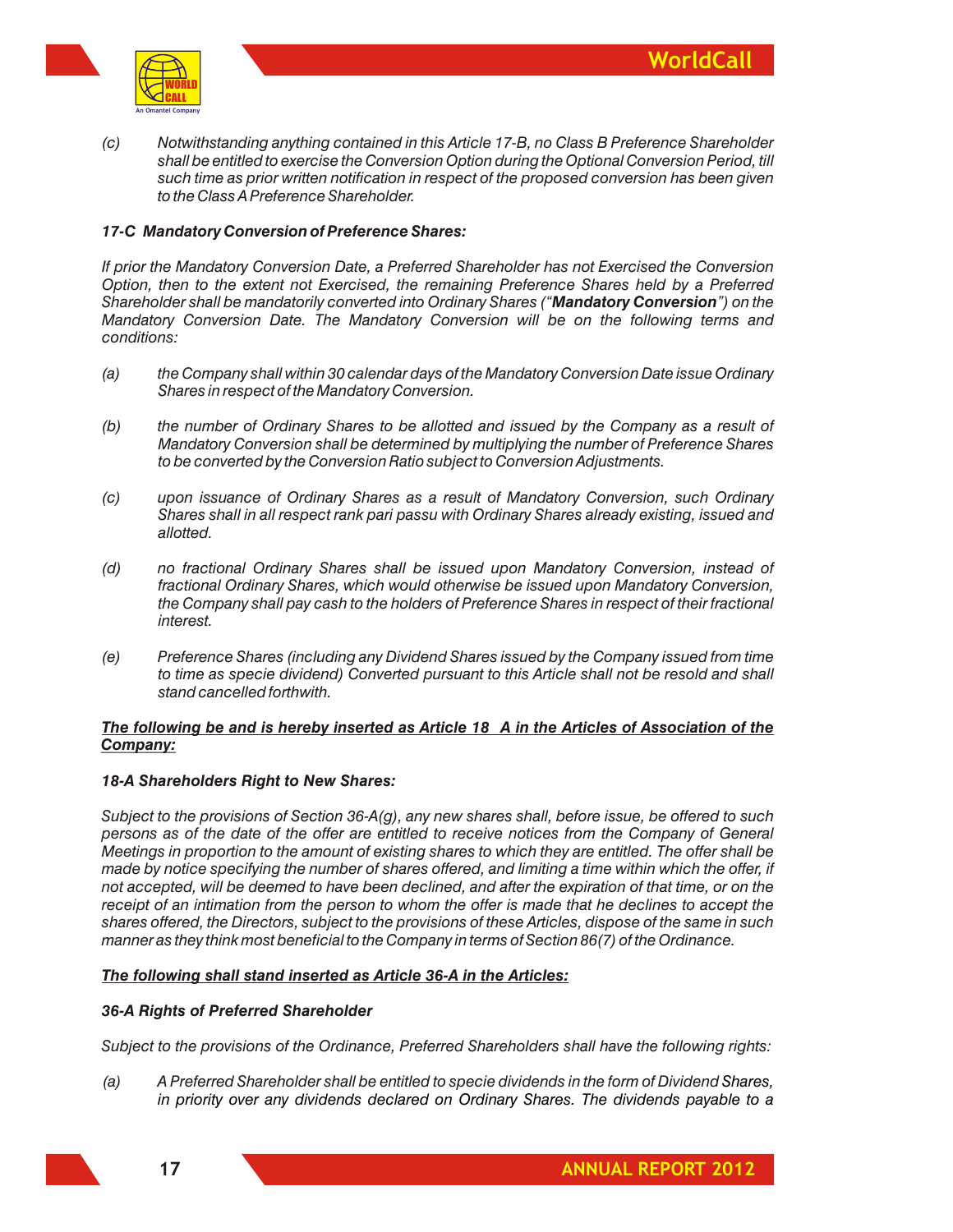

*Preferred Shareholder shall be paid as specie dividend in the form of Company issuing to the Preferred Shareholders the Dividend Shares on each Dividend Shares Date at the rate which is the higher of (i) 5.9% per annum on the of each Preference Share (including any Dividend Shares issued by the Company from time to time as specie dividend); or (ii) the dividends declared by the Directors and the Company for Ordinary Shareholders. It is clarified that: (i) no cash dividend will be payable on the Preference Shares (including any Dividend Shares issued by the Company from time to time as specie dividend); (ii) all dividends to be declared in respect of the Preference Shares (including any Dividend Shares issued by the Company from time to time as specie dividend) shall only be paid as a specie dividend in the form of Dividend Shares; (iii) the tenor of the Dividend Shares issued from time to time shall not be more than the remaining tenor of the Preference Shares issued by the Company on the First Preference Shares Issue Date; and (iv) the Dividend Shares issued by the Company from time to time shall also be the same class of Preference Shares with the same terms and conditions as were / are held by the respective Preferred Shareholder at the time of receiving such Dividend Share.*

- *(b) Dividends to Preferred Shareholders shall be paid as specie dividend in the form of Dividend Shares to be issued by the Company on each Dividend Shares Date only out of Distributable Profits of the Company, as calculated in terms of generally accepted accounting principles applicable under the applicable law and the Company's accounting policies.*
- *(c) If on any Dividend Shares Date, distributable profits are not sufficient for issuance of Dividend Shares (as specie dividend) to a Preferred Shareholder at the rate of 5.9% per annum (in the manner contemplated herein), then so much of the profits as are available for distribution shall be distributed and the Company shall issue Dividend Shares and unpaid dividends shall be accumulated and shall be paid as specie dividend by issuance of Dividend Shares to a Preferred Shareholder on the next Dividend Shares Date. Any further issuance of Preference Shares (including Dividend Shares issued on the Dividend Shares Date) shall result in the issuance of the same class of shares with the same terms and conditions to a Preferred Shareholder as such Preferred Shareholder held prior to the date of*  further issuance of the Preference Shares. For avoidance of doubt, it is clarified that *notwithstanding the fact that dividends (except for the first dividend) will be paid by issuance of the Dividend Shares on each semi-annual date, the Company shall ensure that the dividend paid as specie dividend by issuance of the Dividend Shares to a Preferred Shareholder on each Dividend Shares Date is in accordance with the rate of dividend specified in these Articles.*
- *(d) No dividend shall be declared or paid (by issuance of the Dividend Shares) in any Financial Year to Ordinary Shareholders out of revenue reserves, till such time as all unpaid accumulated dividends payable to a Preferred Shareholder have been paid by issuance of Dividend Shares. If the Company has distributable profits at the end of any Financial Year, such distributable profits will be mandatorily utilized for the purposes of issuing the Dividend Shares.*
- *(e) A Preferred Shareholders on winding up shall have the first right, before the Ordinary Shareholders over the assets of the Company, limited to the nominal value of the shares held by a Preferred Shareholders, plus dividend unpaid or unissued in the case of Dividend*  Shares (or cumulative dividend if applicable) reduced by the amounts already redeemed, if *any, prior to winding-up.*
- *(f) The Class A Preference Shareholder, shall be allowed to freely trade and transfer the Preference Shares (either in part or completely), subject to any restrictions as set out in these Articles and/or the Ordinance. However, the Class B Preference Shareholder shall not be allowed or authorized to transfer the Class B Preference Shares without the prior approval and consent of the Class A Preference Shareholder.*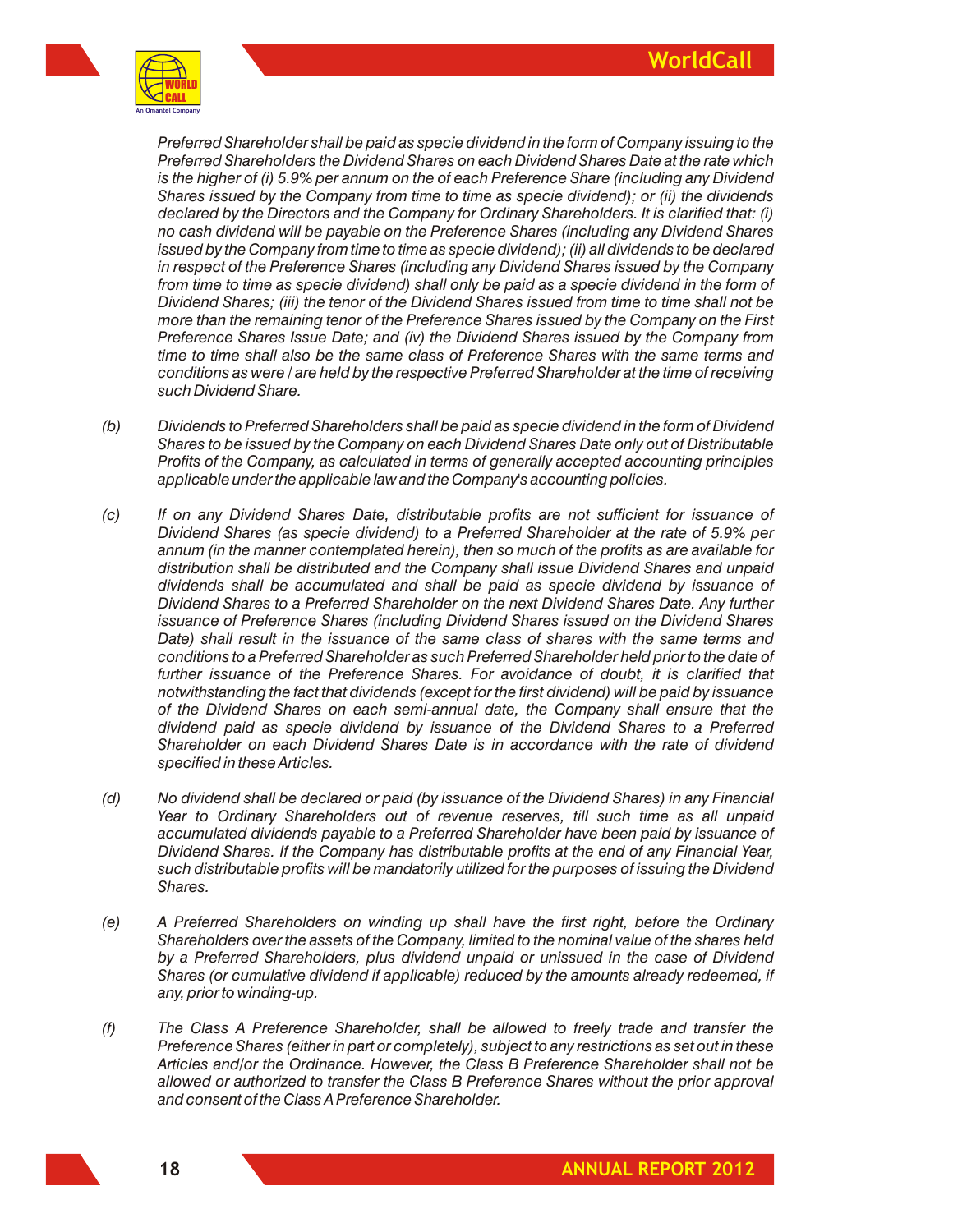

*(g) In the event a Class A Preference Shareholder exercises the Conversion Option in respect of any and all of the Preference Shares (including any Dividend Shares issued by the Company from time to time as specie dividend), then the Class B Preference Shareholder shall be obligated and required to convert its Class B Preference Shares (including any Dividend Shares issued by the Company from time to time as specie dividend) to such extent as the Class A Preference Shareholder has converted, provided however, in the event the Class B Preference Shareholder exercises the Conversion Option in respect of the Class B Preference Shares (including any Dividend Shares issued by the Company from time to time as specie dividend), the Class A Preference Shareholder shall not be obligated or required to convert the Class A Preference Shares.* 

*Following the first issue and allotment of the Class A Preference Shares, where the Directors decide to increase the Capital by issuance of either Ordinary Shares or Preference Shares (excluding the issuance of the Dividend Shares), then such further shares of the Company, shall be offered to all Members of the Company (including the Class A Preference Shareholder) in proportion to their existing shareholding in the Capital of the Company. In addition to the right of the Class A Preference Shareholder to be offered any new shares proposed to be issued by the Company, where any shares forming part of the new share issue are not subscribed to by the existing Members of the Company ("Declined Shares"), then the Board shall offer such Declined Shares to the Class A Preference Shareholder prior*  to offering the same to any other third person or party in exercise of the powers of the *Directors under Section 86(7) of the Ordinance.*

#### *The following shall stand inserted as Article 36-B in the Articles:*

#### *36 - B Variation in Rights:*

*The rights attached to either class of Shares may only be varied, modified or abrogated in the manner provided by the Ordinance and these Articles: (a) with the prior consent in writing of the Class A Preference Shareholder; and (b) by way of a Special Resolution passed at a general meeting of the holders of that class and all provisions hereinafter contained as to general meetings shall mutatis mutandis apply to every such meeting.*

#### *Article 77 of the Articles shall be deleted in its entirety and replaced with the following:*

#### *Article 77 - Declaration of Dividends:*

*The Company in general meeting may declare a dividend to be paid to the Registered holders of Ordinary Shares and Preference Shares but the dividend declared shall not exceed the dividend recommended by the Directors. The Company in general meeting may, however, declare a similar dividend, provided that the Board may from time to time make specific rules in respect of issuance of and/or dividend to pay out in respect of Preference Shares and for carrying out the full intent thereof and shall be empowered to do all reasonable acts necessary therefore provided however, that such rules do not violate any of these Articles and/or the Ordinance. It being clarified that the dividend to be paid on the Preference Shares shall only be in the form of Dividend Shares (as specie dividends).* 

#### *The following shall stand inserted as Article 77-A to the Articles:*

#### *77- A Payment of Dividends:*

*Subject to Article 36-A, no dividends shall be paid otherwise than out of profits of the year or any other undistributed profits.*

#### *The following shall stand inserted as Article 79-A in the Articles:*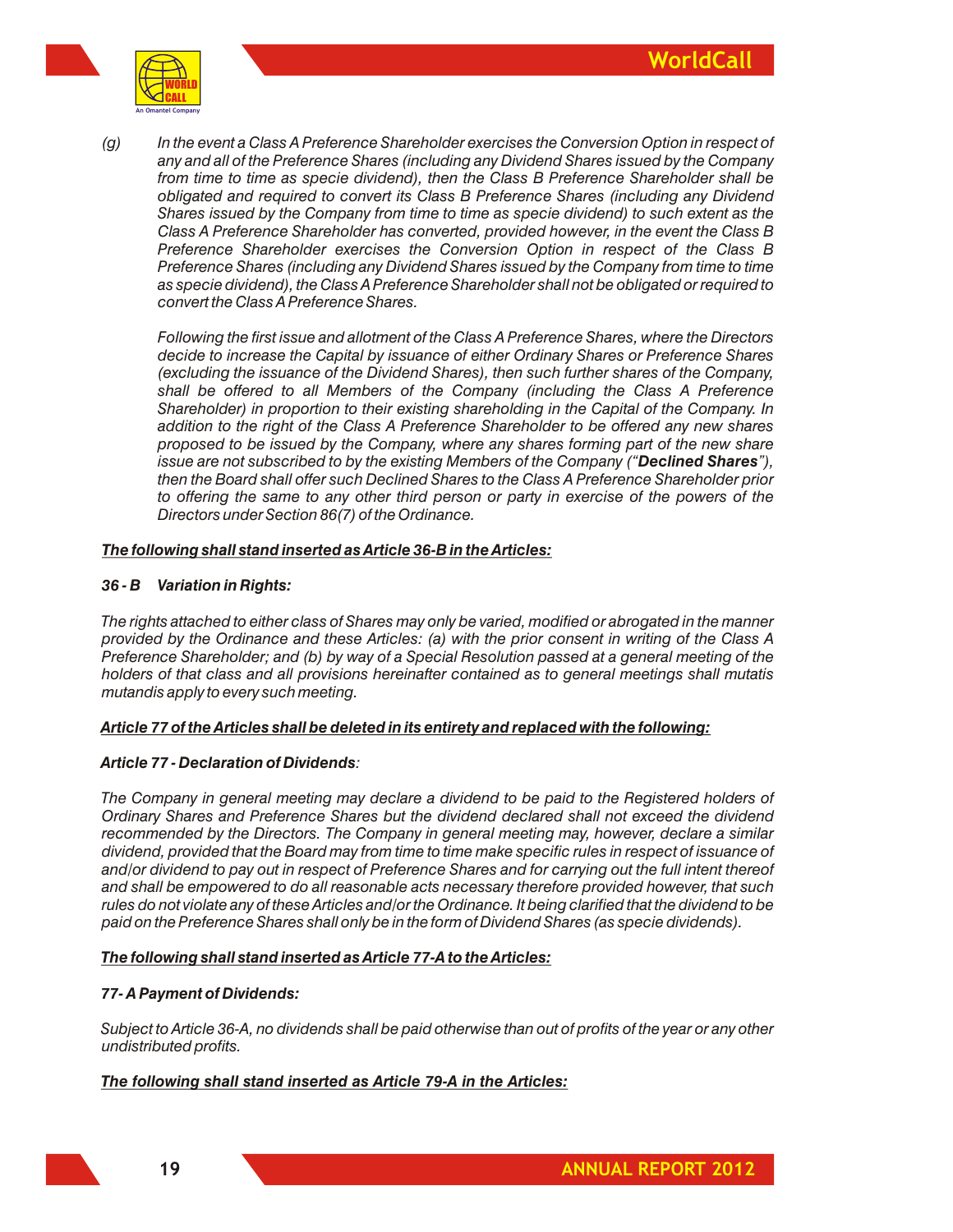

#### *79-A Class A Preference Shareholder's Consent:*

*Notwithstanding anything else contained in these Articles, the Company shall obtain prior written consent from the Class A Preference Shareholder before declaring any dividends for Ordinary Shareholders.*

- 7. The Company be and is hereby authorized and empowered to take all such actions including but not limited to the filing the requisite applications through the Authorised Person (as defined below) for seeking permission from SECP, SBP, Pakistan Telecommunication Authority, the Competition Commission of Pakistan and such other regulatory authorities as may be required for issuance of the Preference Shares and all matters relating thereto.
- 8. The Chief Executive Officer of the Company, be and is hereby authorized ("**Authorised Person**") to enter into and execute such documents as may be required in relation to the Preference Shares.
- 9. The Authorised Person, be and is hereby authorized, to take all steps necessary, ancillary and incidental for the issuance of the Preference Shares (including Dividend Shares to be issued from time to time), the issuance of the discount shares upon conversion of the Preference Shares (including Dividend Shares to be issued from time to time) including but not limited to obtaining all requisite regulatory approvals, preparation and circulation of the notice of the General Meeting, preparing the resolution to be passed at the General Meeting; engaging legal counsel and consultants for the purposes of the above; filing of all the requisite statutory forms and all other documents as may be required to be filed with SECP, SBP, the Competition Commission of Pakistan and Pakistan Telecommunication Authority, preparation, submitting all such documents as may be required with SECP, SBP and Pakistan Telecommunication Authority, executing all such certificates, applications, notices, reports, letters and any other document or instrument including any amendments or substitutions to any of the foregoing as may be required in respect of the Preference Shares issue and all other matters incidental or ancillary thereto.
- 10. All acts, deeds, and actions taken by the Authorized Person pursuant to the above resolutions for and on behalf of and in the name of the Company shall be binding acts, deeds and things done by the Company and be and are hereby ratified and confirmed by the Company
- 11. That the aforesaid resolutions shall be subject to any amendment, modification, addition or deletion as may be suggested, directed and advised by the SECP and / or any other regulatory body which suggestion, direction and advice shall be deemed to be part of these Special Resolutions without the need of the shareholders to pass fresh Special Resolution(s).

**A STATEMENT OF MATERIAL FACTS UNDER SECTION 160(1)(B) OF THE COMPANIES ORDINANCE, 1984 RELATING TO THE AFORESAID SPECIAL BUSINESS TO BE TRANSACTED AT THE ANNUAL GENERAL MEETING HAS BEEN DISPATCHED TO THE SHAREHOLDERS OF THE COMPANY.** 

By order of the Board

Babar

**Babar Ali Syed**<br>Chief Executive Officer

Lahore: April 12, 2013



**20**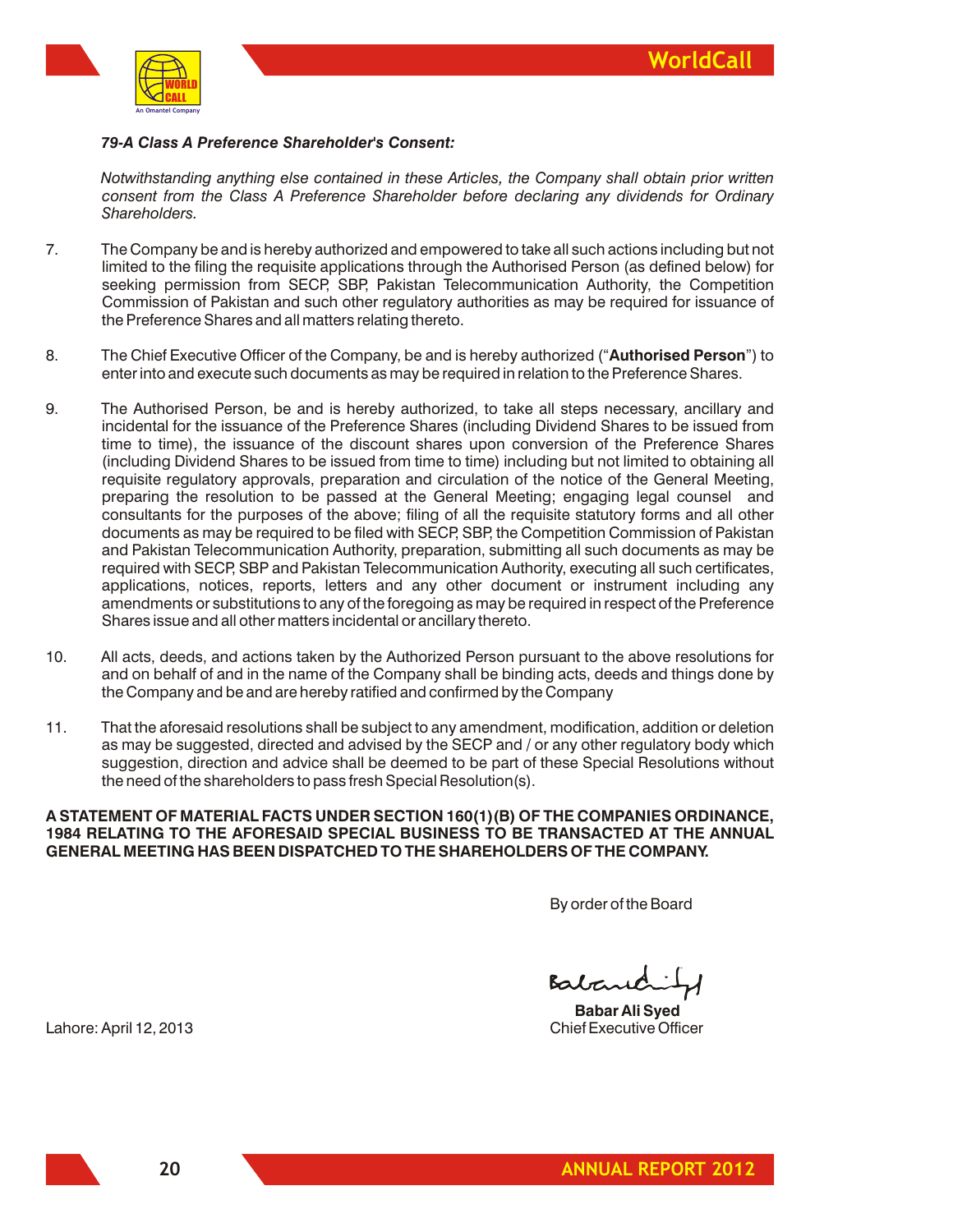

#### **NOTES**

#### **A. General**

- 1. The share transfer books of Worldcall Telecom Limited will remain closed from 27 April 2013 to 3 May 2013 (both days inclusive). Transfers received at the Registrar and Share Transfer Office of Worldcall Telecom Limited, by the close of the business on 26 April 2013 will be treated in time.
- 2. The Memorandum and Articles of Association, the documents specified in the Section 160(1)(b) Statement, information in respect of the resolutions provided above and other related information of Worldcall Telecom Limited may be inspected during the business hours on any working day at the Registered Office of Worldcall Telecom Limited from the date of publication of this notice till the conclusion of the Annual General Meeting.
- 3. A member entitled to attend and vote at the meeting is entitled to appoint a proxy to attend and vote for him/her.
- 4. The instrument appointing a proxy, together with Power of Attorney, if any, under which it is signed or a notarially certified copy thereof, should be deposited, with the Company Secretary, Worldcall Telecom Limited, 67-A-C III, Gulberg III, Lahore not less than 48 hours before the time of holding the meeting.
- 5. If a member appoints more than one proxy, and more than one instrument of proxy is deposited by a member, all such instruments of proxy shall be rendered invalid.

#### **B. CDC Account Holders**

- 1. The proxy form shall be witnessed by two persons whose names, addresses and CNIC numbers shall be mentioned on the Form.
- 2. Attested copies of the CNIC or passport of the beneficial owners and the proxy shall be furnished with the proxy form.
- 3. The proxy shall produce his/her original CNIC or original passport at the time of meeting.
- 4. In case of Government of Pakistan/State Bank of Pakistan/Corporate entity, the Board of Directors' resolution/power of attorney with specimen signature shall be submitted along with proxy Form.
- 5. Shareholders are requested to notify any change in their addresses immediately.

#### **STATEMENT UNDER SECTION 160 (1)(B) OF THE COMPANIES ORDINANCE 1984 CONCERNING THE SPECIAL BUSINESS:**

- 1. The Company was incorporated with the Securities and Exchange Commission of Pakistan on March 15, 2001 and is listed on the Karachi and Lahore stock exchanges. The Company has an authorized share capital of PKR 9,000,000,000 divided into 900,000,000 ordinary shares having a face value of PKR 10/- each out of which an amount of PKR 8,605,715,130 divided into 860,571,513 ordinary shares of PKR 10/- are fully issued and paid up.
- 2. For the purposes of expanding the business operations of the Company and to retire its liabilities to various lenders and creditors, the Company has been in the process of seeking foreign investments from various offshore entities for a total amount of US\$ 70,000,000/-. In order to finance the investment amount, the Company has obtained a loan of US\$ 35,000,000/- from the Offshore Banking Unit of Askari Bank Limited. The Company is proposing that the remaining portion of US\$ 35,000,000/- is funded by way of equity investment by certain institutional investors.

**21**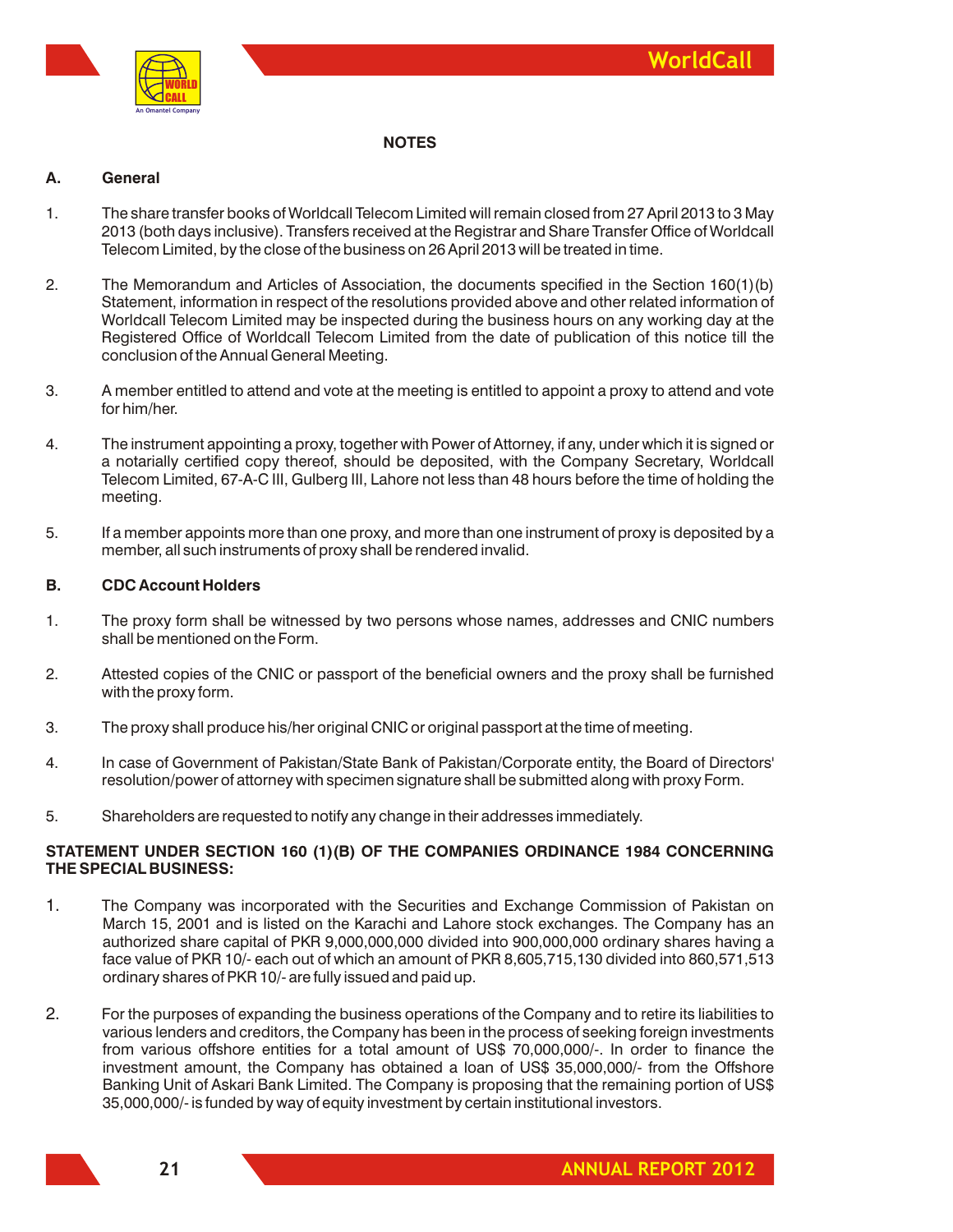

- 3. In order to meet the criteria of procuring foreign investment in the Company and to allow the Company the flexibility to manage its internal cash flows, Oman Telecommunications Company S.A.O.G ("**Omantel**") (being the majority shareholder of the Company holding approximately 56% of the issued and paid up capital of the Company) and Habib Bank Limited, Bahrain Branch ("**Investor**") have entered into a Subscription and Shareholders Agreement dated January 27, 2013 with the Company, in terms whereof, the Company, subject to the approval of the Shareholders, SECP, SBP, CCP and the Pakistan Telecommunication Authority has agreed to issue, otherwise than by way of a rights issue, 350,000 United States Dollars denominated non-voting, cumulative and convertible preference shares having a face value of US\$ 100/- to Omantel and the Investor in the following proportions:
	- (i) Two hundred thousand (200,000) United States Dollar denominated, non-voting, cumulative and convertible Class B Preference Shares having a face value of US\$ 100/ each to be issued to Omantel at the time of investment by Omantel ("**Class B Preference Shares**");
	- (ii) One hundred and fifty thousand (150,000) United States Dollar denominated, non-voting, cumulative and convertible Class A Preference Shares having a face value of US\$ 100/ each to be issued to the Investor at the time of investment by the Investor ("**Class A Preference Shares**").

(the Class A Preference Shares and the Class B Preference Shares are hereinafter referred to as the "**Preference Shares**")

It is clarified that the Class A Preference Shares carry certain consent rights over the Class B Preference Shares, the terms and conditions of which are specified in the Articles of Association.

The Preference Shares being issued by the Company shall be issued on the following terms and conditions:

TERMS AND CONDITIONS OF PREFERENCE SHARES:

| <b>Issuer</b>                                 | The Company or WTL                                                                                                                                                                                                         |  |
|-----------------------------------------------|----------------------------------------------------------------------------------------------------------------------------------------------------------------------------------------------------------------------------|--|
| <b>Equity Advisor &amp; Structuring Agent</b> | Habib Bank Limited                                                                                                                                                                                                         |  |
| <b>Instrument Issue Currency</b>              | United States Dollar ("USD")                                                                                                                                                                                               |  |
| <b>Participation Amount</b>                   | USD 20 Million from Omantel<br>USD 15 Million from the Investor                                                                                                                                                            |  |
| <b>No. of Preference Shares</b>               | Two hundred thousand United States<br>(iii)<br>Dollar denominated, non-voting,<br>cumulative and convertible Class B<br>preference shares having a face value<br>of US\$ 100/- each to be issued to<br>Omantel; and        |  |
|                                               | One hundred fifty thousand United<br>(iv)<br>States Dollar denominated, non-<br>voting, cumulative and convertible<br>Class A preference shares having a<br>face value of US\$ 100/- each to be<br>issued to the Investor. |  |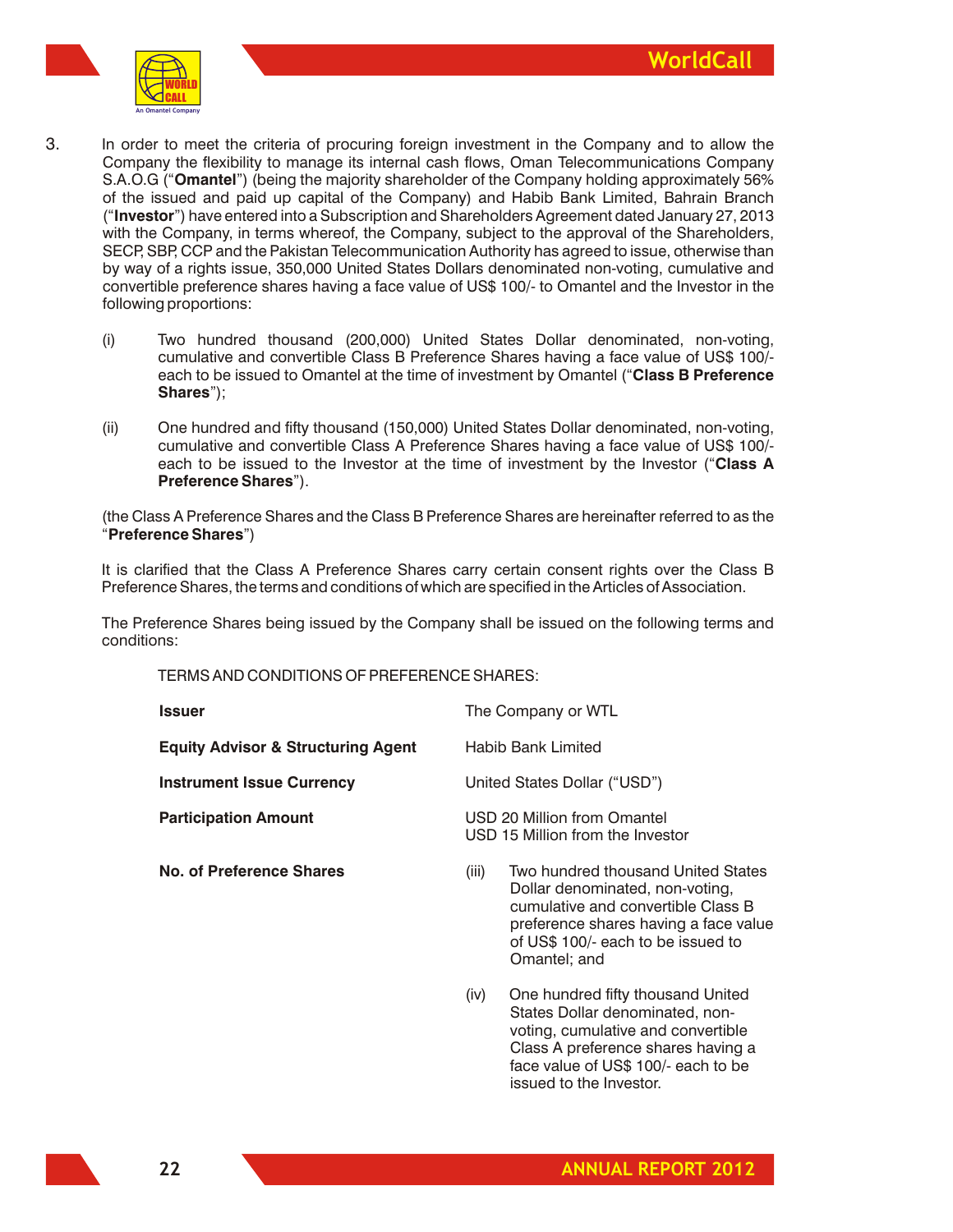

**Dividend** The Investor and Omantel will be entitled to a non-cash dividend which will be calculated at the rate higher of (i) 5.9% per annum on each of the Preference Shares or the dividend declared by the Company for ordinary shareholders. Please note that there will be no cash paid out by the Company as dividend to either the Investor or Omantel (in their capacity as the holders of the Preference Shares), and any dividend which is declared in respect of the Preference Shares (including accumulated dividends) will be paid to the Investor and Omantel in the form of specie dividends by issuance of new United States Dollars denominated, non-voting, cumulative and Convertible Preference Shares

> First dividend to be paid following the first anniversary of the issuance of the Preference Share and each semi-annual period thereafter. Dividend on Preference shares will have priority over any dividends declared on ordinary shares.

> Any unpaid dividend amount shall be accumulated and paid to Omantel and the Investor in the form of Dividend Shares (as specie dividends) at the end of the following semi-annual period.

> It is clarified that the tenor of the Dividend Shares issued from time to time shall not be more than the remaining tenor of the initial Preference Shares issued at the time of investment by Omantel and the Investor. By way of example, if Dividend Shares are issued two (2) years after issuance of the Preference Shares, then the tenor of the Dividend Shares shall be three (3) years (i.e. the remaining tenor of the initial Preference Share).

**Conversion Option Mechanism** Omantel and the Investor shall have the option to convert the Preference Shares (including any Dividend Shares) into ordinary shares of the Company on the basis of the mechanism specified in the Articles of Association (which is specified below)

**Repatriation Repatriation restricted for a duration which is** 1.5 x from the date of issuance of the Preference Shares, where:

> (a) X is duration for which Preference Shares are held in USD denomination;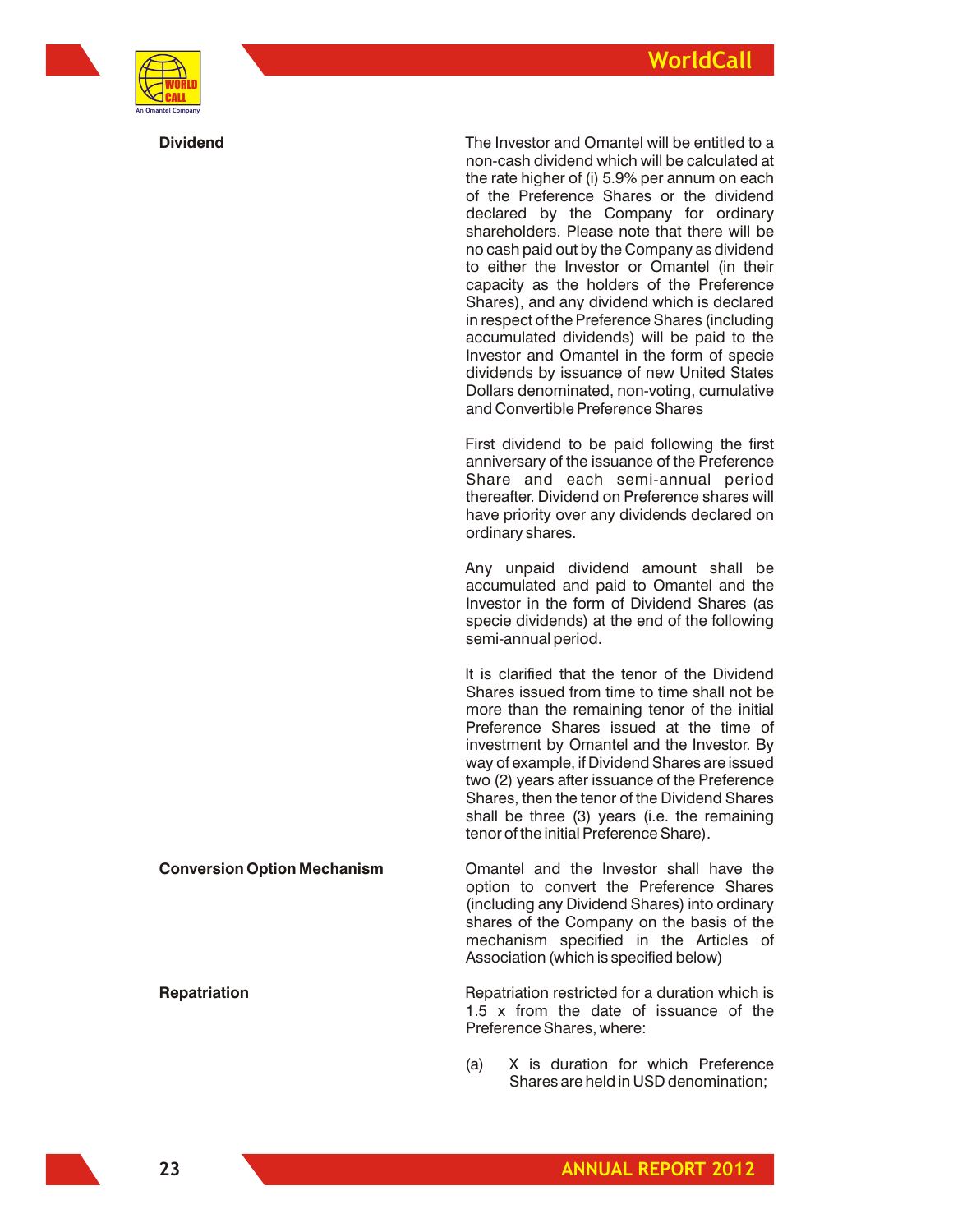

- (b) 1.5X is total period after which proceeds can be repatriated to the non-resident holders of the Preference Shares
- (c) Repatriation restriction applies to the Preference Shares and any Dividend Shares issued from time to time.

**Put Option Conserverse Conserverse Conserverse Conserverse Conserverse Put Option to the Conserverse Conserverse Conserverse Conserverse Put Option to the Put Option to the Conserverse Conserverse Conserverse Conservers** Investor in US\$ where the Investor (being a Class A Preference Shareholder) can sell its Class A Preference Shares (which shall for avoidance of doubt also include the Class A Dividend Shares issued from time to time) at the Participation Amount along with any accumulated, unpaid and accrued dividend up to 5.9% per annum and other pre-agreed charges and expenses (Put Strike Price). This Put Option may be exercised fully or partially in a multiple of US\$ 1 Million from the  $3<sup>rd</sup>$ anniversary of the Preference Shares till the 5<sup>th</sup> anniversary and under certain circumstance (agreed trigger events), prior to the  $3<sup>rd</sup>$  anniversary of the Preference Shares.

4. The Company, in order to not make any cash payments (by way of dividends) to Omantel and the Investor during the term of the Preference Shares, has agreed with Omantel and the Investor that it will not be making payment of any cash dividends. Instead of making payment of cash dividends, the Company shall, from time to time on each dividend payment date, issue to the Investor and Omantel (or any of their successors or transferees) in their capacity as the holder of the Preference Shares, new Dividend Shares (as defined below). In this regard, the Company will also from time to time during the tenor of the Preference Shares issue: (i) Sixty seven thousand two hundred and sixty two (67,262) United States Dollars denominated, non-voting, cumulative and convertible Class B Preference Shares having a face value of US\$ 100/- each to Omantel from time to time during the term of the Preference Shares at the rate of 5.9% per annum or such higher number of United States Dollars denominated, non-voting, cumulative and convertible Class B Preference Shares in case the dividend declared by the Company for its ordinary shareholders is higher than the rate agreed rate of dividend (hereinafter referred to as the "**Class B Dividend Shares**"), provided that the tenor of any such Class B Dividend Shares issued from time to time shall not be more than the remaining tenor of the Preference Shares issued at the time of investment by Omantel; and (ii) Fifty thousand four hundred and forty six (50,446) United States Dollars denominated, non-voting, cumulative and convertible Class A Preference Shares having a face value of US\$ 100/- each to be issued to the Investor from time to time during the term of the Preference Shares at the rate of 5.9% per annum or such higher number of United States Dollars denominated, non-voting, cumulative and convertible Class A Preference Shares in case the dividend declared by the Company for its ordinary shareholders is higher than the rate agreed rate of dividend (hereinafter referred to as the "**Class A Dividend Shares**"), provided that the tenor of any such Class A Dividend Shares issued from time to time shall not be more than the remaining tenor of the Preference Shares issued at the time of investment by the Investor (the Class B Dividend Shares and the Class A Dividend Shares to be hereinafter referred to as the "**Dividend Shares**"). It is clarified that: (i) no cash dividend will be payable on the Preference Shares (including any Dividend Shares issued by the Company from time to time as specie dividend); (ii) all dividends to be declared in respect of the Preference Shares (including any Dividend Shares issued by the Company from time to time as specie dividend) shall only be paid as a specie dividend in the form of Dividend Shares; (iii) the tenor of the Dividend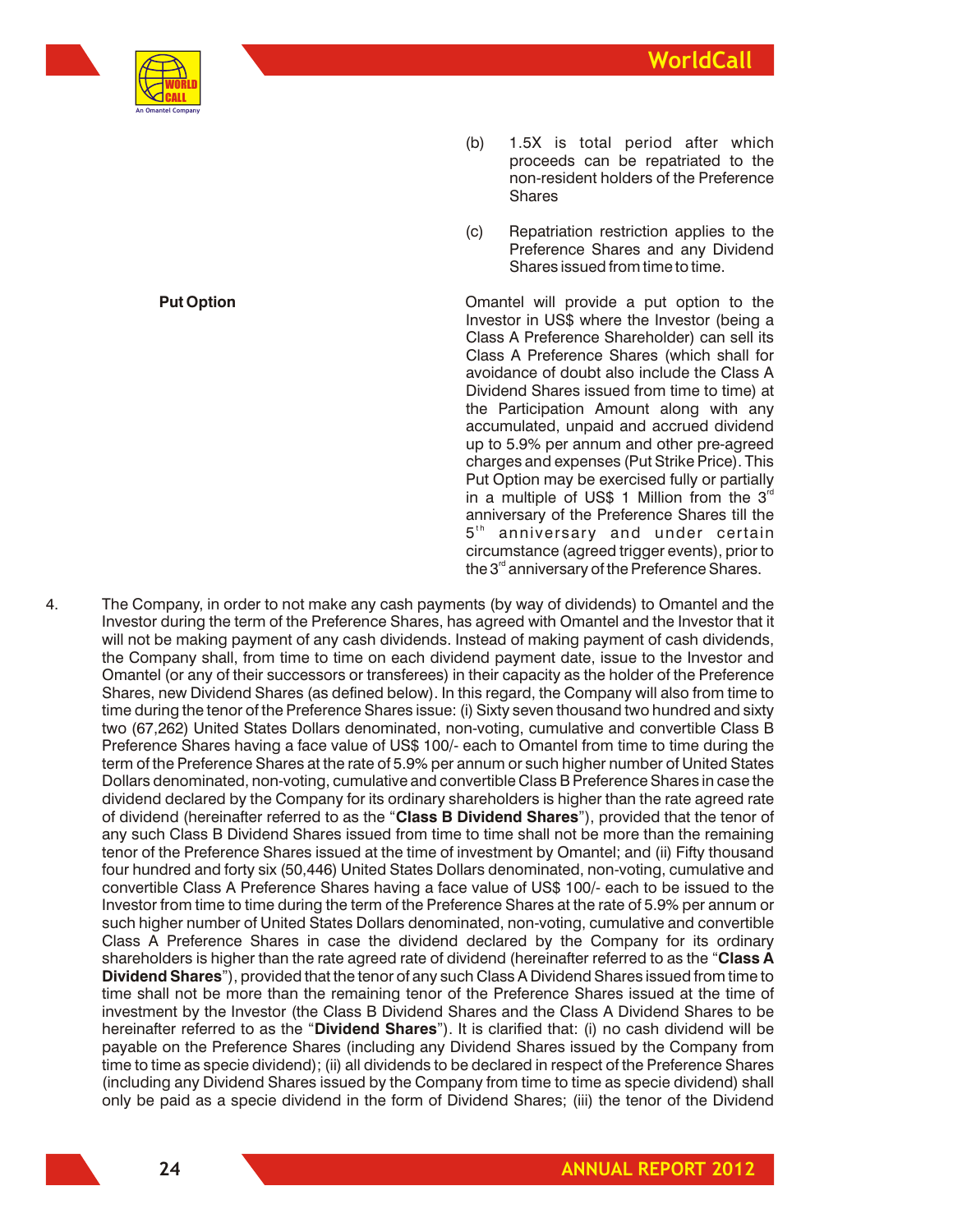

Shares issued from time to time shall not be more than the remaining tenor of the Preference Shares issued by the Company on the first Preference Shares Issue Date; and (iv) the Dividend Shares issued by the Company from time to time shall also be the same class of Preference Shares with the same terms and conditions as were / are held by the respective holder of the Preference Shareholders at the time of receiving such Dividend Share. For the purposes of illustration and provided that the rate of dividend being provided to the ordinary shareholders for any financial year is not higher than the rate agreed for the Preference Shares, the entitlement of each of Omantel and the Investor has been calculated below:

|                  |               | <b>Omantel</b> |               | <b>HBL</b>     |  |
|------------------|---------------|----------------|---------------|----------------|--|
|                  |               | <b>Class B</b> |               | <b>Class A</b> |  |
|                  | No. of        |                |               |                |  |
|                  | <b>Shares</b> | Amount (\$)    | No. of Shares | Amount (\$)    |  |
| <b>CPS Value</b> | 200,000       | 20,000,000     | 150,000       | 15,000,000     |  |
| <b>Dividend</b>  |               |                |               |                |  |
| Year 1           | 11,800        | 1,180,000      | 8,850         | 885,000        |  |
| Year 2           | 12,681        | 1,268,052      | 9,510         | 951,039        |  |
| Year 3           | 13,440        | 1,343,970      | 10,080        | 1,007,978      |  |
| Year 4           | 14,244        | 1,424,434      | 10,683        | 1,068,326      |  |
| Year 5           | 15,097        | 1,509,716      | 11,323        | 1,132,287      |  |
|                  | 67,262        | 6,726,172      | 50.446        | 5.044.629      |  |

- 5. The Preference Shares (including the Dividend Shares to be issued from time to time) will have preferential dividend rights to the existing ordinary shares of the Company (including preferential rights in case of liquidation); however, they shall not carry any voting rights. The detail terms and conditions of the Preference Shares are specified above.
- 6. The Preference Shares being subscribed to Omantel and the Investor will be considered to be new foreign investment in the Company. The Preference Shares, by virtue of the optional and mandatory conversion option, provides permanent investment to the Company with no obligation to redeem / repay the Preference Shares and as the Company is not required to make payment of any cash dividend for the Preference Shares, there will be no cash payments in respect of the Preference Shares and the Company will be issuing the Dividend Shares to Omantel and the Investor from time to time as dividends. As mentioned above the Preference Shares will allow the company to improve the capital structure from current Debt to Equity of 39 : 61to 33 : 67.
- 7. Omantel being the existing sponsor shareholder of the Company is the only shareholder who is being offered the Preference Shares. Apart from Omantel, the Investor will be offered shares as a new shareholder and accordingly the Company is issuing the Preference Shares (including the Dividend Shares to be issued from time to time) otherwise than by way of a rights issue. As a result of the subscription of the Preference Shares, there will be equity investment in the Company for US\$ 35,000,000/-. This equity investment will allow the Company to meets its capital expenditure requirements and also allow the Company to meet its financial obligations towards its financiers and creditors. As the current stock market and financial conditions of the telecom industry in Pakistan are not conducive for general investors including the existing shareholders of the Company, the Company has only been able to procure foreign investment from Omantel and the Investor (in their capacity as foreign investors) on the terms and conditions specified above. Accordingly, the Preference Shares (including the Dividend Shares to be issued from time to time) are only being issued to the Investor and Omantel otherwise than by way of a rights issue. Additionally, the Company has not paid out any dividend in the last five years and therefore the share price has continued to remain significantly below par value.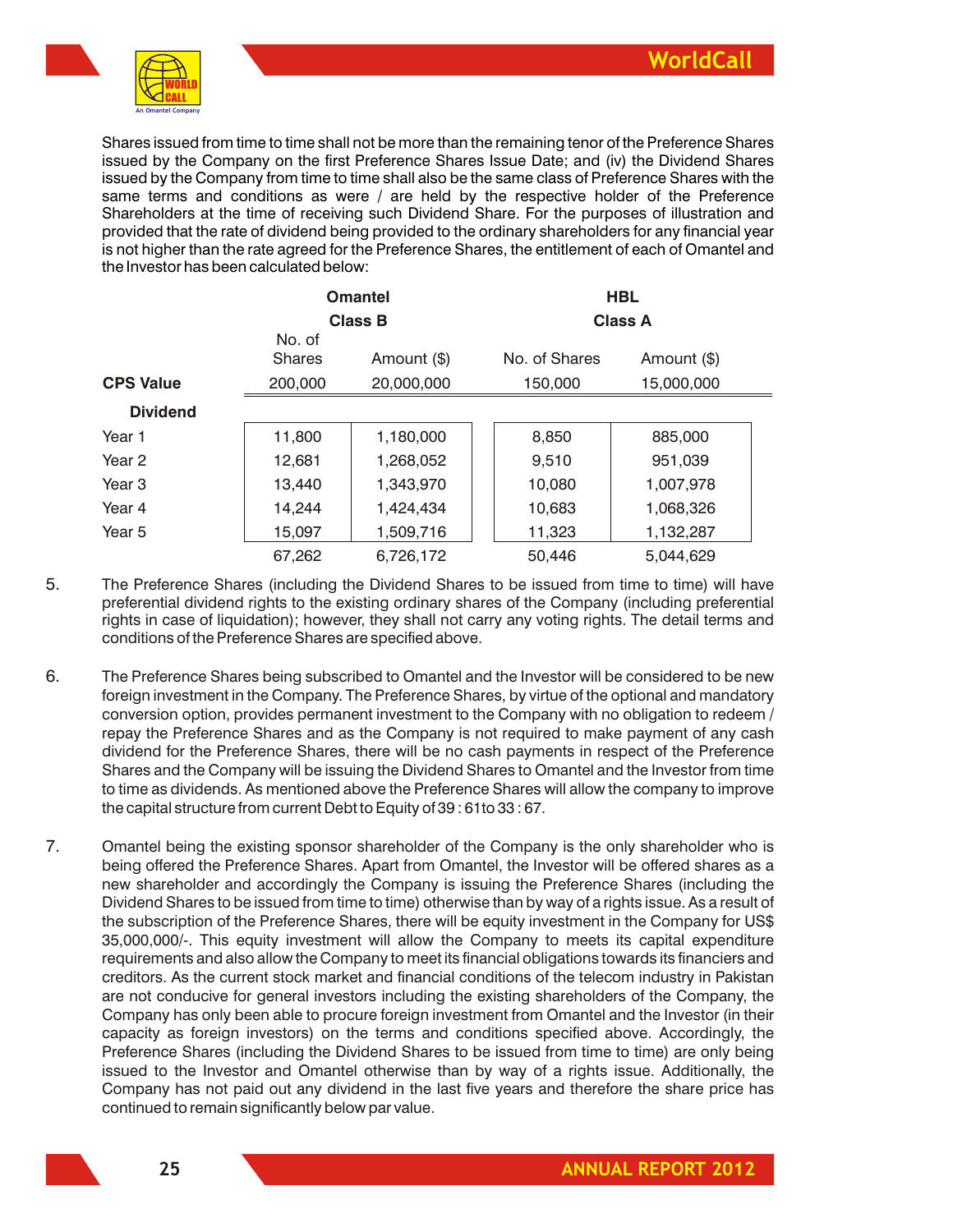

- 8. As both Omantel and the Investor are foreign investors, the pre-condition to the investment in the Preference Shares was that the same be denominated in United States Dollars. This will allow Omantel and the Investor to be covered against currency fluctuation risk.
- 9. The proceeds of the issuance of the Preference Shares (including the Dividend Shares to be issued from time to time) shall be utilized by the Company for (i) meeting the capital expenditure requirements of the Company to the extent of US\$ 25,000,000/-; and (ii) repaying the liabilities of the Company to its lenders and creditors to the extent of US\$ 10,000,000/-.
- 10. The planned capital expenditure is designed to improve both the reach and quality of the existing media, internet and telephony services available to the Company's customer base, which the Company has been unable to provide due to lack of funding and an inappropriate capital structure. Omantel remains firmly supportive of the funding plan and believes it will restore the Company's position as a leading operator in the Pakistani media and telephony market. The utilization of the funds of the Preference Share issue will be utilized for meeting capital expenditure requirements in the following manner:
	- (i) refinancing the existing indebtedness of the Company;
	- (ii) upgrading the existing hybrid fibre coaxial ("**HFC**") network in Lahore and Karachi;
	- (iii) expanding the HFC foot print of the Company to 50,000 house passes in order to cover the affluent areas of Karachi and Lahore;
	- (iv) to provide services to 7,000 customers on a laid network in Lahore and Karachi, by providing value added services through installation of a single device;
	- (v) to add 500 node capacity equipment in order to offer better connectivity to financial institutions and other large businesses besides it consumers;
	- (vi) expanding its long distance and international termination business to add 1,200 E1 capacity in order to target additional international termination business;
	- (vii) enhancing (including up-gradation and expansion) of Code Division Multiple Access ("**CDMA**") for EVDO (as defined below); and
	- (viii) to arrange Evolution Data Optimised ("**EVDO**") customer premises equipment inventory.
- 11. In accordance with the provisions of Rule 5 of the Variation Rules read with Section 90 of the Companies Ordinance and the proviso of Section 86(1) of the Companies Ordinance, the issuance of the Preference Shares (including the Dividend Shares to be issued from time to time), otherwise than by way of a rights issue, is subject to the approval of the shareholders of the Company in a special resolution and the approval of SECP. In order to proceed with the issuance of the Preference Shares including the Dividend Shares from time to time, the Memorandum and Articles of Association of the Company are proposed to be amended in such manner as is specified in the amendments contained in Resolution No. 4 above. Additionally, it is further requested that the shareholders of the Company provide an upfront approval for the issuance of the Dividend Shares from time to time without the Company being required to obtain the approval of the shareholders under the Companies Ordinance and the Companies Share Capital (Variation in Rights and Privileges) Rules, 2000.
- 12. As specified in the terms and conditions of the Preference Shares (including the Dividend Shares to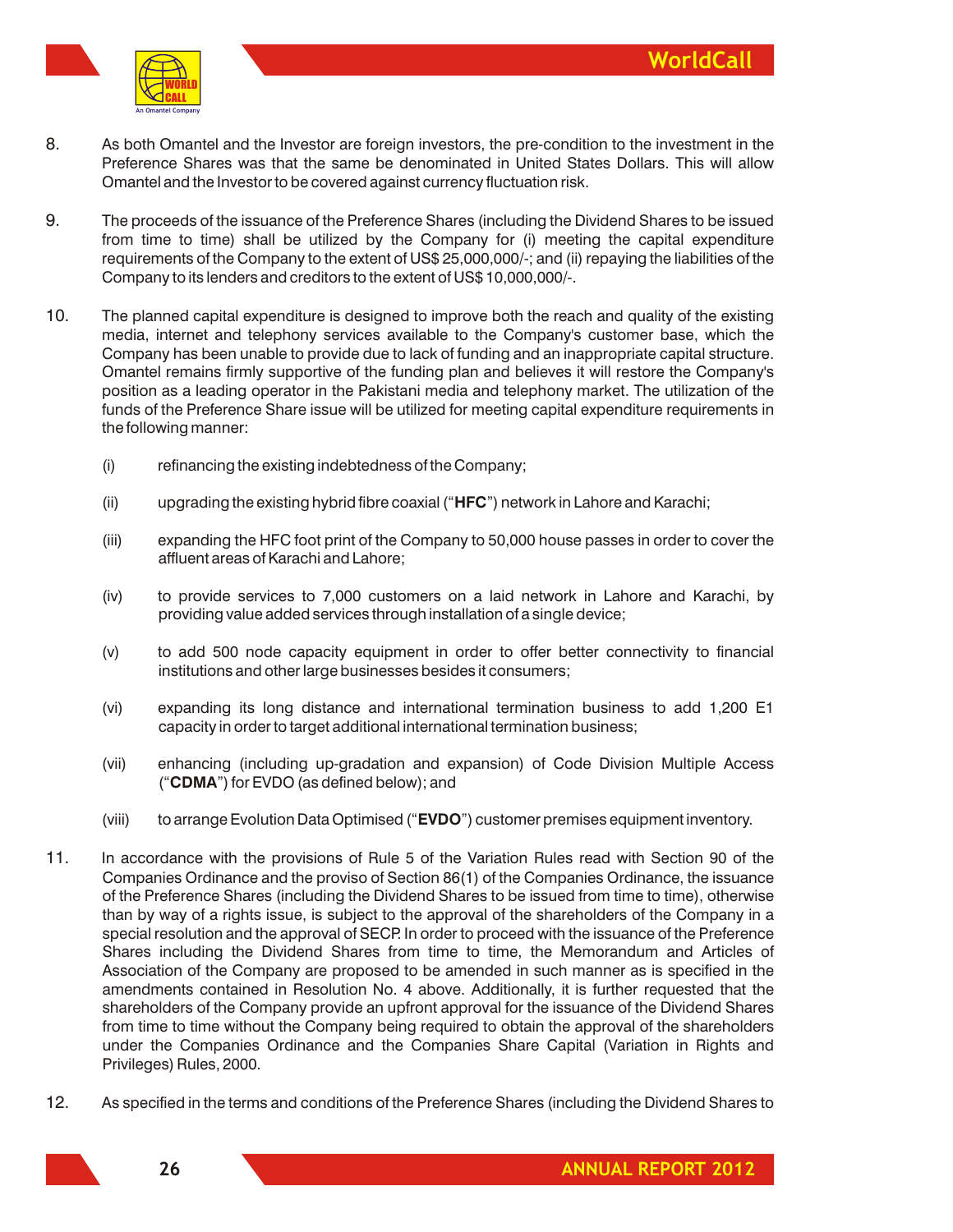

be issued from time to time), Omantel and the Investor (which term shall include Habib Bank Limited, Bahrain Branch and its transferees) in their capacity as the preference shareholders ("**Preference Shareholders**") of the Company, shall not be entitled to any cash dividends. Instead the Company has agreed with the Preference Shareholders that the Preference Shares shall entitle the Preference Shareholders to a semi-annual dividend in the form of the Dividend Shares (which will be new United States Dollars denominated, non-voting, cumulative and convertible preference shares having a face value of US\$ 100/- each). The Dividend Shares shall be calculated at the rate which is the higher of: (a) 5.9% per annum of the issued Preference Shares (including any issued Dividend Shares); or (b) the rate of dividend declared and payable to the ordinary shareholders of the Company. It is clarified that: (i) no cash dividend will be payable on the Preference Shares (including any Dividend Shares issued by the Company from time to time as specie dividend); (ii) all dividends to be declared in respect of the Preference Shares (including any Dividend Shares issued by the Company from time to time as specie dividend) shall only be paid as a specie dividend in the form of Dividend Shares; (iii) the tenor of the Dividend Shares issued from time to time shall not be more than the remaining tenor of the Preference Shares issued by the Company on the first Preference Shares Issue Date; and (iv) the Dividend Shares issued by the Company from time to time shall also be the same class of Preference Shares with the same terms and conditions as were / are held by the respective holder of the Preference Shareholders at the time of receiving such Dividend Share. The Dividend Shares shall be issued as dividends only from the profits of the Company. In the event the retained earnings of the Company are not sufficient to issue the Dividend Shares to the Preference Shareholders, then such amount of dividend shall be accumulated in the next semi-annual period and issued in the form of Dividend Shares to the Preference Shareholders along with the Dividend Shares which are to be issued in respect of such semi-annual period. If any unpaid dividends are payable in the form of Dividend Shares to the Preference Shareholders at the time of conversion, then the ordinary shares to be issued to the Preference Shareholders at a discount shall be calculated in the manner specified in the terms and conditions and shall take into account the amount of the accumulated and unpaid dividends. The rate and nature of dividend payments will provide the Company with availability of surplus funds with a flexible repayment plan, which at all times shall remain subject to availability of profits of the Company. Since the Preference Shares (including the Dividend Shares to be issued from time to time) do not: (a) require the Company to make payments of any cash dividends it will create a surplus of funds for the Company; and (b) have a redemption option, the same will absolve the Company from making any compulsory cash payment at the expiry of the five (5) years. The Preference Shares (including the Dividend Shares to be issued from time to time) will also allow the Company to use this flexibility to manage its cash flows internally with greater ease and efficiency and to concentrate on expanding the business of the Company to achieve profitability.

13. All of the Preference Shares (including the Dividend Shares to be issued from time to time) held by Omantel and the Investor shall be convertible into ordinary shares at any time after one (1) year from the date of issue of the Preference Shares till the fifth  $(5<sup>th</sup>)$  anniversary of the Preference Share issue date. In the event any Preference Shares (including the Dividend Shares to be issued from time to time) have not been converted by either Omantel and / or the Investor on the fifth ( $5<sup>th</sup>$ ) anniversary of the Preference Share issue date, then such Preference Shares (including the Dividend Shares to be issued from time to time) shall mandatorily be converted into ordinary shares of the Company. The Company shall not have the right to require the Preference Shareholders to convert their Preference Shares(including the Dividend Shares to be issued from time to time), unless such conversion is a mandatory conversion after the fifth  $(5<sup>th</sup>)$  anniversary of the Preference Share issue date. The conversion ratio of the Preference Shares (including the Dividend Shares to be issued from time to time) into ordinary shares shall be calculated in the following manner:

*"Conversion Ratio" means the following ratio which will be used for the Conversion, provided however, that the Conversion Ratio shall always be subject to the Conversion Adjustments:*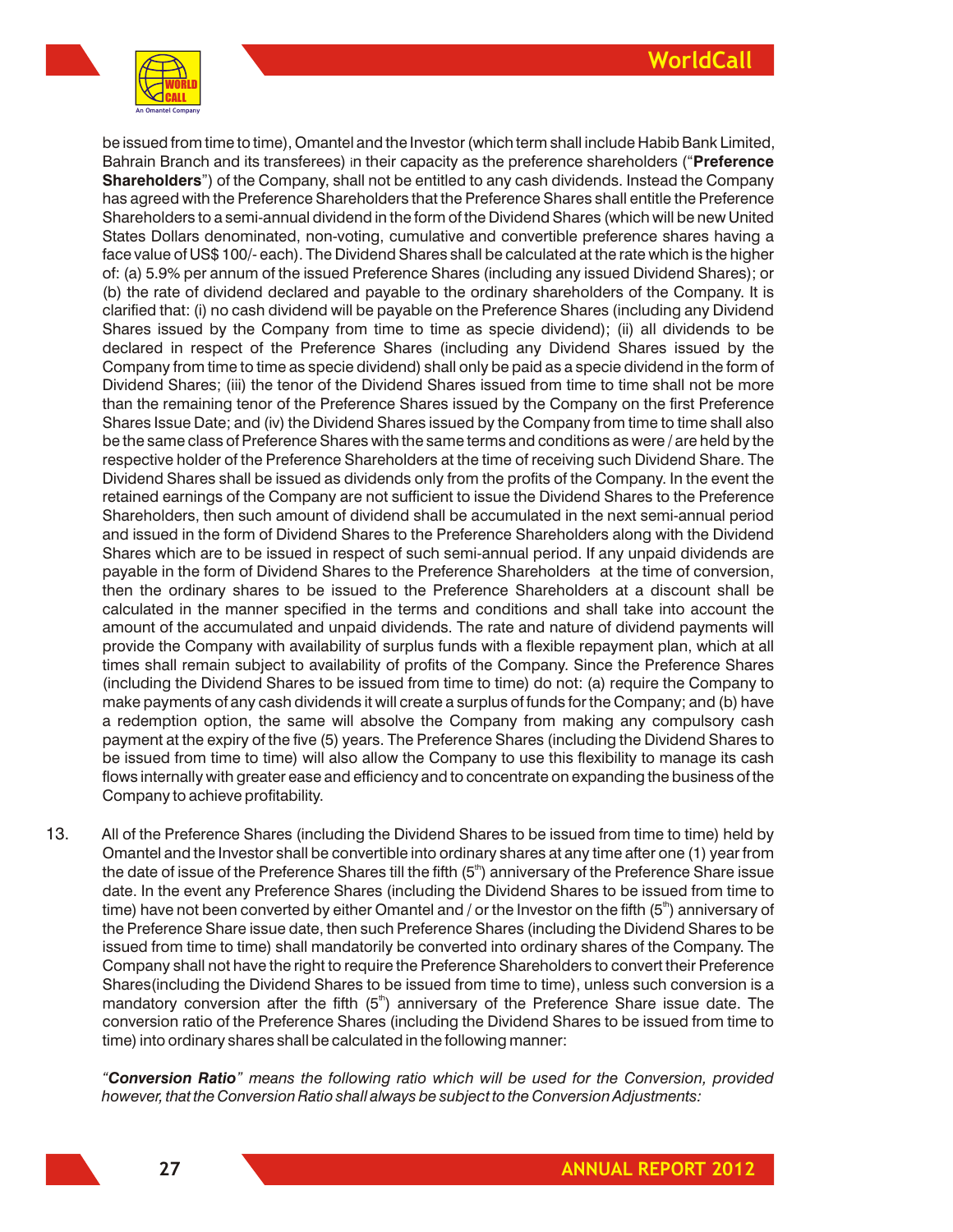

*In case where dividends (in the form of issuance of Dividend Shares) are paid to the Preferred Shareholders each year in accordance with these Articles and no dividend (in the form of issuance of Dividend Shares) has been accumulated:*

*X = (P) / (D)*

*In case where dividends (in the form of issuance of Dividend Shares) are not paid to Preferred Shareholders each year in accordance with these Articles:*

*X= (P+Div) / (D)*

#### *Where:*

*Div: means the aggregate of:* 

- *(i) notional amount of overdue, accrued and cumulative dividend payable / to be issued as specie dividend in the form of Dividend Shares by the Company to a Preferred Shareholder; and*
- *(ii) in the event the Conversion Option is being exercised during a semi-annual period in a financial year, the Proportionate Dividend Shares;*

*where the amounts calculated in (i) and (ii) above are converted to Pakistan Rupees at the State Bank of Pakistan US\$ settlement rate prevailing on the Conversion Date.* 

*X: means Number of Ordinary Shares to be issued*

*P: means the face value of US\$ 100/- multiplied by the no. of Preference Shares, converted to Pakistan Rupees at the State Bank of Pakistan US\$ settlement rate prevailing on the Conversion Date* 

*D: means the discounted share price, which shall be calculated in the following manner:*

#### *(i) Conversion between the period commencing from the 1st anniversary but prior to the 2nd anniversary of the First Preference Shares Issue Date*

*(90%) of the last 90 days volume weighted average price of the Ordinary Shares of the Company* 

*(ii) Conversion between the period commencing from the 2nd anniversary but prior to the 3rd anniversary of the First Preference Shares Issue Date* 

*(80%) of the last 90 days volume weighted average price of the Ordinary Shares of the Company*

*(iii) Conversion between the period commencing from the 3rd anniversary but prior to the 4th anniversary of the First Preference Shares Issue Date* 

*(70%) of the last 90 days volume weighted average price of the Ordinary Shares of the Company*

*(iv)* Conversion between the period commencing from the 4<sup>th</sup> anniversary of the First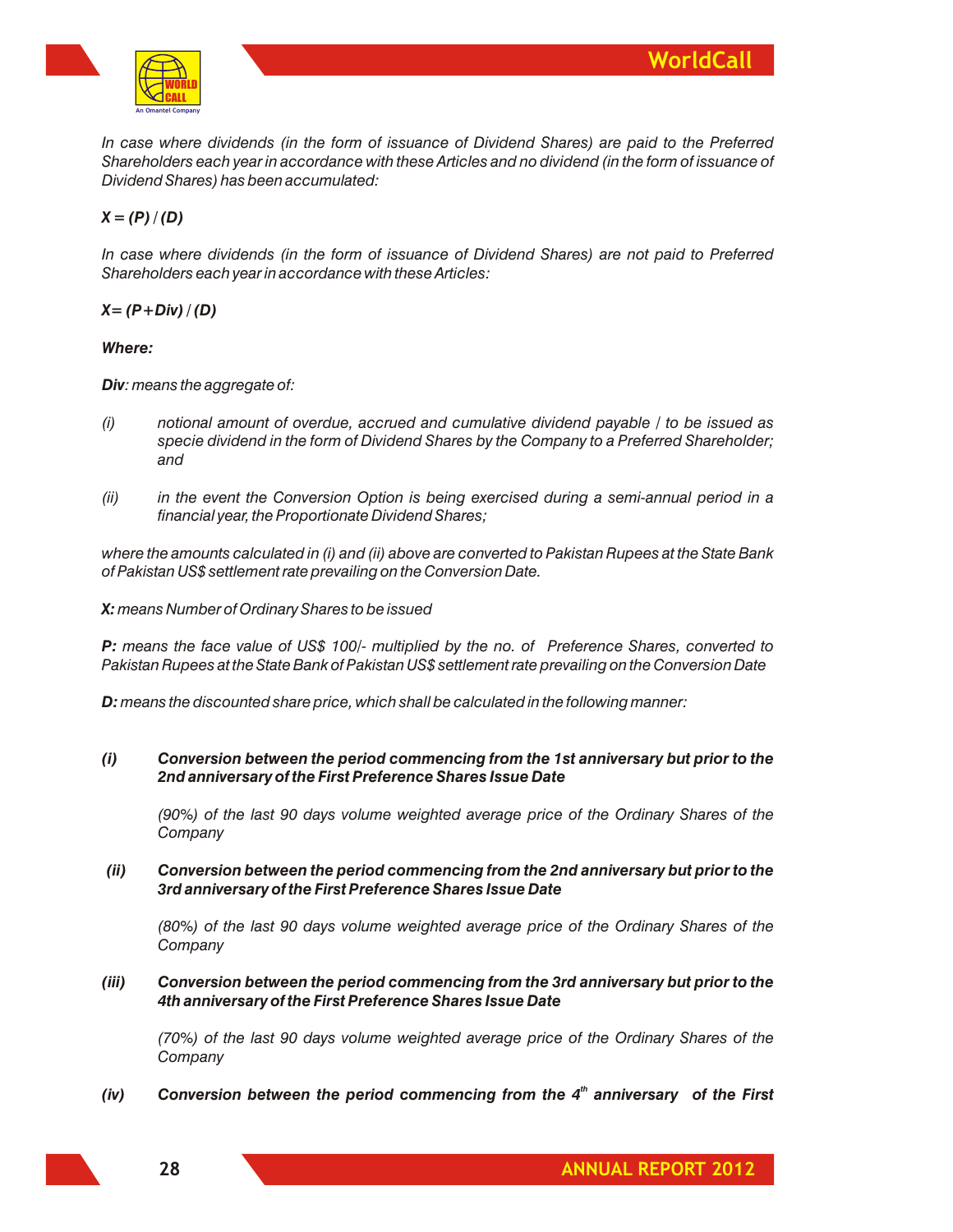

#### *Preference Share Issue Date and ending on no later than the Mandatory Conversion Date*

*(60%) of the last 90 days volume weighted average price of the Ordinary Shares of the Company*

*It being clarified that the discount to be granted in accordance with (i) and (iv) above will be adjusted for the number of months (rounded to the nearest month) that the Preference Shares have been outstanding and will be interpolated between the relevant discount.*

- 14. The ordinary shares to be issued to the Investor and / or Omantel, as the case may be after exercise of the Conversion Option during the tenor of the Preference Shares (including Dividend Shares issued from time to time) or at the mandatory conversion time (i.e. the date falling five (5) years after the first issuance date of the Preference Shares) shall be issued at a discount which shall be calculated on the basis of the formula provided above in paragraph 13. The shareholders are being requested to provide their approval to the Company to issue the ordinary shares at a discount in accordance with Section 84 of the Companies Ordinance from time to time only to Omantel and / or the Investor (or their transferees) from time to time under the proviso of Section 86(1) of the Companies Ordinance, without the Company being required to procure the approval of the shareholders again. In addition to the approval of the discount share issue from time to time, the shareholders are also being requested to authorise the Company to request SECP to extend the sixty (60) days time period specified in Section 84(1)(d) of the Companies Ordinance till a period up to sixty (60) Days after the fifth ( $5$ <sup>th</sup>) anniversary of the first Preference Share issue date.
- 15. The Preference Shares (including the Dividend Shares to be issued from time to time) being issued to Omantel and the Investor shall be freely tradable and shall only be subject to the provisions of the Subscription and Shareholders Agreement dated 27 January 2013 entered into between the Company, Omantel and the Investor and the terms and conditions of the Preference Shares (including the Dividend Shares to be issued from time to time) as specified in the Articles of Association of the Company.
- 16. Upon completion of the Preference Share issue, the shareholding of Omantel and Investor in the issued and paid up capital, if converted at par value of the Company shall be as follows:

| <b>Share Holding Structure- Post</b> |                   |                     |                 |
|--------------------------------------|-------------------|---------------------|-----------------|
| <b>Conversion</b>                    | Paid up Capital   | <b>No of Shares</b> | %age of Holding |
|                                      | <b>PKR</b>        |                     |                 |
| <b>HBL</b>                           | 1,365,000,000     | 136,500,000         | 10%             |
| Omantel                              | 8,073,394,290     | 807,339,429         | 61%             |
| <b>Others</b>                        | 3,717,320,840     | 371,732,084         | 28%             |
|                                      | 13, 155, 715, 130 | 1,315,571,513       | 100%            |

- 17. The ordinary shares to be issued to the Preference Shareholders at the time of conversion shall be issued at a discount to the par value of the shares of the Company. The discount to be allowed on the ordinary shares shall be calculated in paragraph 13 above. The Company will issue such shares at a discount for the following reasons:
	- (a) the Company has explored many options for funding its capital expenditure requirements. The best possible option evaluated and recommended by the transaction advisors and approved by the Board of Directors was to issue shares at discount. This decision was taken in view of the current stock market share price of the Company which has for the last two (2)

**29**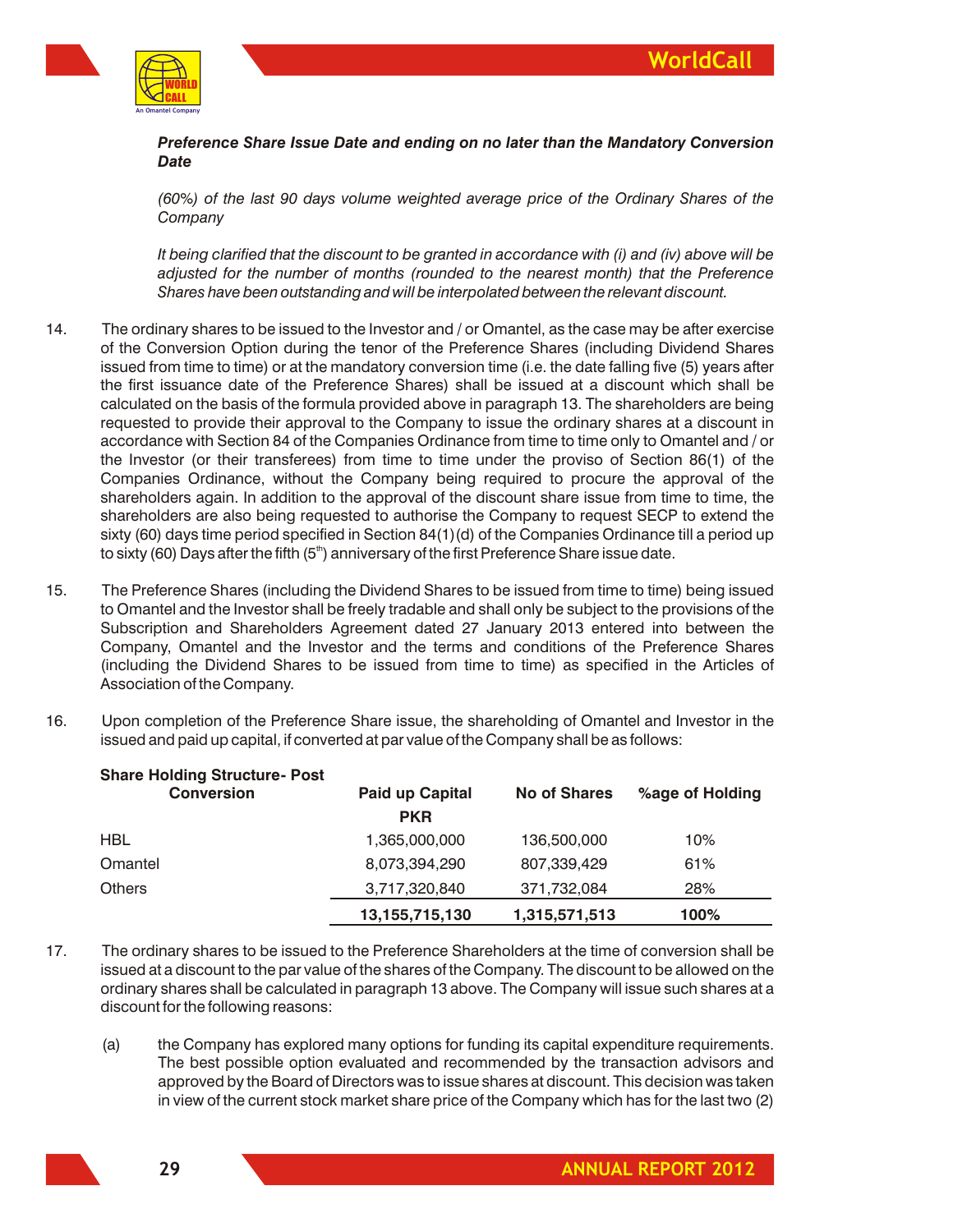

years reached a low of PKR 0.77 per share. Accordingly, the prevailing conditions in the market do not allow the issuance of shares at par or at premium. The discount formula is devised on future market price of the Company so that minimal loss on issue of shares is borne by the Company. The Company strongly believes that after the injection of equity and resulting expansion, the share price would improve significantly hence reduce the loss on issue of shares;

- (b) the Preference Shares (including the Dividend Shares to be issued from time to time) will allow for a lower cost of funds for the Company with minimal impact on the Company's short-term cash flow and, given the equity nature of the instrument, strengthens the Company's balance sheet;
- (c) the investment in Preference Shares by Omantel will result in the Foreign Direct Investment of USD 35,000,000/- in the economy. This will be in addition to USD 200,000,000/- already invested by Omantel in the Company.
- 18. The ordinary shares to be issued by the Company at the time of conversion will also only be issued only to the Investor or Omantel as the case may be, and accordingly the same will be construed as issuance of shares otherwise than by way of a rights issue. In this regard, the Company provides the following information:
	- (a) since the Investor or Omantel will be exercising the conversion options in respect of the Preference Shares (including the Dividend Shares to be issued from time to time), the Company will be required to conduct an issue of shares otherwise than by way of a rights issue in order to issue ordinary shares;
	- (b) the ordinary shares shall only be issued to Investor (which term shall include Habib Bank Limited, Bahrain Branch and its transferees) or Omantel as the Preference Shareholders;
	- (c) there will be no additional amounts coming in as equity investment at the time of conversion;
	- (d) the ordinary shares to be issued to the Preference Shareholders shall rank pari passu with all existing shareholders of the Company;
	- (e) the conversion will help investors to get marketable securities in the form of ordinary shares which are openly traded in the stock market. As the Company is issuing shares rather than redeeming the Preference Shares, this will result in improving the liquidity of the Company;
	- (f) the Preference Shares will be a source of strength for the Company as it would entail availability of surplus funds with an issuance of Dividend Shares subject to availability of profits. Furthermore, the feature of conversion into ordinary shares will not put strain on the Company's cashflows for redemption of the Preference Shares (including the Dividend Shares to be issued from time to time). The Company can use this flexibility to manage its cash flows internally with greater ease and efficiency for betterment of shareholders at large;
	- (g) as per the Pakistan Telecommunication Authority's annual report 2010, the recent growth of foreign direct investment in telecom sector declined due to saturation in the telecom market. The investment by Omantel and Investor will send a positive signal to other foreign investors in the telecom sector;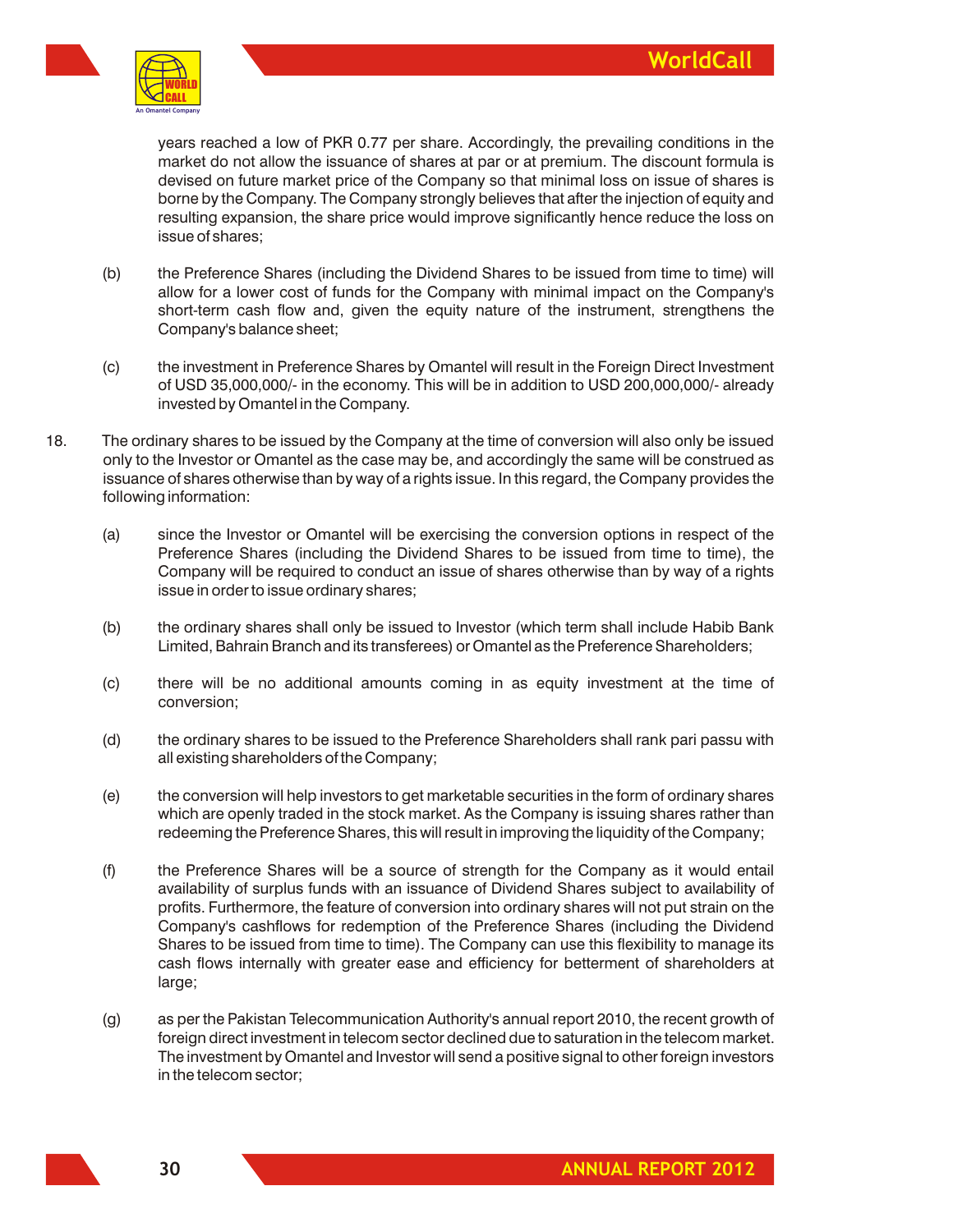

- (h) this will enable the Company to finance its much needed capital expenditure which has been initiated to keep the Company competitive in the telecom sector.
- 19. The shareholders of the Company will also be required to approve such issuance of ordinary shares of the Company at a discount. After approval of the shareholders of the Company, the discount share issue shall remain subject to the approval of SECP under the provisions of Section 84 of the Companies Ordinance read with the Guidelines for Issue of Shares at a Discount.
- 20. The Board of Directors of the Company have recommended that the special resolutions as set out in the notice are passed at the General Meeting. It is clarified that the Preference Share issue, the Dividend Share issue and the issuance of the ordinary shares of the Company at a discount upon exercise of the conversion option (as explained above) remains subject to the approval of SECP under the provisions of Section 90 of the Companies Ordinance read with Rule 5 of the Variation Rules, the proviso of Section 86(1) of the Companies Ordinance, the approval of SBP, the approval of the Pakistan Telecommunication Authority and such other regulatory and other approvals as may be required.
- 21. Copies of Statement under Section 160(1)(b) of the Companies Ordinance, 1984, recent annual/quarterly accounts alongwith all published or otherwise required accounts of all prior periods of the Company, financial projections of the Company, Memorandum and Articles of Association of the Company and other related information of the Company may be inspected/procured during the business hours on any working day at the Registered Office of the Company from the date of publication of this notice till the conclusion of the General Meeting. The recent financial statements of the Company can also be reviewed/downloaded from the website: www.worldcall.com.pk under the heading "Financials".
- 22. The Directors of the Company have no interest in the Preference Share issue whether directly or indirectly except to the extent of shareholding held by them in the Company. The shares and percentage of personal shareholdings by the Directors of the Company in proportion to the paid up capital of the Company are as under:

| S.No.          | <b>NAME OF DIRECTOR</b>         | NO. OF SHARES | <b>PERCENTAGE</b> |
|----------------|---------------------------------|---------------|-------------------|
|                |                                 | <b>HELD</b>   | SHAREHOLDING (%)  |
|                | Mr Mehdi Mohammad Al-Abduwani   | 20,500        | 0.00%             |
| $\overline{2}$ | Mr Talal Said Marhoon Al-Mamari | 500           | 0.00%             |
| -3             | Mr Aimen Bin Ahmed Al-Hosni     | 575           | 0.00%             |
| $\overline{a}$ | Mr Samy Ahmed Al-Ghassani       | 500           | 0.00%             |
| -5             | Mr Shehryar Ali Taseer          | 500           | 0.00%             |
| -6             | Mr Sohail Qadir                 | 500           | 0.00%             |
|                | Mr Asadullah Khawaja            | 100,000       | 0.01%             |
| -8             | Mr Babar Ali Syed (CEO)         | 75            | 0.00%             |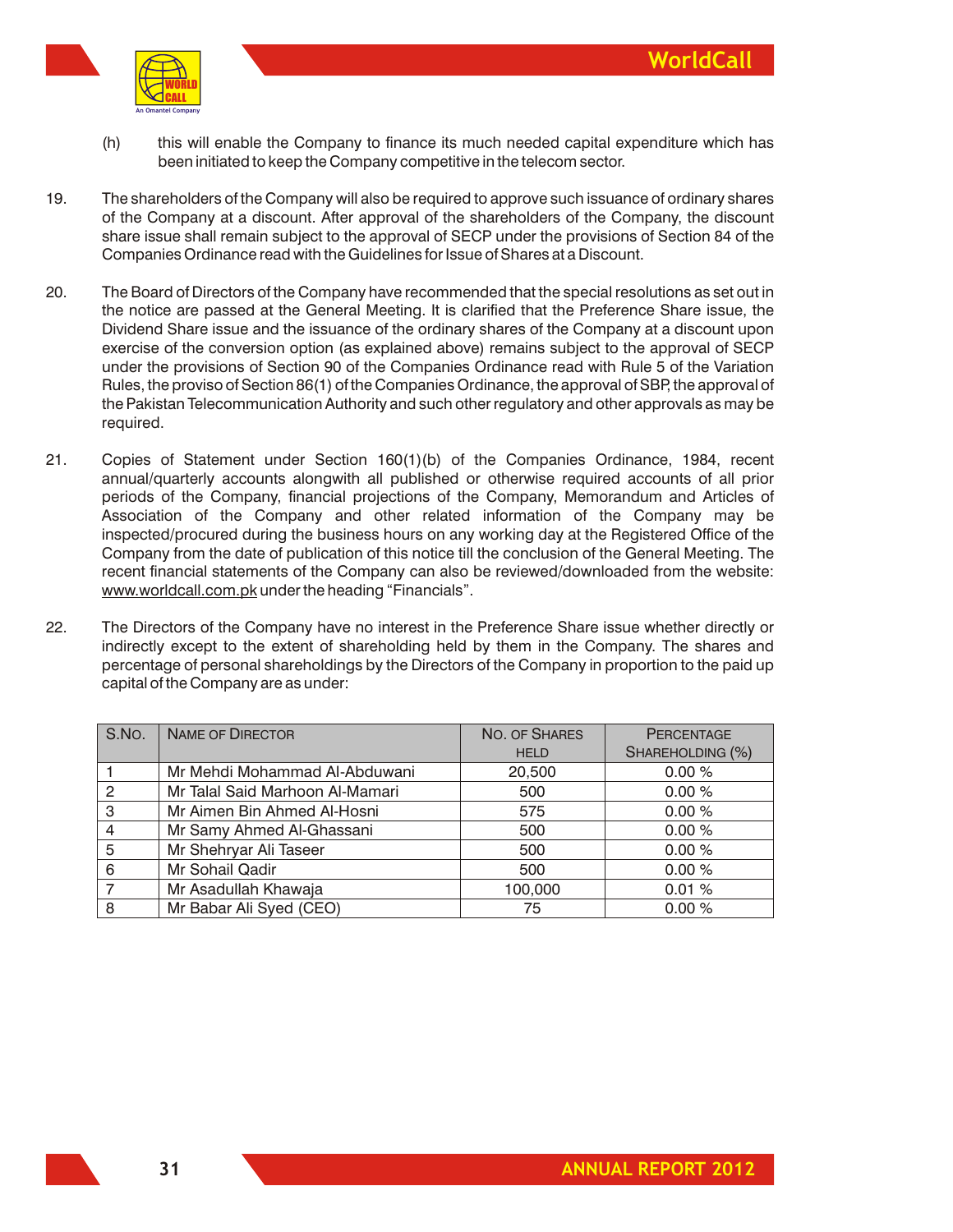

## **MESSAGE FROM THE CHAIRMAN**

Dear Shareholders,

On behalf of the Board of Directors of Worldcall Telecom Limited ("the Company"), I am pleased to address you as we move into a new financial year.

The macro-economic environment remained turbulent during the year under review. We saw unfavorable movements in the exchange rate that took the rupee to record low level. Energy crises remained a formidable challenge for the whole economy. For most part of the year the business environment remained highly volatile on account of various political / social issues. ICT sector remained exposed to policy implementation lapses and indecisions and affected market player negatively in various ways. Delay on the part of launch of 3G licenses was also regrettable as the launch of 3G was applauded by all circles and was a widely awaited event due to its prospects for generating new business for all participants of ICT industry.

The all time low rates for the international termination that prevailed for the most part of the year, seriously affected the performance of the LDI segment of the Company. Unfortunately various measures planned by the industry to resuscitate the LDI business could not culminate in the desired way and this seriously hampered the performance.

Given the overall un-stability and challenging demands of the environment, your Company had to resort to some measures of consolidation and downsizing. These measures were undertaken as a part of an overall structural plan to improve workflows, efficiency and savings.

Subsequent to year end the Company, with gracious support of Omantel has successfully finalized and signed off the convertible preference share transaction worth USD 35 million. The management has various expansion plans that shall be followed expeditiously as soon as the funding is available. Most of these plans involve heavy capital outlay that will lead to enhancement of the subscriber base and improvement in the service delivery. Besides this launch of 3G in year 2013 will be a promising event for the whole ICT industry. The Company indirectly shall be a long term beneficiary of this and it envisages significant broadening of the business activities as soon as the 3G era begins.

I would like to sincerely thank all the shareholders of this Company, particularly the parent Company Omantel. It is their continued support and trust that has helped the board and management to work passionately and get through these challenges. I would also like to express my gratitude for all the employees of the Company who despite difficulties and hard times, worked with loyalty and dedication.

#### **Chairman, Board of Directors of Worldcall Telecom Limited**

 $H =$ 

**Dubai: Mehdi Mohammed Al-Abduwani** 28 March 2013 **Chairman, Board of Directors of Worldcall Telecom Limited**

**32**

**ANNUAL REPORT 2012**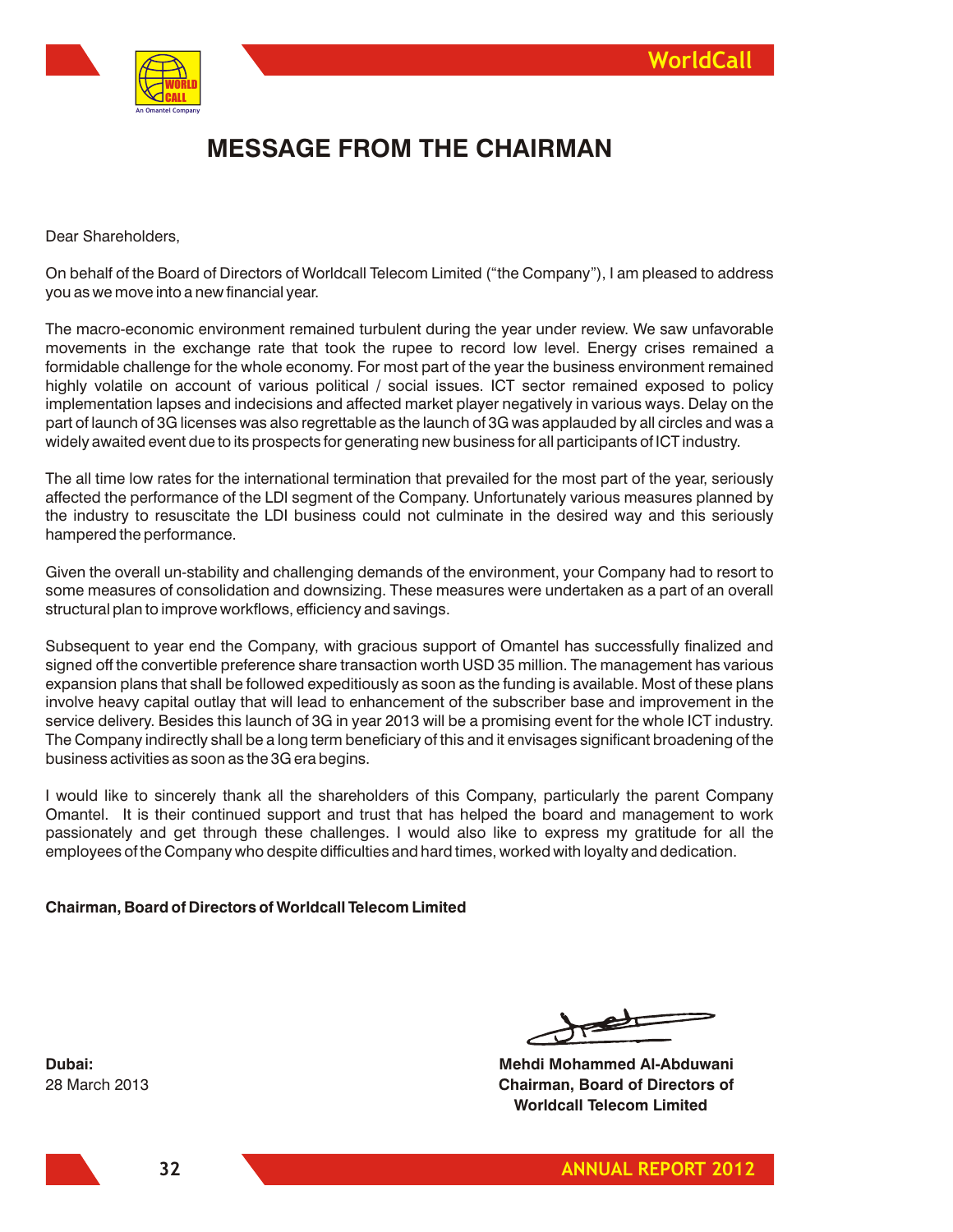

## **DIRECTORS' REPORT**

The Directors of Worldcall Telecom Limited ("Worldcall" or "the Company"), are pleased to present audited financial statements of the Company and a review of its performance for the year ended 31 December 2012.

#### **Financial Overview**

The financial performance during the year remained depressed. The all time low termination rates that prevailed during most part of the year affected the earning potential and left a vital segment of the Company i.e. LDI with depleted margin. Performance in other segments also remained on the passive terms.

The Company recorded overall revenue of Rs 7,119 million during the year under review which was 11% lower as compared to comparative. Direct costs accumulated to a total of Rs 6,591 million. Compared with the previous year figures, this shows 10% increase. Major portion of this surge was contributed by international termination costs. Rise in operating costs partly reflect the recognition of provisions and partly attributable to inflationary factors. Other operating expenses mainly represent exchange losses on foreign currency denominated long term loans and other operating income reflects gain on re-measurement of certain liabilities. After accounting for taxation, the year is being closed with a net loss of Rs 1,650 million.

Major financial line items compared with the last year figures have been summarized in the following table.

|                                | <b>Year 2012</b>                 | <b>Year 2011</b> |
|--------------------------------|----------------------------------|------------------|
|                                | -------(Rupees in Million)------ |                  |
| <b>Revenues</b>                | 7,119                            | 8,001            |
| Direct cost                    | (6, 591)                         | (6,013)          |
| <b>Gross profit</b>            | 527                              | 1,988            |
| <b>Operating cost</b>          | (1,961)                          | (1,460)          |
| <b>Operating profit/(loss)</b> | (1,434)                          | 528              |
| <b>Finance cost</b>            | (1, 245)                         | (715)            |
| Other operating income         | 694                              | 504              |
| Other operating expenses       | (370)                            | (190)            |
| Profit/(Loss) after tax        | (1,650)                          | 290              |

#### **The future outlook and way forward**

The management is looking forward to complete various infrastructure improvement and expansion projects. The major portion of the resources will be channeled to broadband segment in order to seize the tremendous opportunities in this arena. Contrary to the voice market that has been showing signs of weariness in response to declining ARPUs, the data and broadband market is ripe for major business developments. The future of the ICT industry shall be characterized by increasing demands for connectivity from all across the society. As the information highways will connect remote areas with the commercial hubs and eliminate the difference between rural and urban, both people and businesses shall be seeking high speed connectivity. Emerging cloud computing and internet business trends shall empower individuals by providing them the freedom to work using shared resources in the virtual world. The Company is visualizing the growth in this segment and has accordingly planned to enhance its footprint along with augmenting its service delivery standards.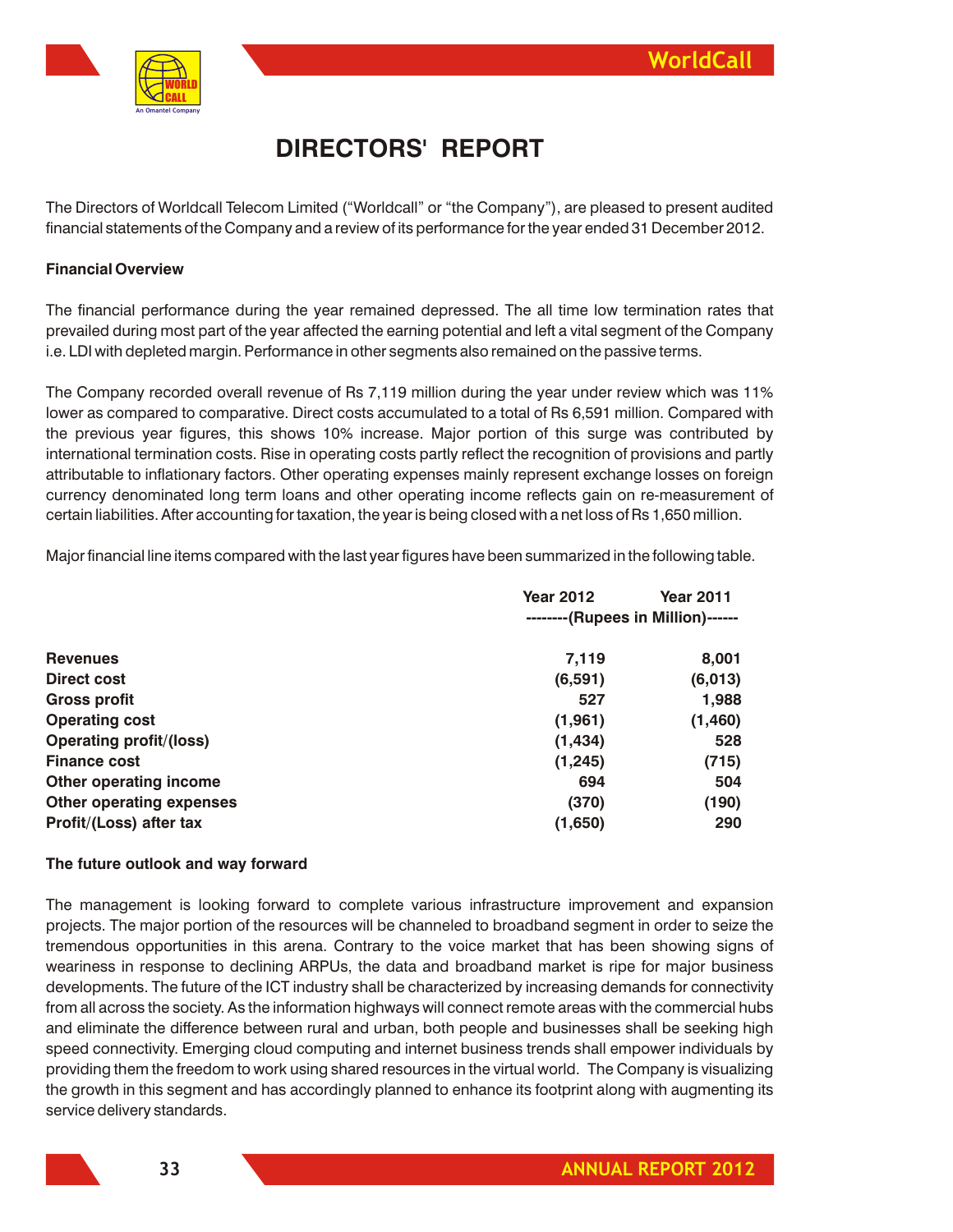

The launch of 3G in the year 2013 will bring into play many new dynamics. All participants have been preparing internally for the beginning of 3G era in the country. The provisioning of high speed services on mobile devices all across the industry shall lead to prosperity and empowerment by enabling business and individuals in variety of ways. New business like branchless banking, distant learning and health care shall flourish and the society shall witness a radical transformation. The management expects that all this will lead to improvements in the overall ICT sector.

The management has awareness that best promotional tool for success is a satisfied customer. The Company has extensive plans to improve its customer satisfaction and retention standards. To this end new sale points with renewed look and vision are being added to the network. With greater focus on the needs of customer, the company shall be offering the reliable services so as to ensure loyalty and satisfaction among its subscribers.

#### **Board Meetings during the period**

Five meetings of the Board of Directors were held during the period. Attendance by each director is as under:

| Name of Board Member                  | <b>Meeting Attended</b> |  |
|---------------------------------------|-------------------------|--|
| Mr. Mehdi Mohammad Al Abduwani        | 5                       |  |
| Mr. Talal Said Marhoon Al-Mamari      | 5                       |  |
| Mr. Aimen bin Ahmed Al Hosni          | 4                       |  |
| Mr. Samy Ahmed Abdulgadir Al Ghassany | 5                       |  |
| Mr. Sohail Qadir                      | 5                       |  |
| Mr. Shehryar Ali Taseer               | 3                       |  |
| Mr. Asadullah Khawaja                 | 5                       |  |

The directors who could not attend the meeting were duly granted leave of absence.

#### **Audit Committee**

The Board of Directors, in compliance with the Code of Corporate Governance has established an Audit Committee consisting of the following:

| Mr. Talal Said Marhoon Al-Mamari | Chairman                      |
|----------------------------------|-------------------------------|
| Mr. Asadullah Khawaja            | Member                        |
| Mr. Aimen bin Ahmed Al Hosni     | Member                        |
| Mr. Mirghani Hamza Al-Madani     | <b>Chief Internal Auditor</b> |
| Mr. Rizwan Abdul Hayi            | Secretary                     |

During the year 6 meetings of the Audit Committee were held. The Chief Executive Officer and the Chief Financial Officer attend meetings of the Committee on standing invitation. The Chief Internal Auditor reports directly to the Chairman of the Audit Committee.

The role and responsibilities of the Audit Committee include determining appropriate measures to safeguard the company's assets and reviewing quarterly, half yearly and annual financial statements of the

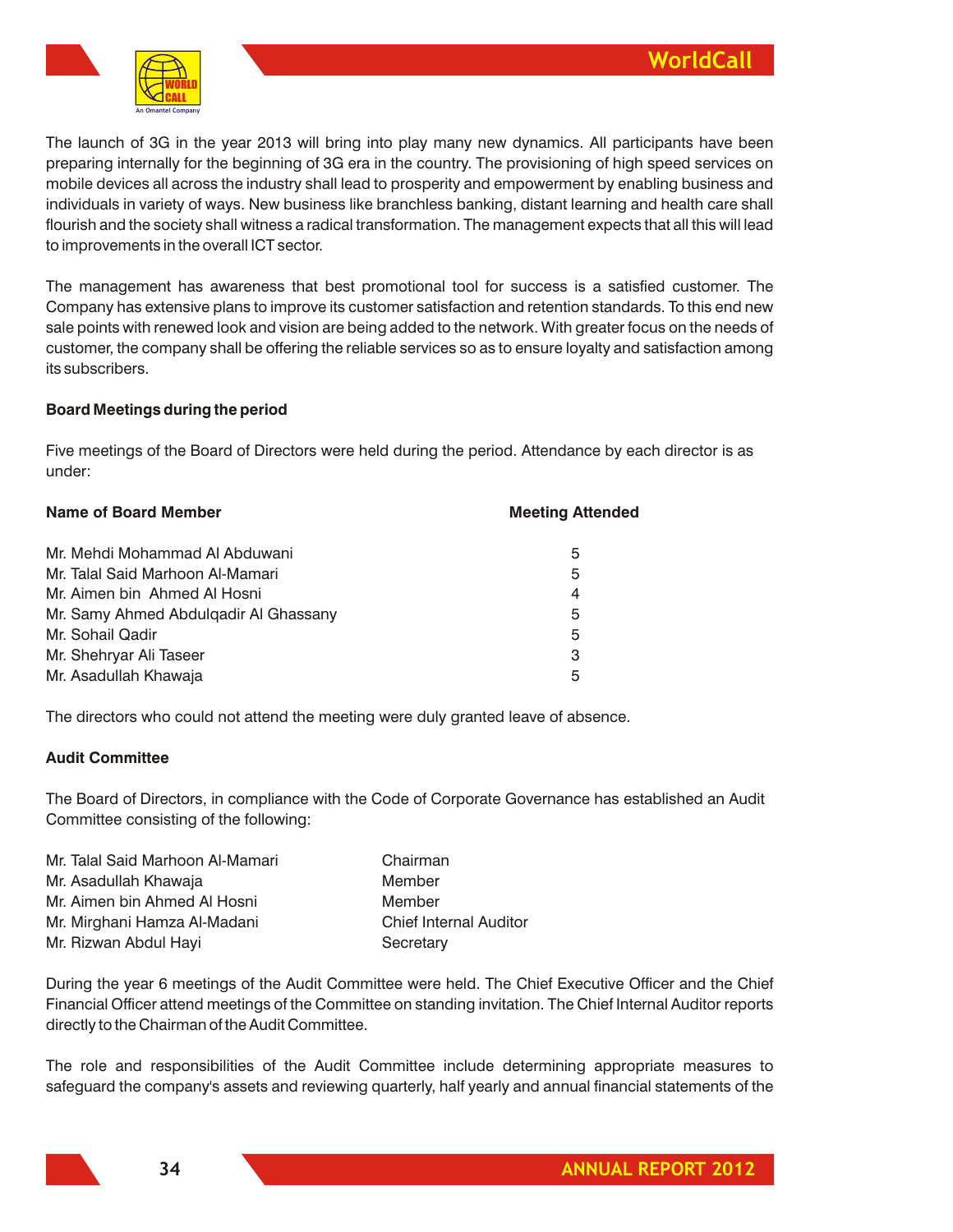

Company and preliminary announcements of results before approval by the Board of Directors and their publication.

The Audit Committee assists the Board of Directors in monitoring the framework of managing business risks and internal controls. The Committee seeks assurance on the measures taken by the management in identification, evaluation and mitigation of relevant business risks.

It also monitors the performance of the Internal Audit Department which adopts a risk based approach for planning and conducting business process audits consistent with the Company's established work practices.

#### **Executive Committee**

This Committee conducts its business under the chairmanship of Mr Mehdi Al-Abduwani and has the following structure:

| Mr. Mehdi Mohammed Al-Abduwani | Chairman  |
|--------------------------------|-----------|
| Mr. Aimen bin Ahmed Al Hosni   | Member    |
| Mr. Sohail Qadir               | Member    |
| Mr. Babar Ali Syed             | Member    |
| Mr. Rizwan Abdul Hayi          | Secretary |

The Committee is entrusted with the tasks to recommend for approval both short term and long term finance options, administrative and control policies adopted by the Board and monitoring compliance thereof. The Committee is also responsible for dealing on the Board's behalf with matters of an urgent nature when the Board of Directors is not in session, in addition to other duties delegated by the Board. During the year 4 meetings of the Executive Committee were held.

#### **Human Resources**

Subsequent to the year end, the Board of Directors, in compliance with the Code of Corporate Governance has established HR Committee consisting of the following:

| Mr. Aimen bin Ahmed Al Hosni     | Chairman |
|----------------------------------|----------|
| Mr. Talal Said Marhoon Al-Mamari | Member   |
| Mr. Sohail Qadir                 | Member   |

The principle of equal opportunity is core to our HR policies and we at WTL are committed to motivate staff by upgrading their skills to equip all employees for their job performance and support them to realize their optimum potential. The HR department, through its continuous effort, pays considerable heed to enhance the employees' productivity which results in organizational effectiveness.

The Board would like to congratulate their employees for consistent hard work and efforts.

#### **Auditors**

The present auditors M/s KPMG Taseer Hadi & Co., Chartered Accountants retire and offer themselves for reappointment. As suggested by the Audit Committee, the Board of Directors has recommended their re-

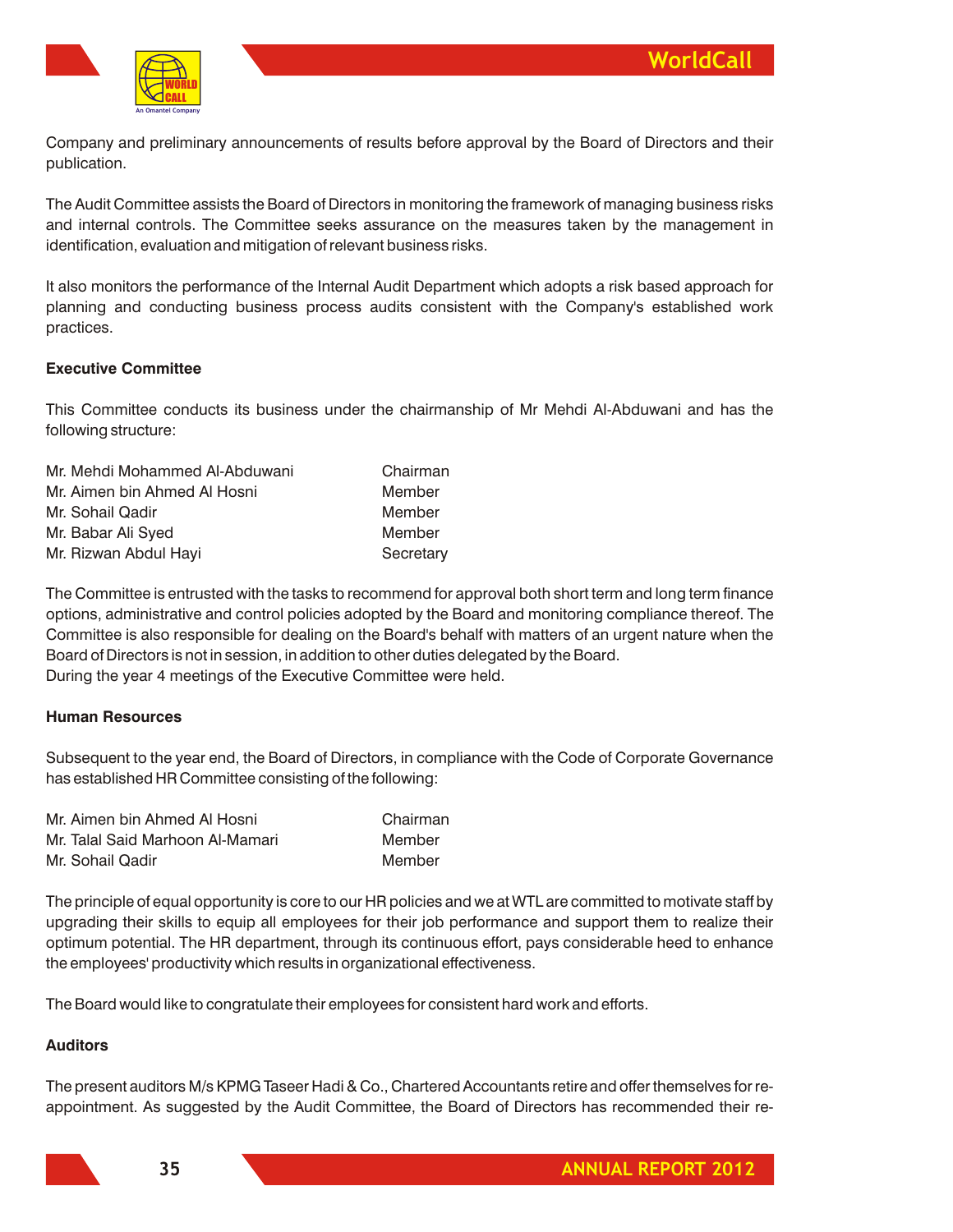

appointment as Auditors of the company for the year ending December 31, 2013, at a fee to be mutually agreed. They have confirmed achieving satisfactory rating by the Institute of Chartered Accountants of Pakistan (ICAP) and compliance with the Guide-lines on the Code of Ethics of the International Federation of Accountants (IFAC) as adopted by ICAP.

#### **Compliance with the Code of Corporate Governance**

The requirements of the Code of Corporate Governance set out by the Karachi and Lahore Stock Exchanges in their Listing Regulations, relevant for the year ended December 31, 2012 have been adopted by the Company and have been duly complied with. A statement to this effect is annexed to the Report.

#### **Material Changes**

There have been no material changes since December 31, 2012 except as disclosed in this annual report and the company has not entered into any commitment, which would affect its financial position at the date except for those mentioned in the audited financial statements of the company for the year ended December 31, 2012.

#### **Statutory Compliance**

During the year the company has complied with all applicable provisions, filed all returns / forms and furnished all the relevant particulars as required under the Companies Ordinance, 1984 and allied rules, the Securities and Exchange Commission of Pakistan (SECP) Regulations and the listing requirements.

#### **Duties & Taxes (Contribution to the National Exchequer)**

Information about taxes and levies is given in the respective notes to the accounts.

#### **Web Presence**

Updated information regarding the company can be accessed at Company website: www.worldcall.com.pk. The website contains the latest financial results of the company together with company's profile.

#### **Dividend / Payout**

Considering the cash flow situation and future expansion plans, the Directors have not recommended any dividend / payout for the year.

#### **Pattern of Shareholding**

A statement of the Pattern of Shareholding of different classes of shareholders as at December 31, 2012, whose disclosure is required under the reporting framework, is included in the annexed Shareholders' Information.

The Directors, CEO, CFO, Company Secretary and their spouses or minor children did not carry out any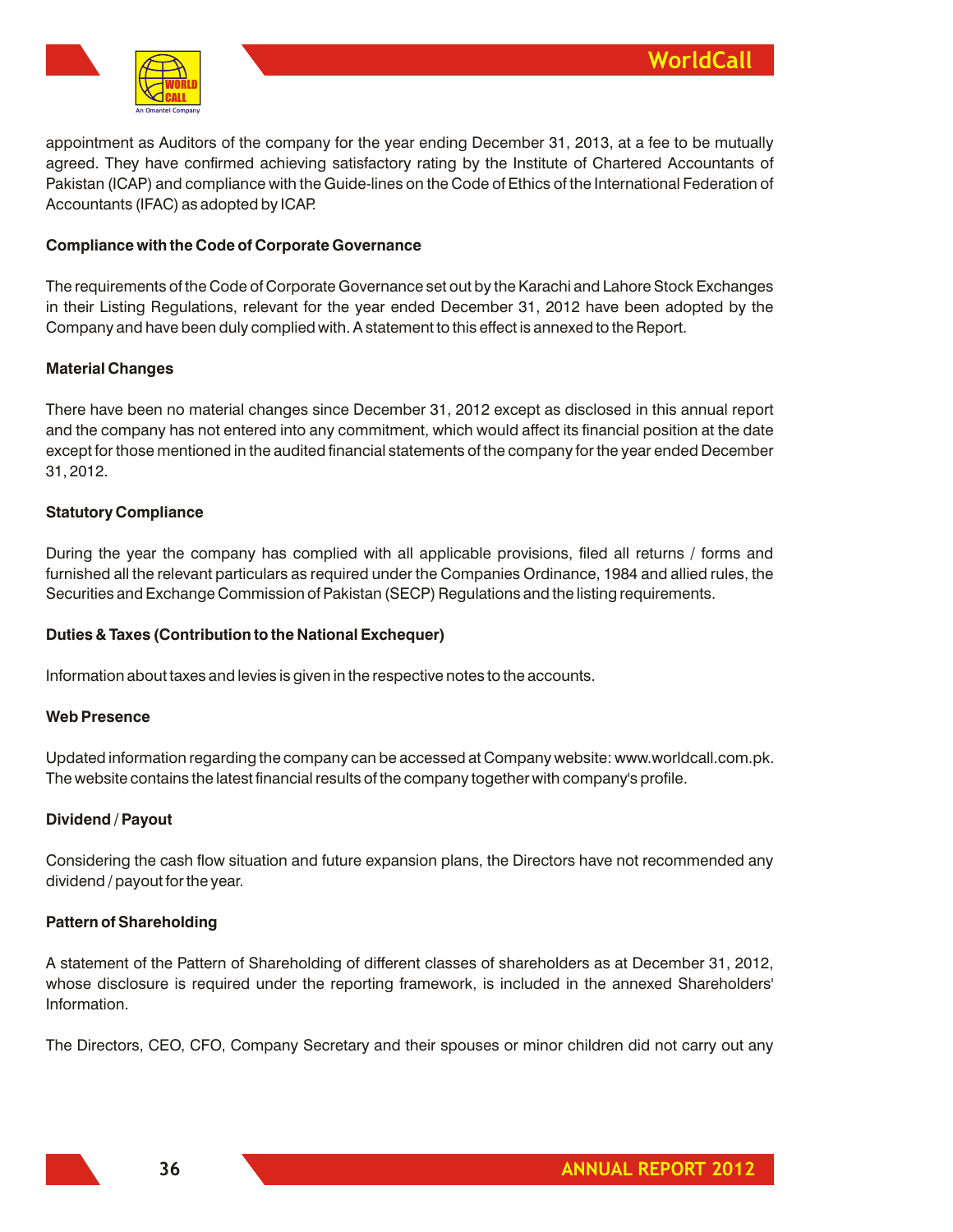

trade in the shares of the company during the year, except as given in Annexure I.

#### **Statement of Compliance in accordance with the Code of Corporate Governance ("CCG")**

- 1. The financial statements, prepared by the management of the Company, fairly present its state of affairs, the result of its operations, cash flows and change in the equity.
- 2. Proper books of accounts of the Company have been maintained.
- 3. Appropriate accounting policies have been consistently applied in preparation of the financial statements and accounting estimates are based on reasonable and prudent judgment.
- 4. International Financial Reporting Standards, as applicable in Pakistan, have been followed in preparation of the financial statements.
- 5. The system of internal control is sound in design and has been effectively implemented and monitored.
- 6. There are no significant doubts upon the Company's ability to continue as a going concern.
- 7. There has been no material departure from the best practices of corporate governance, as detailed in the listing regulations.
- 8. The key financial data of five years is summarized in the report.
- 9. Information regarding outstanding taxes and levies is given in notes to the accounts of the financial statements.
- 10. The Company has followed the best practices of corporate governance, as detailed in the Listing Regulations of Stock Exchanges.

#### **Holding Company information**

The Company is a subsidiary of Omantel Telecommunications Company SAOG, which has been incorporated in Sultanate of Oman and is also the largest communication service provider of Oman.

#### **Consolidated Financial Statements**

Consolidated financial statements of the Company and its subsidiary, Worldcall Telecommunications Lanka (Pvt) Ltd (Incorporated in Sri Lanka) are submitted herewith.

#### **Acknowledgment**

The Board of Directors wishes to place on record here, appreciation and gratitude for the continued support and trust of our valuable customers, suppliers, contractors and stakeholders. We appreciate their cooperation and assistance which helped us in meeting the challenges and improving our performance.

It goes without saying that all the achievements of the Company have been possible only due to the ceaseless and untiring efforts of its dedicated employees. Their professionalism, commitment to work and ability to perform remarkably well even in certain adverse conditions helped the Company to sustain during the worst economic recession. The Company remains thankful to all of its employees for their persistent

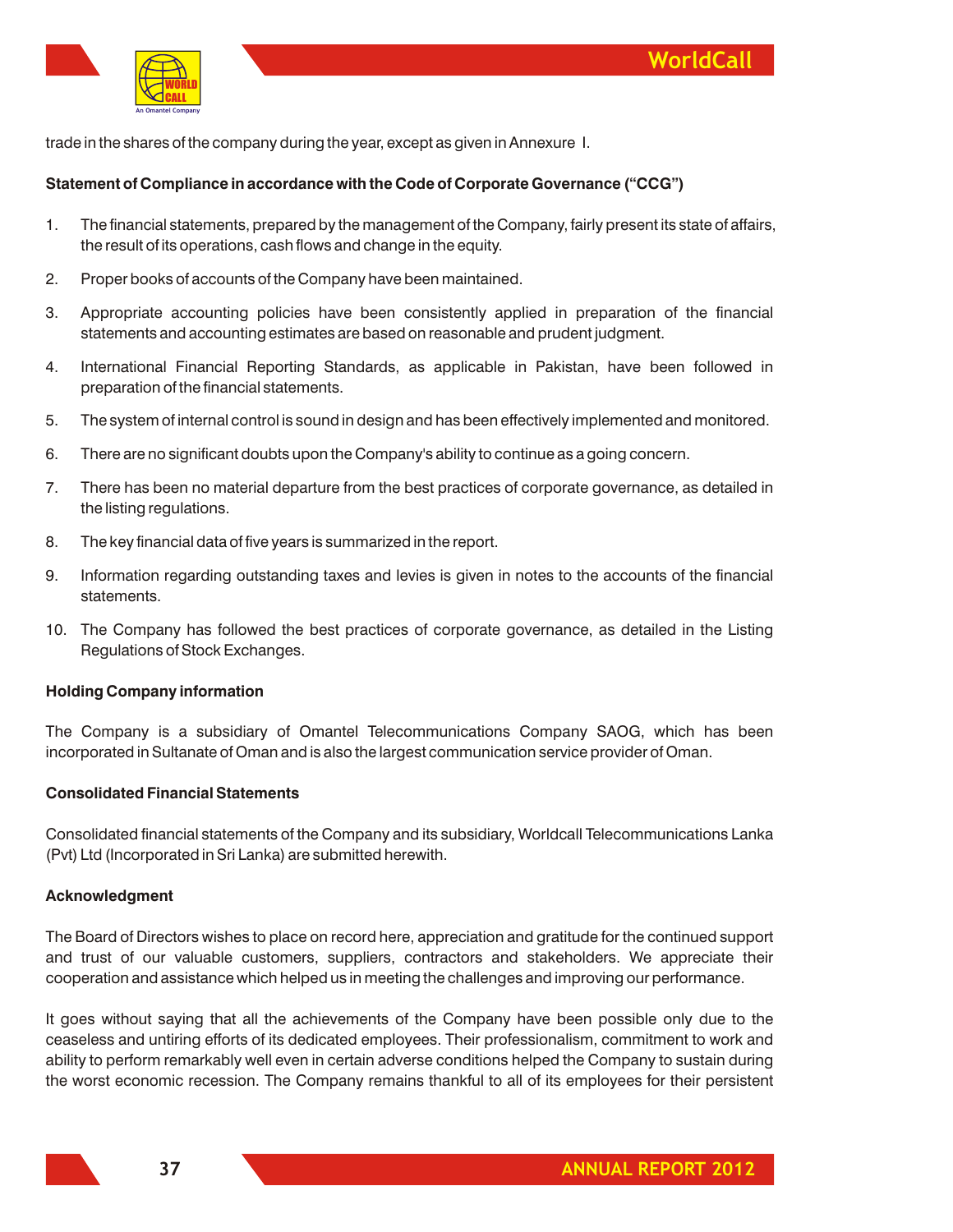



efforts and valuable contributions. The Board also appreciates the helpful role played by members of audit and other executive committee in assisting the management on various governance matters. We would also like to appreciate the positive and highly constructive role played by PTA in the success and development of the telecom sector.

Apart from this we are also thankful for the continued support and assistance extended to us by our Parent Company throughout the year. This support has been highly pivotal in encouraging the management and employees and in meeting the formidable challenges.

For and on behalf of the Board of Directors

Babanchity

**BABAR ALI SYED** CHIEF EXECUTIVE OFFICER

**Dubai:** 28 March 2013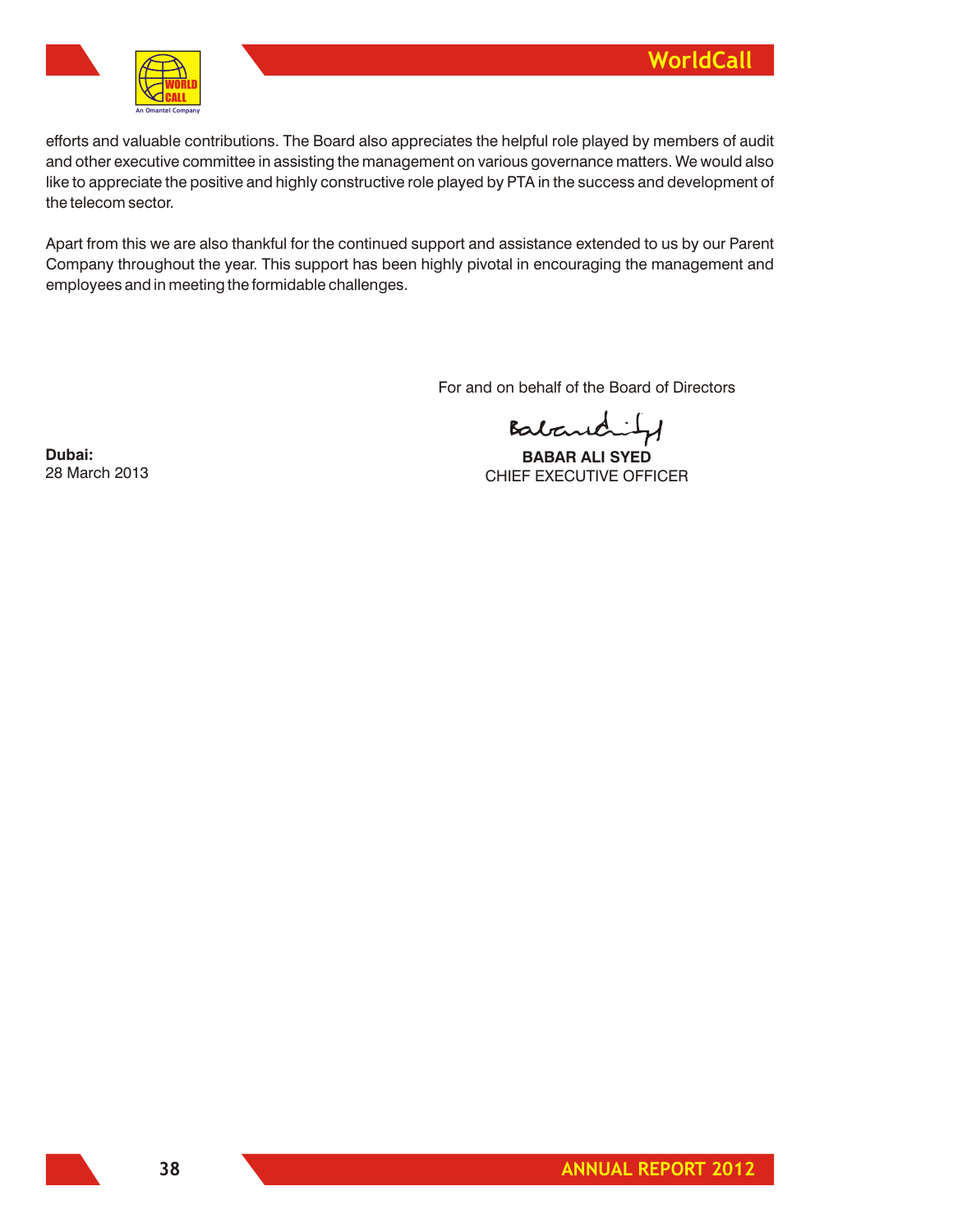| ×<br>$\sim$ | ۰. |
|-------------|----|
|             |    |

# TRADING BY BOARD MEMBERS, COMPANY SECRETARY, CFO **TRADING BY BOARD MEMBERS, COMPANY SECRETARY, CFO** AND THEIR SPOUSE & MINOR CHILDREN **AND THEIR SPOUSE & MINOR CHILDREN**

| <b>Directors</b>                                          | 31-Dec-2011<br><b>Balance</b><br>Opening<br>as on | Purchase | <b>Bonus</b> | Sale   | 31-Dec-2012<br><b>Balance</b><br>Closing<br>as of |
|-----------------------------------------------------------|---------------------------------------------------|----------|--------------|--------|---------------------------------------------------|
| $\mathbf{C}$<br>Mr. Mehdi Mohammed Al Abduwa              | 20,500                                            |          |              |        | 20,500                                            |
| Mr. Talal Said Marhoon AI -Mamari                         |                                                   |          |              |        |                                                   |
| Mr. Shehryar Ali Taseer                                   |                                                   |          |              |        |                                                   |
| hassany<br>Mr. Samy Ahmed Abdulqadir AI GI                | 800<br>800<br>800                                 |          |              |        | នី<br>នី នី នី នី<br>ស                            |
| Mr. Aimen bin Ahmed AI Hosni                              |                                                   |          |              |        |                                                   |
| Mr. Asadullah Khawaja<br>Mr. Sohail Qadir                 | 100,000<br>500                                    |          |              |        |                                                   |
|                                                           |                                                   |          |              |        | 100,000<br>500                                    |
| Mr. Babar Ali Syed (CEO)                                  | 75                                                |          |              |        | 75                                                |
|                                                           |                                                   |          |              |        |                                                   |
| Mr. Mohamad Noaman Adil<br><b>Chief Financial Officer</b> |                                                   |          |              |        |                                                   |
| Mr. Rizwan Abdul Hayi<br>Company Secretary                | 20,000                                            |          |              | 20,000 |                                                   |
| Spouses / Minor Children                                  |                                                   |          |              |        |                                                   |



*Annexure-I*

Annexure-I

**ANNUAL REPORT 2012**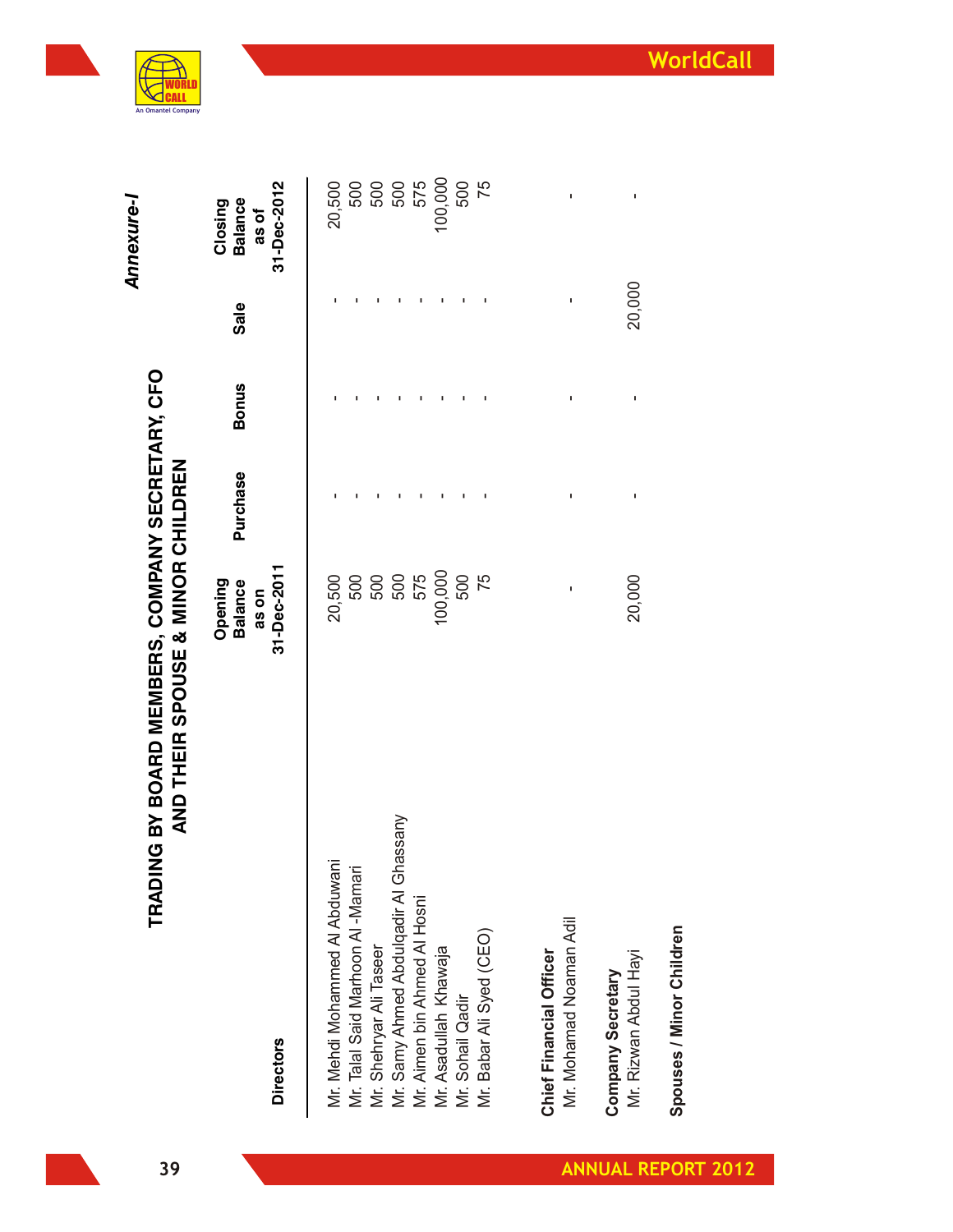

# **FIVE YEAR FINANCIAL PERFORMANCE INCOME STATEMENTS**

|                                                                | <b>Year ended</b><br>31 December<br>2012 | <b>Year ended</b><br>31 December<br>2011 | <b>Year ended</b><br>31 December<br>2010 | <b>Year ended</b><br>31 December<br>2009 | <b>Period ended</b><br>31 December<br>2008 |
|----------------------------------------------------------------|------------------------------------------|------------------------------------------|------------------------------------------|------------------------------------------|--------------------------------------------|
|                                                                |                                          |                                          |                                          | -(Rupees in '000)----------------------  |                                            |
| Revenue -net<br>Direct cost<br><b>Gross profit</b>             | 7,118,825<br>(6,591,422)<br>527,403      | 8,001,013<br>(6,012,774)<br>1,988,239    | 7,464,404<br>(6,615,984)<br>848,420      | 8,408,275<br>(7,036,603)<br>1,371,672    | 3,091,482<br>(2,260,757)<br>830,725        |
| Operating cost<br><b>Operating (loss)/profit</b>               | (1,961,345)<br>(1,433,942)               | (1,460,237)<br>528,002                   | (1,610,041)<br>(761, 621)                | (1,356,317)<br>15,355                    | (1, 133, 279)<br>(302, 554)                |
| Finance cost                                                   | (1,245,090)<br>(2,679,032)               | (714, 654)<br>(186, 652)                 | (743,413)<br>(1,505,034)                 | (523, 025)<br>(507, 670)                 | (163, 182)<br>(465, 736)                   |
| Gain on re-measurement<br>of investment at fair value          |                                          |                                          |                                          |                                          |                                            |
| Gain on re-measurement of<br>investment property at fair value |                                          |                                          | 1,378                                    |                                          |                                            |
| Impairment loss on available for<br>sale financial assets      | (265, 365)                               | (26, 508)                                | (65, 894)                                | (167, 865)                               |                                            |
| Other operating income                                         | 694,172                                  | 504,213                                  | 58,097                                   | 103,993                                  | 98,568                                     |
| Other expenses<br>(Loss)/Profit before taxation                | (370, 392)<br>(2,620,617)                | (190, 216)<br>100,837                    | (1,511,453)                              | (51, 981)<br>(623, 523)                  | (23, 113)<br>(390, 281)                    |
| Taxation<br>(Loss)/Profit after taxation                       | 970,975<br>(1,649,642)                   | 189,413<br>290,250                       | 364,447<br>(1, 147, 006)                 | 132,704<br>(490, 819)                    | 90,993<br>(299, 288)                       |
| <b>Bonus Shares</b>                                            |                                          |                                          |                                          |                                          |                                            |
| (Loss)/earning per share -<br>basic and diluted                | (1.92)                                   | 0.34                                     | (1.33)                                   | (0.57)                                   | (0.35)                                     |

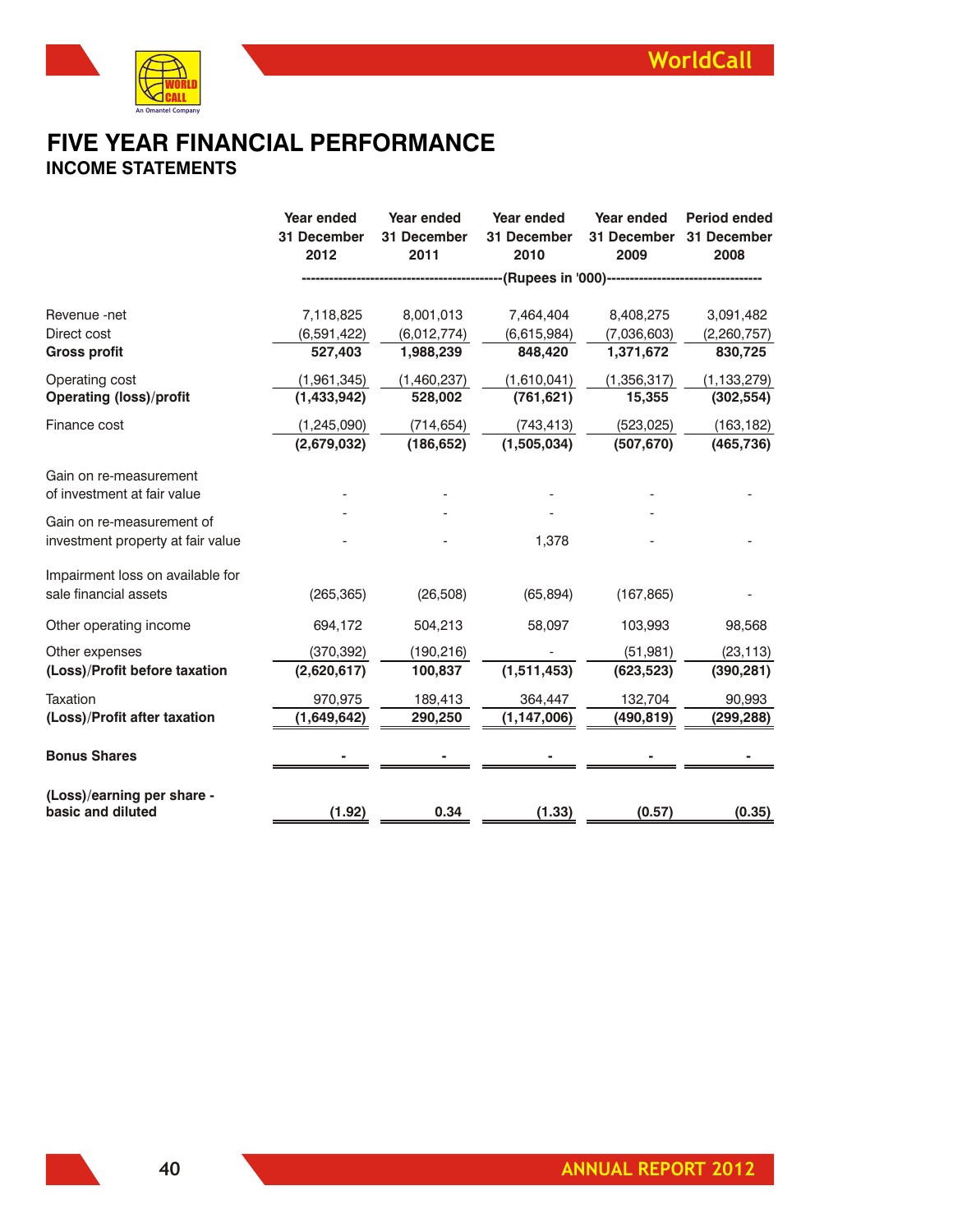

# **STATEMENT OF COMPLIANCE WITH THE BEST PRACTICES ON TRANSFER PRICING FOR THE YEAR ENDED 31 DECEMBER 2012**

The Company has fully complied with the best practices on Transfer Pricing as contained in the listing regulations of Stock Exchanges where the Company is listed.

For and on behalf of the Board

 $\pm J$ Babarid

**BABAR ALI SYED** CHIEF EXECUTIVE OFFICER

**Dubai:** 28 March 2013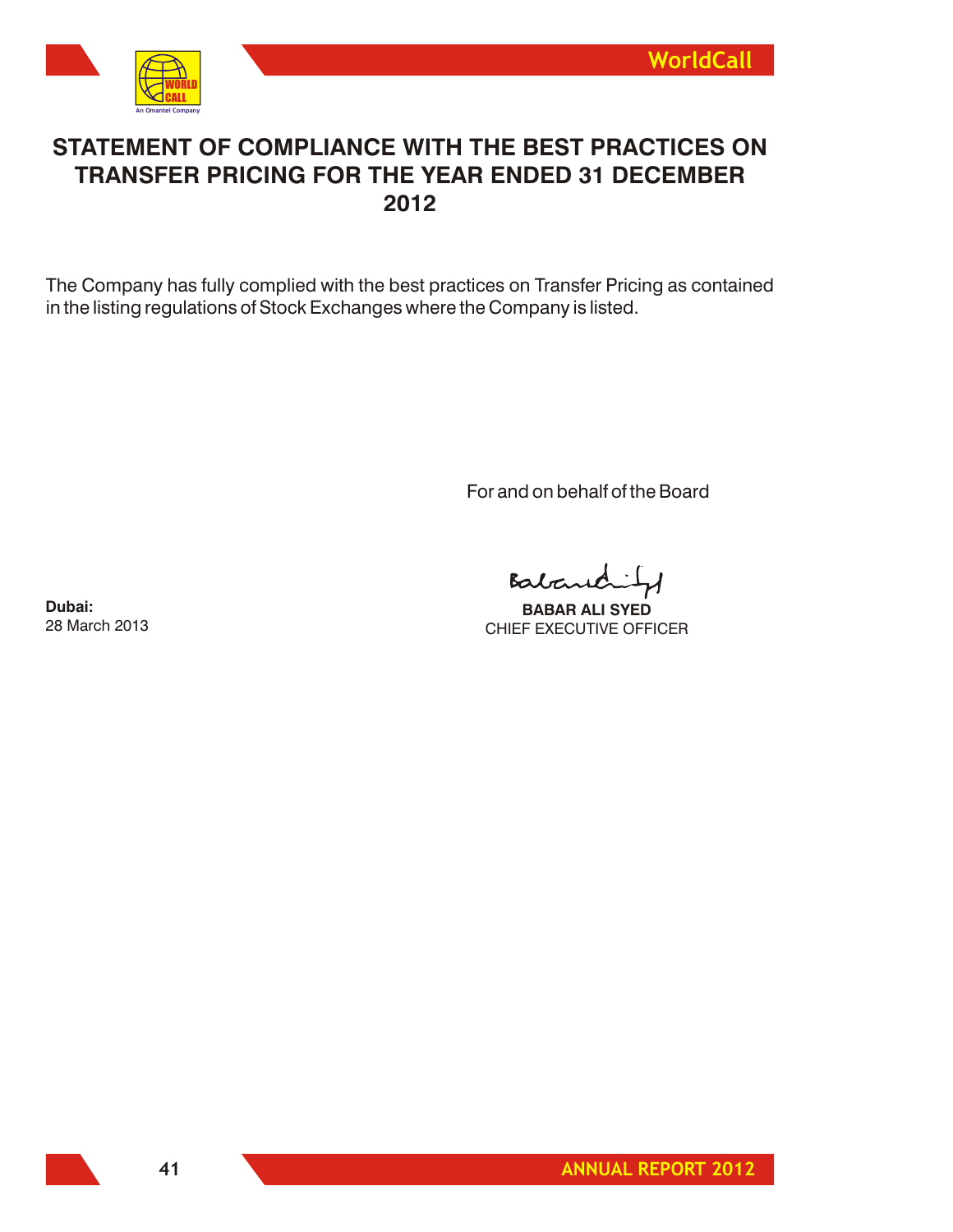

# **STATEMENT OF COMPLIANCE WITH THE CODE OF CORPORATE GOVERNANCE FOR THE YEAR ENDED 31 DECEMBER 2012**

This statement is being presented to comply with the Code of Corporate Governance contained in listing regulations of Karachi Stock Exchange (Guarantee) Limited and Lahore Stock Exchange (Guarantee) Limited for the purpose of establishing a framework of good governance, whereby a listed company is managed in compliance with the best practices of corporate governance.

The Company has applied the principles contained in the Code in the following manner:

1. The company encourages representation of independent non-executive directors and directors representing minority interests on its board of directors. At present the board includes:

| Category                | <b>Name</b>                           |
|-------------------------|---------------------------------------|
| Non-Executive Directors | Mr. Mehdi Mohammad Al Abduwani        |
|                         | Mr. Talal Said Marhoon Al-Mamari      |
|                         | Mr. Aimen bin Ahmed Al Hosni          |
|                         | Mr. Samy Ahmed Abdulgadir Al Ghassany |
|                         | Mr. Sohail Qadir                      |
|                         | Mr. Shehryar Ali Taseer               |
|                         | Mr. Asadullah Khawaja                 |

- 2. The directors have confirmed that none of them is serving as a director in more than seven listed companies, including this company.
- 3. All the resident directors of the company are registered as taxpayers and none of them has defaulted in payment of any loan to a banking company, a DFI or an NBFI. No one is a member of Stock Exchange.
- 4. No casual vacancies occurred in the Board during the period under reviewed.
- 5. The company has prepared a "Code of Conduct" and has ensured that appropriate steps have been taken to disseminate it throughout the company along with its supporting policies and procedures.
- 6. The board has developed a vision/mission statement, overall corporate strategy and significant policies of the company. A complete record of particulars of significant policies along with the dates on which they were approved or amended has been maintained.
- 7. All the powers of the board have been duly exercised and decisions on material transactions, including appointment and determination of remuneration and terms and conditions of employment of the CEO and other executive and non-executive directors, have been taken by the board.
- 8. The meetings of the board were presided over by the Chairman and, in his absence, by a director elected by the board for this purpose and the board met at least once in every quarter. Written notices of the board meetings, along with agenda and working papers, were circulated at least seven days before the meetings. The minutes of the meetings were appropriately recorded and circulated.
- 9. The board arranged orientation courses for its Directors during the year to apprise them of their duties and responsibilities.
- 10. The board has approved appointment of Company Secretary, Chief Financial Officer and Chief Internal Auditor including their remuneration and terms and conditions of employment, as determined by the CEO. However, there were no new appointments of CFO, Company Secretary and Head of Internal Audit during the financial year ended 31 December 2012.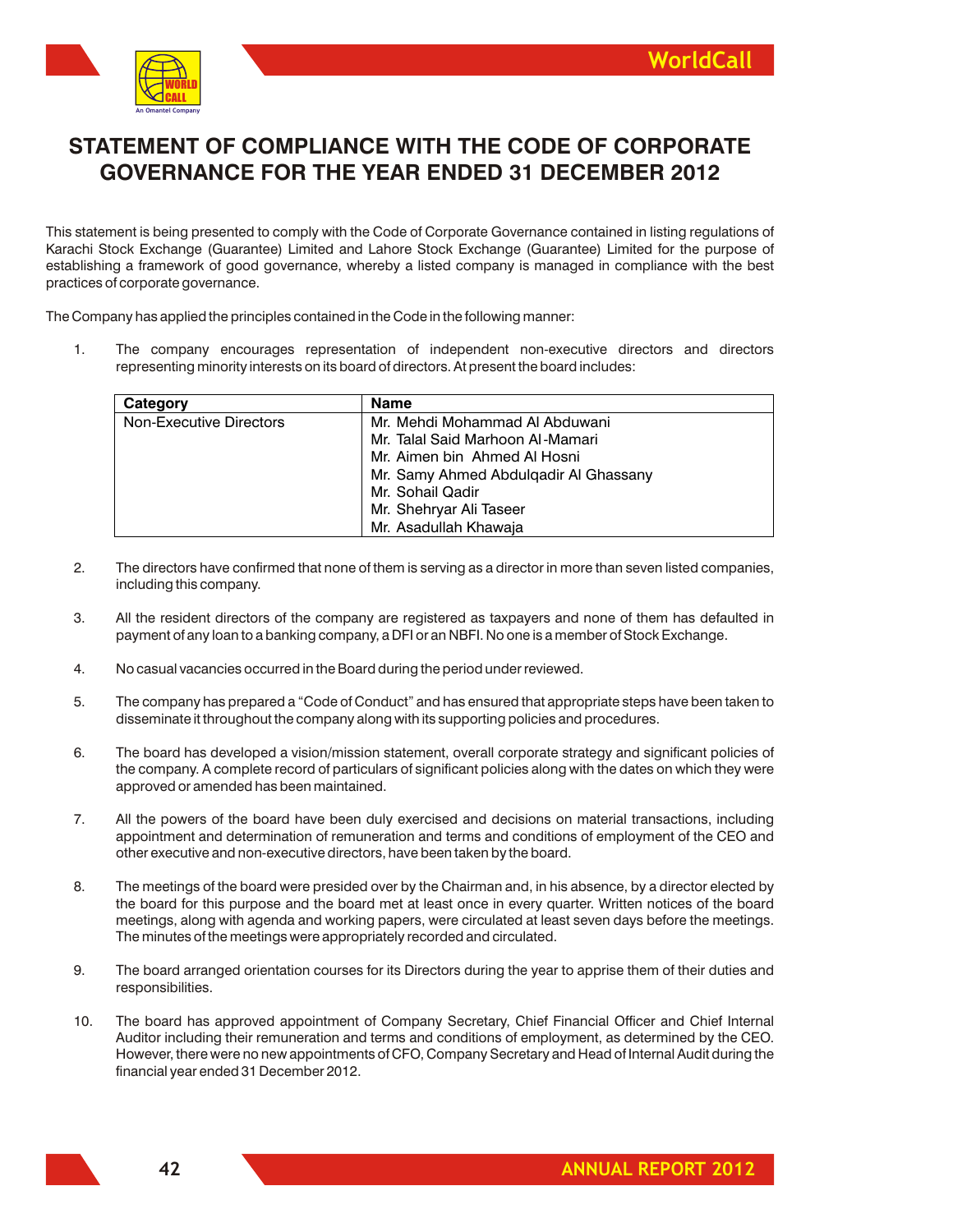**WorldCall**



- 11. The directors' report for this year has been prepared in compliance with the requirements of the CCG and fully describes the salient matters required to be disclosed.
- 12. The financial statements of the company were duly endorsed by CEO and CFO before approval of the board.
- 13. The directors, CEO and executives do not hold any interest in the shares of the company other than that disclosed in the pattern of shareholding.
- 14. The company has complied with all the corporate and financial reporting requirements of the CCG.
- 15. The board has formed an Audit Committee. It comprises three members, who are non-executive directors including chairman of the committee.
- 16. The meetings of the audit committee were held at least once every quarter prior to approval of interim and final results of the company and as required by the CCG. The terms of reference of the committee have been formed and advised to the committee for compliance.
- 17. The board has formed an HR and Remuneration Committee. It comprises three members, who are nonexecutive directors and the chairman of the committee is a non-executive director.
- 18. The board has set up an effective internal audit function having suitable qualified and experienced staff for the purpose and they are conversant with the policies and procedures of the company.
- 19. The statutory auditors of the company have confirmed that they have been given a satisfactory rating under the quality control review program of the ICAP, that they or any of the partners of the firm, their spouses and minor children do not hold shares of the company and that the firm and all its partners are in compliance with International Federation of Accountants (IFAC) guidelines on code of ethics as adopted by the ICAP.
- 20. The statutory auditors or the persons associated with them have not been appointed to provide other services except in accordance with the listing regulations and the auditors have confirmed that they have observed IFAC guidelines in this regard.
- 21. The 'closed period', prior to the announcement of interim/final results, and business decisions, which may materially affect the market price of company's securities, was determined and intimated to directors, employees and stock exchange(s).
- 22. Material/price sensitive information has been disseminated among all market participants at once through stock exchange(s).
- 23. We confirm that all other material principles enshrined in the CCG have been complied with.

For and on behalf of the Board

Baban

**BABAR ALI SYED** CHIEF EXECUTIVE OFFICER

**Dubai:** 28 March 2013

**43**

**ANNUAL REPORT 2012**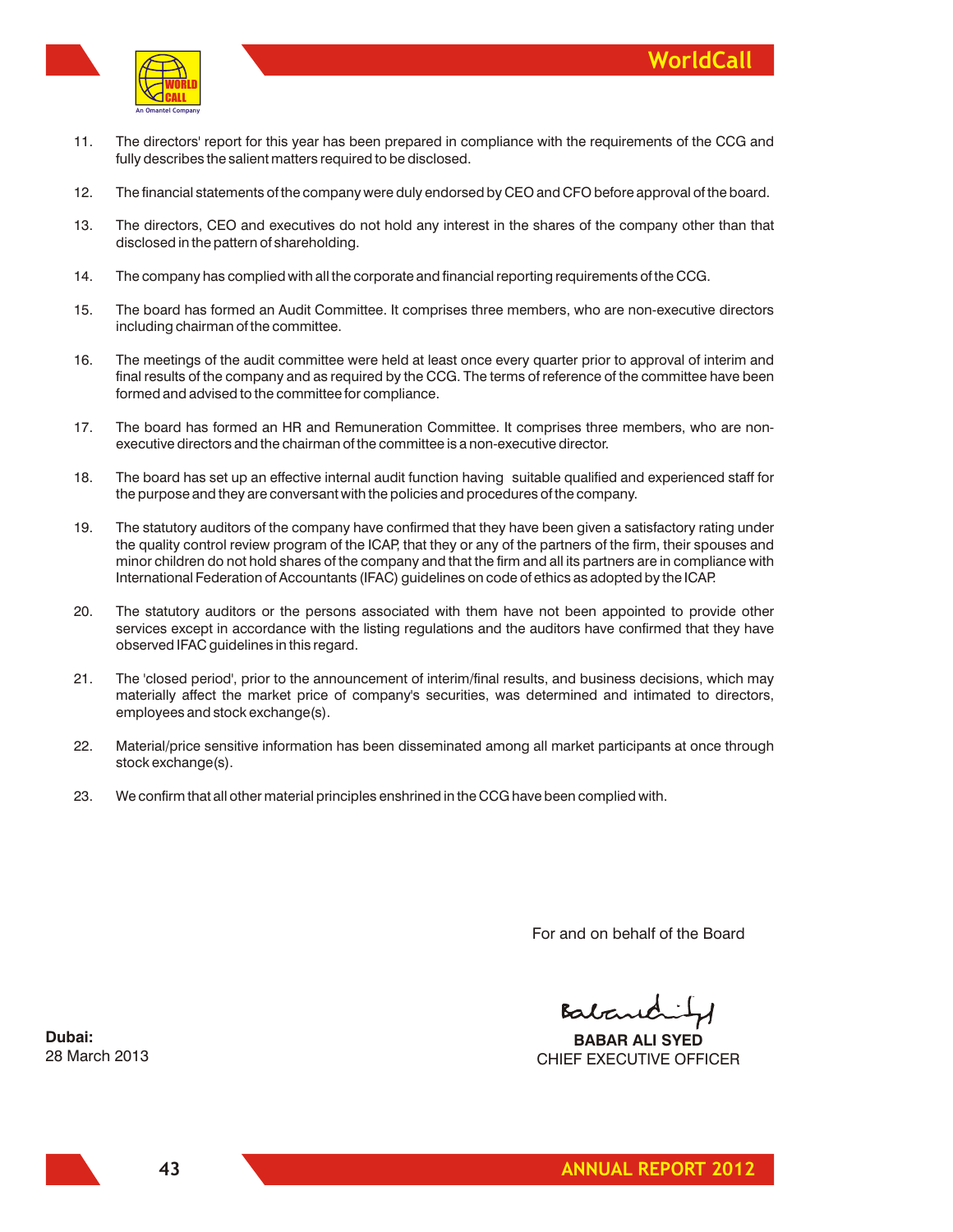

# **REVIEW REPORT TO THE MEMBERS ON STATEMENT OF COMPLIANCE WITH BEST PRACTICES OF CODE OF CORPORATE GOVERNANCE**

We have reviewed the Statement of Compliance with the best practices ("the statement") contained in the Code of Corporate Governance prepared by the Board of Directors of **Worldcall Telecom Limited ("the Company")** to comply with the Listing Regulations of Karachi and Lahore Stock Exchanges where the company is listed.

The responsibility for compliance with the Code of Corporate Governance is that of the Board of Directors of the Company. Our responsibility is to review, to the extent where such compliance can be objectively verified, whether the Statement of Compliance reflects the status of the Company's compliance with the provisions of the Code of Corporate Governance and report if it does not. A review is limited primarily to inquiries of the Company's personnel and review of various documents prepared by the Company to comply with the Code.

As part of our audit of financial statements, we are required to obtain an understanding of the accounting and internal control systems sufficient to plan the audit and develop an effective audit approach. We are not required to consider whether the board's statement on internal control covers all risks and controls, or to form an opinion on the effectiveness of such internal controls, the Company's corporate governance procedures and risks.

Further, sub-regulation (x) of Listing Regulation No. 35 notified by the Karachi and Lahore Stock Exchanges requires the Company to place before the Board of Directors for their consideration and approval of related party transactions, distinguishing between transactions carried out on terms equivalent to those that prevail in arm's length transactions and transactions which are not executed at arm's length price while recording proper justification for using such alternate pricing mechanism. Further, all such transactions are also required to be separately placed before the audit committee. We are only required and have ensured compliance of requirement to the extent of approval of related party transactions by the Board of Directors and placement of such transactions before the audit committee. We have not carried out any procedures to determine whether the related party transactions were under taken at arm's length price or not.

Based on our review, nothing has come to our attention, which causes us to believe that the Statement of Compliance does not appropriately reflect the Company's compliance, in all material respects, with the best practices contained in the Code of Corporate Governance as applicable to the Company for the year ended 31 December 2012.

 $k$ 

**Lahore: KPMG Taseer Hadi & Co.** 28 March 2013 **Chartered Accountants (Kamran Iqbal Yousafi)** 

**44**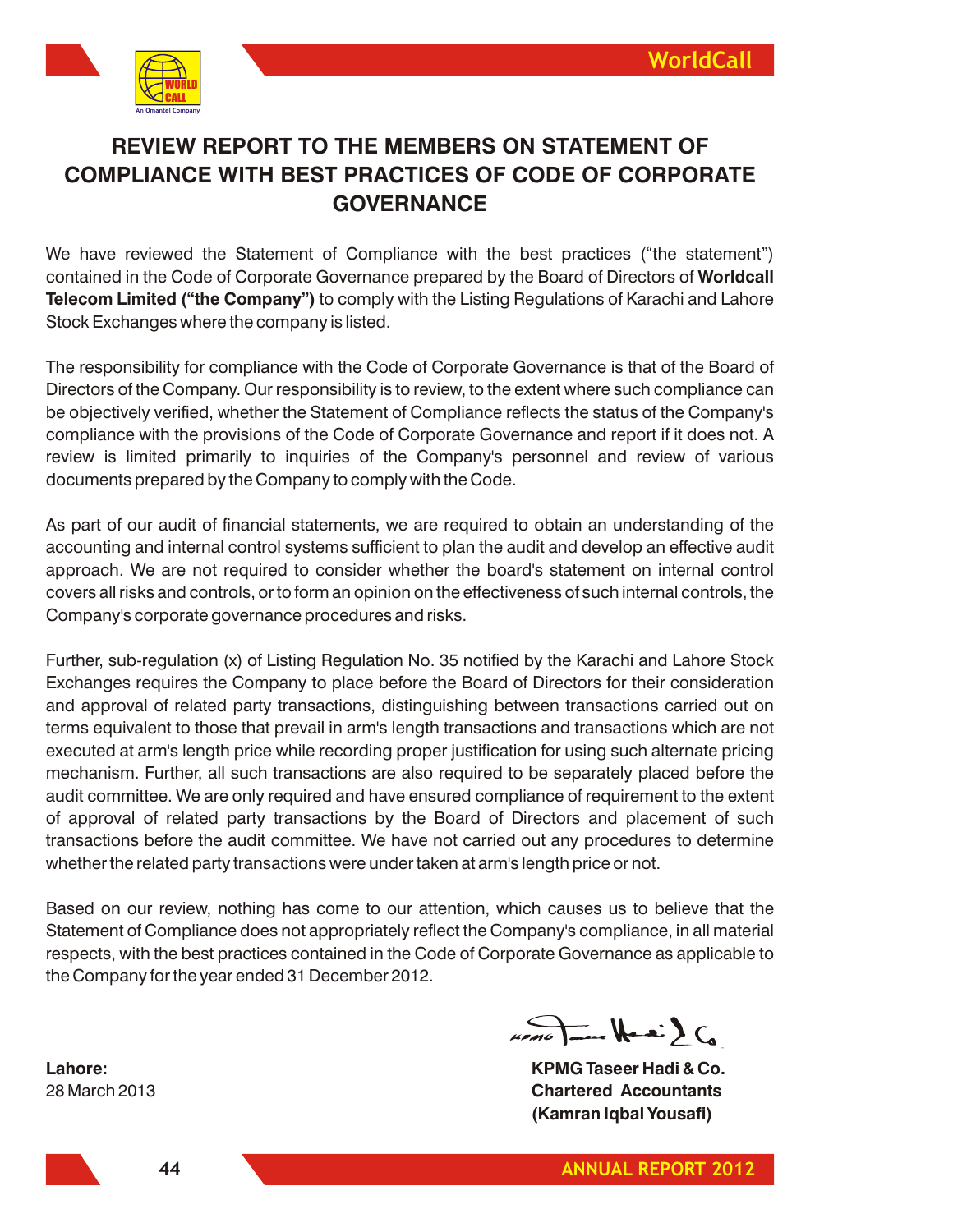

# **AUDITORS' REPORT TO THE MEMBERS**

We have audited the annexed balance sheet of **Worldcall Telecom Limited ("the Company")** as at 31 December 2012 and the related profit and loss account, statement of comprehensive income, cash flow statement and statement of changes in equity together with the notes forming part thereof, for the year then ended and we state that we have obtained all the information and explanations which, to the best of our knowledge and belief, were necessary for the purposes of our audit.

It is the responsibility of the Company's management to establish and maintain a system of internal control, and prepare and present the above said statements in conformity with the approved accounting standards and the requirements of the Companies Ordinance, 1984. Our responsibility is to express an opinion on these statements based on our audit.

We conducted our audit in accordance with the auditing standards as applicable in Pakistan. These standards require that we plan and perform the audit to obtain reasonable assurance about whether the above said statements are free of any material misstatement. An audit includes examining, on a test basis, evidence supporting the amounts and disclosures in the above said statements. An audit also includes assessing the accounting policies and significant estimates made by management, as well as, evaluating the overall presentation of the above said statements. We believe that our audit provides a reasonable basis for our opinion and, after due verification, we report that:

- a) in our opinion, proper books of account have been kept by the Company as required by the Companies Ordinance, 1984;
- b) in our opinion:
	- i) the balance sheet and profit and loss account together with the notes thereon have been drawn up in conformity with the Companies Ordinance, 1984, and are in agreement with the books of account and are further in accordance with accounting policies consistently applied;
	- ii) the expenditure incurred during the year was for the purpose of the Company's business; and
	- iii) the business conducted, investments made and the expenditure incurred during the year were in accordance with the objects of the Company;
- c) in our opinion and to the best of our information and according to the explanations given to us, the balance sheet, profit and loss account, statement of comprehensive income, cash flow statement and statement of changes in equity together with the notes forming part thereof conform with approved accounting standards as applicable in Pakistan, and, give the information required by the Companies Ordinance, 1984, in the manner so required and respectively give a true and fair view of the state of the Company's affairs as at 31 December 2012 and of the loss, its comprehensive loss, its cash flows and changes in equity for the year then ended; and
- d) in our opinion, no Zakat was deductible at source under the Zakat and Ushr Ordinance, 1980 (XVIII of 1980).

 $\bigcap_{p\neq 0} \bigcup_{\alpha=1}^{\infty} \bigcup_{\alpha=1}^{\infty}$ 

**Lahore: KPMG Taseer Hadi & Co.** 28 March 2013 **Chartered Accountants (Kamran Iqbal Yousafi)**

**ANNUAL REPORT 2012**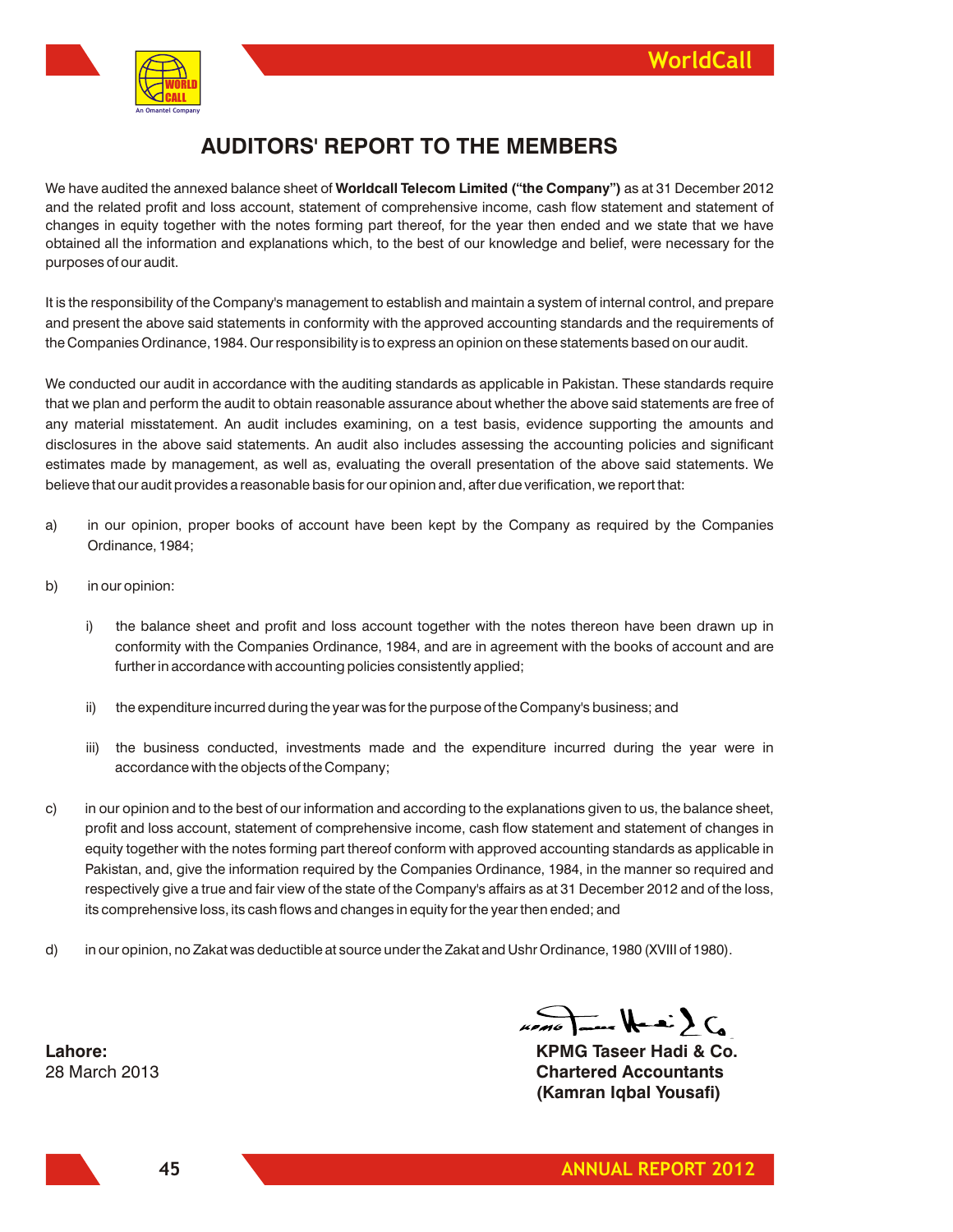

## **BALANCE SHEET AS AT 31 DECEMBER 2012**

|                                                                                | <b>Note</b>         | 31 December<br>2012<br>-------------(Rupees in '000)----------- | 31 December<br>2011   |
|--------------------------------------------------------------------------------|---------------------|-----------------------------------------------------------------|-----------------------|
| <b>NON CURRENT ASSETS</b>                                                      |                     |                                                                 |                       |
| <b>Tangible fixed assets</b>                                                   |                     |                                                                 |                       |
| Property, plant and equipment<br>Capital work-in-progress                      | $\overline{4}$<br>5 | 13,002,060                                                      | 13,527,048            |
|                                                                                |                     | 782,635<br>13,784,695                                           | 650,986<br>14,178,034 |
| Intangible assets                                                              | 6                   | 4,987,160                                                       | 5,183,628             |
| <b>Investment properties</b>                                                   | 7                   | 160,474                                                         | 146,074               |
| Long term investment - classified as held for sale                             | 8                   |                                                                 |                       |
| Long term trade receivables<br><b>Deferred taxation</b>                        | 9<br>10             | 242,883<br>1,295,068                                            | 18,092<br>288,499     |
| Long term loans and deposits                                                   | 11                  | 122,074                                                         | 132,323               |
| <b>CURRENT ASSETS</b>                                                          |                     | 20,592,354                                                      | 19,946,650            |
| Stores and spares                                                              | 12                  | 225,091                                                         | 235,415               |
| Stock in trade<br>Trade debts                                                  | 13<br>14            | 208,140<br>2,624,883                                            | 201,901<br>3,252,683  |
| Loans and advances - considered good                                           | 15                  | 1,441,416                                                       | 1,058,229             |
| Deposits and prepayments                                                       | 16                  | 190,848                                                         | 142,945               |
| Other receivables                                                              | 17                  | 64,513                                                          | 86,212                |
| Short term investments<br>Income tax recoverable - net                         | 18                  | 104,982<br>154,656                                              | 114,489<br>163,943    |
| Cash and bank balances                                                         | 19                  | 100,742                                                         | 327,028               |
|                                                                                |                     | 5,115,271                                                       | 5,582,845             |
| <b>CURRENT LIABILITIES</b><br>Current maturities of non-current liabilities    | 20                  |                                                                 |                       |
| Running finance under mark-up arrangements - secured                           | 21                  | 1,447,025<br>789,331                                            | 2,095,116<br>979,373  |
| Short term borrowings                                                          | 22                  | 1,014,767                                                       | 118,503               |
| License fee payable                                                            | 23                  | 1,021,500                                                       | 1,021,500             |
| Trade and other payables<br>Interest and mark-up accrued                       | 24<br>25            | 5,947,891<br>245,190                                            | 4,589,727<br>140,183  |
|                                                                                |                     | 10,465,704                                                      | 8,944,402             |
| <b>NET CURRENT LIABILITIES</b>                                                 |                     | (5,350,433)                                                     | (3,361,557)           |
| <b>NON-CURRENT LIABILITIES</b>                                                 |                     |                                                                 |                       |
| Term finance certificates - secured                                            | 26                  | 1,640,083                                                       | 1,081,213             |
| Long term loan                                                                 | 27                  | 2,815,456                                                       | 3,060,004             |
| Deferred income<br><b>Retirement benefits</b>                                  | 28<br>29            | 65,916<br>387,695                                               | 166,300<br>300,075    |
| Liabilities against assets subject to finance lease                            | 30                  | 44,904                                                          | 89,471                |
| Long term payables                                                             | 31                  | 1,288,444                                                       | 1,494,620             |
| Long term deposits                                                             |                     | 42,458<br>6,284,956                                             | 42,661<br>6,234,344   |
| Contingencies and commitments                                                  | 32                  |                                                                 |                       |
| <b>REPRESENTED BY</b>                                                          |                     | 8,956,965                                                       | 10,350,749            |
| Share capital and reserves                                                     |                     |                                                                 |                       |
|                                                                                |                     |                                                                 |                       |
| Authorized share capital                                                       |                     |                                                                 |                       |
| 900,000,000 (31 December 2011: 900,000,000) ordinary shares of Rs. 10 each     |                     | 9,000,000                                                       | 9,000,000             |
| Issued, subscribed and paid up capital                                         | 33                  | 8,605,716                                                       | 8,605,716             |
| Share premium<br>Fair value reserve - available for sale financial assets      | 34                  | 837,335                                                         | 837,335               |
| Accumulated (loss)/profit                                                      |                     | 13,835<br>(848, 051)                                            | (242, 023)<br>806,476 |
|                                                                                |                     | 8,608,835                                                       | 10,007,504            |
| Surplus on revaluation                                                         | 35                  | 348,130                                                         | 343,245               |
|                                                                                |                     | 8,956,965                                                       | 10,350,749            |
| The annexed notes 1 to 49 form an integral part of these financial statements. |                     |                                                                 |                       |
| Dubai:                                                                         | Babancail           |                                                                 |                       |

28 March 2013



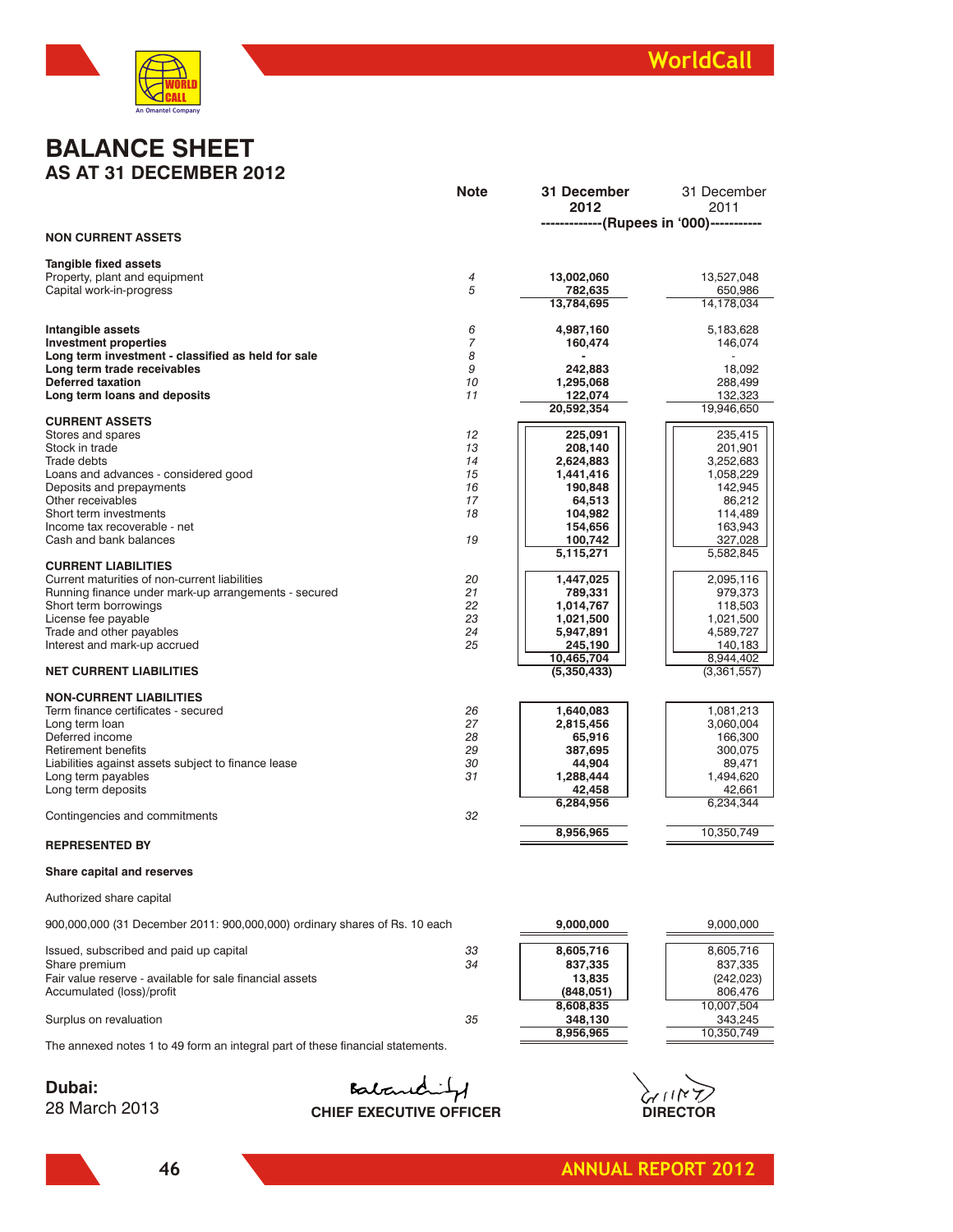

# **PROFIT AND LOSS ACCOUNT FOR THE YEAR ENDED 31 DECEMBER 2012**

|                                                          | <b>Note</b> | 31 December<br>2012 | 31 December<br>2011                    |
|----------------------------------------------------------|-------------|---------------------|----------------------------------------|
|                                                          |             |                     | ------------(Rupees in '000)---------- |
| Revenue - net                                            | 36          | 7,118,825           | 8,001,013                              |
| Direct cost                                              | 37          | (6,591,422)         | (6,012,774)                            |
| <b>Gross profit</b>                                      |             | 527,403             | 1,988,239                              |
| Operating cost                                           | 38          | (1,961,345)         | (1,460,237)                            |
| <b>Operating (loss)/profit</b>                           |             | (1,433,942)         | 528,002                                |
| Finance cost                                             | 39          | (1, 245, 090)       | (714, 654)                             |
|                                                          |             | (2,679,032)         | (186, 652)                             |
| Impairment loss on available for sale financial assets   |             | (265, 365)          | (26, 508)                              |
| Other operating income                                   | 40          | 694,172             | 504,213                                |
| Other operating expenses                                 |             | (370, 392)          | (190, 216)                             |
| (Loss)/profit before taxation                            |             | (2,620,617)         | 100,837                                |
| Taxation                                                 | 41          | 970,975             | 189,413                                |
| (Loss)/profit after taxation                             |             | (1,649,642)         | 290,250                                |
| (Loss)/earning per share - basic and diluted (Rupees) 42 |             | (1.92)              | 0.34                                   |

The annexed notes 1 to 49 form an integral part of these financial statements.

**Dubai:** 28 March 2013





**47**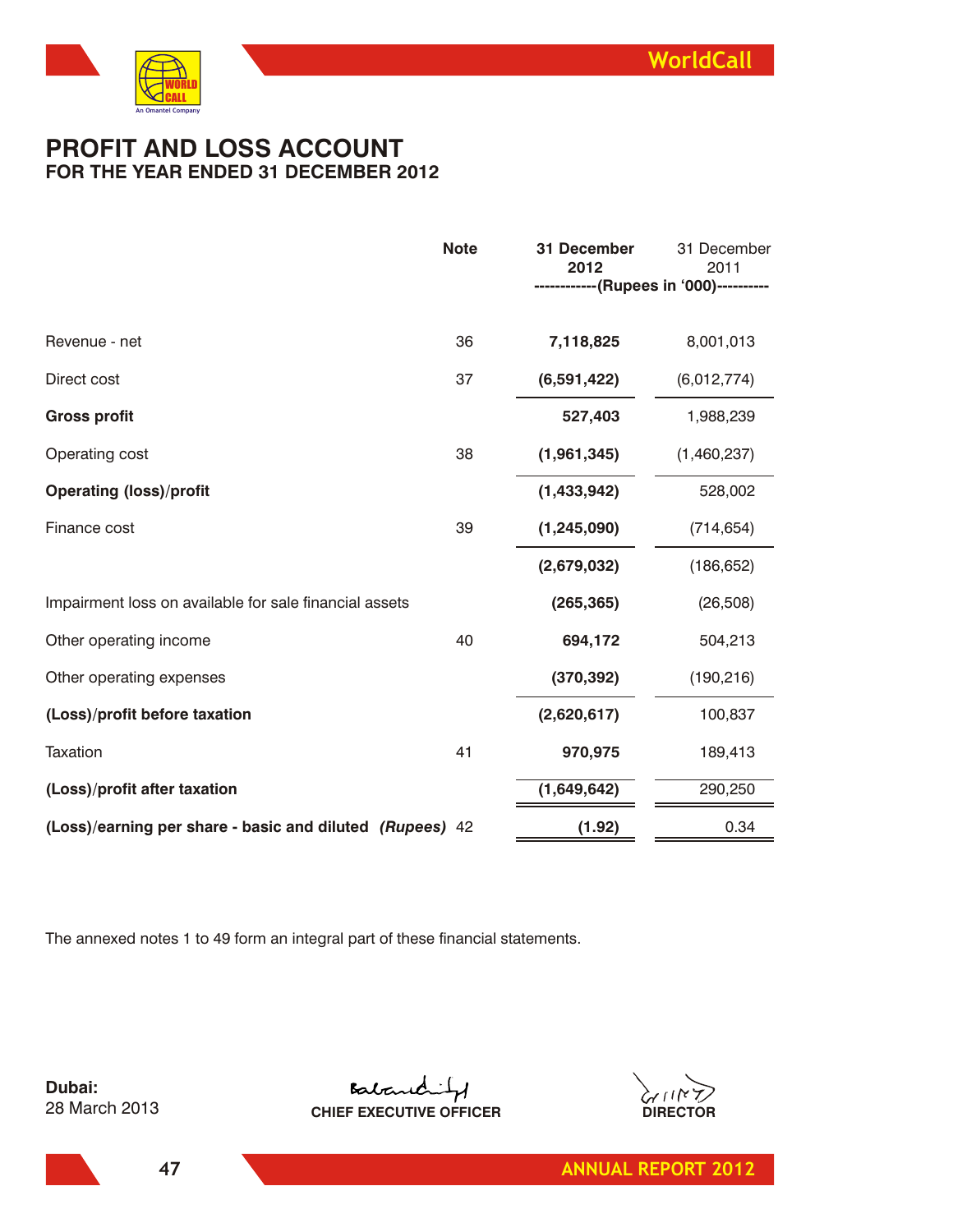

# **STATEMENT OF COMPREHENSIVE INCOME FOR THE YEAR ENDED 31 DECEMBER 2012**

|                                                                                                  | 31 December<br>2012 | 31 December<br>2011<br>---(Rupees in '000)--------- |
|--------------------------------------------------------------------------------------------------|---------------------|-----------------------------------------------------|
| (Loss)/profit for the year                                                                       | (1,649,642)         | 290,250                                             |
| Other comprehensive income/(loss) - net of tax:                                                  |                     |                                                     |
| Net change in fair value of available for sale financial assets                                  | (9,507)             | (195, 983)                                          |
| Impairment loss on available for sale financial assets<br>transferred to profit and loss account | 265,365<br>255,858  | 26,508<br>(169, 475)                                |
| Total comprehensive (loss)/income for the year                                                   | (1, 393, 784)       | 120,775                                             |

The annexed notes 1 to 49 form an integral part of these financial statements.

**Dubai:** 28 March 2013

**CHIEF EXECUTIVE OFFICER** DIRECTOR



**48**

**ANNUAL REPORT 2012**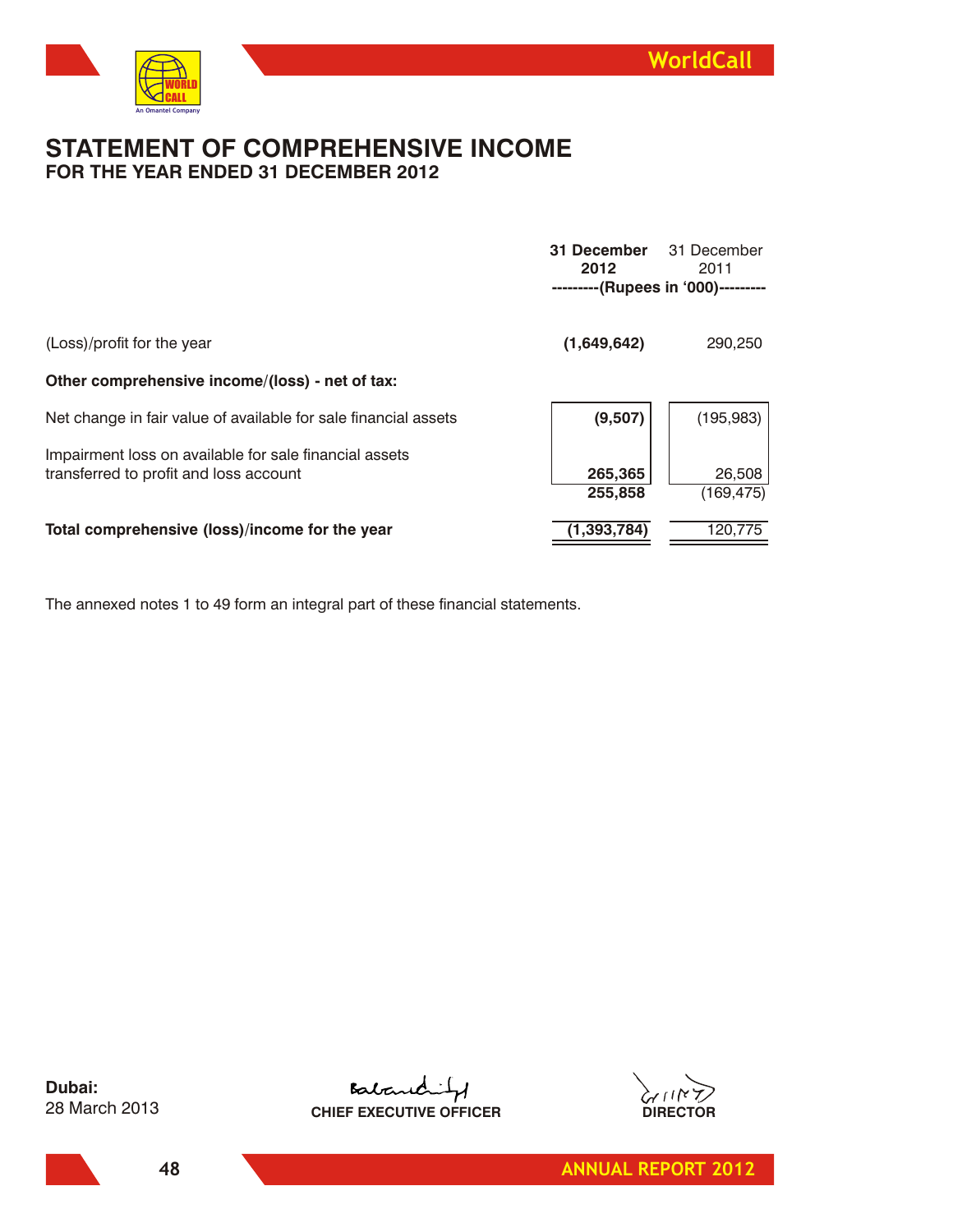

# **CASH FLOW STATEMENT FOR THE YEAR ENDED 31 DECEMBER 2012**

|                                                                                                                                                                                                                                                                                     | <b>Note</b> | 31 December<br>2012<br>----------(Rupees in '000)---------                                     | 31 December<br>2011                                                                            |
|-------------------------------------------------------------------------------------------------------------------------------------------------------------------------------------------------------------------------------------------------------------------------------------|-------------|------------------------------------------------------------------------------------------------|------------------------------------------------------------------------------------------------|
| Cash flows from operating activities                                                                                                                                                                                                                                                |             |                                                                                                |                                                                                                |
| Cash generated from operations                                                                                                                                                                                                                                                      | 44          | 1,384,818                                                                                      | 484,505                                                                                        |
| Decrease/(increase) in long term deposits receivable<br>(Increase)/decrease in long term trade receivable<br>Decrease in long term deposits payable<br>Decrease in deferred income<br>Increase in long term payables<br>Retirement benefits paid<br>Finance cost paid<br>Taxes paid |             | 10,249<br>(785, 404)<br>(203)<br>(100, 384)<br>452,701<br>(11, 187)<br>(492, 645)<br>(26, 307) | (68, 884)<br>28,713<br>(547)<br>(88, 416)<br>1,163,889<br>(21, 717)<br>(753, 786)<br>(88, 643) |
| Net cash generated from operating activities                                                                                                                                                                                                                                        |             | 431,638                                                                                        | 655,114                                                                                        |
| Cash flows from investing activities                                                                                                                                                                                                                                                |             |                                                                                                |                                                                                                |
| Fixed capital expenditures<br>Acquisition of intangible assets<br>Proceeds from sale of property, plant and equipment<br>Net cash used in investing activities                                                                                                                      |             | (758, 830)<br>(14, 249)<br>18,982<br>(754, 097)                                                | (1,228,347)<br>(784, 800)<br>85,990<br>(1,927,157)                                             |
| <b>Cash flows from financing activities</b>                                                                                                                                                                                                                                         |             |                                                                                                |                                                                                                |
| Receipts of long term loans<br>Running finance - net<br>Receipt/(repayment) of short term borrowings - net<br>Repayment of term finance certificates<br>Repayment of liabilities against asset subject to finance lease<br>Net cash generated from financing activities             |             | (190, 042)<br>896,264<br>(547, 913)<br>(62, 136)<br>96,173                                     | 2,943,855<br>(191, 591)<br>(81, 497)<br>(1,212,397)<br>(43, 259)<br>1,415,111                  |
| Net (decrease)/increase in cash and cash equivalents<br>Cash and cash equivalents at the beginning of the year<br>Cash and cash equivalents at the end of the year                                                                                                                  |             | (226, 286)<br>327,028<br>100,742                                                               | 143,068<br>183,960<br>327,028                                                                  |

The annexed notes 1 to 49 form an integral part of these financial statements.

**Dubai:** 28 March 2013 **CHIEF EXECUTIVE OFFICER** DIRECTOR

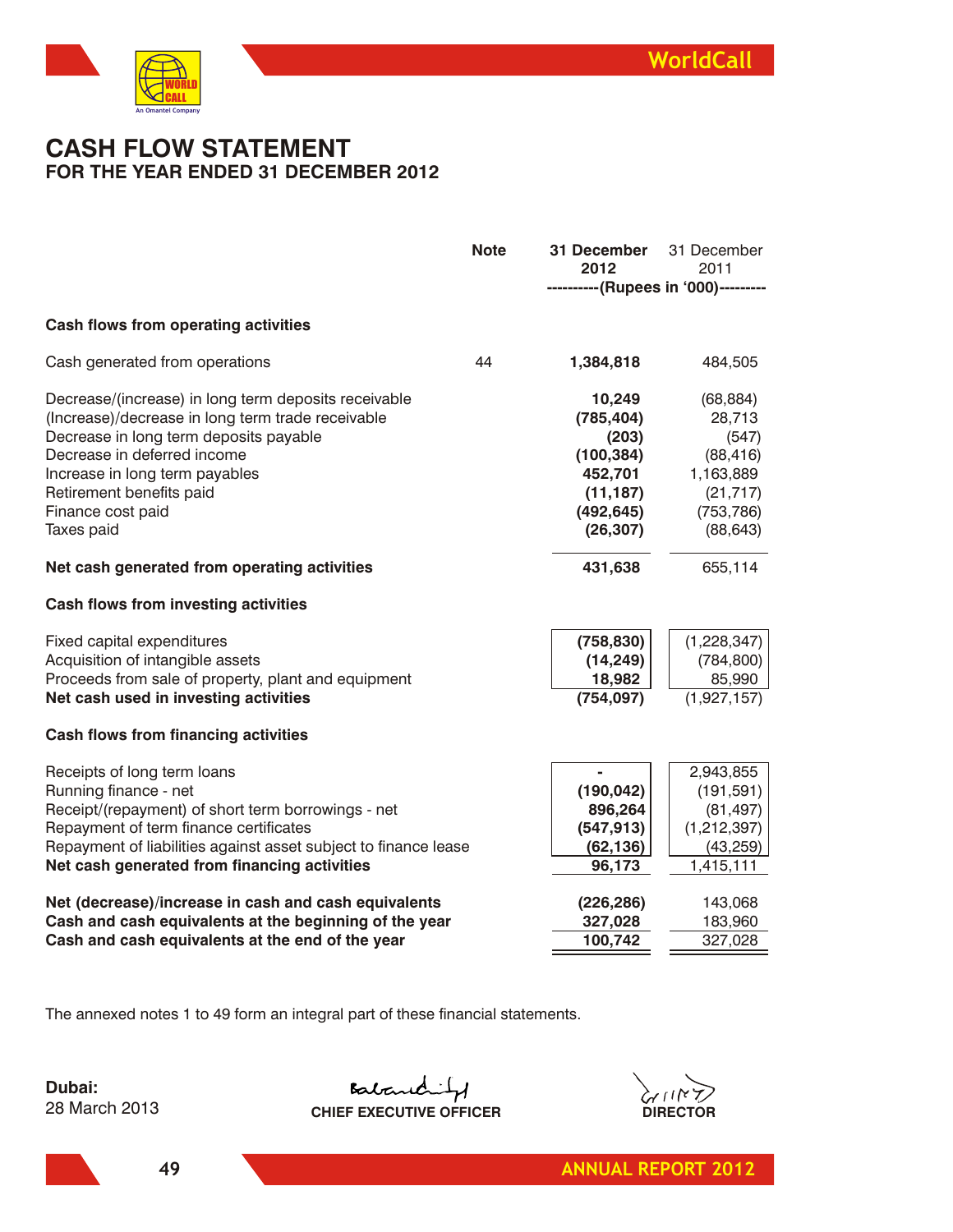

# **STATEMENT OF CHANGES IN EQUITY FOR THE YEAR ENDED 31 DECEMBER 2012**

|                                    |                         |                         | <b>Fair value</b><br>reserve- |                                            |                           |               |
|------------------------------------|-------------------------|-------------------------|-------------------------------|--------------------------------------------|---------------------------|---------------|
|                                    | <b>Share</b><br>capital | <b>Share</b><br>Premium | sale assets                   | available for Accumulated<br>profit/(loss) | Surplus on<br>Revaluation | <b>Total</b>  |
|                                    |                         |                         |                               | (Rupees in '000)                           |                           |               |
| Balance as at 31 December 2010     | 8,605,716               | 837,335                 | (72, 548)                     | 521,111                                    | 338,360                   | 10,229,974    |
| Transfer to surplus on revaluation |                         |                         |                               | (4,885)                                    | 4,885                     |               |
| Total comprehensive loss/(profit)  |                         |                         |                               |                                            |                           |               |
| for the year                       |                         |                         | (169, 475)                    | 290,250                                    |                           | 120,775       |
| Balance as at 31 December 2011     | 8,605,716               | 837,335                 | (242, 023)                    | 806,476                                    | 343,245                   | 10,350,749    |
| Transfer to surplus on revaluation |                         |                         |                               | (4,885)                                    | 4,885                     |               |
| Total comprehensive profit/(loss)  |                         |                         |                               |                                            |                           |               |
| for the year                       |                         |                         | 255,858                       | (1,649,642)                                |                           | (1, 393, 784) |
| Balance as at 31 December 2012     | 8,605,716               | 837,335                 | 13,835                        | (848, 051)                                 | 348,130                   | 8,956,965     |

The annexed notes 1 to 49 form an integral part of these financial statements.

**Dubai:** 28 March 2013

**CHIEF EXECUTIVE OFFICER** DIRECTOR



**50**

**ANNUAL REPORT 2012**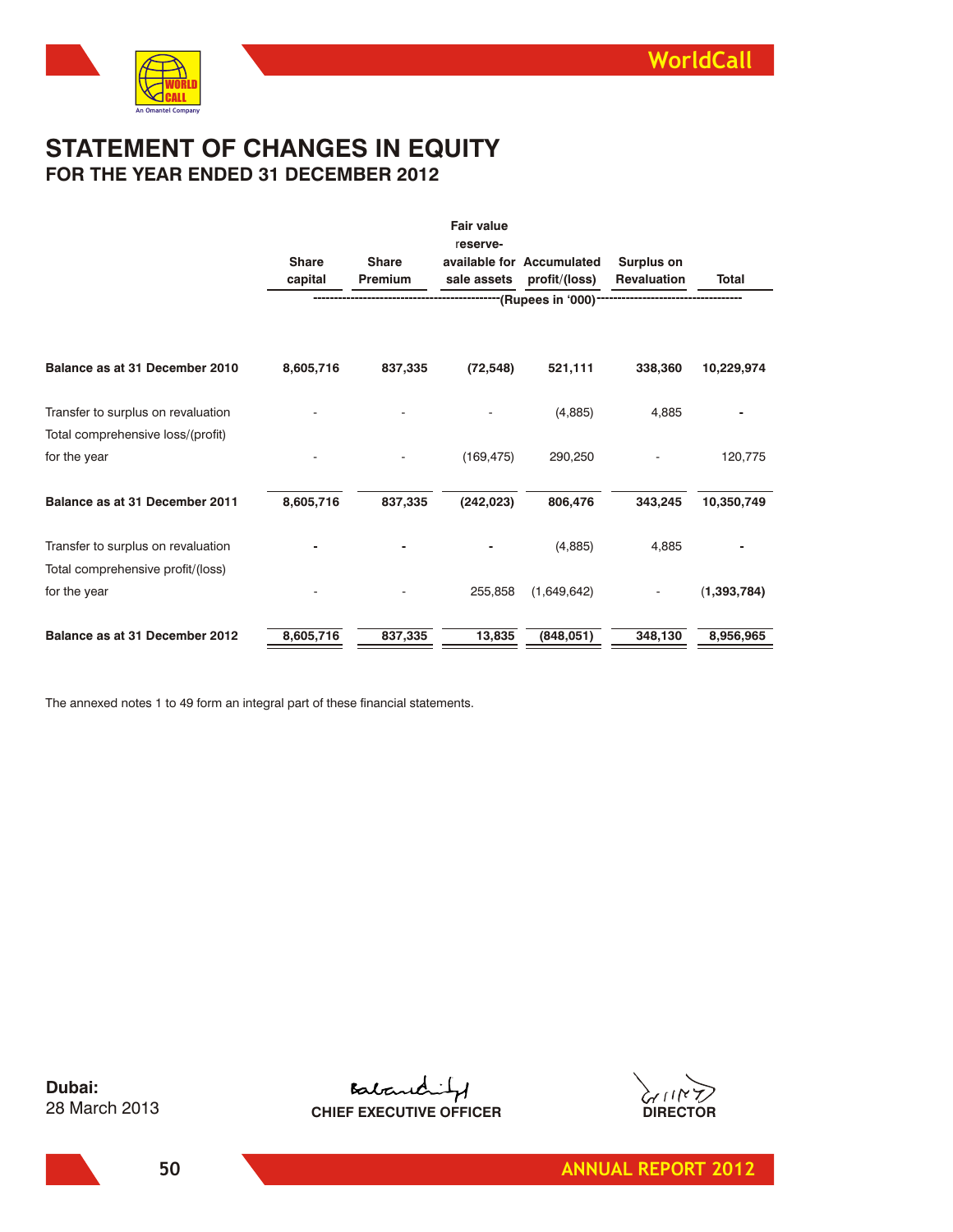

# **NOTES TO THE FINANCIAL STATEMENTS FOR THE YEAR ENDED 31 DECEMBER 2012**

#### **1 Legal status and nature of business**

Worldcall Telecom Limited ("the Company") is a public limited company incorporated in Pakistan on 15 March 2001 under the Companies Ordinance, 1984 and its shares are quoted on the Karachi and Lahore Stock Exchanges. The Company commenced its operations on 01 December 2004 and is engaged in providing Wireless Local Loop ("WLL") and Long Distance & International ("LDI") services in Pakistan, operation and maintenance of public payphones network and re-broadcasting international/national satellite/terrestrial wireless and cable television and radio signals as well as interactive communication and to establish, maintain and operate the licensed telephony services. The Company has been licensed by Pakistan Telecommunication Authority ("PTA") and Pakistan Electronic Media Regulatory Authority ("PEMRA") for these purposes. The registered office of the Company is situated at 67A, C-III, Gulberg III, Lahore. In the year ended 30 June 2008, 56.80% shares (488,839,429 ordinary shares) had been acquired by Oman Telecommunications Company SAOG ("the Parent company").

#### **2 Basis of preparation**

#### **2.1 Statement of compliance**

These financial statements have been prepared in accordance with approved accounting standards as applicable in Pakistan and the requirements of the Companies Ordinance, 1984. Approved accounting standards comprise of such International Financial Reporting Standards ("IFRS") as are notified under the provisions of the Companies Ordinance, 1984. Wherever the requirements of the Companies Ordinance, 1984 or directives issued by the Securities and Exchange Commission of Pakistan ("SECP") differ with the requirements of these IFRS, requirements of the Companies Ordinance, 1984 or requirements of the said directives take precedence.

#### **2.2 Accounting convention and basis of preparation**

These financial statements have been prepared under the historical cost convention, except for revaluation of investment properties, plant and equipment, intangible assets and certain financial assets at fair value, and recognition of certain employee benefits and financial liabilities at present value.

#### **3 Summary of significant accounting policies**

The significant accounting policies adopted in preparation of these financial statements are set out below:

#### **3.1 Significant accounting judgments and estimates**

The preparation of financial statements in conformity with approved accounting standards requires management to make judgments, estimates and assumptions that affect the application of policies and reported amounts of assets and liabilities, income and expenses. The estimates and associated assumptions and judgments are based on historical experience and various other factors that are believed to be reasonable under the circumstances, the result of which form the basis of making the judgments about carrying values of assets and liabilities that are not readily apparent from other sources. Actual results may differ from these estimates.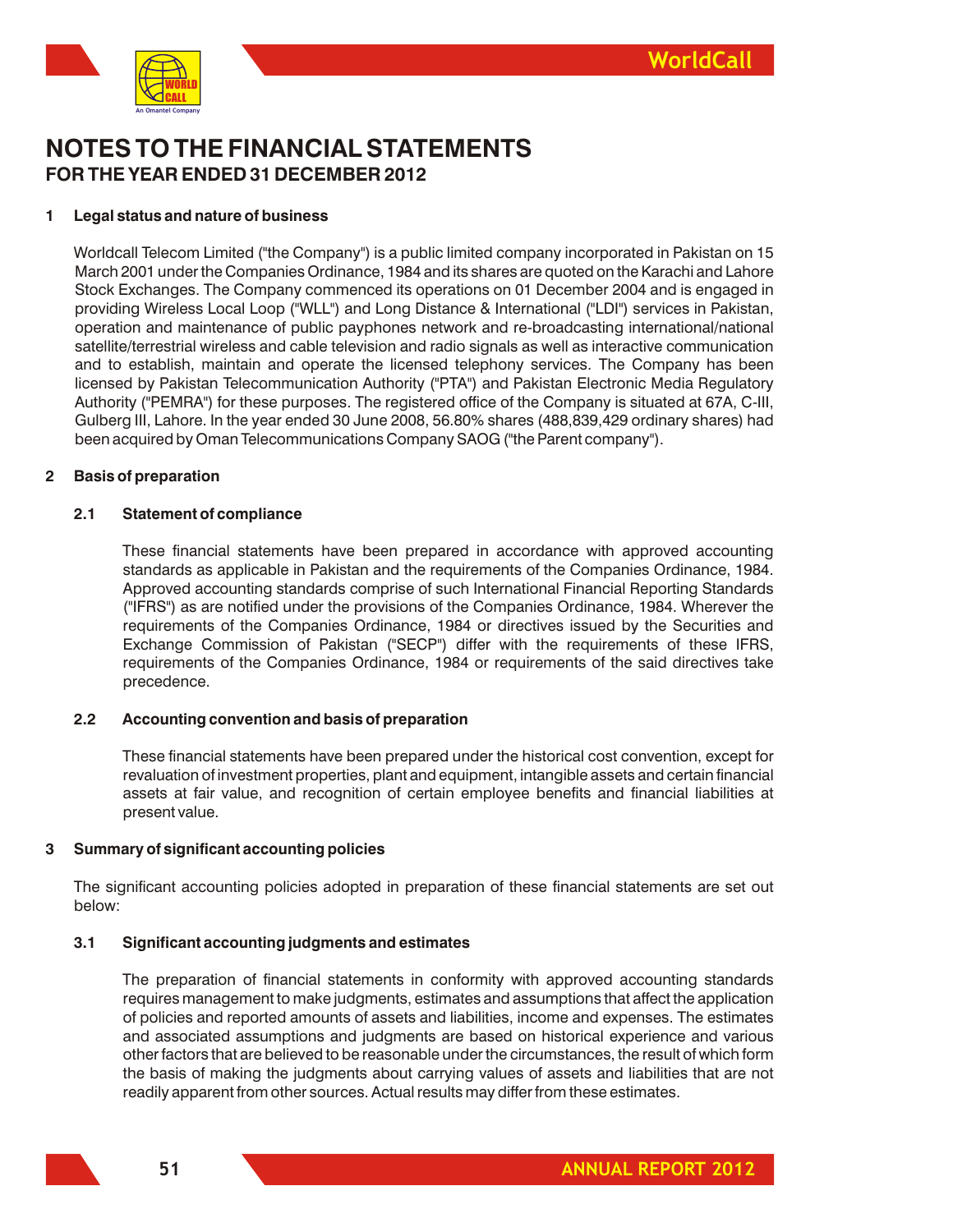

The estimates and underlying assumptions are reviewed on an ongoing basis. Revision to accounting estimates are recognised in the year in which the estimate is revised if the revision affects only that year, or in the year of revision and future years if the revision affects both current and future years. The areas where various assumptions and estimates are significant to the Company's financial statements or where judgments were exercised in application of accounting policies are as follows:

- Useful life of depreciable assets and amortization of intangible assets (note 3.2, 3.3, 4 & 6)
- Staff retirement benefits (note 3.11 & 29)
- Taxation (note  $3.6841$ )
- Provisions and contingencies (note 3.16 & 32)
- Investment properties (note 3.4 & 7)
- Impairment testing of goodwill (note 6.3)

#### **3.2 Fixed capital expenditure and depreciation**

#### *Property, plant and equipment*

Property, plant and equipment (except freehold land and plant and equipment) are stated at cost less accumulated depreciation and any identified impairment loss. Freehold land is stated at cost and plant and equipment are stated at revalued amount less accumulated depreciation and any identified impairment loss.

Cost in relation to self constructed assets includes direct cost of material, labour and other allocable expenses.

Depreciation is charged to income on the straight line method whereby cost of an asset is written off over its estimated useful life at the rates given in note 4.

Residual value and the useful life of assets are reviewed at least at each financial year end and adjusted if impact on depreciation is significant.

Incremental/decremental depreciation on revalued assets is transferred net of deferred tax from/to surplus on revaluation to/from retained earnings (accumulated profit).

Depreciation on additions is charged on a pro-rata basis from the month in which the asset is put to use, while for disposals, depreciation is charged up to the month of disposal. Where an impairment loss is recognised, the depreciation charge is adjusted in the future years to allocate the assets' revised carrying amount over its estimated useful life.

Maintenance and repairs are charged to income as and when incurred. Renewals and improvements are capitalized when it is probable that respective future economic benefits will flow to the Company and the cost of the item can be measured reliably, and the assets so replaced, if any, are retired. Gains and losses on disposal of assets are included in income and the related surplus on revaluation of plant and equipment is transferred directly to retained earnings (accumulated profit).

#### *Finance leases*

Leases in terms of which the Company has substantially all the risks and rewards of ownership are classified as finance leases. Assets subject to finance lease are stated at the lower of their revalued amount less accumulated depreciation and any identified impairment loss and present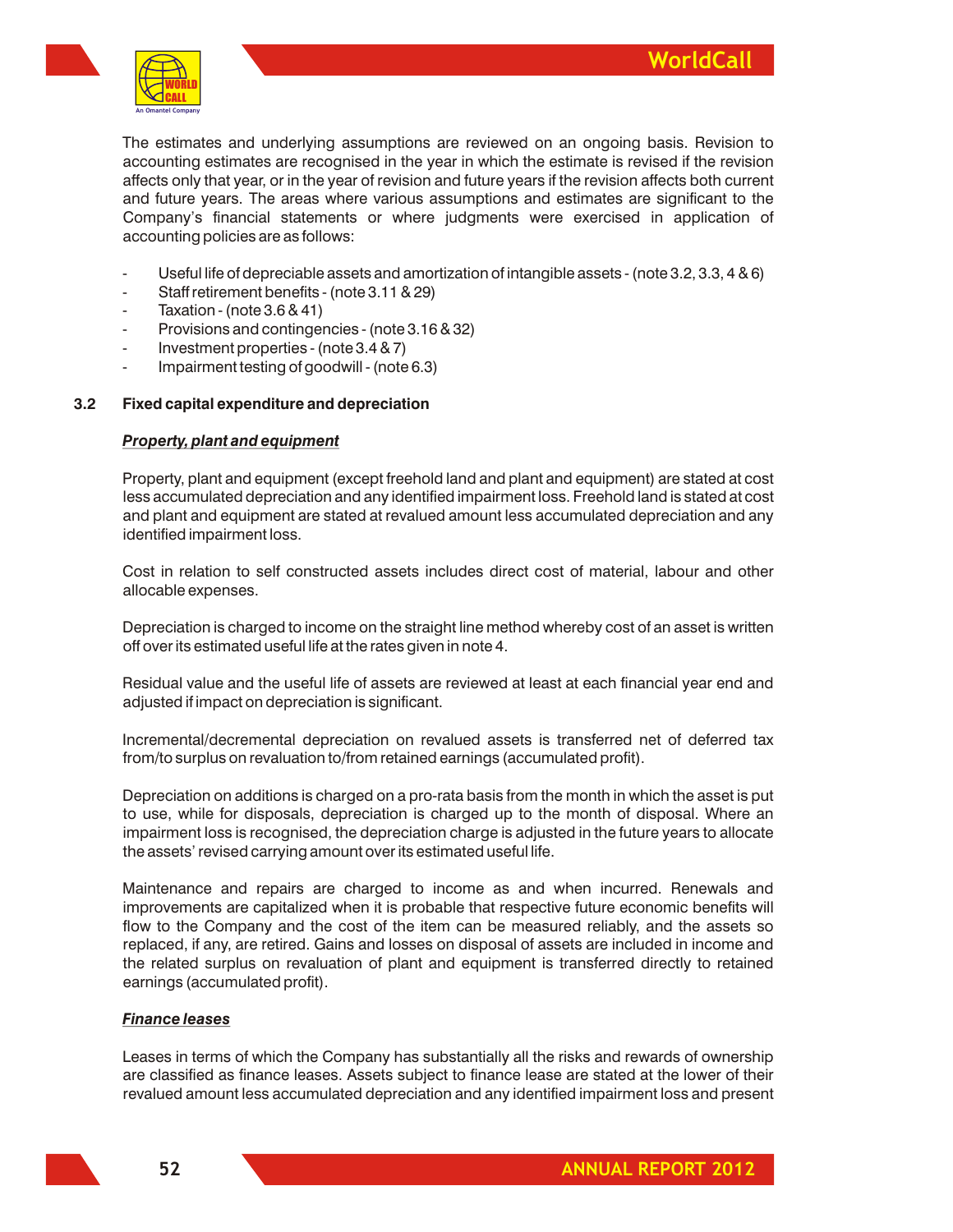

value of minimum lease payments at the date of commencement of lease.

The related rental obligations, net of finance costs are classified as current and long term depending upon the timing of the payment.

Each lease payment is allocated between the liability and finance costs so as to achieve a constant rate on the balance outstanding.

Assets acquired under a finance lease are depreciated over the estimated useful life of the asset on a straight-line method at the rates given in note 4. Depreciation of leased assets is charged to profit and loss account.

Residual value and the useful life of leased assets are reviewed at least at each financial year end and adjusted if impact on depreciation is significant.

Depreciation on additions to leased assets is charged on pro rata basis from the month in which an asset is acquired while no depreciation is charged for the month in which the asset is disposed off.

#### *Capital work-in-progress*

Capital work-in-progress is stated at cost less any identified impairment loss.

#### **3.3 Intangible assets**

#### *Goodwill*

Goodwill represents the difference between the cost of the acquisition (fair value of consideration paid) and the fair value of the net identifiable assets acquired.

#### *Other intangible assets*

Other intangible assets are stated at revalued amount less accumulated amortization except for patents and copy rights, which are stated at cost less accumulated amortization.

Other intangible assets are amortized using the straight line method at the rates given in note 6. Amortization on licenses is charged to the profit and loss account from the month in which the related operations are commenced. Amortization on additions to other intangible assets is charged on a pro-rata basis from the month in which asset is put to use, while for disposals amortization is charged up to the month of disposal.

Indefeasible right to use ("IRU") contracts are recognised at cost as an intangible asset when the Company has the specific IRU an identified portion of the underlying asset, generally optical fibers or dedicated bandwidth, and the duration of the right is for the major part of the underlying asset's economic life. They are amortized on a straight line basis over the period of the contract.

Incremental amortization on revalued intangible assets is transferred net of deferred tax from surplus on revaluation to retained earnings (unappropriated profit).

Subsequent expenditure on intangible assets is capitalized only when it increases the future economic benefits embodied in the specific asset to which it relates. All other expenditures are charged to income as and when incurred.

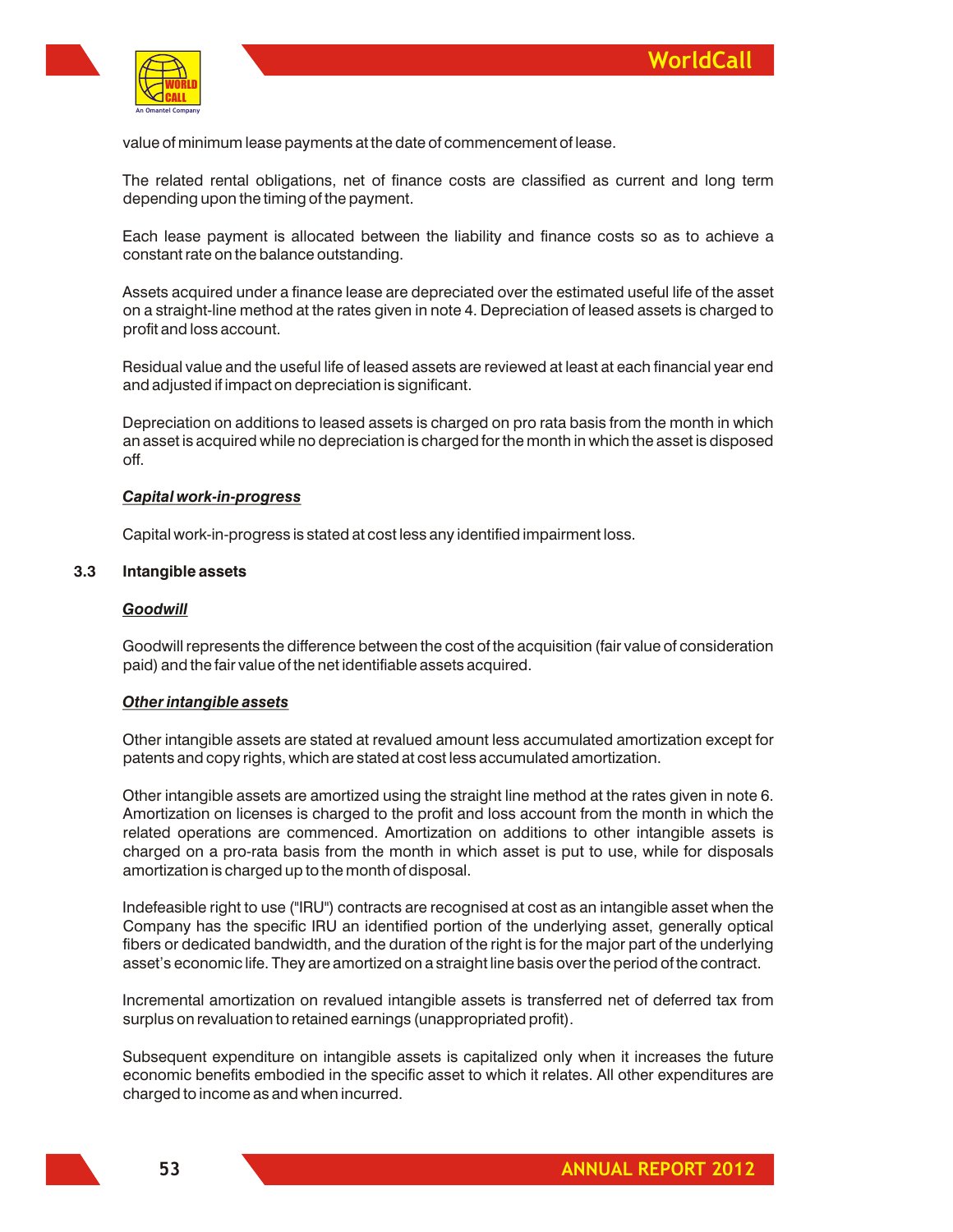

Gain or loss arising on disposal and retirement of intangible assets is determined as a difference between net disposal proceeds and carrying amount of the assets and is recognised as income or expense in the profit and loss account. Related surplus on revaluation of intangible assets is transferred directly to retained earnings (unappropriated profit).

#### **3.4 Investment properties**

Investment properties are properties which are held either to earn rental income or for capital appreciation or for both. Investment properties are initially recognised at cost, being the fair value of the consideration given, subsequently these are stated at fair value. The fair value is determined annually by an independent approved valuer. The fair values are based on market values, being the estimated amount for which a property could be exchanged on the date of valuation between knowledgeable and willing buyer and seller in an arms length transaction.

Any gain or loss arising from a change in fair value is recognised in the profit and loss account. Rental income from investment properties is accounted for as described in note 3.14.

When an item of property, plant and equipment is transferred to investment property following a change in its use, any differences arising at the date of transfer between the carrying amount of the item immediately prior to transfer and its fair value is recognised in surplus on revaluation of property, plant and equipment, if it is a gain. Upon disposal of the item the related surplus on revaluation of property, plant and equipment is transferred to retained earnings. Any loss arising in this manner is recognised immediately in the profit and loss account.

If an investment property becomes owner-occupied, it is reclassified as property, plant and equipment and its fair value at the date of reclassification becomes its cost for accounting purposes of subsequent recording.

#### **3.5 Investments**

The Company classifies its investments in following categories.

#### *Investments in equity instruments of subsidiary*

Investment in subsidiary where the Company has significant influence is measured at cost less impairment in the Company's financial statements. Cost in relation to investments made in foreign currency is determined by translating the consideration paid in foreign currency into rupees at exchange rates prevailing on the date of transactions.

The Company is required to issue consolidated financial statements along with its separate financial statements, in accordance with the requirements of IAS 27 'Consolidated and Separate Financial Statements'.

#### *Available for sale investments*

Available for sale investments are initially recognised at cost, being the fair value of the consideration given. Subsequent to initial recognition these are recognised at fair value unless fair value can not be reliably measured. The investments for which quoted market price is not available are measured at cost. Changes in carrying value are recognised in equity until investment is sold or determined to be impaired at which time the cumulative gain or loss previously recognised in equity is included in profit or loss account.

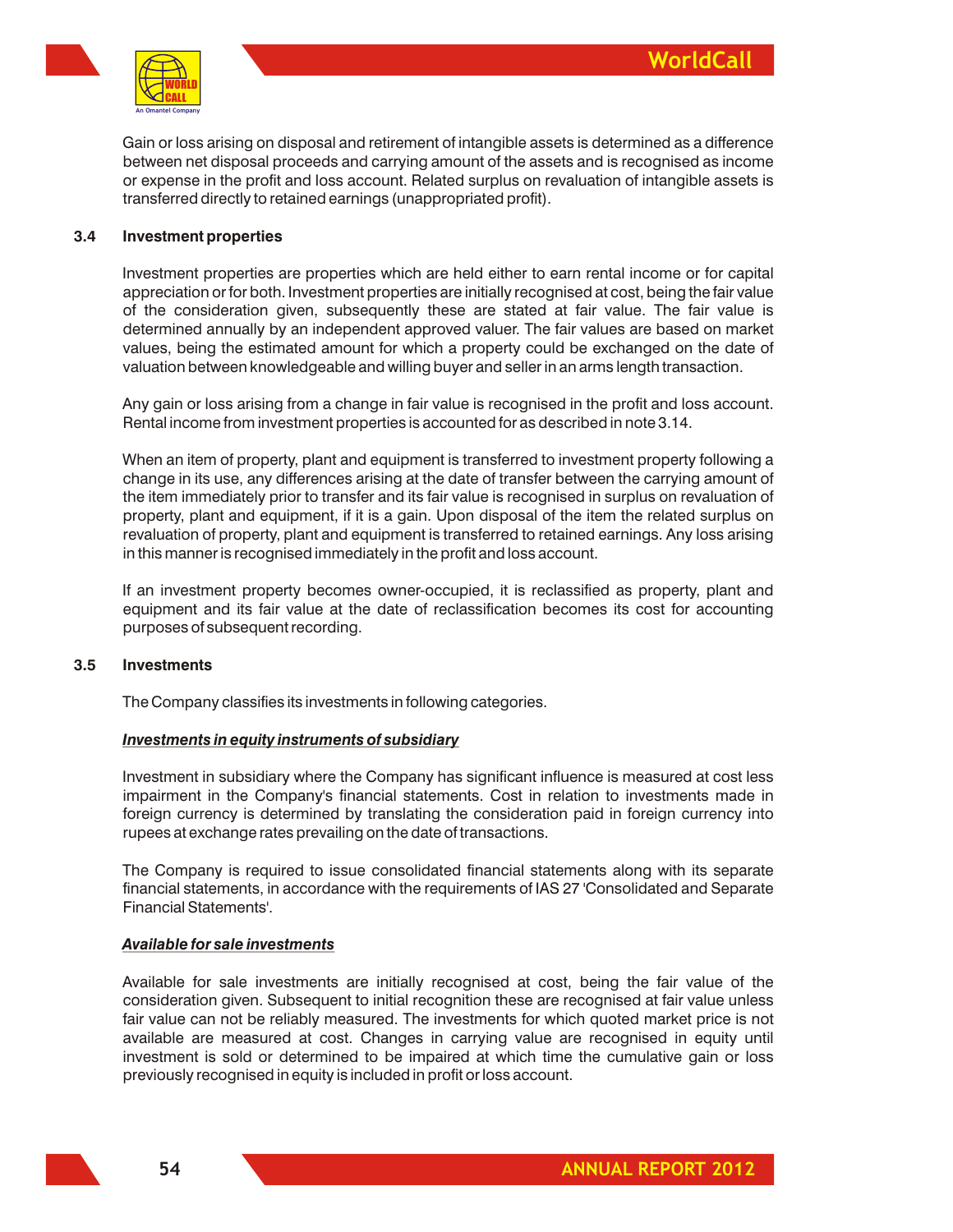

All "regular way" purchase and sale of listed shares are recognised on the trade date i.e. the date that the Company commits to purchase/sell the asset.

The fair value of investments classified as available for sale is their quoted bid price at the balance sheet date.

#### **3.6 Taxation**

Income tax on the profit or loss for the year comprises of current and deferred tax.

#### *Current*

Provision of current tax is based on the taxable income for the year determined in accordance with the prevailing law for taxation of income. The charge for current tax is calculated using prevailing tax rates or tax rates expected to apply to the profit for the year if enacted after taking into account tax credits, rebates and exemptions, if any. The charge for current tax also includes adjustments, where considered necessary, to provision for tax made in previous years arising from assessments framed during the year for such years.

#### *Deferred*

Deferred tax is provided using the balance sheet liability method in respect of all temporary differences arising from differences between the carrying amount of assets and liabilities in the financial statements and the corresponding tax bases used in the computation of the taxable profit. Deferred tax liabilities are generally recognised for all taxable temporary differences and deferred tax assets are recognised to the extent that it is probable that taxable profits will be available against which the deductible temporary differences, unused tax losses and tax credits can be utilized.

The carrying amount of deferred tax asset is reviewed at each balance sheet date and reduced to the extent that it is no longer probable that sufficient taxable profit will be available to allow all or part of the deferred tax asset to be utilized.

Deferred tax assets and liabilities are calculated at the rates that are expected to apply to the period when the asset is realized or the liability is settled, based on the tax rates (and tax laws) that have been enacted or substantially enacted by the balance sheet date. Deferred tax is charged or credited in the profit and loss account, except in the case of items credited or charged to equity in which case it is included in equity.

#### **3.7 Inventories**

Inventories, except for stock in transit, are stated at lower of cost and net realizable value. Items in transit are valued at cost comprising invoice value plus other charges paid thereon. Cost is determined as follows:

#### *Store and spares*

Useable stores and spares are valued principally at moving average cost, while items considered obsolete are carried at nil value.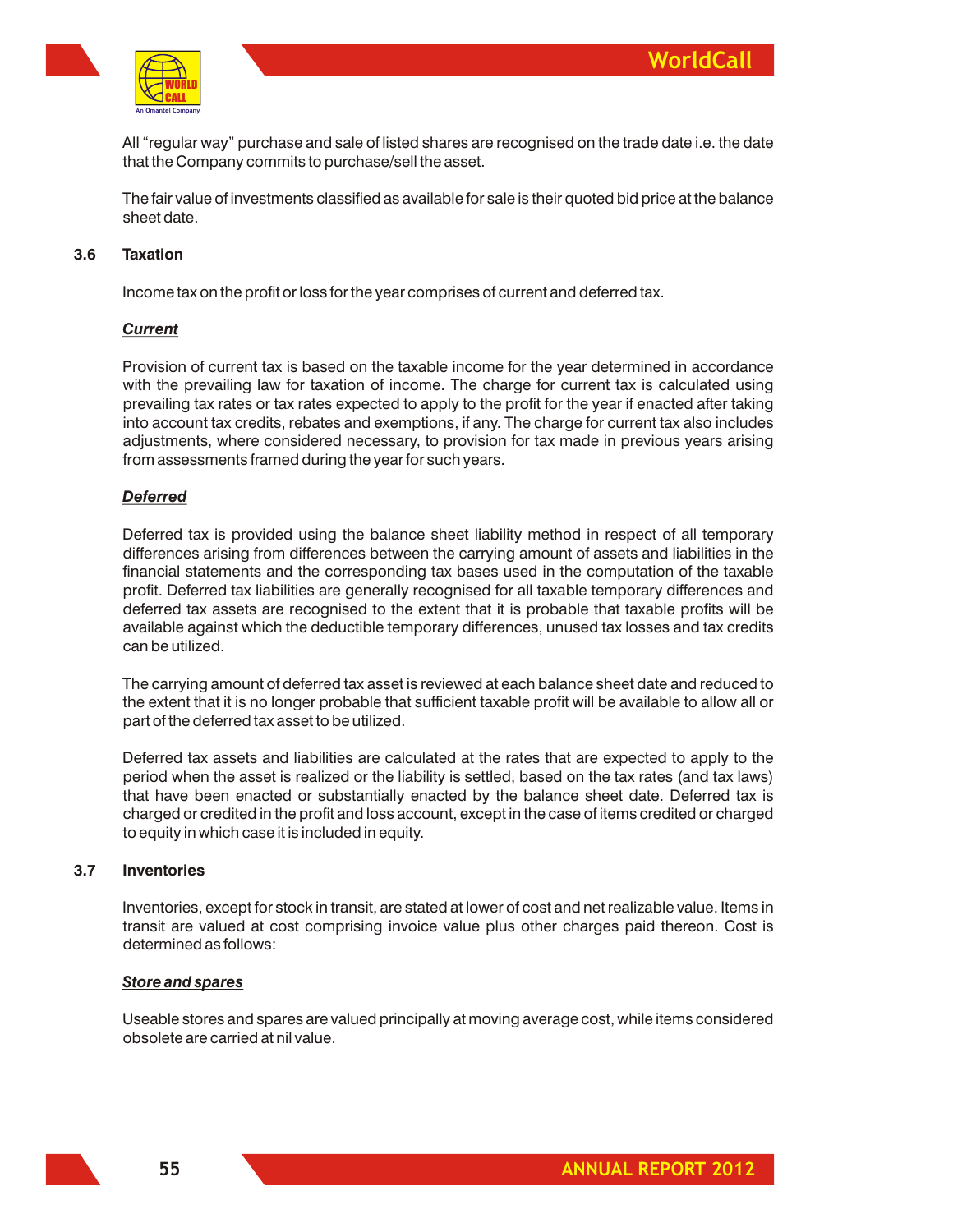

#### *Stock in trade*

Cost is determined on moving average basis.

Net realizable value is the estimated selling price in ordinary course of business, less estimated incidental selling cost.

#### **3.8 Trade and other receivables**

Trade and other receivables are recognised initially at fair value and subsequently measured at amortized cost less any identified impairment loss. A provision for impairment of trade and other receivables is established when there is objective evidence that the Company will not be able to collect all amounts due according to the original terms of receivables.

#### **3.9 Financial liabilities**

Financial liabilities are classified according to substance and related accrued interest of the contractual arrangements entered into. Significant financial liabilities include long term payables, license fee payable, borrowings, trade and other payables.

#### *Interest bearing borrowings*

Interest bearing borrowings are recognised initially at fair value less attributable transaction cost. Subsequently, these are stated at amortized cost with any difference between cost and redemption value being recognised in the profit and loss over the period of the borrowings on an effective interest rate basis.

#### *Term finance certificates*

Term finance certificates are stated at amortized cost using effective interest rate.

#### *Other financial liabilities*

All other financial liabilities are initially recognised at fair value plus directly attributable cost, if any, and subsequently at amortized cost using effective interest rate method.

#### **3.10 Trade and other payables**

Trade and other payables are initially recognised at fair value and subsequently at amortized cost using effective interest rate method.

#### **3.11 Retirement and other benefits**

#### *Defined benefit plan*

The Company operates an unfunded defined benefit gratuity plan for all permanent employees as per Company policy. Provisions are made in the financial statements to cover obligations on the basis of actuarial valuations carried out annually under the projected unit credit method.

The Company recognizes actuarial gains/losses over the expected average remaining working lives of the current employees, to the extent that cumulative unrecognised actuarial gain/loss exceeds 10 per cent of present value of defined benefit obligation.

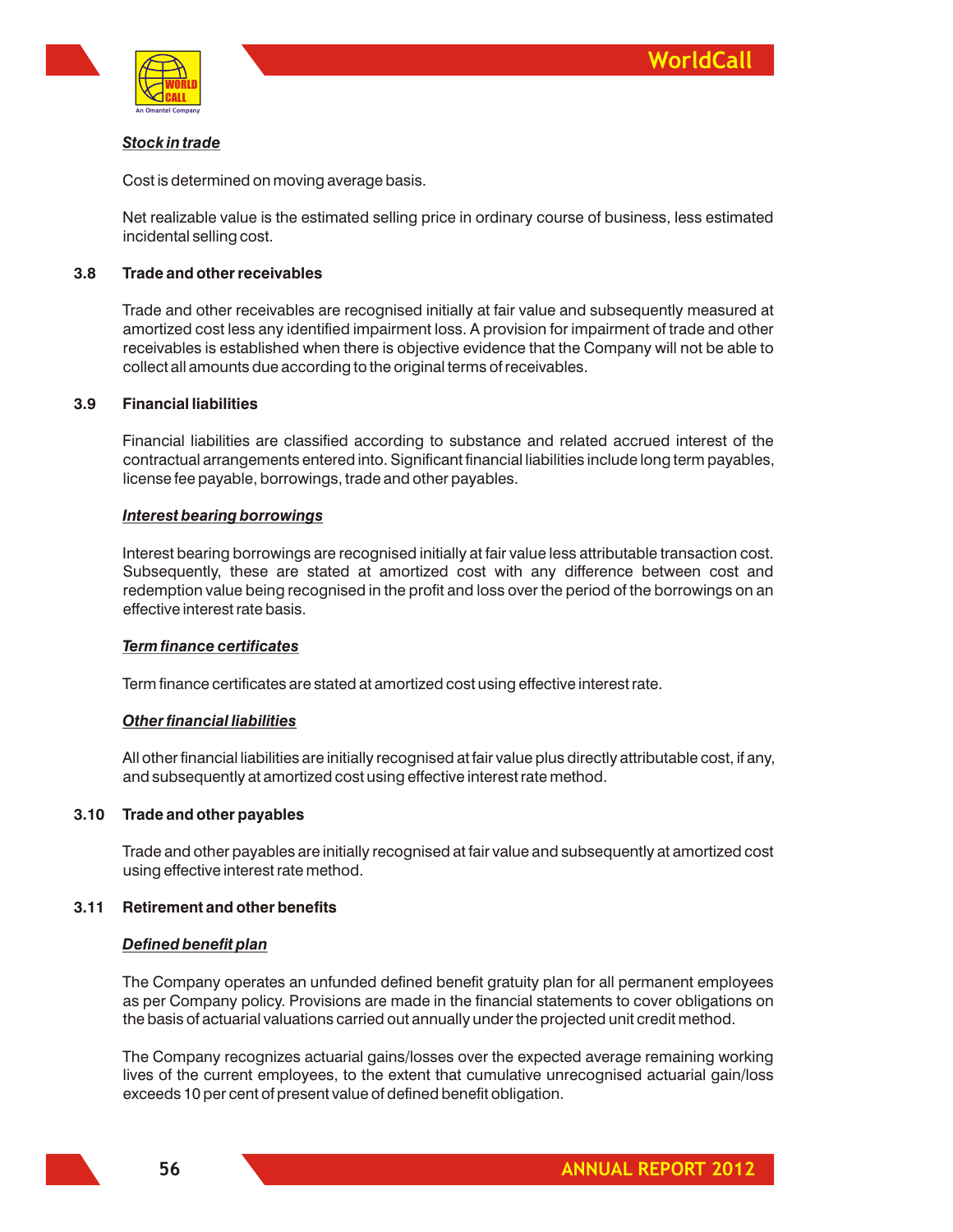

#### *Accumulating compensate absences*

Employees are entitled to take earned leave 20 days every year.

The unutilized earned leave can be accumulated upto a maximum of 40 days and can be utilized at any time subject to the approval. Earned leaves in excess of 40 days shall lapse. An employee will be entitled to encash the accumulated earned leaves at the time of leaving Company service. The earned leave encashment is made on last drawn gross salary.

Provisions are made annually to cover the obligation for accumulating compensated absences and are charged to profit and loss account.

#### **3.12 Impairment losses**

The carrying amount of the Company's assets except for, inventories, investment properties and deferred tax asset are reviewed at each balance sheet date to determine whether there is any indication of impairment loss. If any such indication exists, the asset's recoverable amount is estimated in order to determine the extent of the impairment loss, if any. For goodwill, the recoverable amount is estimated at each balance sheet date.

An impairment loss is recognised whenever the carrying amount of an asset or its cash generating unit exceeds its recoverable amount. Impairment losses are recognised in the profit and loss account.

Impairment losses are reversed when there is an indication that the impairment loss may no longer exist and there has been a change in the estimate used to determine the recoverable amount. An impairment loss is reversed only to the extent that the asset's carrying amount does not exceed the carrying amount that would have been determined, net of depreciation and amortization, if no impairment loss had been charged. An impairment loss in respect of goodwill is not reversed.

#### **3.13 Foreign currencies**

Transactions in foreign currencies are translated into rupees at exchange rates prevailing at the date of transaction. All monetary assets and liabilities in foreign currencies are translated into rupees at exchange rates prevailing at the balance sheet date.

Non-monetary assets and liabilities that are measured in terms of historical cost in a foreign currency are translated into rupees at exchange rates prevailing at the date of transaction. Nonmonetary assets and liabilities denominated in foreign currency that are stated at fair value are translated into rupees at exchange rates prevailing at the date when fair values are determined. Exchange gains and losses are included in the profit and loss account currently.

#### **3.14 Revenue recognition**

Revenue represents the fair value of the consideration received or receivable for services rendered, net of discounts and sales tax. Revenue is recognised when it is probable that the economic benefits associated with the transaction will flow to the Company and the amount of revenue, and the associated cost incurred, or to be incurred, can be measured reliably.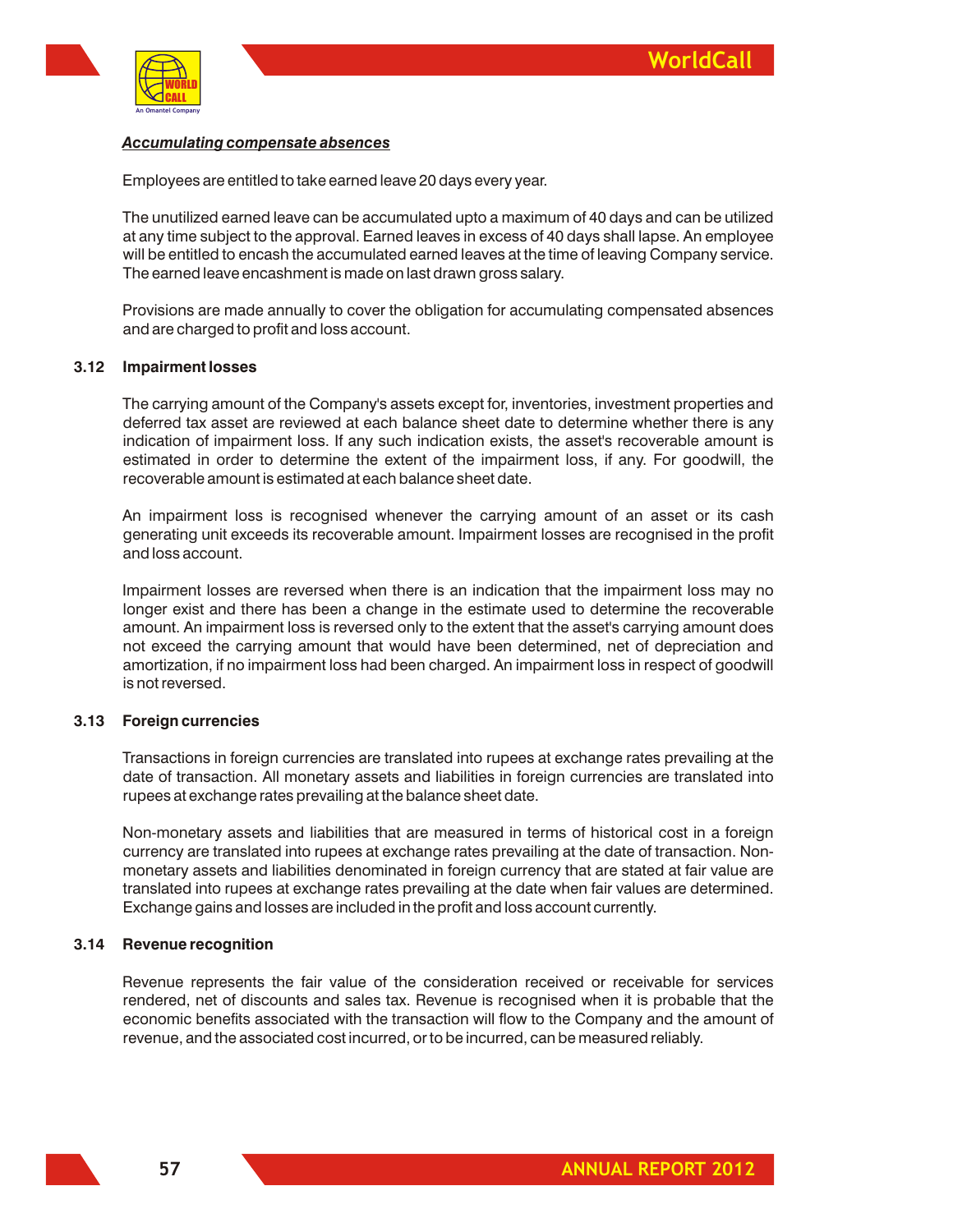**WorldCall**



Revenue from different sources is recognised as follows:

- Revenue from terminating minutes is recognised at the time the call is made over the network of the Company.
- Capacity/media sold under Indefeasible Right to Use ("IRU") arrangement is recognised upfront if it is determined that the arrangement is a finance lease.
- Revenue from originating minutes is recognised on the occurrence of calls both for prepaid and postpaid subscribers.
- Subscription revenue from Cable TV, EVDO, internet over cable and channels subscription fee is recognised on provision of services.
- Connection and membership fee is recognised at the time of sale of connection.
- Sale of goods is recognised on dispatch of goods to customer.
- Advertisement income is recognised on the basis of spots run when commercials are aired on the network.
- Interest income is accrued on a time proportion basis by reference to the principal outstanding and the applicable rate of return.
- Revenue from metro fiber solutions/sale is recognised on delivery of services.
- Rental income from investment properties is recognised in the profit and loss account on accrual basis.
- Revenue from prepaid cards is recognised as credit is used.
- Dividend income is recognised when the right to receive payment is established.
- The revenue under Universal Service Fund ("USF") services and subsidy agreement is recognised under IAS - 18 based on stage of completion with reference to the achievement of each milestone as provided in the agreement.

#### **3.15 Borrowing cost**

Mark-up, interest and other charges on borrowings are capitalized upto the date of commissioning of the related qualifying assets, acquired out of the proceeds of such borrowings. All other mark-up, interest and other charges are recognised as an expense in the period in which they are incurred.

#### **3.16 Provisions**

Provisions are recognised in the balance sheet when the Company has a legal or constructive obligation as a result of past events and it is probable that outflow of economic benefits will be required to settle the obligation and a reliable estimate of the amount can be made. However, provisions are reviewed at each balance sheet date and adjusted to reflect current best estimate.

#### **3.17 Cash and bank balances**

Cash and cash equivalents are carried in the balance sheet at cost. Cash and cash equivalents comprise cash in hand and cash at bank.

#### **3.18 Financial instruments**

All financial assets and liabilities are recognised at the time when the Company becomes a party to the contractual provisions of the instrument. Financial assets are de-recognised when the Company loses control of the contractual right that comprises the financial assets. Financial liabilities are de-recognised when they are extinguished i.e. when the obligation specified in the contract is discharged, cancelled or expired. Any gain or loss on derecognition of the financial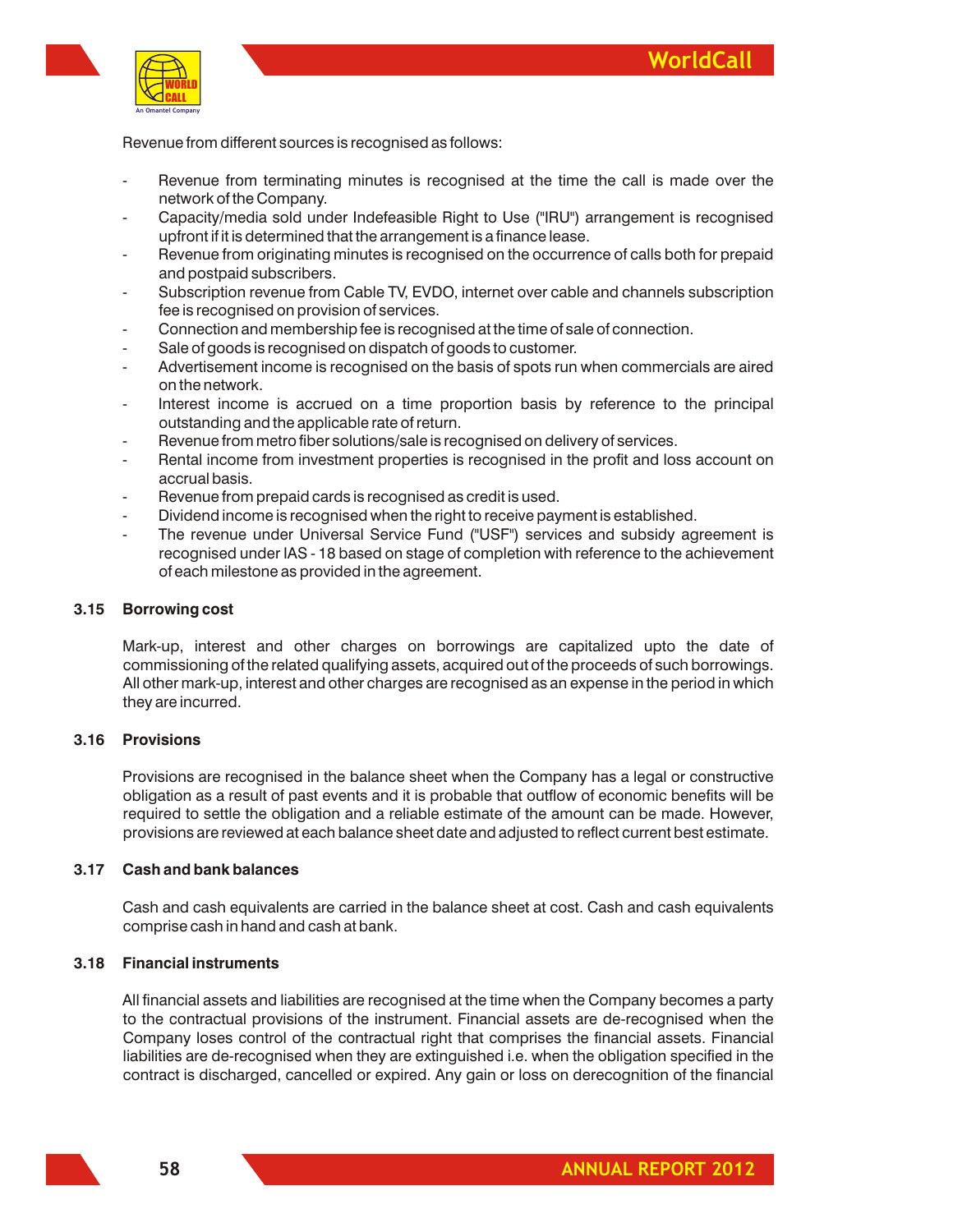

assets and financial liabilities is taken to profit and loss account currently. The particular measurement methods adopted are disclosed in the individual policy statements associated with each item.

#### *Offsetting of financial assets and financial liabilities*

A financial asset and a financial liability is offset and the net amount is reported in the balance sheet if the Company has a legally enforceable right to set-off the recognised amounts and intends either to settle on a net basis or to realize the asset and settle the liability simultaneously.

#### **3.19 Related party transactions**

The Company enters into transactions with related parties on an arm's length basis. Prices for transactions with related parties are determined using admissible valuation methods, except in extremely rare circumstances where, subject to approval of the Board of Directors, it is in the interest of the Company to do so.

#### **3.20 Dividend**

Dividend distribution to the Company's shareholders is recognised as a liability in the Company's financial statements in the period in which the dividends are approved.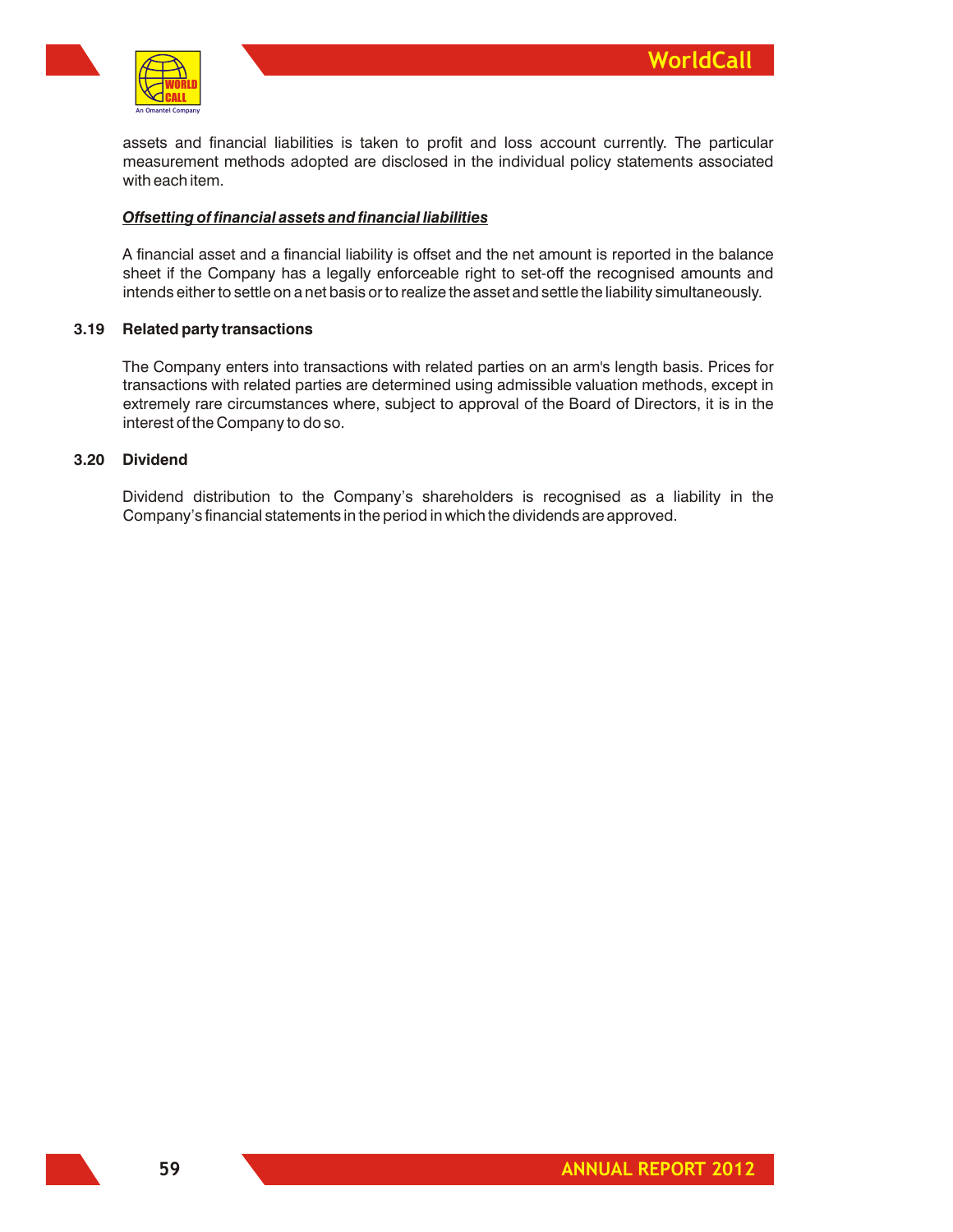# 4 Property, plant and equipment **Property, plant and equipment**

# 4.1 The statement of property, plant and equipment is as follows: **4.1 The statement of property, plant and equipment is as follows:**

|                                        |             | repreciation                                                                   | rate %                    |  |
|----------------------------------------|-------------|--------------------------------------------------------------------------------|---------------------------|--|
| Net book                               |             | value as at<br>31 December                                                     | 2012                      |  |
| ccumulated                             |             | charge for the depreciation as<br>year/            Transfers/   at 31 December | 2012                      |  |
|                                        |             |                                                                                |                           |  |
| depreciation                           |             |                                                                                | (Disposals) Adjustments   |  |
|                                        | Accumulated | depreciation as<br>at 01 Jan 2012                                              |                           |  |
| ost/revalue                            |             | amount as at<br>31 December<br>2012                                            |                           |  |
|                                        |             | Transfers/<br>Adjustments                                                      |                           |  |
|                                        |             |                                                                                | Additions/<br>(Disposals) |  |
| ֦֧֦֧֖֖֖֖֖֖֖֧֚֚֚֚֚֚֚֚֚֚֚֚֚֚֝֝֝ <u>֚</u> |             | Cost/revalued<br>\mount as at                                                  | 2012<br>່ງan<br>⊃         |  |
|                                        |             |                                                                                |                           |  |
| :<br>:<br>:                            |             |                                                                                |                           |  |
|                                        |             |                                                                                |                           |  |

**(Rupees in '000)**

---- (000, ul seedny) ----

ł

|--|--|--|--|

| Owned assets            |            |                                 |           |            |           |                               |            |           |            |                |
|-------------------------|------------|---------------------------------|-----------|------------|-----------|-------------------------------|------------|-----------|------------|----------------|
| Freehold land           | 19,800     |                                 |           | 19,800     |           |                               |            | ı         | 19,800     | ı              |
| Leasehold improvements  | 122,381    | 3,463<br>(73)                   |           | 125,771    | 79,053    | 10,557<br>(6)                 |            | 89,561    | 36,210     | $20 - 33$      |
| Plant and equipment     | 18,616,284 | 634,202                         | 24,234    | 19,274,720 | 5,986,943 | 1,058,724                     | 7,910      | 7,053,577 | 12,221,143 | $4 - 33.33$    |
| Office equipment        | 99,002     | 962                             |           | 99,922     | 41,588    | 10,324                        |            | 51,910    | 48,012     | $\overline{C}$ |
| Computers               | 159,148    | 17,786<br>(42)                  |           | 158,933    | 104,165   | $\circledR$<br>24,221         |            | 126,386   | 32,547     | 33             |
| Furniture and fixtures  | 24,714     | 300<br>(18,001)                 |           | 24,981     | 13,710    | 2,384<br>(2,000)              |            | 16,061    | 8,920      | $\overline{0}$ |
| Vehicles                | 90,892     | 67<br>(33)                      |           | 90,813     | 73,950    | 6,258<br>(33)                 |            | 80,062    | 10,751     | $\overline{c}$ |
| Lab and other equipment | 21,180     | (146)                           |           | 21,180     | 15,713    | (146)<br>1,321                |            | 17,034    | 4,146      | $10 - 20$      |
|                         | 19,153,401 | 656,780<br>(18, 295)            | 24,234    | 19,816,120 | 6,315,122 | 1,113,789<br>(2, 230)         | 7,910<br>ł | 7,434,591 | 12,381,529 |                |
| Leased assets           |            |                                 |           |            |           |                               |            |           |            |                |
| Plant and equipment     | 547,127    |                                 | (24, 234) | 522,893    | 5,419     | 32,794                        | (7,910)    | 30,303    | 492,590    | $4 - 33.33$    |
| Computers               |            | 18,443                          |           | 18,443     |           | 4,049                         |            | 4,049     | 14,394     | 33             |
| Vehicles                | 148,387    | 3,684                           |           | 151,175    | 1,326     | 36,492                        | ï          | 37,628    | 113,547    | 20             |
|                         | 695,514    | $\frac{(896)}{22,127}$<br>(896) | (24, 234) | 692,511    | 6,745     | $rac{(190)}{73,335}$<br>(190) | (7,910)    | 71,980    | 620,531    |                |
|                         | 19,848,915 | 678,907<br>(19, 191)            |           | 20,508,631 | 6,321,867 | 1,187,124<br>(2,420)          | ٠          | 7,506,571 | 13,002,060 |                |

**60**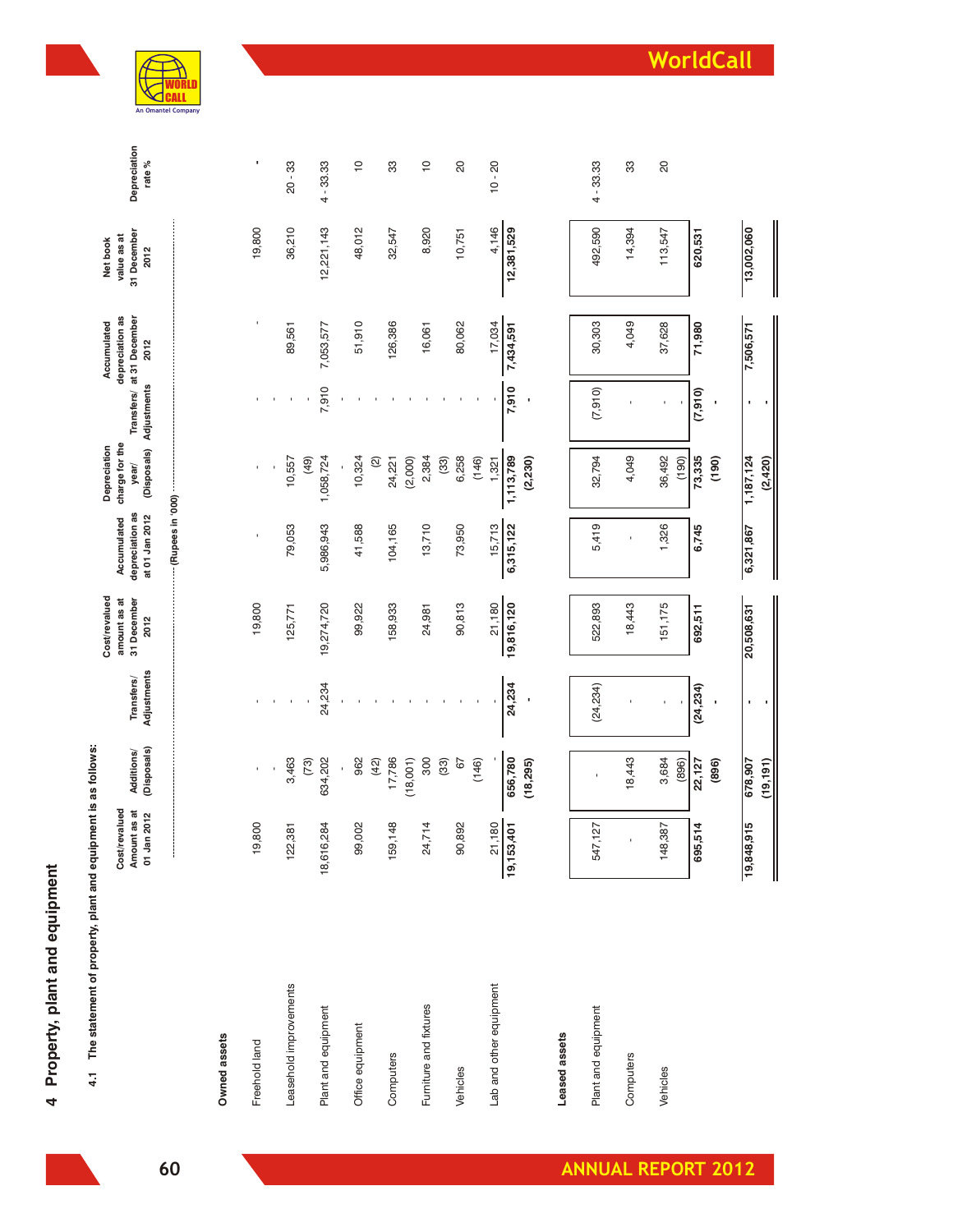# 4.2 The statement of property, plant and equipment is as follows: **4.2 The statement of property, plant and equipment is as follows:**

|    |                     |                 | Depreciation    | rate %                       |   |
|----|---------------------|-----------------|-----------------|------------------------------|---|
|    | Net book            | value as at     | 1December       | 2011                         |   |
|    | Accumulated         | lepreciation as | at 31 December  |                              |   |
|    |                     |                 | Transfers/      |                              |   |
|    | <b>Depreciation</b> | charge for the  | year/           | (Disposals) Adjustments 2011 |   |
|    |                     | Accumulated     | depreciation as | at 01 Jan 2011               |   |
|    | Cost/revalued       | mount as at     | 31 December     | 2011                         |   |
|    |                     |                 | Transfers/      | Adjustments                  |   |
|    |                     |                 | Additions/      | Disposals)                   |   |
| ֚֬ |                     | Cost/revalued   | Amount as at    | 2011<br>O1 Jan               | : |
|    |                     |                 |                 |                              |   |
|    |                     |                 |                 |                              |   |
|    |                     |                 |                 |                              |   |

| <b>An Omantel Company</b> |  |  |  |  |  |
|---------------------------|--|--|--|--|--|

| Owned assets            |                  |                         |                    |            |           |                         |                    |           |            |          |
|-------------------------|------------------|-------------------------|--------------------|------------|-----------|-------------------------|--------------------|-----------|------------|----------|
| Freehold Land           | 19,800           |                         |                    | 19,800     |           |                         |                    | ı         | 19,800     |          |
| Leasehold improvements  | 116,398          | 5,983                   |                    | 122,381    | 66,755    | 12,298                  |                    | 79,053    | 43,328     | 20-33    |
| Plant and equipment     | 17,377,906       | 1,248,551<br>(10, 173)  |                    | 18,616,284 | 4,819,556 | 1,172,023<br>(4,636)    |                    | 5,986,943 | 12,629,341 | 4-33.33  |
| Office equipment        | 93,828           | 6,437<br>(1,076)        | (187)              | 99,002     | 30,625    | 11,272<br>(309)         |                    | 41,588    | 57,414     | <u>۽</u> |
| Computers               | 99,411           | 61,561<br>(1, 824)      |                    | 159, 148   | 86,807    | 18,892<br>(1,534)       |                    | 104,165   | 54,983     | ౢ        |
| Furniture and fixtures  | 24,445           | 280<br>(11)             |                    | 24,714     | 11,104    | 2,613<br>$\mathcal{L}$  |                    | 13,710    | 11,004     | <u>۽</u> |
| Vehicles                | 139,136          | 528<br>(125, 306)       | 28,670<br>47,864   | 90,892     | 106,540   | 6,333<br>(108, 773)     | 21,986<br>47,864   | 73,950    | 16,942     | ର        |
| Lab and other equipment | 20,605           | 575                     |                    | 21,180     | 14,190    | 1,523                   |                    | 15,713    | 5,467      | $10-20$  |
| Leased assets           | 17,891,529       | 1,323,915<br>(138, 390) | 28,670<br>47,677   | 19,153,401 | 5,135,577 | 1,224,954<br>(115, 259) | 21,986<br>47,864   | 6,315,122 | 12,838,279 |          |
| Plant and equipment     | 28,292           | 518,835                 |                    | 547,127    | 2,861     | 2,558                   |                    | 5,419     | 541,708    | 4-33.33  |
| Vehicles                | 19,302           | 155,041<br>(1,537)      | (28, 670)<br>4,251 | 148,387    | 5,641     | 13,574<br>(154)         | (21, 986)<br>4,251 | 1,326     | 147,061    | ର        |
|                         | 47,594           | 673,876<br>(1,537)      | (28, 670)<br>4,251 | 695,514    | 8,502     | 16,132<br>(154)         | (21,986)<br>4,251  | 6,745     | 688,769    |          |
|                         | 17,939,123<br>II | (139, 927)<br>1,997,791 | 51,928             | 19,848,915 | 5,144,079 | 1,241,086<br>(115, 413) | 52,115             | 6,321,867 | 13,527,048 |          |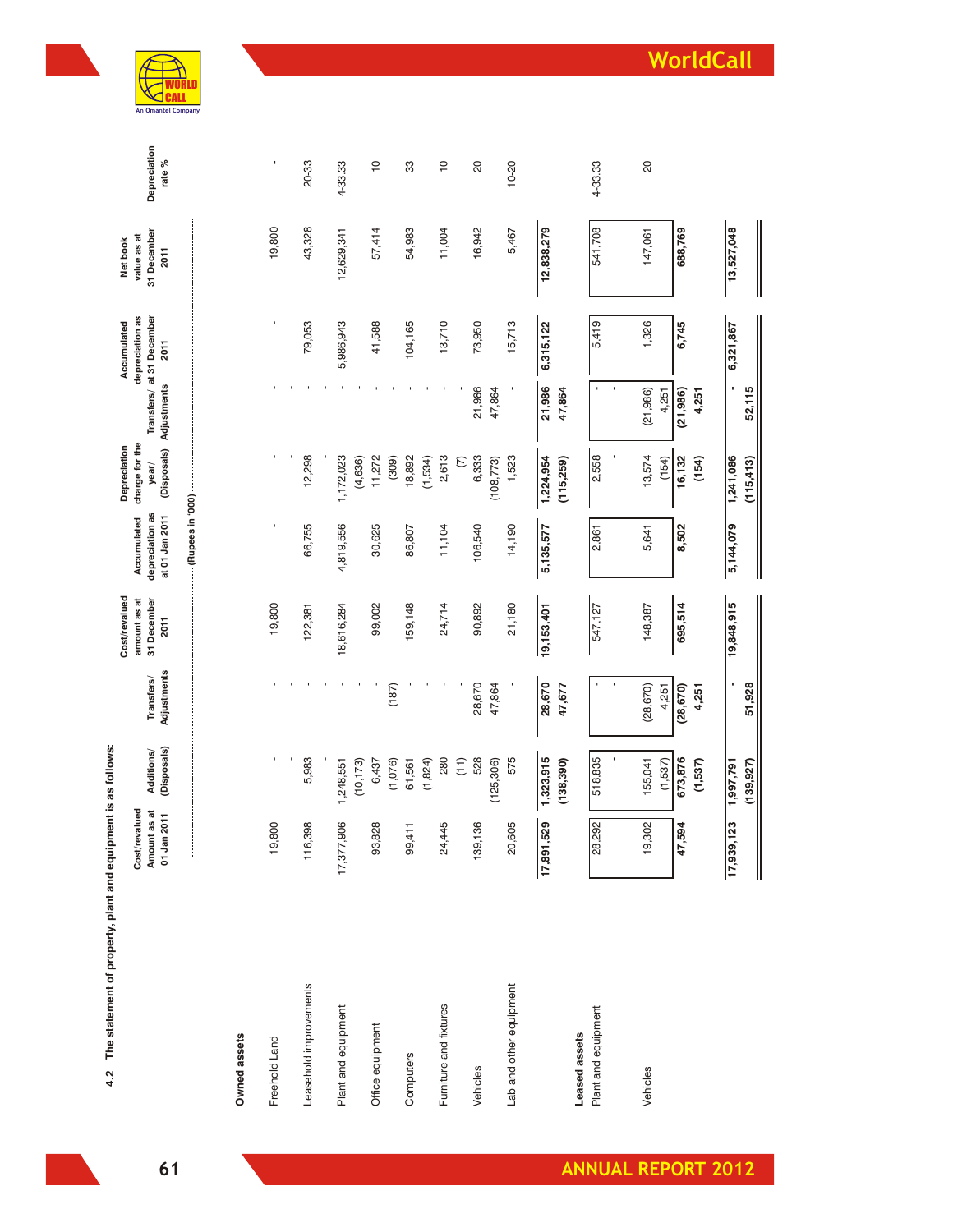

**4.3** Subsequent to revaluation on 31 March 2007, which was resulted in a net surplus of Rs. 304.30 million, plant and equipment were again revalued on 30 June 2008, resulting in revaluation decrease of Rs. 240.2 million. The valuation was conducted by an independent valuer, M/s. Surval. Basis of valuation for plant and equipment was the open market value of the asset based on estimated gross replacement cost, depreciated to reflect the residual service potential of the asset having paid due regard to age, condition and obsolescence.

Had there been no revaluation, the net book value of plant and equipment as at 31 December 2012 would have amounted to Rs. 12,411 million (31 December 2011: Rs. 12,959 million).

- **4.4** Carrying value of property, plant and equipment and current assets having a charge against borrowings amounts to Rs. 11,559 million (31 December 2011: Rs. 12,208 million).
- **4.5** Finance cost amounting to Rs. 0.83 million (31 December 2011: Rs. 7.40 million) has been capitalized during the year in property, plant and equipment.
- **4.6** Property, plant and equipment includes equipment deployed in implementing the USF network which is subject to lien exercisable by USF company in the event of failure by the Company to maintain service availability and quality specification.

|     |                                                                       | <b>Note</b> | 31 December 31 December          |           |
|-----|-----------------------------------------------------------------------|-------------|----------------------------------|-----------|
|     |                                                                       |             | 2012                             | 2011      |
|     |                                                                       |             | --------(Rupees in '000)-------- |           |
| 4.7 | Depreciation charge during the year<br>has been allocated as follows: |             |                                  |           |
|     | Direct cost                                                           | 37          | 1,091,519                        | 1,175,664 |
|     | Operating cost                                                        | 38          | 95,605                           | 65,422    |
|     |                                                                       |             | 1,187,124                        | 1,241,086 |
|     |                                                                       |             |                                  |           |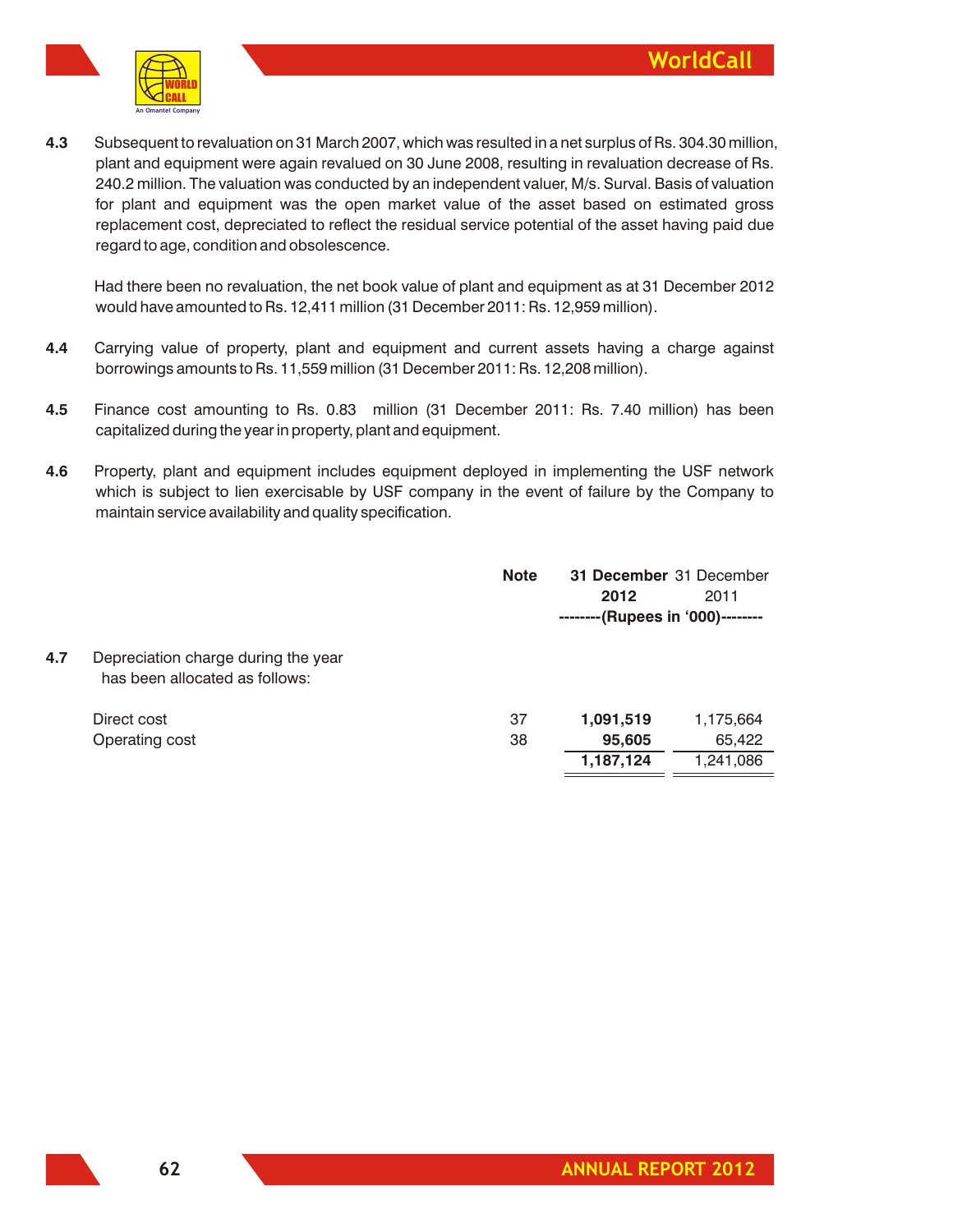

#### **4.8 Property, plant and equipment sold during the year are as follows:**

| <b>Description</b>                            |        | <b>Accumulated</b><br>Cost depreciation Value proceeds disposal | <b>Book</b> | <b>Sale</b> | Mode of                | Sold to                                       |
|-----------------------------------------------|--------|-----------------------------------------------------------------|-------------|-------------|------------------------|-----------------------------------------------|
|                                               |        | -------------(Rupees in '000)-------------                      |             |             |                        |                                               |
| Laptop                                        | 18,001 | 2,000                                                           | 16.001      | 18,001      | Sale and<br>lease back | <b>ICL</b> International<br>(Private) Limited |
| Suzuki Cultus                                 | 896    | 190                                                             | 706         | 865         | Insurance<br>claim     | Shaheen Insurance<br>Company Limited          |
| Items with book value less<br>than Rs. 50,000 | 294    | 230                                                             | 64          | 115         | Negotiation            |                                               |
| <b>Total</b>                                  | 19,191 | 2,420                                                           | 16,771      | 18,981      |                        |                                               |

**31 December** 31 December **2012** 2011 **--------(Rupees in '000)--------**

 $\equiv$ 

#### **5 Capital work-in-progress**

#### **Owned**

| Civil works         | $\blacksquare$ | 34.596  |
|---------------------|----------------|---------|
| Plant and equipment | 782.635        | 616.390 |
|                     | 782.635        | 650.986 |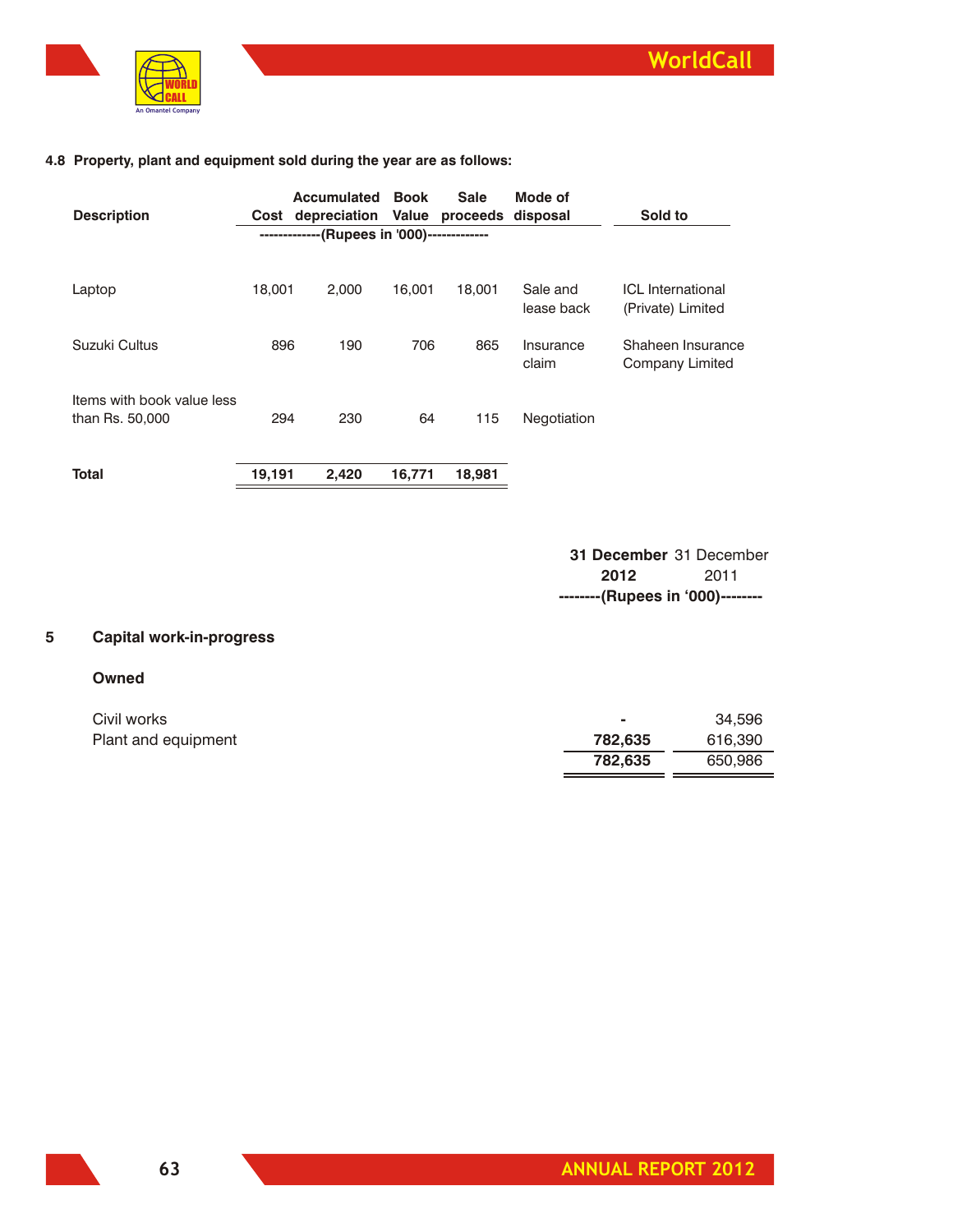

#### **6 Intangible sa sets**

| Cost/revalued<br>amount as at<br>01 Jan<br>2012 | <b>Additions</b> | Cost/revalued<br>amount as at<br>31 Dec<br>2012 | <b>Accumulated</b><br>amortization<br>as at 01 Jan<br>2012 | for the year                      | 2012      | 31 Dec<br>2012 | Rate<br>%                                                                                                                                                                    |
|-------------------------------------------------|------------------|-------------------------------------------------|------------------------------------------------------------|-----------------------------------|-----------|----------------|------------------------------------------------------------------------------------------------------------------------------------------------------------------------------|
|                                                 |                  |                                                 |                                                            |                                   |           |                |                                                                                                                                                                              |
| 2,893,290                                       |                  | 2,893,290                                       | 1,000,117                                                  | 157,849                           | 1,157,966 | 1,735,324      | $5 - 6.5$                                                                                                                                                                    |
| 5,333                                           |                  | 5,333                                           | 5,208                                                      | 125                               | 5,333     |                | 10                                                                                                                                                                           |
| of use - media cost<br>784,800                  |                  | 784,800                                         | 47,964                                                     | 52,268                            | 100,232   | 684,568        | 6.67                                                                                                                                                                         |
| 16,284                                          | 14,249           | 30,533                                          | 16,284                                                     | 475                               | 16,759    | 13,774         | 20                                                                                                                                                                           |
| 2,690,403                                       |                  | 2,690,403                                       | 136,909                                                    |                                   | 136,909   | 2,553,494      |                                                                                                                                                                              |
| 6,390,110                                       | 14.249           | 6,404,359                                       | 1,206,482                                                  | 210,717                           | 1,417,199 | 4,987,160      |                                                                                                                                                                              |
| Cost/revalued<br>amount as at<br>01 Jan<br>2011 | <b>Additions</b> | Cost/revalued<br>amount as at<br>31 Dec<br>2011 | Accumulated<br>amortization<br>as at 01 Jan<br>2011        | for the year                      | 2011      | 31 Dec<br>2011 | Rate<br>%                                                                                                                                                                    |
|                                                 |                  |                                                 |                                                            |                                   |           |                |                                                                                                                                                                              |
| 2,893,290                                       |                  | 2,893,290                                       | 841.848                                                    | 158,269                           | 1,000,117 | 1,893,173      | $5 - 6.5$                                                                                                                                                                    |
| 5,333                                           |                  | 5,333                                           | 4,407                                                      | 801                               | 5,208     | 125            | 10                                                                                                                                                                           |
| of use - Media cost<br>$\sim$                   | 784,800          | 784,800                                         |                                                            | 47,964                            | 47,964    | 736,836        | 6.67                                                                                                                                                                         |
| 16,284                                          |                  | 16,284                                          | 15,834                                                     | 450                               | 16,284    |                | 20                                                                                                                                                                           |
| 2,690,403                                       |                  | 2,690,403                                       | 136,909                                                    |                                   | 136,909   | 2,553,494      |                                                                                                                                                                              |
| 5,605,310                                       | 784,800          | 6,390,110                                       | 998,998                                                    | 207,484                           | 1,206,482 | 5,183,628      |                                                                                                                                                                              |
|                                                 |                  |                                                 |                                                            | ---------(Rupees in '000)-------- |           |                | <b>Accumulated Net book</b><br>Amortization amortization value as at<br>as at 31 Dec<br><b>Accumulated Net book</b><br>Amortization amortization value as at<br>as at 31 Dec |

- **6.1** The Company had revalued its licenses and software on 30 June 2008 resulting in a net surplus of Rs. 430.39 million. The valuation was conducted by an independent valuer, M/s. Surval. Valuation of licenses and software was based on the estimated gross replacement cost, earning potential amortized to reflect the current market value. Had there been no revaluation, the net book value of licenses as at 31 December 2012 would have amounted to Rs. 1,400 million (31 December 2011: 1,537 million).
- **6.2** Licenses of the Company are assigned to IGI Investment Bank Limited, trustee of TFC III

#### **6.3 Goodwill**

Goodwill represents the difference between the cost of the acquisition (fair value of consideration paid) and the fair value of the net identifiable assets acquired at the time of merger of Worldcall Telecom Limited with Worldcall Communications Limited, Worldcall Multimedia Limited and Worldcall Broadband Limited.

The Company assessed the recoverable amount of Goodwill at 31 December 2012 and determined that, as of this date, there is no indication of impairment of Goodwill. The recoverable amount was calculated on the basis of five year financial business plan approved by the Board which assumes cash inflows of USD 35 million during the financial year ending 31 December 2013 as convertible preference shares with mandatory conversion in to equity.

The business plan also includes a comprehensive analysis of the existing operational deployments of the Company along with strategic direction of future investments and business growth. Discount rate of 16% was used for the calculation of net present value of future cash flows. The cash flows beyond the five years period have been extrapolated using a steady 5% growth rate which is consistent with the long-term average growth rate for the industry, whereas for impairment calculation no growth is considered in cash flows beyond five years as per International Accounting Standard 36 - Impairment of Assets.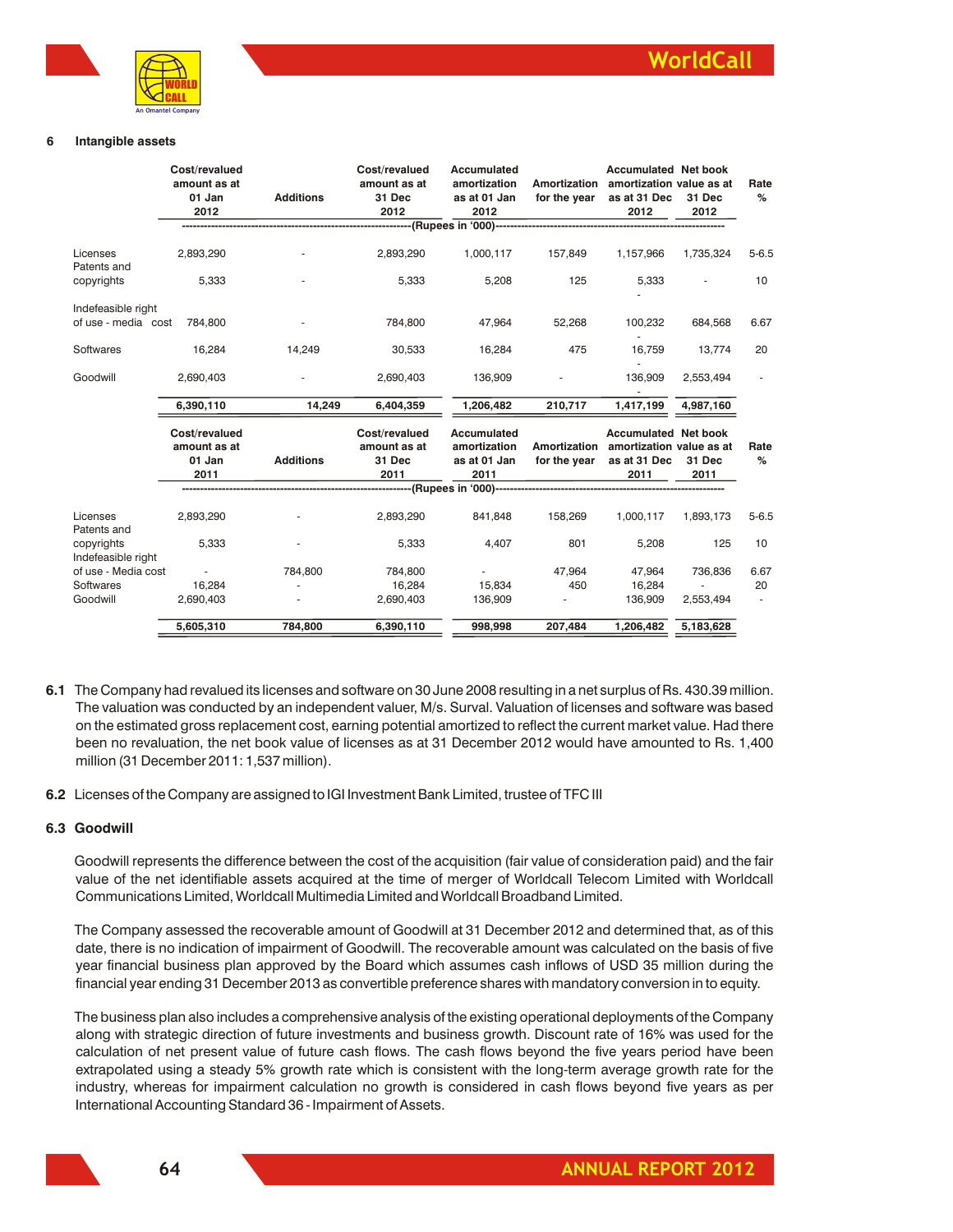

|   | 6.4 | Amortization charge during the year<br>has been allocated as follows: | <b>Note</b> | 31 December<br>2012 | 31 December<br>2011<br>--(Rupees in '000)- |
|---|-----|-----------------------------------------------------------------------|-------------|---------------------|--------------------------------------------|
|   |     | Direct cost                                                           | 37          | 192,805             | 163,758                                    |
|   |     | Capitalized during the year                                           |             | 17,912              | 43,726                                     |
|   |     |                                                                       |             | 210,717             | 207,484                                    |
| 7 |     | <b>Investment properties</b>                                          |             |                     |                                            |
|   |     | Opening balance                                                       |             | 146,074             | 89,900                                     |
|   |     | Addition during the year                                              | 7.2         | 14,400              | 56,174                                     |
|   |     | Closing balance                                                       |             | 160,474             | 146,074                                    |
|   |     |                                                                       |             |                     |                                            |

- **7.1** Investment properties comprise of land and building. Fair value of investment property is determined by approved independent valuers.
- **7.2** During the year, the Company has acquired various land and properties under barter arrangement.

| ----------(Rupees in '000)--------- |      |
|-------------------------------------|------|
| 2012                                | 2011 |
| 31 December 31 December             |      |

#### **8 Long term investment - classified as held for sale**

#### **Foreign subsidiary - unquoted**

## **Worldcall Telecommunications Lanka (Private) Limited**

#### **Incorporated in Sri Lanka**

7,221,740 (31 December 2011: 7,221,740) ordinary

shares of Sri Lankan Rupees 10 each.

| Equity held 70.65% (31 December 2011: 70.65%) | 44,406   | 44,406   |
|-----------------------------------------------|----------|----------|
| Share deposit money                           | 13,671   | 13,671   |
|                                               | 58,077   | 58,077   |
| Less: Provision for impairment                | (58,077) | (58,077) |
|                                               |          |          |

**8.1** The Company's foreign subsidiary namely Worldcall Telecommunications Lanka (Private) Limited has been suffering losses for last many years as the demand for payphones in Sri Lanka has greatly diminished. Keeping in view the Sri Lankan market conditions and negative equity of the subsidiary, the management decided and approved the winding up of the subsidiary. Long term investment in subsidiary was classified as discontinued operations.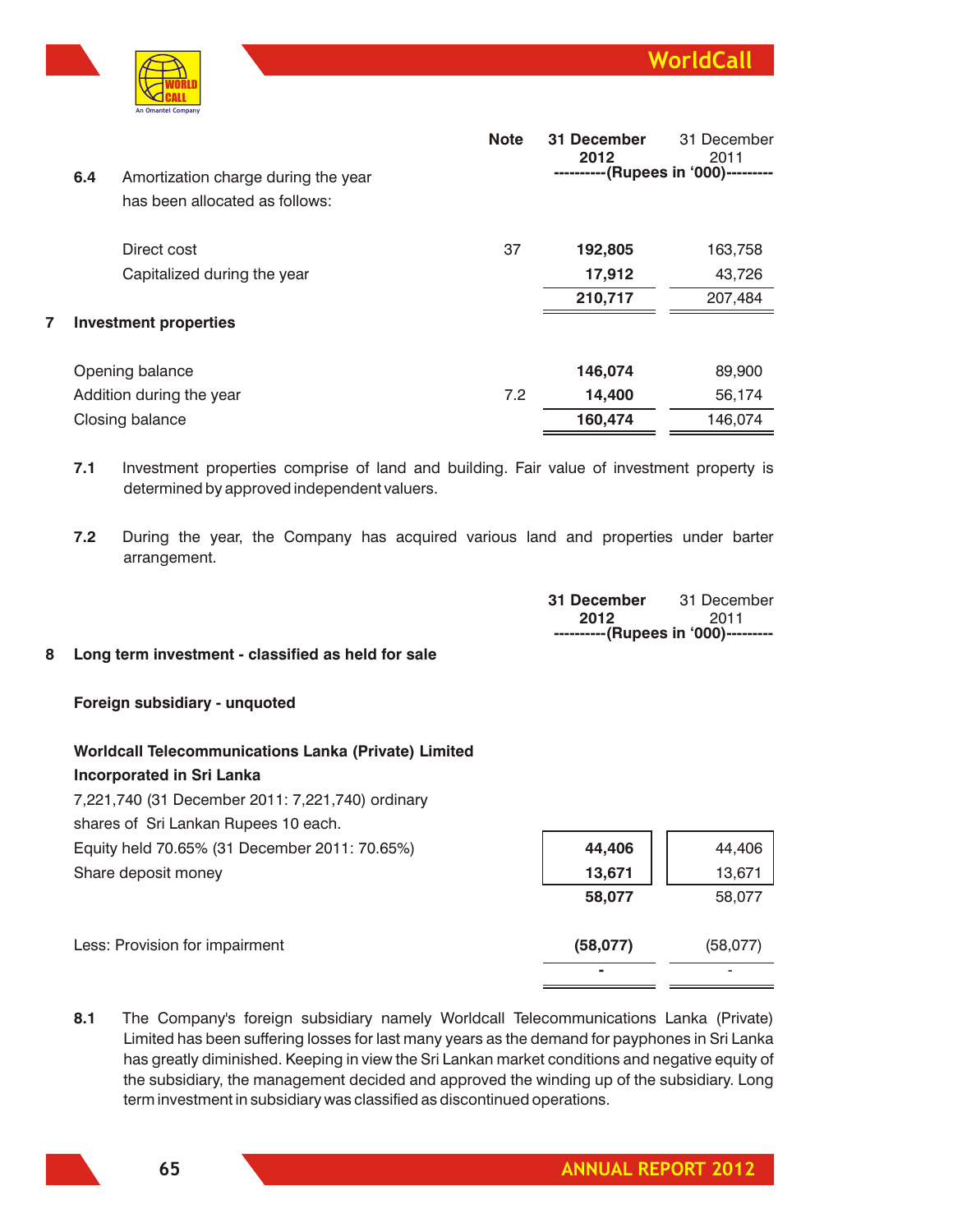

#### **9 Long term trade receivables**

This represents receivable from the sale of Optical Fiber Cable stated at amortized cost by using the discount rate of 16%. This amount is receivable from Pakistan Mobile Communications (Private) Limited over a period of five years and from Getronics Pakistan (Private) Limited over a period of twenty years.

| 10 | <b>Deferred taxation</b>                                                        | 31 December<br>2012<br>----------(Rupees in '000)--------- | 31 December<br>2011 |
|----|---------------------------------------------------------------------------------|------------------------------------------------------------|---------------------|
|    | This is composed of:                                                            |                                                            |                     |
|    | Liability for deferred taxation comprising temporary<br>differences related to: |                                                            |                     |
|    | Accelerated tax depreciation                                                    | 2,758,527                                                  | 2,755,778           |
|    | Surplus on revaluation                                                          | 173,058                                                    | 173,058             |
|    | <b>Others</b>                                                                   | 827,895                                                    | 784,122             |
|    | Asset for deferred taxation comprising temporary<br>differences related to:     |                                                            |                     |
|    | Unused tax losses and tax credits                                               | (4,595,395)                                                | (3,797,540)         |
|    | Provision for doubtful debts, exchange loss and                                 |                                                            |                     |
|    | retirement benefits                                                             | (459, 153)                                                 | (203, 917)          |
|    |                                                                                 | (1, 295, 068)                                              | (288, 499)          |
|    |                                                                                 |                                                            |                     |

Based on approved business plan of the Company, it is probable that sufficient taxable profit will be available for utilization of deferred tax asset.

| 11. | Long term loans and deposits                | <b>Note</b> | 31 December<br>2012 | 31 December<br>2011<br>--(Rupees in '000)--------- |
|-----|---------------------------------------------|-------------|---------------------|----------------------------------------------------|
|     | Security deposit with                       |             |                     |                                                    |
|     | Pakistan Telecommunications Company Limited |             | 21,482              | 21,482                                             |
|     | Deposits with financial institutions        |             | 24,134              | 23,042                                             |
|     | Advances to employees                       | 11.1        | 54,078              | 57,277                                             |
|     | <b>Others</b>                               |             | 52,378              | 51,585                                             |
|     |                                             |             | 152,072             | 153,386                                            |
|     | Less: current maturity                      |             |                     |                                                    |
|     | <b>Deposits</b>                             | 16          | (2, 253)            | (21)                                               |
|     | Advances to employees                       | 15          | (27, 745)           | (21, 042)                                          |
|     |                                             |             | (29, 998)           | (21,063)                                           |
|     |                                             |             | 122,074             | 132,323                                            |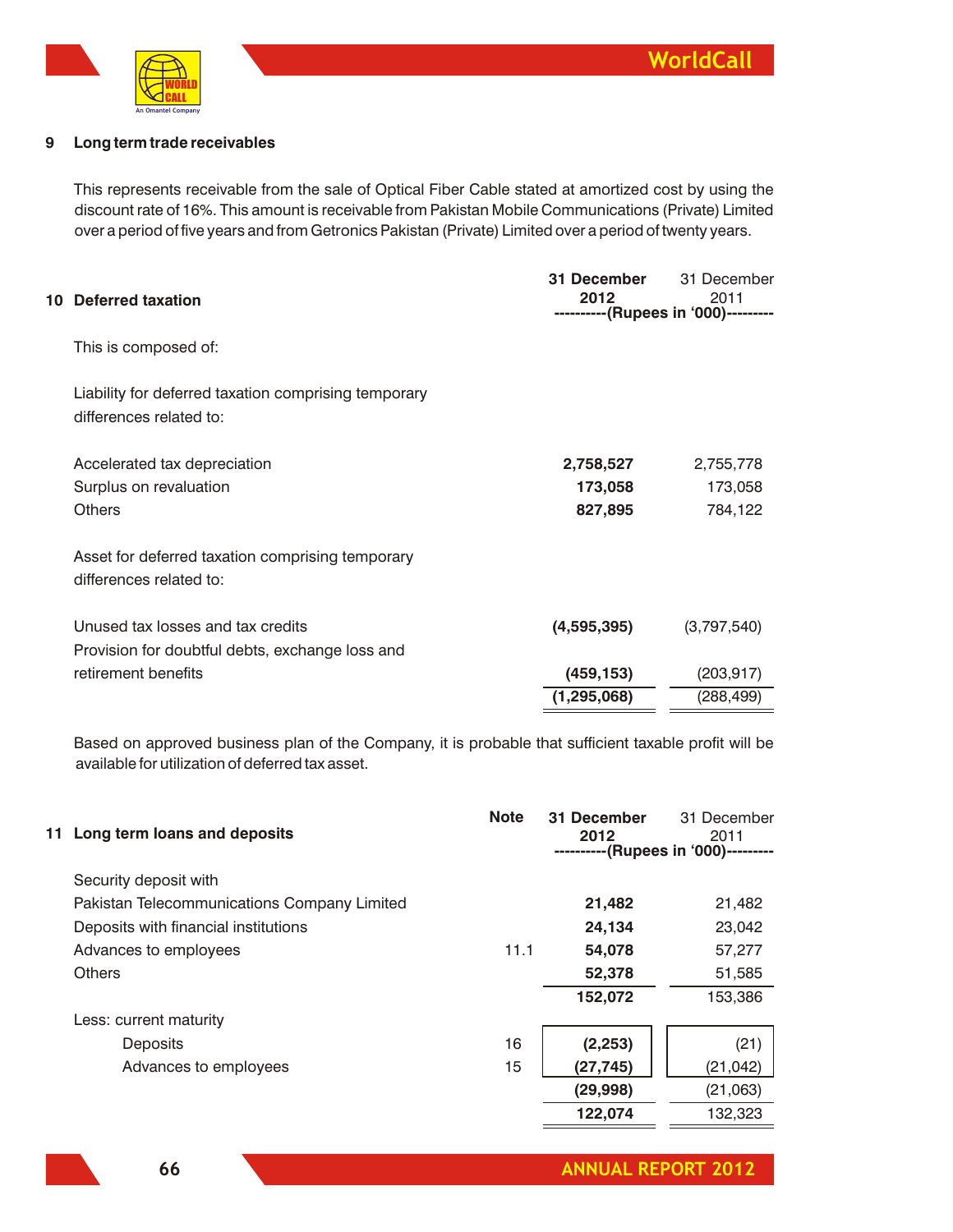

**11.1** These loans and advances are unsecured and interest free and include advances given to executives of Rs. 29.02 million (31 December 2011 : Rs. 30.22 million) and Chief Executive Officer of Rs. 10.45 million (31 December 2011: Rs. 12.37 million) against gratuity.

|                                         | <b>Note</b> | 31 December<br>2012 | 31 December<br>2011<br>----------(Rupees in '000)--------- |
|-----------------------------------------|-------------|---------------------|------------------------------------------------------------|
| 12 Stores and spares                    |             |                     |                                                            |
| Cost                                    |             | 269,991             | 266,315                                                    |
| Less: provision                         |             |                     |                                                            |
| Opening balance                         |             | (30, 900)           | (24,900)                                                   |
| Addition during the year                |             | (14,000)            | (6,000)                                                    |
| Closing balance                         |             | (44,900)            | (30,900)                                                   |
|                                         |             | 225,091             | 235,415                                                    |
| 13 Stock in trade                       |             |                     |                                                            |
| Cost                                    |             | 219,440             | 217,401                                                    |
| Less: provision                         |             |                     |                                                            |
| Opening balance                         |             | (15,500)            | (15,500)                                                   |
| Transferred to capital work in progress |             | 4,200               |                                                            |
| Closing balance                         |             | (11, 300)           | (15,500)                                                   |
|                                         |             | 208,140             | 201,901                                                    |
| 14 Trade debts                          |             |                     |                                                            |
| Considered good - unsecured             |             | 2,624,883           | 3,252,683                                                  |
| Considered doubtful - unsecured         | 14.1        | 1,009,210           | 221,006                                                    |
|                                         |             | 3,634,093           | 3,473,689                                                  |
| Less: provision for doubtful debts      | 14.2        | (1,009,210)         | (221,006)                                                  |

**14.1** This includes due from associated companies as follows:

Pace Wood Land (Private) Limited **32,894** 32,894 Pace Barka Properties Limited **47,781** 47,781 Pace Gujrat (Private) Limited **12,138** 12,138 **92,813** 92,813

**2,624,883** 3,252,683

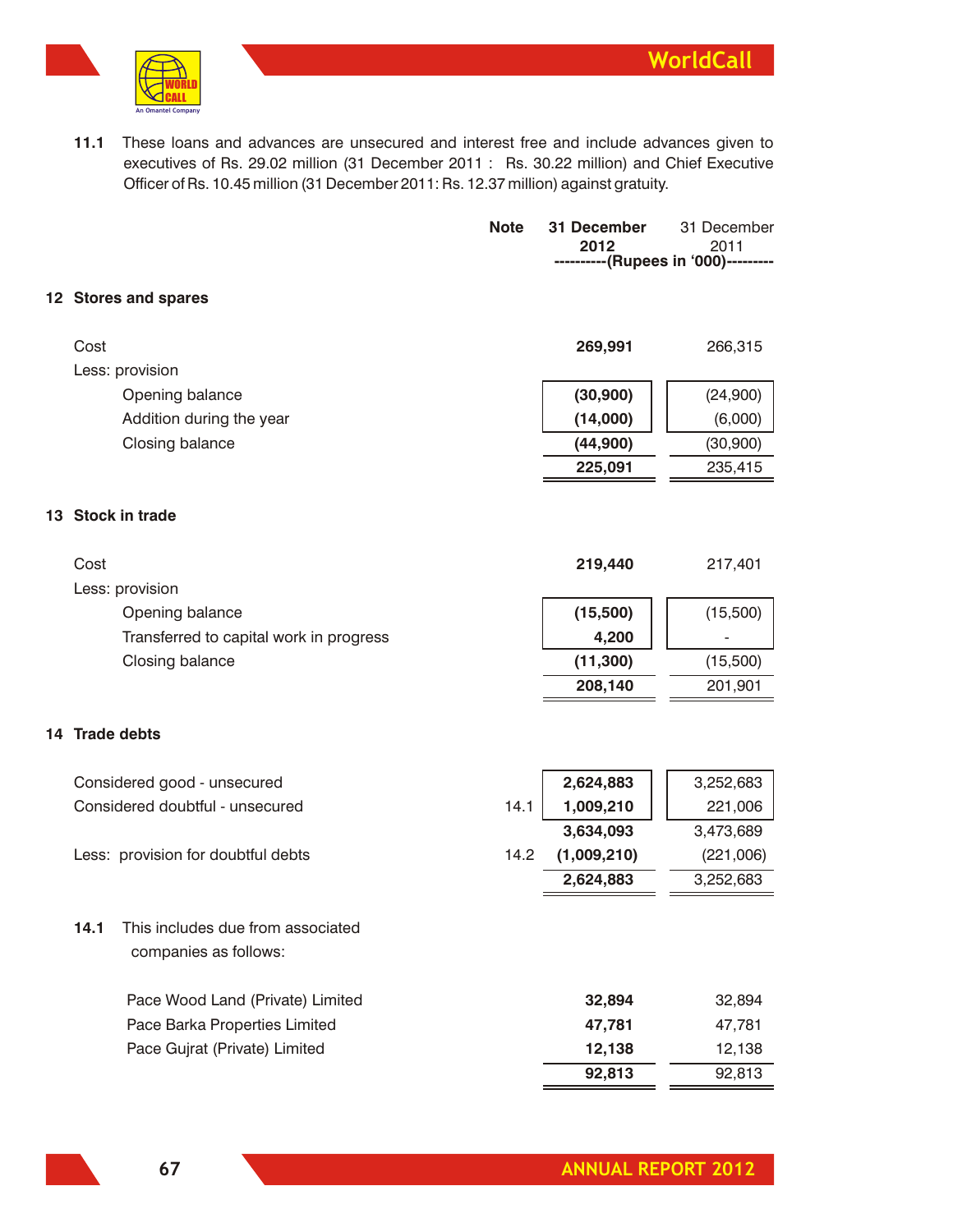

| 14.2 | <b>Provision for doubtful debts</b> | <b>Note</b> | 31 December<br>2012 | 31 December<br>2011<br>----------(Rupees in '000)--------- |
|------|-------------------------------------|-------------|---------------------|------------------------------------------------------------|
|      | Opening balance                     |             | 221,006             | 714,694                                                    |
|      | Charged during the year             |             | 788,204             | 119,683                                                    |
|      | Written off during the year         |             | ۰                   | (613, 371)                                                 |
|      | Closing balance                     | 14.2.1      | 1,009,210           | 221,006                                                    |
|      |                                     |             |                     |                                                            |

**14.2.1** It includes provision of Rs. 92.81 million (31 December 2011: Rs.92.81 million) against receivable from Pace group of companies, which are associated companies.

| 31 December<br>2011<br>-(Rupees in '000)--- |
|---------------------------------------------|
|                                             |
| 25,480                                      |
| 21,042                                      |
| 491,715                                     |
| 519,992                                     |
| 1,058,229                                   |
|                                             |

**15.1** This mainly represents Access Promotion Contribution ("APC") for USF in relation to the period prior to the valid formation of USF fund by the Federal Government. It also includes Rs 40 million paid to Pakistan Telecommunication Authority ("PTA") against demand on account of annual spectrum fee and other regulatory charges. PTA determined the demand vide its determination dated 22 February 2010. The Company filed an appeal bearing No. 147/2010 against the determination and the Honorable Lahore High Court granted stay against the recovery subject to payment of Rs. 40 million (31 December 2011: Rs. 40 million) which was complied by the Company.

|                                        | <b>Note</b> | 31 December<br>2012 | 31 December<br>2011<br>--(Rupees in '000)--------- |
|----------------------------------------|-------------|---------------------|----------------------------------------------------|
| 16 Deposits and prepayments            |             |                     |                                                    |
| Margin deposits                        | 16.1        | 121,540             | 60,164                                             |
| Prepayments                            |             | 66,519              | 73,374                                             |
| Current maturity of long term deposits | 11          | 2,253               | 21                                                 |
| Short term deposits                    |             | 536                 | 9,386                                              |
|                                        |             | 190,848             | 142,945                                            |
|                                        |             |                     |                                                    |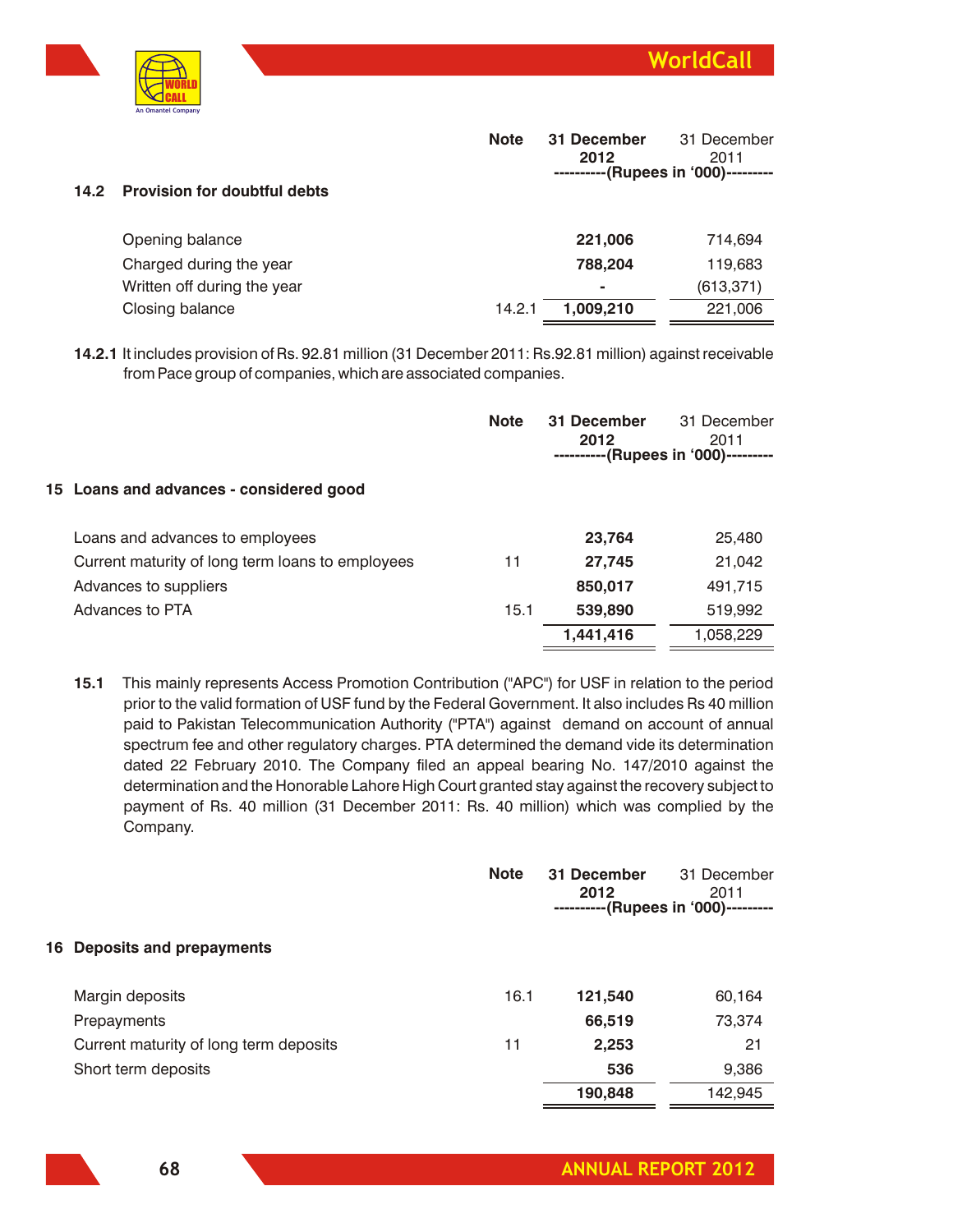

**16.1** These include deposits placed with banks against various guarantees and letters of credit.

|    |                                          |                                    | <b>Note</b> | 31 December<br>2012 | 31 December<br>2011<br>----------(Rupees in '000)--------- |
|----|------------------------------------------|------------------------------------|-------------|---------------------|------------------------------------------------------------|
| 17 | <b>Other receivables</b>                 |                                    |             |                     |                                                            |
|    | Other receivables - considered good      |                                    |             | 22,555              | 31,989                                                     |
|    | Other receivables - considered doubtful  |                                    |             | 15,139              | 15,139                                                     |
|    |                                          |                                    |             | 37,694              | 47,128                                                     |
|    | Less: provision for doubtful receivables |                                    | 17.1        | (15, 139)           | (15, 139)                                                  |
|    |                                          |                                    |             | 22,555              | 31,989                                                     |
|    | Sales tax refundable                     |                                    |             | 41,958              | 54,223                                                     |
|    |                                          |                                    |             | 64,513              | 86,212                                                     |
|    | 17.1                                     | Provision for doubtful receivables |             |                     |                                                            |
|    | Opening balance                          |                                    |             | 15,139              | 40,096                                                     |
|    | Written off during the year              |                                    |             |                     | (24, 957)                                                  |
|    | Closing balance                          |                                    |             | 15,139              | 15,139                                                     |
|    | 18 Short term investments                |                                    |             |                     |                                                            |
|    | Carrying value                           |                                    | 18.1        | 41,744              | 53,849                                                     |
|    | Fair value adjustment                    |                                    |             | 4,807               | (12, 105)                                                  |
|    |                                          |                                    |             | 46,551              | 41,744                                                     |
|    | <b>Related parties</b>                   |                                    |             |                     |                                                            |
|    | Carrying value                           |                                    | 18.2        | 72,745              | 256,623                                                    |
|    | Fair value adjustment                    |                                    |             | (14, 314)           | (183, 878)                                                 |
|    |                                          |                                    |             | 58,431              | 72,745                                                     |
|    |                                          |                                    |             | 104,982             | 114,489                                                    |
|    |                                          |                                    |             |                     |                                                            |

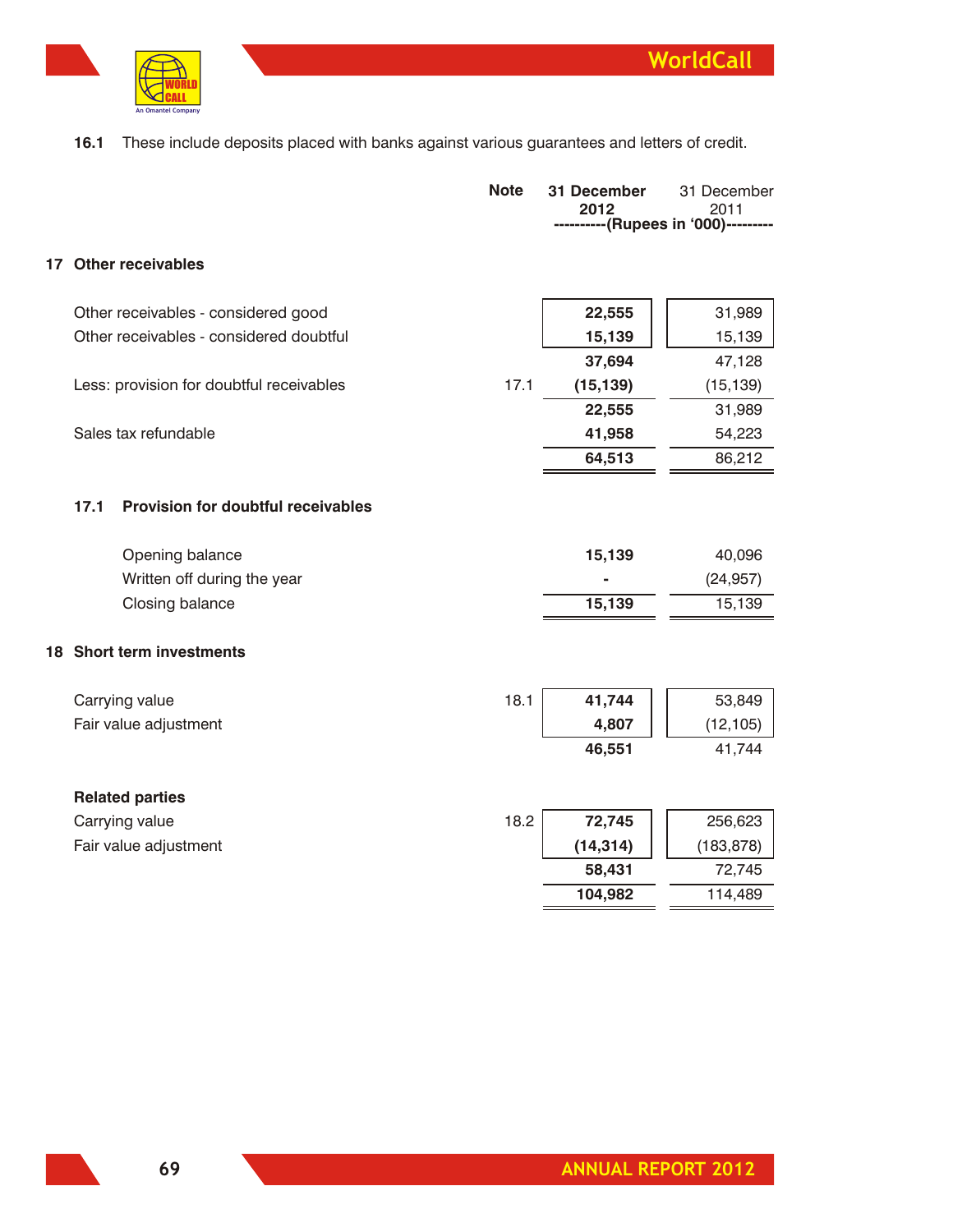

#### **18.1 Particulars of listed shares - Available for sale investment**

All shares have face value of Rs. 10 each.

| Name                               | No. of shares |             |             |               |                                                                      |        |
|------------------------------------|---------------|-------------|-------------|---------------|----------------------------------------------------------------------|--------|
|                                    | 31 Dec 2012   | 31 Dec 2011 | 31 Dec 2012 |               | 31 Dec 2011                                                          |        |
|                                    |               |             | Carrying    | <b>Market</b> | Carrying                                                             | Market |
|                                    |               |             | value       | value         | value                                                                | value  |
|                                    |               |             |             |               | -------------------------------(Rupees in '000)--------------------- |        |
| <b>Commercial Bank</b>             |               |             |             |               |                                                                      |        |
| The Bank of Punjab                 | 10,528        | 10,528      | 57          | 113           | 103                                                                  | 57     |
| <b>Mutual Funds</b>                |               |             |             |               |                                                                      |        |
| First Dawood Mutual Fund           | 580,750       | 580,750     | 987         | 3,717         | 1,162                                                                | 987    |
| Pak Oman Advantage Fund            | 1,000,000     | 1,000,000   | 9,120       | 9,240         | 10,350                                                               | 9,120  |
| <b>Electric Appliances</b>         |               |             |             |               |                                                                      |        |
| Pak Elektron Limited               | 9             | 9           |             |               |                                                                      |        |
| Leasing                            |               |             |             |               |                                                                      |        |
| Standard Chartered Leasing Limited | 70,000        | 70,000      | 210         | 417           | 199                                                                  | 210    |
| <b>Insurance</b>                   |               |             |             |               |                                                                      |        |
| Shaheen Insurance Company Limited  | 3,136,963     | 3,136,963   | 31,370      | 33,064        | 42,035                                                               | 31,370 |
|                                    |               |             | 41,744      | 46,551        | 53,849                                                               | 41,744 |
|                                    |               |             |             |               |                                                                      |        |

#### **18.2 Particulars of listed shares - Available for sale investment**

All shares have face value of Rs. 10 each

| <b>Name</b>                                                                                                          |                         | No. of shares          |                 |                  |                                           |             |  |
|----------------------------------------------------------------------------------------------------------------------|-------------------------|------------------------|-----------------|------------------|-------------------------------------------|-------------|--|
|                                                                                                                      | 31 Dec 2012 31 Dec 2011 |                        |                 | 31 Dec 2012      |                                           | 31 Dec 2011 |  |
|                                                                                                                      |                         |                        | Carrying        | <b>Market</b>    | Carrying                                  | Market      |  |
|                                                                                                                      |                         |                        | value           | value            | value                                     | value       |  |
|                                                                                                                      |                         |                        |                 |                  | -(Rupees in '000)------------------------ |             |  |
| <b>First Capital Securities</b>                                                                                      |                         |                        |                 |                  |                                           |             |  |
| <b>Corporation Limited</b>                                                                                           | 3,991,754               | 3,991,754              | 7,425           | 14,610           | 14,211                                    | 7,425       |  |
| Percentage of equity held 1.27%                                                                                      |                         |                        |                 |                  |                                           |             |  |
| (31 Dec 2011: 1.27%)                                                                                                 |                         |                        |                 |                  |                                           |             |  |
|                                                                                                                      |                         |                        |                 |                  |                                           | 9,047       |  |
|                                                                                                                      |                         |                        |                 |                  |                                           |             |  |
| (31 Dec 2011: 2.5%)                                                                                                  |                         |                        |                 |                  |                                           |             |  |
| Media Times Limited                                                                                                  |                         |                        |                 |                  |                                           | 56,273      |  |
|                                                                                                                      |                         |                        |                 |                  |                                           |             |  |
|                                                                                                                      |                         |                        |                 |                  |                                           |             |  |
|                                                                                                                      |                         |                        | 72,745          | 58,431           | 256,623                                   | 72,745      |  |
| Pace (Pakistan) Limited<br>Percentage of equity held 2.5%<br>Percentage of equity held 2.35%<br>(31 Dec 2011: 3.13%) | 6,959,290<br>4,199,500  | 6,959,290<br>4,199,500 | 9,047<br>56,273 | 20,808<br>23,013 | 18,999<br>223,413                         |             |  |

**18.3.** Impairment loss charged to profit and loss account includes Rs. 237 million pertains to prior years, previously charged to equity.

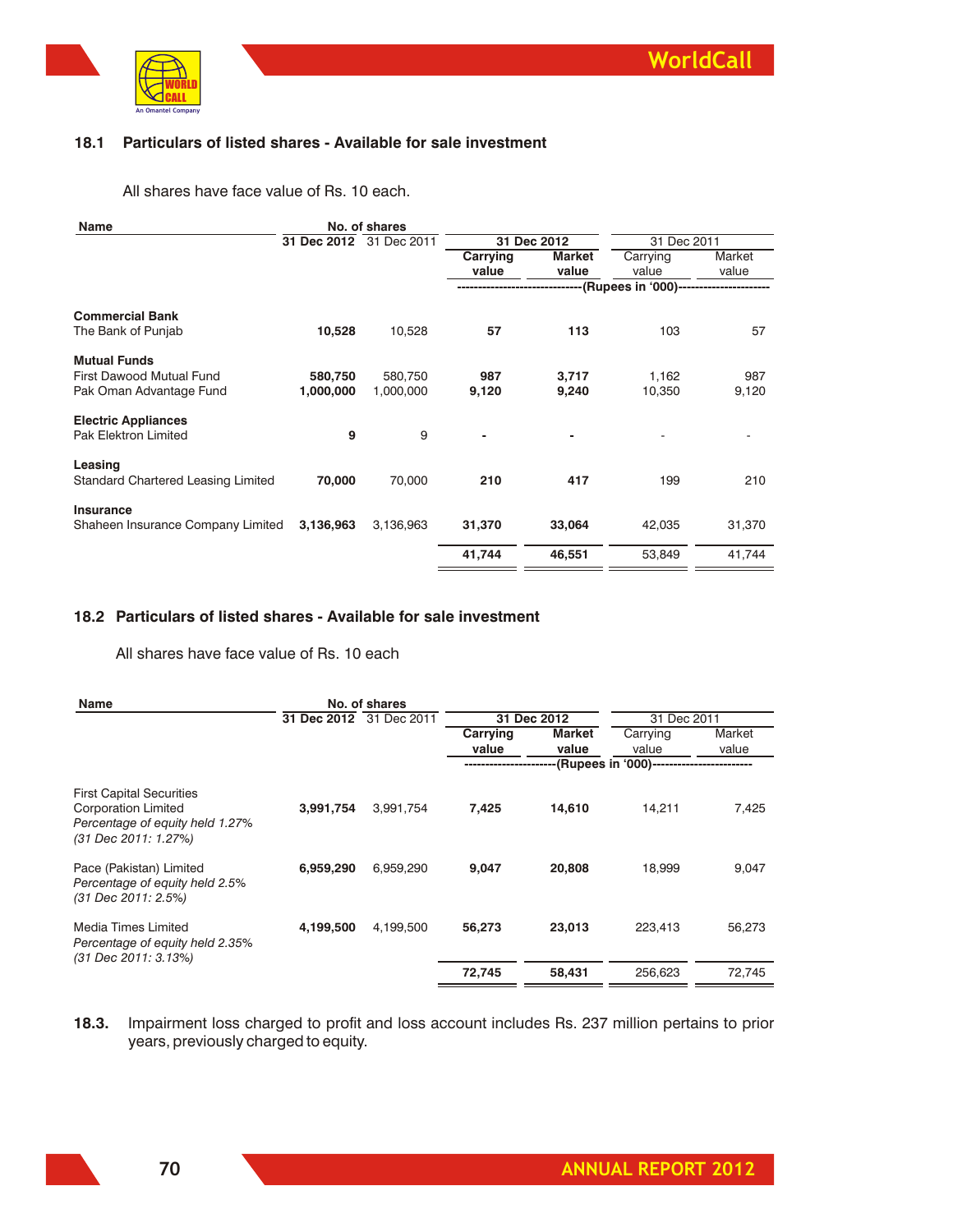**WorldCall**



| Note 31 December | 31 December                         |
|------------------|-------------------------------------|
| 2012             | 2011                                |
|                  | ----------(Rupees in '000)--------- |

#### **19 Cash and bank balances**

| Cash at bank     |      |         |         |
|------------------|------|---------|---------|
| Current accounts |      | 6,184   | 7,728   |
| Savings accounts | 19.1 | 86,818  | 310,082 |
|                  |      | 93,002  | 317,810 |
| Cash in hand     |      | 7,740   | 9,218   |
|                  |      |         |         |
|                  |      | 100,742 | 327,028 |
|                  |      |         |         |

**19.1** The balances in savings accounts bear mark up at the rate of 5.00% to 9.75% per annum (31 December 2011: 5.00% to 11.50% per annum). The balance includes Rs. 40 million (31 December 2011: Rs. 40 million) and interest accrued thereon deposited in Escrow account as stated in note 32.1.2.

|    |                                                      | <b>Note</b> | 31 December<br>2012<br>----------(Rupees in '000)----- | 31 December<br>2011 |
|----|------------------------------------------------------|-------------|--------------------------------------------------------|---------------------|
| 20 | <b>Current maturities of non-current liabilities</b> |             |                                                        |                     |
|    | Term finance certificates - secured                  | 26          | ۰                                                      | 1,095,825           |
|    | Long term loan                                       | 27          | 502.493                                                |                     |
|    | Payable to Pakistan Telecommunication Authority      | 31.1        | 198.534                                                | 404,140             |
|    | Payable to Multinet Pakistan (Private) Limited       | 31.2        | 685,897                                                | 539,608             |
|    | Liabilities against assets subject to finance lease  | 30          | 60,101                                                 | 55,543              |
|    |                                                      |             | 1,447,025                                              | 2,095,116           |
|    |                                                      |             |                                                        |                     |

#### **21 Running finance under mark-up arrangements - secured**

Short term running finances available from commercial banks under mark-up arrangements amount to Rs. 798 million (31 December 2011: Rs. 998 million). Mark-up is charged at rates ranging from 10.81% to 11.85% per annum (31 December 2011: 14.72% to 18.42% per annum). These are completely secured under joint pari passu hypothecation of fixed and current assets with 25% security margin over the facility amount.

|    |                                            | <b>Note</b> | 31 December<br>2012 | 31 December<br>2011<br>--(Rupees in '000)--------- |
|----|--------------------------------------------|-------------|---------------------|----------------------------------------------------|
| 22 | <b>Short term borrowings</b>               |             |                     |                                                    |
|    | Habib Bank Limited - I                     | 22.1        | 708,000             |                                                    |
|    | Habib Bank Limited - II                    | 22.2        | 194.459             |                                                    |
|    | <b>KASB Bank Limited</b>                   | 22.3        | 49,500              | $\overline{\phantom{a}}$                           |
|    | Soneri Bank Limited                        | 22.4        | 47,075              | 15,908                                             |
|    | Allied Bank Limited                        |             |                     | 102.595                                            |
|    | Standard Chartered Bank (Pakistan) Limited | 22.5        | 15,733              | $\overline{\phantom{0}}$                           |
|    |                                            |             | 1,014,767           | 118,503                                            |
|    |                                            |             |                     |                                                    |

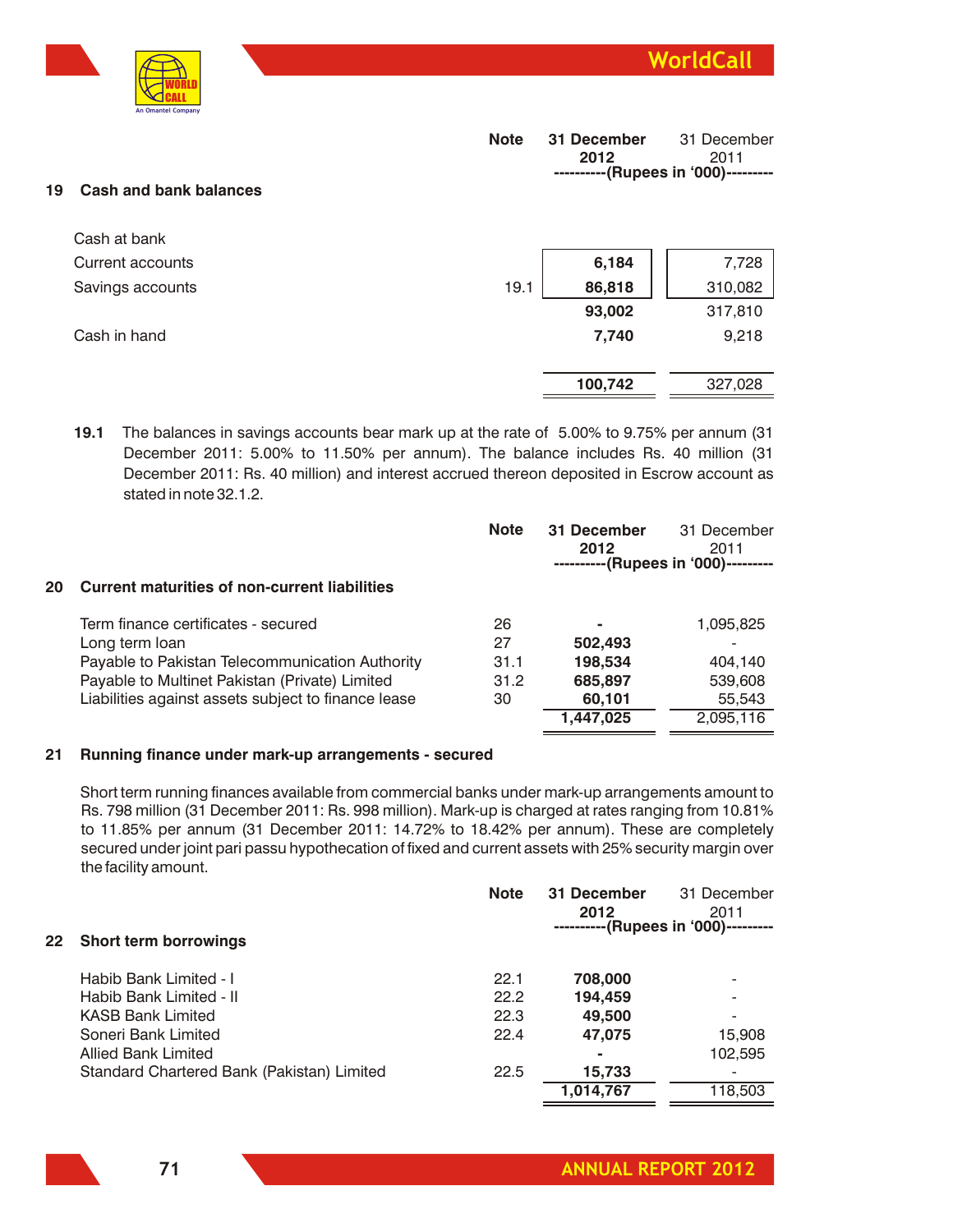

- **22.1** This represents a bridge loan facility of Rs. 734 million from Habib Bank Limited ("HBL") to bridge Convertible Preference Shares to be issued by the Company. The said facility is repayable upto 31 March 2013 having mark up of 3 month KIBOR plus 3.50% per annum. Facility is completely secured under joint pari passu hypothecation agreement for present and future fixed and current assets of the Company amounting to Rs. 1,015.67 million.
- **22.2** This represents a working capital finance facility of Rs. 220 million from Habib Bank Limited ("HBL") . The said facility is repayable over a period of 180 days having mark up of one month KIBOR plus 0.75% per annum. To secure the facility, an unconditional, irrevocable, first demand stand-by letter of credit has been issued by National Bank of Oman favouring Habib Bank Limited. This arrangement shall remain effective until all obligations under the facility are settled.
- **22.3** It represents short term demand finance facility repayable over a period of six months having mark up of six month KIBOR plus 2.50% per annum. Facility is secured against pledge of shares with 30% margin and joint pari passu hypothecation agreement with 25% security margin.
- **22.4** This facility is repayable in four months having mark up of six month KIBOR plus 4.00% per annum. It is secured through joint pari passu hypothecation agreement with 25% margin.
- **22.5** It carries mark-up ranging from 19.00% 21.00% per annum and is secured by hypothecation charge on assets.

#### **23 License fee payable**

This represents balance amount of interest free license fee payable to PTA for Wireless Local Loop licenses.

|    |                                                                                             | <b>Note</b> | 31 December<br>2012 | 31 December<br>2011<br>----------(Rupees in '000)--------- |
|----|---------------------------------------------------------------------------------------------|-------------|---------------------|------------------------------------------------------------|
| 24 | Trade and other payables                                                                    |             |                     |                                                            |
|    | Trade creditors                                                                             |             |                     |                                                            |
|    | Related parties - associated companies                                                      | 24.1        | 2,104,211           | 1,487,304                                                  |
|    | <b>Others</b>                                                                               |             | 2,716,288           | 2,551,952                                                  |
|    |                                                                                             |             | 4,820,499           | 4,039,256                                                  |
|    | Accrued and other liabilities                                                               |             | 553,916             | 295,789                                                    |
|    | Advance from customers                                                                      |             | 337,375             | 108,427                                                    |
|    | Retention money                                                                             |             | 86,766              | 40,775                                                     |
|    | Tax deducted at source                                                                      |             | 147,528             | 103,673                                                    |
|    | Un claimed dividend                                                                         |             | 1,807               | 1,807                                                      |
|    |                                                                                             |             | 5,947,891           | 4,589,727                                                  |
|    | 24.1 This mainly includes payable to the holding<br>company amounting to Rs. 2,103 million. |             |                     |                                                            |
| 25 | Interest and mark-up accrued                                                                |             |                     |                                                            |
|    | Long term loan                                                                              |             | 7,353               | 7,209                                                      |
|    | Short term borrowings                                                                       |             | 74,725              | 32,989                                                     |
|    | Share deposit money                                                                         |             | 351                 | 351                                                        |
|    | Liabilities against assets subject to finance lease                                         |             | 465                 |                                                            |
|    | Term finance certificates                                                                   |             | 162,296             | 99,634                                                     |
|    |                                                                                             |             | 245,190             | 140,183                                                    |
|    |                                                                                             |             |                     |                                                            |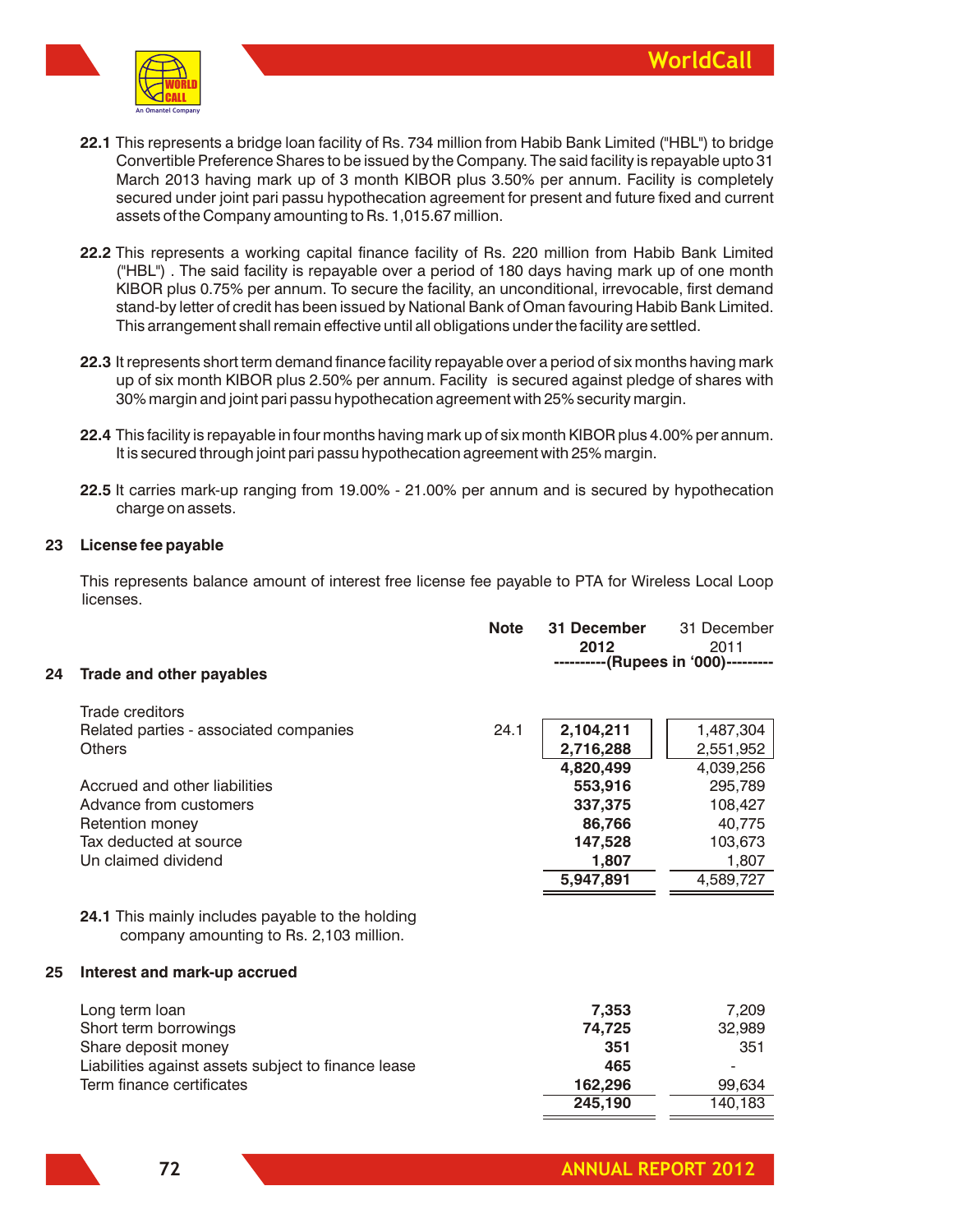

**27 Long term loan**

|    |                                                                   | <b>Note</b> | 31 December<br>2012    | 31 December<br>2011<br>--(Rupees in '000)----- |
|----|-------------------------------------------------------------------|-------------|------------------------|------------------------------------------------|
| 26 | Term finance certificates - secured                               |             |                        |                                                |
|    | Term finance certificates - III<br>Less: initial transaction cost | 26.1        | 1,643,735<br>(53, 994) | 2,191,648<br>(53,994)                          |
|    | Amortization of transaction cost                                  |             | 1,589,741<br>50,342    | 2,137,654<br>39,384                            |
|    | Less: current maturity                                            | 20          | 1,640,083<br>۰         | 2,177,038<br>(1,095,825)                       |
|    |                                                                   |             | 1,640,083              | 1,081,213                                      |

Term finance certificates have a face value of Rs. 5,000 per certificate.

# **26.1 Term finance certificates - III**

These represent listed Term Finance Certificates ("TFC") amounting to Rs. 4,000 million. Out of this, Rs. 3,000 million was received on account of Pre-IPO and Rs. 1,000 million was offered to public for subscription. These TFCs were redeemable in seven equal semi annual installments commencing from October 2010. Profit rate is charged at six months average KIBOR plus 1.60% per annum. These are secured by way of first pari passu charge on the present and future fixed assets of the Company amounting to Rs. 5,333.33 million and assignment of licenses.

These TFC's have been rescheduled by majority of TFC holders. The principal will be repayable in three semi annual installments commencing from October 2014.

|                                       | <b>Note</b> | 31 December<br>2012 | 31 December<br>2011 |
|---------------------------------------|-------------|---------------------|---------------------|
|                                       |             |                     | -(Rupees in '000)-  |
| Long term loan                        |             |                     |                     |
| Receipt                               |             | 2,943,855           | 2,943,855           |
| Less: initial transaction cost        |             | (42, 668)           | (42, 668)           |
|                                       |             | 2,901,187           | 2,901,187           |
| Add: amortization of transaction cost |             | 10,667              | 4,572               |
|                                       |             | 2,911,854           | 2,905,759           |
| Add: exchange loss during the period  |             | 406,095             | 154,245             |
|                                       |             | 3,317,949           | 3,060,004           |
| Less: current maturity                | 20          | (502,493)           |                     |
|                                       |             | 2,815,456           | 3,060,004           |
|                                       |             |                     |                     |

This represents foreign currency syndicated loan facility amounting to USD 35 million from Askari Bank Limited OFF-Shore Banking Unit, Bahrain with the lead arranger being Askari Bank Limited. This loan is re-payable in 20 equal quarterly installments with 2 years grace period commencing 06 June 2013. Profit is charged at three months average LIBOR plus 1.75% per annum and monitoring fee at 1.20% per annum. To secure the facility an unconditional, irrevocable, first demand stand-by letter of credit has been issued by National Bank of Oman favoring Askari Bank Limited against the corporate guarantee of Oman Telecommunication Company SAOG. This arrangement shall remain effective until all obligations under the facility are settled.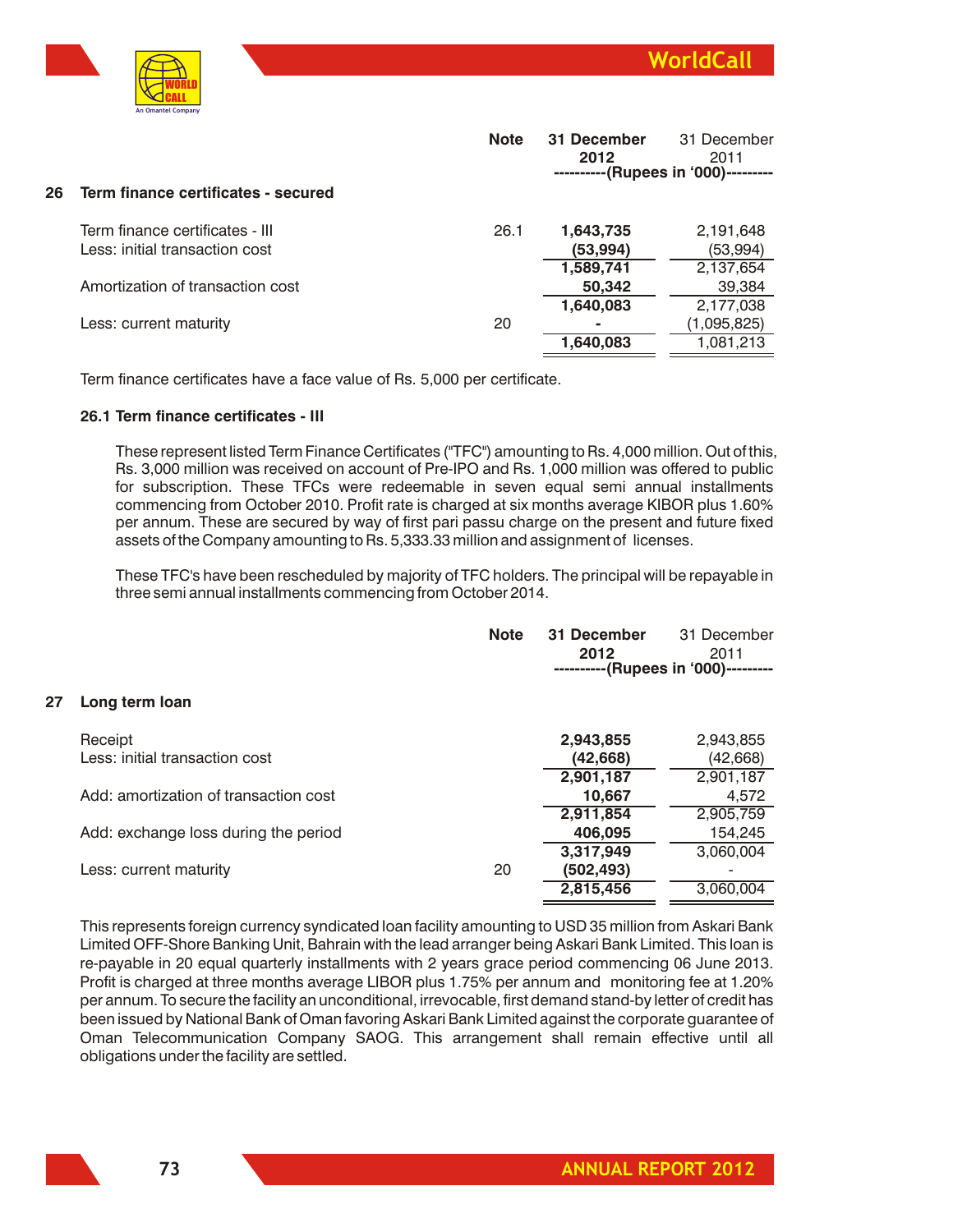

WORLD CALL **An Omantel Company**

| 28 | Deferred income                                    | <b>Note</b>  | 31 December<br>2012             | 31 December<br>2011<br>----------(Rupees in '000)--------- |
|----|----------------------------------------------------|--------------|---------------------------------|------------------------------------------------------------|
|    | Opening balance<br>Adjustment made during the year | 28.1<br>28.2 | 166.300<br>(100, 384)<br>65,916 | 254,716<br>(88, 416)<br>166,300                            |

**28.1** This represents amount adjusted against receipts from USF company on account of achievement of milestone.

**28.2** It represents the amount received against contracts valuing Rs. 786 million and Rs. 487 million for the deployment of network in MTR-I and GTR, respectively, awarded by Universal Service Fund Company ("USFC"), a company established for the purpose of increasing teledensity in Pakistan.

|    |                                                                                                                               | <b>Note</b> | 31 December<br>2012 | 31 December<br>2011<br>----------(Rupees in '000)--------- |
|----|-------------------------------------------------------------------------------------------------------------------------------|-------------|---------------------|------------------------------------------------------------|
| 29 | <b>Retirement benefits</b>                                                                                                    |             |                     |                                                            |
|    | Gratuity                                                                                                                      | 29.1        | 344,043             | 262,701                                                    |
|    | Accumulated compensated absences                                                                                              | 29.2        | 43,652<br>387,695   | 37,374<br>300,075                                          |
|    | 29.1 Gratuity                                                                                                                 |             |                     |                                                            |
|    | The amount recognised in the balance sheet<br>is as follows:                                                                  |             |                     |                                                            |
|    | Present value of defined benefit obligation<br>Unrecognised actuarial losses/(gain)                                           |             | 250,207<br>24,788   | 251,878<br>(7, 776)                                        |
|    | Benefits due but not paid                                                                                                     |             | 69,048<br>344,043   | 18,599<br>262,701                                          |
|    | Liability at beginning of the year                                                                                            |             | 262,701             | 208,819                                                    |
|    | Charge for the year<br>Paid during the year                                                                                   | 29.1.1      | 90,447<br>(9, 105)  | 72,386<br>(18, 504)                                        |
|    |                                                                                                                               |             | 344,043             | 262,701                                                    |
|    | 29.1.1 Salaries, wages, amenities and other benefits<br>include the following in respect of retirement<br>and other benefits: |             |                     |                                                            |
|    | Interest cost                                                                                                                 |             | 31,485              | 24,115                                                     |
|    | Current service cost                                                                                                          |             | 58,962<br>90,447    | 48,271<br>72,386                                           |
|    |                                                                                                                               |             |                     |                                                            |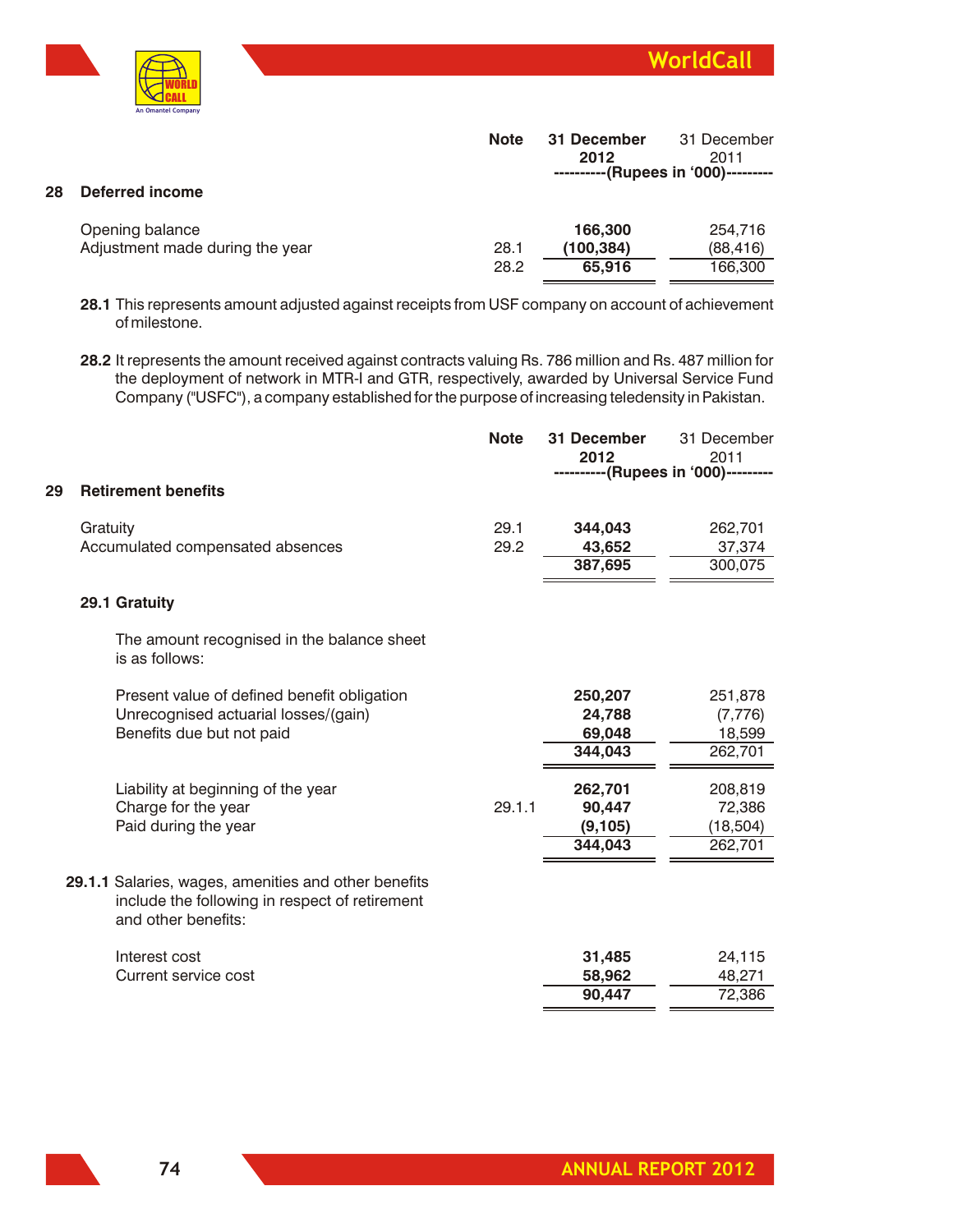

**29.1.2** Recent actuarial valuation of plan was carried out on 31 December 2012 by Nauman Associates.

Significant actuarial assumptions used for valuation of these plans are as follows:

|                                                           | 31 December<br>2012 | 31 December<br>2011 |  |
|-----------------------------------------------------------|---------------------|---------------------|--|
| Discount rate (per annum)                                 | 11.00%              | 12.50%              |  |
| Expected rate of salary increase (per annum)              | 10.00%              | 11.50%              |  |
| Average expected remaining working life time of employees | 12 years            | 12 years            |  |

# **29.1.3 Historical information for gratuity**

|                                                      | 2008    | 2009    | 2010<br>-(Rupees in '000)----- | 2011    | 2012      |
|------------------------------------------------------|---------|---------|--------------------------------|---------|-----------|
| Present value of defined<br>benefit obligation       | 152.633 | 173.153 | 185,500                        | 251.878 | 250,207   |
| Experience adjustment arising<br>on plan liabilities | 5.042   | (8,883) | (21, 811)                      | 15.069  | (32, 564) |

| 29.2 | <b>Accumulated compensated absences</b>                                                                                                                                  | <b>Note</b> | 31 December<br>2012                          | 31 December<br>2011<br>----------(Rupees in '000)--------- |
|------|--------------------------------------------------------------------------------------------------------------------------------------------------------------------------|-------------|----------------------------------------------|------------------------------------------------------------|
|      | The amount recognised in the<br>balance sheet is as follows:<br>Present value of defined benefit obligation<br>Unrecognised actuarial gains<br>Benefits due but not paid |             | 27,888<br>15,764<br>43,652                   | 35,716<br>(2, 156)<br>3,814<br>37,374                      |
|      | Liability at beginning of the year<br>Charge for the year<br>Paid during the year                                                                                        | 29.2.1      | 37,374<br>8,359<br>(2,081)<br>43,652         | 18,160<br>22,426<br>(3,212)<br>37,374                      |
|      | 29.2.1 Salaries, wages, amenities and other benefits<br>include the following in respect of retirement<br>and other benefits:                                            |             |                                              |                                                            |
|      | Interest cost for the year<br>Current service cost<br>Additional liability charged for the year<br>Actuarial (gain)/loss recognised during the year                      |             | 4,465<br>5,857<br>2,157<br>(4, 120)<br>8,359 | 3,458<br>5,495<br>9,235<br>4,238<br>22,426                 |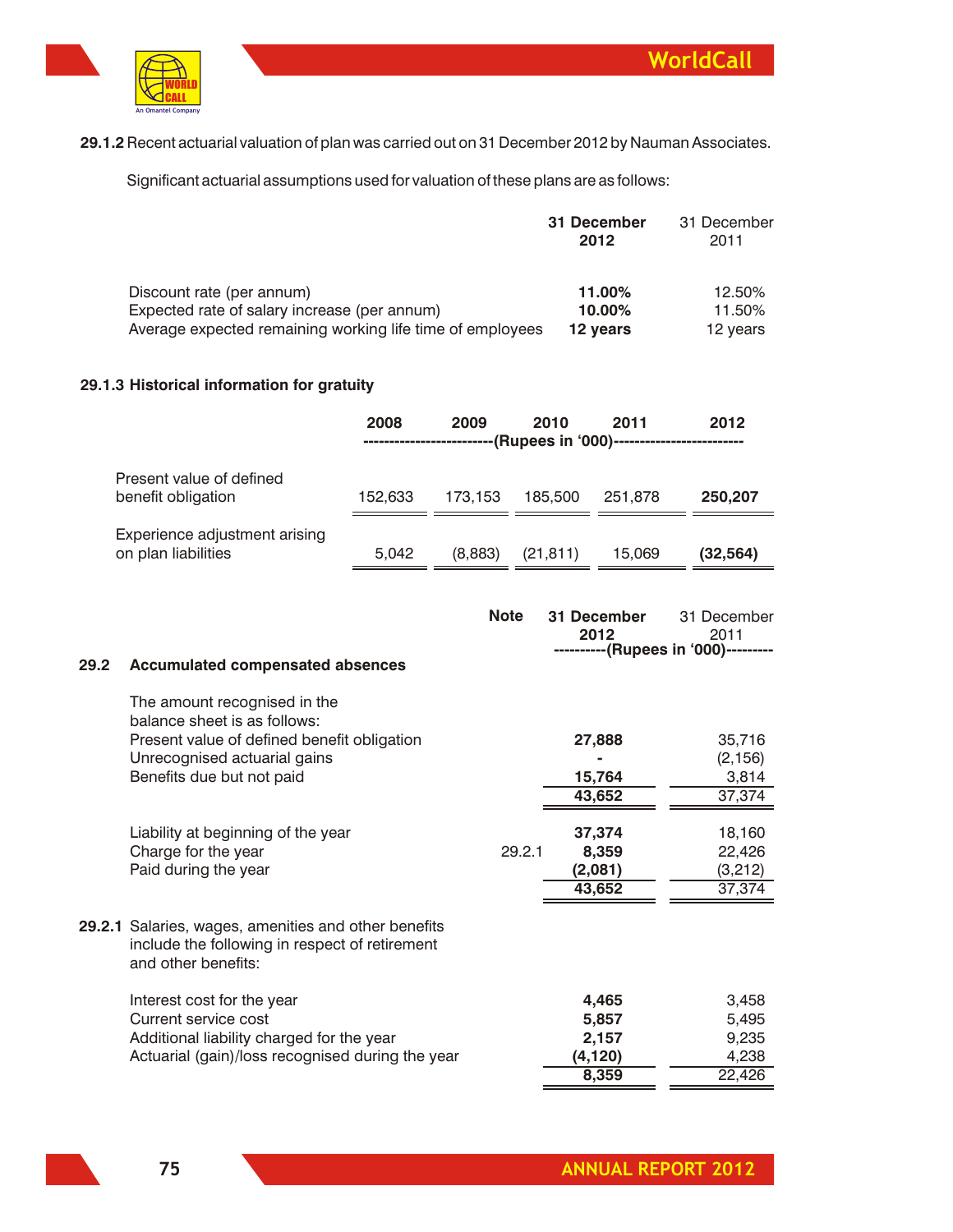

**29.2.2** Recent actuarial valuation of plan was carried out on 31 December 2012 by Nauman Associates.

Significant actuarial assumptions used for valuation of this plan are as follows:

|    |                                                                                                                             | 31 December<br>2012 | 31 December<br>2011                                |
|----|-----------------------------------------------------------------------------------------------------------------------------|---------------------|----------------------------------------------------|
|    | Discount rate (per annum)<br>Expected rate of salary increase (per annum)<br>Average number of leaves accumulated per annum | 11.00%<br>10.00%    | 12.50%<br>11.50%                                   |
|    | by the employees                                                                                                            | 10 days             | 10 days                                            |
|    | Average number of leaves utilized per annum by<br>the employees                                                             | 10 days             | 10 days                                            |
|    | <b>Note</b>                                                                                                                 | 31 December<br>2012 | 31 December<br>2011<br>--(Rupees in '000)--------- |
| 30 | Liabilities against assets subject to finance lease                                                                         |                     |                                                    |
|    | Present value of minimum lease payments                                                                                     | 105,005             | 145,014                                            |
|    | Less: current portion shown under current liabilities<br>20                                                                 | (60, 101)           | (55,543)                                           |
|    |                                                                                                                             | 44,904              | 89,471                                             |

Interest rate used as discounting factor is ranging from 12.07 % to 16.56% per annum (31 December 2011: 14.97% to 17.15% per annum)**.** Taxes, repairs, replacements and insurance costs are to be borne by lessee. Under the terms of the agreements, the Company has an option to acquire the assets at the end of the respective lease terms by adjusting the deposit amount against the residual value of the assets. The Company intends to exercise the option. In case of default in payment of installments, the Company will be liable to pay additional lease rental on overdue payment at the rate of 0.10% per day.

The amount of future payments of the lease and the period in which these payments will become due are as follows:

|                                                      | 31 December 2012                   |                        | 31 December 2011 |                             |                 |           |
|------------------------------------------------------|------------------------------------|------------------------|------------------|-----------------------------|-----------------|-----------|
|                                                      | <b>Minimum</b><br>lease<br>payment | <b>Finance</b><br>cost | <b>Principal</b> | Minimum<br>lease<br>payment | Finance<br>cost | Principal |
|                                                      |                                    | (Rupees in '000)-      |                  |                             |                 |           |
| Not later than one year                              | 67,148                             | 7.047                  | 60.101           | 71.209                      | 15.666          | 55,543    |
| Later than one year but<br>not later than five years | 46.598                             | 1,694                  | 44.904           | 97.514                      | 8.043           | 89,471    |
|                                                      | 113,746                            | 8,741                  | 105,005          | 168,723                     | 23,709          | 145,014   |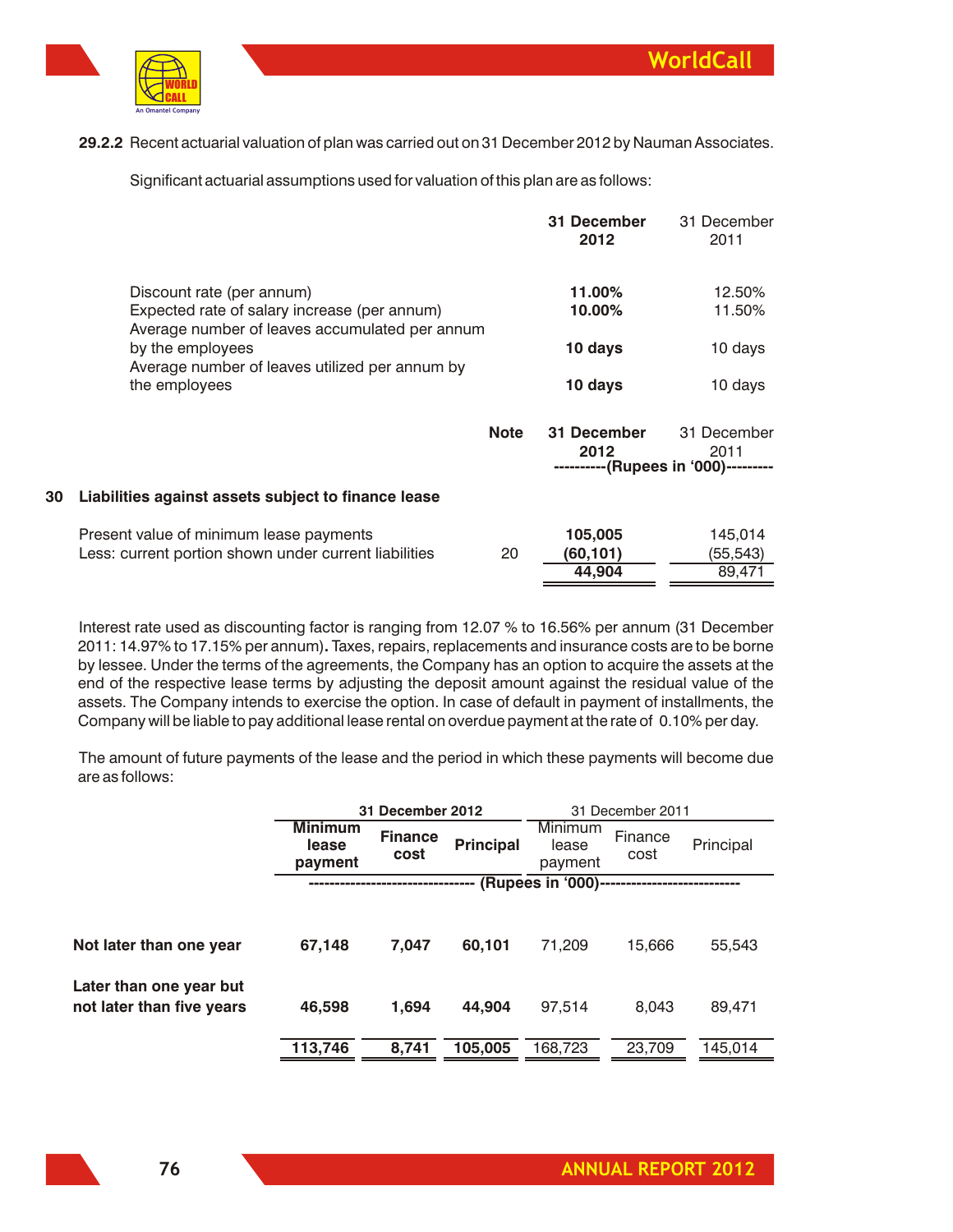

31 December

**Note 31 December**

| 31 | Long term payables                                                     | IVUU | <u>JI DEVEIIINEI</u><br>2012<br>----------(Rupees in '000)---- | <u>UL DEVELINEI</u><br>2011 |
|----|------------------------------------------------------------------------|------|----------------------------------------------------------------|-----------------------------|
|    |                                                                        |      |                                                                |                             |
|    | Payable to Pakistan Telecommunication Authority                        | 31.1 | 768,589                                                        | 545,955                     |
|    | Payable to Multinet Pakistan (Private) Limited                         | 31.2 | 115,835                                                        | 173,863                     |
|    | <b>Others</b>                                                          |      | 404,020                                                        | 774,802                     |
|    |                                                                        |      | 1,288,444                                                      | 1,494,620                   |
|    | 31.1 Payable to Pakistan Telecommunication<br><b>Authority ("PTA")</b> |      |                                                                |                             |
|    | Carrying value of payable to PTA                                       |      | 1,711,254                                                      | 1,373,557                   |
|    | Less: present value adjustment                                         |      | (744, 131)                                                     | (273, 831)                  |
|    |                                                                        |      | 967,123                                                        | 1,099,726                   |
|    | Add: unwinding of discount on liability                                |      |                                                                | 2,986                       |
|    |                                                                        |      | 967,123                                                        | 1,102,712                   |
|    | Less: payments during the year                                         |      |                                                                | (152, 617)                  |
|    |                                                                        |      | 967,123                                                        | 950,095                     |
|    | Less: current maturity                                                 | 20   | (198, 534)                                                     | (404,140)                   |
|    |                                                                        |      | 768,589                                                        | 545,955                     |

This represents amount of interest free Access Promotion Contribution ("APC") charges for USF payable to PTA. The installments have been discounted using the effective interest rate of 16% per annum.

|                                                                | <b>Note</b> | 31 December<br>2012 | 31 December<br>2011<br>-(Rupees in '000)--- |
|----------------------------------------------------------------|-------------|---------------------|---------------------------------------------|
| 31.2 Payable to Multinet Pakistan<br>(Private) Limited ("MPL") |             |                     |                                             |
| Carrying value of liability                                    |             | 784,800             | 784,800                                     |
| Less: present value adjustment                                 |             | (103, 356)          | (103, 356)                                  |
|                                                                |             | 681,444             | 681,444                                     |
| Add: unwinding of discount on liability                        |             | 31,189              | 8,627                                       |
|                                                                |             | 712,633             | 690,071                                     |
| Add: exchange loss                                             |             | 89,099              | 23,400                                      |
|                                                                |             | 801,732             | 713,471                                     |
| Less: current maturity                                         | 20          | (685,897)           | (539,608)                                   |
|                                                                |             | 115,835             | 173,863                                     |

This represents amount payable to MPL in respect of indefeasible right to use of media. Subsequent to initial recognition, the consideration that was immediately payable was deferred for period of five years by MPL. Gain on remeasurement has been calculated using the effective interest rate of 16.00% per annum.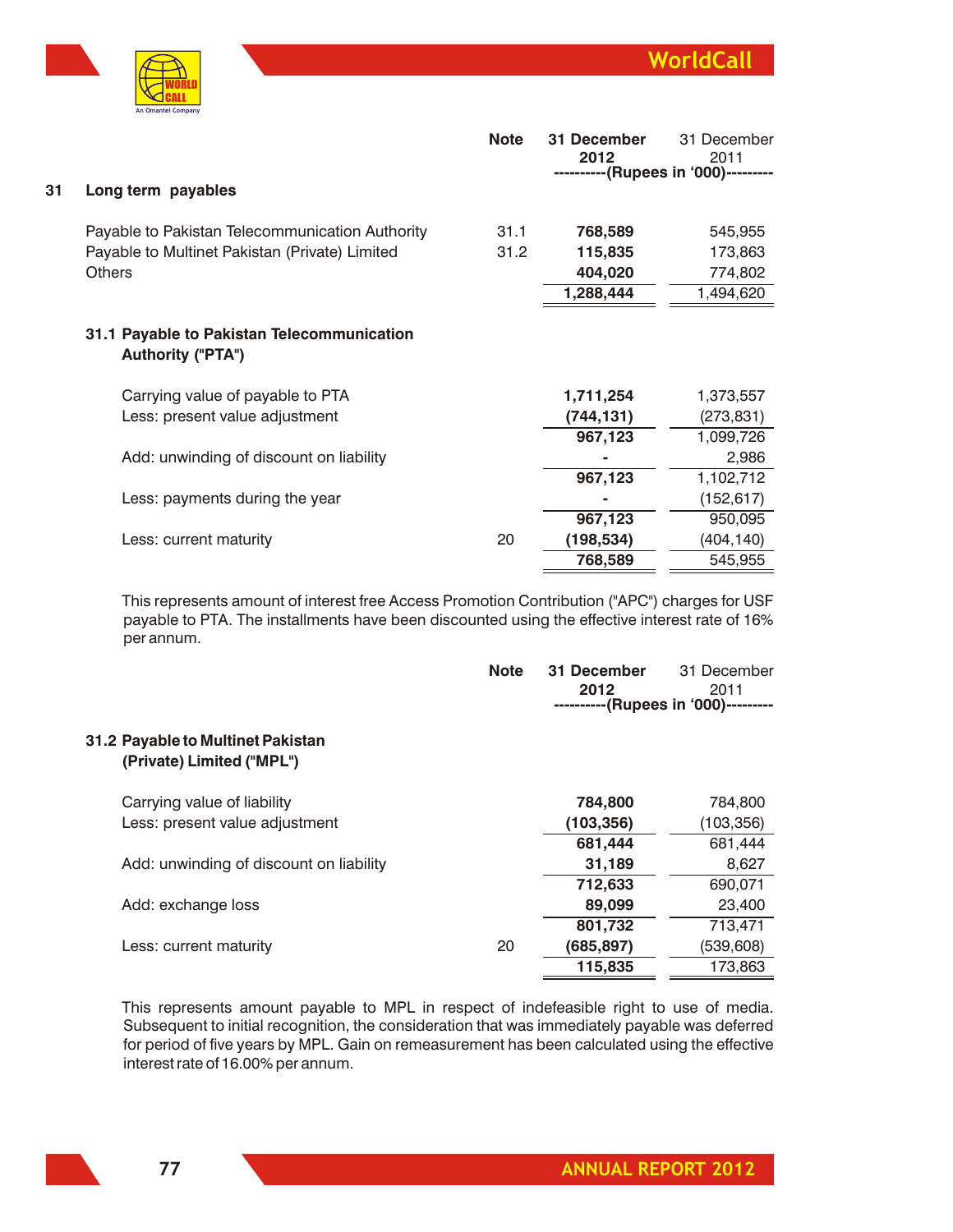



# **32 Contingencies and commitments**

#### **32.1 Billing disputes with PTCL**

- **32.1.1** There is a dispute of Rs. 72.64 million (31 December 2011: Rs 72.64 million) with PTCL of non revenue time of prepaid calling cards and Rs. 41.40 million (31 December 2011: Rs 38.84 million) for excess minutes billed on account of interconnect and settlement charges. The management is hopeful that matter will be decided in favour of the Company.
- **32.1.2** PTCL has charged the Company excess Domestic Private Lease Circuits ("DPLC") and other media charges amounting to Rs. 183.99 million (31 December 2011: Rs.168.80 million) on account of difference in rates, distances and date of activations. The Company has deposited Rs. 40 million (31 December 2011: Rs. 40 million) in Escrow Account on account of dispute of charging of bandwidth charges from the date of activation of Digital Interface Units ("DIUs") for commercial operation and in proportion to activation of DIUs related to each DPLC link and excess charging in respect of Karachi-Rawalpindi link which was never activated. The management is hopeful that matter will be decided in favour of the Company.

#### **32.2 Disputes with Pakistan Telecommunication Authority**

- **32.2.1** There is a dispute with PTA on roll out of Company's 479 MHz and 3.5 GHz frequency bands licenses for allegedly not completing roll out within prescribed time. The dispute is pending adjudication at PTA. The Company is hopeful that the issue will be favourably resolved at the level of PTA.
- **32.2.2** There is a dispute with PTA on payment of research and development fund contribution amounting to Rs. 5.65 million (31 December 2011: Rs. 11.3 million). The legal validity of this fund is under challenge before the Honourable Supreme Court of Pakistan. The Company is hopeful of a favourable decision.
- **32.2.3** There is a dispute with PTA on payment of contribution of APC for USF amounting to Rs. 491 million (31 December 2011: Rs. 491 million) in relation to the period prior to the valid formation of USF fund by the Federal Government. Out of this amount, Rs. 394 million has been deposited with PTA. The matter is pending adjudication before the Honourable Supreme Court of Pakistan. The Company is hopeful of a favourable decision.

#### **32.3 Taxation issues**

**78**

- **32.3.1** Income Tax Return for the tax year ended 30 June 2006 was filed under the self assessment scheme. Subsequently, the case was reopened by invoking the provisions of section 122 (5A). Additions were made on account of brought forward losses, gratuity and goodwill of Rs. 773 million. The appeal of the Company is pending in Income Tax Appellate Tribunal Lahore. The management is hopeful that the matter will be decided in favour of the Company.
- **32.3.2** Income Tax Returns for the tax year ended 30 June 2003 were filed under the self assessment scheme of Worldcall Communications Limited, Worldcall Multimedia Limited, Worldcall Broadband Limited and Worldcall Phonecards Limited, now merged into the Company. The Company has received orders under section 122(5A) against the said returns filed under self assessment on 02 January 2009. As per Orders, the Income Tax Department intends to amend the returns on certain issues such as depreciation, turnover tax adjustment, gratuity provision, share premium, allocation of expenses to capital gain, mark up from associates and share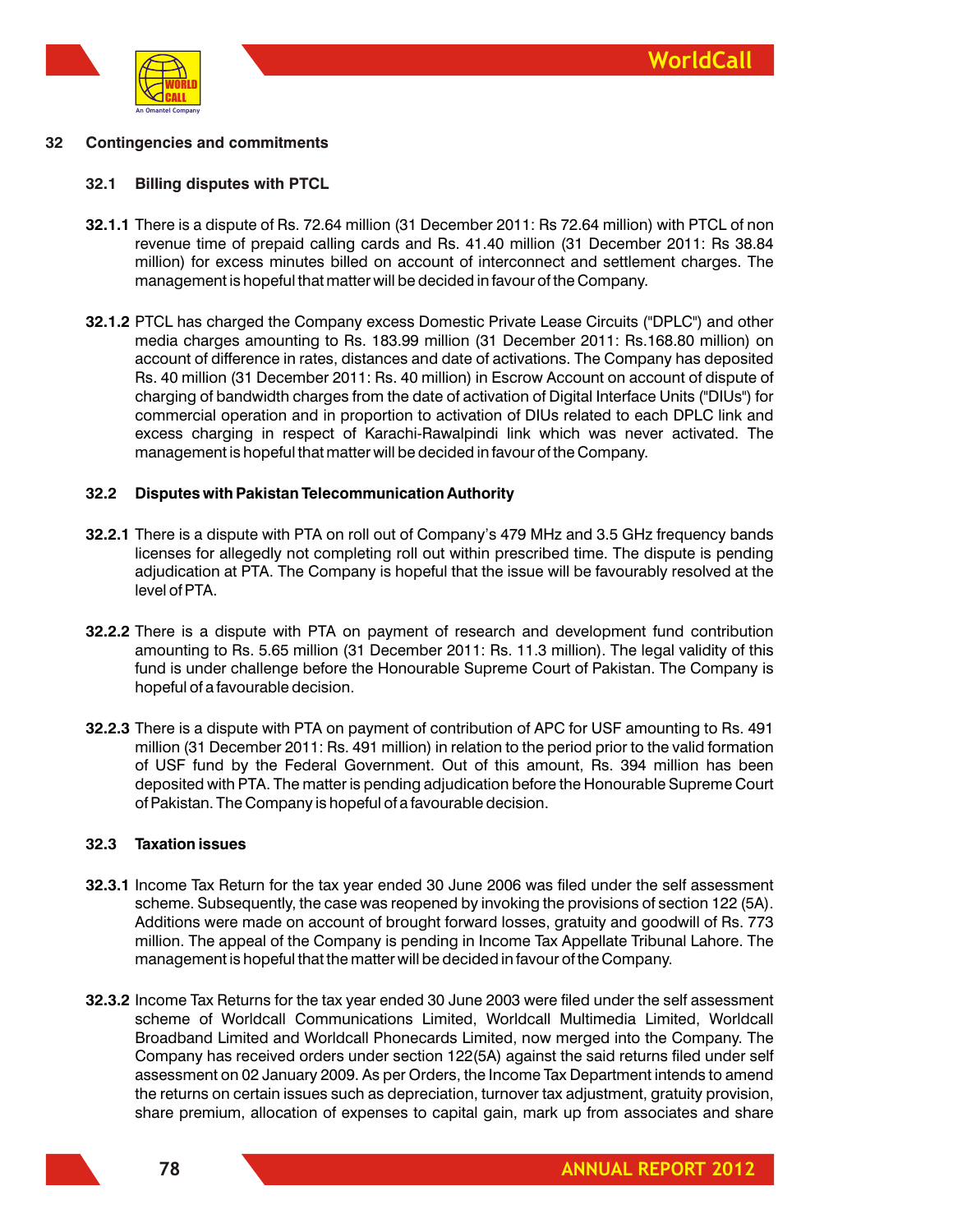

deposit money amounting to Rs. 29.9 million. An appeal has been filed by the Company against the orders before the Commissioner of Income Tax (Appeals). Commissioner of Income Tax (Appeals) has restored the original assessment order U/S 177 dated 17 May 2005 for Worldcall Broadband Limited. Remaining appeals were also decided and a partial relief was given by CIT (Appeals), while being aggrieved, the Company has filed appeals in Income Tax Appellate Tribunal Lahore. Based on legal advice, the management is hopeful that matter will be decided in favour of the Company.

**32.3.3** There is a dispute with Sales Tax Authorities for payment of Rs.167 million claimed and obtained as sales tax refund in the year 2006 by the Company. The matter is presently being adjudicated by the Honourable Lahore High Court Lahore. An injunction currently holds field which precludes recovery from the Company. The Company has paid 20% of principal amount to date to the department against the said dispute. Moreover, this is an industrial issue and in case companies of other jurisdiction, the Inland Revenue Tribunal has dismissed the case of sales tax authorities. It is therefore that, the Company is hopeful of a favourable decision.

# **32.4 Others**

**32.4.1** Samsung claimed an amount of Rs.132.6 million (USD 1.4 million) against its receivables under a certain settlement and services agreement. However, the Company denies the claim on the basis that Samsung failed to fulfil its obligations and did not provide services for which Company reserves the right to initiate appropriate proceedings against Samsung. Based on the legal advice, Company is hopeful that matter will be resolved in its favour.

| <b>Commitments</b>                                 | 31 December<br>2012<br>----------(Rupees in '000)--------- | 31 December<br>2011 |
|----------------------------------------------------|------------------------------------------------------------|---------------------|
| <b>32.5</b> Outstanding guarantees                 | 1,213,373                                                  | 963,482             |
| 32.6 Commitments in respect of capital expenditure | 2,070,847                                                  | 2,185,760           |
| <b>32.7</b> Outstanding letters of credit          | 38,840                                                     | 55,697              |

| 33 Issued, subscribed and paid up capital                                        | 31 December 31 December 31 December 31 December<br>2012<br>--------(No of shares)------- ---------(Rupees in '000)------- | 2011                              | 2012    | 2011      |
|----------------------------------------------------------------------------------|---------------------------------------------------------------------------------------------------------------------------|-----------------------------------|---------|-----------|
| Ordinary shares of Rs. 10 each as<br>fully paid in cash                          | 344.000.000                                                                                                               | 344,000,000 3,440,000             |         | 3,440,000 |
| Ordinary shares of Rs. 10 each issued in<br>accordance with the scheme of merger | 309,965,789                                                                                                               | 309,965,789 3,099,658             |         | 3,099,658 |
| Ordinary shares of Rs. 10 each issued as<br>fully paid bonus shares              | 98,094,868                                                                                                                | 98,094,868                        | 980,949 | 980,949   |
| Ordinary shares of Rs. 10 each issued<br>against convertible loan                | 108,510,856                                                                                                               | 108,510,856 1,085,109             |         | 1,085,109 |
|                                                                                  |                                                                                                                           | 860,571,513 860,571,513 8,605,716 |         | 8.605.716 |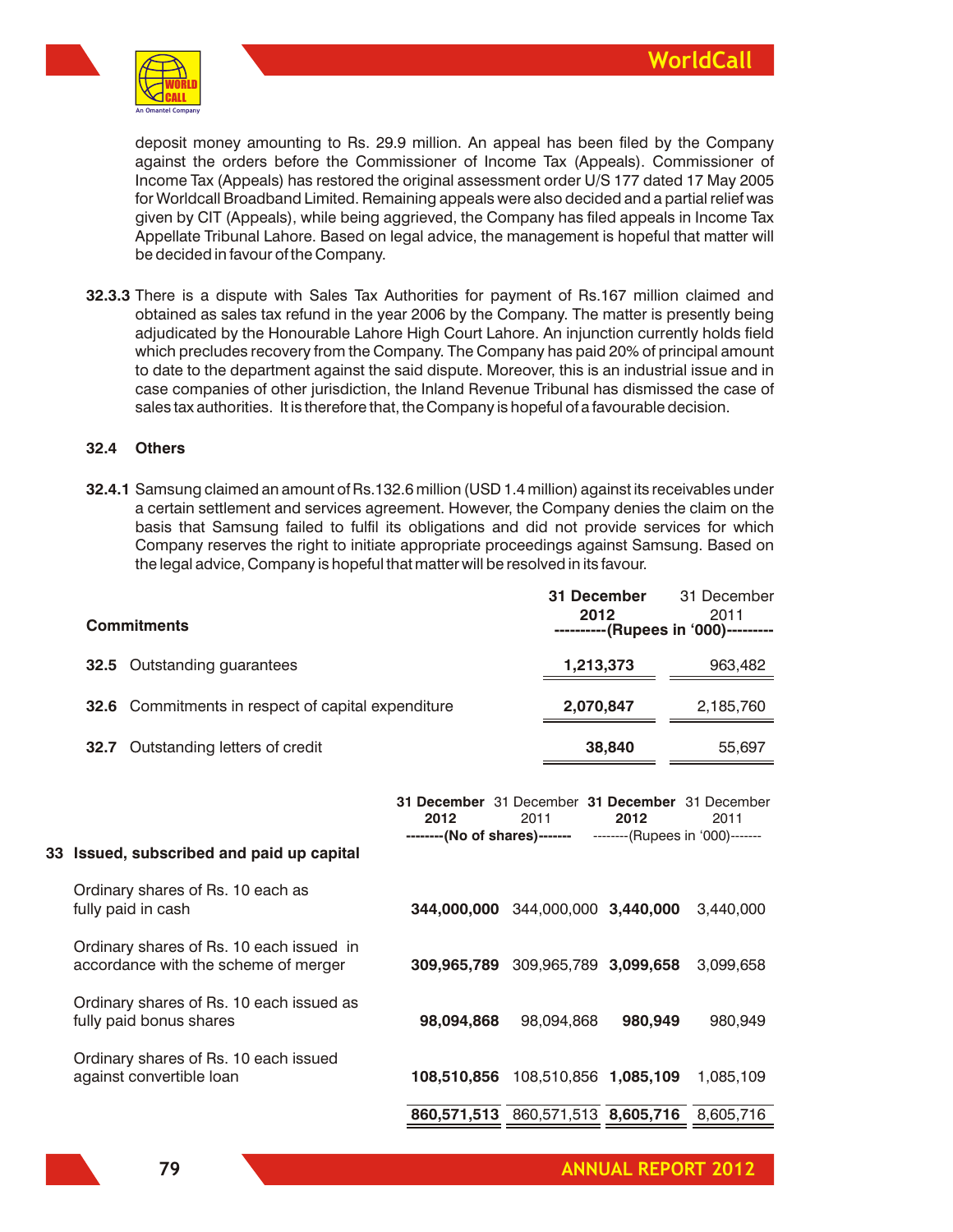

**33.1** As at 31 December 2012, Oman Telecommunications Company SAOG the holding company, holds 488,839,429 ordinary shares (31 December 2011: 488,839,429) of the Company. In addition 76,541,360 ordinary shares (31 December 2011: 78,541,360 ordinary shares) are held by the following related parties as at 31 December 2012:

|                                                                                                               | 31 December<br>2012      | 31 December<br>2011<br>-------(Number of shares)------ |
|---------------------------------------------------------------------------------------------------------------|--------------------------|--------------------------------------------------------|
| <b>Related parties</b>                                                                                        |                          |                                                        |
| <b>First Capital Securities Corporation Limited</b><br>Pace (Pakistan) Limited<br>Arif Habib Corporation Ltd. | 4,221,207<br>912         | 4,221,207<br>912                                       |
| (Formerly Arif Habib Securities Limited)                                                                      | 72,319,241<br>76,541,360 | 74,319,241<br>78,541,360                               |
|                                                                                                               |                          |                                                        |

# **34 Share premium**

This reserve can be utilized by the Company only for the purposes specified in section 83(2) of the Companies Ordinance, 1984.

|                                                               | 31 December<br>2012 | 31 December<br>2011                 |
|---------------------------------------------------------------|---------------------|-------------------------------------|
| 35 Surplus on revaluation                                     |                     | ----------(Rupees in '000)--------- |
| Revaluation surplus on:                                       |                     |                                     |
| Plant & equipment                                             | 64,059              | 64,059                              |
| Intangible assets                                             | 430,393             | 430,393                             |
|                                                               | 494,452             | 494,452                             |
| Less: related deferred tax liability                          | (173,058)           | (173,058)                           |
| Less: transfer to retained earning in respect of incremental  |                     |                                     |
| amortization net of deferred tax                              | (95, 387)           | (74, 190)                           |
| Add: transfer from retained earning in respect of decremental |                     |                                     |
| depreciation net of deferred tax                              | 122,123             | 96,041                              |
|                                                               | 26,736              | 21,851                              |
|                                                               | 348,130             | 343,245                             |

**35.1** The surplus on revaluation shall not be utilized directly or indirectly by way of dividend or bonus shares as per Section 235 of the Companies Ordinance, 1984.

**80**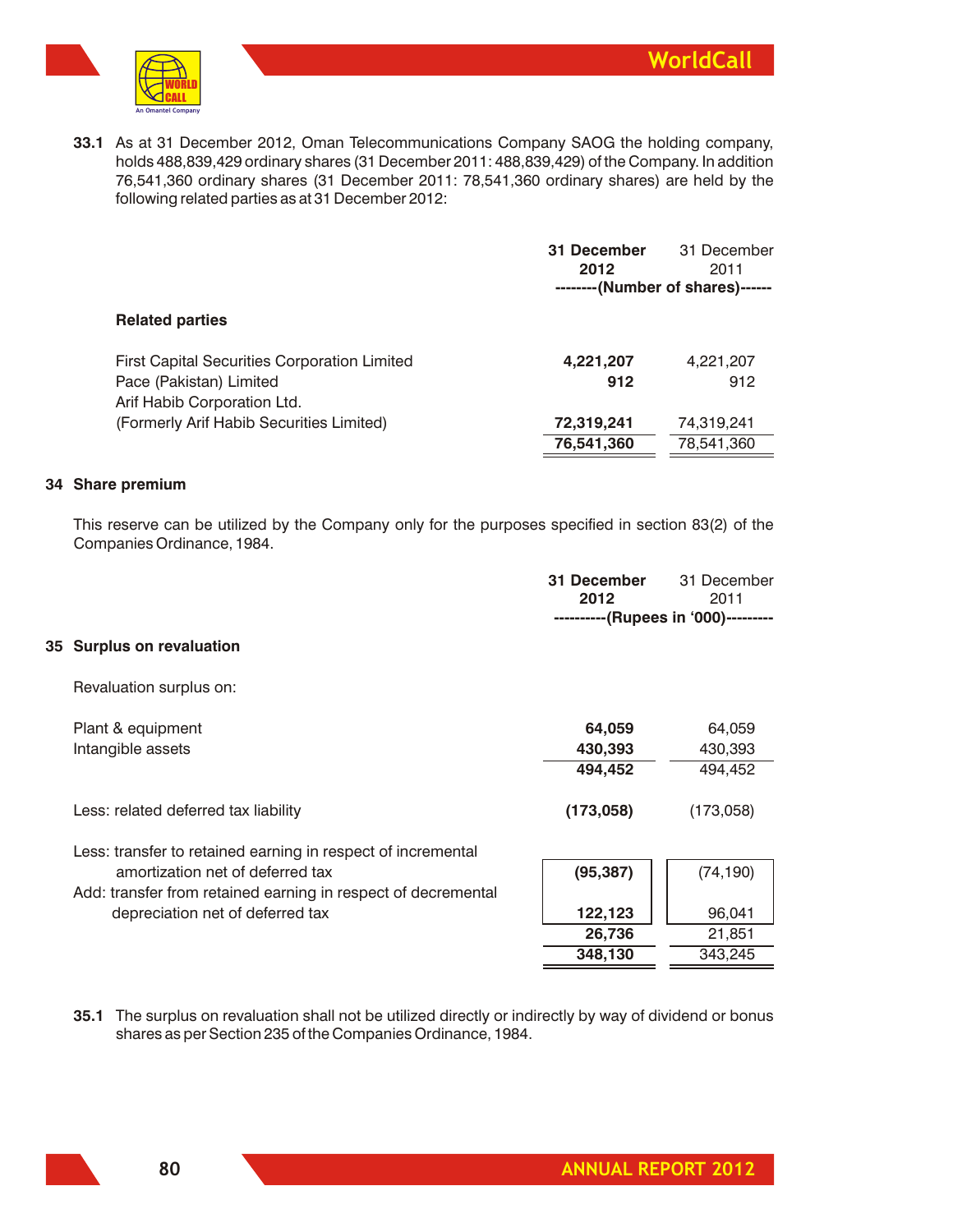

|    |                                            | <b>Note</b> | 31 December<br>2012 | 31 December<br>2011<br>----------(Rupees in '000)--------- |
|----|--------------------------------------------|-------------|---------------------|------------------------------------------------------------|
|    | 36 Revenue - net                           |             |                     |                                                            |
|    | Gross revenue                              |             | 7,907,780           | 8,686,042                                                  |
|    | Less:                                      |             |                     |                                                            |
|    | Sales tax                                  |             | 124,424             | 156,397                                                    |
|    | Discount and commission                    |             | 664,531             | 528,632                                                    |
|    |                                            |             | 788,955             | 685,029                                                    |
|    |                                            |             | 7,118,825           | 8,001,013                                                  |
| 37 | <b>Direct cost</b>                         |             |                     |                                                            |
|    | Interconnect, settlement and other charges |             | 3,940,075           | 3,284,867                                                  |
|    | Bandwidth and other PTCL charges           |             | 367,122             | 455,597                                                    |
|    | Depreciation                               | 4.7         | 1,091,519           | 1,175,664                                                  |
|    | Amortization                               | 6.4         | 192,805             | 163,758                                                    |
|    | Power consumption and pole rent            |             | 456,053             | 445,961                                                    |
|    | Security services                          |             | 63,715              | 48,563                                                     |
|    | PTA charges                                | 37.1        | 2,946               | 30,234                                                     |
|    | Cable license fee                          |             | 24,076              | 30,999                                                     |
|    | Inventory consumed                         |             | 2,025               | 2,653                                                      |
|    | Stores and spares consumed                 |             | 38,510              | 43,899                                                     |
|    | Annual spectrum fee                        |             | 35,883              | 35,883                                                     |
|    | Content cost                               |             | 53,078              | 53,230                                                     |
|    | Network maintenance and insurance          |             | 253,383             | 165,536                                                    |
|    | <b>Others</b>                              |             | 70,232<br>6,591,422 | 75,930<br>6,012,774                                        |
|    | 37.1 PTA charges                           |             |                     |                                                            |
|    |                                            |             |                     |                                                            |
|    | <b>LDI</b> license                         | 37.1.1      | (886)               | 15,743                                                     |
|    | <b>WLL</b> license                         | 37.1.2      | (1, 971)            | 9,615                                                      |
|    | <b>Broadband license</b>                   |             | 4,388               | 4,157                                                      |
|    | Telephony license                          | 37.1.3      | 114                 | 303<br>416                                                 |
|    | Annual numbering charges                   |             | 1,301<br>2,946      | 30,234                                                     |
|    |                                            |             |                     |                                                            |
|    | 37.1.1 LDI license                         |             |                     |                                                            |
|    | Universal service fund                     |             | 2,180               | 9,445                                                      |
|    | Research and development fund              | 37.1.4      | (3,793)             | 3,149                                                      |
|    | Annual regulatory fee                      |             | 727                 | 3,149                                                      |
|    |                                            |             | (886)               | 15,743                                                     |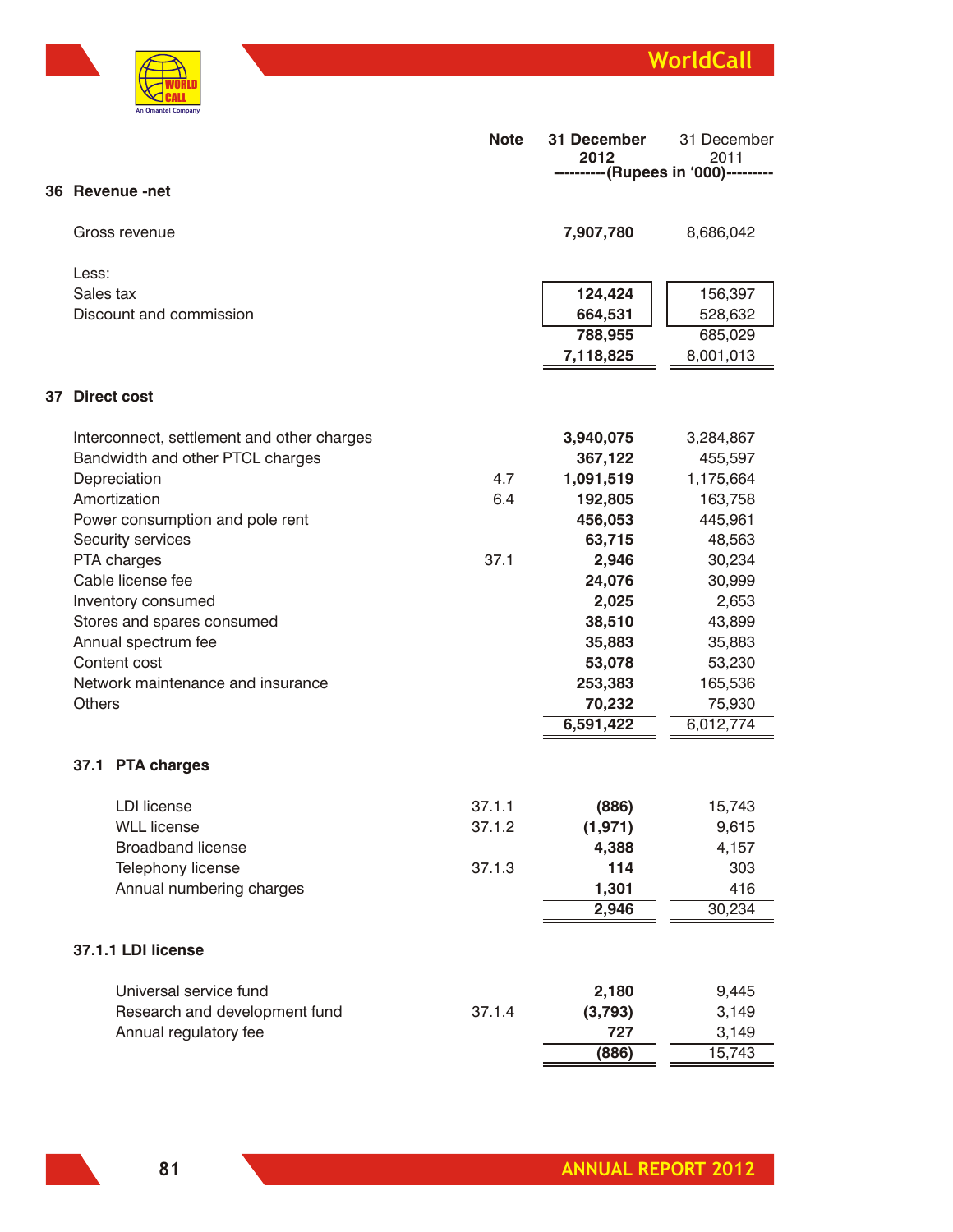

|                               | <b>Note</b> | 31 December<br>2012<br>----------(Rupees in '000)--------- | 31 December<br>2011 |
|-------------------------------|-------------|------------------------------------------------------------|---------------------|
| <b>37.1.2 WLL license</b>     |             |                                                            |                     |
| Universal service fund        |             | 379                                                        | 3,207               |
| Research and development fund | 37.1.4      | (5, 553)                                                   | 1,069               |
| Annual regulatory fee         |             | 126                                                        | 1,069               |
| Royalty fee                   |             | 3,077                                                      | 4,270               |
|                               |             | (1,971)                                                    | 9,615               |
| 37.1.3 Telephony license      |             |                                                            |                     |
| Universal service fund        |             | 185                                                        | 181                 |
| Research and development fund | 37.1.4      | (132)                                                      | 61                  |
| Annual regulatory fee         |             | 61                                                         | 61                  |
|                               |             | 114                                                        | 303                 |

**37.1.4** Research and development charges are after adjustment of reduction in rate relating to prior years from 1% to 0.5%.

# **38 Operating cost**

| Salaries, wages and benefits                       | 561,112   | 717,296   |
|----------------------------------------------------|-----------|-----------|
| Marketing, advertisement and selling expenses      | 28,960    | 50,940    |
| Rent, rates and taxes                              | 121,769   | 93,982    |
| Communications                                     | 12,658    | 17,778    |
| Transportation                                     | 24,190    | 27,021    |
| Legal and professional                             | 16,097    | 14,841    |
| Insurance                                          | 37,197    | 31,438    |
| <b>Utilities</b>                                   | 40,005    | 60,982    |
| Printing and stationery                            | 9,333     | 11,234    |
| Entertainment                                      | 12,038    | 24,835    |
| Travel and conveyance                              | 94,701    | 142,550   |
| Repairs and maintenance                            | 29,453    | 19,613    |
| Provision for doubtful debts and other receivables | 788,204   | 119,683   |
| Donations<br>38.1                                  | 933       | 3,129     |
| Fees and subscriptions                             | 22,463    | 4,022     |
| Directors meeting fee                              | 2,653     | 2,161     |
| Postage and courier                                | 1,201     | 1,708     |
| Newspapers and periodicals                         | 315       | 382       |
| Auditor's remuneration<br>38.2                     | 8,000     | 9,950     |
| 4.7<br>Depreciation                                | 95,605    | 65,422    |
| Miscellaneous                                      | 54,458    | 41,270    |
|                                                    | 1,961,345 | 1,460,237 |

**38.1** None of the directors of the Company or any of their spouses have any interest in or otherwise associated with any of the recipients of donations made by the Company during the year.

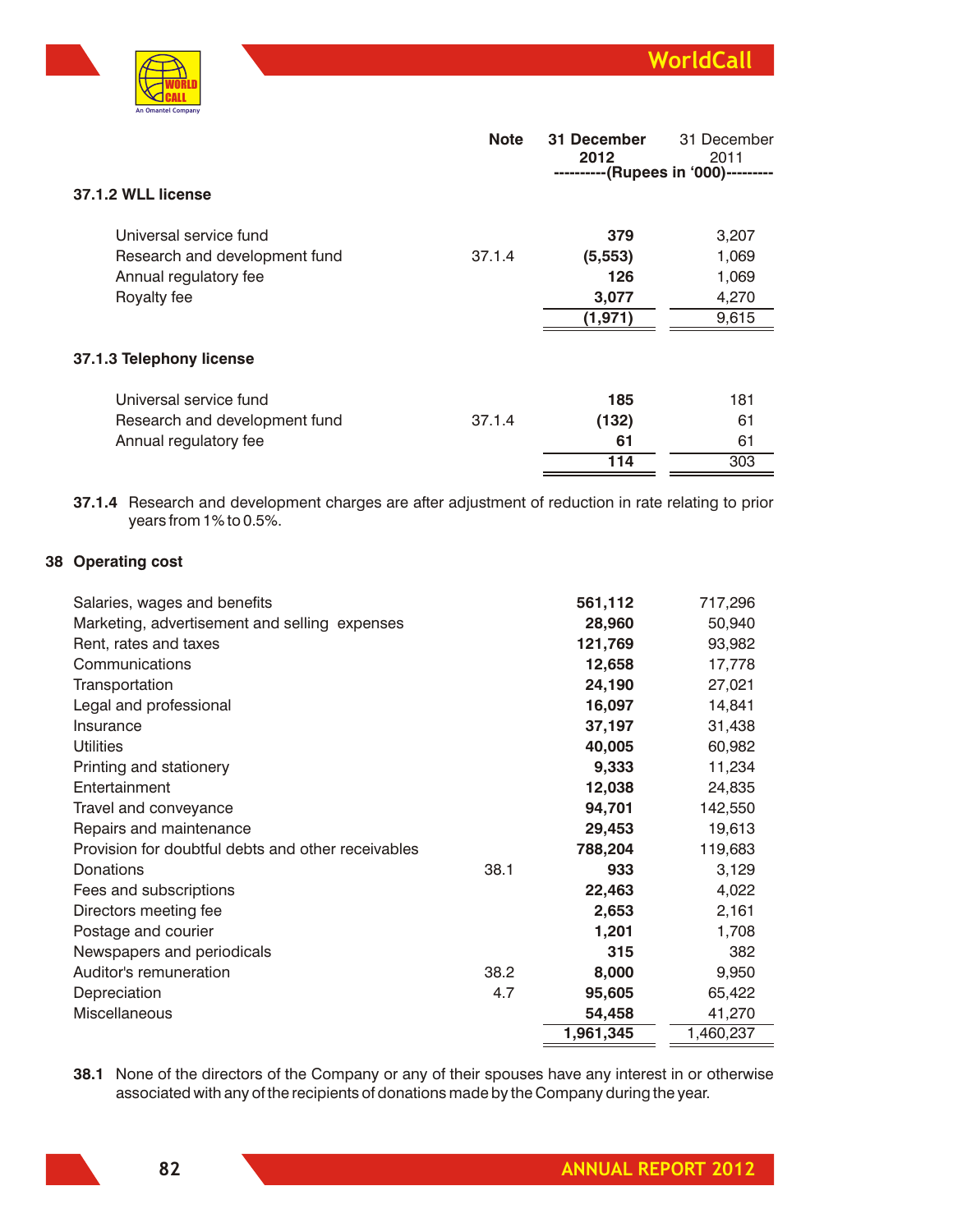

**Note 31 December** 31 December

| 38.2 | <b>Auditor's remuneration</b>                   |      | 2012        | 2011<br>----------(Rupees in '000)--------- |
|------|-------------------------------------------------|------|-------------|---------------------------------------------|
|      |                                                 |      |             |                                             |
|      | Statutory audit                                 |      | 3,000       | 3,750                                       |
|      | Half year review                                |      | 1,000       | 1,000                                       |
|      | International reporting                         |      | 2,000       | 2,750                                       |
|      | Taxation and other services                     |      | 1,500       | 1,975                                       |
|      | Out of pocket expenses                          |      | 500         | 475                                         |
|      |                                                 |      | 8,000       | 9,950                                       |
|      |                                                 |      |             |                                             |
|      | 39 Finance cost                                 |      |             |                                             |
|      | Mark-up on long term loans                      |      | 110,942     | 70,583                                      |
|      | Mark-up on short term loans/running finance     |      | 183,387     | 113,084                                     |
|      | Financial charge on leased liabilities          |      | 15,422      | 15,521                                      |
|      | Mark up on Term Finance Certificates            |      | 241,146     | 426,675                                     |
|      | Discounting charges                             |      | 631,313     | 24,556                                      |
|      | Amortization of transaction cost                |      | 17,053      | 16,801                                      |
|      | Bank charges and commission                     |      | 45,827      | 47,434                                      |
|      |                                                 |      | 1,245,090   | 714,654                                     |
|      |                                                 |      |             |                                             |
|      | 40 Other operating income                       |      |             |                                             |
|      | Income from financial assets/liabilities        |      |             |                                             |
|      | Income on deposit and saving accounts           |      | 12,640      | 23,835                                      |
|      | Dividend income                                 |      | 1,018       | 1,225                                       |
|      | Gain on remeasurement of financial liabilities  |      | 526,997     | 377,188                                     |
|      | Liabilities written off                         |      | 131,880     | 31,327                                      |
|      | Amortization of receivable                      |      | 17,337      | 5,071                                       |
|      |                                                 |      | 689,872     | 438,646                                     |
|      | Income from non - financial assets              |      |             |                                             |
|      |                                                 |      |             |                                             |
|      | Scrap sales                                     |      | 6           | 84                                          |
|      | Profit on sale of property, plant and equipment |      | 2,211       | 61,476                                      |
|      | Miscellaneous                                   |      | 2,083       | 4,007                                       |
|      |                                                 |      | 4,300       | 65,567                                      |
|      |                                                 |      | 694,172     | 504,213                                     |
| 41   | <b>Taxation</b>                                 |      |             |                                             |
|      | Current tax                                     | 41.1 | 35,593      | 80,133                                      |
|      | Deferred tax                                    |      | (1,006,568) | (269, 546)                                  |
|      |                                                 |      | (970, 975)  | (189, 413)                                  |
|      |                                                 |      |             |                                             |
|      |                                                 |      |             |                                             |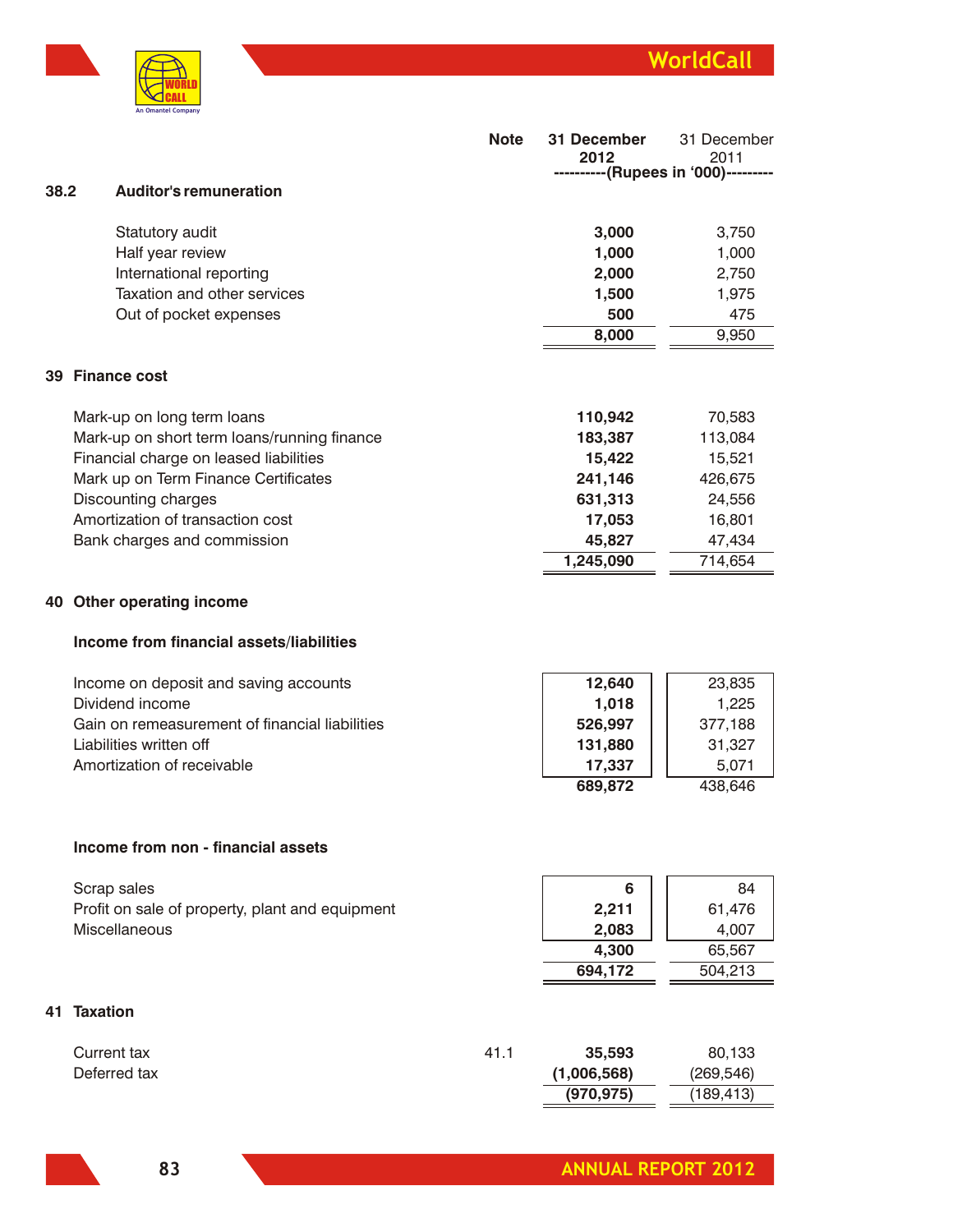

- **41.1** It includes tax on income covered under presumptive tax regime under Section 113 of the Income Tax Ordinance, 2001 and minimum turnover tax.
- **41.2** Since the Company is subject to minimum tax under section 113 of Income tax Ordinance 2001, therefore tax charge reconciliation has not been prepared.

|  | 42 (Loss)/earning per share - basic and diluted                                     |                | 31 December<br>2012 | 31 December<br>2011 |
|--|-------------------------------------------------------------------------------------|----------------|---------------------|---------------------|
|  | 42.1 Basic and diluted (loss)/earning per share                                     |                |                     |                     |
|  | (Loss)/profit after taxation available for<br>distribution to ordinary shareholders | Rupees in '000 | (1,649,642)         | 290,250             |
|  | Weighted average number of<br>ordinary shares                                       | Number in '000 | 860,572             | 860,572             |
|  | Basic and diluted (loss)/earning<br>per share                                       | <b>Rupees</b>  | (1.92)              | 0.34                |

# **43 Related parties transactions**

The related parties comprise of shareholders, foreign subsidiary, local associated companies, related group companies, directors of the Company, companies where directors also hold directorship and key management personnel.

|              |                                      |                                                                                         | 31 December<br>2012<br>----------(Rupees in '000)--------- | 31 December<br>2011     |
|--------------|--------------------------------------|-----------------------------------------------------------------------------------------|------------------------------------------------------------|-------------------------|
|              | <b>Relationship with the Company</b> | <b>Nature of transactions</b>                                                           |                                                            |                         |
|              | <b>Parent Company</b>                | Purchase of goods and<br>services<br>Sale of goods and services                         | 472,753<br>49,699                                          | 373,957<br>154,035      |
| $\mathbf{2}$ | Other related parties                | Purchase of goods and<br>services<br>Purchase of property<br>Sale of goods and services | 9,168<br>1,033                                             | 12,332<br>21,000<br>813 |
| 3            | Key management personnel             | Salaries and other<br>employee benefits                                                 | 333,560                                                    | 352,489                 |

All transactions with related parties have been carried out on commercial terms and conditions.

#### **Year end balances**

| Receivable from related parties | 228.813   | 232.281   |
|---------------------------------|-----------|-----------|
| Payable to related parties      | 2,104,212 | 1,487,304 |

These are in normal course of business and are interest free.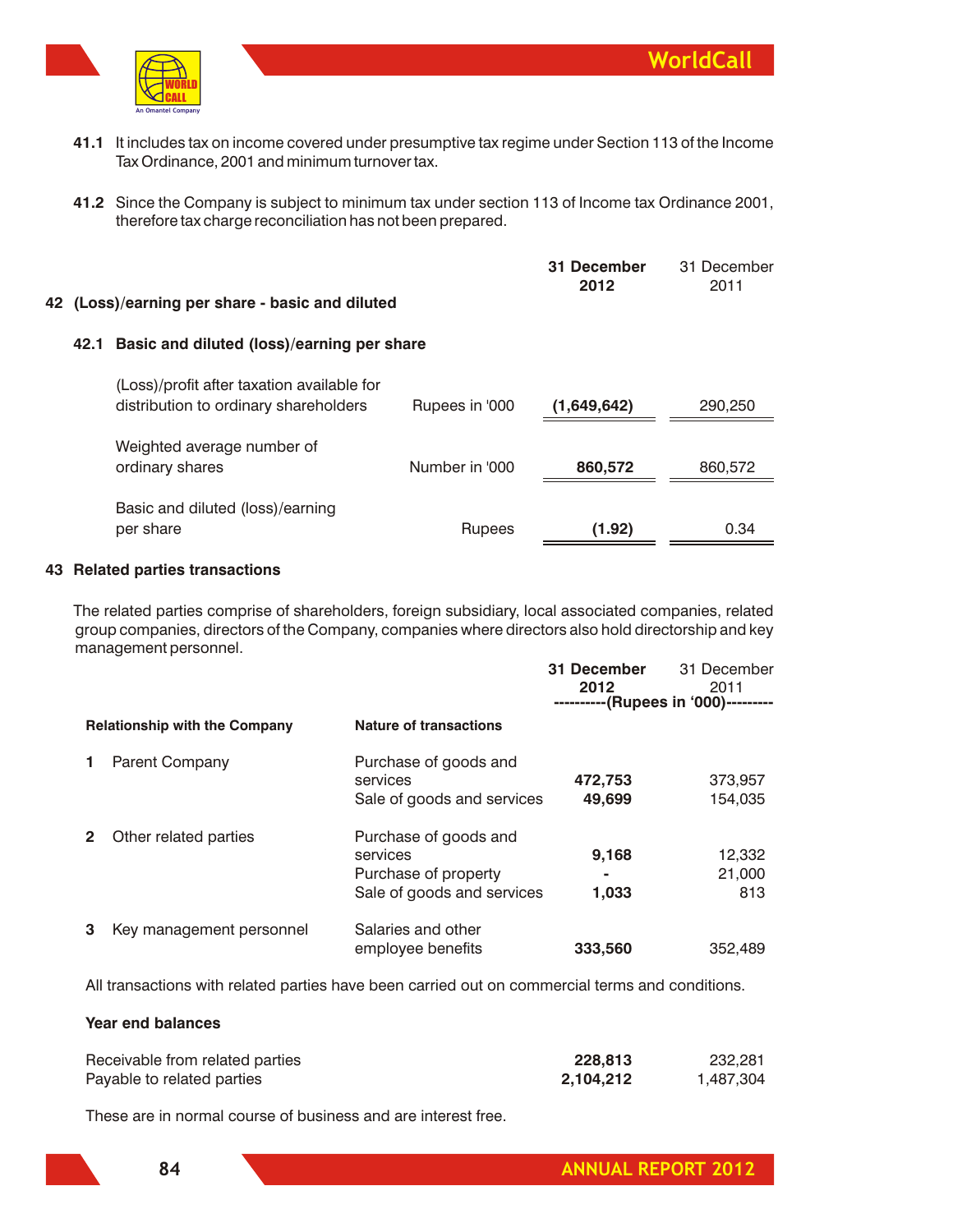

|                                       |                                                        | 31 December<br>2012 | 31 December<br>2011<br>----------(Rupees in '000)--------- |
|---------------------------------------|--------------------------------------------------------|---------------------|------------------------------------------------------------|
| <b>Cash generated from operations</b> |                                                        |                     |                                                            |
| (Loss)/profit before taxation         |                                                        | (2,620,617)         | 100,837                                                    |
| Adjustment for:                       |                                                        |                     |                                                            |
| Depreciation                          |                                                        | 1,187,124           | 1,241,086                                                  |
| Amortization of intangible assets     |                                                        | 192,805             | 163,758                                                    |
| Amortization of transaction cost      |                                                        | 17,053              | 16,801                                                     |
| Discounting charges-net               |                                                        | 631,313             | 24,556                                                     |
| Amortization of receivables           |                                                        | (17, 337)           | (5,071)                                                    |
| Provision for doubtful receivables    |                                                        | 788,204             | 119,683                                                    |
|                                       | Provision for stock in trade and stores and spares     | 14,000              | 6,000                                                      |
|                                       | Gain on sales of property, plant and equipment         | (2,211)             | (61, 476)                                                  |
|                                       | Gain on remeasurement of liabilities                   | (526, 997)          | (377, 188)                                                 |
| Liabilities written off               |                                                        | (131, 880)          | (31, 327)                                                  |
|                                       | Exchange loss on foreign currency loan                 | 251,850             | 154,245                                                    |
|                                       | Impairment loss on available for sale financial assets | 265,365             | 26,508                                                     |
| <b>Retirement benefits</b>            |                                                        | 69,448              | 94,812                                                     |
| Finance costs                         |                                                        | 596,724             | 673,297                                                    |
|                                       | Profit before working capital changes                  | 714,844             | 2,146,521                                                  |

*(Increase)/Decrease in the current assets* Stores and spares **(3,676)** (3,676) (49,340) Stock in trade **(2,039)** (8,984) Trade debts **(137,493)** (1,186,334) Loans and advances **(383,187)** (276,113) Deposits and prepayments **(a)**  $(47,903)$   $(47,903)$   $(47,903)$   $(47,903)$ Other receivables **21,699** | (127,808) *Increase/(decrease) in the current liabilities* Trade and other payables **1,222,573** (44,543) **669,974** (1,662,016)

**ANNUAL REPORT 2012**

**1,384,818** 484,505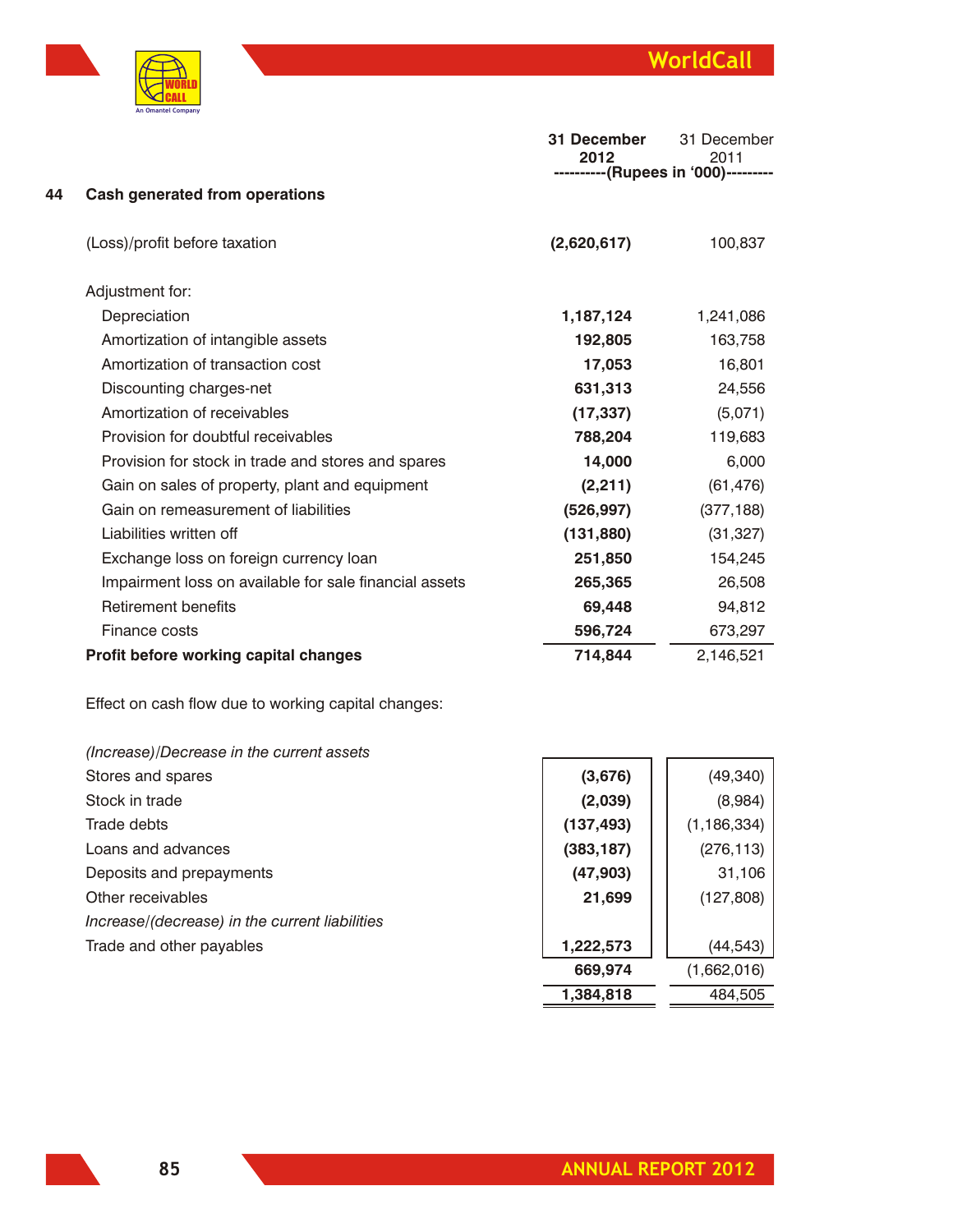

# **45 Remuneration of Chief Executive Officer, Directors and Executives**

The aggregate amount charged in the financial statements for the year for remuneration, including certain benefits, to the chief executive, directors and executives of the Company are as follows:

|                            |        | <b>Chief Executive Officer</b> | <b>Directors</b>                                                        |                                         | <b>Executives</b> |         |
|----------------------------|--------|--------------------------------|-------------------------------------------------------------------------|-----------------------------------------|-------------------|---------|
|                            |        |                                | 31 December 31 December 31 December 31 December 31 December 31 December |                                         |                   |         |
|                            | 2012   | 2011                           | 2012                                                                    | 2011                                    | 2012              | 2011    |
|                            |        |                                |                                                                         | --(Rupees in '000)--------------------- |                   |         |
| Managerial remuneration    | 17,920 | 17,920                         |                                                                         | $\overline{\phantom{0}}$                | 182,731           | 194.414 |
| <b>Retirement benefits</b> | 2,987  | 2,987                          |                                                                         | $\overline{\phantom{a}}$                | 29,597            | 31,001  |
| Housing                    | 7,168  | 7,168                          |                                                                         | ۰                                       | 73,092            | 77,766  |
| <b>Utilities</b>           | 1,792  | 1,792                          |                                                                         | -                                       | 18,273            | 19,441  |
|                            | 29,867 | 29,867                         |                                                                         | -                                       | 303,693           | 322,622 |
| <b>Number of persons</b>   |        |                                |                                                                         |                                         | 168               | 174     |

The Chief Executive Officer and certain executives of the Company are provided with Company maintained vehicles and residential telephones.

Meeting fee amounting to Rs. 2.65 million (31 December 2011: Rs. 2.16 million) is paid to directors during the year.

# **46 Financial risk management**

The Company finances its operations through equity, borrowings and management of working capital with a view to obtain a reasonable mix between the various sources of finance to minimize the risk. Taken as a whole, risk arising from the Company's financial instruments is limited as there is no significant exposure to market risk in respect of such instruments.

The Company has exposure to the following risks from its use of financial instruments

- Credit risk
- Liquidity risk
- Market risk

# **46.1 Credit risk**

Credit risk represents the accounting loss that would be recognised at the reporting date if counter parties failed completely to perform as contracted. The Company's credit risk is primarily attributable to its trade debts and loans and advances. The Company has no significant concentration of credit risk as exposure is spread over a large number of counter parties in the case of trade debts. To manage exposure to credit risk, the Company applies credit limits to its customers and obtains advances from certain customers.

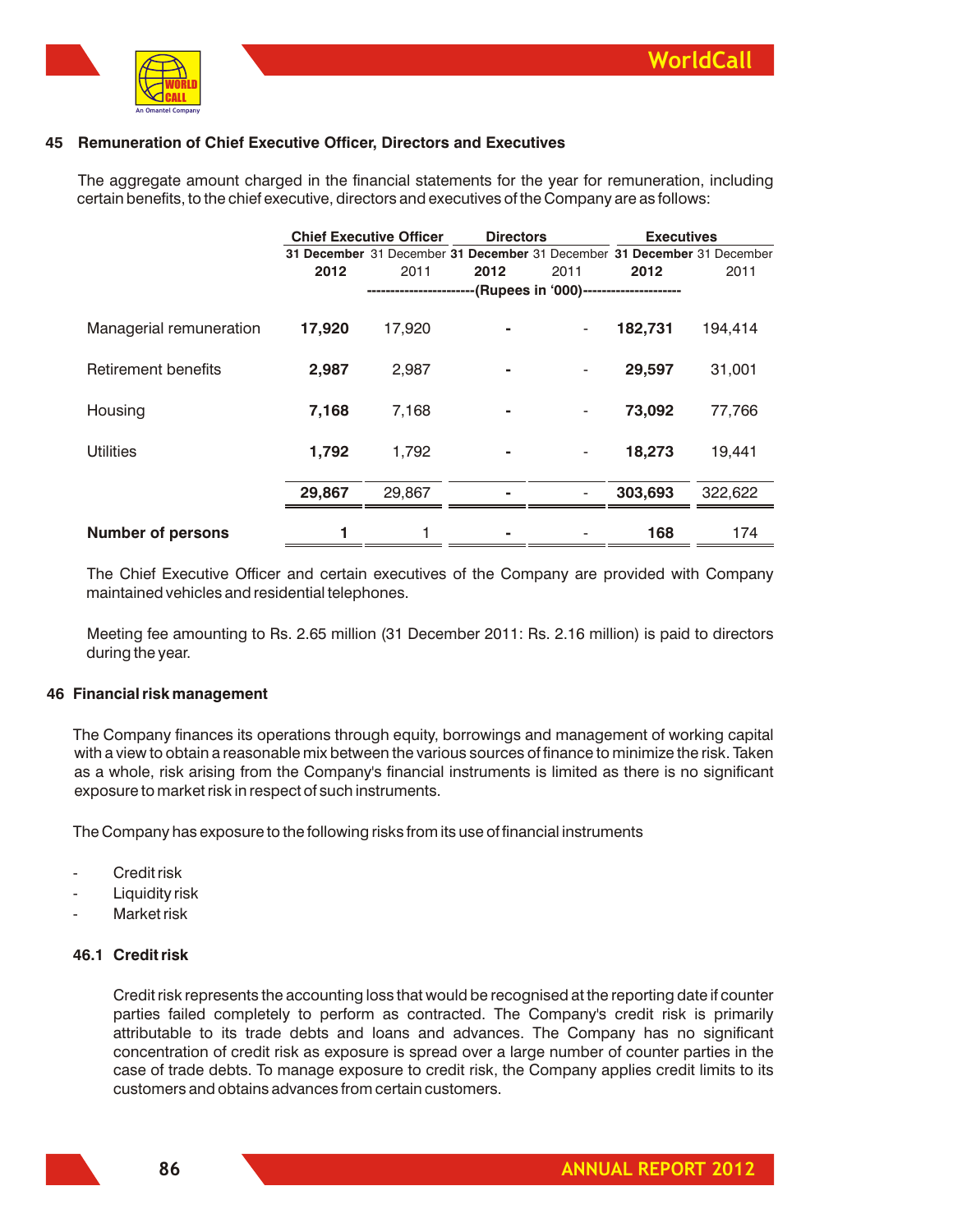

# **46.1.1 Exposure to credit risk**

The carrying amount of financial assets represents the maximum credit exposure. The maximum exposure to credit risk at the balance sheet date was:

|                                      | 31 December                                | 31 December |
|--------------------------------------|--------------------------------------------|-------------|
|                                      | 2012<br>2011<br>-(Rupees in '000)--------- |             |
| Long term advances and deposits      | 122,074                                    | 132,323     |
| Long term trade receivable           | 242,883                                    | 18,092      |
| Trade debts                          | 3,634,093                                  | 3,473,689   |
| Loans and advances - considered good | 591,399                                    | 566,514     |
| Short term deposits                  | 124,329                                    | 69.571      |
| Other receivables                    | 37,694                                     | 47,128      |
| Short term investments               | 104,982                                    | 114,489     |
| Cash and bank balances               | 100.742                                    | 327,028     |
|                                      | 4,958,196                                  | 4,748,834   |

**46.1.2** The age of trade receivables and related impairment loss at the balance sheet date was:

| ----------(Rupees in '000)---------<br>The age of trade receivables<br>Not past due<br>1,923,467<br>1,876,999<br>Past due 0 - 180 days<br>494,297<br>1,221,035<br>Past due 181 - 365 days<br>322,590<br>164,296<br>404,790<br>115,752<br>$1 - 2$ years<br>731,832<br>More than 2 years<br>113,699<br>3,876,976<br>3,491,781<br>The age of impairment loss against trade receivables<br>Not past due<br>Past due 0 - 180 days<br>54,257<br>24,685<br>Past due 181 - 365 days<br>47,156<br>30,174<br>$1 - 2$ years<br>175,965<br>52,448<br>731,832<br>More than 2 years<br>113,699<br>1,009,210<br>221,006<br>The movement in provision for impairment of<br>receivables is as follows:<br>221,006<br>Opening balance<br>714,694<br>Charge for the year<br>788,204<br>119,683<br>Written off for the year<br>(613, 371) |                 | 31 December<br>2012 | 31 December<br>2011 |
|-----------------------------------------------------------------------------------------------------------------------------------------------------------------------------------------------------------------------------------------------------------------------------------------------------------------------------------------------------------------------------------------------------------------------------------------------------------------------------------------------------------------------------------------------------------------------------------------------------------------------------------------------------------------------------------------------------------------------------------------------------------------------------------------------------------------------|-----------------|---------------------|---------------------|
|                                                                                                                                                                                                                                                                                                                                                                                                                                                                                                                                                                                                                                                                                                                                                                                                                       |                 |                     |                     |
|                                                                                                                                                                                                                                                                                                                                                                                                                                                                                                                                                                                                                                                                                                                                                                                                                       |                 |                     |                     |
|                                                                                                                                                                                                                                                                                                                                                                                                                                                                                                                                                                                                                                                                                                                                                                                                                       |                 |                     |                     |
|                                                                                                                                                                                                                                                                                                                                                                                                                                                                                                                                                                                                                                                                                                                                                                                                                       |                 |                     |                     |
|                                                                                                                                                                                                                                                                                                                                                                                                                                                                                                                                                                                                                                                                                                                                                                                                                       |                 |                     |                     |
|                                                                                                                                                                                                                                                                                                                                                                                                                                                                                                                                                                                                                                                                                                                                                                                                                       |                 |                     |                     |
|                                                                                                                                                                                                                                                                                                                                                                                                                                                                                                                                                                                                                                                                                                                                                                                                                       |                 |                     |                     |
|                                                                                                                                                                                                                                                                                                                                                                                                                                                                                                                                                                                                                                                                                                                                                                                                                       |                 |                     |                     |
|                                                                                                                                                                                                                                                                                                                                                                                                                                                                                                                                                                                                                                                                                                                                                                                                                       |                 |                     |                     |
|                                                                                                                                                                                                                                                                                                                                                                                                                                                                                                                                                                                                                                                                                                                                                                                                                       |                 |                     |                     |
|                                                                                                                                                                                                                                                                                                                                                                                                                                                                                                                                                                                                                                                                                                                                                                                                                       |                 |                     |                     |
|                                                                                                                                                                                                                                                                                                                                                                                                                                                                                                                                                                                                                                                                                                                                                                                                                       |                 |                     |                     |
|                                                                                                                                                                                                                                                                                                                                                                                                                                                                                                                                                                                                                                                                                                                                                                                                                       |                 |                     |                     |
|                                                                                                                                                                                                                                                                                                                                                                                                                                                                                                                                                                                                                                                                                                                                                                                                                       |                 |                     |                     |
|                                                                                                                                                                                                                                                                                                                                                                                                                                                                                                                                                                                                                                                                                                                                                                                                                       |                 |                     |                     |
|                                                                                                                                                                                                                                                                                                                                                                                                                                                                                                                                                                                                                                                                                                                                                                                                                       |                 |                     |                     |
|                                                                                                                                                                                                                                                                                                                                                                                                                                                                                                                                                                                                                                                                                                                                                                                                                       |                 |                     |                     |
|                                                                                                                                                                                                                                                                                                                                                                                                                                                                                                                                                                                                                                                                                                                                                                                                                       |                 |                     |                     |
|                                                                                                                                                                                                                                                                                                                                                                                                                                                                                                                                                                                                                                                                                                                                                                                                                       |                 |                     |                     |
|                                                                                                                                                                                                                                                                                                                                                                                                                                                                                                                                                                                                                                                                                                                                                                                                                       | Closing balance | 1,009,210           | 221,006             |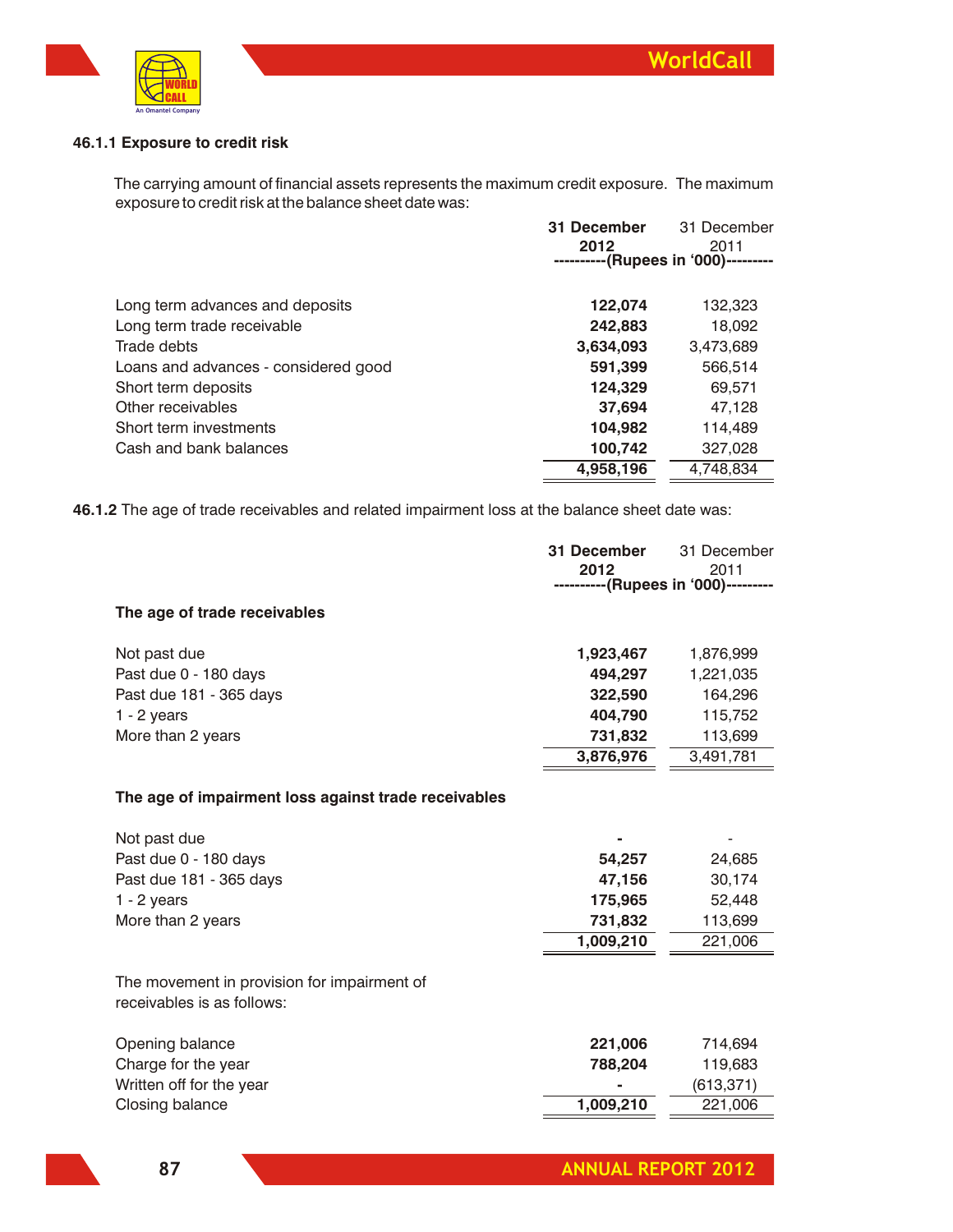

# **46.2 Liquidity risk**

Liquidity risk reflects an enterprise's inability in raising funds to meet commitments. The Company follows an effective cash management and planning policy and maintains flexibility in funding by keeping committed credit lines available.

The following are the contractual maturities of financial liabilities as on 31 December 2012:

|                                       | Carrying<br>Amount | 6 months<br>or less | 6-12 months                    | 1-2 year  | More than<br>2 years |
|---------------------------------------|--------------------|---------------------|--------------------------------|-----------|----------------------|
|                                       |                    |                     | -(Rupees in '000)------------- |           |                      |
| Term finance certificates - secured   | 1,640,083          |                     |                                | 547,911   | 1,092,172            |
| Long term loan                        | 3,317,949          | 167,498             | 334,995                        | 669,990   | 2,145,466            |
| Liabilities against assets subject to |                    |                     |                                |           |                      |
| to finance lease                      | 105,005            | 31.490              | 28,611                         | 44,904    |                      |
| Long term payables                    | 1,288,444          |                     |                                | 438,050   | 850,394              |
| Long term deposits                    | 42,458             |                     |                                |           | 42,458               |
| License fee payable                   | 1,021,500          | 1,021,500           |                                |           |                      |
| Running finance under mark-up         |                    |                     |                                |           |                      |
| arrangements - secured                | 789,331            | 789,331             |                                |           |                      |
| Short term borrowings                 | 1,014,767          | 1,014,767           |                                |           |                      |
| Trade and other payables              | 6,347,419          | 6,040,724           | 306,695                        |           |                      |
| Interest and mark up accrued          | 245,190            | 245,190             |                                |           |                      |
|                                       | 15,812,146         | 9,310,500           | 670,301                        | 1.700.855 | 4.130.490            |

The following are the contractual maturities of financial liabilities as on 31 December 2011:

|                                       | Carrying<br><b>Amount</b> | 6 months<br>or less | 6-12 months                        | 1-2 year  | More than<br>2 years |
|---------------------------------------|---------------------------|---------------------|------------------------------------|-----------|----------------------|
|                                       |                           |                     | -(Rupees in '000)----------------- |           |                      |
| Term finance certificates - secured   | 2,177,038                 | 547,912             | 547,913                            | 1,081,213 |                      |
| Long term loan                        | 3.060.004                 |                     |                                    | 464.715   | 2,595,289            |
| Liabilities against assets subject to |                           |                     |                                    |           |                      |
| finance lease                         | 145,014                   | 26,414              | 29,129                             | 53,540    | 35,931               |
| Long term payables                    | 1,494,620                 |                     |                                    | 1,089,961 | 404,659              |
| Long term deposits                    | 42.661                    |                     |                                    |           | 42,661               |
| License fee payable                   | 1,021,500                 | 1,021,500           |                                    |           |                      |
| Running finance under markup          |                           |                     |                                    |           |                      |
| arrangements-secured                  | 979,373                   | 979,373             |                                    |           |                      |
| Short term borrowings                 | 118,503                   | 118,503             |                                    |           |                      |
| Trade and other payables              | 5,321,375                 | 4,874,658           | 446.717                            |           |                      |
| Interest and mark up accrued          | 140,183                   | 140,183             |                                    |           |                      |
|                                       | 14,500,271                | 7,708,543           | 1,023,759                          | 2,689,429 | 3,078,540            |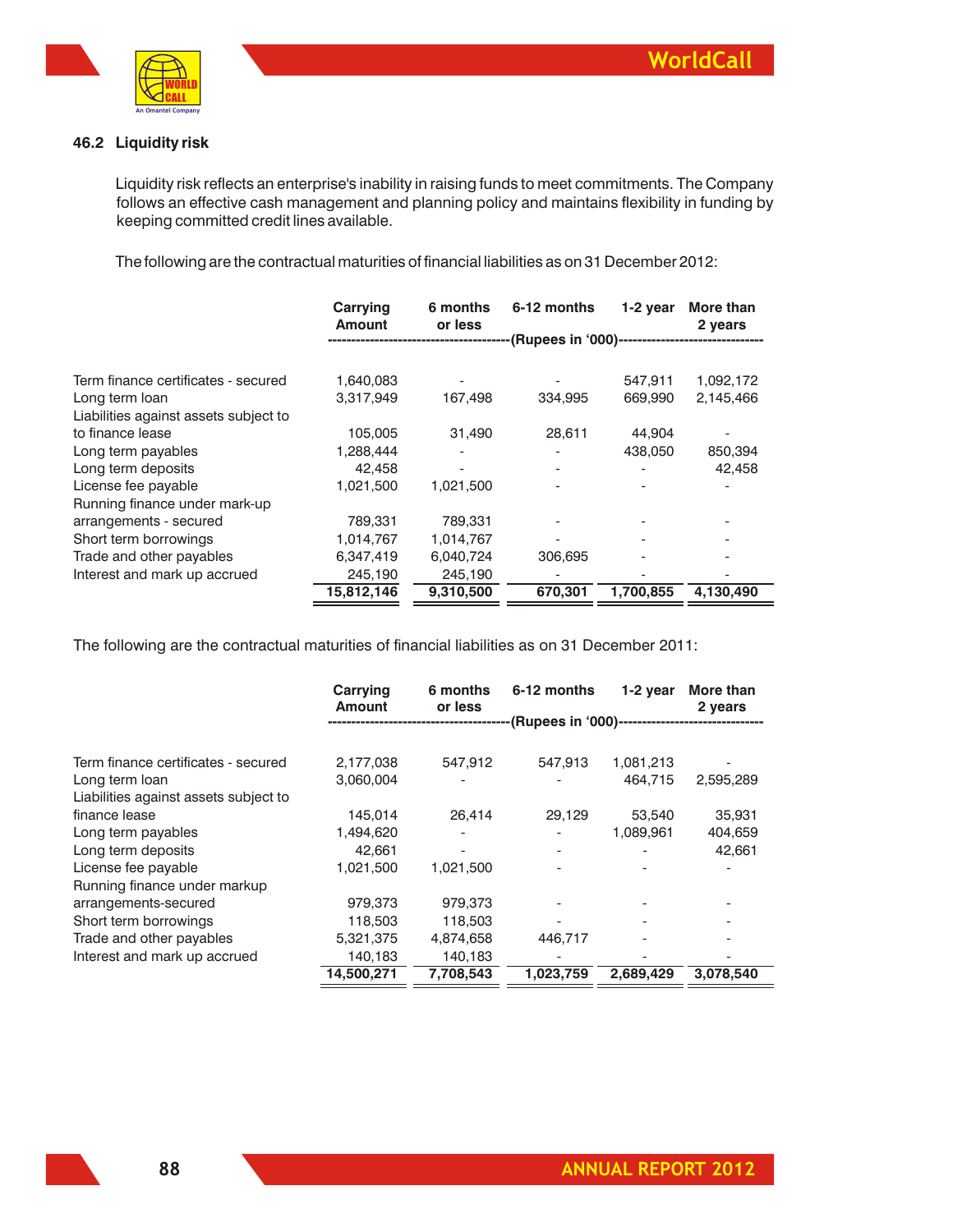

# **46.3 Market risk**

# **46.3.1 Currency risk**

Foreign currency risk arises mainly where receivables and payables exist due to transactions entered into foreign currency. The Company is exposed to foreign currency's risk on sales and purchases that are entered in a currency other than Pak Rupees. The Company's foreign currency payables are substantially hedged against foreign currency receivables.

The Company exposure to foreign currency risk was as follows:

|                                                                          | 31 December<br>2012<br><b>USD ('000)</b> | 31 December<br>2011<br>USD ('000) |
|--------------------------------------------------------------------------|------------------------------------------|-----------------------------------|
| Trade receivables                                                        | 20,770                                   | 17,143                            |
| Trade payables                                                           | (26, 702)                                | (17, 513)                         |
| <b>Suppliers</b>                                                         | (16, 407)                                | (17,981)                          |
| <b>Borrowings</b>                                                        | (34,500)                                 | (34,500)                          |
| Net exposure                                                             | (56, 839)                                | (52,851)                          |
|                                                                          | 31 December<br>2012                      | 31 December<br>2011               |
| The Following significant exchange rates were<br>applied during the year |                                          |                                   |
| Average rate - Rupees per US Dollar (USD)                                | 93.40                                    | 87.78                             |
| Reporting date rate - Rupees per US Dollar (USD)                         | 97.05                                    | 89.75                             |

A 5.00% strengthening of Rupees against the above currency would have decreased equity and profit and loss account by Rs. 275.81 million (31 December 2011: 237.17 million). This analysis assumes that all other variables, in particular interest rates remain constant.

A 5.00% weakening of Rupees would have equal but opposite effect.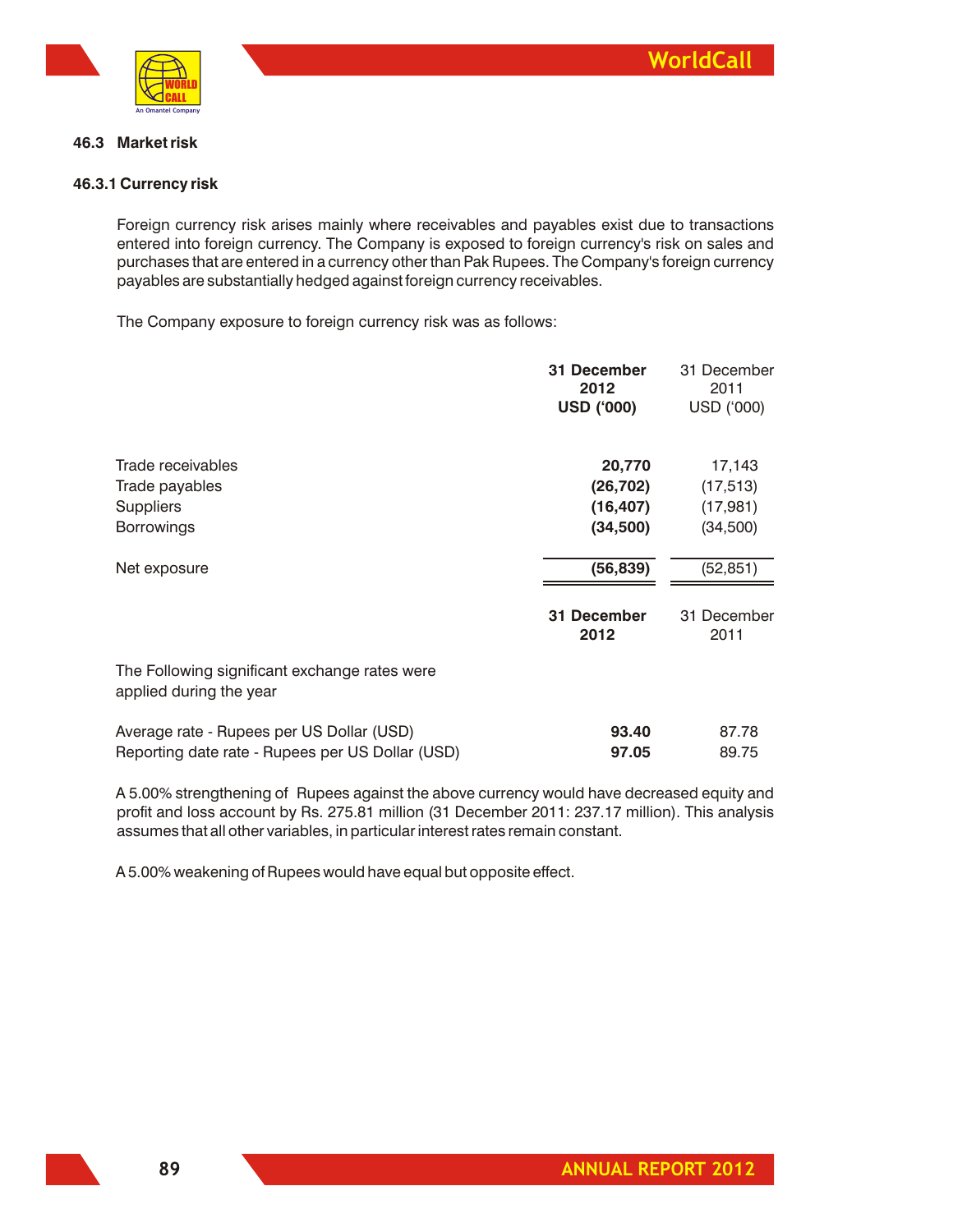

# **46.3.2 Interest rate risk**

Interest rate risk is the risk that the value of a financial instrument will fluctuate due to changes in market interest rates. The Company has adopted appropriate policies to cover interest rate risk.

At the balance sheet date the interest rate profile of the Company's interest bearing financial instruments was:

|                                                     | 31 December<br>2012 | 31 December<br>2011                 |
|-----------------------------------------------------|---------------------|-------------------------------------|
|                                                     |                     | ----------(Rupees in '000)--------- |
| <b>Fixed rate instruments</b>                       |                     |                                     |
| <b>Financial assets</b>                             |                     |                                     |
| Cash and bank balances- deposit accounts            |                     |                                     |
| <b>Floating rate instruments</b>                    |                     |                                     |
| <b>Financial assets</b>                             |                     |                                     |
| Cash and bank balances- saving accounts             | 86,818              | 310,082                             |
| <b>Financial liabilities</b>                        |                     |                                     |
| Term finance certificates - secured                 | 1,643,735           | 2,191,648                           |
| Long term finances - secured                        | 3,349,950           | 3,098,100                           |
| Liabilities against assets subject to finance lease | 105,005             | 145,014                             |
| Short term borrowings                               | 1,014,767           | 118,503                             |
| Running finance under mark-up arrangements-secured  | 789,331             | 979,373                             |
|                                                     | (6,815,970)         | (6, 222, 556)                       |

# *Fair value sensitivity analysis for fixed rate instruments*

The Company does not account for any fixed rate financial assets and liabilities at fair value through profit or loss. Therefore a change in interest rates at the balance sheet date would not affect profit or loss.

# *Cash flow sensitivity analysis for variable rate instruments*

An increase of 1.00% in interest rate at the reporting date would have increased mark-up by Rs. 68.12 million. Similarly a decrease of 1.00% in interest rate would have decreased mark-up by similar amount. This analysis assumes that all other variables remain constant.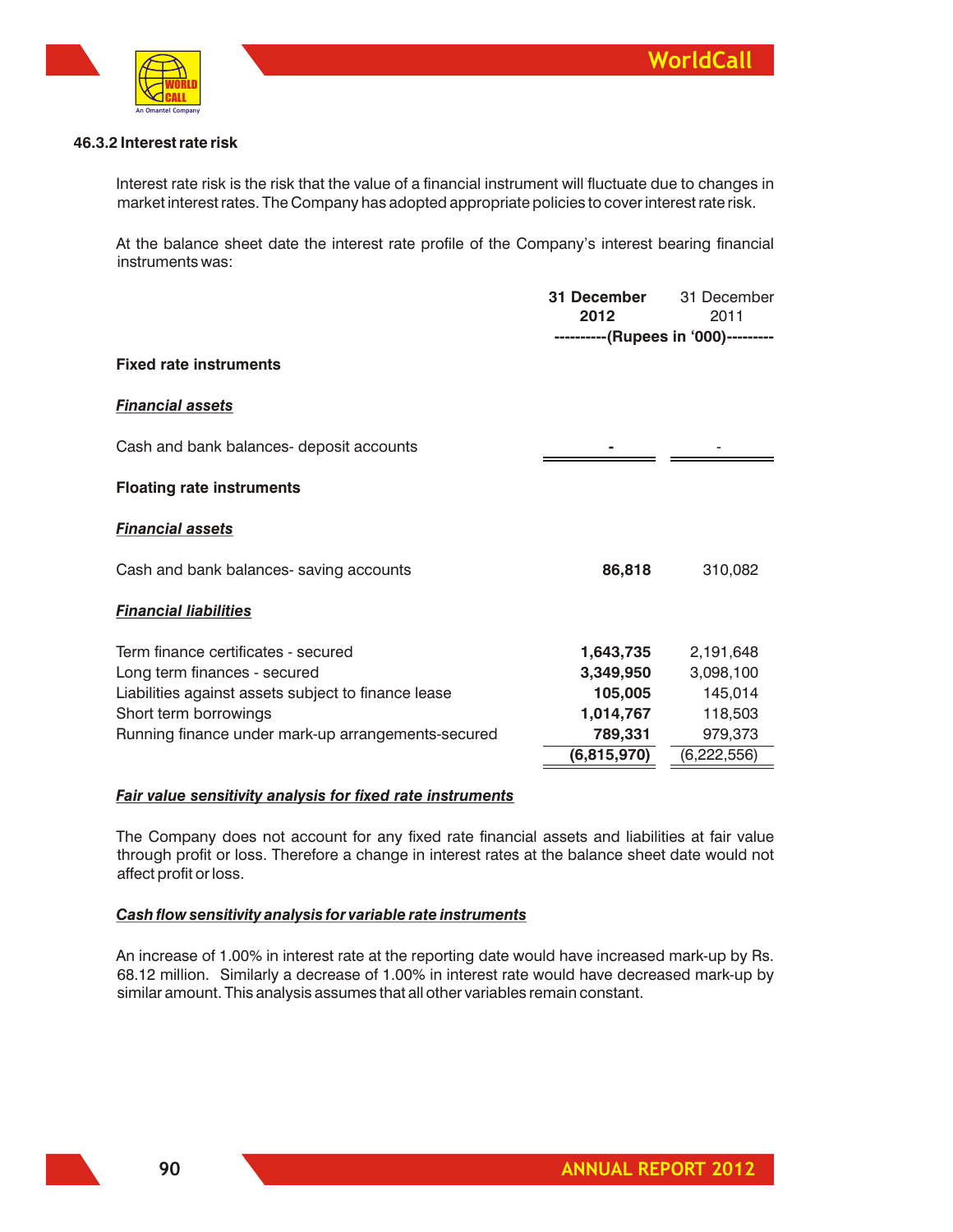

# **46.3.3 Other market price risk**

Equity price risk arises from investments at fair value through profit or loss. The primary goal of the Company investment strategy is to maximise investment returns on the surplus cash balance. In accordance with this strategy certain investments are designated at fair value through profit or loss because their performance is actively monitored and they are managed on a fair value basis.

Since the investment amount is less than 1.00% of the Company's total assets, the performance of the investments will not have any material impact on the Company's performance.

# **46.4 Fair values of financial assets and liabilities**

The carrying values of all financial assets and liabilities reflected in financial statements approximate their fair values. Fair value is determined on the basis of objective evidence at each reporting date.

#### **46.5 Capital management**

The Board's policy is to maintain an efficient capital base so as to maintain investor, creditor and market confidence and to sustain the future development of Company's business. The Board of Directors monitors the return on capital employed, which the Company defines as operating income divided by total capital employed. The Board of Directors also monitors the level of dividends to ordinary shareholders.

The Company's objectives when managing capital are:

- a) to safeguard the entity's ability to continue as a going concern, so that it can continue to provide returns for shareholders and benefits for other stakeholders, and
- b) to provide an adequate return to shareholders.

The Company manages the capital structure in the context of economic conditions and the risk characteristics of the underlying assets. In order to maintain or adjust the capital structure, the Company may, for example, adjust the amount of dividends paid to shareholders, issue new shares, or sell assets to reduce debt. The Company monitors capital on the basis of the debt-toequity ratio calculated as a ratio of total debt to equity and total debt.

The debt-to-equity ratio is as follows:

|                       | 31 December                         | 31 December |
|-----------------------|-------------------------------------|-------------|
|                       | 2012<br>$------(Rupees in '000)---$ | 2011        |
|                       |                                     |             |
| Total debt            | 6,867,135                           | 6.479.932   |
| Total equity and debt | 15,475,970                          | 16.487.436  |
| Debt-to-equity ratio  | 44:56                               | 39:61       |

There were no changes in the Company's approach to capital management during the year and the Company is not subject to externally imposed capital requirements.

# **47 Standards, interpretations and amendments to published approved accounting standards that are yet not effective**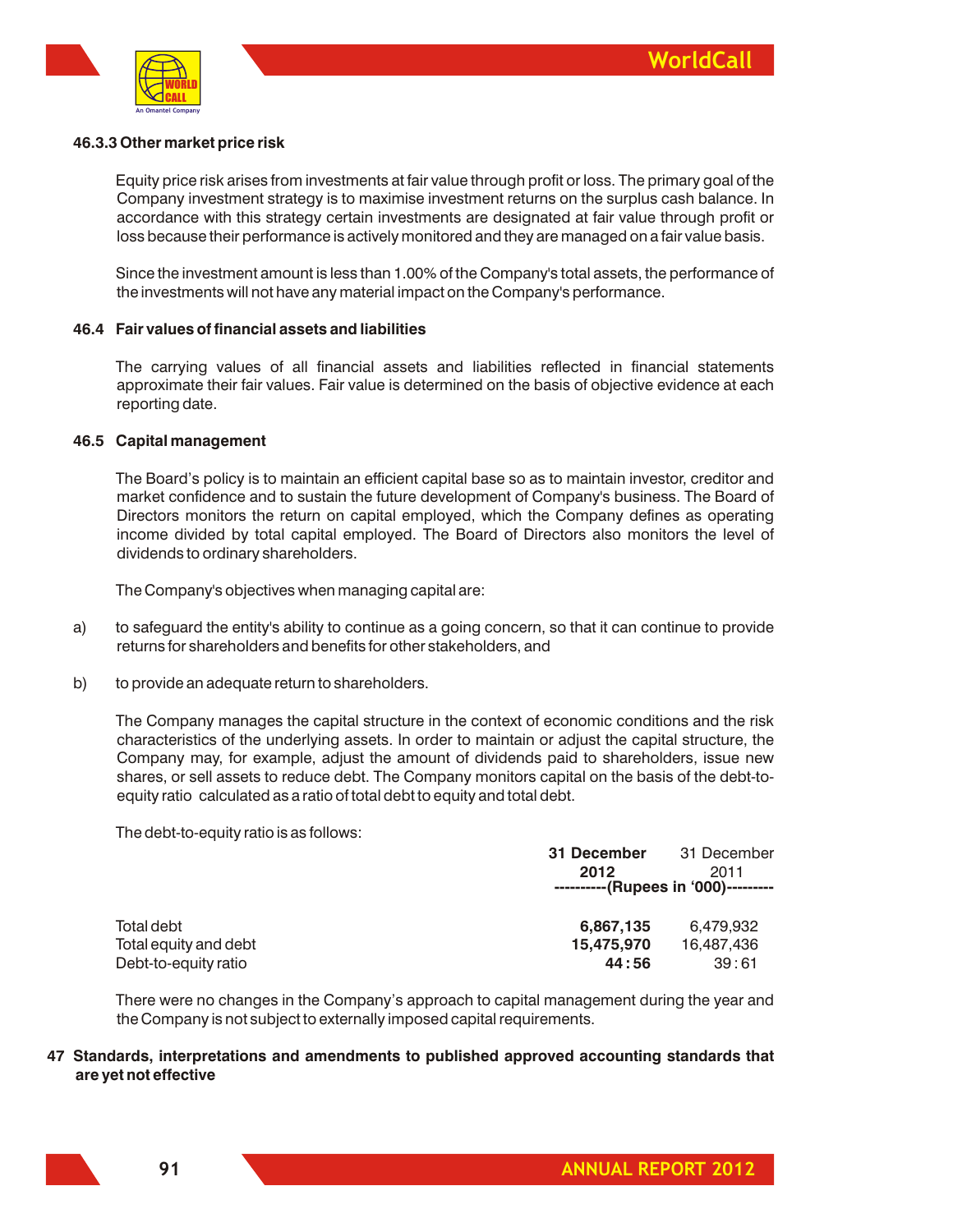

# **47.1 Standards, amendments or interpretations which became effective during the year**

During the year, certain amendments to Standards or new interpretations became effective, however, the amendments or interpretation did not have any material effect on the financial statements of the Company.

# **47.2 The following standards, amendments and interpretations of approved accounting standards will be effective for accounting periods beginning on or after 01 January 2013**

- IAS 19 Employee Benefits (amended 2011) (effective for annual periods beginning on or after 1 January 2013). The amended IAS 19 includes the amendments that require actuarial gains and losses to be recognised immediately in other comprehensive income; this change will remove the corridor method and eliminate the ability for entities to recognise all changes in the defined benefit obligation and in plan assets in profit or loss, which currently is allowed under IAS 19; and that the expected return on plan assets recognised in profit or loss is calculated based on the rate used to discount the defined benefit obligation.
- Presentation of Items of Other Comprehensive Income (Amendments to IAS 1) (effective for annual periods beginning on or after 1 July 2012). The amendments require that an entity present separately the items of other comprehensive income that would be reclassified to profit or loss in the future if certain conditions are met from those that would never be reclassified to profit or loss. The amendments do not address which items are presented in other comprehensive income or which items need to be reclassified. The requirements of other IFRSs continue to apply in this regard. The amendments have no impact on financial statements of the Company.
- IAS 27 Separate Financial Statements (2011) (effective for annual periods beginning on or after 1 January 2013). IAS 27 (2011) supersedes IAS 27 (2008). Three new standards IFRS 10 - Consolidated Financial Statements, IFRS 11- Joint Arrangements and IFRS 12- Disclosure of Interest in Other Entities dealing with IAS 27 would be applicable effective 1 January 2013. IAS 27 (2011) carries forward the existing accounting and disclosure requirements for separate financial statements, with some minor clarifications. The amendments have no impact on financial statements of the Company.
- IAS 28 Investments in Associates and Joint Ventures (2011) (effective for annual periods beginning on or after 1 January 2013). IAS 28 (2011) supersedes IAS 28 (2008). IAS 28 (2011) makes the amendments to apply IFRS 5 to an investment, or a portion of an investment, in an associate or a joint venture that meets the criteria to be classified as held for sale; and on cessation of significant influence or joint control, even if an investment in an associate becomes an investment in a joint venture. The amendments have no impact on financial statements of the Company.
- Offsetting Financial Assets and Financial Liabilities (Amendments to IAS 32) (effective for annual periods beginning on or after 1 January 2014). The amendments address inconsistencies in current practice when applying the offsetting criteria in IAS 32 Financial Instruments: Presentation. The amendments clarify the meaning of 'currently has a legally enforceable right of set-off'; and that some gross settlement systems may be considered equivalent to net settlement.
- Offsetting Financial Assets and Financial Liabilities (Amendments to IFRS 7) (effective for annual periods beginning on or after 1 January 2013). The amendments to IFRS 7 contain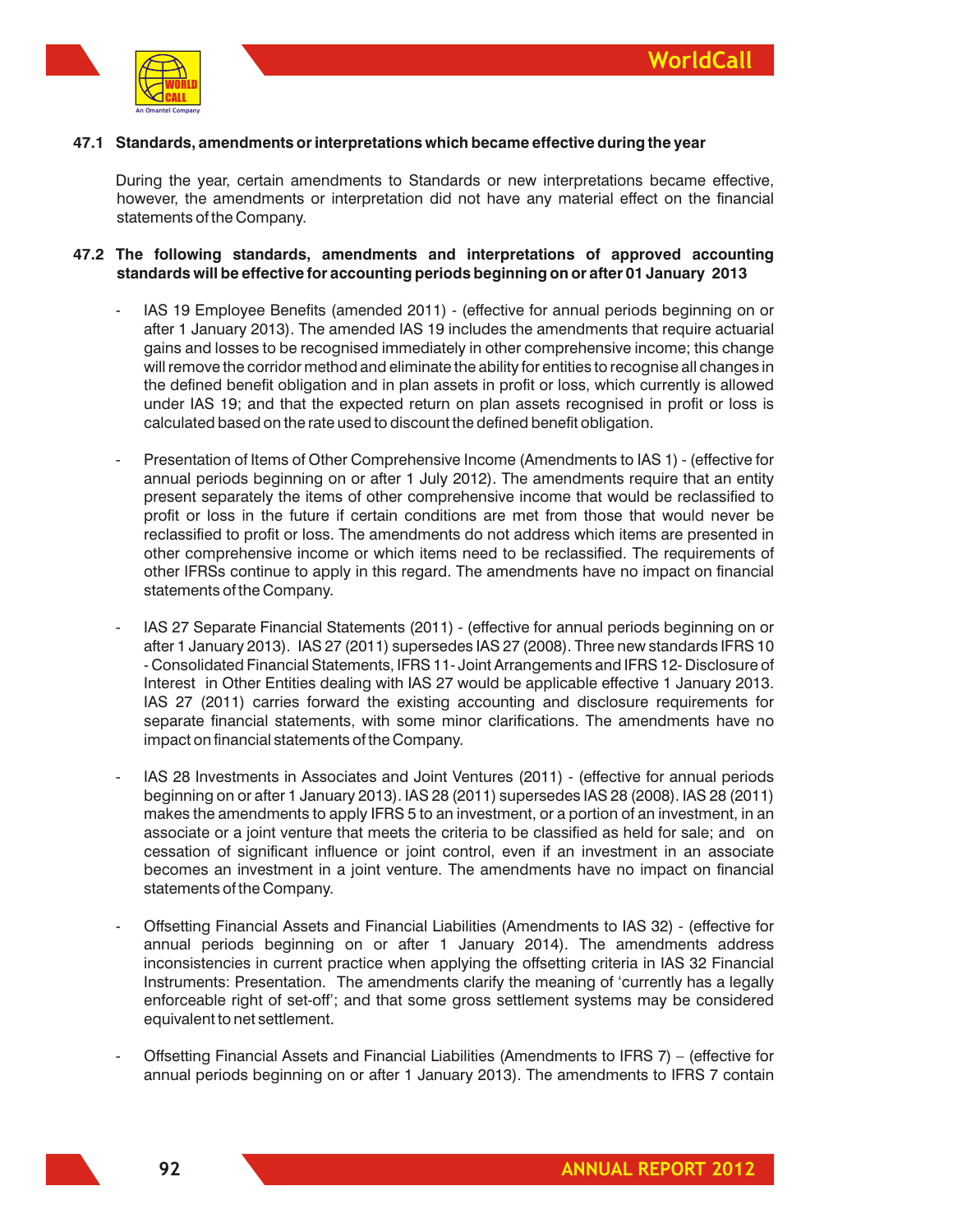

new disclosure requirements for financial assets and liabilities that are offset in the statement of financial position or subject to master netting agreement or similar arrangement.

- Annual Improvements 2009–2011 (effective for annual periods beginning on or after 1 January 2013). The new cycle of improvements contains amendments to the following five standards, with consequential amendments to other standards and interpretations.
	- o IAS 1 Presentation of Financial Statements is amended to clarify that only one comparative period – which is the preceding period – is required for a complete set of financial statements. If an entity presents additional comparative information, then that additional information need not be in the form of a complete set of financial statements. However, such information should be accompanied by related notes and should be in accordance with IFRS. Furthermore, it clarifies that the 'third statement of financial position', when required, is only required if the effect of restatement is material to statement of financial position.
	- o IAS 16 Property, Plant and Equipment is amended to clarify the accounting of spare parts, stand-by equipment and servicing equipment. The definition of 'property, plant and equipment' in IAS 16 is now considered in determining whether these items should be accounted for under that standard. If these items do not meet the definition, then they are accounted for using IAS 2 Inventories.
	- o IAS 32 Financial Instruments: Presentation is amended to clarify that IAS 12 Income Taxes applies to the accounting for income taxes relating to distributions to holders of an equity instrument and transaction costs of an equity transaction. The amendment removes a perceived inconsistency between IAS 32 and IAS 12.
	- o IAS 34 Interim Financial Reporting is amended to align the disclosure requirements for segment assets and segment liabilities in interim financial reports with those in IFRS 8 Operating Segments. IAS 34 now requires the disclosure of a measure of total assets and liabilities for a particular reportable segment. In addition, such disclosure is only required when the amount is regularly provided to the chief operating decision maker and there has been a material change from the amount disclosed in the last annual financial statements for that reportable segment.

The amendments have no impact on financial statements of the Company.

IFRIC 20 - Stripping cost in the production phase of a surface mining (effective for annual periods beginning on or after 1 January 2013). The interpretation requires production stripping cost in a surface mine to be capitalized if certain criteria are met. The amendments have no impact on financial statements of the Company.

# **48 Date of authorization for issue**

These financial statements were authorized for issue on 28 March 2013 by the Board of Directors.

# **49 General**

Figures have been rounded off to the nearest thousand of rupee.

**Dubai:** 28 March 2013

Babanchity **CHIEF EXECUTIVE OFFICER** 

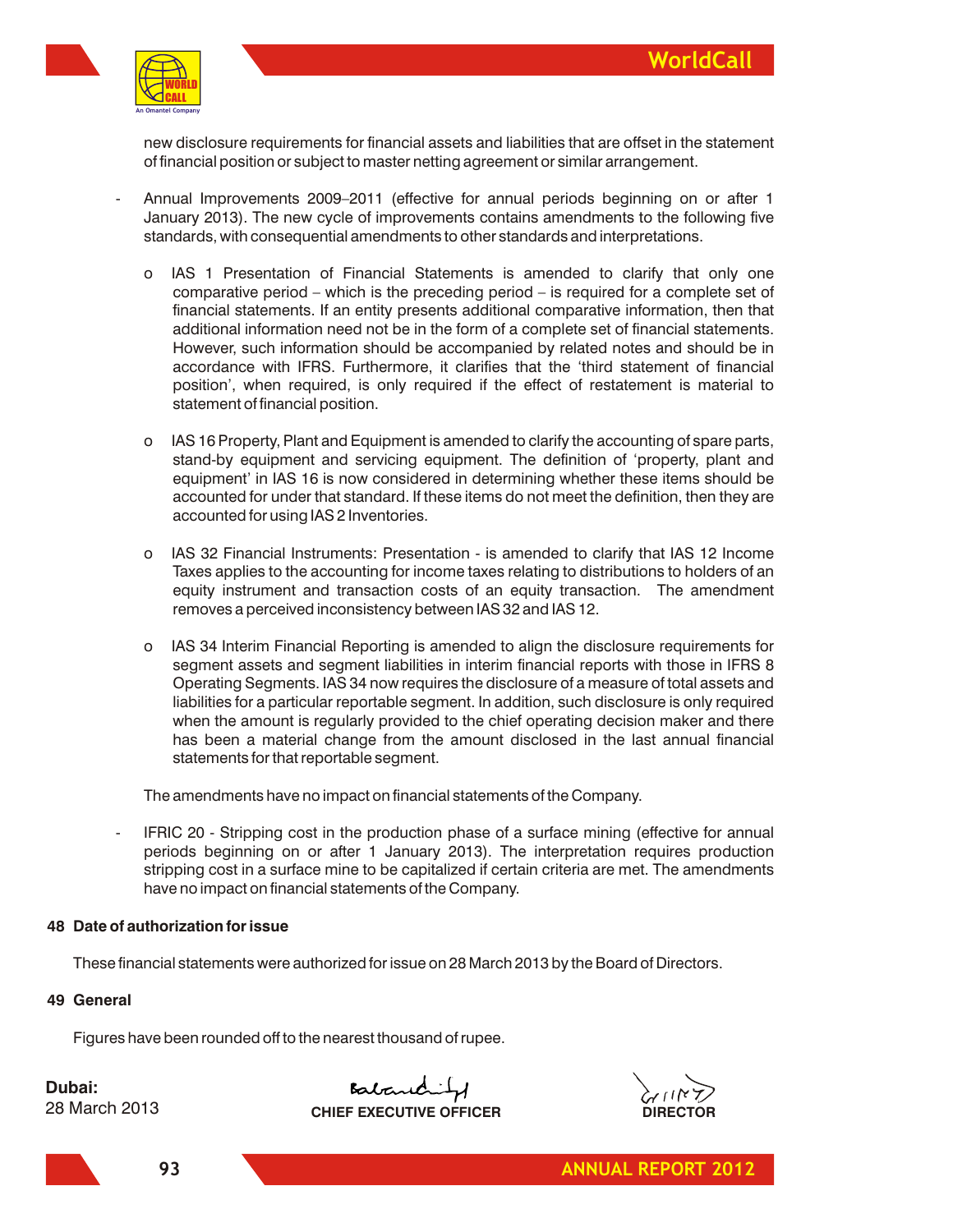

**ANNUAL REPORT 2012**

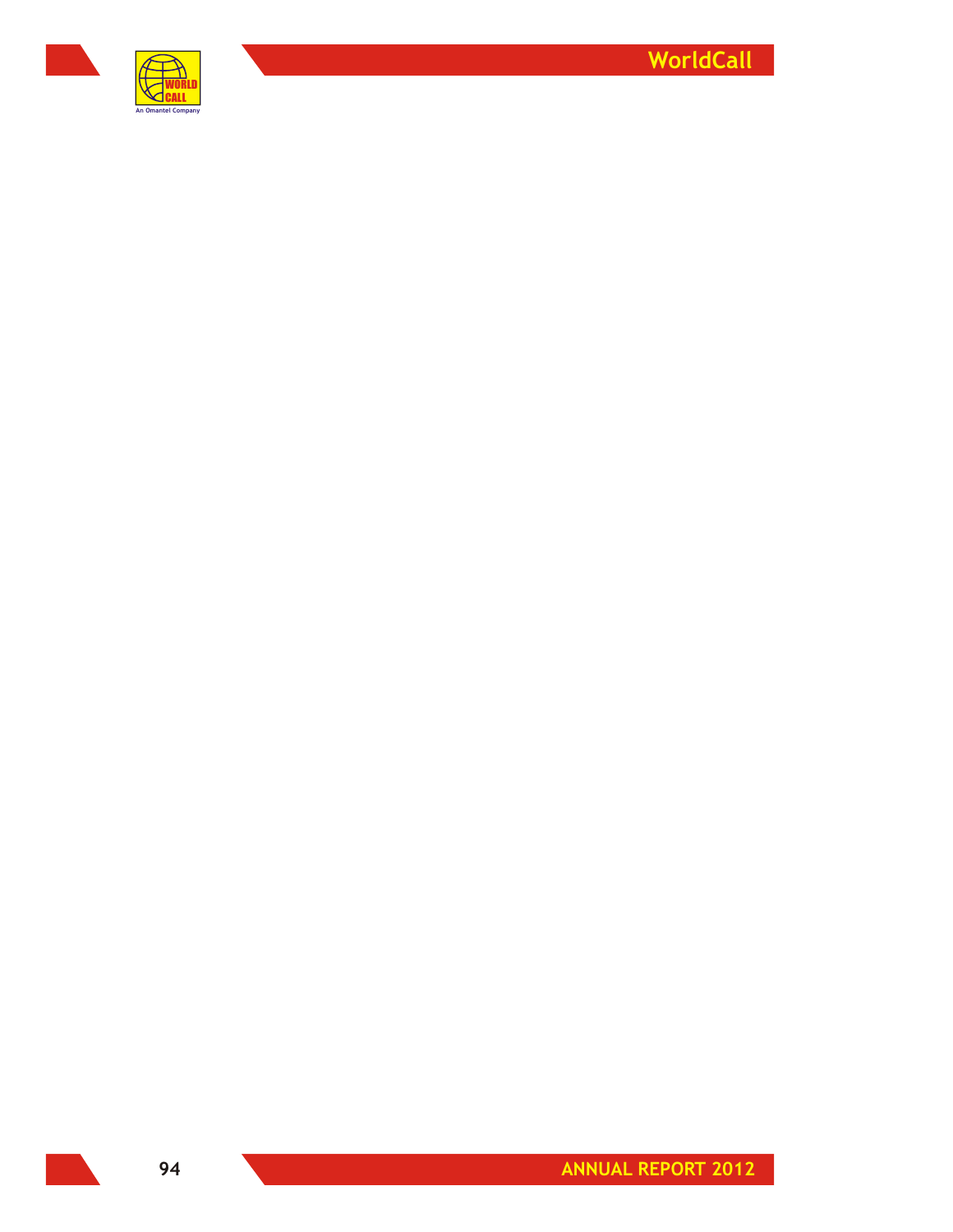

# **CONSOLIDATED FINANCIAL STATEMENTS**

# **FOR THE YEAR ENDED 31 DECEMBER 2012**



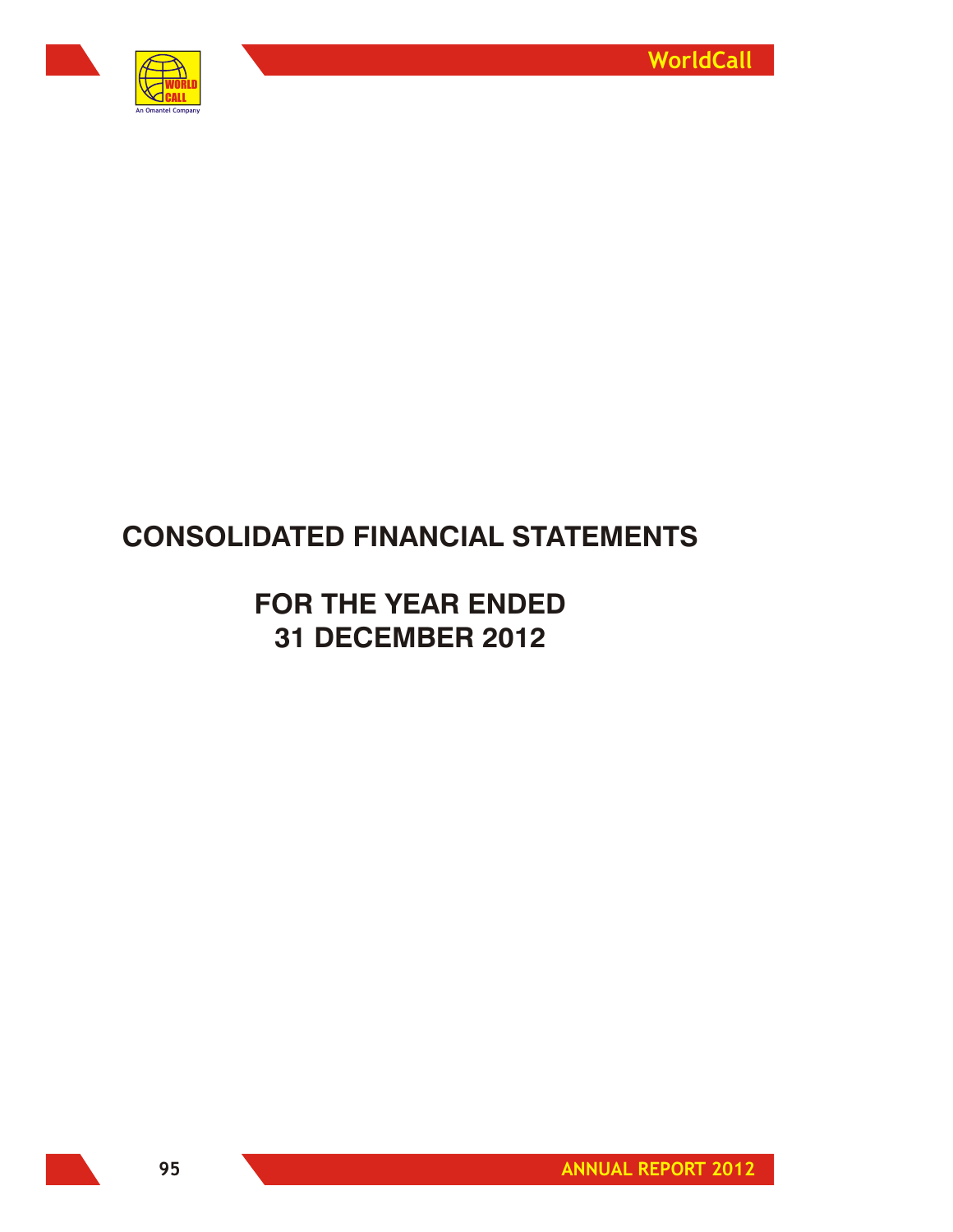

# **AUDITORS' REPORT TO THE MEMBERS**

We have audited the annexed consolidated financial statements comprising consolidated balance sheet of **Worldcall Telecom Limited** ("the Holding Company") and its subsidiary company, Worldcall Telecommunications Lanka (Private) Limited (hereinafter referred to as "the Group") as at 31 December 2012 and the related consolidated profit and loss account, consolidated statement of comprehensive income, consolidated cash flow statement and consolidated statement of changes in equity together with the notes forming part thereof, for the year then ended. We have also expressed separate opinion on the financial statements of the Holding Company. Worldcall Telecommunications Lanka (Private) Limited, a foreign subsidiary in Sri Lanka is consolidated on the basis of management accounts. Worldcall Telecommunications Lanka (Private) Limited is not material in relation to the Group. These consolidated financial statements are the responsibility of the Holding Company's management. Our responsibility is to express an opinion on these consolidated financial statements based on our audit.

Our audit was conducted in accordance with the International Standards on Auditing and accordingly included such tests of accounting records and such other auditing procedures as we considered necessary in the circumstances.

In our opinion, the consolidated financial statements present fairly the financial position of the Holding Company and its subsidiary company as at 31 December 2012 and the results of their operations for the year then ended.

 $\pm 16$ 

**Lahore: KPMG Taseer Hadi & Co.** 28 March 2013 **Chartered Accountants (Kamran Iqbal Yousafi)**

**96 ANNUAL REPORT 2012**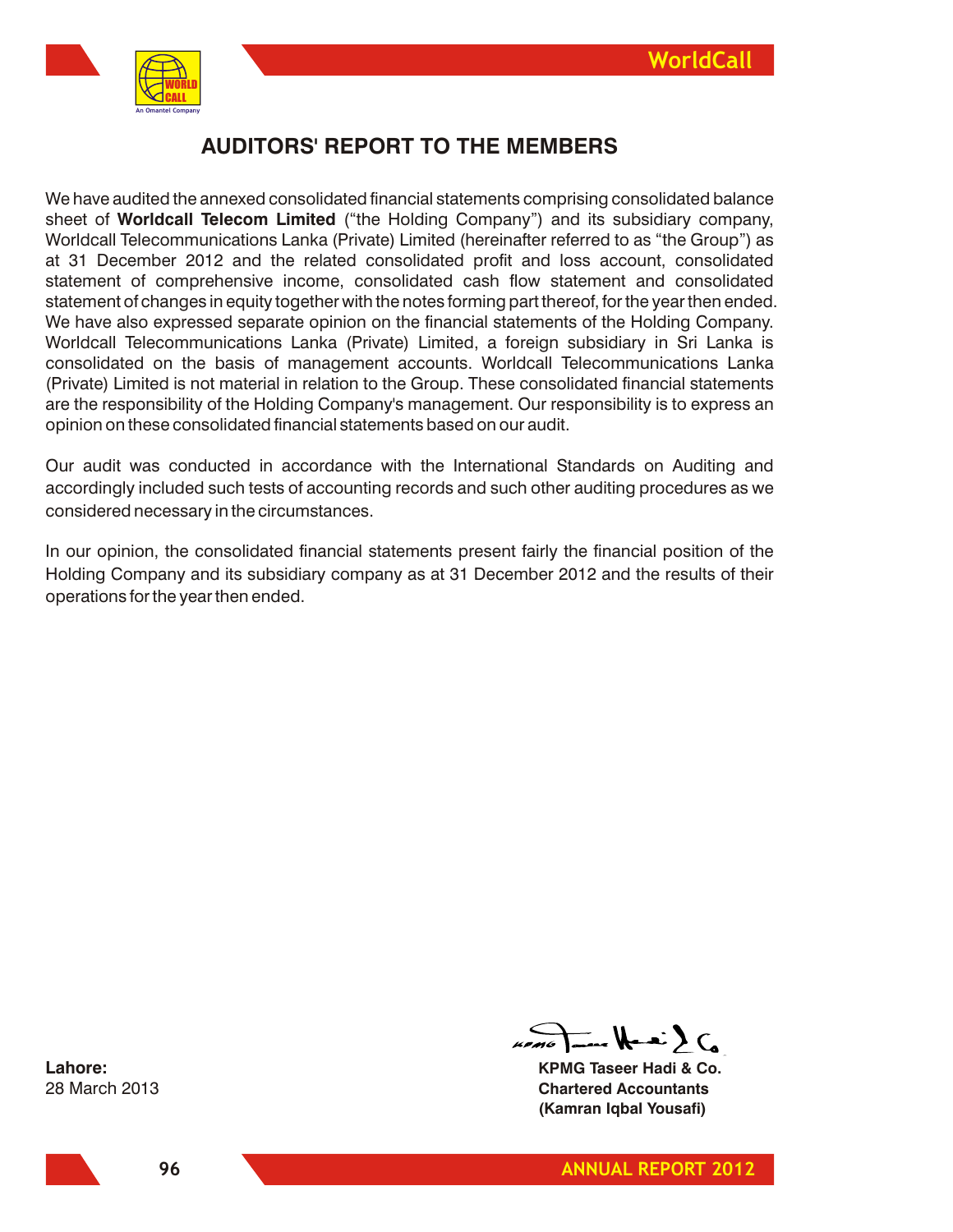

**Property of the contract of the contract of the ANNUAL REPORT 2012**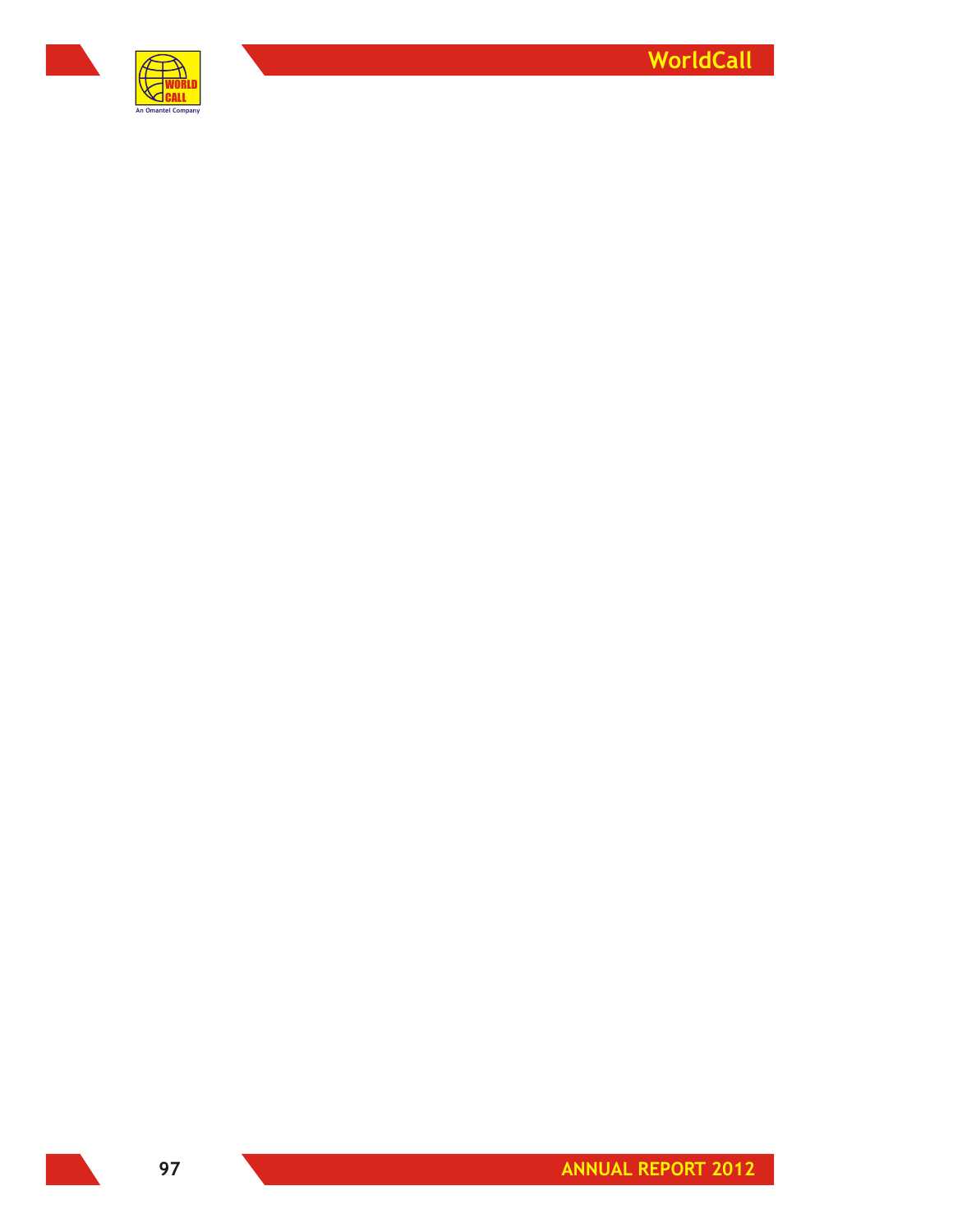

# **DIRECTORS' REPORT (Consolidated Accounts)**

The Directors of Worldcall Telecom Limited ("WTL" or the "Parent Company") are pleased to present audited consolidated financial statements of the Group for the year ended 31 December 2012.

# **Financial Overview**

|                       | <b>Year 2012</b>                | Year 2011 |
|-----------------------|---------------------------------|-----------|
|                       | -------(Rs. in million)-------- |           |
|                       |                                 |           |
| Revenue               | 7,119                           | 8,001     |
| <b>Direct Cost</b>    | (6, 591)                        | (6,013)   |
| <b>Gross Profit</b>   | 527                             | 1,988     |
| <b>Operating Cost</b> | (1,961)                         | (1,460)   |
| <b>Finance Cost</b>   | (1, 245)                        | (715)     |
| Net (Loss)/Profit     | (1,651)                         | 292       |

# **Group Foreign Subsidiary**

# **WorldCall Telecommunications Lanka (Pvt.) Limited**

Winding up of the subsidiary is in process as approved in the earlier AGM of the Parent Company. In annexed consolidated financial statements, the subsidiary has been accounted for under IFRS 5 as discontinued operations.

# **Pattern of shareholding**

Pattern of shareholding is included in the Parent Company's annual report.

For and on behalf of the Board of Directors

Babartaily

**BABAR ALI SYED** CHIEF EXECUTIVE OFFICER

**Dubai:** 28 March 2013

**98 ANNUAL REPORT 2012**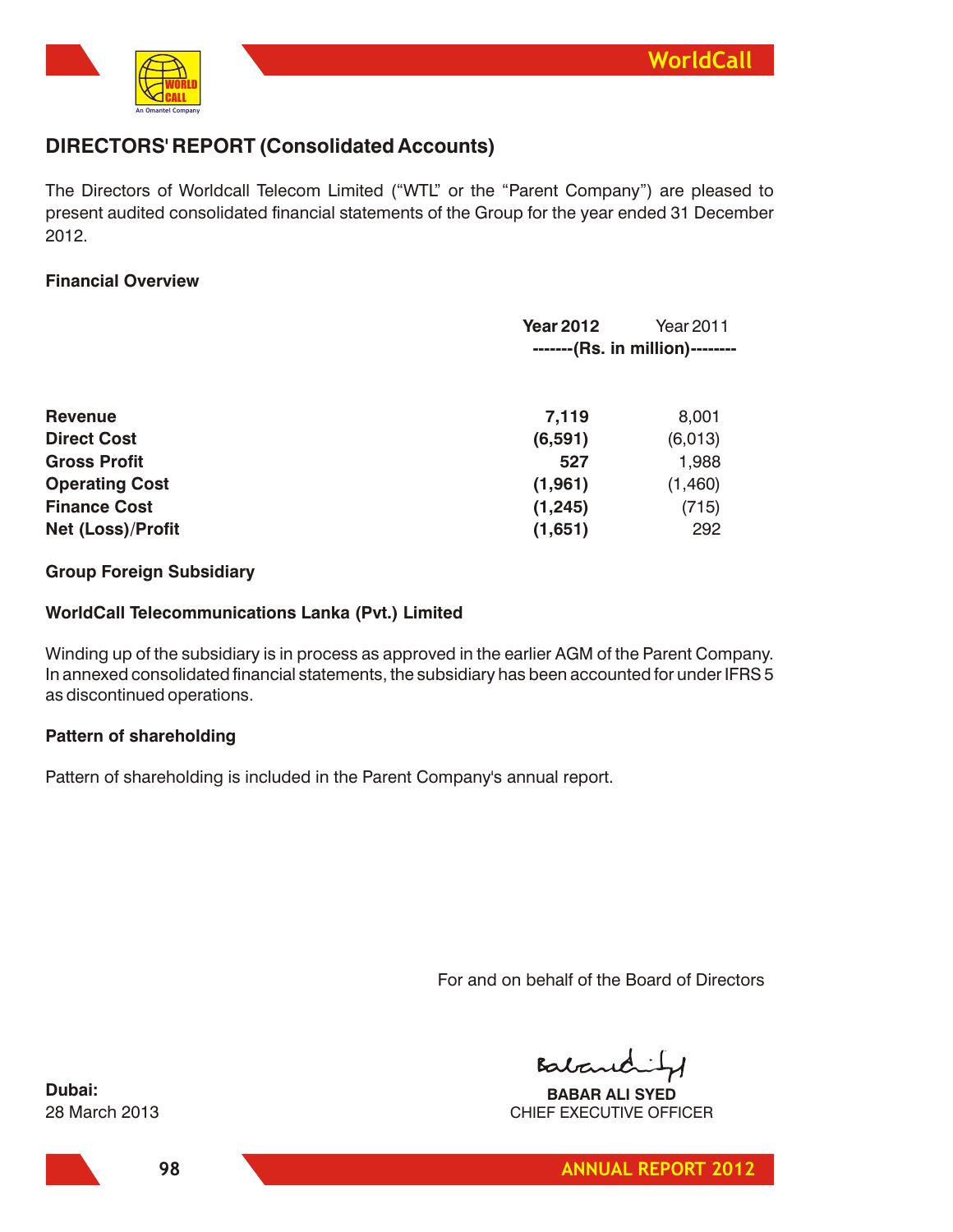

# **CONSOLIDATE BALANCE SHEET AS AT 31 DECEMBER 2012**

|                                                                                          | <b>Note</b> | 31 December<br>2012    | 31 December<br>2011           |
|------------------------------------------------------------------------------------------|-------------|------------------------|-------------------------------|
|                                                                                          |             |                        | --(Rupees in '000)----------- |
| <b>NON CURRENT ASSETS</b>                                                                |             |                        |                               |
| Tangible fixed assets                                                                    |             |                        |                               |
| Property, plant and equipment                                                            | 4           | 13,002,060             | 13,527,048                    |
| Capital work-in-progress                                                                 | 5           | 782,635<br>13,784,695  | 650,986<br>14,178,034         |
|                                                                                          |             |                        |                               |
| Intangible assets                                                                        | 6           | 4,987,160              | 5,183,628                     |
| <b>Investment properties</b><br>Long term trade receivables                              | 7<br>8      | 160,474<br>242,883     | 146,074<br>18,092             |
| <b>Deferred taxation</b>                                                                 | 9           | 1,295,068              | 288,499                       |
| Long term loans and deposits                                                             | 10          | 122,074                | 132,323                       |
|                                                                                          |             | 20,592,354             | 19,946,650                    |
| <b>CURRENT ASSETS</b>                                                                    |             |                        |                               |
| Stores and spares<br>Stock in trade                                                      | 11<br>12    | 225,091<br>208,140     | 235,415<br>201,901            |
| Trade debts                                                                              | 13          | 2,624,883              | 3,252,683                     |
| Loans and advances - considered good                                                     | 14          | 1,441,416              | 1,058,229                     |
| Deposits and prepayments<br>Other receivables                                            | 15<br>16    | 190,848<br>56,742      | 142,945<br>81,995             |
| Short term investments                                                                   | 17          | 104,982                | 114,489                       |
| Income tax recoverable - net                                                             |             | 154,656                | 163.943                       |
| Cash and bank balances                                                                   | 18          | 100,742                | 327,028<br>5,578,628          |
| Non-current assets classified as held for sale                                           | 19          | 5,107,500<br>144       | 23                            |
|                                                                                          |             | 5,107,644              | 5,578,651                     |
| <b>CURRENT LIABILITIES</b>                                                               |             |                        |                               |
| Current maturities of non-current liabilities                                            | 20          | 1,447,025              | 2,095,116                     |
| Running finance under mark-up arrangements - secured                                     | 21          | 789,331                | 979,373                       |
| Short term borrowings<br>License fee payable                                             | 22<br>23    | 1,014,767<br>1,021,500 | 118,503                       |
| Trade and other payables                                                                 | 24          | 5,947,891              | 1,021,500<br>4,589,727        |
| Interest and mark-up accrued                                                             | 25          | 245,190                | 140,183                       |
| Non-current liabilities classified as held for sale                                      | 19          | 10,465,704<br>3,563    | 8,944,402                     |
|                                                                                          |             | 10,469,267             | 7,278<br>8,951,680            |
| <b>NET CURRENT LIABILITIES</b>                                                           |             | (5,361,623)            | (3,373,029)                   |
| <b>NON CURRENT LIABILITIES</b>                                                           |             |                        |                               |
| Term finance certificates - secured                                                      | 26          | 1,640,083              | 1,081,213                     |
| Long term loan                                                                           | 27          | 2,815,456              | 3,060,004                     |
| Deferred income<br>Retirement benefits                                                   | 28<br>29    | 65,916<br>387,695      | 166,300<br>300,075            |
| Liabilities against assets subject to finance lease                                      | 30          | 44,904                 | 89,471                        |
| Long term payables                                                                       | 31          | 1,288,444              | 1,494,620                     |
| Long term deposits                                                                       |             | 42,458<br>6,284,956    | 42,661<br>6,234,344           |
| Contingencies and commitments                                                            | 32          |                        |                               |
| <b>REPRESENTED BY</b>                                                                    |             | 8,945,775              | 10,339,277                    |
| <b>Share capital and reserves</b>                                                        |             |                        |                               |
| Authorized share capital                                                                 |             |                        |                               |
| 900,000,000 (31 December 2011: 900,000,000) ordinary shares of Rs. 10 each               |             | 9,000,000              | 9,000,000                     |
| Issued, subscribed and paid up capital                                                   | 33          | 8,605,716              | 8,605,716                     |
| Share premium                                                                            | 34          | 837,335                | 837,335                       |
| Fair value reserve - available for sale financial assets<br>Currency translation reserve |             | 13,835<br>(4, 447)     | (242, 023)<br>(5,868)         |
| Accumulated (loss)/profit                                                                |             | (851, 508)             | 804,241                       |
| Capital and reserves attributable to equity holders of the Company                       |             | 8,600,931              | 9,999,401                     |
| Non controlling interest                                                                 |             | (3,286)<br>8,597,645   | (3,369)<br>9,996,032          |
| Surplus on revaluation                                                                   | 35          | 348,130                | 343,245                       |
|                                                                                          |             | 8,945,775              | 10,339,277                    |

The annexed notes 1 to 49 form an integral part of these consolidated financial statements.

**Dubai:** 28 March 2013

**CHIEF EXECUTIVE OFFICER** 

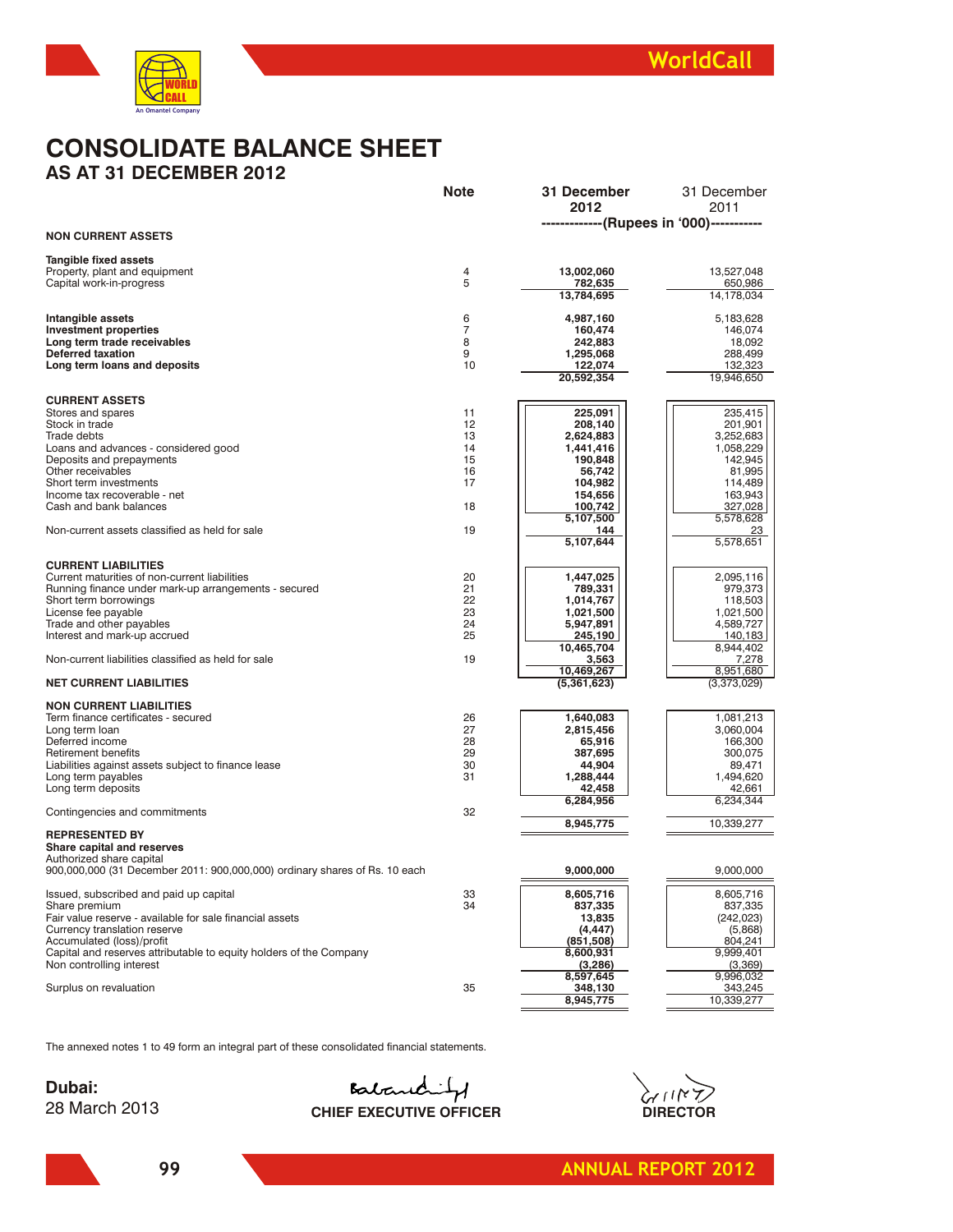

# **CONSOLIDATED PROFIT AND LOSS ACCOUNT FOR THE YEAR ENDED 31 DECEMBER 2012**

|                                                         |          | <b>Note</b> | 31 December<br>2012                      | 31 December<br>2011 |
|---------------------------------------------------------|----------|-------------|------------------------------------------|---------------------|
|                                                         |          |             | -------------(Rupees in '000)----------- |                     |
| <b>Continuing Operations</b>                            |          |             |                                          |                     |
| Revenue - net                                           |          | 36          | 7,118,825                                | 8,001,013           |
| Direct cost                                             |          | 37          | (6,591,422)                              | (6,012,774)         |
| <b>Gross profit</b>                                     |          |             | 527,403                                  | 1,988,239           |
| Operating cost                                          |          | 38          | (1,961,345)                              | (1,460,237)         |
| <b>Operating (loss)/profit</b>                          |          |             | (1,433,942)                              | 528,002             |
| Finance cost                                            |          | 39          | (1, 245, 090)                            | (714, 654)          |
|                                                         |          |             | (2,679,032)                              | (186, 652)          |
| Impairment loss on available for sale financial assets  |          |             | (265, 365)                               | (26, 508)           |
| Other operating income                                  |          | 40          | 694,172                                  | 504,213             |
| Other operating expenses                                |          |             | (370, 392)                               | (190, 216)          |
| (Loss)/profit before taxation                           |          |             | (2,620,617)                              | 100,837             |
| Taxation                                                |          | 41          | 970,975                                  | 189,413             |
| (Loss)/profit after taxation from continuing operations |          |             | (1,649,642)                              | 290,250             |
| <b>Discontinued operations</b>                          |          |             |                                          |                     |
| (Loss)/profit for the year from discontinued operations |          | 19          | (1,730)                                  | 2,067               |
|                                                         |          |             | (1,651,372)                              | 292,317             |
| Attributable to:                                        |          |             |                                          |                     |
| Equity holders of the Parent                            |          |             | (1,650,864)                              | 291,711             |
| Non controlling interest                                |          |             | (508)                                    | 606                 |
|                                                         |          |             | (1,651,372)                              | 292,317             |
| (Loss)/earning per share - basic and diluted            |          |             |                                          |                     |
| From continuing and discontinued operations             | (Rupees) | 42.1        | (1.92)                                   | 0.34                |
| From continuing operations                              | (Rupees) | 42.2        | (1.92)                                   | 0.34                |

The annexed notes 1 to 49 form an integral part of these consolidated financial statements.

**Dubai:** 28 March 2013

**CHIEF EXECUTIVE OFFICER** DIRECTOR

**100 ANNUAL REPORT 2012**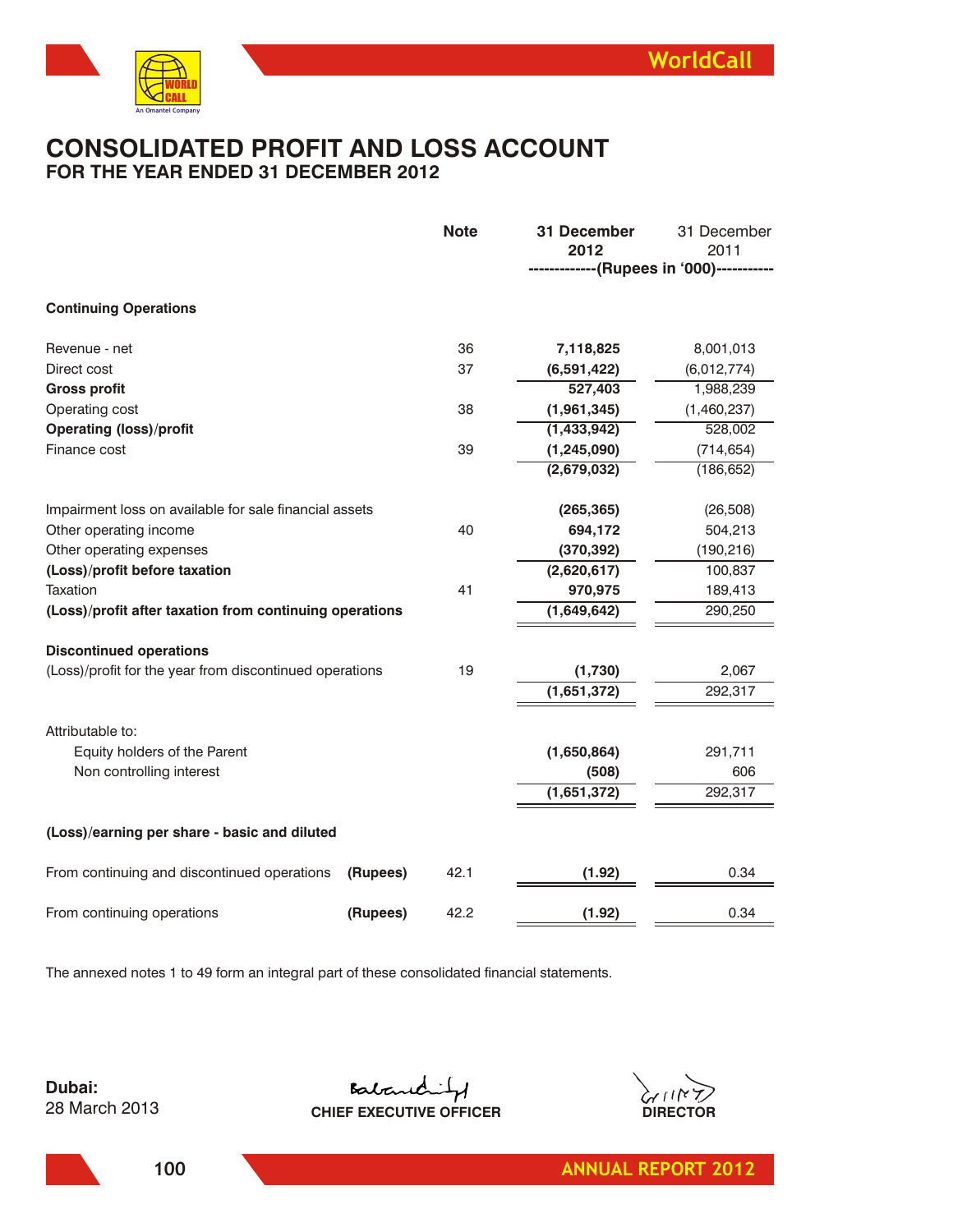

# **STATEMENT OF COMPREHENSIVE INCOME FOR THE YEAR ENDED 31 DECEMBER 2012**

|                                                                 | 31 December<br>2012 | 31 December<br>2011<br>--(Rupees in '000)----------- |
|-----------------------------------------------------------------|---------------------|------------------------------------------------------|
| (Loss)/profit for the year                                      | (1,651,372)         | 292,317                                              |
| Other comprehensive income/(loss) - net of tax:                 |                     |                                                      |
| Foreign currency translation difference - foreign operations    | 2,012               | (1, 355)                                             |
| Net change in fair value of available for sale financial assets | (9,507)             | (195, 983)                                           |
| Impairment loss on available for sale financial assets          |                     |                                                      |
| transferred to profit and loss account                          | 265,365             | 26,508                                               |
|                                                                 | 257,870             | (170, 830)                                           |
| Total comprehensive (loss)/income for the year                  | (1,392,502)         | 121,487                                              |
| Attributable to:                                                |                     |                                                      |
| Equity holders of the Parent                                    | (1, 393, 585)       | 121,278                                              |
| Non controlling interest                                        | 83                  | 209                                                  |
|                                                                 | (1, 393, 502)       | 121,487                                              |

The annexed notes 1 to 49 form an integral part of these consolidated financial statements.

**Dubai:** 28 March 2013

**CHIEF EXECUTIVE OFFICER** DIRECTOR



**101 73 ANNUAL REPORT 2012**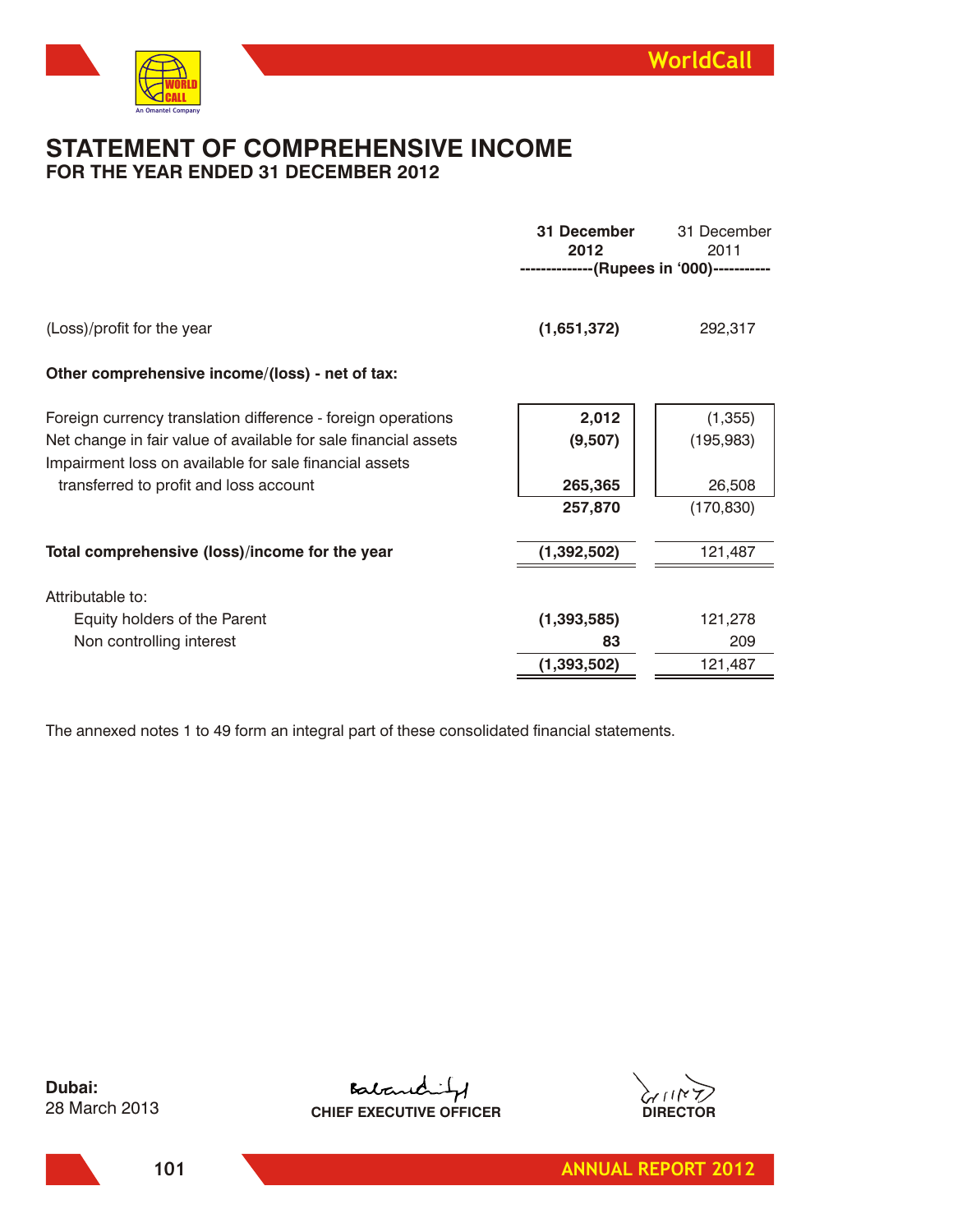

# **CONSOLIDATED CASH FLOW STATEMENT FOR THE YEAR ENDED 31 DECEMBER 2012**

|                                                                 | <b>Note</b> | 31 December<br>2012                       | 31 December<br>2011 |
|-----------------------------------------------------------------|-------------|-------------------------------------------|---------------------|
|                                                                 |             | -------------(Rupees in '000)------------ |                     |
| Cash flows from operating activities                            |             |                                           |                     |
| Cash generated from operations                                  | 44          | 1,387,060                                 | 484,449             |
| Decrease/(increase) in long term deposits receivable            |             | 10,249                                    | (68, 884)           |
| (Increase)/decrease in long term trade receivable               |             | (785, 404)                                | 28,713              |
| Decrease in long term deposits payable                          |             | (203)                                     | (547)               |
| Decrease in deferred income                                     |             | (100, 384)                                | (88, 416)           |
| Increase in long term payables                                  |             | 452,701                                   | 1,163,889           |
| Retirement benefits paid                                        |             | (13, 307)                                 | (21, 717)           |
| Finance cost paid                                               |             | (492, 646)                                | (753, 851)          |
| Taxes paid                                                      |             | (26, 307)                                 | (88, 643)           |
| Net cash generated from operating activities                    |             | 431,759                                   | 654,993             |
| Cash flows from investing activities                            |             |                                           |                     |
| Fixed capital expenditures                                      |             | (758, 830)                                | (1,228,347)         |
| Acquisition of intangible assets                                |             | (14, 249)                                 | (784, 800)          |
| Proceeds from sale of property, plant and equipment             |             | 18,982                                    | 85,990              |
| Net cash used in investing activities                           |             | (754, 097)                                | (1,927,157)         |
| Cash flows from financing activities                            |             |                                           |                     |
| Receipts of long term loans                                     |             |                                           | 2,943,855           |
| Running finance - net                                           |             | (190, 042)                                | (191, 591)          |
| Receipt/(repayment) of short term borrowings - net              |             | 896,264                                   | (81, 497)           |
| Repayment of term finance certificates                          |             | (547, 913)                                | (1,212,397)         |
| Repayment of liabilities against asset subject to finance lease |             | (62, 136)                                 | (43, 259)           |
| Net cash generated from financing activities                    |             | 96,173                                    | 1,415,111           |
| Net (decrease)/increase in cash and cash equivalents            |             | (226, 165)                                | 142,947             |
| Cash and cash equivalents at the beginning of the year          |             | 327,051                                   | 184,104             |
| Cash and cash equivalents at the end of the year                |             | 100,886                                   | 327,051             |
|                                                                 |             |                                           |                     |

The annexed notes 1 to 49 form an integral part of these consolidated financial statements.

**Dubai:** 28 March 2013 **CHIEF EXECUTIVE OFFICER** DIRECTOR



**102 ANNUAL REPORT 2012**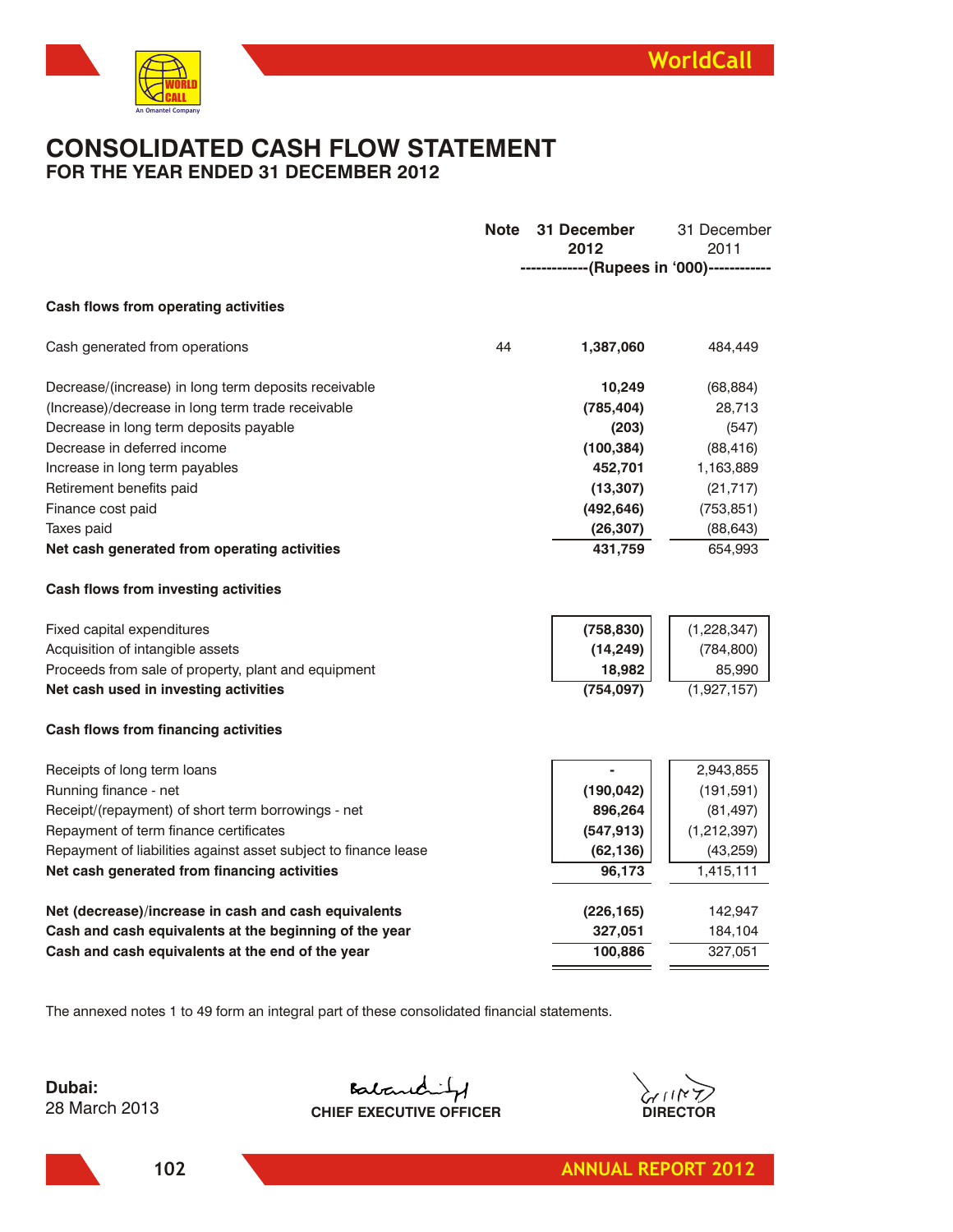

# **Attributable to equity holders of the Company**

**An Omantel Company**

|                                               |                                              |                                |                                |                                                                                      |                                |                                                                                      |                                |                                                                                             | WorldCall                           |
|-----------------------------------------------|----------------------------------------------|--------------------------------|--------------------------------|--------------------------------------------------------------------------------------|--------------------------------|--------------------------------------------------------------------------------------|--------------------------------|---------------------------------------------------------------------------------------------|-------------------------------------|
| nantel Company                                |                                              |                                |                                |                                                                                      |                                |                                                                                      |                                |                                                                                             |                                     |
| Attributable to equity holders of the Company |                                              | Total                          | 10,217,790                     | 121,487                                                                              | 10,339,277                     | (1,393,502)                                                                          | 8,945,775                      |                                                                                             | $\zeta_{YI}(YZ)$<br>DIRECTOR        |
|                                               | Controlling<br>Non                           | interest                       | (3,578)                        | 209                                                                                  | (3,369)                        | 83                                                                                   | (3, 286)                       |                                                                                             |                                     |
|                                               | <b>Sub</b><br>Total                          |                                | 10,221,368                     | 121,278<br>ï                                                                         | 10,342,646                     | (1,393,585)<br>ı                                                                     | 8,949,061                      |                                                                                             |                                     |
|                                               | revaluation<br>Surplus on                    |                                | 338,360                        | 4,885                                                                                | 343,245                        | 4,885                                                                                | 348,130                        |                                                                                             |                                     |
|                                               | Accumulated<br>profit/                       | --(000, ul seedng)--<br>(loss) | 517,415                        | (4, 885)<br>291,711                                                                  | 804,241                        | (4, 885)<br>(1,650,864)                                                              | (851,508)                      |                                                                                             |                                     |
|                                               | translation<br>Currency                      | reserve                        | (4,910)                        | (958)                                                                                | (5,868)                        | 1,421                                                                                | (4,447)                        |                                                                                             | CHIEF EXECUTIVE OFFICER<br>Intendit |
|                                               | Fair value reserve-<br>available<br>for sale | premium financial assets       | (72, 548)                      | (169, 475)<br>ı                                                                      | (242, 023)                     | 255,858                                                                              | 13,835                         |                                                                                             |                                     |
|                                               | Share                                        |                                | 837,335                        |                                                                                      | 837,335                        |                                                                                      | 837,335<br>$\parallel$         |                                                                                             |                                     |
|                                               | Share                                        | Capital                        | 8,605,716                      |                                                                                      | 8,605,716                      |                                                                                      | 8,605,716                      |                                                                                             |                                     |
|                                               |                                              |                                | Balance as at 31 December 2010 | Total comprehensive (loss)/profit for the year<br>Transfer to surplus on revaluation | Balance as at 31 December 2011 | Total comprehensive profit/(loss) for the year<br>Transfer to surplus on revaluation | Balance as at 31 December 2012 | The annexed notes 1 to 49 form an integral part of these consolidated financial statements. | 28 March 2013<br>Dubai:             |
| 103                                           |                                              |                                |                                |                                                                                      |                                |                                                                                      |                                |                                                                                             | <b>ANNUAL REPORT 2012</b>           |

**Dubai:**<br>28 March 2013

**CHIEF EXECUTIVE OFFICER** 28 March 2013 **DIRECTOR**

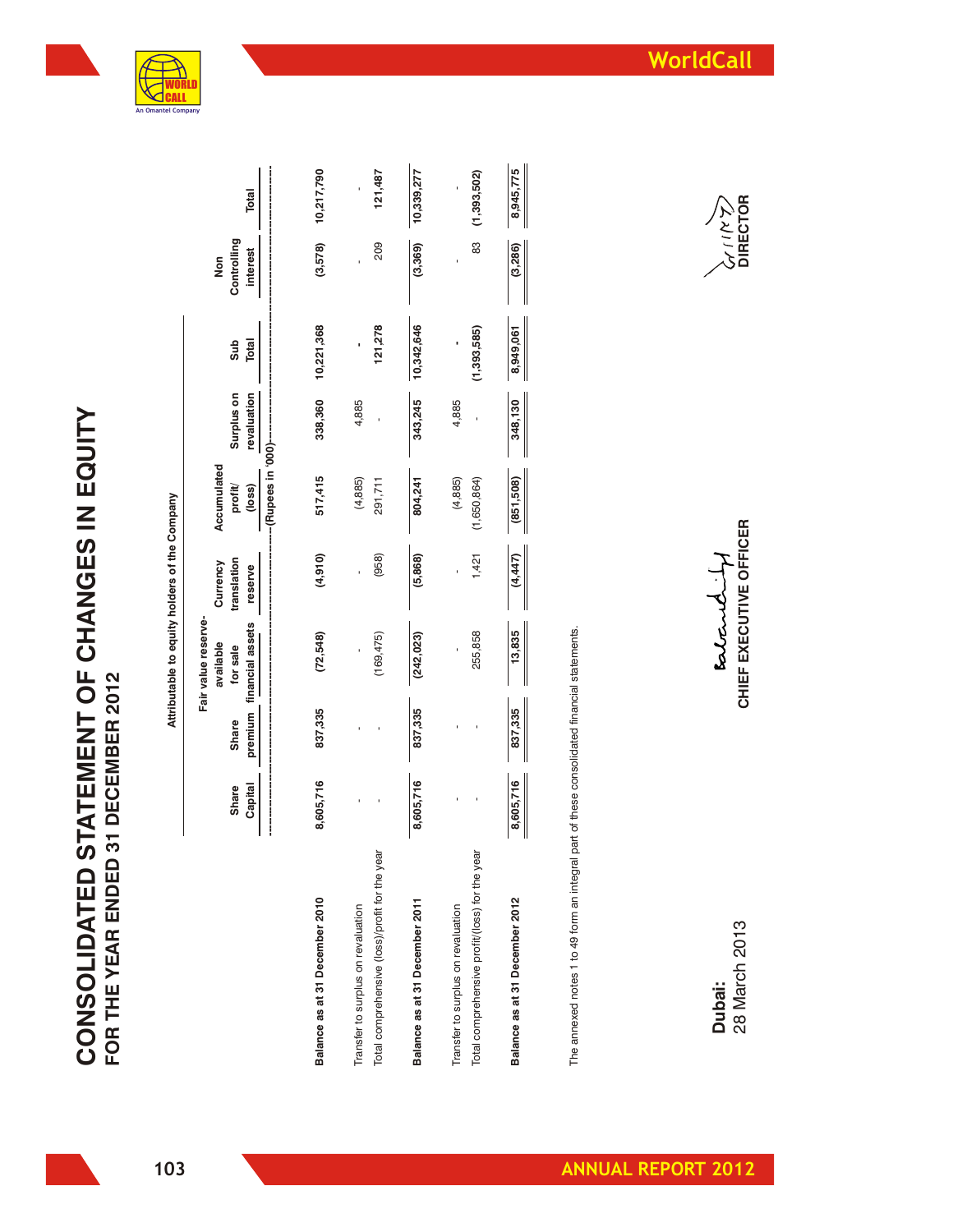

# **NOTES TO THE COSOLIDATED FINANCIAL STATEMENTS FOR THE YEAR ENDED 31 DECEMBER 2012**

# **1 Legal status and nature of business**

# **1.1 The Group consists of:**

Worldcall Telecom Limited; and

Worldcall Telecommunications Lanka (Private) Limited

**1.2** Worldcall Telecom Limited ("the Company") is a public limited company incorporated in Pakistan on 15 March 2001 under the Companies Ordinance, 1984 and its shares are quoted on the Karachi and Lahore Stock Exchanges. The Company commenced its operations on 01 December 2004 and is engaged in providing Wireless Local Loop ("WLL") and Long Distance & International ("LDI") services in Pakistan, operation and maintenance of public payphones network and re-broadcasting international/national satellite/terrestrial wireless and cable television and radio signals as well as interactive communication and to establish, maintain and operate the licensed telephony services. The Company has been licensed by Pakistan Telecommunication Authority ("PTA") and Pakistan Electronic Media Regulatory Authority ("PEMRA") for these purposes. The registered office of the Company is situated at 67A, C III, Gulberg III, Lahore. In the year ended 30 June, 2008, 56.80% shares (488,839,429 ordinary shares) had been acquired by Oman Telecommunications Company SAOG ("the Parent Company").

Worldcall Telecommunications Lanka (Private) Limited ("the Subsidiary") was incorporated in Sri Lanka and is a joint venture with Hayleys Group to operate payphones. The principal activity of the Subsidiary is the operation and maintenance of a public payphones network. Payphones are installed at various shops/commercial outlets. The Company holds 70.65% of voting securities in the Subsidiary.

# **2 Basis of preparation**

# **2.1 Consolidation**

The consolidated financial statements include the financial statements of the Company and its Subsidiary. The financial statements of the Subsidiary have been consolidated on a line by line basis.

# *Subsidiary*

Subsidiary is an entity controlled by the Group. Control exists when the Group has the power, directly or indirectly, to govern the financial and operating policies of the entity so as to benefit

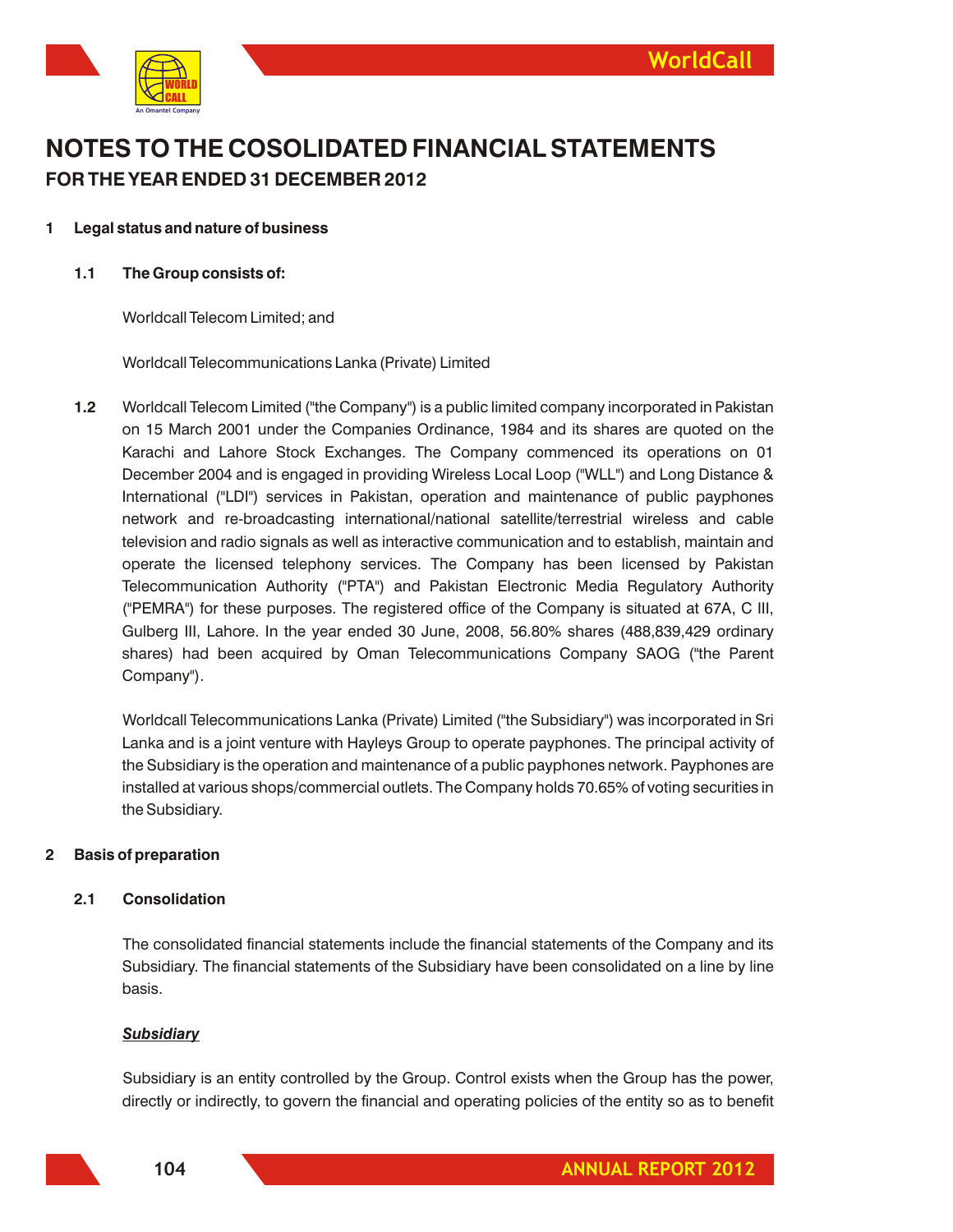

from its activities. The financial statements of the Subsidiary are included in the consolidated financial statements from the date that control commences until the date that control ceases.

# *Transactions eliminated on consolidation*

Intragroup balances and any other unrealized gains and losses or income and expenses arising from intragroup transactions, are eliminated in preparing the consolidated financial statements. Unrealized losses are eliminated in the same way as unrealized gains, but only to the extent that there is no evidence of impairment.

Non controlling interest is that part of net results of operations and of net assets of the subsidiary attributable to interest which are not owned by the Group. Non controlling interest is presented separately in the consolidated financial statements. In view of negative equity of the Subsidiary, the complete amount of losses are being borne by the Company.

# **2.2 Statement of compliance**

These consolidated financial statements have been prepared in accordance with approved accounting standards as applicable in Pakistan and the requirements of the Companies Ordinance, 1984. Approved accounting standards comprise of such International Financial Reporting Standards ("IFRS") as are notified under the provisions of the Companies Ordinance, 1984. Wherever the requirements of the Companies Ordinance, 1984 or directives issued by the Securities and Exchange Commission of Pakistan ("SECP") differ with the requirements of these IFRS, requirements of the Companies Ordinance, 1984 or requirements of the said directives take precedence.

# **2.3 Accounting convention and basis of preparation**

These consolidated financial statements have been prepared under the historical cost convention, except for revaluation of investment properties, plant and equipment, intangible assets and certain financial assets at fair value, and recognition of certain employee benefits and financial liabilities at present value. As stated in note 1, subsidiary is not considered as a going concern, therefore financial statements of subsidiary have been prepared on the basis other than going concern, all assets are stated at realizable value and all liabilities at amount payable.

# **3 Summary of significant accounting policies**

The significant accounting policies adopted in preparation of these consolidated financial statements are set out below:

# **3.1 Significant accounting judgments and estimates**

The preparation of consolidated financial statements in conformity with approved accounting standards requires management to make judgments, estimates and assumptions that affect the

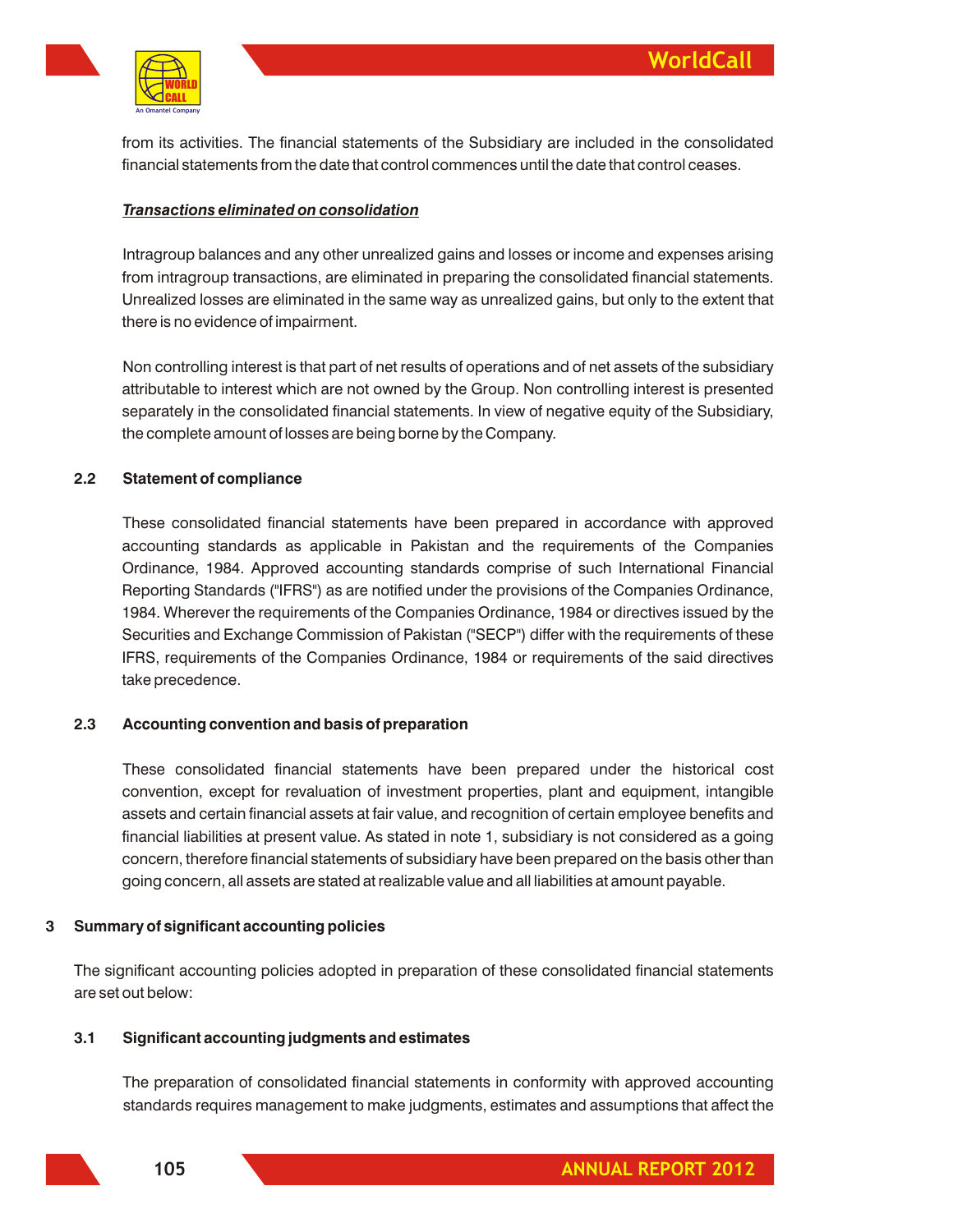

application of policies and reported amounts of assets and liabilities, income and expenses. The estimates and associated assumptions and judgments are based on historical experience and various other factors that are believed to be reasonable under the circumstances, the result of which form the basis of making the judgments about carrying values of assets and liabilities that are not readily apparent from other sources. Actual results may differ from these estimates.

The estimates and underlying assumptions are reviewed on an ongoing basis. Revision to accounting estimates are recognised in the period in which the estimate is revised if the revision affects only that period, or in the period of revision and future periods if the revision affects both current and future periods. The areas where various assumptions and estimates are significant to the Group's financial statements or where judgments were exercised in application of accounting policies are as follows:

- Useful life of depreciable assets and amortization of intangible assets (note 3.2, 3.3, 4 & 6)
- Staff retirement benefits (note 3.11 & 29)
- Taxation (note  $3.6841$ )
- Provisions and contingencies (note 3.16 & 32)
- Investment properties (note 3.4 & 7)
- Impairment testing of goodwill (note 6.4)

# **3.2 Fixed capital expenditure and depreciation**

# *Property, plant and equipment*

Property, plant and equipment (except freehold land and plant and equipment) are stated at cost less accumulated depreciation and any identified impairment loss. Freehold land is stated at cost and plant and equipment are stated at revalued amount less accumulated depreciation and any identified impairment loss.

Cost in relation to self constructed assets includes direct cost of material, labour and other allocable expenses.

Depreciation is charged to income on the straight line method whereby cost of an asset is written off over its estimated useful life at the rates given in note 4.

Residual value and the useful life of assets are reviewed at least at each financial year end and adjusted if impact on depreciation is significant.

Incremental/decremental depreciation on revalued assets is transferred net of deferred tax from/to surplus on revaluation to/from retained earnings (accumulated profit).

Depreciation on additions is charged on a pro-rata basis from the month in which the asset is put to use, while for disposals, depreciation is charged up to the month of disposal. Where an impairment loss is recognised, the depreciation charge is adjusted in the future periods to

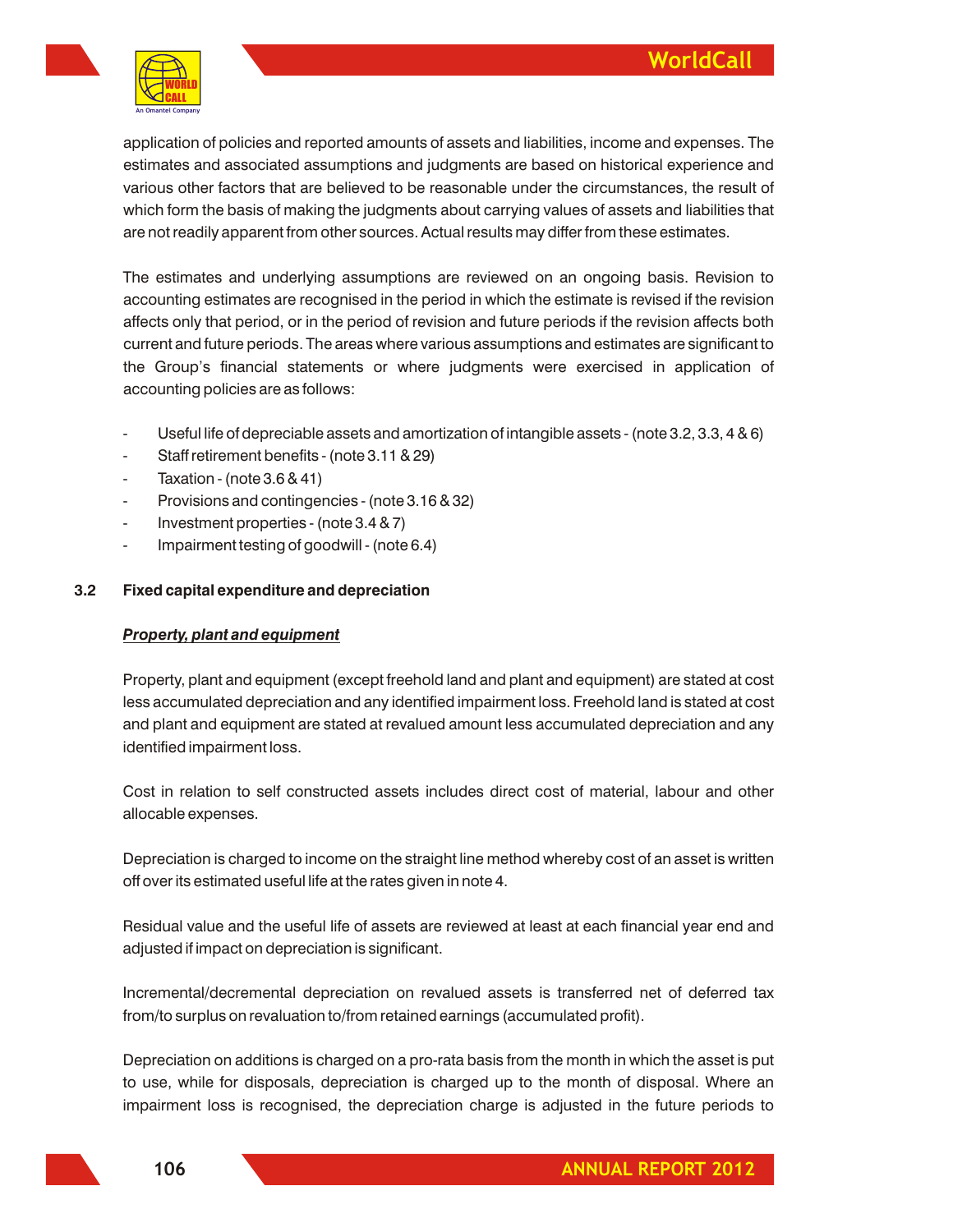

allocate the assets' revised carrying amount over its estimated useful life.

Maintenance and repairs are charged to income as and when incurred. Renewals and improvements are capitalized when it is probable that respective future economic benefits will flow to the Group and the cost of the item can be measured reliably, and the assets so replaced, if any, are retired. Gains and losses on disposals of assets are included in income and the related surplus on revaluation of plant and equipment is transferred directly to retained earnings (accumulated profit).

# *Finance leases*

Leases in terms of which the Group has substantially all the risks and rewards of ownership are classified as finance leases. Assets subject to finance lease are stated at the lower of their revalued amount less accumulated depreciation and any identified impairment loss and present value of minimum lease payments at the date of commencement of lease.

The related rental obligations, net of finance costs are classified as current and long term depending upon the timing of the payment.

Each lease payment is allocated between the liability and finance costs so as to achieve a constant rate on the balance outstanding.

Assets acquired under a finance lease are depreciated over the estimated useful life of the asset on a straight-line method at the rates given in note 4. Depreciation of leased assets is charged to profit and loss account.

Residual value and the useful life of leased assets are reviewed at least at each financial year end and adjusted if impact on depreciation is significant.

Depreciation on additions to leased assets is charged on pro rata basis from the month in which an asset is acquired while no depreciation is charged for the month in which the asset is disposed off.

# *Capital work-in-progress*

Capital work-in-progress is stated at cost less any identified impairment loss.

# **3.3 Intangible assets**

# *Goodwill*

Goodwill represents the difference between the cost of the acquisition (fair value of consideration paid) and the fair value of the net identifiable assets acquired.

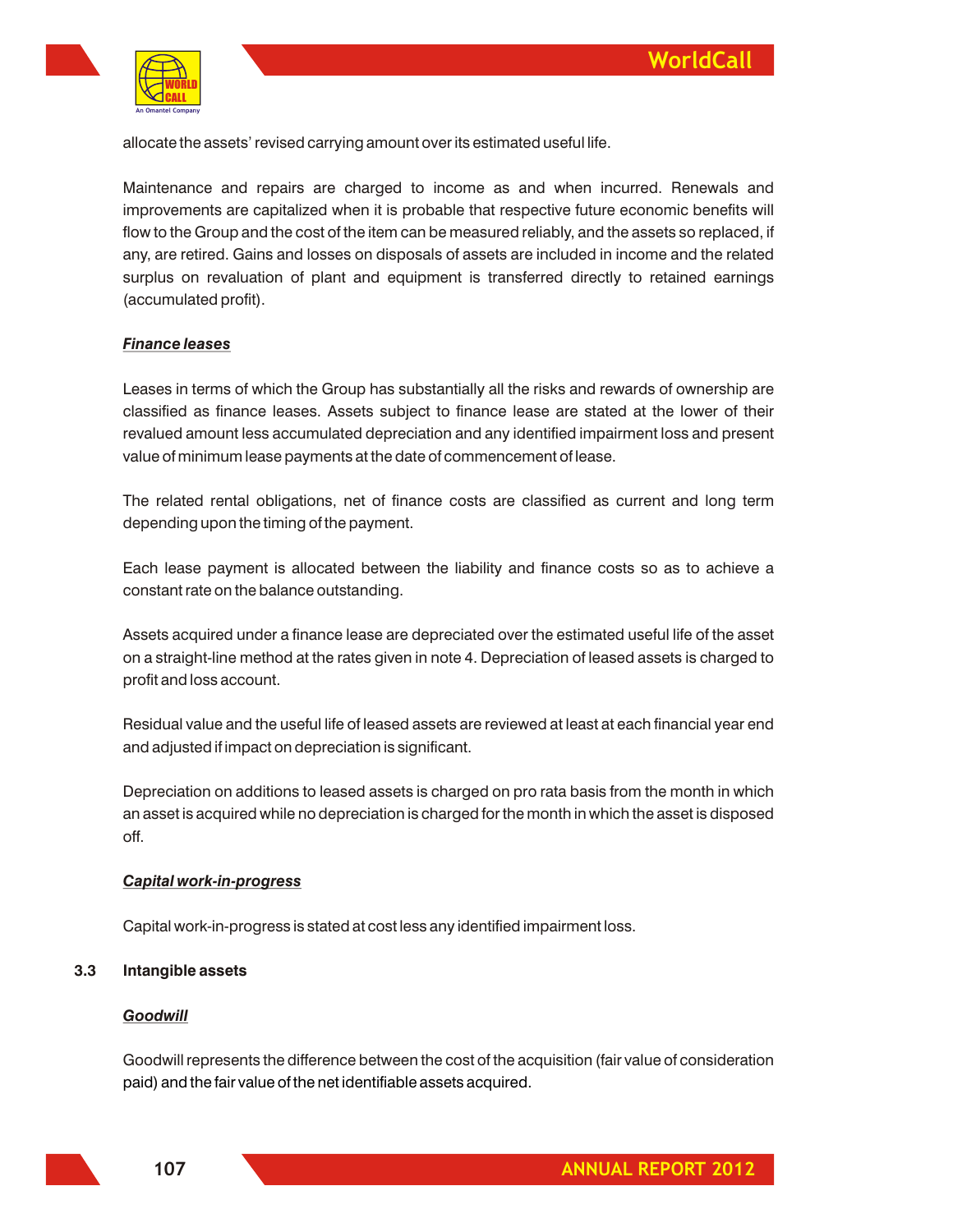

# *Other intangible assets*

Other intangible assets are stated at revalued amount less accumulated amortization except for patents and copy rights, which are stated at cost less accumulated amortization.

Other intangible assets are amortized using the straight line method at the rates given in note 6. Amortization on licenses is charged to the profit and loss account from the month in which the related operations are commenced. Amortization on additions to other intangible assets is charged on a pro-rata basis from the month in which asset is put to use, while for disposals amortization is charged up to the month of disposal.

Indefeasible right to use ("IRU") contracts are recognised at cost as an intangible asset when the Company has the specific IRU an identified portion of the underlying asset, generally optical fibers or dedicated bandwidth, and the duration of the right is for the major part of the underlying asset's economic life. They are amortized on a straight line basis over the period of the contract.

Incremental amortization on revalued intangible assets is transferred net of deferred tax from surplus on revaluation to retained earnings (unappropriated profit).

Subsequent expenditure on intangible assets is capitalized only when it increases the future economic benefits embodied in the specific asset to which it relates. All other expenditures are charged to income as and when incurred.

Gain or loss arising on disposal and retirement of intangible assets is determined as a difference between net disposal proceeds and carrying amount of the assets and is recognised as income or expense in the profit and loss account. Related surplus on revaluation of intangible assets is transferred directly to retained earnings (unappropriated profit).

# **3.4 Investment properties**

Investment properties are properties which are held either to earn rental income or for capital appreciation or for both. Investment properties are initially recognised at cost, being the fair value of the consideration given, subsequently these are stated at fair value. The fair value is determined annually by an independent approved valuer. The fair values are based on market values, being the estimated amount for which a property could be exchanged on the date of valuation between knowledgeable and willing buyer and seller in an arms length transaction.

Any gain or loss arising from a change in fair value is recognised in the profit and loss account. Rental income from investment properties is accounted for as described in note 3.14.

When an item of property, plant and equipment is transferred to investment property following a change in its use, any differences arising at the date of transfer between the carrying amount of the item immediately prior to transfer and its fair value is recognised in surplus on revaluation of property, plant and equipment, if it is a gain. Upon disposal of the item the related surplus on

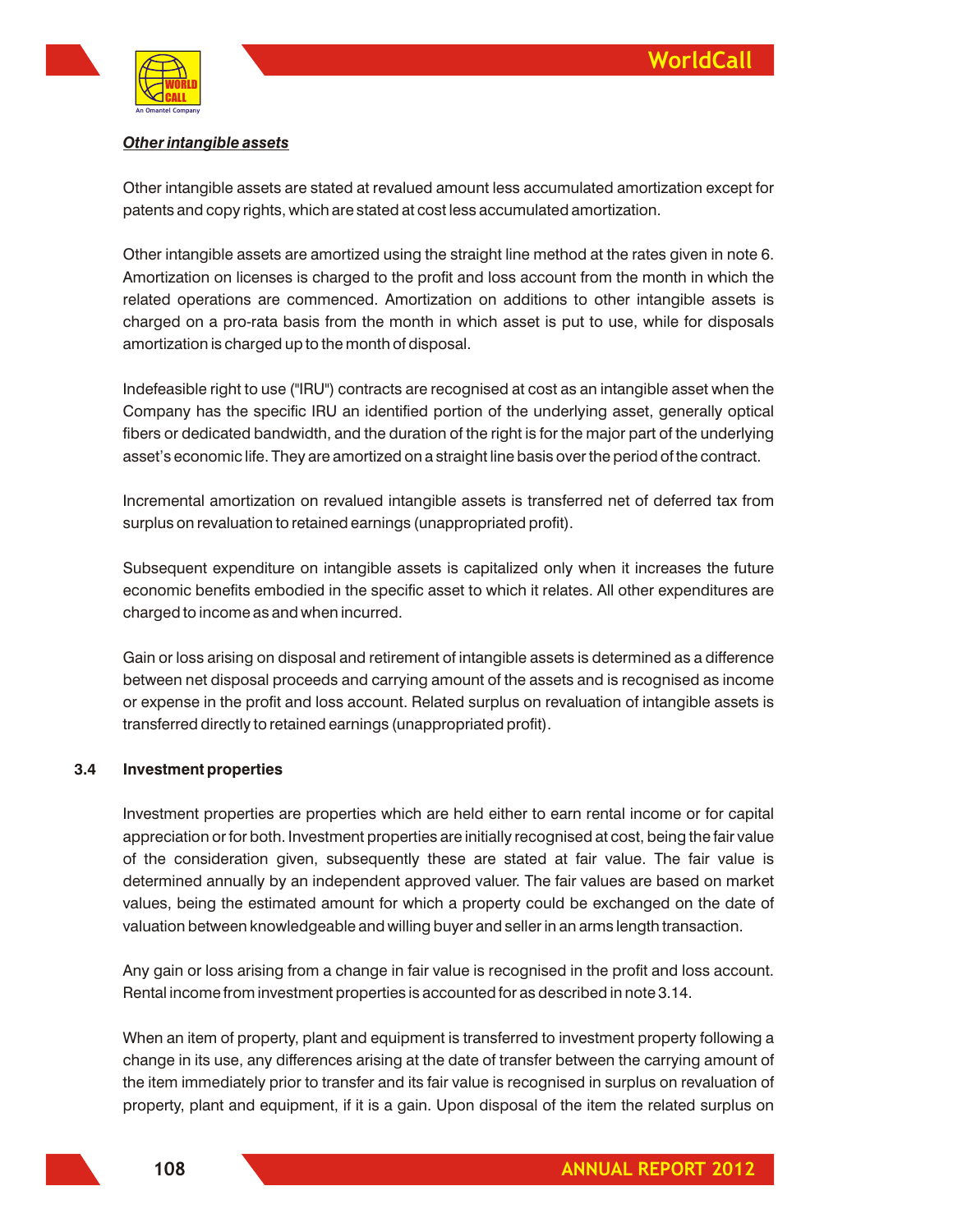

revaluation of property, plant and equipment is transferred to retained earnings. Any loss arising in this manner is recognised immediately in the profit and loss account.

If an investment property becomes owner-occupied, it is reclassified as property, plant and equipment and its fair value at the date of reclassification becomes its cost for accounting purposes of subsequent recording.

#### **3.5 Investments**

The Group classifies its investments in following categories.

#### *Available for sale investments*

Available for sale investments are initially recognised at cost, being the fair value of the consideration given. Subsequent to initial recognition these are recognised at fair value unless fair value can not be reliably measured. The investments for which quoted market price is not available are measured at cost. Changes in carrying value are recognised in equity until investment is sold or determined to be impaired at which time the cumulative gain or loss previously recognised in equity is included in profit or loss account.

All "regular way" purchase and sale of listed shares are recognised on the trade date i.e. the date that the Group commits to purchase/sell the asset.

The fair value of investments classified as available for sale is their quoted bid price at the balance sheet date.

#### **3.6 Taxation**

Income tax on the profit or loss for the year comprises of current and deferred tax.

#### *Current*

Provision of current tax is based on the taxable income for the year determined in accordance with the prevailing law for taxation of income. The charge for current tax is calculated using prevailing tax rates or tax rates expected to apply to the profit for the year if enacted after taking into account tax credits, rebates and exemptions, if any. The charge for current tax also includes adjustments, where considered necessary, to provision for tax made in previous years arising from assessments framed during the year for such years.

#### *Deferred*

Deferred tax is provided using the balance sheet liability method in respect of all temporary differences arising from differences between the carrying amount of assets and liabilities in the

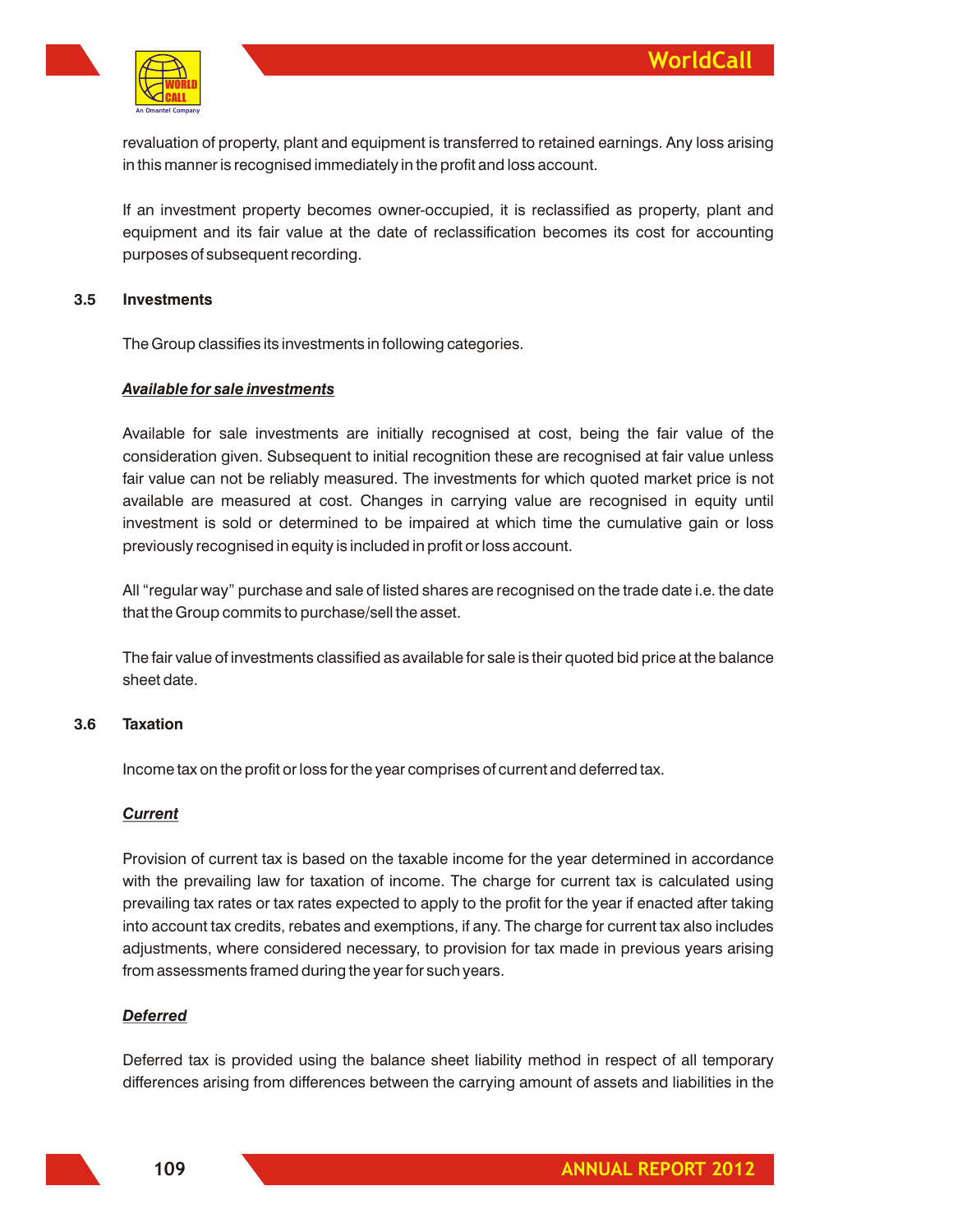

financial statements and the corresponding tax bases used in the computation of the taxable profit. Deferred tax liabilities are generally recognised for all taxable temporary differences and deferred tax assets are recognised to the extent that it is probable that taxable profits will be available against which the deductible temporary differences, unused tax losses and tax credits can be utilized.

The carrying amount of deferred tax asset is reviewed at each balance sheet date and reduced to the extent that it is no longer probable that sufficient taxable profit will be available to allow all or part of the deferred tax asset to be utilized.

Deferred tax assets and liabilities are calculated at the rates that are expected to apply to the period when the asset is realized or the liability is settled, based on the tax rates (and tax laws) that have been enacted or substantively enacted by the balance sheet date. Deferred tax is charged or credited in the profit and loss account, except in the case of items credited or charged to equity in which case it is included in equity.

#### **3.7 Inventories**

Inventories, except for stock in transit, are stated at lower of cost and net realizable value. Items in transit are valued at cost comprising invoice value plus other charges paid thereon. Cost is determined as follows:

#### *Store and spares*

Useable stores and spares are valued principally at moving average cost, while items considered obsolete are carried at nil value.

#### *Stock in trade*

Cost is determined on moving average basis.

Net realizable value is the estimated selling price in ordinary course of business, less estimated incidental selling cost.

#### **3.8 Trade and other receivables**

Trade and other receivables are recognised initially at fair value and subsequently measured at amortized cost less any identified impairment loss. A provision for impairment of trade and other receivables is established when there is objective evidence that the Company will not be able to collect all amounts due according to the original terms of receivables.

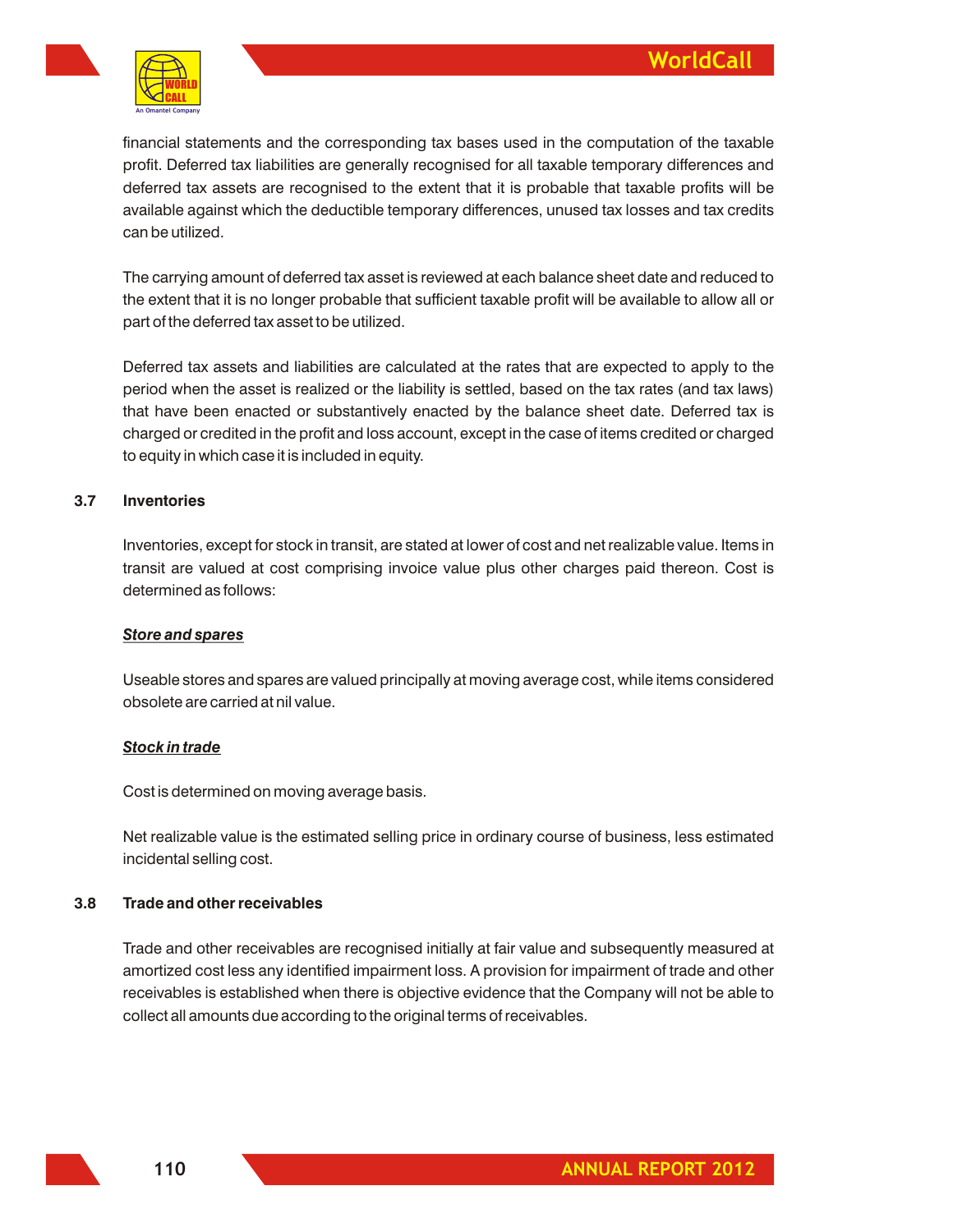

#### **3.9 Financial liabilities**

Financial liabilities are classified according to substance and related accrued interest of the contractual arrangements entered into. Significant financial liabilities include long term payables, license fee payable, borrowings, trade and other payables.

#### *Interest bearing borrowings*

Interest bearing borrowings are recognised initially at fair value less attributable transaction cost. Subsequently, these are stated at amortized cost with any difference between cost and redemption value being recognised in the profit and loss over the period of the borrowings on an effective interest rate basis.

#### *Term finance certificates*

Term finance certificates are stated at amortized cost using effective interest rate.

#### *Other financial liabilities*

All other financial liabilities are initially recognised at fair value plus directly attributable cost, if any, and subsequently at amortized cost using effective interest rate method.

#### **3.10 Trade and other payables**

Trade and other payables are initially recognised at fair value and subsequently at amortized cost using effective interest rate method.

#### **3.11 Retirement and other benefits**

#### *Defined benefit plan*

The Group operates an unfunded defined benefit gratuity plan for all permanent employees as per Company policy. Provisions are made in the financial statements to cover obligations on the basis of actuarial valuations carried out annually under the projected unit credit method.

The Group recognizes actuarial gains/losses over the expected average remaining working lives of the current employees, to the extent that cumulative unrecognised actuarial gain/loss exceeds 10 per cent of present value of defined benefit obligation.

#### *Accumulating compensate absences*

Employees are entitled to take earned leave 20 days every year.

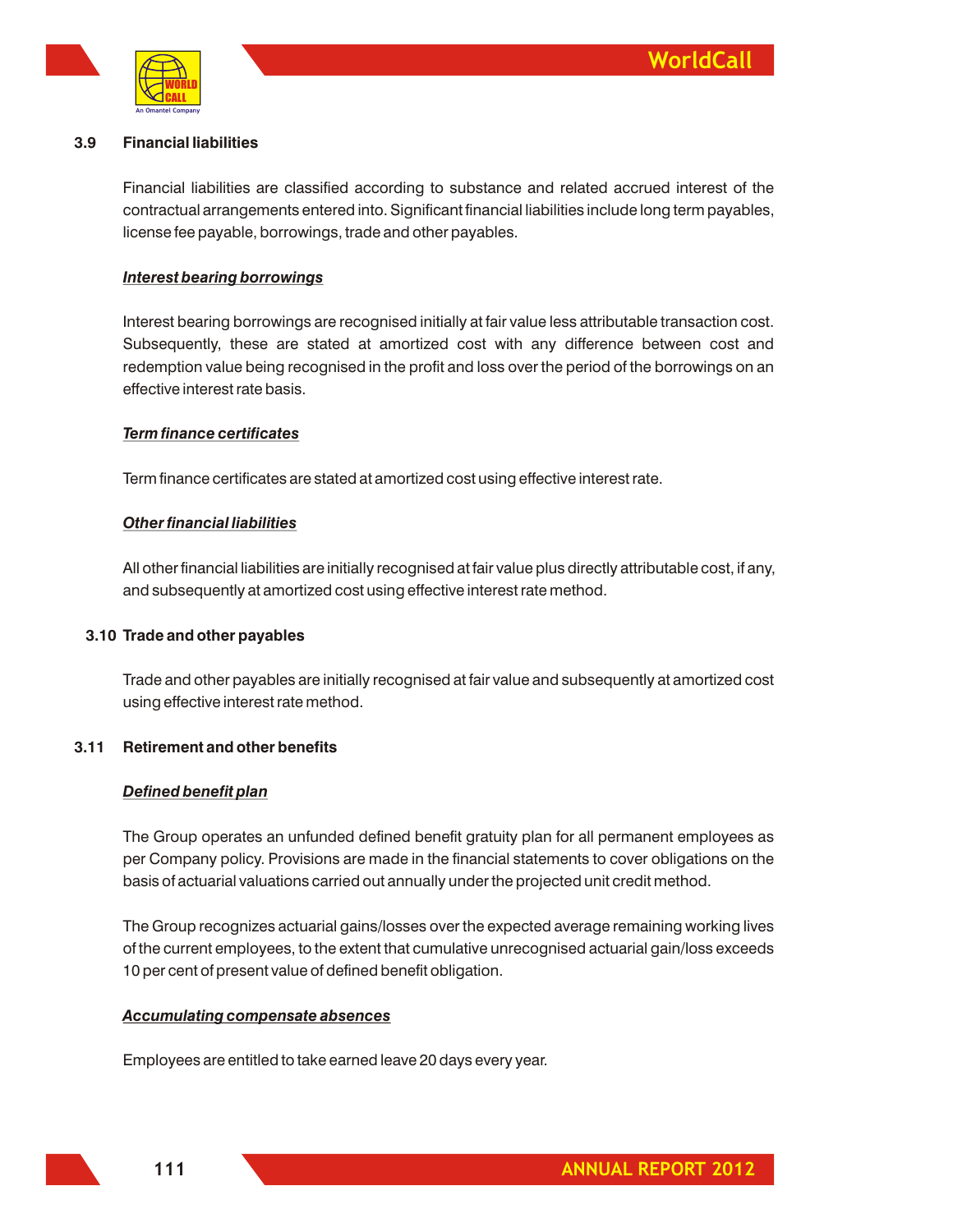

The unutilized earned leaves can be accumulated upto a maximum of 40 days and can be utilized at any time subject to the approval. Earned leaves in excess of 40 days shall lapse. An employee will be entitled to encash the accumulated earned leaves at the time of leaving Company service. The earned leave encashment is made on last drawn gross salary.

Provisions are made annually by the Company to cover the obligation for accumulating compensated absences and are charged to profit and loss account.

#### **3.12 Impairment losses**

The carrying amount of the Group's assets except for, inventories, investment properties and deferred tax asset are reviewed at each balance sheet date to determine whether there is any indication of impairment loss. If any such indication exists, the asset's recoverable amount is estimated in order to determine the extent of the impairment loss, if any. For goodwill, the recoverable amount is estimated at each balance sheet date.

An impairment loss is recognised whenever the carrying amount of an asset or its cash generating unit exceeds its recoverable amount. Impairment losses are recognised in the profit and loss account.

Impairment losses are reversed when there is an indication that the impairment loss may no longer exist and there has been a change in the estimate used to determine the recoverable amount. An impairment loss is reversed only to the extent that the asset's carrying amount does not exceed the carrying amount that would have been determined, net of depreciation and amortization, if no impairment loss had been charged. An impairment loss in respect of goodwill is not reversed.

#### **3.13 Foreign currencies**

Transactions in foreign currencies are translated into rupees at exchange rates prevailing at the date of transaction. All monetary assets and liabilities in foreign currencies are translated into rupees at exchange rates prevailing at the balance sheet date.

Non-monetary assets and liabilities that are measured in terms of historical cost in a foreign currency are translated into rupees at exchange rates prevailing at the date of transaction. Nonmonetary assets and liabilities denominated in foreign currency that are stated at fair value are translated into rupees at exchange rates prevailing at the date when fair values are determined. Exchange gains and losses are included in the profit and loss account currently.

#### **3.14 Revenue recognition**

Revenue represents the fair value of the consideration received or receivable for services rendered, net of discounts and sales tax. Revenue is recognised when it is probable that the economic benefits associated with the transaction will flow to the Group and the amount of

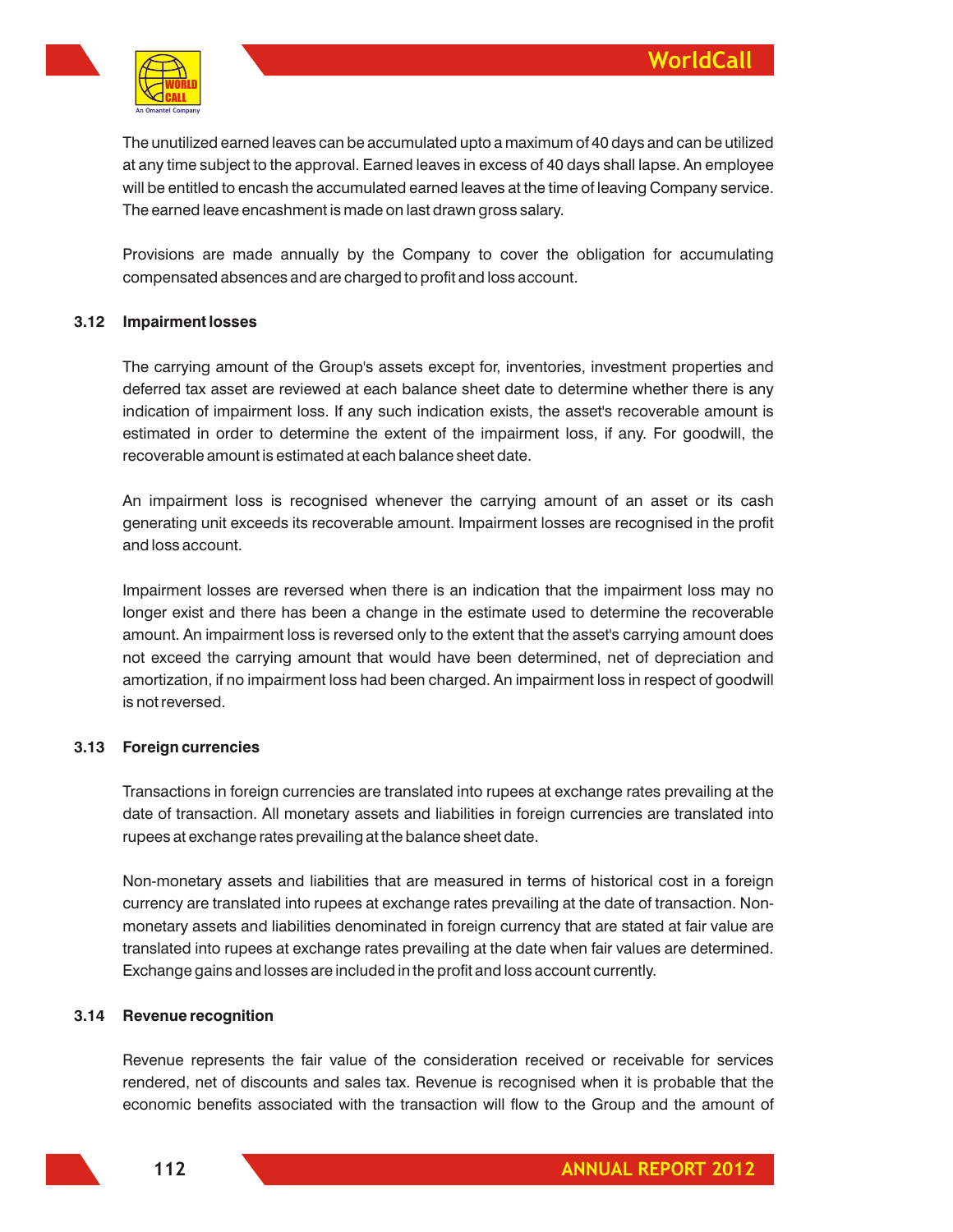

revenue, and the associated cost incurred, or to be incurred, can be measured reliably.

Revenue from different sources is recognised as follows:

- Revenue from terminating minutes is recognised at the time the call is made over the network of the Group.
- Capacity/media sold under Indefeasible Right to Use ("IRU") arrangement is recognised upfront if it is determined that the arrangement is a finance lease.
- Revenue from originating minutes is recognised on the occurrence of calls both for prepaid and postpaid subscribers.
- Subscription revenue from Cable TV, EVDO, internet over cable and channels subscription fee is recognised on provision of services.
- Connection and membership fee is recognised at the time of sale of connection.
- Sale of goods is recognised on dispatch of goods to customer.
- Advertisement income is recognised on the basis of spots run when commercials are aired on the network.
- Interest income is accrued on a time proportion basis by reference to the principal outstanding and the applicable rate of return.
- Revenue from metro fiber solutions/sale is recognised on delivery of services.
- Rental income from investment properties is recognised in the profit and loss account on accrual basis.
- Revenue from prepaid cards is recognised as credit is used.
- Dividend income is recognised when the right to receive payment is established.
- The revenue under Universal Service Fund ("USF") services and subsidy agreement is recognised under IAS - 18 based on stage of completion with reference to the achievement of each milestone as provided in the agreement.

#### **3.15 Borrowing cost**

Mark-up, interest and other charges on borrowings are capitalized upto the date of commissioning of the related qualifying assets, acquired out of the proceeds of such borrowings. All other mark-up, interest and other charges are recognised as an expense in the period in which they are incurred.

#### **3.16 Provisions**

Provisions are recognised in the balance sheet when the Group has a legal or constructive obligation as a result of past events and it is probable that outflow of economic benefits will be required to settle the obligation and a reliable estimate of the amount can be made. However, provisions are reviewed at each balance sheet date and adjusted to reflect current best estimate.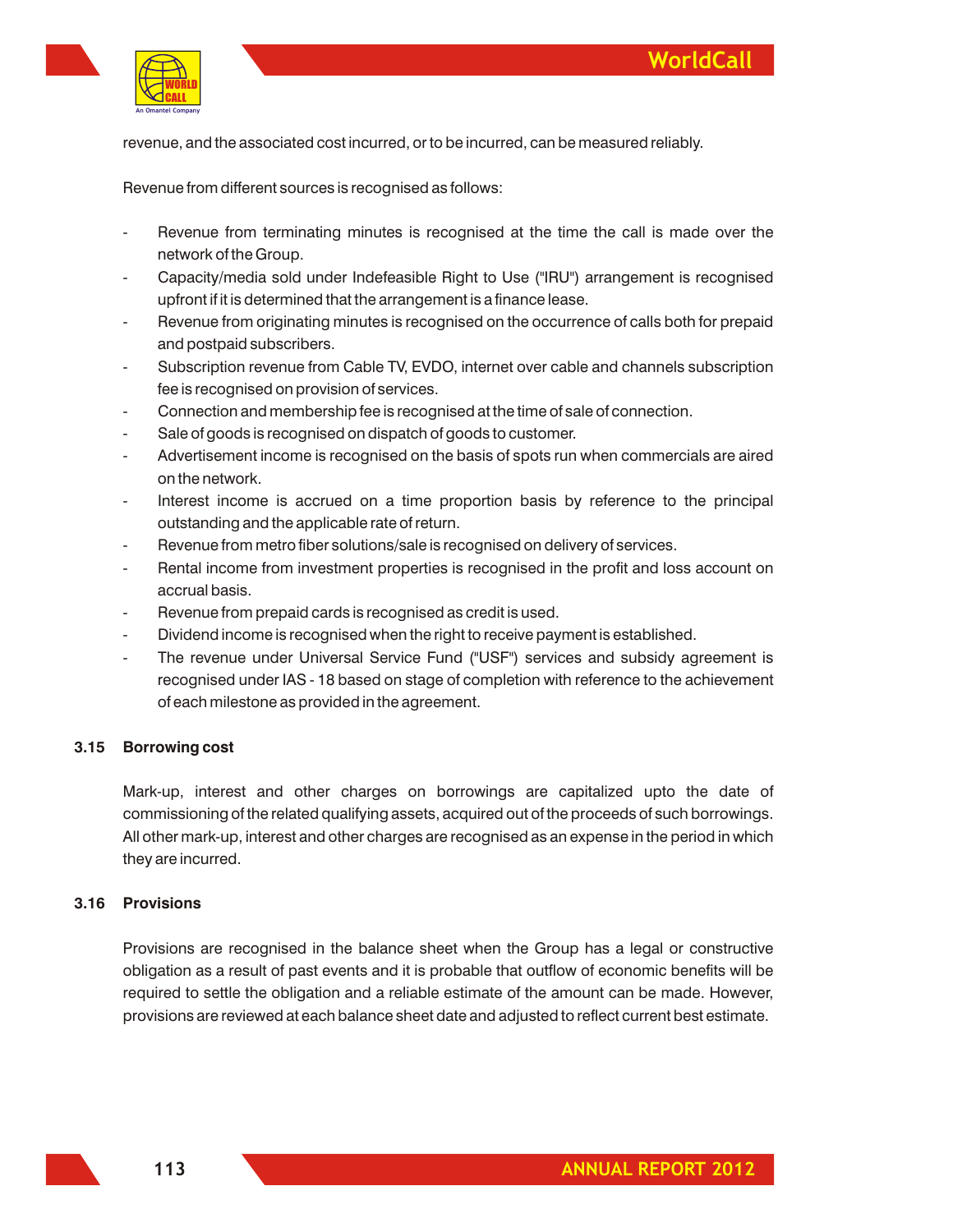

#### **3.17 Cash and bank balances**

Cash and cash equivalents are carried in the balance sheet at cost. Cash and cash equivalents comprise cash in hand and cash at bank.

#### **3.18 Financial instruments**

All financial assets and liabilities are recognised at the time when the Group becomes a party to the contractual provisions of the instrument. Financial assets are de-recognised when the Group losses control of the contractual right that comprises the financial assets. Financial liabilities are de-recognised when they are extinguished i.e. when the obligation specified in the contract is discharged, cancelled or expired. Any gain or loss on derecognition of the financial assets and financial liabilities is taken to profit and loss account currently. The particular measurement methods adopted are disclosed in the individual policy statements associated with each item.

#### *Offsetting of financial assets and financial liabilities*

A financial asset and a financial liability is offset and the net amount is reported in the balance sheet if the Group has a legally enforceable right to set-off the recognised amounts and intends either to settle on a net basis or to realize the asset and settle the liability simultaneously.

#### **3.19 Related party transactions**

The Group enters into transactions with related parties on an arm's length basis. Prices for transactions with related parties are determined using admissible valuation methods, except in extremely rare circumstances where, subject to approval of the Board of Directors, it is in the interest of the Group to do so.

#### **3.20 Dividend**

Dividend distribution to the Group's shareholders is recognised as a liability in the Group's financial statements in the period in which the dividends are approved.

#### **3.21 Discontinued operations**

A discontinued operations is a component of the Group's business that represents a separate major line of business or geographical area of operations that has been disposed off or is held for sale or a subsidiary acquired exclusively with a view to resell. Classification as a discontinued operation occurs upon disposal or when the operations meet the criteria to be classified as held for sale, if earlier. When an operation is classified as a discontinued operation, the comparative income statement is re-presented as if the operation has been discontinued from the start of the comparative period.

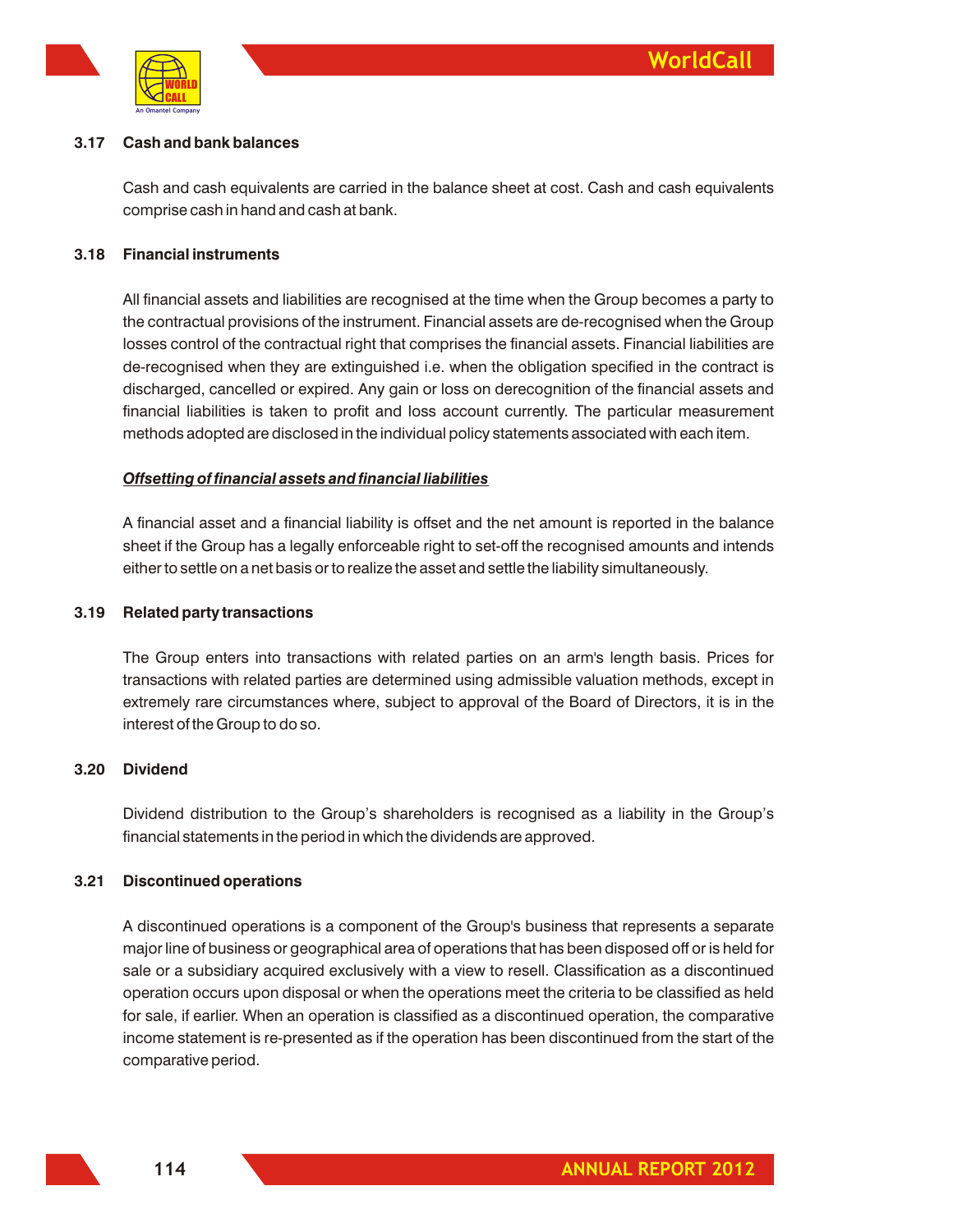## 4 Property, plant and equipment **Property, plant and equipment**

# 4.1 The statement of property, plant and equipment is as follows: **4.1 The statement of property, plant and equipment is as follows:**

|                                                |             | cost/revalued      |                            | <b>Depreciation</b> | Accumulated                                                                                             | Net book    |              |
|------------------------------------------------|-------------|--------------------|----------------------------|---------------------|---------------------------------------------------------------------------------------------------------|-------------|--------------|
| revalued<br>$\cos t$                           |             | mount as at        | Accumulated charge for the |                     | epreciation as                                                                                          | value as at |              |
|                                                | Transfers/  | <b>S1</b> December |                            |                     |                                                                                                         | 31 December | Depreciation |
| Amount as at Addition.<br>Jan 2012 (Disposals) | Adjustments | 2012               |                            |                     | <sub>r</sub> ueciation as year/ Transfers/at 31 December<br>at 01 Jan 2012 (Disposals) Adjustments 2012 | 2012        | rate %       |
|                                                |             |                    |                            |                     |                                                                                                         |             |              |



|                                |              |                |                        |                     |                  |                          |          |                           |                |       |                         |                       |               |                     |           |                           |                  | VorldCall |            |
|--------------------------------|--------------|----------------|------------------------|---------------------|------------------|--------------------------|----------|---------------------------|----------------|-------|-------------------------|-----------------------|---------------|---------------------|-----------|---------------------------|------------------|-----------|------------|
| nantel Company                 |              |                |                        |                     |                  |                          |          |                           |                |       |                         |                       |               |                     |           |                           |                  |           |            |
|                                |              | $\blacksquare$ | $20 - 33$              | $4 - 33.33$         | $\overline{C}$   | 33                       |          | $\overline{C}$            | $\overline{c}$ |       | $10 - 20$               |                       |               | $4 - 33.33$         | 33        | 20                        |                  |           |            |
|                                |              | 19,800         | 36,210                 | 12,221,143          | 48,012           | 32,547                   |          | 8,920                     | 10,751         |       | 4,146                   | 12,381,529            |               | 492,590             | 14,394    | 113,547                   | 620,531          |           | 13,002,060 |
|                                |              |                | 89,561                 | 7,053,577           | 51,910           | 126,386                  |          | 16,060                    | 80,062         |       | 17,034                  | 7,434,590             |               | 30,303              | 4,049     | 37,628                    | 71,980           |           | 7,506,5701 |
|                                |              |                |                        | 7,910               |                  |                          |          |                           |                |       |                         | 7,910                 |               | (7,910)             |           |                           | (7,910)          | ï         | ï          |
|                                |              |                | 10,557                 | 1,058,724<br>(649)  | 10,324           | $\circledcirc$<br>24,221 | (2,000)  | 2,384<br>(33)             | 6,258          | (146) | 1,321                   | 1,113,789<br>(2, 230) |               | 32,794              | 4,049     | 36,492                    | 73,335<br>(190)  | (190)     | 1,187,124  |
| ------ (000, ut seedng) ------ |              |                | 79,053                 | 5,986,943           | 41,588           | 104,165                  |          | 13,709                    | 73,950         |       | 15,713                  | 6,315,121             |               | 5,419               |           | 1,326                     | 6,745            |           | 6,321,866  |
|                                |              | 19,800         | 125,771                | 19,274,720          | 99,922           | 158,933                  |          | 24,980                    | 90,813         |       | 21,180                  | 19,816,119            |               | 522,893             | 18,443    | 151,175                   | 692,511          |           | 20,508,630 |
|                                |              |                |                        | 24,234              |                  |                          |          |                           |                |       |                         | 24,234                |               | (24, 234)           |           |                           | (24, 234)        |           | ł          |
|                                |              |                | 3,463                  | 634,202<br>(73)     | 962              | 17,786<br>(42)           | (18,001) | 300<br>$\left( 33\right)$ | 67             | (146) |                         | 656,780<br>(18, 295)  |               |                     | 18,443    | 3,684                     | (896)<br>22, 127 | (896)     | 678,907    |
| <br> <br> <br>                 |              | 19,800         | 122,381                | 18,616,284          | 99,002           | 159,148                  |          | 24,713                    | 90,892         |       | 21,180                  | 19,153,400            |               | 547,127             |           | 148,387                   | 695,514          |           | 19,848,914 |
|                                |              |                |                        |                     |                  |                          |          |                           |                |       |                         |                       |               |                     |           |                           |                  |           |            |
|                                | Owned assets | Freehold land  | Leasehold improvements | Plant and equipment | Office equipment | Computers                |          | Furniture and fixtures    | Vehicles       |       | Lab and other equipment |                       | Leased assets | Plant and equipment | Computers | Vehicles                  |                  |           |            |
| 115                            |              |                |                        |                     |                  |                          |          |                           |                |       |                         |                       |               |                     |           | <b>ANNUAL REPORT 2012</b> |                  |           |            |

### **Leased assets**

**19,848,914 678,907 - 20,508,630 6,321,866 1,187,124 - 7,506,5701 13,002,060**

**(19,191) - (2,420) -**

j,

 $\overline{\phantom{a}}$ 

 $\parallel$ 

 $\mathbb{I}$ 

 $\bar{1}$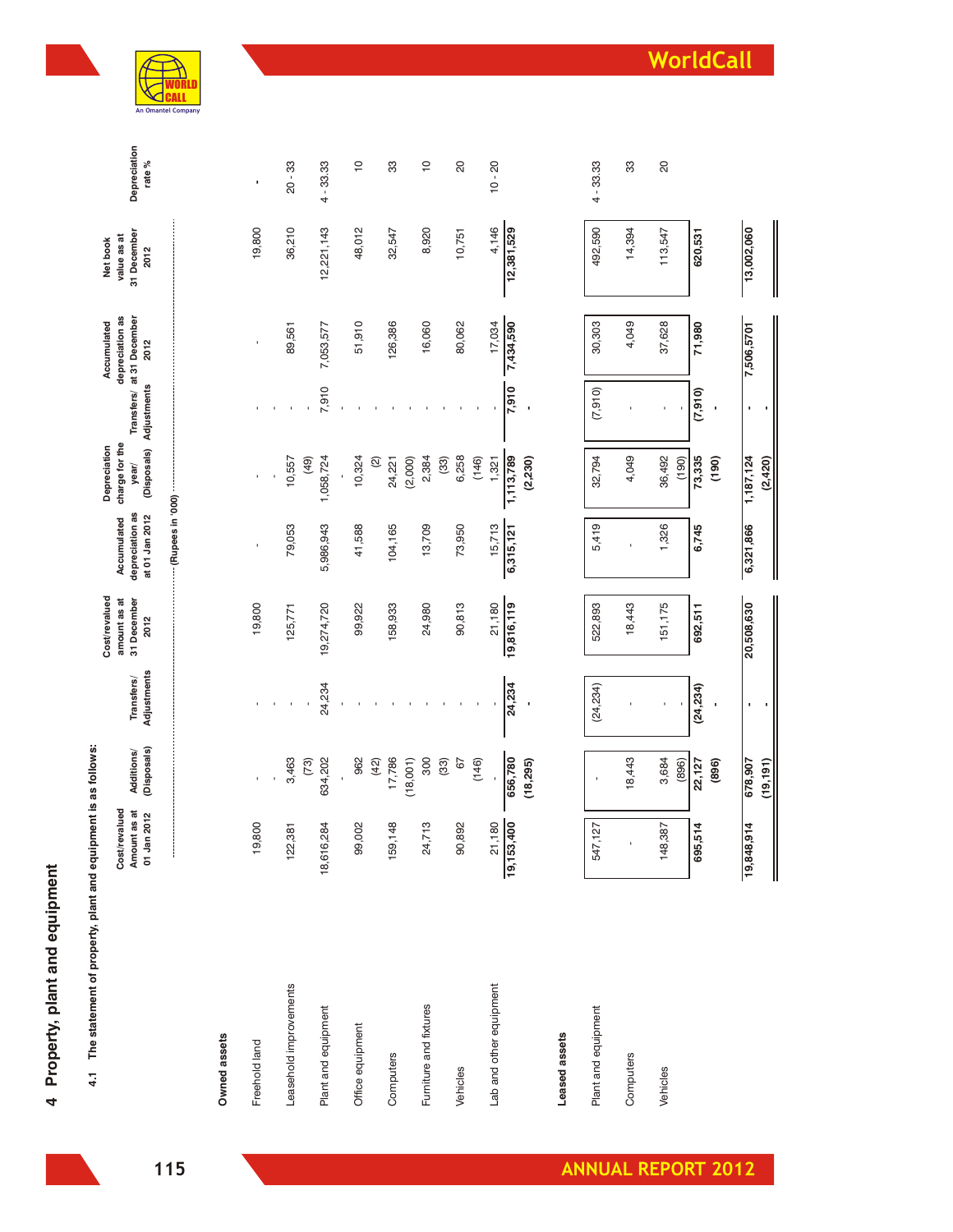| ׇ֚֡ |  |  |
|-----|--|--|
|     |  |  |
|     |  |  |
|     |  |  |
| 1   |  |  |
|     |  |  |
| 1   |  |  |
|     |  |  |
|     |  |  |
|     |  |  |
|     |  |  |
|     |  |  |
|     |  |  |
|     |  |  |
|     |  |  |
|     |  |  |
|     |  |  |
|     |  |  |
|     |  |  |
|     |  |  |
|     |  |  |
|     |  |  |
|     |  |  |
|     |  |  |
|     |  |  |
|     |  |  |
|     |  |  |
|     |  |  |
|     |  |  |
|     |  |  |
|     |  |  |
|     |  |  |
|     |  |  |
|     |  |  |
|     |  |  |

|             |             |                                                                                                                                                                                          |                                     | (Disposals) | 1 Jan 2011    |
|-------------|-------------|------------------------------------------------------------------------------------------------------------------------------------------------------------------------------------------|-------------------------------------|-------------|---------------|
|             |             |                                                                                                                                                                                          | <b>Transfers</b>                    | Additions/  | Imount as at  |
|             |             |                                                                                                                                                                                          |                                     |             | cost/revalueu |
| Accumulated | epreciation | ost/revalued                                                                                                                                                                             |                                     |             |               |
|             |             | Accumulated charge for the extended as depreciation as wear/ Transfers/ at 31 December<br>depreciation as wear/ Transfers/ at 31 December<br>at 01 Jan 2011 (Disposals) Adjustments 2011 | amount as at<br>31 December<br>2011 | djustments  |               |

**An Omantel Company**

| 116                       |                                      | 01 Jan 2011 | (Disposals)                 | Adjustments           | 2011       | at 01 Jan 2011    | (Disposals) Adjustments              |                          | <b>2011</b> | 2011       | rate %         |                |
|---------------------------|--------------------------------------|-------------|-----------------------------|-----------------------|------------|-------------------|--------------------------------------|--------------------------|-------------|------------|----------------|----------------|
|                           |                                      |             |                             |                       |            | (1000, ul seedng) |                                      |                          |             |            |                | nantel Company |
|                           | Owned assets                         |             |                             |                       |            |                   |                                      |                          |             |            |                |                |
|                           | Freehold Land                        | 19,800      | ł,                          |                       | 19,800     | ı                 |                                      |                          | ı           | 19,800     | ٠              |                |
|                           | Leasehold improvements               | 116,398     | 5,983                       | $\blacksquare$        | 122,381    | 66,755            | 12,298                               |                          | 79,053      | 43,328     | 20-33          |                |
|                           | Plant and equipment                  | 17,377,906  | 1,248,551<br>(10, 173)      |                       | 18,616,284 | 4,819,556         | 1,172,023<br>(4,636)                 |                          | 5,986,943   | 12,629,341 | 4-33.33        |                |
|                           | Office equipment                     | 93,828      | 6,437<br>(1,076)            | (187)                 | 99,002     | 30,625            | 11,272<br>(309)                      |                          | 41,588      | 57,414     | $\frac{0}{1}$  |                |
|                           | Computers                            | 99,411      | (1,824)<br>61,561           |                       | 159,148    | 86,807            | 18,892<br>(1,534)                    |                          | 104,165     | 54,983     | 33             |                |
|                           | Furniture and fixtures               | 24,444      | 280                         |                       | 24,713     | 11,103            | 2,613                                |                          | 13,709      | 11,004     | $\overline{C}$ |                |
|                           | Vehicles                             | 139,136     | $(11)$<br>528<br>(125, 306) | 28,670<br>47,864<br>ł | 90,892     | 106,540           | 6,333<br>$\mathcal{E}$<br>(108, 773) | 21,986<br>47,864         | 73,950      | 16,942     | $\overline{c}$ |                |
|                           | Lab and other equipment              | 20,605      | 575                         | ł,                    | 21,180     | 14,190            | 1,523                                |                          | 15,713      | 5,467      | $10 - 20$      |                |
|                           |                                      | 17,891,528  | 1,323,915<br>(138, 390)     | 28,670<br>47,677      | 19,153,400 | 5,135,576         | 1,224,954<br>(115, 259)              | 21,986<br>47,864         | 6,315,121   | 12,838,279 |                |                |
| <b>ANNUAL REPORT 2012</b> | Plant and equipment<br>Leased assets | 28,292      | 518,835<br>ï                |                       | 547,127    | 2,861             | 2,558                                |                          | 5,419       | 541,708    | 4-33.33        |                |
|                           | Vehicles                             | 19,302      | 155,041<br>(1,537)          | (28, 670)<br>4,251    | 148,387    | 5,641             | 13,574<br>(154)                      | 4,251<br>(21,986)        | 1,326       | 147,061    | 80             |                |
|                           |                                      | 47,594      | 673,876<br>(1,537)          | (28, 670)<br>4,251    | 695,514    | 8,502             | 16,132<br>(154)                      | 4,251<br>(21, 986)       | 6,745       | 688,769    |                |                |
|                           |                                      | 17,939,122  | 1,997,791<br>(139, 927)     | 51,928<br>ı           | 19,848,914 | 5,144,078         | 1,241,086<br>(115, 413)              | 52,115<br>$\blacksquare$ | 6,321,866   | 13,527,048 |                | WorldCall      |

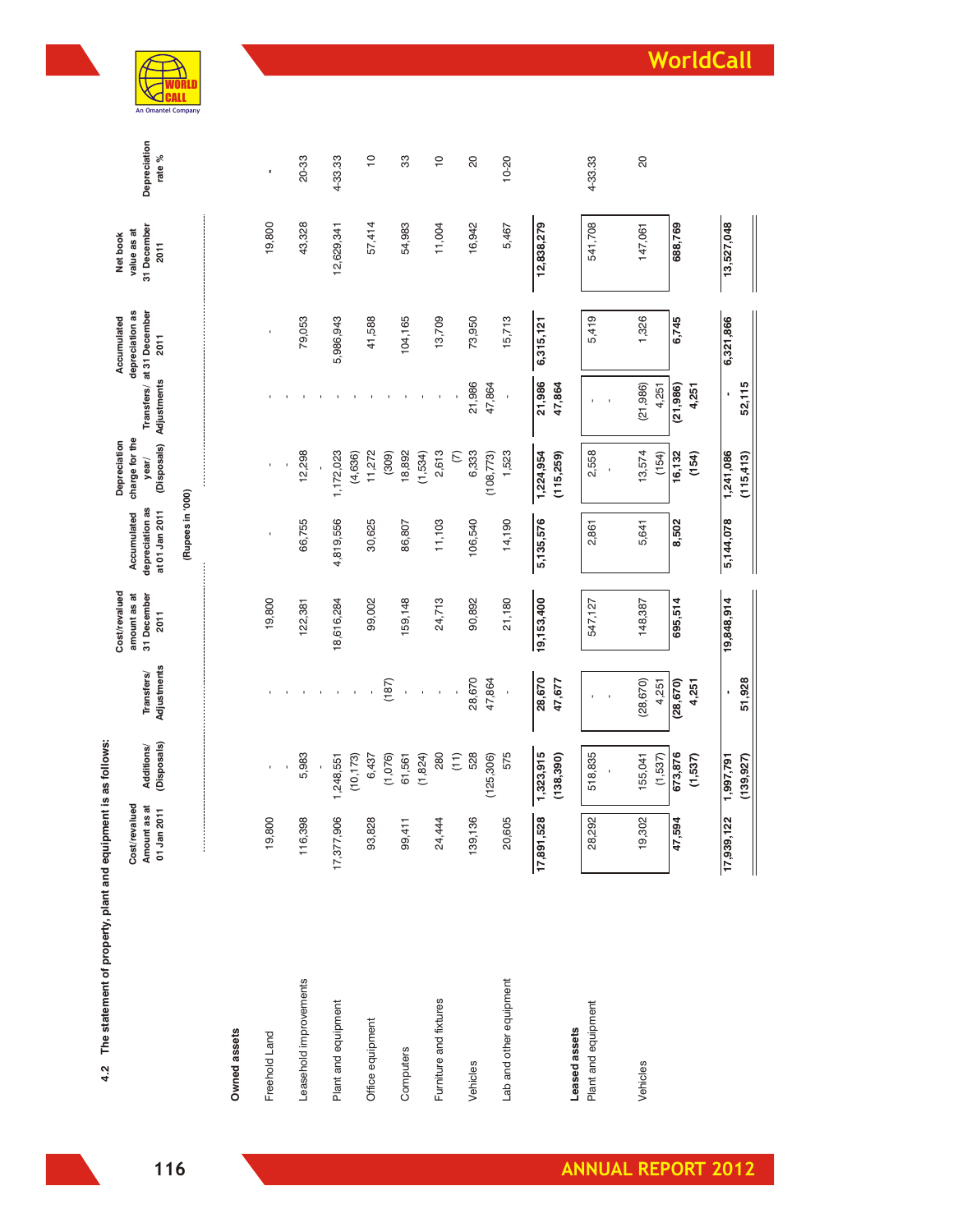

**4.3** Subsequent to revaluation on 31 March 2007, which was resulted in a net surplus of Rs. 304.30 million, plant and equipment were again revalued on 30 June 2008, resulting in revaluation decrease of Rs. 240.2 million. The valuation was conducted by an independent valuer, M/s. Surval. Basis of valuation for plant and equipment was the open market value of the asset based on estimated gross replacement cost, depreciated to reflect the residual service potential of the asset having paid due regard to age, condition and obsolescence.

Had there been no revaluation, the net book value of plant and equipment as at 31 December 2012 would have amounted to Rs. 12,411 million (31 December 2011: Rs. 12,959 million).

- **4.4** Carrying value of property, plant and equipment and current assets having a charge against borrowings amount to Rs. 11,559 million (31 December 2011: Rs. 12,208 million).
- **4.5** Finance cost amounting to Rs. 0.826 million (31 December 2011: Rs. 7.4 million) has been capitalized during the year in property, plant and equipment.
- **4.6** Property, plant and equipment includes equipment deployed in implementing the USF network which is subject to lien exercisable by USF Company in the event of failure by the Company to maintain service availability and quality specification.

|     |                                                                       | <b>Note</b> | 2012<br>--------(Rupees in '000)-------- | 31 December 31 December<br>2011 |
|-----|-----------------------------------------------------------------------|-------------|------------------------------------------|---------------------------------|
| 4.7 | Depreciation charge during the year has been<br>allocated as follows: |             |                                          |                                 |
|     | Direct cost                                                           | 37          | 1,091,519                                | 1,175,664                       |
|     | Operating cost                                                        | 38          | 95,605                                   | 65,422                          |
|     |                                                                       |             | 1,187,124                                | 1,241,086                       |
|     |                                                                       |             |                                          |                                 |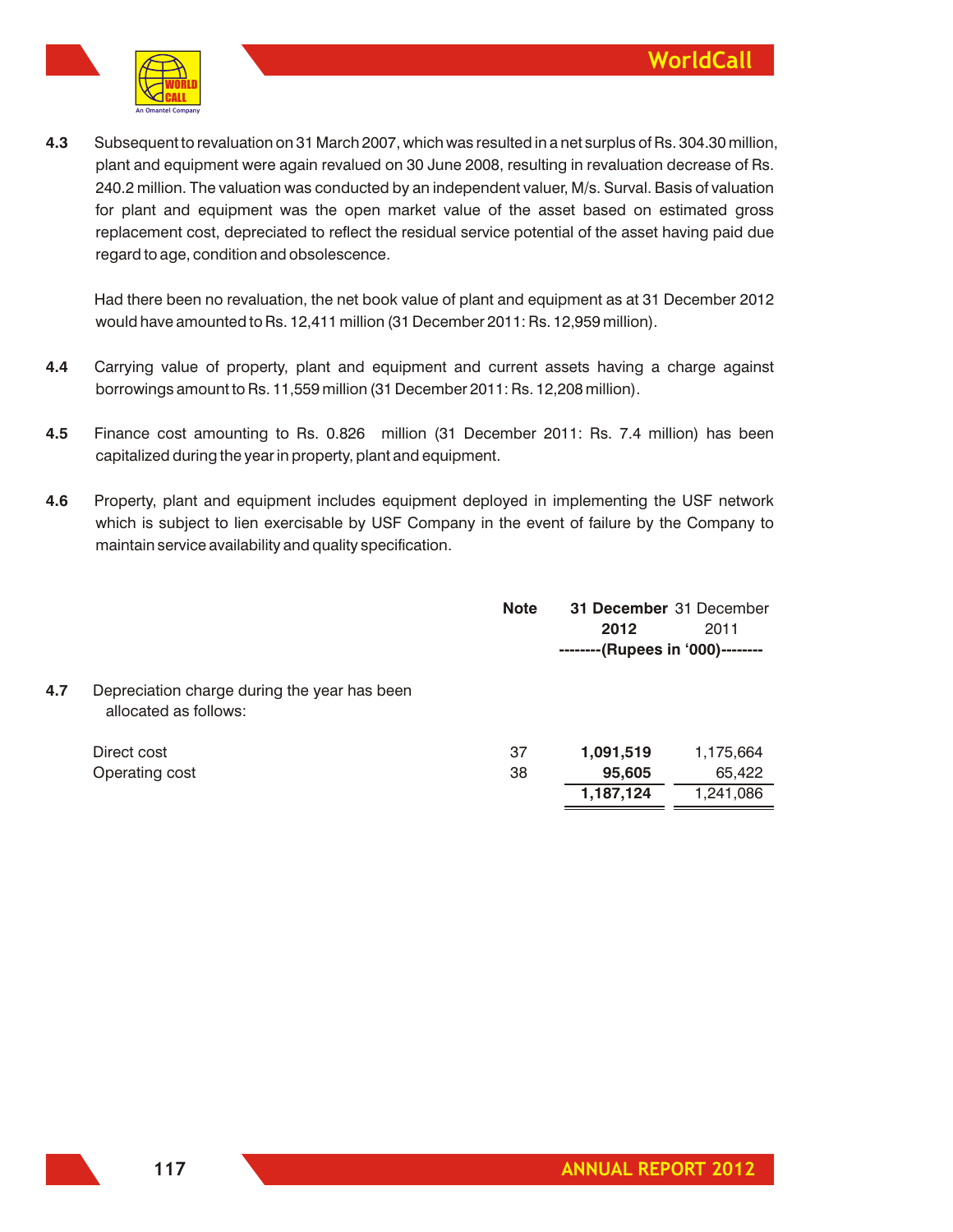

#### **4.8 Property, plant and equipment sold during the year are as follows:**

| <b>Description</b>                            | Cost   | <b>Accumulated</b><br>depreciation Value proceeds | <b>Book</b> | <b>Sale</b> | Mode of<br>disposal    | Sold to                                       |
|-----------------------------------------------|--------|---------------------------------------------------|-------------|-------------|------------------------|-----------------------------------------------|
|                                               |        | -------------(Rupees in '000)-------------        |             |             |                        |                                               |
| Laptop                                        | 18,001 | 2,000                                             | 16.001      | 18,001      | Sale and<br>lease back | <b>ICL</b> International<br>(Private) Limited |
| Suzuki Cultus                                 | 896    | 190                                               | 706         | 865         | Insurance<br>claim     | Shaheen Insurance<br>Company Limited          |
| Items with book value less<br>than Rs. 50,000 | 294    | 230                                               | 64          | 115         |                        |                                               |
| <b>Total</b>                                  | 19,191 | 2,420                                             | 16,771      | 18,981      |                        |                                               |

**31 December** 31 December **2012** 2011 **--------(Rupees in '000)--------**

#### **5 Capital work-in-progress**

#### **Owned**

| Civil works                    | ۰       | 34,596  |
|--------------------------------|---------|---------|
| Plant and equipment            | 782.635 | 616,390 |
|                                | 782.635 | 650,986 |
| Less: provision for impairment |         | -       |
|                                | 782.635 | 650,986 |
|                                |         |         |

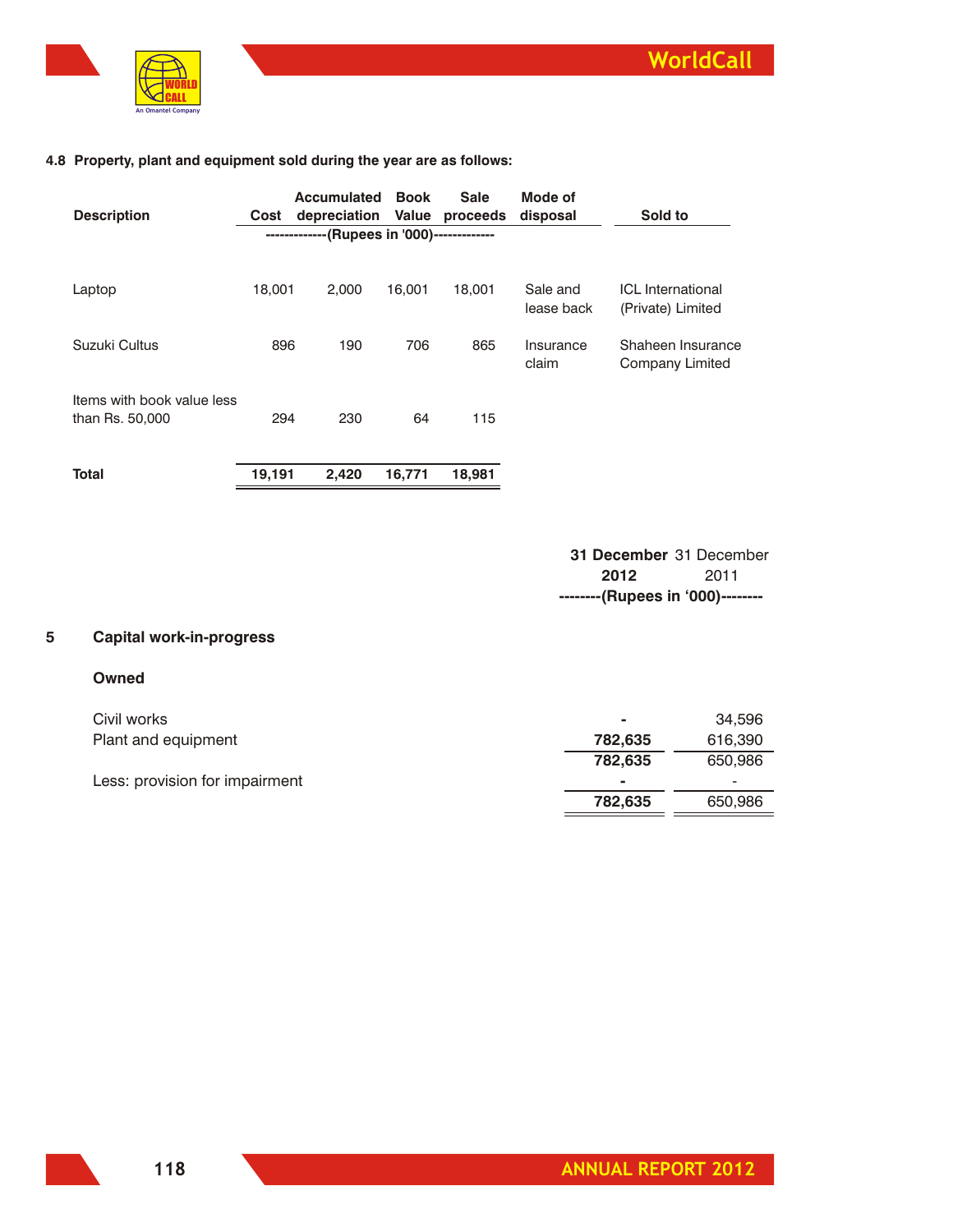**An Omantel Company**

#### **6 Intangible assets**

|                                  | Cost as at<br>01 Jan<br>2012 | <b>Additions</b> | Cost as at<br>31 Dec<br>2012 | Accumulated<br>amortization<br>as at 01 Jan<br>2012 | Amortization<br>for the year | <b>Accumulated Net book</b><br>amortization value as at<br>as at 31 Dec<br>2012 | 31 Dec<br>2012 | Rate<br>% |
|----------------------------------|------------------------------|------------------|------------------------------|-----------------------------------------------------|------------------------------|---------------------------------------------------------------------------------|----------------|-----------|
|                                  |                              |                  |                              | --(Rupees in '000)----                              |                              |                                                                                 |                |           |
| Licenses                         | 2.893.290                    |                  | 2.893.290                    | 1.000.117                                           | 157.849                      | 1.157.966                                                                       | 1.735.324      | $5 - 6.5$ |
| Patents and                      |                              |                  |                              |                                                     |                              |                                                                                 |                |           |
| copyrights<br>Indefeasible right | 5,333                        |                  | 5,333                        | 5,208                                               | 125                          | 5.333                                                                           |                | 10        |
| of use - media cost              | 784.800                      |                  | 784.800                      | 47.964                                              | 52,268                       | 100,232                                                                         | 684,568        | 6.67      |
| Softwares                        | 16.284                       | 14.249           | 30.533                       | 16.284                                              | 475                          | 16.759                                                                          | 13.774         | 20        |
| Goodwill                         | 2.690.403                    | ۰                | 2.690.403                    | 136.909                                             | ٠                            | 136.909                                                                         | 2,553,494      | $\sim$    |
|                                  | 6,390,110                    | 14.249           | 6.404.359                    | 1.206.482                                           | 210.717                      | 1.417.199                                                                       | 4.987.160      |           |

|                                              | Cost as at<br>01 Jan | <b>Additions</b> | Cost as at<br>31 Dec | Accumulated<br>amortization<br>as at 01 Jan | Amortization<br>for the year | <b>Accumulated Net book</b><br>amortization value as at<br>as at 31 Dec | 31 Dec    | Rate<br>% |
|----------------------------------------------|----------------------|------------------|----------------------|---------------------------------------------|------------------------------|-------------------------------------------------------------------------|-----------|-----------|
|                                              | 2011                 |                  | 2011                 | 2011                                        |                              | 2011                                                                    | 2011      |           |
|                                              |                      |                  |                      | ---(Rupees in '000)---                      |                              |                                                                         |           |           |
| Licenses<br>Patents and                      | 2.893.290            |                  | 2,893,290            | 841.848                                     | 158.269                      | 1.000.117                                                               | 1,893,173 | $5 - 6.5$ |
| copyrights<br>Indefeasible right<br>of use - | 5.333                |                  | 5,333                | 4,407                                       | 801                          | 5,208                                                                   | 125       | 10        |
| media cost                                   | ٠                    | 784.800          | 784,800              |                                             | 47,964                       | 47,964                                                                  | 736,836   | 6.67      |
| Softwares                                    | 16,284               | ۰                | 16.284               | 15.834                                      | 450                          | 16.284                                                                  |           | 20        |
| Goodwill                                     | 2.690.403            | ۰                | 2.690.403            | 136.909                                     |                              | 136.909                                                                 | 2,553,494 | ٠         |
|                                              | 5,605,310            | 784,800          | 6,390,110            | 998,998                                     | 207,484                      | 1,206,482                                                               | 5,183,628 |           |

- **6.1** The Company had revalued its licenses and software on 30 June 2008 resulting in a net surplus of Rs. 430.393 million. The valuation was conducted by an independent valuer, M/s. Surval. Valuation of licenses and software was based on the estimated gross replacement cost, earning potential amortized to reflect the current market value. Had there been no revaluation, the net book value of licenses as at 31 December 2012 would have amounted to Rs. 1,400 million (31 December 2011: 1,537 million).
- 6.2 Licenses of the Company are assigned to IGI Investment Bank Limited, trustee of TFC III.

#### **6.3 Goodwill**

Goodwill represents the difference between the cost of the acquisition (fair value of consideration paid) and the fair value of the net identifiable assets acquired at the time of merger of Worldcall Telecom Limited with Worldcall Communications Limited, Worldcall Multimedia Limited and Worldcall Broadband Limited.

The Company assessed the recoverable amount of Goodwill at 31 December 2012 and determined that, as of this date, there is no indication of impairment of Goodwill. The recoverable amount was calculated on the basis of five year financial business plan approved by the Board which assumes cash inflows of USD 35 million during the financial year ending 31 December 2013 as convertible preference shares with mandatory conversion in to equity.

The business plan also includes a comprehensive analysis of the existing operational deployments of the Company along with strategic direction of future investments and business growth. Discount rate of 16% was used for the calculation of net present value of future cash flows. The cash flows beyond the five years period have been extrapolated using a steady 5% growth rate which is consistent with the long-term average growth rate for the industry, whereas for impairment calculation no growth is considered in cash flows beyond five years as per International Accounting Standard 36 - Impairment of Assets

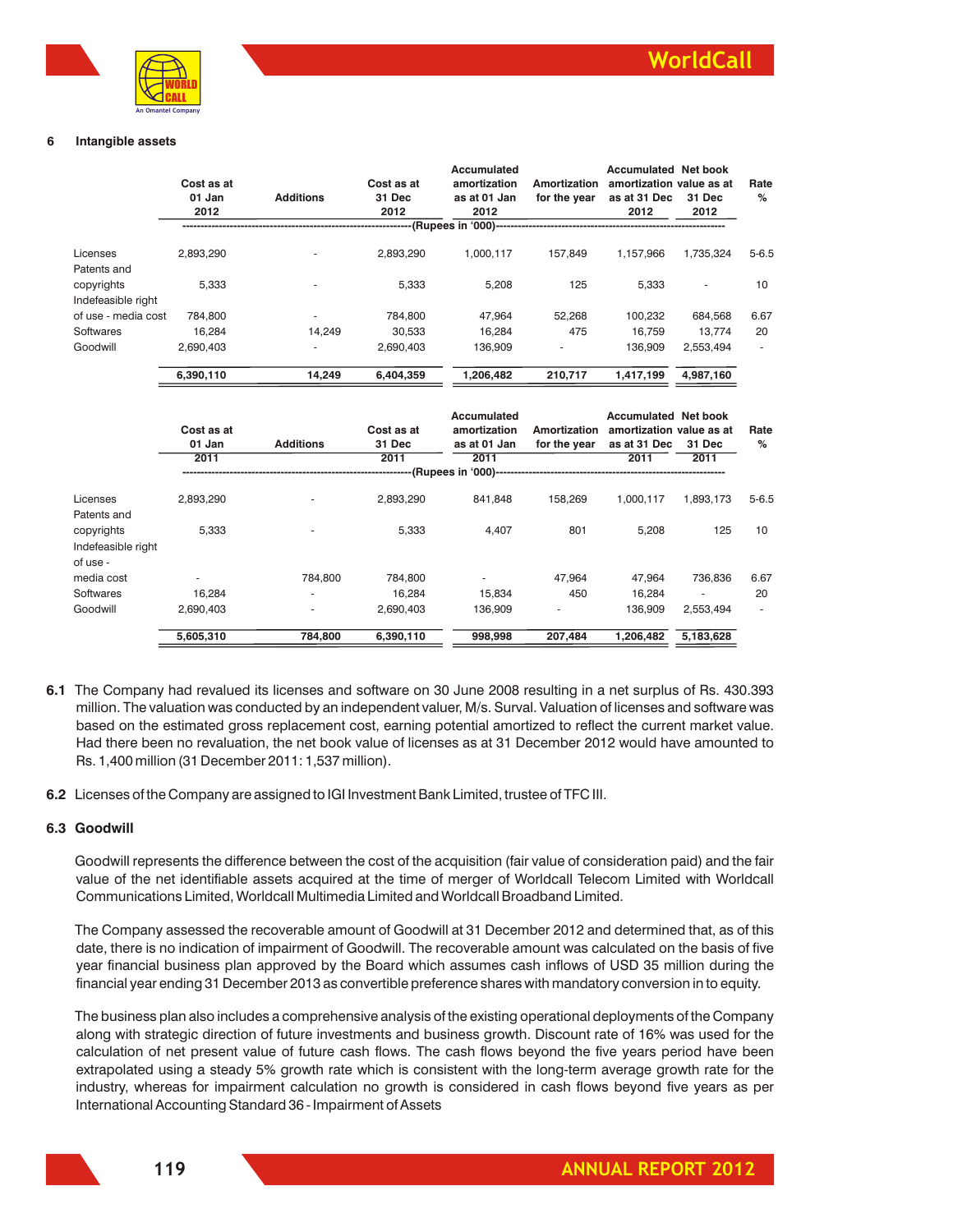



|   |     |                                     | <b>Note</b> | 31 December<br>2012 | 31 December<br>2011<br>--(Rupees in '000)--------- |
|---|-----|-------------------------------------|-------------|---------------------|----------------------------------------------------|
|   | 6.4 | Amortization charge during the year |             |                     |                                                    |
|   |     | has been allocated as follows:      |             |                     |                                                    |
|   |     | Direct cost                         | 37          | 192,805             | 163,758                                            |
|   |     | Capitalized during the year         |             | 17,912              | 43,726                                             |
|   |     |                                     |             | 210,717             | 207,484                                            |
| 7 |     | <b>Investment properties</b>        |             |                     |                                                    |
|   |     | Opening balance                     |             | 146,074             | 89,900                                             |
|   |     | Addition during the year            | 7.2         | 14,400              | 56,174                                             |
|   |     | Closing balance                     |             | 160,474             | 146,074                                            |
|   |     |                                     |             |                     |                                                    |

- **7.1** Investment properties comprise of land and building. Fair value of investment property is determined by approved independent valuers.
- **7.2** During the year, the Company has acquired various land and properties under barter arrangement.

#### **8 Long term trade receivables**

This represents receivable from the sale of Optical Fiber Cable stated at amortized cost by using the discount rate of 16%. This amount is receivable from Pakistan Mobile Communications (Private) Limited over a period of five years and from Getronics Pakistan (Private) Limited over a period of twenty years.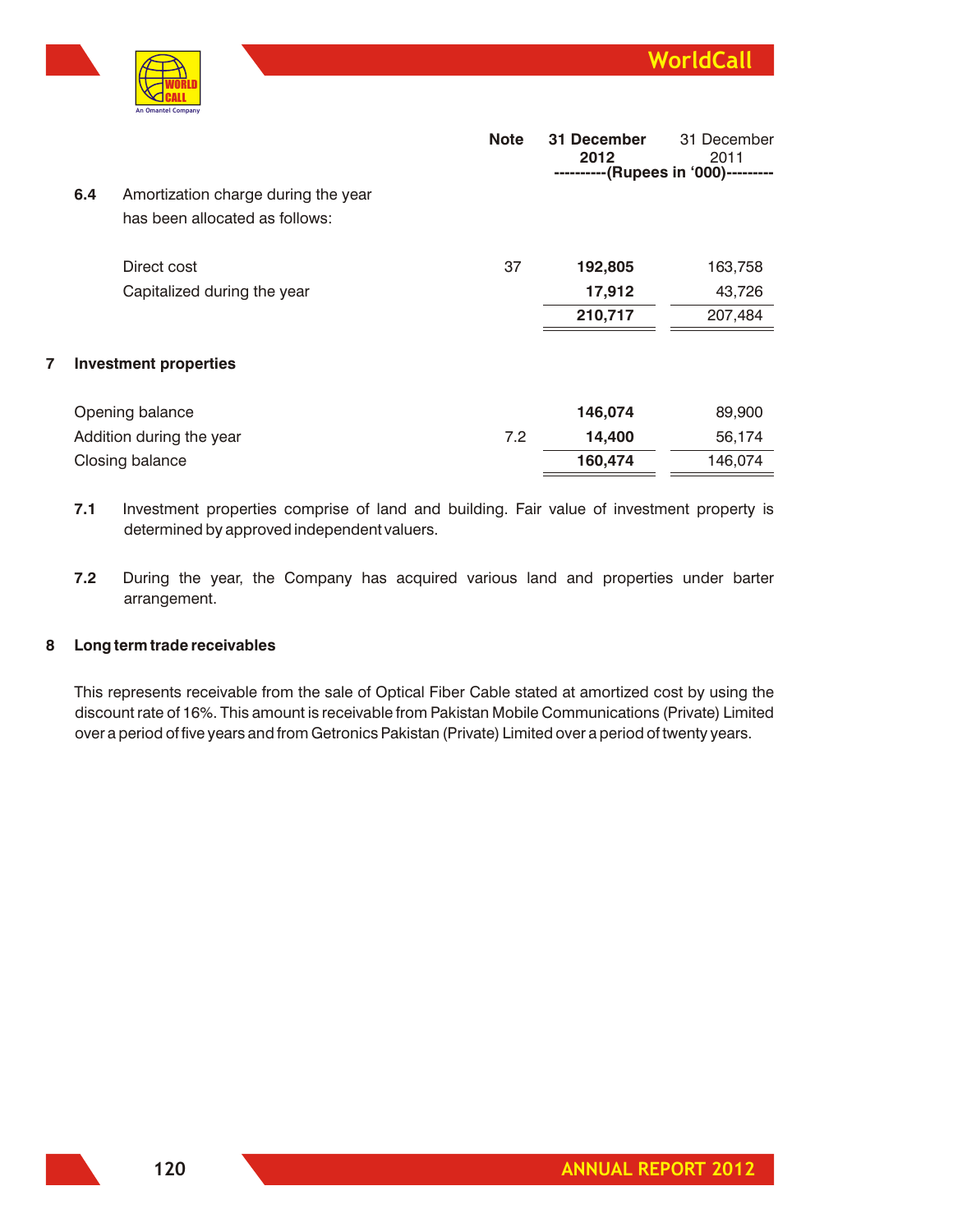



|   |                                                                                 | <b>31 December</b><br>2012 | 31 December<br>2011<br>----------(Rupees in '000)--------- |
|---|---------------------------------------------------------------------------------|----------------------------|------------------------------------------------------------|
| 9 | Deferred taxation                                                               |                            |                                                            |
|   | This is composed of:                                                            |                            |                                                            |
|   | Liability for deferred taxation comprising temporary<br>differences related to: |                            |                                                            |
|   | Accelerated tax depreciation                                                    | 2,758,527                  | 2,755,778                                                  |
|   | Surplus on revaluation of plant and equipment                                   | 173,058                    | 173,058                                                    |
|   | <b>Others</b>                                                                   | 827,895                    | 784,122                                                    |
|   | Asset for deferred taxation comprising temporary<br>differences related to:     |                            |                                                            |
|   | Unused tax losses and tax credits                                               | (4,595,395)                | (3,797,540)                                                |
|   | Provision for doubtful debts, and retirement benefits                           | (459, 153)                 | (203, 917)                                                 |
|   |                                                                                 | (1, 295, 068)              | (288,499)                                                  |

Based on approved business plan of the Company, it is probable that sufficient taxable profit will be available for utilization of deferred tax asset.

|                                                           | <b>Note</b> | 31 December<br>2012 | 31 December<br>2011<br>---(Rupees in '000)------- |
|-----------------------------------------------------------|-------------|---------------------|---------------------------------------------------|
| 10 Long term loans and deposits                           |             |                     |                                                   |
| Security deposit with Pakistan Telecommunications Limited |             | 21,482              | 21,482                                            |
| Deposits with financial institutions                      |             | 24,134              | 23,042                                            |
| Advances to employees                                     | 10.1        | 54,078              | 57,277                                            |
| <b>Others</b>                                             |             | 52,378              | 51,585                                            |
|                                                           |             | 152,072             | 153,386                                           |
| Less: current maturity                                    |             |                     |                                                   |
| <b>Deposits</b>                                           | 15          | (2, 253)            | (21)                                              |
| Advances to employees                                     |             | (27, 745)           | (21, 042)                                         |
|                                                           |             | (29, 998)           | (21,063)                                          |
|                                                           |             | 122,074             | 132,323                                           |

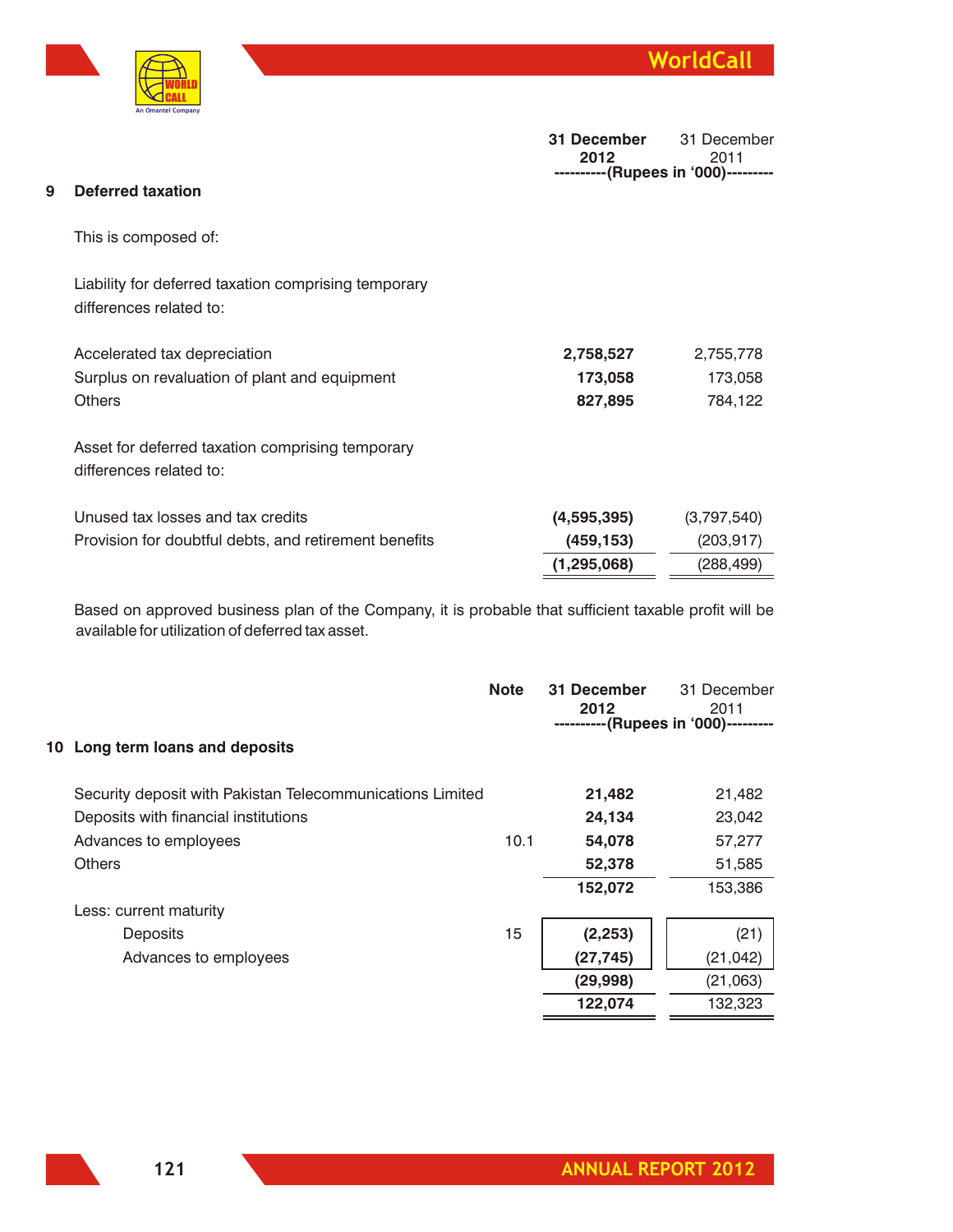

**10.1** These loans and advances are unsecured and interest free and include advances given to executives of Rs. 29.02 million (31 December 2011: Rs. 30.22 million) and Chief Executive Officer of Rs. 10.45 million (31 December 2011: Rs. 12.37 million) against gratuity.

|    | <b>Note</b>                             | 31 December<br>2012 | 31 December<br>2011<br>----------(Rupees in '000)--------- |
|----|-----------------------------------------|---------------------|------------------------------------------------------------|
| 11 | <b>Stores and spares</b>                |                     |                                                            |
|    | Cost                                    | 269,991             | 266,315                                                    |
|    | Less: provision                         |                     |                                                            |
|    | Opening balance                         | (30, 900)           | (24,900)                                                   |
|    | Addition during the year                | (14,000)            | (6,000)                                                    |
|    | Closing balance                         | (44,900)            | (30,900)                                                   |
|    |                                         | 225,091             | 235,415                                                    |
|    | 12 Stock in trade                       |                     |                                                            |
|    | Cost                                    | 219,440             | 217,401                                                    |
|    | Less: provision                         |                     |                                                            |
|    | Opening balance                         | (15,500)            | (15,500)                                                   |
|    | Transferred to capital work in progress | 4,200               |                                                            |
|    | Closing balance                         | (11,300)            | (15,500)                                                   |
|    |                                         | 208,140             | 201,901                                                    |
|    | 13 Trade debts                          |                     |                                                            |

| Considered good - unsecured                                        |      | 2,624,883   | 3,252,683 |
|--------------------------------------------------------------------|------|-------------|-----------|
| Considered doubtful - unsecured                                    | 13.1 | 1,009,210   | 221,006   |
|                                                                    |      | 3,634,093   | 3,473,689 |
| Less: provision for doubtful debts                                 | 13.2 | (1,099,210) | (221,006) |
|                                                                    |      | 2,624,883   | 3,252,683 |
| This includes due from associated<br>13.1<br>companies as follows: |      |             |           |
| Pace Wood Land (Private) Limited                                   |      | 32,894      | 32,894    |
| Pace Barka Properties Limited                                      |      | 47,781      | 47,781    |
| Pace Gujrat (Private) Limited                                      |      | 12,138      | 12,138    |
|                                                                    |      | 92,813      | 92,813    |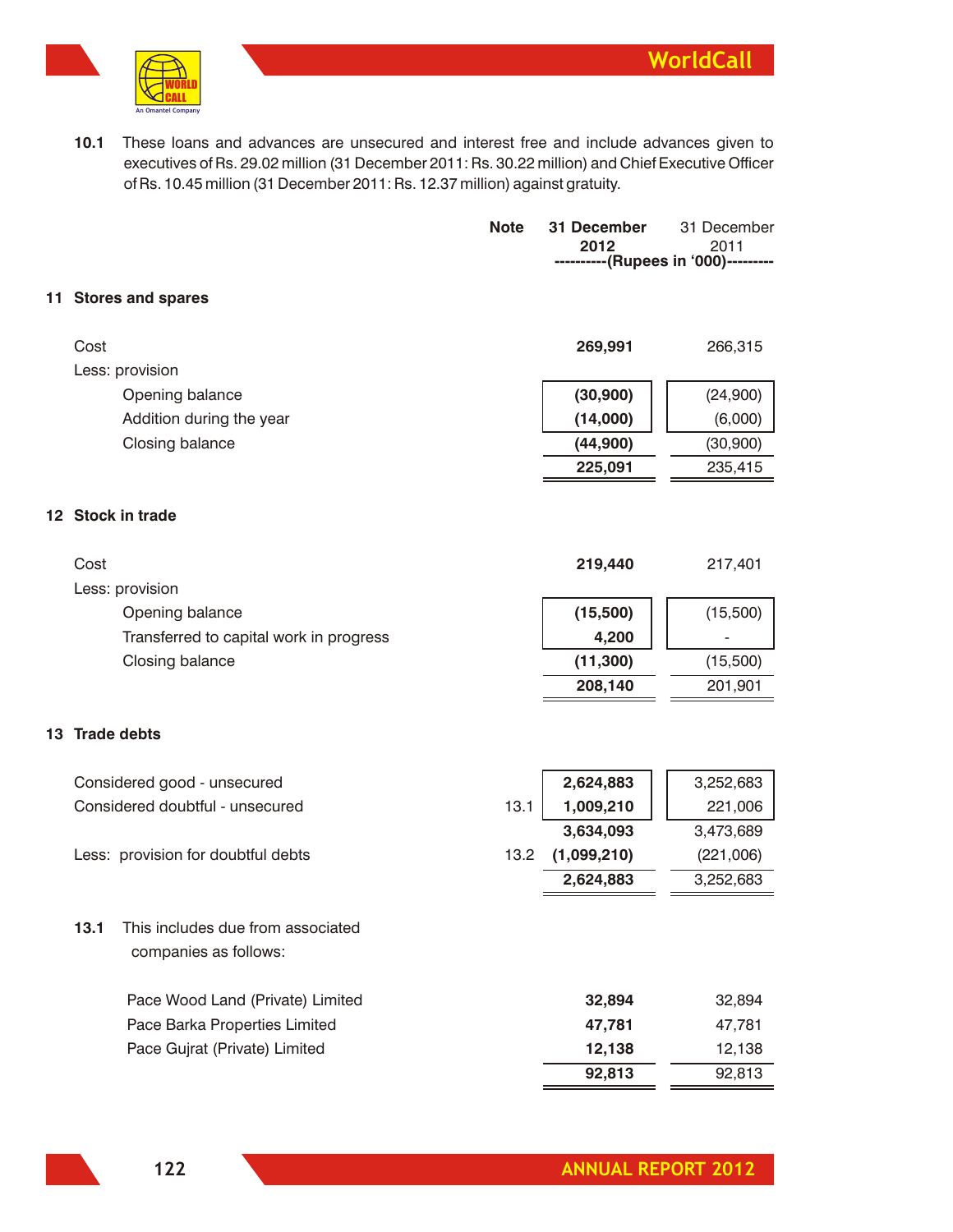

| 13.2 Provision for doubtful debts | <b>Note</b> | 31 December<br>2012 | 31 December<br>2011<br>----------(Rupees in '000)--------- |
|-----------------------------------|-------------|---------------------|------------------------------------------------------------|
| Opening balance                   |             | 221,006             | 714,694                                                    |
| Charged during the year           |             | 788,204             | 119,683                                                    |
| Written off during the year       |             | $\blacksquare$      | (613, 371)                                                 |
| Closing balance                   | 13.2.1      | 1,009,210           | 221,006                                                    |

**13.2.1** It includes provision of Rs. 92.81 million (31 December 2011: Rs.92.81 million) against receivable from Pace group of companies, which are associated companies.

|                                                  | <b>Note</b> | 31 December<br>2012 | 31 December<br>2011<br>-(Rupees in '000)--------- |
|--------------------------------------------------|-------------|---------------------|---------------------------------------------------|
| 14 Loans and advances - considered good          |             |                     |                                                   |
| Loans and advances to employees                  |             | 23,764              | 25,480                                            |
| Current maturity of long term loans to employees | 10          | 27,745              | 21,042                                            |
| Advances to suppliers                            |             | 850,017             | 491,715                                           |
| Advances to PTA                                  | 14.1        | 539,890             | 519,992                                           |
|                                                  |             | 1,441,416           | 1,058,229                                         |
|                                                  |             |                     |                                                   |

**14.1** This mainly represents Access Promotion Contribution ("APC") for USF in relation to the period prior to the valid formation of USF fund by the Federal Government. It also includes Rs 40 million paid to Pakistan Telecommunication Authority ("PTA") against demand on account of annual spectrum fee and other regulatory charges. PTA determined the demand vide its determination dated 22 February 2010. The Company filed an appeal bearing No. 147/2010 against the determination and the Honorable Lahore High Court granted stay against the recovery subject to payment of Rs. 40 million (31 December 2011: Rs. 40 million) which was complied by the Company.

|                                        | <b>Note</b> | 31 December<br>2012 | 31 December<br>2011<br>-(Rupees in '000)-- |
|----------------------------------------|-------------|---------------------|--------------------------------------------|
| 15 Deposits and prepayments            |             |                     |                                            |
| Margin deposits                        | 15.1        | 121,540             | 60,164                                     |
| Prepayments                            |             | 66,519              | 73,374                                     |
| Current maturity of long term deposits | 10          | 2,253               | 21                                         |
| Short term deposits                    |             | 536                 | 9,386                                      |
|                                        |             | 190,848             | 142,945                                    |
|                                        |             |                     |                                            |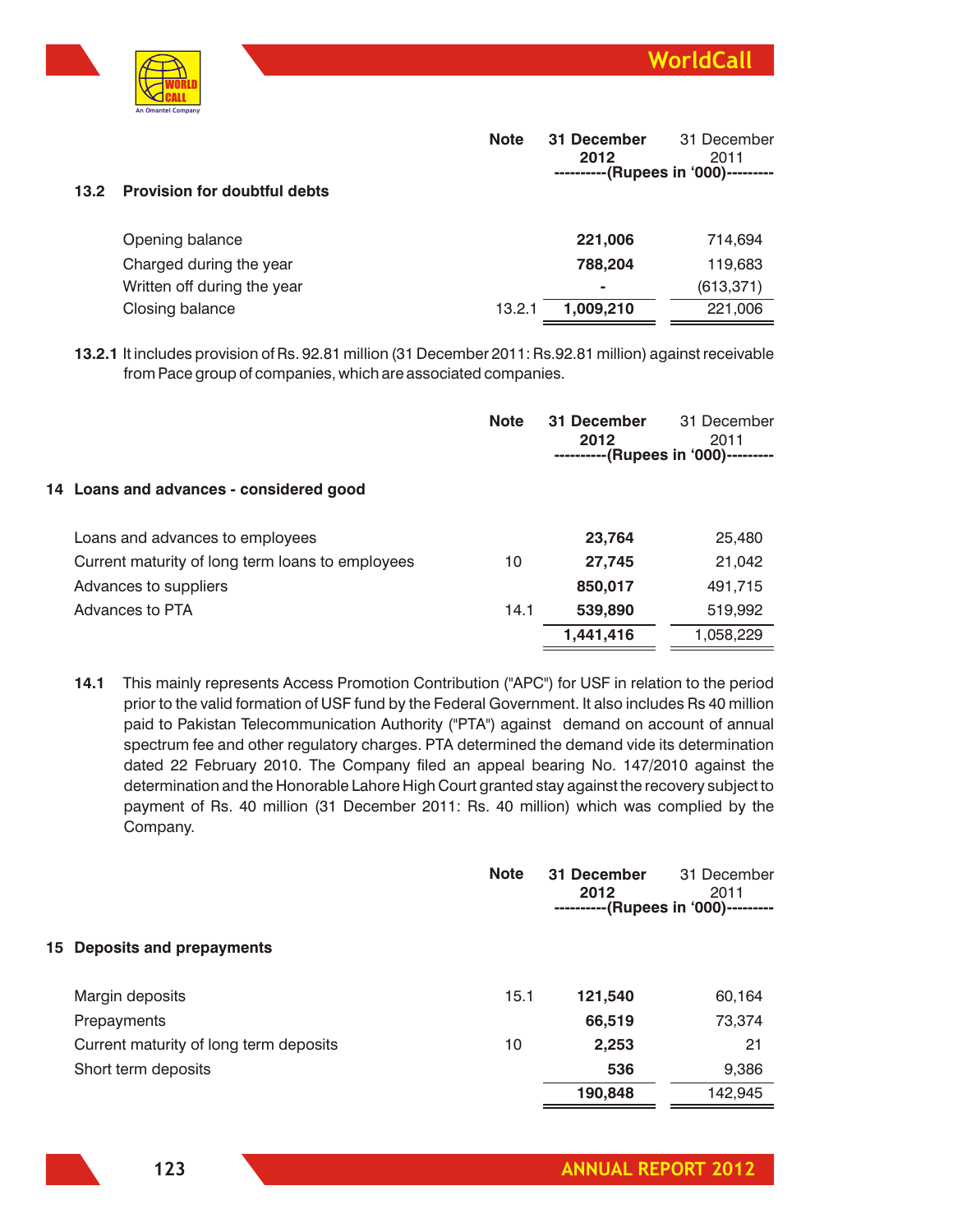

**15.1** These include deposits placed with banks against various guarantees and letters of credit.

|    |      |                                           | <b>Note</b> | 31 December<br>2012 | 31 December<br>2011<br>----------(Rupees in '000)--------- |
|----|------|-------------------------------------------|-------------|---------------------|------------------------------------------------------------|
|    |      | 16 Other receivables                      |             |                     |                                                            |
|    |      | Other receivables - considered good       |             | 14,784              | 27,772                                                     |
|    |      | Other receivables - considered doubtful   |             | 15,139              | 15,139                                                     |
|    |      |                                           |             | 29,923              | 42,911                                                     |
|    |      | Less: provision for doubtful receivables  | 16.1        | (15, 139)           | (15, 139)                                                  |
|    |      |                                           |             | 14,784              | 27,772                                                     |
|    |      | Sales tax refundable                      |             | 41,958              | 54,223                                                     |
|    |      |                                           |             | 56,742              | 81,995                                                     |
|    | 16.1 | <b>Provision for doubtful receivables</b> |             |                     |                                                            |
|    |      | Opening balance                           |             | 15,139              | 40,096                                                     |
|    |      | Written off during the year               |             |                     | (24, 957)                                                  |
|    |      | Closing balance                           |             | 15,139              | 15,139                                                     |
| 17 |      | <b>Short term investments</b>             |             |                     |                                                            |
|    |      | Carrying value                            | 17.1        | 41,744              | 53,849                                                     |
|    |      | Fair value adjustment                     |             | 4,807               | (12, 105)                                                  |
|    |      |                                           |             | 46,551              | 41,744                                                     |
|    |      | <b>Related parties</b>                    |             |                     |                                                            |
|    |      | Carrying value                            | 17.2        | 72,745              | 256,623                                                    |
|    |      | Fair value adjustment                     |             | (14, 314)           | (183, 878)                                                 |
|    |      |                                           |             | 58,431              | 72,745                                                     |
|    |      |                                           |             | 104,982             | 114,489                                                    |
|    |      |                                           |             |                     |                                                            |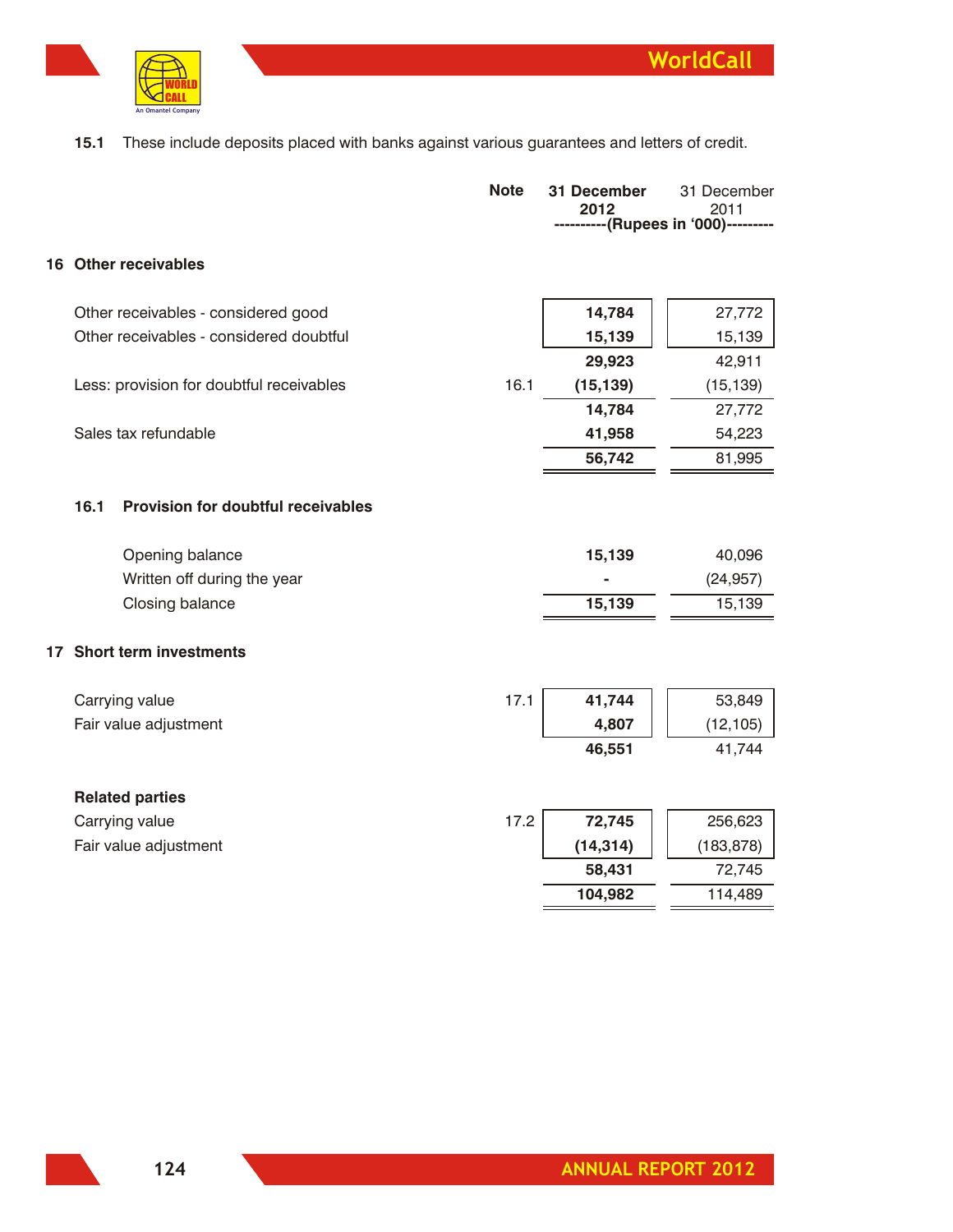

#### **17.1 Particulars of listed shares - Available for sale investments**

All shares have face value of Rs. 10 each.

| Name                               |             | No. of shares |          |               |                                                |        |  |
|------------------------------------|-------------|---------------|----------|---------------|------------------------------------------------|--------|--|
|                                    | 31 Dec 2012 | 31 Dec 2011   |          | 31 Dec 2012   | 31 Dec 2011                                    |        |  |
|                                    |             |               | Carrying | <b>Market</b> | Carrying                                       | Market |  |
|                                    |             |               | value    | value         | value                                          | value  |  |
|                                    |             |               |          |               | --------(Rupees in '000)---------------------- |        |  |
| <b>Commercial Bank</b>             |             |               |          |               |                                                |        |  |
| The Bank of Punjab                 | 10,528      | 10,528        | 57       | 113           | 103                                            | 57     |  |
| <b>Mutual Funds</b>                |             |               |          |               |                                                |        |  |
| <b>First Dawood Mutual Fund</b>    | 580,750     | 580,750       | 987      | 3,717         | 1,162                                          | 987    |  |
| Pak Oman Advantage Fund            | 1,000,000   | 1,000,000     | 9,120    | 9,240         | 10,350                                         | 9,120  |  |
| <b>Electric Appliances</b>         |             |               |          |               |                                                |        |  |
| Pak Elektron Limited               | 9           | 9             |          |               |                                                |        |  |
| Leasing                            |             |               |          |               |                                                |        |  |
| Standard Chartered Leasing Limited | 70,000      | 70,000        | 210      | 417           | 199                                            | 210    |  |
| <b>Insurance</b>                   |             |               |          |               |                                                |        |  |
| Shaheen Insurance Company Limited  | 3,136,963   | 3,136,963     | 31,370   | 33,064        | 42,035                                         | 31,370 |  |
|                                    |             |               | 41,744   | 46,551        | 53,849                                         | 41,744 |  |
|                                    |             |               |          |               |                                                |        |  |

#### **17.2 Particulars of listed shares - Available for sale investments**

All shares have face value of Rs. 10 each

| Name                                                                                  |                         | No. of shares |          |               |                                             |        |
|---------------------------------------------------------------------------------------|-------------------------|---------------|----------|---------------|---------------------------------------------|--------|
|                                                                                       | 31 Dec 2012 31 Dec 2011 |               |          | 31 Dec 2012   | 31 Dec 2011                                 |        |
|                                                                                       |                         |               | Carrying | <b>Market</b> | Carrying                                    | Market |
|                                                                                       |                         |               | value    | value         | value                                       | value  |
|                                                                                       |                         |               |          |               | --(Rupees in '000)------------------------- |        |
| <b>First Capital Securities</b>                                                       |                         |               |          |               |                                             |        |
| <b>Corporation Limited</b><br>Percentage of equity held 1.27%<br>(31 Dec 2011: 1.27%) | 3,991,754               | 3,991,754     | 7,425    | 14.610        | 14.211                                      | 7,425  |
| Pace (Pakistan) Limited<br>Percentage of equity held 2.5%<br>(31 Dec 2011: 2.5%)      | 6,959,290               | 6,959,290     | 9,047    | 20,808        | 18.999                                      | 9,047  |
| Media Times Limited<br>Percentage of equity held 2.35%<br>(31 Dec 2011: 3.13%)        | 4,199,500               | 4,199,500     | 56,273   | 23,013        | 223.413                                     | 56,273 |
|                                                                                       |                         |               | 72,745   | 58,431        | 256,623                                     | 72,745 |

**17.3.** Impairment loss charged to profit and loss account includes Rs. 237 million pertains to prior years, previously charged to equity.

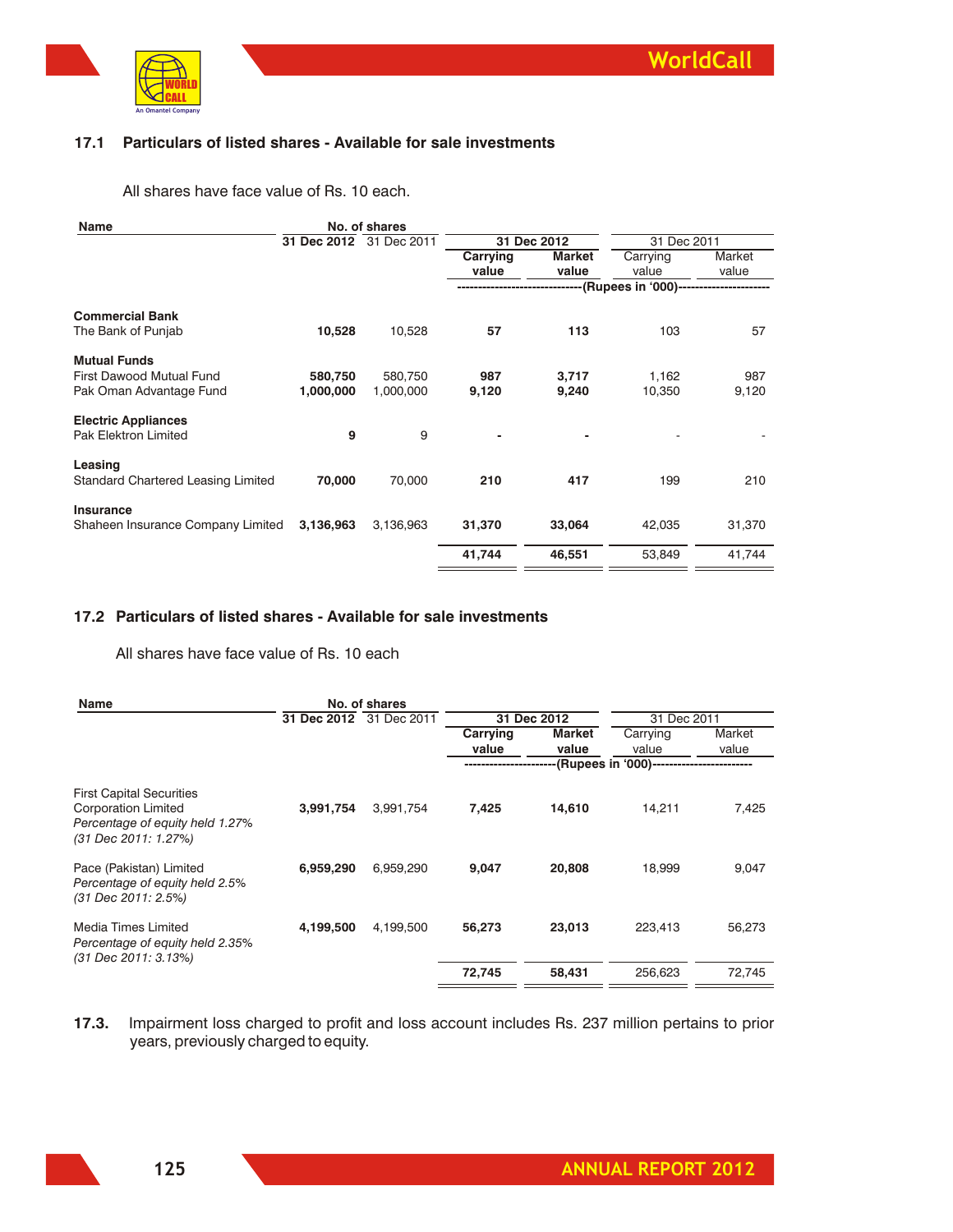

**100,742** 327,028

| 18 | Cash and bank balances                               | <b>Note</b> | 31 December<br>2012<br>----------(Rupees in '000)--------- | 31 December<br>2011         |
|----|------------------------------------------------------|-------------|------------------------------------------------------------|-----------------------------|
|    | Cash at bank<br>Current accounts<br>Savings accounts | 18.1        | 6,184<br>86,818<br>93,002                                  | 7,728<br>310,082<br>317,810 |
|    | Cash in hand                                         |             | 7,740                                                      | 9.218                       |

**18.1** The balances in savings accounts bear mark up at the rate of 5.00% to 9.75% per annum (31 December 2011: 5.00% to 11.50% per annum). The balance includes Rs. 40 million (31 December 2011: Rs. 40 million) and interest accrued thereon deposited in Escrow account as stated in note 32.1.2.

#### **19 Non-current assets and liabilities classified as held for sale**

The Group's foreign Subsidiary namely Worldcall Telecommunications Lanka (Private) Limited has been suffering losses since many years as the demand for payphones in Sri Lanka has greatly diminished. Keeping in view the Sri Lankan market conditions and negative equity of the subsidiary, the management has decided and approved the winding up of the Subsidiary. Long term investment in Subsidiary has been classified as discontinued operation.

The following are the results for the year ending 31 December 2012 and the comparative year of discontinued operation.

|                                                                | 31 December | 31 December                                 |
|----------------------------------------------------------------|-------------|---------------------------------------------|
|                                                                | 2012        | 2011<br>----------(Rupees in '000)--------- |
| <b>Results of discontinued operations</b>                      |             |                                             |
| Revenue                                                        |             | 1,234                                       |
| <b>Expenses</b>                                                | (1,729)     | (10, 794)                                   |
| Results from operating activities                              | (1,729)     | (9,560)                                     |
| Finance cost                                                   | (1)         | (64)                                        |
| Other income                                                   |             | 11,691                                      |
| (Loss)/profit for the year                                     | (1,730)     | 2,067                                       |
| Cash flow used in discontinued operations                      |             |                                             |
| Net cash used in operating activities                          | (2,956)     | (10, 151)                                   |
| Net cash generated from/(used in) investing activities         |             |                                             |
| Net cash generated from financing activities                   | 3,100       | 10,030                                      |
| Net cash generated from/(used in) discontinued operations      | 144         | (121)                                       |
| Non current assets and liabilities classified as held for sale |             |                                             |
| <b>Assets</b>                                                  |             |                                             |
| Cash and bank balances                                         | 144         | 23                                          |
| <b>Liabilities</b>                                             |             |                                             |
| Trade and other payables                                       | 3,556       | 7,271                                       |
| Income tax payable                                             |             |                                             |
|                                                                | 3,563       | 7,278                                       |
|                                                                |             |                                             |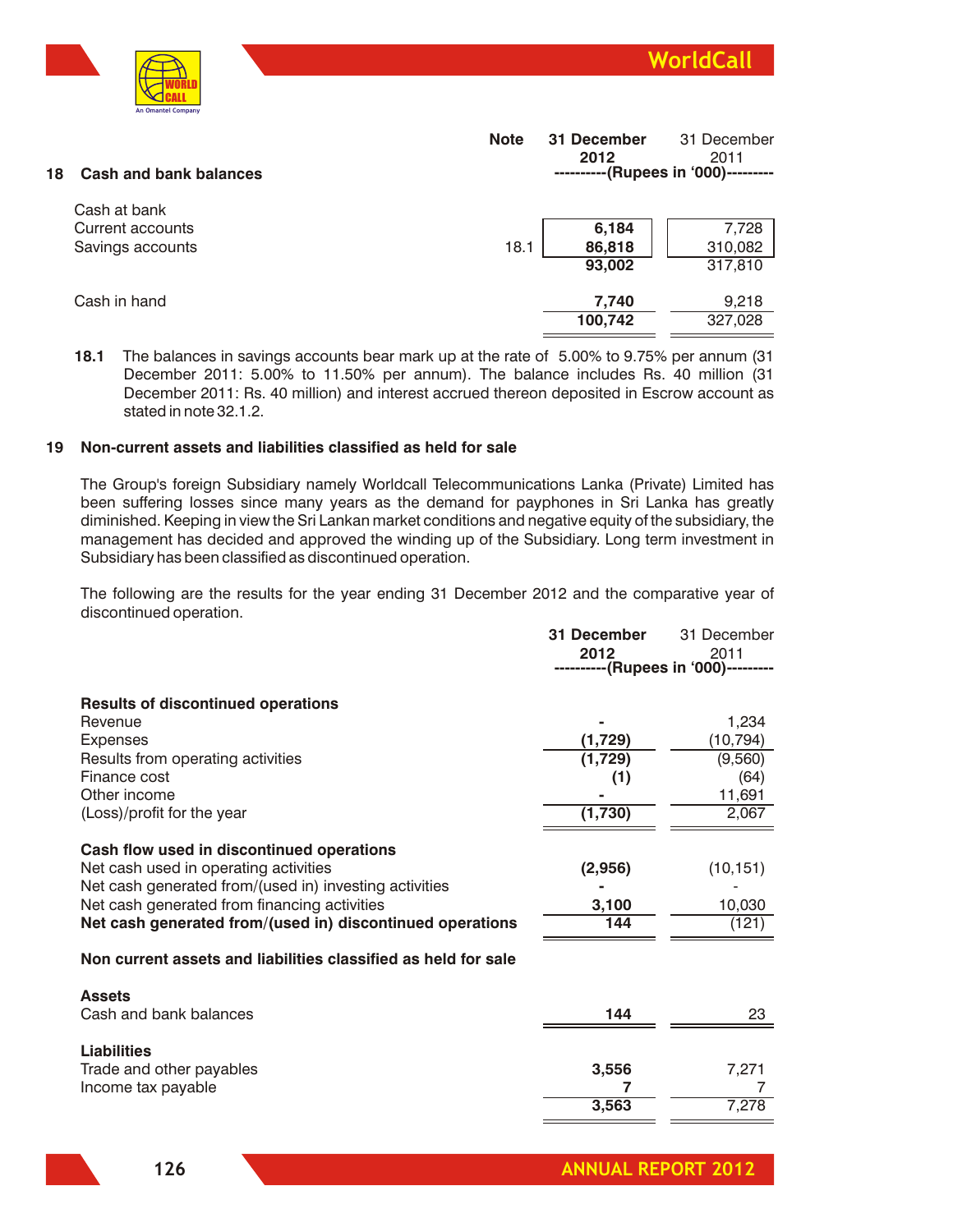

|    |                                                      | <b>Note</b> | 31 December<br>2012 | 31 December<br>2011<br>----------(Rupees in '000)--------- |
|----|------------------------------------------------------|-------------|---------------------|------------------------------------------------------------|
| 20 | <b>Current maturities of non-current liabilities</b> |             |                     |                                                            |
|    | Term finance certificates - secured                  | 26          | ٠                   | 1,095,825                                                  |
|    | Long term loan                                       | 27          | 502,493             |                                                            |
|    | Payable to Pakistan Telecommunication Authority      | 31.1        | 198.534             | 404.140                                                    |
|    | Payable to Multinet Pakistan (Private) Limited       | 31.2        | 685,897             | 539,608                                                    |
|    | Liabilities against assets subject to finance lease  | 30          | 60,101              | 55,543                                                     |
|    |                                                      |             | 1,447,025           | 2,095,116                                                  |
|    |                                                      |             |                     |                                                            |

#### **21 Running finance under mark-up arrangements - secured**

Short term running finances available from commercial banks under mark-up arrangements amount to Rs. 798 million (31 December 2011: Rs. 998 million). Mark-up is charged at rates ranging from 10.81% to 11.85% per annum (31 December 2011: 14.72% to 18.42% per annum). These are completely secured under joint pari passu hypothecation of fixed and current assets with 25% security margin over the facility amount.

|     |                                            | <b>Note</b> | 31 December<br>2012 | 31 December<br>2011<br>--(Rupees in '000)--------- |
|-----|--------------------------------------------|-------------|---------------------|----------------------------------------------------|
| 22. | <b>Short term borrowings</b>               |             |                     |                                                    |
|     | Habib Bank Limited - I                     | 22.1        | 708,000             |                                                    |
|     | Habib Bank Limited - II                    | 22.2        | 194,459             | $\overline{\phantom{0}}$                           |
|     | <b>KASB Bank Limited</b>                   | 22.3        | 49,500              | $\overline{\phantom{a}}$                           |
|     | Soneri Bank Limited                        | 22.4        | 47.075              | 15,908                                             |
|     | <b>Allied Bank Limited</b>                 |             |                     | 102,595                                            |
|     | Standard Chartered Bank (Pakistan) Limited | 22.5        | 15,733              | $\overline{\phantom{a}}$                           |
|     |                                            |             | 1,014,767           | 118,503                                            |
|     |                                            |             |                     |                                                    |

- **22.1** This represents a bridge loan facility of Rs. 734 million from Habib Bank Limited ("HBL") to bridge Convertible Preference Shares to be issued by the Company. The said facility is repayable upto 31 March 2013 having mark up of 3 month KIBOR plus 3.50% per annum. Facility is completely secured under joint pari passu hypothecation agreement for present and future fixed and current assets of the Company amounting to Rs. 1,015.67 million.
- **22.2** This represents a working capital finance facility of Rs. 220 million from Habib Bank Limited ("HBL") . The said facility is repayable over a period of 180 days having mark up of one month KIBOR plus 0.75% per annum. To secure the facility, an unconditional, irrevocable, first demand stand-by letter of credit has been issued by National Bank of Oman favouring Habib Bank Limited. This arrangement shall remain effective until all obligations under the facility are settled.
- **22.3** It represents short term demand finance facility repayable over a period of six months having mark up of six month KIBOR plus 2.50% per annum. Facility is secured against pledge of shares with 30% margin and joint pari passu hypothecation agreement with 25% security margin.

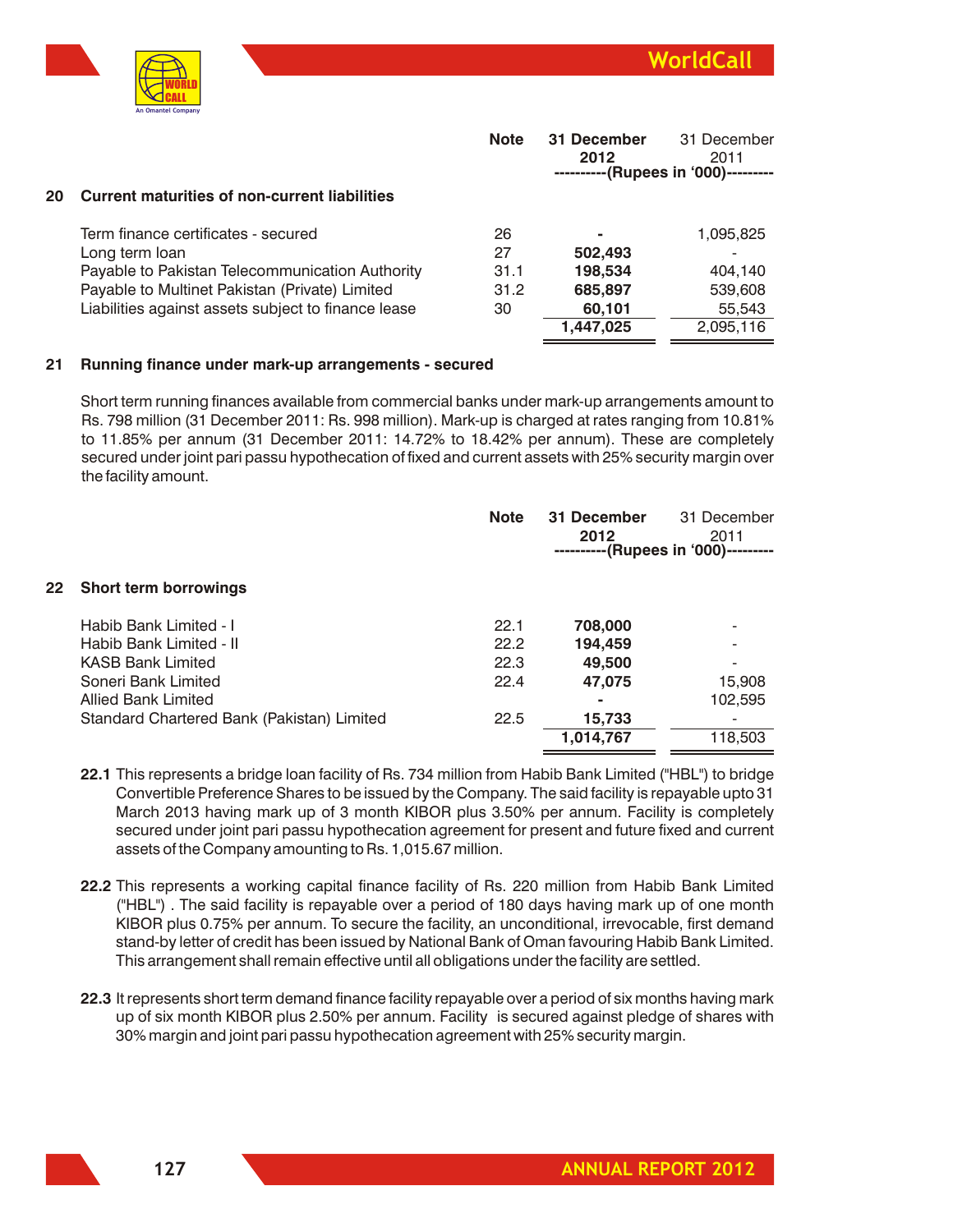

- **22.4** This facility is repayable in four months having mark up of six month KIBOR plus 4.00% per annum. It is secured through joint pari passu hypothecation agreement with 25% margin.
- **22.5** It carries mark-up ranging from 19.00% 21.00% per annum and is secured by hypothecation charge on assets.

#### **23 License fee payable**

This represents balance amount of interest free license fee payable to PTA for Wireless Local Loop licenses.

|    |                                                                                             | <b>Note</b> | 31 December<br>2012 | 31 December<br>2011<br>----------(Rupees in '000)--------- |
|----|---------------------------------------------------------------------------------------------|-------------|---------------------|------------------------------------------------------------|
| 24 | Trade and other payables                                                                    |             |                     |                                                            |
|    | <b>Trade creditors</b>                                                                      |             |                     |                                                            |
|    | Related parties - associated companies                                                      | 24.1        | 2,104,211           | 1,487,304                                                  |
|    | <b>Others</b>                                                                               |             | 2,716,288           | 2,551,952                                                  |
|    |                                                                                             |             | 4,820,499           | 4,039,256                                                  |
|    | Accrued and other liabilities                                                               |             | 553,916             | 295,789                                                    |
|    | Advance from customers                                                                      |             | 337,375             | 108,427                                                    |
|    | Retention money                                                                             |             | 86,766              | 40,775                                                     |
|    | Tax deducted at source                                                                      |             | 147,528             | 103,673                                                    |
|    | Un claimed dividend                                                                         |             | 1,807               | 1,807                                                      |
|    |                                                                                             |             | 5,947,891           | 4,589,727                                                  |
|    | 24.1 This mainly includes payable to the holding<br>company amounting to Rs. 2,103 million. |             |                     |                                                            |
| 25 | Interest and mark-up accrued                                                                |             |                     |                                                            |
|    | Long term loan                                                                              |             | 7,353               | 7,209                                                      |
|    | Short term borrowings                                                                       |             | 74,725              | 32,989                                                     |
|    | Share deposit money                                                                         |             | 351                 | 351                                                        |
|    | Liabilities against assets subject to finance lease                                         |             | 465                 |                                                            |
|    | Term finance certificates                                                                   |             | 162,296             | 99,634                                                     |
|    |                                                                                             |             | 245,190             | 140,183                                                    |
| 26 | Term finance certificates - secured                                                         |             |                     |                                                            |
|    | Term finance certificates - III                                                             | 26.1        | 1,643,735           | 2,191,648                                                  |
|    | Less: initial transaction cost                                                              |             | (53, 994)           | (53,994)                                                   |
|    |                                                                                             |             | 1,589,741           | 2,137,654                                                  |
|    | Amortization of transaction cost                                                            |             | 50,342              | 39,384                                                     |
|    |                                                                                             |             | 1,640,083           | 2,177,038                                                  |
|    | Less: current maturity                                                                      | 20          |                     | (1,095,825)                                                |
|    |                                                                                             |             | 1,640,083           | 1,081,213                                                  |
|    |                                                                                             |             |                     |                                                            |

Term finance certificates have a face value of Rs. 5,000 per certificate.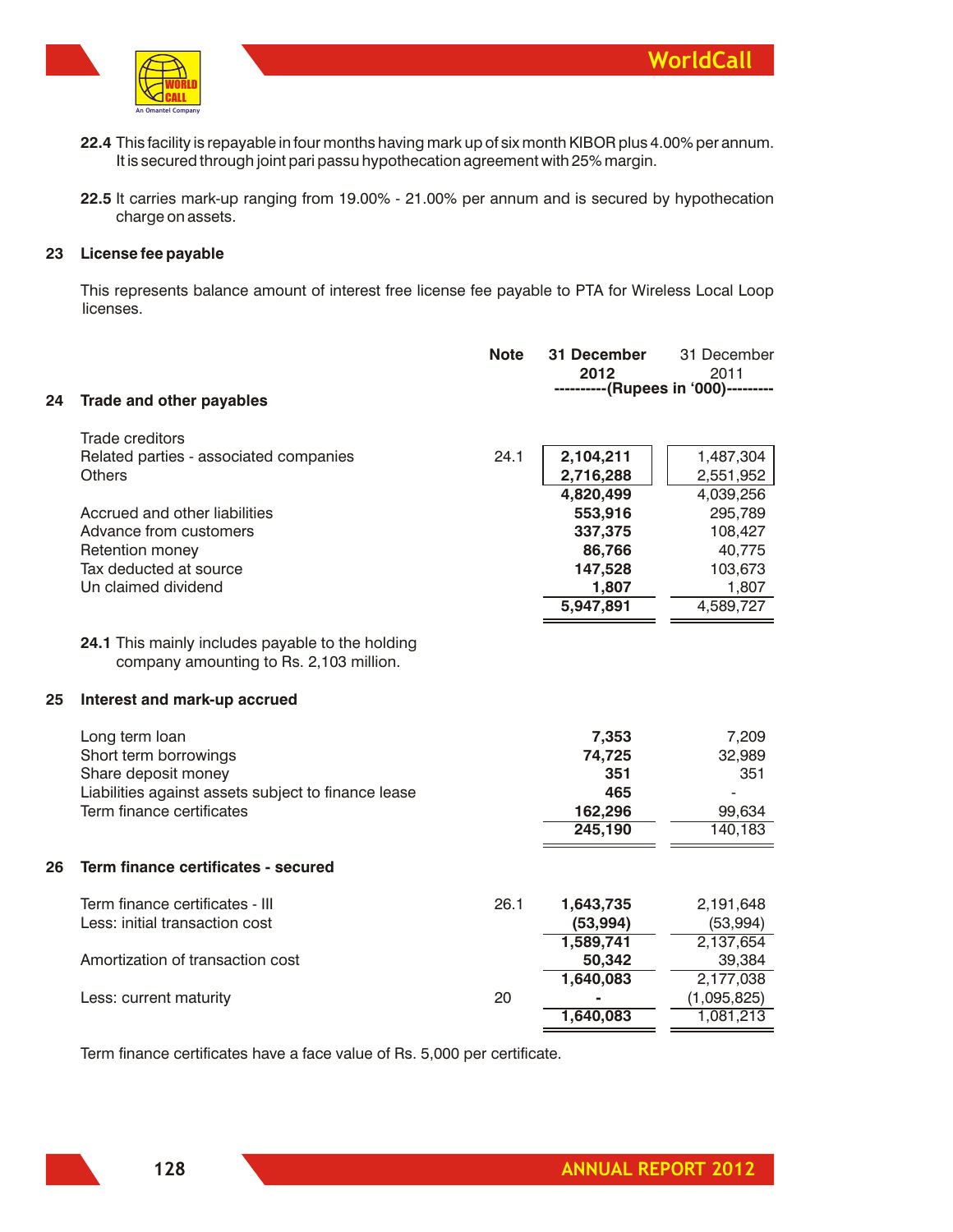

#### **26.1 Term finance certificates - III**

These represent listed Term Finance Certificates ("TFC") amounting to Rs. 4,000 million. Out of this, Rs. 3,000 million was received on account of Pre-IPO and Rs. 1,000 million was offered to public for subscription. These TFCs were redeemable in seven equal semi annual installments commencing from October 2010. Profit rate is charged at six months average KIBOR plus 1.60% per annum. These are secured by way of first pari passu charge on the present and future fixed assets of the Company amounting to Rs. 5,333.33 million and assignment of licenses.

These TFC's have been rescheduled by majority of TFC holders. The principal will be repayable in three semi annual installments commencing from October 2014.

|    |                                       | <b>Note</b> | 31 December<br>2012 | 31 December<br>2011 |
|----|---------------------------------------|-------------|---------------------|---------------------|
|    |                                       |             |                     | -(Rupees in '000)-- |
| 27 | Long term loan                        |             |                     |                     |
|    | Receipt                               |             | 2,943,855           | 2,943,855           |
|    | Less: initial transaction cost        |             | (42, 668)           | (42, 668)           |
|    |                                       |             | 2,901,187           | 2,901,187           |
|    | Add: amortization of transaction cost |             | 10,667              | 4,572               |
|    |                                       |             | 2,911,854           | 2,905,759           |
|    | Add: exchange loss during the period  |             | 406,095             | 154,245             |
|    |                                       |             | 3,317,949           | 3.060.004           |
|    | Less: current maturity                | 20          | (502, 493)          |                     |
|    |                                       |             | 2,815,456           | 3,060,004           |
|    |                                       |             |                     |                     |

This represents foreign currency syndicated loan facility amounting to USD 35 million from Askari Bank Limited OFF-Shore Banking Unit, Bahrain with the lead arranger being Askari Bank Limited. This loan is re-payable in 20 equal quarterly installments with 2 years grace period commencing 06 June 2013. Profit is charged at three months average LIBOR plus 1.75% per annum and monitoring fee at 1.20% per annum. To secure the facility an unconditional, irrevocable, first demand stand-by letter of credit has been issued by National Bank of Oman favoring Askari Bank Limited against the corporate guarantee of Oman Telecommunication Company SAOG. This arrangement shall remain effective until all obligations under the facility are settled.

| 28 | Deferred income                 | <b>Note</b> | 31 December<br>2012 | 31 December<br>2011<br>----------(Rupees in '000)--------- |
|----|---------------------------------|-------------|---------------------|------------------------------------------------------------|
|    |                                 |             |                     |                                                            |
|    | Opening balance                 |             | 166,300             | 254,716                                                    |
|    | Adjustment made during the year | 28.1        | (100, 384)          | (88, 416)                                                  |
|    |                                 | 28.2        | 65.916              | 166,300                                                    |
|    |                                 |             |                     |                                                            |

**28.1** This represents amount adjusted against receipts from USF company on account of achievement of milestone.

**28.2** It represents the amount received against contracts valuing Rs. 786 million and Rs. 487 million for the deployment of network in MTR-I and GTR, respectively, awarded by Universal Service Fund Company ("USFC"), a company established for the purpose of increasing teledensity in Pakistan.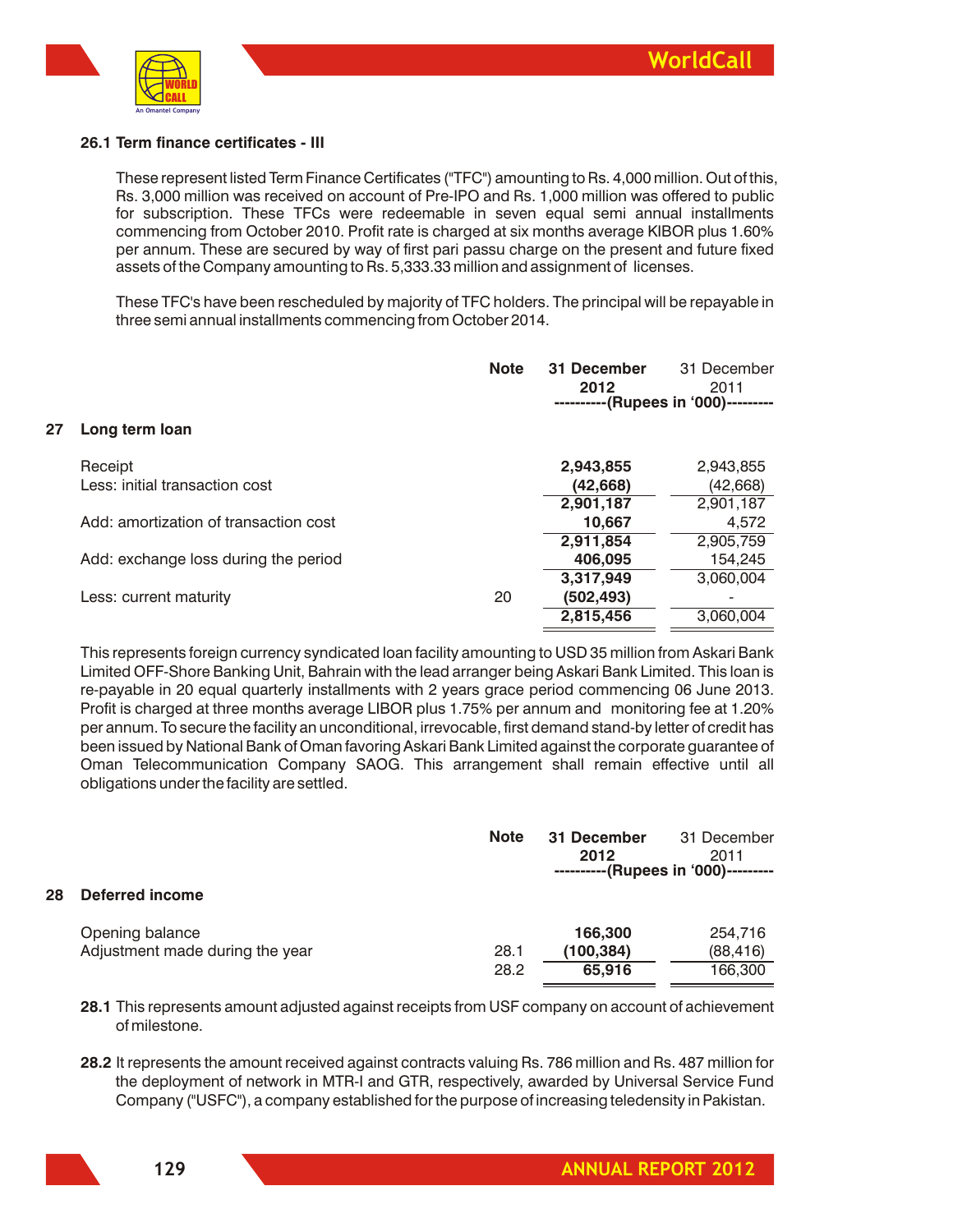

|    |                                                                                                                               | <b>Note</b>  | 31 December<br>2012 | 31 December<br>2011<br>----------(Rupees in '000)--------- |
|----|-------------------------------------------------------------------------------------------------------------------------------|--------------|---------------------|------------------------------------------------------------|
| 29 | <b>Retirement benefits</b>                                                                                                    |              |                     |                                                            |
|    | Company gratuity<br>Accumulated compensated absences                                                                          | 29.1<br>29.2 | 344,043<br>43,652   | 262,701<br>37,374                                          |
|    |                                                                                                                               |              | 387,695             | 300,075                                                    |
|    | 29.1 Company gratuity                                                                                                         |              |                     |                                                            |
|    | The amount recognised in the balance sheet<br>is as follows:                                                                  |              |                     |                                                            |
|    | Present value of defined benefit obligation                                                                                   |              | 250,207             | 251,878                                                    |
|    | Unrecognised actuarial losses/(gain)                                                                                          |              | 24,788              | (7, 776)                                                   |
|    | Benefits due but not paid                                                                                                     |              | 69,048              | 18,599                                                     |
|    |                                                                                                                               |              | 344,043             | 262,701                                                    |
|    | Liability at beginning of the year                                                                                            |              | 262,701             | 208,819                                                    |
|    | Charge for the year                                                                                                           | 29.1.1       | 90,447              | 72,386                                                     |
|    | Paid during the year                                                                                                          |              | (9, 105)            | (18, 504)                                                  |
|    |                                                                                                                               |              | 344,043             | 262,701                                                    |
|    | 29.1.1 Salaries, wages, amenities and other benefits<br>include the following in respect of retirement<br>and other benefits: |              |                     |                                                            |
|    | Interest cost for the year                                                                                                    |              | 31,485              | 24,115                                                     |
|    | Current service cost                                                                                                          |              | 58,962              | 48,271                                                     |
|    |                                                                                                                               |              | 90,447              | 72,386                                                     |
|    | 29.1.2 Movement in the present value of defined benefits obligation is as follows:                                            |              |                     |                                                            |
|    | Present value of defined benefit obligation at                                                                                |              |                     |                                                            |
|    | beginning of the year                                                                                                         |              | 251,878             | 161,645                                                    |
|    | Interest cost                                                                                                                 |              | 31,485              | 24,115                                                     |
|    | Current service cost                                                                                                          |              | 58,962              | 48,271                                                     |

Benefits due but not paid **(57,793)** (12,616)<br>Benefits paid **(1.760) Benefits paid** Actuarial gains<br>Present value of defined benefit obligation at end of the year  $\frac{(32,565)}{250,207}$   $\frac{1}{221,415}$ Present value of defined benefit obligation at end of the year

**29.1.3** Recent actuarial valuation of plan was carried out on 31 December 2012 by Nauman Associates.

Significant actuarial assumptions used for valuation of these plans are as follows: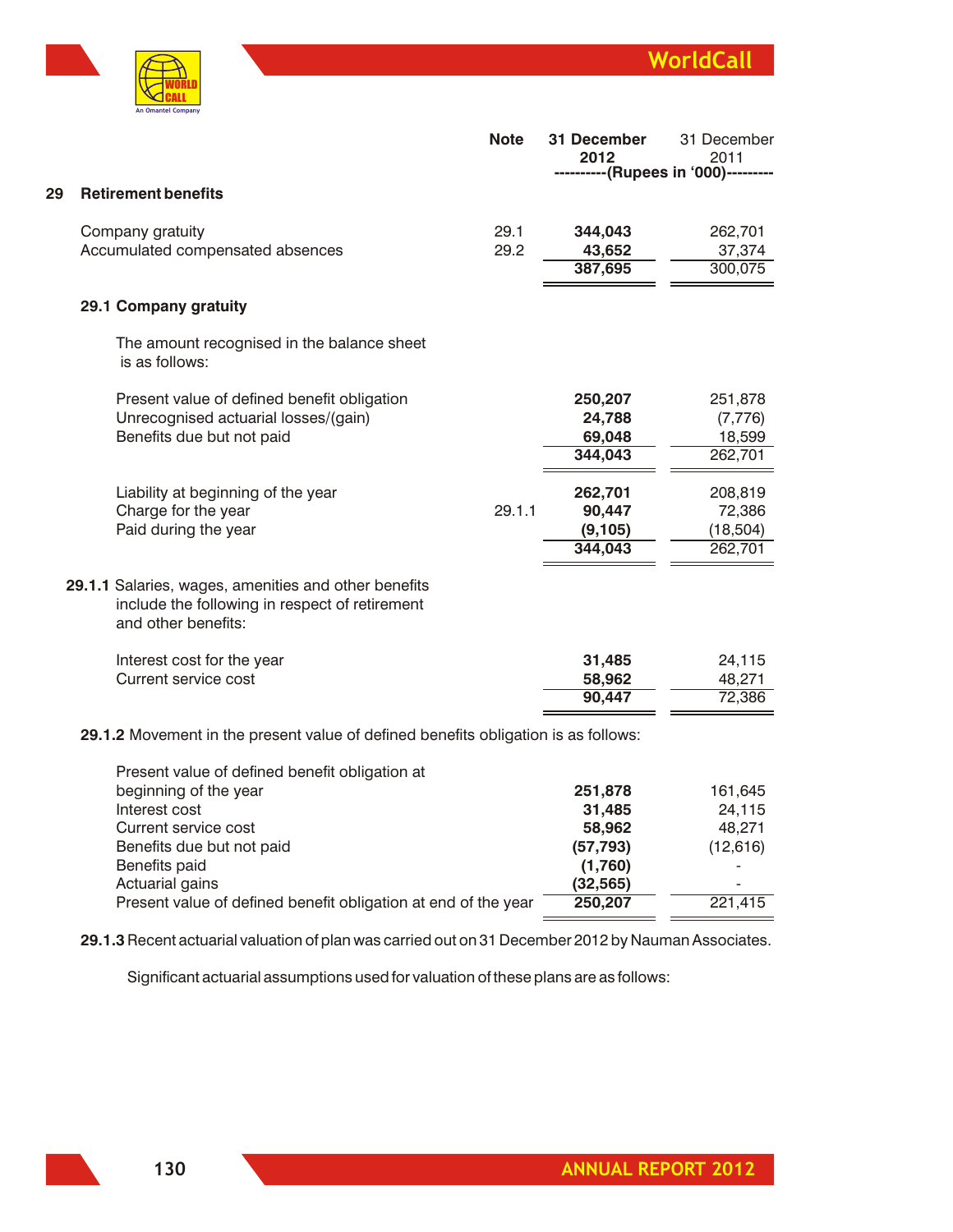

|      |                     |                                                                                                                                                                          |         |             |           | 31 December<br>2012                                 | 31 December<br>2011                                        |
|------|---------------------|--------------------------------------------------------------------------------------------------------------------------------------------------------------------------|---------|-------------|-----------|-----------------------------------------------------|------------------------------------------------------------|
|      |                     | Discount rate (per annum)<br>Expected rate of salary increase (per annum)<br>Average expected remaining working life time of employees                                   |         |             |           | 11.00%<br>10.00%<br>12 years                        | 12.50%<br>11.50%<br>12 years                               |
|      |                     | 29.1.4 Historical information for gratuity                                                                                                                               |         |             |           |                                                     |                                                            |
|      |                     |                                                                                                                                                                          | 2008    | 2009        | 2010      | 2011                                                | 2012                                                       |
|      |                     |                                                                                                                                                                          |         |             |           | -------------(Rupees in '000)---------------------- |                                                            |
|      | benefit obligation  | Present value of defined                                                                                                                                                 | 152,633 | 173,153     | 185,500   | 251,878                                             | 250,207                                                    |
|      | on plan liabilities | Experience adjustment arising                                                                                                                                            | 5,042   | (8,883)     | (21, 811) | 15,069                                              | (32, 564)                                                  |
| 29.2 |                     | <b>Accumulated compensated absences</b>                                                                                                                                  |         | <b>Note</b> |           | 31 December<br>2012                                 | 31 December<br>2011<br>----------(Rupees in '000)--------- |
|      |                     | The amount recognised in the<br>balance sheet is as follows:<br>Present value of defined benefit obligation<br>Unrecognised actuarial gains<br>Benefits due but not paid |         |             |           | 27,888<br>15,764<br>43,652                          | 35,716<br>(2, 156)<br>3,814<br>37,374                      |
|      |                     | Liability at beginning of the year<br>Charge for the year<br>Paid during the year                                                                                        |         |             | 29.2.1    | 37,374<br>8,359<br>(2,081)<br>43,652                | 18,160<br>22,426<br>(3,212)<br>37,374                      |
|      | 29.2.1              | Salaries, wages, amenities and other benefits<br>include the following in respect of retirement<br>and other benefits:                                                   |         |             |           |                                                     |                                                            |
|      |                     | Interest cost for the year<br>Current service cost<br>Additional liability charged for the year<br>Actuarial (gain)/loss recognised during the year                      |         |             |           | 4,465<br>5,857<br>2,157<br>(4, 120)<br>8,359        | 3,458<br>5,495<br>9,235<br>4,238<br>22,426                 |

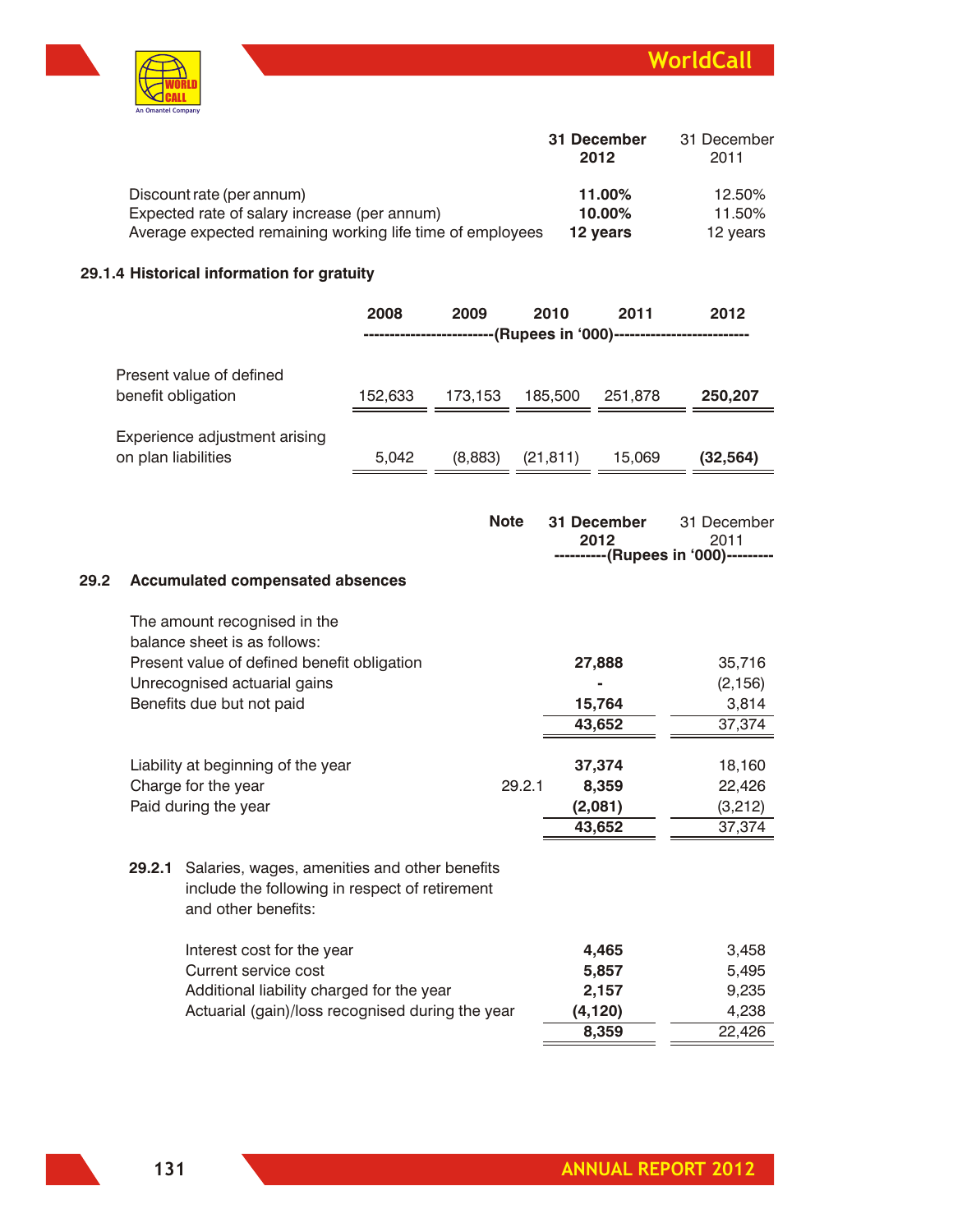

**29.2.2** Recent actuarial valuation of plan was carried out on 31 December 2012 by Nauman Associates.

Significant actuarial assumptions used for valuation of this plan are as follows:

|    |                                                                                                                             |             | 31 December<br>2012           | 31 December<br>2011                                |
|----|-----------------------------------------------------------------------------------------------------------------------------|-------------|-------------------------------|----------------------------------------------------|
|    | Discount rate (per annum)<br>Expected rate of salary increase (per annum)<br>Average number of leaves accumulated per annum |             | 11.00%<br>10.00%              | 12.50%<br>11.50%                                   |
|    | by the employees                                                                                                            |             | 10 days                       | 10 days                                            |
|    | Average number of leaves utilized per annum by<br>the employees                                                             |             | 10 days                       | 10 days                                            |
|    |                                                                                                                             | <b>Note</b> | 31 December<br>2012           | 31 December<br>2011<br>--(Rupees in '000)--------- |
| 30 | Liabilities against assets subject to finance lease                                                                         |             |                               |                                                    |
|    | Present value of minimum lease payments<br>Less: current portion shown under current liabilities                            | 20          | 105,005<br>(60,101)<br>44,904 | 145,014<br>(55,543)<br>89,471                      |

Interest rate used as discounting factor is ranging from 12.07 % to 16.56% per annum (31 December 2011: 14.97% to 17.15% per annum)**.** Taxes, repairs, replacements and insurance costs are to be borne by lessee. Under the terms of the agreements, the Company has an option to acquire the assets at the end of the respective lease terms by adjusting the deposit amount against the residual value of the assets. The Company intends to exercise the option. In case of default in payment of installments, the Company will be liable to pay additional lease rental on overdue payment at the rate of 0.10% per day.

The amount of future payments of the lease and the period in which these payments will become due are as follows:

|                           | 31 December 2012                   |                        | 31 December 2011 |                             |                 |           |
|---------------------------|------------------------------------|------------------------|------------------|-----------------------------|-----------------|-----------|
|                           | <b>Minimum</b><br>lease<br>payment | <b>Finance</b><br>cost | <b>Principal</b> | Minimum<br>lease<br>payment | Finance<br>cost | Principal |
|                           | (Rupees in '000)-                  |                        |                  |                             |                 |           |
|                           |                                    |                        |                  |                             |                 |           |
| Not later than one year   | 67,148                             | 7.047                  | 60.101           | 71.209                      | 15.666          | 55.543    |
| Later than one year but   |                                    |                        |                  |                             |                 |           |
| not later than five years | 46,598                             | 1.694                  | 44.904           | 97.514                      | 8.043           | 89.471    |
|                           |                                    |                        |                  |                             |                 |           |
|                           | 113,746                            | 8,741                  | 105,005          | 168.723                     | 23,709          | 145,014   |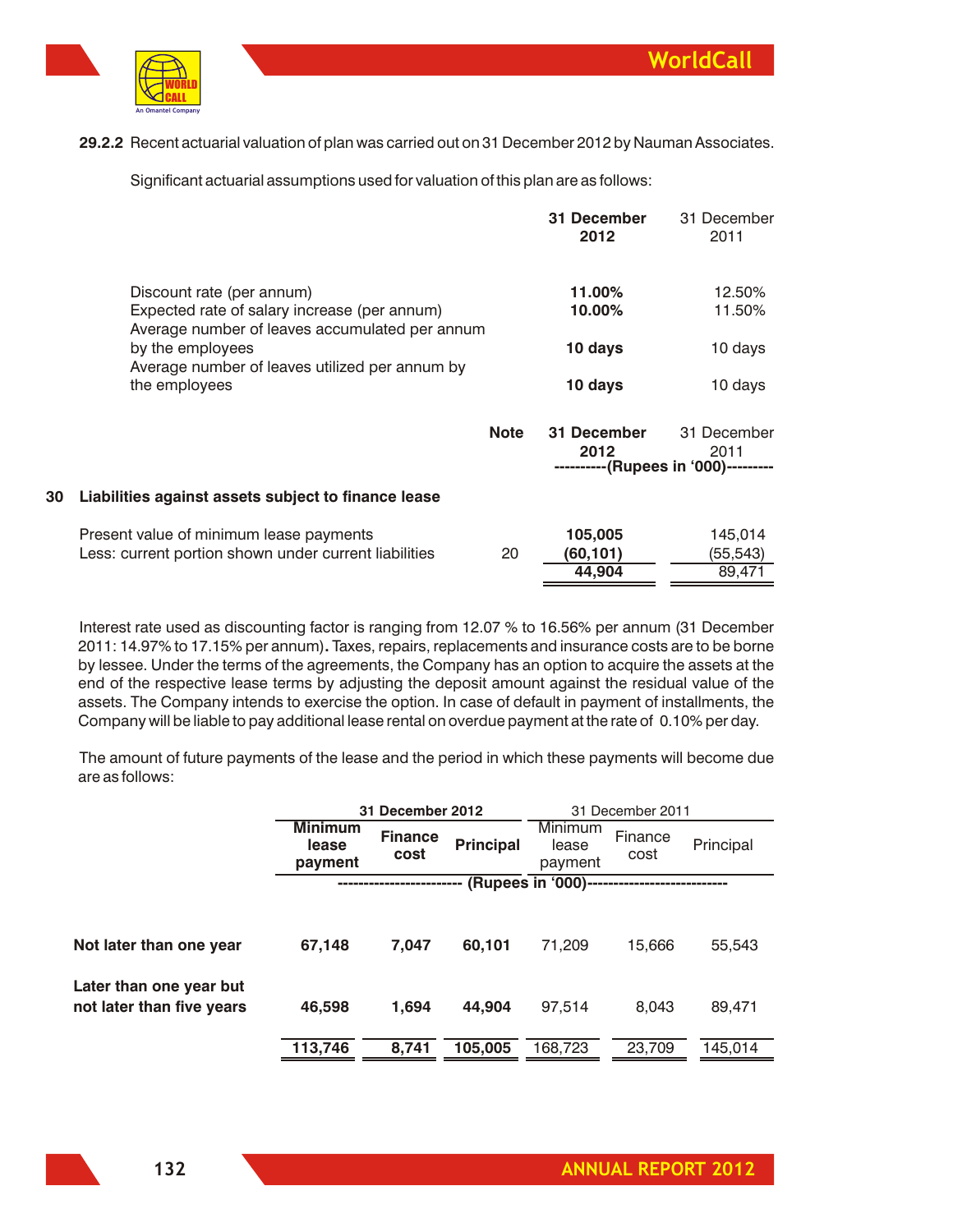



|    |                                                                        | <b>Note</b> | 31 December<br>2012 | 31 December<br>2011<br>----------(Rupees in '000)--------- |
|----|------------------------------------------------------------------------|-------------|---------------------|------------------------------------------------------------|
| 31 | Long term payables                                                     |             |                     |                                                            |
|    | Payable to Pakistan Telecommunication Authority                        | 31.1        | 768,589             | 545,955                                                    |
|    | Payable to Multinet Pakistan (Private) Limited                         |             | 115,835             | 173,863                                                    |
|    | <b>Others</b>                                                          |             | 404,020             | 774,802                                                    |
|    |                                                                        |             | 1,288,444           | 1,494,620                                                  |
|    | 31.1 Payable to Pakistan Telecommunication<br><b>Authority ("PTA")</b> |             |                     |                                                            |
|    | Carrying value of payable to PTA                                       |             | 1,711,254           | 1,373,557                                                  |
|    | Less: present value adjustment                                         |             | (744, 131)          | (273, 831)                                                 |
|    |                                                                        |             | 967,123             | 1,099,726                                                  |
|    | Add: unwinding of discount on liability                                |             |                     | 2,986                                                      |
|    |                                                                        |             | 967,123             | 1,102,712                                                  |
|    | Less: payments during the year                                         |             |                     | (152, 617)                                                 |
|    |                                                                        |             | 967,123             | 950,095                                                    |
|    | Less: current maturity                                                 | 20          | (198, 534)          | (404,140)                                                  |
|    |                                                                        |             | 768,589             | 545,955                                                    |

This represents amount of interest free Access Promotion Contribution ("APC") charges for USF payable to PTA. The installments have been discounted using the effective interest rate of 16% per annum.

|                                                             | <b>Note</b> | 31 December<br>2012 | 31 December<br>2011<br>----------(Rupees in '000)--------- |
|-------------------------------------------------------------|-------------|---------------------|------------------------------------------------------------|
| 31.2 Payable to Multinet Pakistan (Private) Limited ("MPL") |             |                     |                                                            |
| Carrying value of liability                                 |             | 784.800             | 784.800                                                    |
| Less: present value adjustment                              |             | (103, 356)          | (103, 356)                                                 |

|                                         |    | 681,444    | 681,444    |
|-----------------------------------------|----|------------|------------|
| Add: unwinding of discount on liability |    | 31,189     | 8,627      |
|                                         |    | 712,633    | 690,071    |
| Add: exchange loss                      |    | 89,099     | 23,400     |
|                                         |    | 801,732    | 713,471    |
| Less: current maturity                  | 20 | (685, 897) | (539, 608) |
|                                         |    | 115,835    | 173,863    |
|                                         |    |            |            |

This represents amount payable to MPL in respect of indefeasible right to use of media. Subsequent to initial recognition, the consideration that was immediately payable was deferred for period of five years by MPL. Gain on remeasurement has been calculated using the effective interest rate of 16.00% per annum.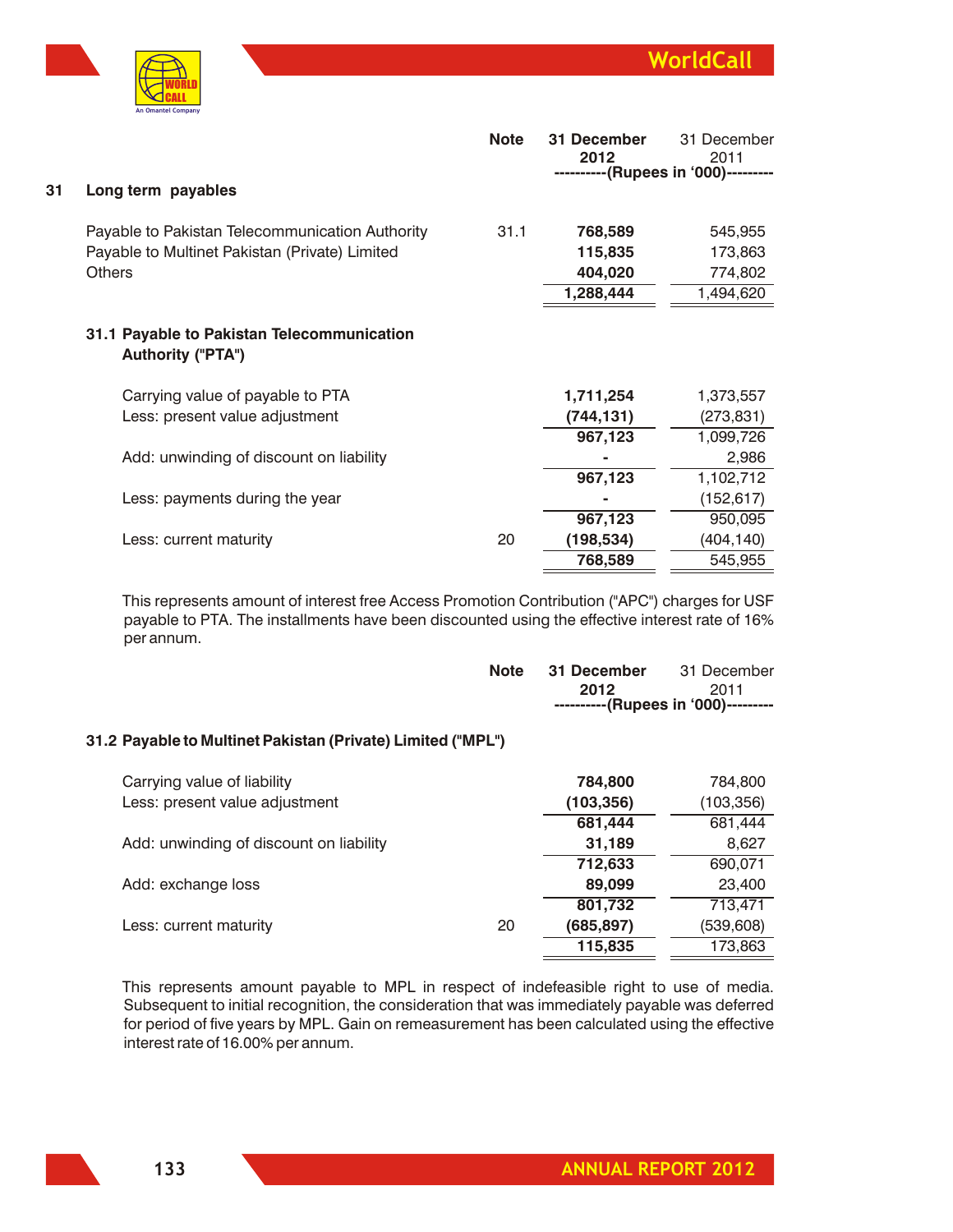

#### **32 Contingencies and commitments**

#### *The Company*

#### **32.1 Billing disputes with PTCL**

- **32.1.1** There is a dispute of Rs. 72.64 million (31 December 2011: Rs 72.64 million) with PTCL of non revenue time of prepaid calling cards and Rs. 41.40 million (31 December 2011: Rs 38.84 million) for excess minutes billed on account of interconnect and settlement charges. The management is hopeful that matter will be decided in favour of the Company.
- **32.1.2** PTCL has charged the Company excess Domestic Private Lease Circuits ("DPLC") and other media charges amounting to Rs. 183.99 million (31 December 2011: Rs.168.80 million) on account of difference in rates, distances and date of activations. The Company has deposited Rs. 40 million (31 December 2011: Rs. 40 million) in Escrow Account on account of dispute of charging of bandwidth charges from the date of activation of Digital Interface Units ("DIUs") for commercial operation and in proportion to activation of DIUs related to each DPLC link and excess charging in respect of Karachi-Rawalpindi link which was never activated. The management is hopeful that matter will be decided in favour of the Company.

#### **32.2 Disputes with Pakistan Telecommunication Authority**

- **32.2.1** There is a dispute with PTA on roll out of Company's 479 MHz and 3.5 GHz frequency bands licenses for allegedly not completing roll out within prescribed time. The dispute is pending adjudication at PTA. The Company is hopeful that the issue will be favourably resolved at the level of PTA.
- **32.2.2** There is a dispute with PTA on payment of research and development fund contribution amounting to Rs. 5.65 million (31 December 2011: Rs. 11.3 million). The legal validity of this fund is under challenge before the Honourable Supreme Court of Pakistan. The Company is hopeful of a favourable decision.
- **32.2.3** There is a dispute with PTA on payment of contribution of APC for USF amounting to Rs. 491 million (31 December 2011: Rs. 491 million) in relation to the period prior to the valid formation of USF fund by the Federal Government. Out of this amount, Rs. 394 million has been deposited with PTA. The matter is pending adjudication before the Honourable Supreme Court of Pakistan. The Company is hopeful of a favourable decision.

#### **32.3 Taxation issues**

- **32.3.1** Income Tax Return for the tax year ended 30 June 2006 was filed under the self assessment scheme. Subsequently, the case was reopened by invoking the provisions of section 122 (5A). Additions were made on account of brought forward losses, gratuity and goodwill of Rs. 773 million. The appeal of the Company is pending in Income Tax Appellate Tribunal Lahore. The management is hopeful that the matter will be decided in favour of the Company.
- **32.3.2** Income Tax Returns for the tax year ended 30 June 2003 were filed under the self assessment scheme of Worldcall Communications Limited, Worldcall Multimedia Limited, Worldcall Broadband Limited and Worldcall Phonecards Limited, now merged into the Company. The Company has received orders under section 122(5A) against the said returns filed under self assessment on 02 January 2009. As per Orders, the Income Tax Department intends to amend the returns on certain issues such as depreciation, turnover tax adjustment, gratuity provision, share premium, allocation of expenses to capital gain, mark up from associates and share deposit money amounting to Rs. 29.9 million. An appeal has been filed by the Company

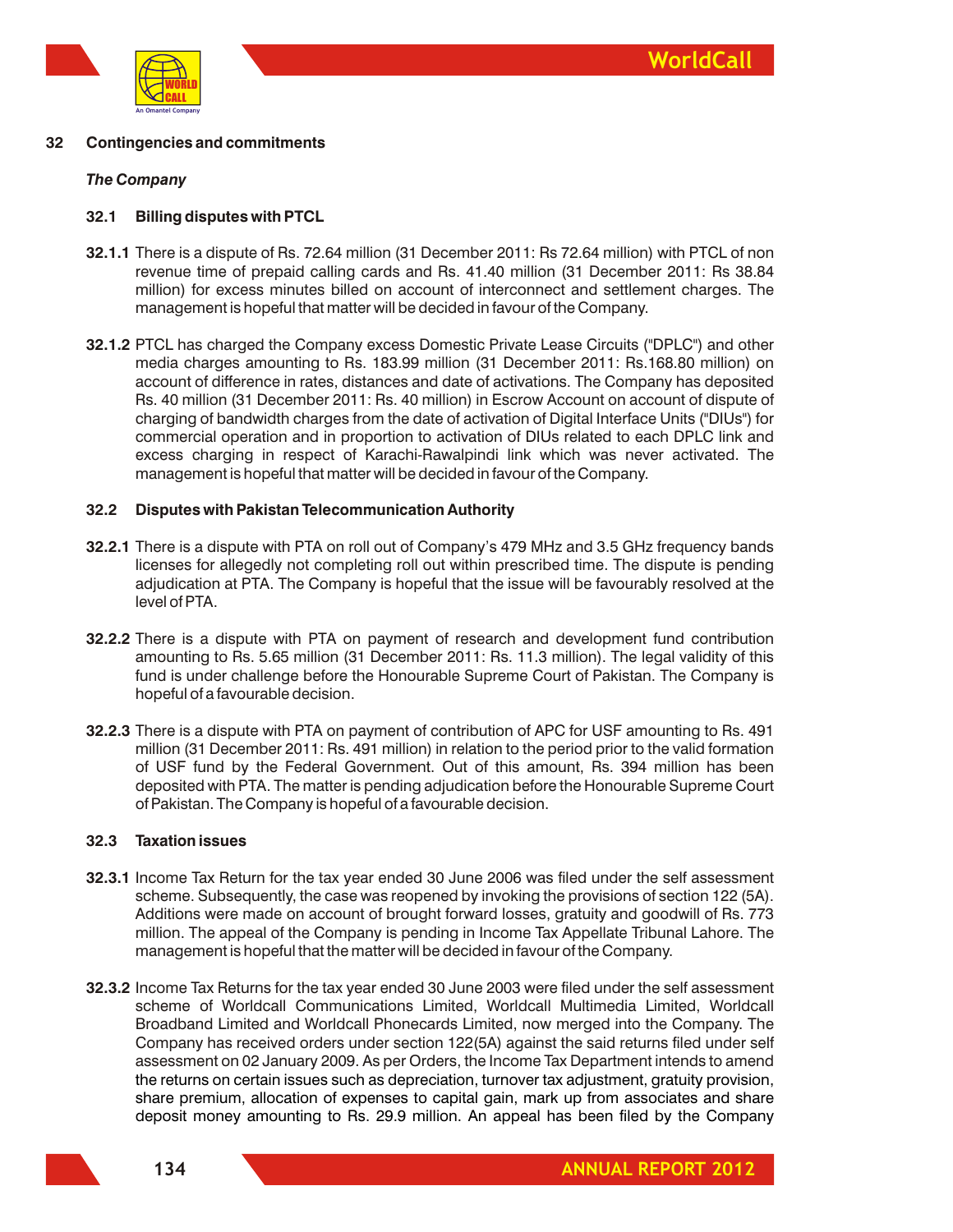

against the orders before the Commissioner of Income Tax (Appeals). Commissioner of Income Tax (Appeals) has restored the original assessment order U/S 177 dated 17 May 2005 for Worldcall Broadband Limited. Remaining appeals were also decided and a partial relief was given by CIT (Appeals), while being aggrieved, the Company has filed appeals in Income Tax Appellate Tribunal Lahore. Based on legal advice, the management is hopeful that matter will be decided in favour of the Company.

**32.3.3** There is a dispute with Sales Tax Authorities for payment of Rs.167 million claimed and obtained as sales tax refund in the year 2006 by the Company. The matter is presently being adjudicated by the Honourable Lahore High Court Lahore. An injunction currently holds field which precludes recovery from the Company. The Company has paid 20% of principal amount to date to the department against the said dispute. Moreover, this is an industrial issue and in case companies of other jurisdiction, the Inland Revenue Tribunal has dismissed the case of sales tax authorities. It is therefore that, the Company is hopeful of a favourable decision.

#### **32.4 Others**

Samsung claimed an amount of Rs.132.6 million (USD 1.4 million) against its receivables under a certain settlement and services agreement. However, the Company denies the claim on the basis that Samsung failed to fulfil its obligations and did not provide services for which Company reserves the right to initiate appropriate proceedings against Samsung. Based on the legal advice, Company is hopeful that matter will be resolved in its favour.

|  | <b>Commitments</b>                                                                                   |                                                                                                                                                               | 31 December<br>2012 |         | 31 December<br>2011<br>----------(Rupees in '000)--------- |
|--|------------------------------------------------------------------------------------------------------|---------------------------------------------------------------------------------------------------------------------------------------------------------------|---------------------|---------|------------------------------------------------------------|
|  | 32.4 Outstanding guarantees                                                                          |                                                                                                                                                               | <u>1,213,373</u>    |         | 963,482                                                    |
|  | 32.5 Commitments in respect of capital expenditure                                                   |                                                                                                                                                               | 2,070,847           |         | 2,185,760                                                  |
|  | 32.6 Outstanding letters of credit                                                                   |                                                                                                                                                               |                     | 38,840  | 55,697                                                     |
|  | 33 Issued, subscribed and paid up capital<br>Ordinary shares of Rs. 10 each as<br>fully paid in cash | 31 December 31 December 31 December 31 December<br>2012<br>--------(No of shares)-------- --------(Rupees in '000)------<br>344,000,000 344,000,000 3,440,000 | 2011                | 2012    | 2011<br>3.440.000                                          |
|  | Ordinary shares of Rs. 10 each issued in<br>accordance with the scheme of merger                     | 309,965,789 309,965,789 3,099,658                                                                                                                             |                     |         | 3,099,658                                                  |
|  | Ordinary shares of Rs. 10 each issued as<br>fully paid bonus shares                                  | 98.094.868                                                                                                                                                    | 98,094,868          | 980,949 | 980.949                                                    |
|  | Ordinary shares of Rs. 10 each issued<br>against convertible loan                                    | 108,510,856 108,510,856 1,085,109                                                                                                                             |                     |         | 1.085.109                                                  |
|  |                                                                                                      | 860,571,513 860,571,513 8,605,716                                                                                                                             |                     |         | 8,605,716                                                  |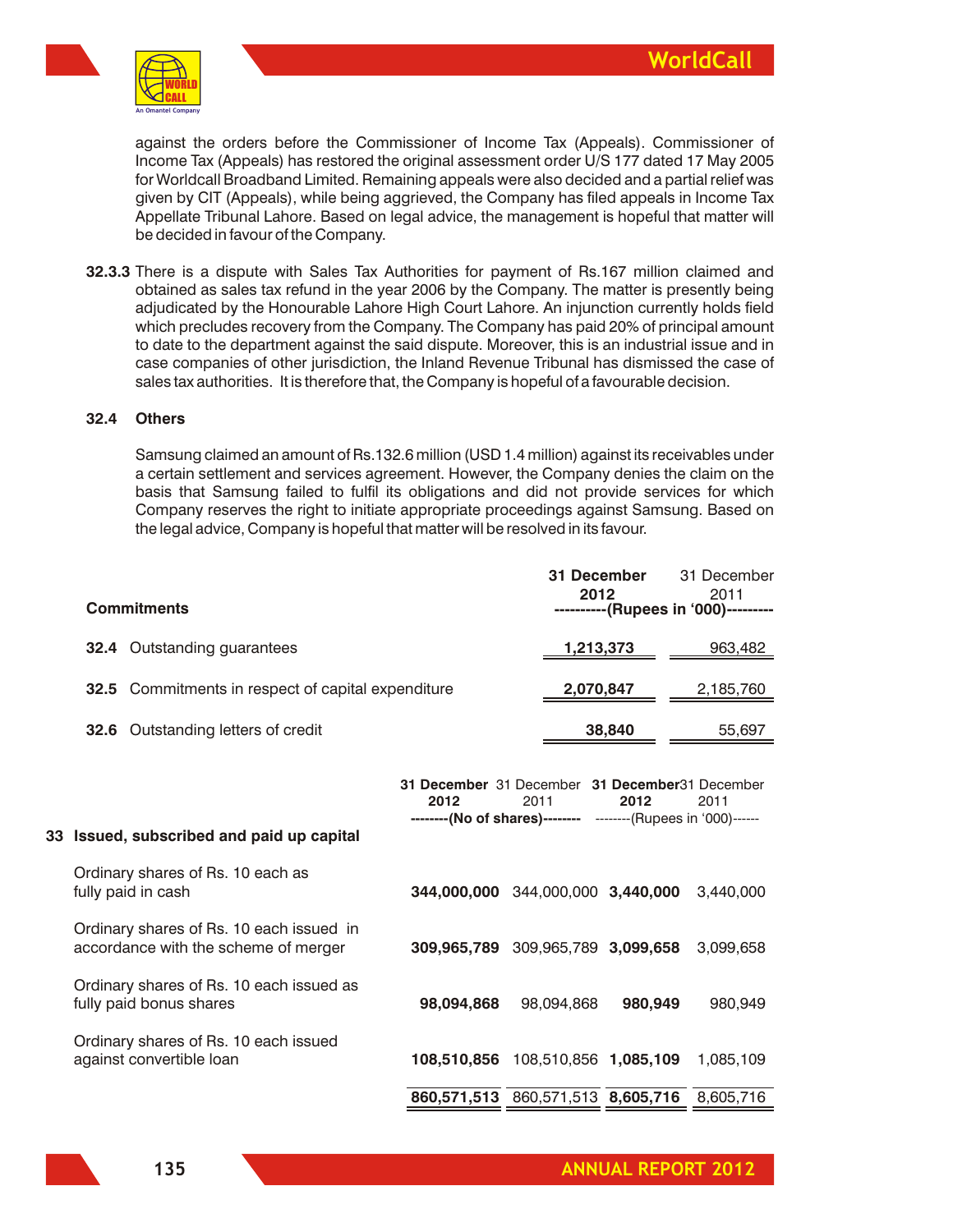

**33.1** As at 31 December 2012, Oman Telecommunications Company SAOG the holding company, holds 488,839,429 ordinary shares (31 December 2011: 488,839,429) of the Company. In addition 76,541,360 ordinary shares (31 December 2011: 78,541,360 ordinary shares) are held by the following related parties as at 31 December 2012:

|                                                                                                               | 31 December<br>2012      | 31 December<br>2011<br>-------(Number of shares)------ |
|---------------------------------------------------------------------------------------------------------------|--------------------------|--------------------------------------------------------|
| <b>Related parties</b>                                                                                        |                          |                                                        |
| <b>First Capital Securities Corporation Limited</b><br>Pace (Pakistan) Limited<br>Arif Habib Corporation Ltd. | 4,221,207<br>912         | 4,221,207<br>912                                       |
| (Formerly Arif Habib Securities Limited)                                                                      | 72,319,241<br>76,541,360 | 74,319,241<br>78,541,360                               |

#### **34 Share premium**

This reserve can be utilized by the Group only for the purposes specified in section 83(2) of the Companies Ordinance, 1984.

|                                                               | 31 December<br>2012 | 31 December<br>2011<br>----------(Rupees in '000)--------- |
|---------------------------------------------------------------|---------------------|------------------------------------------------------------|
| 35 Surplus on revaluation                                     |                     |                                                            |
| Revaluation surplus on:                                       |                     |                                                            |
| Plant & equipment                                             | 64,059              | 64,059                                                     |
| Intangible assets                                             | 430,393             | 430,393                                                    |
|                                                               | 494,452             | 494,452                                                    |
| Less: Related deferred tax liability                          | (173,058)           | (173,058)                                                  |
| Less: transfer to retained earning in respect of incremental  |                     |                                                            |
| amortization net of deferred tax                              | (95, 387)           | (74, 190)                                                  |
| Add: transfer from retained earning in respect of decremental |                     |                                                            |
| depreciation net of deferred tax                              | 122,123             | 96,041                                                     |
|                                                               | 26,736              | 21,851                                                     |
|                                                               | 348,130             | 343,245                                                    |

**35.1** The surplus on revaluation shall not be utilized directly or indirectly by way of dividend or bonus shares as per Section 235 of the Companies Ordinance, 1984.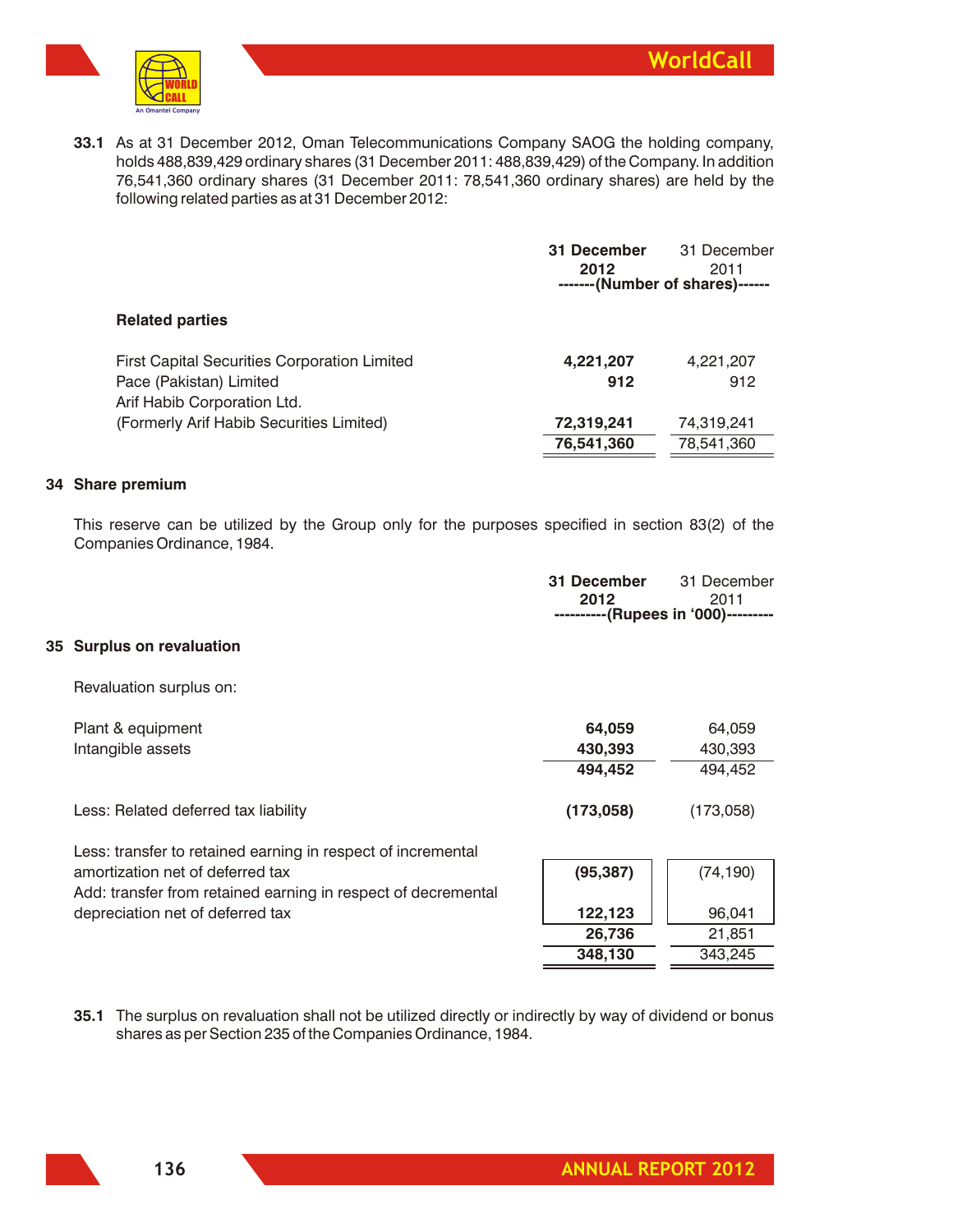

|     |                                            | <b>Note</b> | 31 December<br>2012  | 31 December<br>2011<br>----------(Rupees in '000)--------- |
|-----|--------------------------------------------|-------------|----------------------|------------------------------------------------------------|
| 36. | <b>Revenue - net</b>                       |             |                      |                                                            |
|     | Gross revenue                              |             | 7,907,780            | 8,686,042                                                  |
|     | Less:                                      |             |                      |                                                            |
|     | Sales tax                                  |             | 124,424              | 156,397                                                    |
|     | Discount and commission                    |             | 664,531              | 528,632                                                    |
|     |                                            |             | 788,955<br>7,118,825 | 685,029<br>8,001,013                                       |
|     |                                            |             |                      |                                                            |
| 37  | <b>Direct cost</b>                         |             |                      |                                                            |
|     | Interconnect, settlement and other charges |             | 3,940,075            | 3,284,867                                                  |
|     | Bandwidth and other PTCL charges           |             | 367,122              | 455,597                                                    |
|     | Depreciation                               | 4.7         | 1,091,519            | 1,175,664                                                  |
|     | Amortization                               | 6.4         | 192,805              | 163,758                                                    |
|     | Power consumption and pole rent            |             | 456,053              | 445,961                                                    |
|     | Security services<br>PTA charges           | 37.1        | 63,715<br>2,946      | 48,563<br>30,234                                           |
|     | Cable license fee                          |             | 24,076               | 30,999                                                     |
|     | Inventory consumed                         |             | 2,025                | 2,653                                                      |
|     | Stores and spares consumed                 |             | 38,510               | 43,899                                                     |
|     | Annual spectrum fee                        |             | 35,883               | 35,883                                                     |
|     | Content cost                               |             | 53,078               | 53,230                                                     |
|     | Network maintenance and insurance          |             | 253,383              | 165,536                                                    |
|     | <b>Others</b>                              |             | 70,232               | 75,930                                                     |
|     |                                            |             | 6,591,422            | 6,012,774                                                  |
|     | 37.1 PTA charges                           |             |                      |                                                            |
|     | <b>LDI</b> license                         | 37.1.1      | (886)                | 15,743                                                     |
|     | <b>WLL</b> license                         | 37.1.2      | (1, 971)             | 9,615                                                      |
|     | <b>Broadband license</b>                   |             | 4,388                | 4,157                                                      |
|     | Telephony license                          | 37.1.3      | 114                  | 303                                                        |
|     | Annual numbering charges                   |             | 1,301                | 416                                                        |
|     |                                            |             | 2,946                | 30,234                                                     |
|     | 37.1.1 LDI license                         |             |                      |                                                            |
|     | Universal service fund                     |             | 2,180                | 9,445                                                      |
|     | Research and development fund              | 37.1.4      | (3,793)              | 3,149                                                      |
|     | Annual regulatory fee                      |             | 727                  | 3,149                                                      |
|     |                                            |             | (886)                | 15,743                                                     |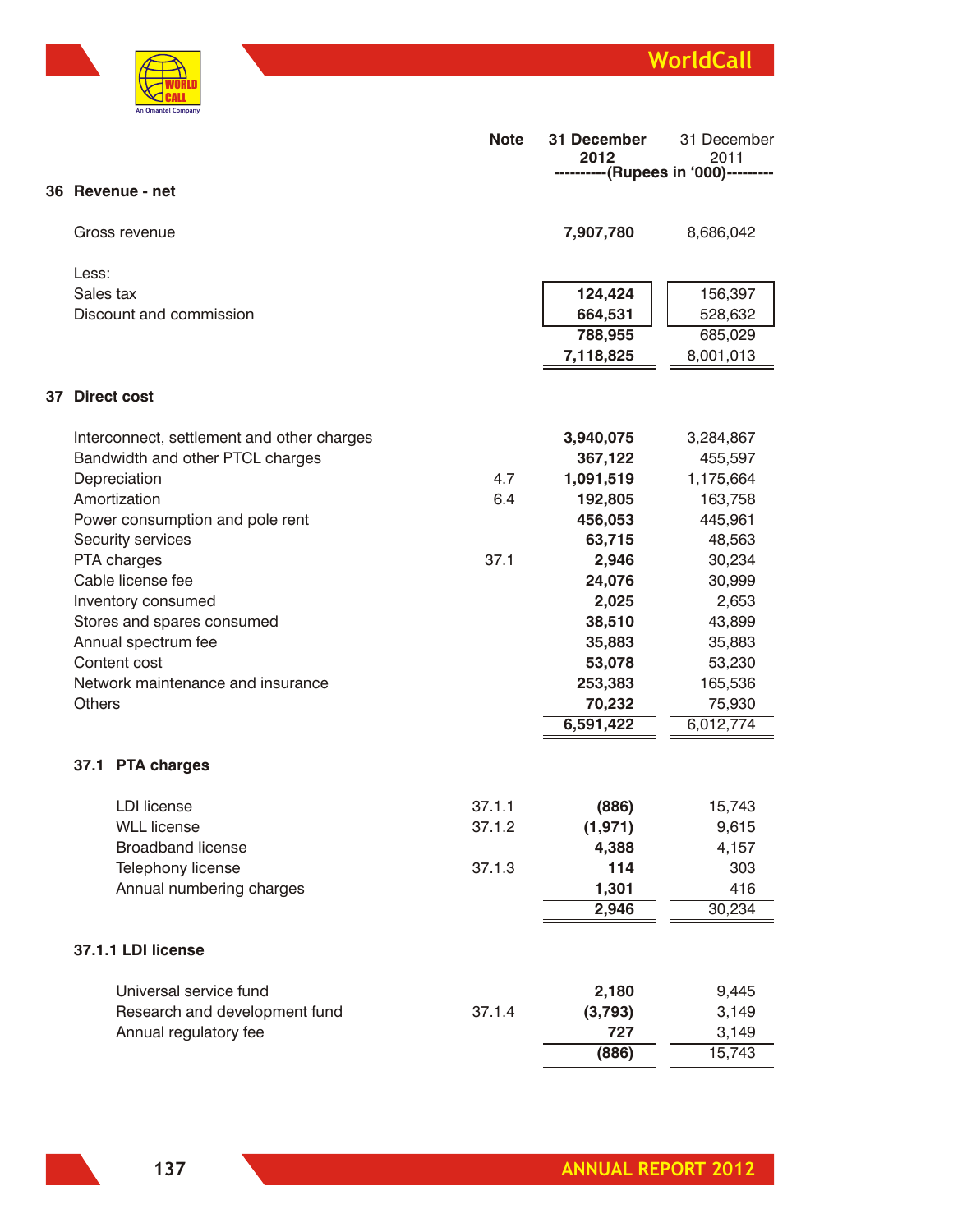

|                               | <b>Note</b> | 31 December<br>2012 | 31 December<br>2011<br>-(Rupees in '000)--------- |
|-------------------------------|-------------|---------------------|---------------------------------------------------|
| <b>37.1.2 WLL license</b>     |             |                     |                                                   |
| Universal service fund        |             | 379                 | 3,207                                             |
| Research and development fund | 37.1.4      | (5, 553)            | 1,069                                             |
| Annual regulatory fee         |             | 126                 | 1,069                                             |
| Royalty fee                   |             | 3,077               | 4,270                                             |
|                               |             | (1, 971)            | 9,615                                             |
| 37.1.3 Telephony license      |             |                     |                                                   |
| Universal service fund        |             | 185                 | 181                                               |
| Research and development fund | 37.1.4      | (132)               | 61                                                |
| Annual regulatory fee         |             | 61                  | 61                                                |
|                               |             | 114                 | 303                                               |

**37.1.4** Research and development charges are after adjustment of reduction in rate relating to prior years from 1% to 0.5%.

#### **38 Operating cost**

| Marketing, advertisement and selling expenses<br>28,960<br>50,940<br>Rent, rates and taxes<br>121,769<br>93,982<br>Communications<br>12,658<br>17,778<br>24,190<br>Transportation<br>27,021<br>Legal and professional<br>16,097<br>14,841<br>37,197<br>31,438<br>Insurance<br>Utilities<br>40,005<br>60,982<br>Printing and stationery<br>9,333<br>11,234<br>12,038<br>Entertainment<br>24,835<br>94,701<br>142,550<br>Travel and conveyance<br>Repairs and maintenance<br>19,613<br>29,453<br>Provision for doubtful debts and other receivables<br>788,204<br>119,683<br>Donations<br>38.1<br>933<br>3,129<br>4,022<br>Fees and subscriptions<br>22,463<br>2,161<br>Directors meeting fee<br>2,653<br>1,201<br>1,708<br>Postage and courier<br>382<br>Newspapers and periodicals<br>315<br>Auditor's remuneration<br>38.2<br>8,000<br>9,950<br>4.7<br>Depreciation<br>95,605<br>65,422<br>Miscellaneous<br>41,270<br>54,458<br>1,961,345 | Salaries, wages and benefits | 561,112 | 717,296   |
|--------------------------------------------------------------------------------------------------------------------------------------------------------------------------------------------------------------------------------------------------------------------------------------------------------------------------------------------------------------------------------------------------------------------------------------------------------------------------------------------------------------------------------------------------------------------------------------------------------------------------------------------------------------------------------------------------------------------------------------------------------------------------------------------------------------------------------------------------------------------------------------------------------------------------------------------|------------------------------|---------|-----------|
|                                                                                                                                                                                                                                                                                                                                                                                                                                                                                                                                                                                                                                                                                                                                                                                                                                                                                                                                            |                              |         |           |
|                                                                                                                                                                                                                                                                                                                                                                                                                                                                                                                                                                                                                                                                                                                                                                                                                                                                                                                                            |                              |         |           |
|                                                                                                                                                                                                                                                                                                                                                                                                                                                                                                                                                                                                                                                                                                                                                                                                                                                                                                                                            |                              |         |           |
|                                                                                                                                                                                                                                                                                                                                                                                                                                                                                                                                                                                                                                                                                                                                                                                                                                                                                                                                            |                              |         |           |
|                                                                                                                                                                                                                                                                                                                                                                                                                                                                                                                                                                                                                                                                                                                                                                                                                                                                                                                                            |                              |         |           |
|                                                                                                                                                                                                                                                                                                                                                                                                                                                                                                                                                                                                                                                                                                                                                                                                                                                                                                                                            |                              |         |           |
|                                                                                                                                                                                                                                                                                                                                                                                                                                                                                                                                                                                                                                                                                                                                                                                                                                                                                                                                            |                              |         |           |
|                                                                                                                                                                                                                                                                                                                                                                                                                                                                                                                                                                                                                                                                                                                                                                                                                                                                                                                                            |                              |         |           |
|                                                                                                                                                                                                                                                                                                                                                                                                                                                                                                                                                                                                                                                                                                                                                                                                                                                                                                                                            |                              |         |           |
|                                                                                                                                                                                                                                                                                                                                                                                                                                                                                                                                                                                                                                                                                                                                                                                                                                                                                                                                            |                              |         |           |
|                                                                                                                                                                                                                                                                                                                                                                                                                                                                                                                                                                                                                                                                                                                                                                                                                                                                                                                                            |                              |         |           |
|                                                                                                                                                                                                                                                                                                                                                                                                                                                                                                                                                                                                                                                                                                                                                                                                                                                                                                                                            |                              |         |           |
|                                                                                                                                                                                                                                                                                                                                                                                                                                                                                                                                                                                                                                                                                                                                                                                                                                                                                                                                            |                              |         |           |
|                                                                                                                                                                                                                                                                                                                                                                                                                                                                                                                                                                                                                                                                                                                                                                                                                                                                                                                                            |                              |         |           |
|                                                                                                                                                                                                                                                                                                                                                                                                                                                                                                                                                                                                                                                                                                                                                                                                                                                                                                                                            |                              |         |           |
|                                                                                                                                                                                                                                                                                                                                                                                                                                                                                                                                                                                                                                                                                                                                                                                                                                                                                                                                            |                              |         |           |
|                                                                                                                                                                                                                                                                                                                                                                                                                                                                                                                                                                                                                                                                                                                                                                                                                                                                                                                                            |                              |         |           |
|                                                                                                                                                                                                                                                                                                                                                                                                                                                                                                                                                                                                                                                                                                                                                                                                                                                                                                                                            |                              |         |           |
|                                                                                                                                                                                                                                                                                                                                                                                                                                                                                                                                                                                                                                                                                                                                                                                                                                                                                                                                            |                              |         |           |
|                                                                                                                                                                                                                                                                                                                                                                                                                                                                                                                                                                                                                                                                                                                                                                                                                                                                                                                                            |                              |         |           |
|                                                                                                                                                                                                                                                                                                                                                                                                                                                                                                                                                                                                                                                                                                                                                                                                                                                                                                                                            |                              |         | 1,460,237 |

**38.1** None of the directors of the Company or any of their spouses have any interest in or otherwise associated with any of the recipients of donations made by the Company during the year.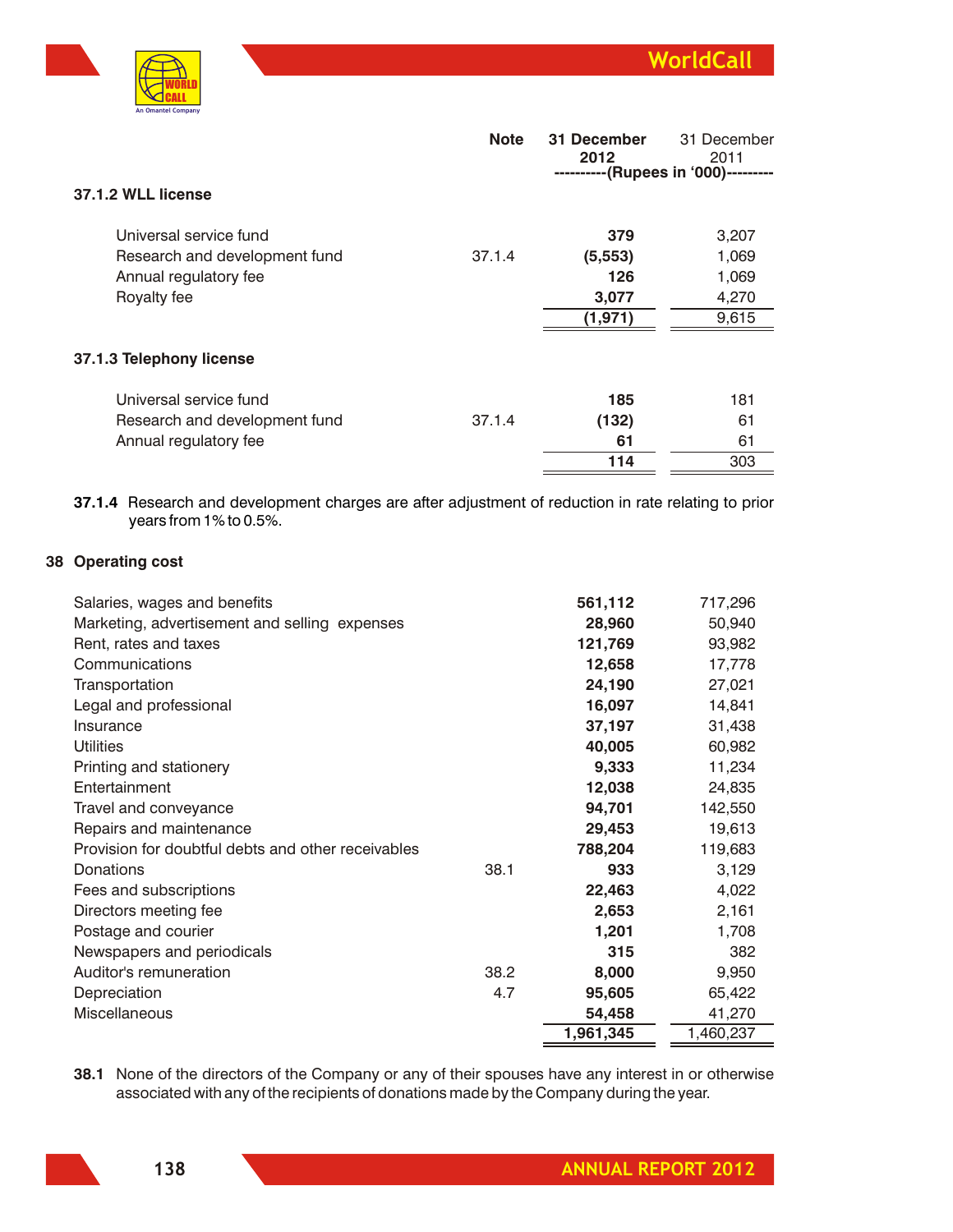

**Note 31 December** 31 December

|    |                 |                                                |      | 2012<br>2011<br>----------(Rupees in '000)--------- |            |  |  |
|----|-----------------|------------------------------------------------|------|-----------------------------------------------------|------------|--|--|
|    |                 | 38.2 Auditor's remuneration                    |      |                                                     |            |  |  |
|    |                 |                                                |      |                                                     |            |  |  |
|    |                 |                                                |      |                                                     |            |  |  |
|    |                 | Statutory audit                                |      | 3,000<br>1,000                                      | 3,750      |  |  |
|    |                 | Half year review                               |      |                                                     | 1,000      |  |  |
|    |                 | International reporting                        |      | 2,000                                               | 2,750      |  |  |
|    |                 | Taxation and other services                    |      | 1,500                                               | 1,975      |  |  |
|    |                 | Out of pocket expenses                         |      | 500                                                 | 475        |  |  |
|    |                 |                                                |      | 8,000                                               | 9,950      |  |  |
| 39 |                 | <b>Finance cost</b>                            |      |                                                     |            |  |  |
|    |                 |                                                |      |                                                     |            |  |  |
|    |                 | Mark-up on long term loans                     |      | 110,942                                             | 70,583     |  |  |
|    |                 | Mark-up on short term loans                    |      | 183,387                                             | 113,084    |  |  |
|    |                 | Financial charge on leased liabilities         |      | 15,422                                              | 15,521     |  |  |
|    |                 | Mark up on Term Finance Certificates           |      | 241,146                                             | 426,675    |  |  |
|    |                 | Discounting charges                            |      | 631,313                                             | 24,556     |  |  |
|    |                 | Amortization of transaction cost               |      | 17,053                                              | 16,801     |  |  |
|    |                 | Bank charges and commission                    |      | 45,827                                              | 47,434     |  |  |
|    |                 |                                                |      | 1,245,090                                           | 714,654    |  |  |
|    |                 |                                                |      |                                                     |            |  |  |
| 40 |                 | Other operating income                         |      |                                                     |            |  |  |
|    |                 | <b>Income from financial assets</b>            |      |                                                     |            |  |  |
|    |                 | Income on deposit and saving accounts          |      | 12,640                                              | 23,835     |  |  |
|    |                 | Dividend income                                |      | 1,018                                               | 1,225      |  |  |
|    |                 | Gain on remeasurement of financial liabilities |      | 526,997                                             | 377,188    |  |  |
|    |                 | Liabilities written off                        |      | 131,880                                             | 31,327     |  |  |
|    |                 | Amortization of receivable                     |      | 17,337                                              | 5,071      |  |  |
|    |                 |                                                |      | 689,872                                             | 438,646    |  |  |
|    |                 |                                                |      |                                                     |            |  |  |
|    |                 | Income from non - financial assets             |      |                                                     |            |  |  |
|    |                 | Scrap sales                                    |      | 6                                                   | 84         |  |  |
|    |                 | Gain on sale of property, plant and equipment  |      | 2,211                                               | 61,476     |  |  |
|    |                 | Miscellaneous                                  |      | 2,083                                               | 4,007      |  |  |
|    |                 |                                                |      | 4,300                                               | 65,567     |  |  |
|    |                 |                                                |      | 694,172                                             | 504,213    |  |  |
| 41 | <b>Taxation</b> |                                                |      |                                                     |            |  |  |
|    |                 | <b>Current tax</b>                             | 41.1 | 35,593                                              | 80,133     |  |  |
|    |                 | Deferred tax                                   |      | (1,006,568)                                         | (269, 546) |  |  |
|    |                 |                                                |      | (970, 975)                                          | (189, 413) |  |  |
|    |                 |                                                |      |                                                     |            |  |  |
|    |                 |                                                |      |                                                     |            |  |  |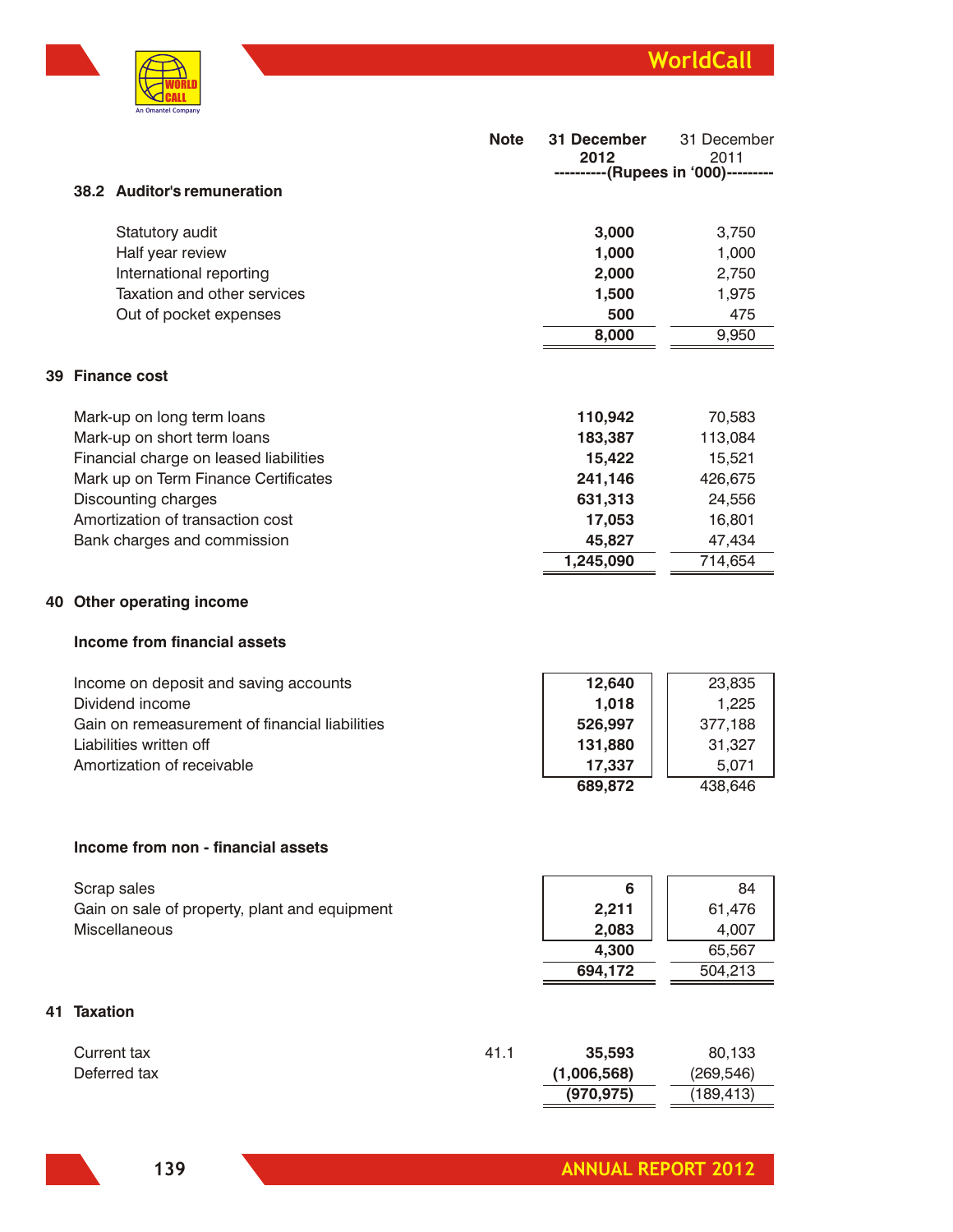**WorldCall**



- **41.1** It includes tax on income covered under presumptive tax regime under section 113 of the Income Tax Ordinance, 2001 and minimum turnover tax.
- **41.2** Since the Company is subject to minimum tax under section 113 of Income tax Ordinance, therefore tax charge reconciliation has not been prepared.

|    |                                                                                     |                | 31 December<br>2012 | 31 December<br>2011 |
|----|-------------------------------------------------------------------------------------|----------------|---------------------|---------------------|
| 42 | (Loss)/earning per share - basic and diluted                                        |                |                     |                     |
|    | 42.1 From continuing and discontinuing operations                                   |                |                     |                     |
|    | (Loss)/profit after taxation available for<br>distribution to ordinary shareholders | Rupees in '000 | (1,650,864)         | 291,711             |
|    | Weighted average number of<br>ordinary shares                                       | Number in '000 | 860,572             | 860,572             |
|    | Basic and diluted (loss)/earning<br>per share                                       | Rupees         | (1.92)              | 0.34                |
|    | 42.2 From continuing operations                                                     |                |                     |                     |
|    | (Loss)/profit after taxation available for<br>distribution to ordinary shareholders | Rupees in '000 | (1,649,642)         | 290,250             |
|    | Weighted average number of<br>ordinary shares                                       | Number in '000 | 860,572             | 860,572             |
|    | Basic and diluted (loss)/earning<br>per share                                       | <b>Rupees</b>  | (1.92)              | 0.34                |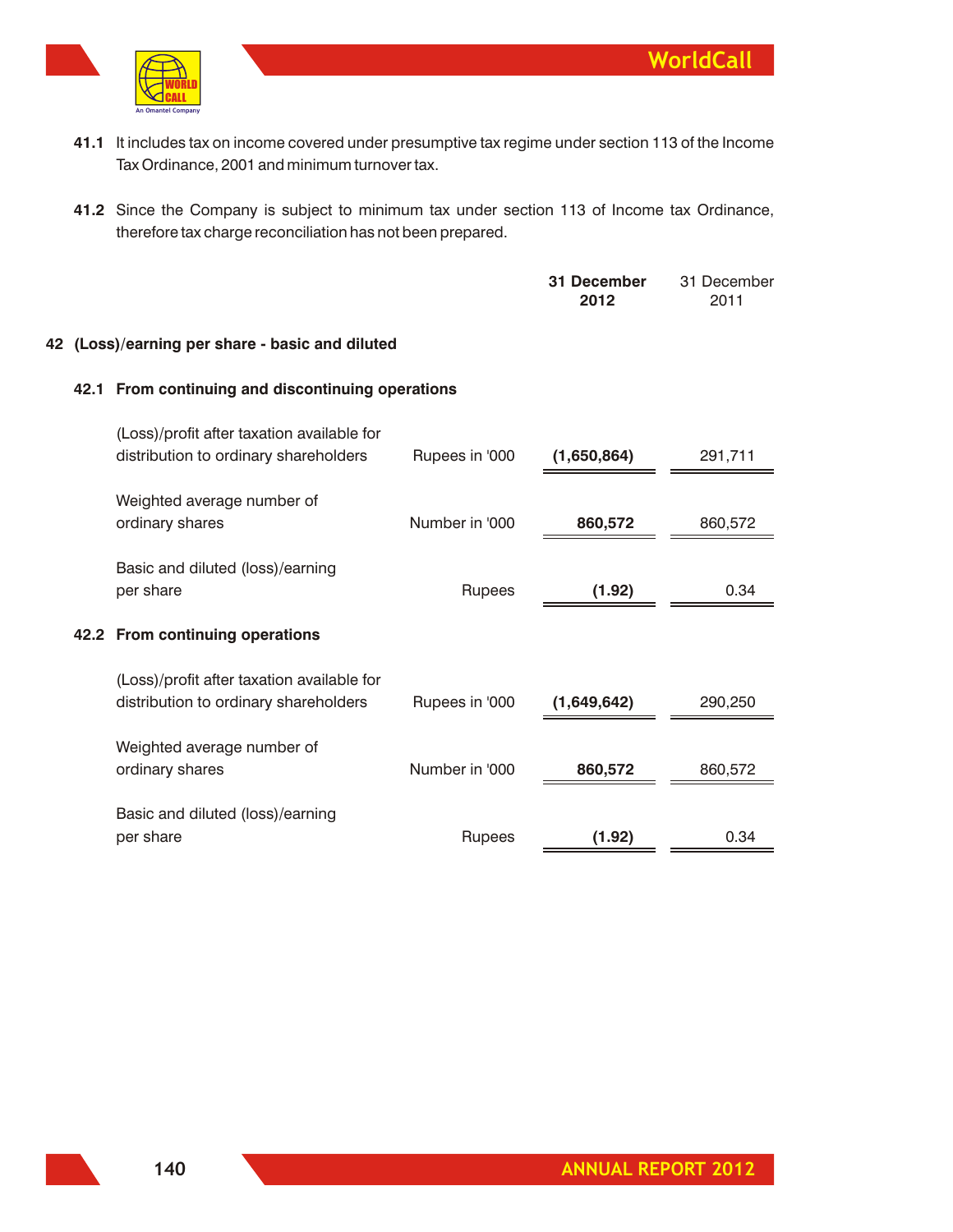

#### **43 Related party transactions**

The related parties comprise associated companies, related group companies, directors of the Company, companies where directors also hold directorship and key management personnel. Significant transactions with related parties are summarized as follows:

|              |                                      |                                                                                         | 31 December<br>2012<br>----------(Rupees in '000)--------- | 31 December<br>2011     |
|--------------|--------------------------------------|-----------------------------------------------------------------------------------------|------------------------------------------------------------|-------------------------|
|              | <b>Relationship with the Company</b> | <b>Nature of transactions</b>                                                           |                                                            |                         |
| 1            | Parent Company                       | Purchase of goods and<br>services<br>Sale of goods and services                         | 472,753<br>49,699                                          | 373,957<br>154,035      |
| $\mathbf{2}$ | Other related parties                | Purchase of goods and<br>services<br>Purchase of property<br>Sale of goods and services | 9,168<br>1,033                                             | 12,332<br>21,000<br>813 |
| 3            | Key management personnel             | Salaries and other<br>employee benefits                                                 | 333,560                                                    | 352,489                 |

All transactions with related parties have been carried out on commercial terms and conditions.

#### **Year end balances**

| Receivable from related parties | 228.813   | 232.281   |
|---------------------------------|-----------|-----------|
| Payable to related parties      | 2,104,212 | 1.487.304 |

These are in normal course of business and are interest free.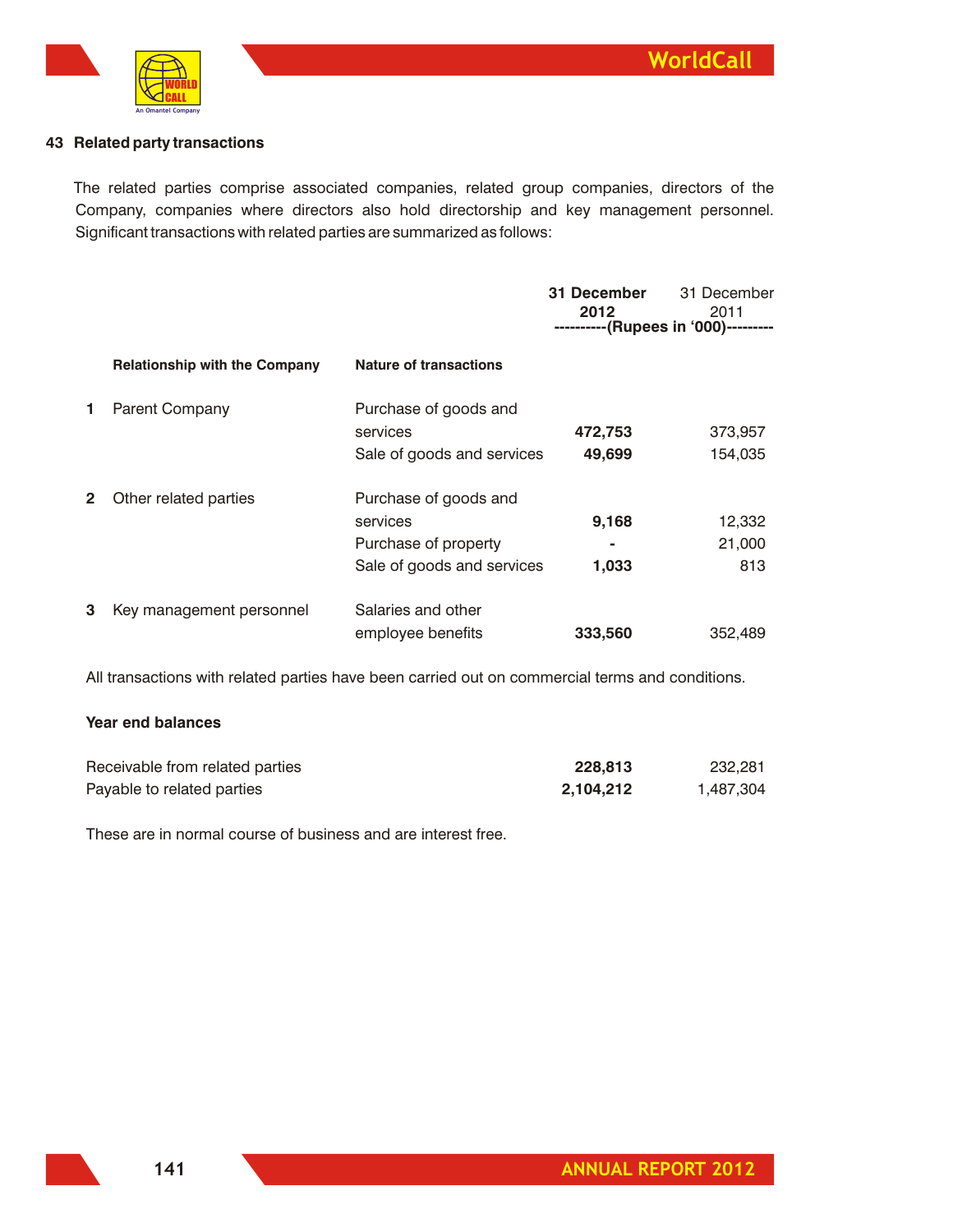

|    |                                                        | 31 December<br>2012 | 31 December<br>2011                 |
|----|--------------------------------------------------------|---------------------|-------------------------------------|
|    |                                                        |                     | ----------(Rupees in '000)--------- |
| 44 | <b>Cash generated from operations</b>                  |                     |                                     |
|    | (Loss)/profit before taxation                          | (2,622,347)         | 102,904                             |
|    | Adjustment for:                                        |                     |                                     |
|    | Depreciation                                           | 1,187,124           | 1,241,086                           |
|    | Amortization of intangible assets                      | 192,805             | 163,758                             |
|    | Amortization of transaction cost                       | 17,053              | 16,801                              |
|    | Amortization cost of receivables                       | 631,313             | 24,556                              |
|    | Amortization of receivables                            | (17, 337)           | (5,071)                             |
|    | Provision for doubtful receivables                     | 788,204             | 119,683                             |
|    | Provision for stock in trade and stores and spares     | 14,000              | 6,000                               |
|    | Exchange translation difference                        | 3,813               | (958)                               |
|    | Gain on sales of property, plant and equipment         | (2,211)             | (61, 476)                           |
|    | Gain on remeasurement of liabilities                   | (526, 997)          | (377, 188)                          |
|    | Liabilities written off                                | (131, 880)          | (31, 327)                           |
|    | Exchange loss on foreign currency loan                 | 251,850             | 154,245                             |
|    | Impairment loss on available for sale financial assets | 265,365             | 26,508                              |
|    | <b>Retirement benefits</b>                             | 69,448              | 95,194                              |
|    | Finance costs                                          | 596,725             | 673,361                             |
|    | Profit before working capital changes                  | 716,928             | 2,148,076                           |

Effect on cash flow due to working capital changes:

| (Increase)/Decrease in the current assets      |            |               |
|------------------------------------------------|------------|---------------|
| Stores and spares                              | (3,666)    | (49, 347)     |
| Stock in trade                                 | (2,031)    | (8,989)       |
| Trade debts                                    | (137, 384) | (1, 186, 407) |
| Loans and advances                             | 383,187    | (276, 113)    |
| Deposits and prepayments                       | (47, 895)  | 31,100        |
| Other receivables                              | 21,884     | (127, 932)    |
| Increase/(decrease) in the current liabilities |            |               |
| Trade and other payables                       | 1,222,411  | (45, 939)     |
|                                                | 670,132    | (1,663,627)   |
|                                                | 1,387,060  | 484,449       |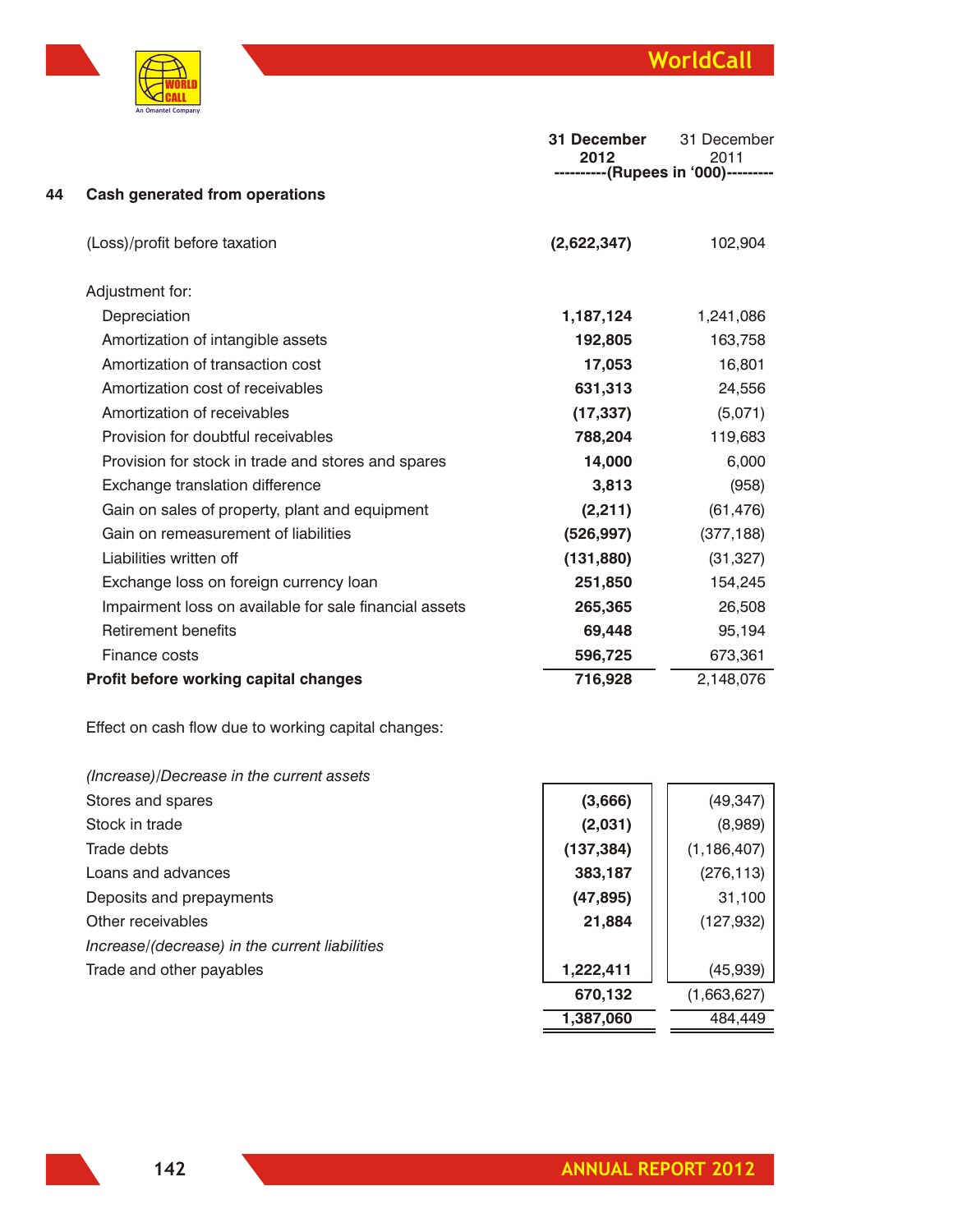

#### **45 Remuneration of Chief Executive Officer, Directors and Executives**

The aggregate amount charged in the financial statements for the year for remuneration, including certain benefits, to the chief executive, directors and executives of the Company are as follows:

|                            | <b>Chief Executive</b> |         | <b>Directors</b> |                              | <b>Executives</b> |         |
|----------------------------|------------------------|---------|------------------|------------------------------|-------------------|---------|
|                            | 31 Dec.                | 31 Dec. | 31 Dec.          | 31 Dec.                      | 31 Dec.           | 31 Dec. |
|                            | 2012                   | 2011    | 2012             | 2011                         | 2012              | 2011    |
|                            |                        |         |                  | --(Rupees in '000)--         |                   |         |
| Managerial remuneration    | 17,920                 | 17,920  |                  | -                            | 182,731           | 194,414 |
| <b>Retirement benefits</b> | 2,987                  | 2,987   |                  | $\overline{\phantom{0}}$     | 29,597            | 31,001  |
| Housing                    | 7,168                  | 7,168   | ٠                | ۰                            | 73,092            | 77,766  |
| <b>Utilities</b>           | 1,792                  | 1,792   |                  | $\qquad \qquad \blacksquare$ | 18,273            | 19,441  |
|                            | 29,867                 | 29,867  |                  | $\overline{\phantom{0}}$     | 303,693           | 322,622 |
| <b>Number of persons</b>   |                        |         |                  |                              | 168               | 174     |

The Chief Executive Officer and certain executives of the Company are provided with Company maintained vehicles and residential telephones.

Meeting fee amounting to Rs. 2.65 million (31 December 2011: Rs. 2.16 million) is paid to directors during the year.

#### **46 Financial risk management**

The Company finances its operations through equity, borrowings and management of working capital with a view to obtain a reasonable mix between the various sources of finance to minimize the risk. Taken as a whole, risk arising from the Company's financial instruments is limited as there is no significant exposure to market risk in respect of such instruments.

The Company has exposure to the following risks from its use of financial instruments.

- Credit risk
- Liquidity risk
- Market risk

#### **46.1 Credit risk**

Credit risk represents the accounting loss that would be recognised at the reporting date if counter parties failed completely to perform as contracted. The Company's credit risk is primarily attributable to its trade debts and loans and advances. The Company has no significant concentration of credit risk as exposure is spread over a large number of counter parties in the case of trade debts. To manage exposure to credit risk, the Company applies credit limits to its customers and obtains advances from certain customers.

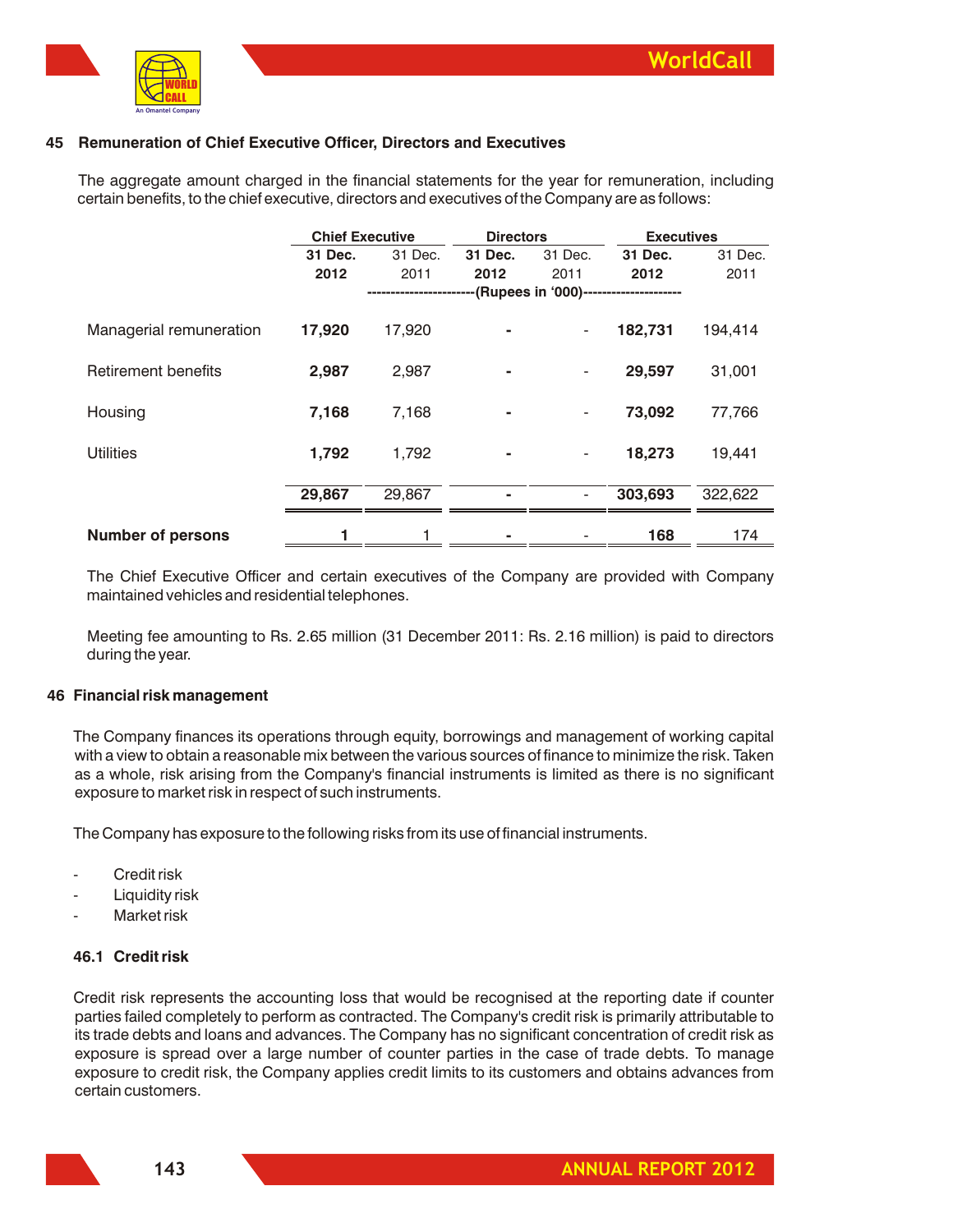

#### **46.1.1 Exposure to credit risk**

The carrying amount of financial assets represents the maximum credit exposure. The maximum exposure to credit risk at the balance sheet date was:

|                                      | 31 December                 | 31 December |
|--------------------------------------|-----------------------------|-------------|
|                                      | 2012                        | 2011        |
|                                      | --(Rupees in '000)--------- |             |
|                                      |                             |             |
| Long term deposits                   | 122,074                     | 132,323     |
| Long term trade receivable           | 242,883                     | 18,092      |
| Trade debts                          | 3,634,093                   | 3,473,689   |
| Loans and advances - considered good | 591,399                     | 566,514     |
| Short term deposits                  | 124,329                     | 69,571      |
| Other receivables                    | 29,923                      | 42.911      |
| Short term investments               | 104,982                     | 114,489     |
| Cash and bank balances               | 100.742                     | 327,028     |
|                                      | 4,950,425                   | 4,744,617   |

**46.1.2** The age of trade receivables and related impairment loss at the balance sheet date was:

|                                                                           | 31 December<br>2012                 | 31 December<br>2011 |
|---------------------------------------------------------------------------|-------------------------------------|---------------------|
|                                                                           | ----------(Rupees in '000)--------- |                     |
| The age of trade receivables                                              |                                     |                     |
| Not past due                                                              | 1,923,467                           | 1,876,999           |
| Past due 0 - 180 days                                                     | 494,297                             | 1,221,035           |
| Past due 181 - 365 days                                                   | 322,590                             | 164,296             |
| $1 - 2$ years                                                             | 404,790                             | 115,752             |
| More than 2 years                                                         | 731,832                             | 113,699             |
|                                                                           | 3,876,976                           | 3,491,781           |
| The age of impairment loss against trade receivables                      |                                     |                     |
| Not past due                                                              |                                     |                     |
| Past due 0 - 180 days                                                     | 54,257                              | 24,685              |
| Past due 181 - 365 days                                                   | 47,156                              | 30,174              |
| $1 - 2$ years                                                             | 175,965                             | 52,448              |
| More than 2 years                                                         | 731,832                             | 113,699             |
|                                                                           | 1,009,210                           | 221,006             |
| The movement in provision for impairment of<br>receivables is as follows: |                                     |                     |
| Opening balance                                                           | 221,006                             | 714,694             |
| Charge for the year                                                       | 788,204                             | 119,683             |
| Written off for the year                                                  |                                     | (613, 371)          |
| Closing balance                                                           | 1,009,210                           | 221,006             |
|                                                                           |                                     |                     |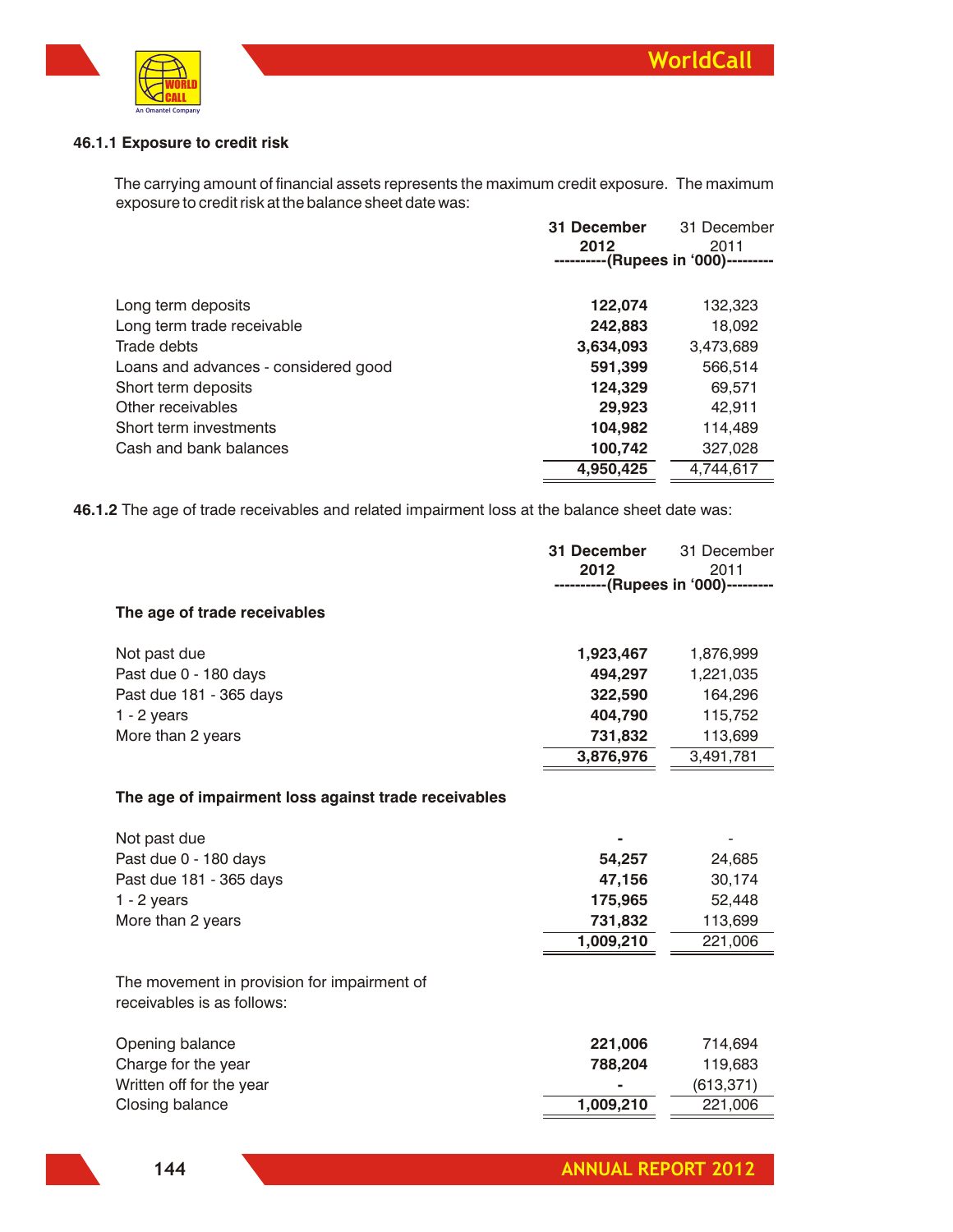

### **46.2 Liquidity risk**

Liquidity risk reflects an enterprise's inability in raising funds to meet commitments. The Group follows an effective cash management and planning policy and maintains flexibility in funding by keeping committed credit lines available.

The following are the contractual maturities of financial liabilities as on 31 December 2012:

|                                       | Carrying<br><b>Amount</b> | 6 months<br>or less | 6-12 months             | 1-2 year  | More than<br>2 years |
|---------------------------------------|---------------------------|---------------------|-------------------------|-----------|----------------------|
|                                       |                           |                     | -(Rupees in '000)------ |           |                      |
| Term finance certificates - secured   | 1,640,083                 |                     |                         | 547.911   | 1,092,172            |
| Long term loan                        | 3,317,949                 | 167,498             | 334,995                 | 669,990   | 2,145,466            |
| Liabilities against assets subject to |                           |                     |                         |           |                      |
| to finance lease                      | 105,005                   | 31,490              | 28,611                  | 44,904    |                      |
| Long term payables                    | 1,288,444                 |                     |                         | 438,050   | 850,394              |
| Long term deposits                    | 42,458                    |                     |                         |           | 42,458               |
| License fee payable                   | 1,021,500                 | 1,021,500           |                         |           |                      |
| Running finance under mark-up         |                           |                     |                         |           |                      |
| arrangements - secured                | 789,331                   | 789,331             |                         |           |                      |
| Short term borrowings                 | 1,014,767                 | 1,014,767           |                         |           |                      |
| Trade and other payables              | 6,347,419                 | 6,040,724           | 306,695                 |           |                      |
| Interest and mark up accrued          | 245,190                   | 245,190             |                         |           |                      |
|                                       | 15,812,146                | 9,310,500           | 670,301                 | 1,700,855 | 4,130,490            |

The following are the contractual maturities of financial liabilities as on 31 December 2011:

|                                       | Carrying<br><b>Amount</b> | 6 months<br>or less | 6-12 months                      | 1-2 year  | More than<br>2 years |
|---------------------------------------|---------------------------|---------------------|----------------------------------|-----------|----------------------|
|                                       |                           |                     | -(Rupees in '000)--------------- |           |                      |
| Term finance certificates - secured   | 2,177,038                 | 547,912             | 547,913                          | 1,081,213 |                      |
| Long term loan                        | 3,060,004                 |                     |                                  | 464,715   | 2,595,289            |
| Liabilities against assets subject to |                           |                     |                                  |           |                      |
| finance lease                         | 145,014                   | 26,414              | 29,129                           | 53,540    | 35,931               |
| Long term payables                    | 1,494,620                 |                     |                                  | 1,089,961 | 404,659              |
| Long term deposits                    | 42,661                    |                     |                                  |           | 42,661               |
| License fee payable                   | 1,021,500                 | 1,021,500           |                                  |           |                      |
| Running finance under markup          |                           |                     |                                  |           |                      |
| arrangements-secured                  | 979,373                   | 979,373             |                                  |           |                      |
| Short term borrowings                 | 118,503                   | 118,503             |                                  |           |                      |
| Trade and other payables              | 5,321,375                 | 4,874,658           | 446,717                          |           |                      |
| Interest and mark up accrued          | 140,183                   | 140,183             |                                  |           |                      |
|                                       | 14,500,271                | 7,708,543           | 1,023,759                        | 2,689,429 | 3,078,540            |
|                                       |                           |                     |                                  |           |                      |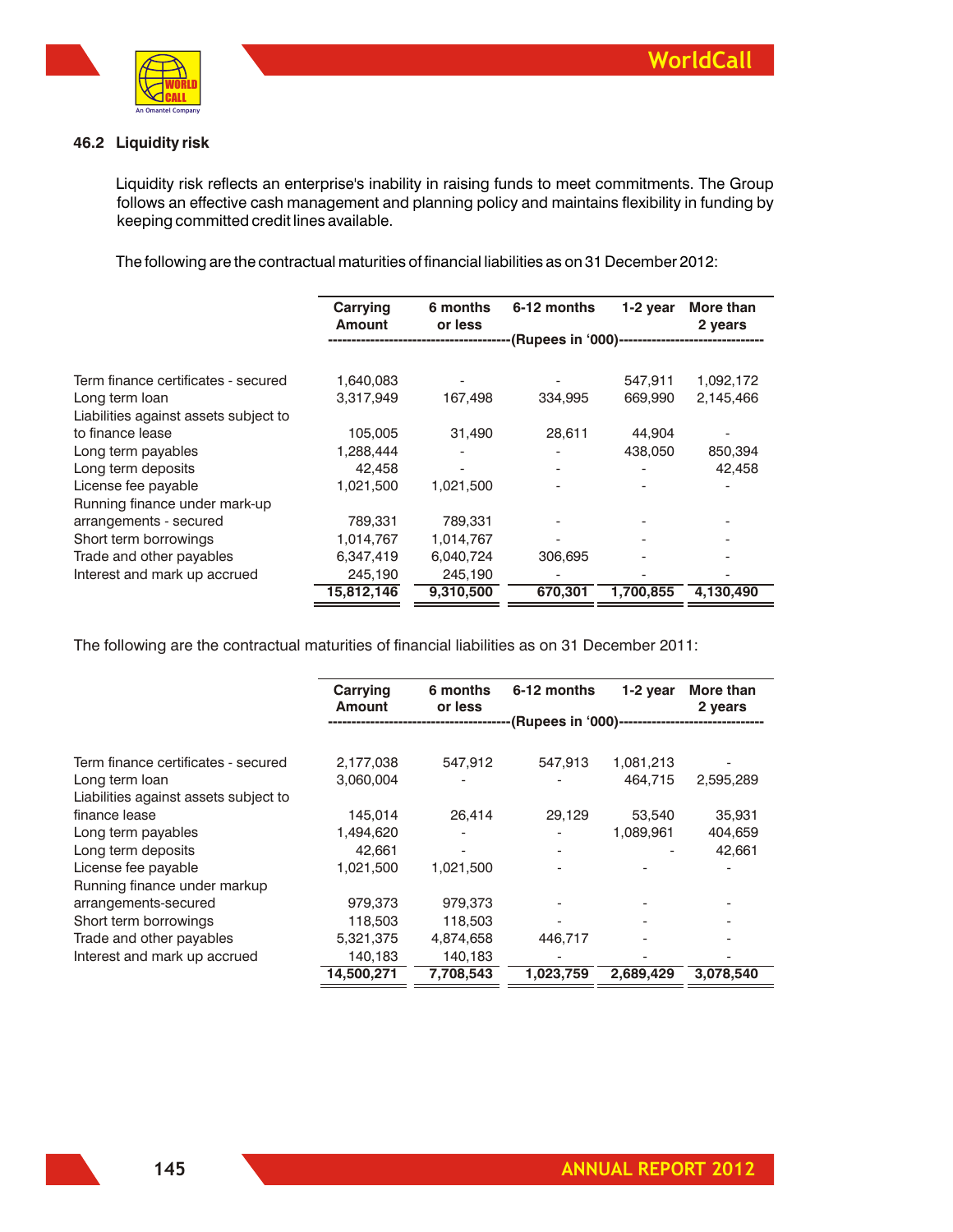

#### **46.3 Market risk**

#### **46.3.1 Currency risk**

Foreign currency risk arises mainly where receivables and payables exist due to transactions entered into foreign currency. The Group is exposed to foreign currency risk on sales and purchases that are entered in a currency other than functional currency. The Group's foreign currency payables are substantially hedged against foreign currency receivables.

The Group exposure to foreign currency risk was as follows:

|                                                                          | 31 December<br>2012<br><b>USD ('000)</b> | 31 December<br>2011<br>USD ('000) |
|--------------------------------------------------------------------------|------------------------------------------|-----------------------------------|
| Trade receivables                                                        | 20,770                                   | 17,143                            |
| Trade payables                                                           | (26, 702)                                | (17, 513)                         |
| <b>Suppliers</b>                                                         | (16, 407)                                | (17, 981)                         |
| <b>Borrowings</b>                                                        | (34, 500)                                | (34,500)                          |
| Net exposure                                                             | (56,839)                                 | (52,851)                          |
|                                                                          | 31 December<br>2012                      | 31 December<br>2011               |
| The Following significant exchange rates were<br>applied during the year |                                          |                                   |
| Average rate - Rupees per US Dollar (USD)                                | 93.40                                    | 87.78                             |
| Reporting date rate - Rupees per US Dollar (USD)                         | 97.05                                    | 89.75                             |

A 5.00% strengthening of Rupees against the above currency would have decreased equity and profit and loss account by Rs. 275.81 million (31 December 2011: 237.17 million). This analysis assumes that all other variables, in particular interest rates remain constant.

A 5.00% weakening of Rupees would have equal but opposite effect.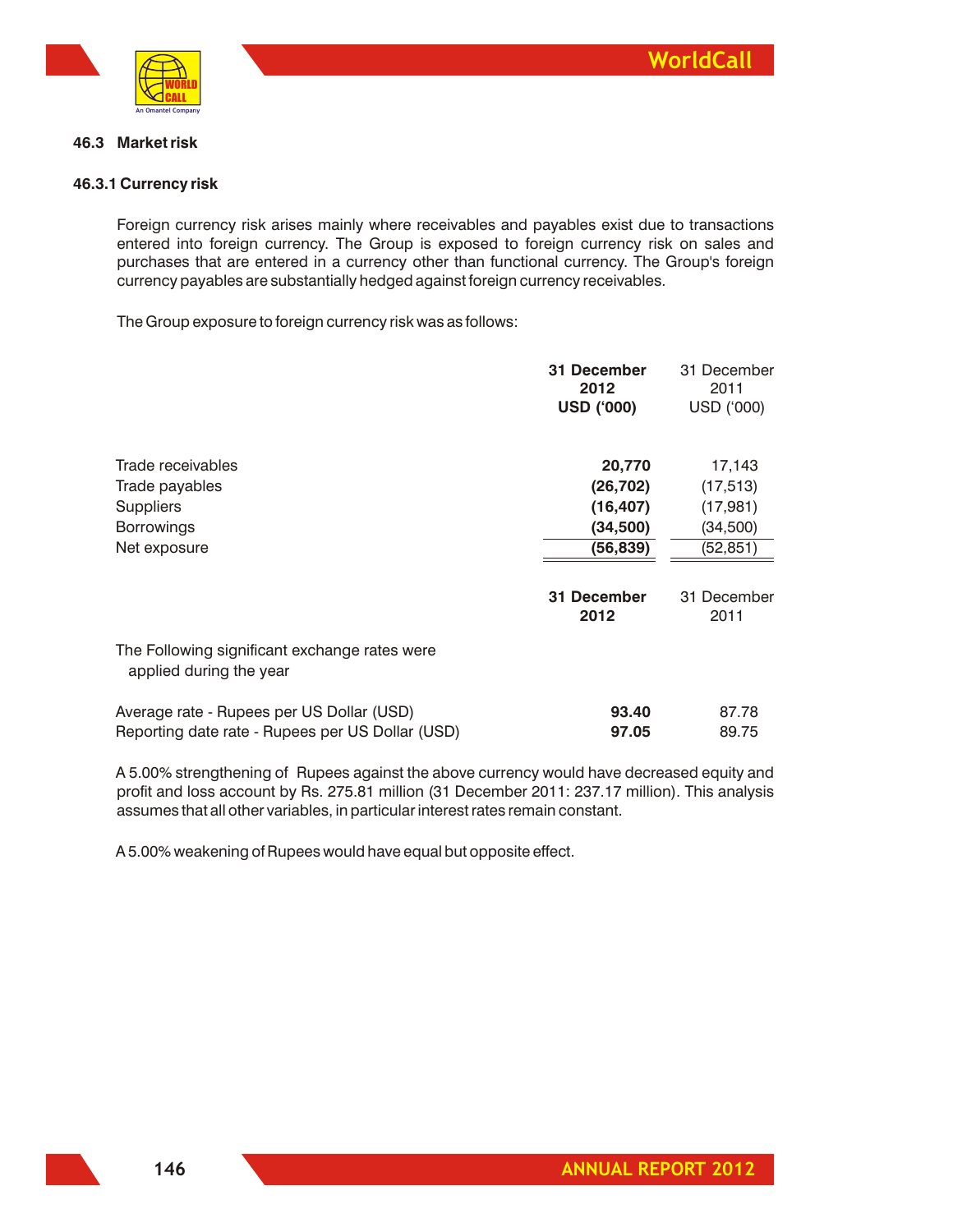

#### **46.3.2 Interest rate risk**

Interest rate risk is the risk that the value of a financial instrument will fluctuate due to changes in market interest rates. The Company has adopted appropriate policies to cover interest rate risk.

At the balance sheet date the interest rate profile of the Company's interest bearing financial instruments was:

|                                                                                     | 31 December<br>2012<br>----------(Rupees in '000)--------- | 31 December<br>2011  |
|-------------------------------------------------------------------------------------|------------------------------------------------------------|----------------------|
| <b>Fixed rate instruments</b>                                                       |                                                            |                      |
| <b>Financial assets</b>                                                             |                                                            |                      |
| <b>Floating rate instruments</b>                                                    |                                                            |                      |
| <b>Financial assets</b>                                                             |                                                            |                      |
| Cash and bank balances- saving accounts                                             | 86,818                                                     | 310,082              |
| <b>Financial liabilities</b>                                                        |                                                            |                      |
| Term finance certificates - secured                                                 | 1,643,735                                                  | 2,191,648            |
| Long term finances - secured<br>Liabilities against assets subject to finance lease | 3,349,950<br>105,005                                       | 3,098,100<br>145,014 |
| Short term borrowings                                                               | 1,014,767                                                  | 118,503              |
| Running finance under mark-up arrangements-secured                                  | 789,331                                                    | 979,373              |
|                                                                                     | (6,815,970)                                                | (6,222,556)          |
|                                                                                     |                                                            |                      |

#### **Fair value sensitivity analysis for fixed rate instruments**

The Company does not account for any fixed rate financial assets and liabilities at fair value through profit or loss. Therefore a change in interest rates at the balance sheet date would not affect profit or loss.

#### **Cash flow sensitivity analysis for variable rate instruments**

An increase of 1.00% in interest rate at the reporting date would have increased mark-up by Rs. 68.12 million. Similarly a decrease of 1.00% in interest rate would have decreased mark-up by similar amount. This analysis assumes that all other variables remain constant.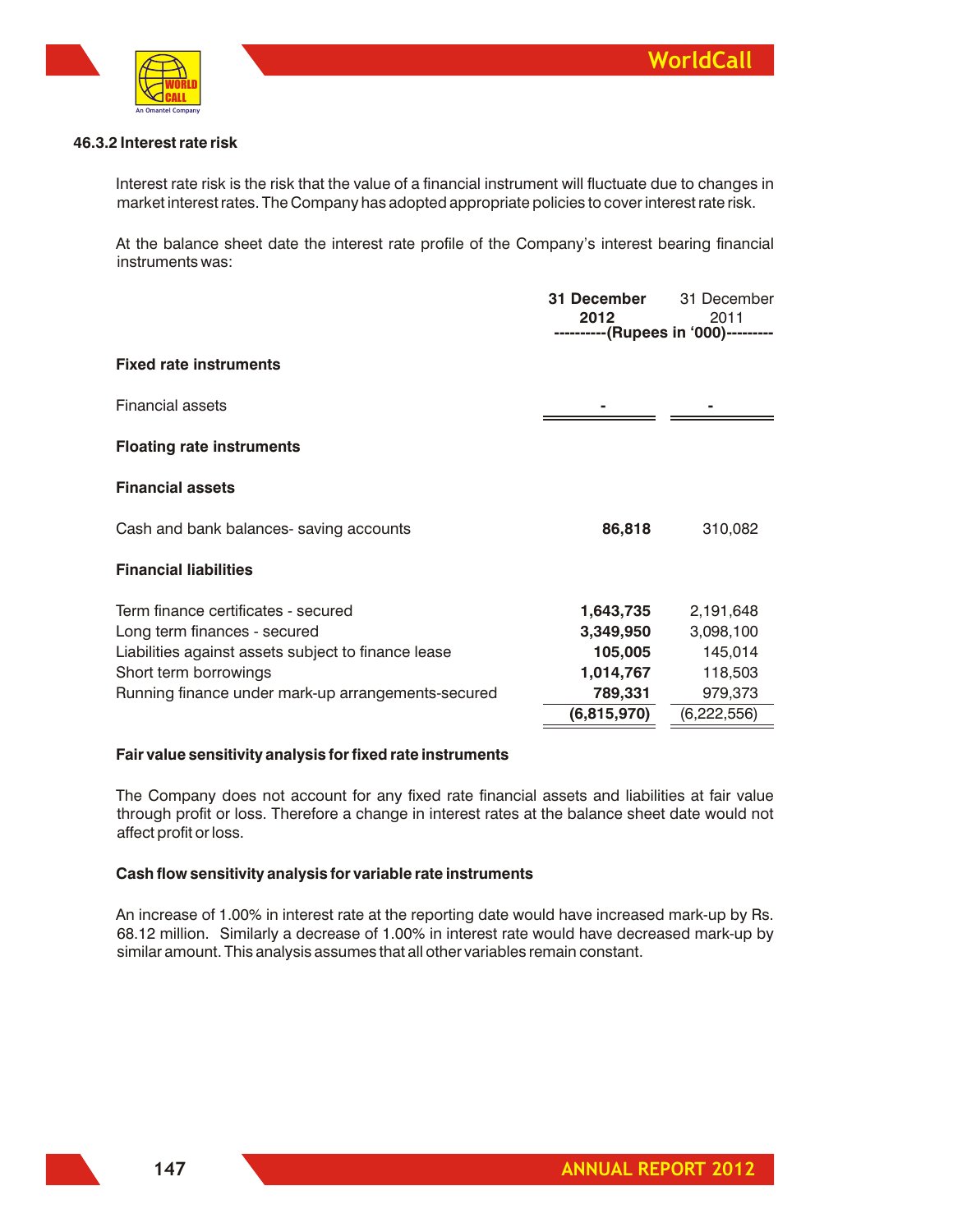

#### **46.3.3 Other market price risk**

Equity price risk arises from investments at fair value through profit or loss. The primary goal of the Company investment strategy is to maximise investments return on the surplus cash balance. In accordance with this strategy certain investments are designated at fair value through profit or loss because their performance is actively monitored and they are managed on a fair value basis.

Since the investment amount is less than 1.00% of the Company's total assets, the performance of the investments will not have any material impact on the Group performance.

#### **46.4 Fair values of financial assets and liabilities**

The carrying values of all financial assets and liabilities reflected in consolidated financial statements approximate their fair values. Fair value is determined on the basis of objective evidence at each reporting date.

#### **46.5 Capital management**

The Company board's policy is to maintain an efficient capital base so as to maintain investor, creditor and market confidence and to sustain the future development of Company's business. The Board of Directors monitors the return on capital employed, which the Company defines as operating income divided by total capital employed. The Board of Directors also monitors the level of dividends to ordinary shareholders.

The Company's objectives when managing capital are:

- a) to safeguard the entity's ability to continue as a going concern, so that it can continue to provide returns for shareholders and benefits for other stakeholders, and
- b) to provide an adequate return to shareholders.

The Company manages the capital structure in the context of economic conditions and the risk characteristics of the underlying assets. In order to maintain or adjust the capital structure, the Company may, for example, adjust the amount of dividends paid to shareholders, issue new shares, or sell assets to reduce debt. The Company monitors capital on the basis of the debt-toequity ratio calculated as a ratio of total debt to equity and total debt.

The debt-to-equity ratio is as follows:

|                       | 31 December                         | 31 December |
|-----------------------|-------------------------------------|-------------|
|                       | 2012                                | 2011        |
|                       | ----------(Rupees in '000)--------- |             |
|                       |                                     |             |
| Total debt            | 6,867,135                           | 6.479.932   |
| Total equity and debt | 15,468,066                          | 16,479,333  |
| Debt-to-equity ratio  | 44:56                               | 39:61       |

There were no changes in the Group's approach to capital management during the year and the Group is not subject to externally imposed capital requirements.

#### **47 Standards, interpretations and amendments to published approved accounting standards that are yet not effective**

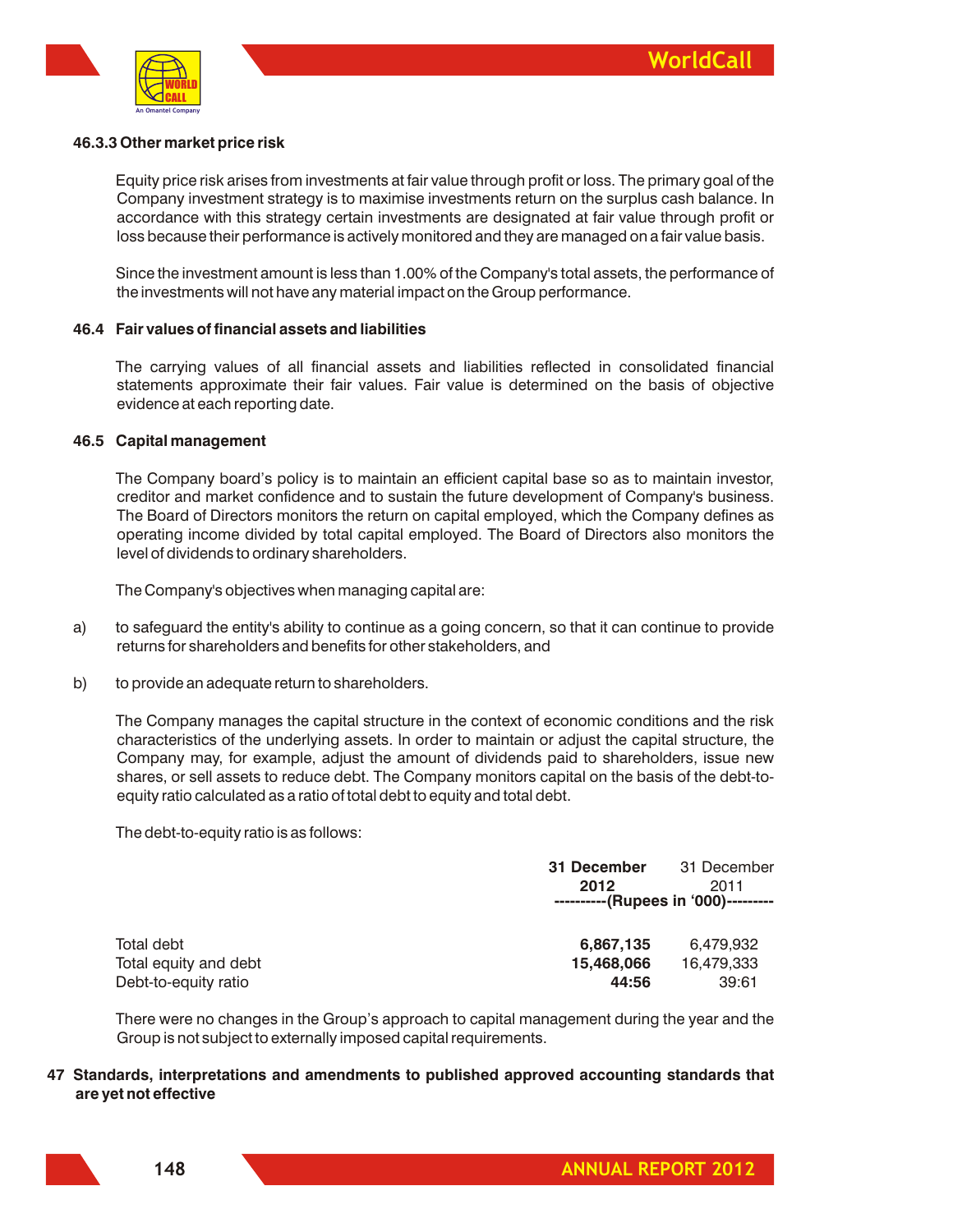

#### **47.1 Standards, amendments or interpretations which became effective during the year**

During the year, certain amendments to Standards or new interpretations became effective, however, the amendments or interpretation did not have any material effect on the financial statements of the Company.

#### **47.1.1The following standards, amendments and interpretations of approved accounting standards will be effective for accounting periods beginning on or after 01 January 2013**

- IAS 19 Employee Benefits (amended 2011) (effective for annual periods beginning on or after 1 January 2013). The amended IAS 19 includes the amendments that require actuarial gains and losses to be recognised immediately in other comprehensive income; this change will remove the corridor method and eliminate the ability for entities to recognise all changes in the defined benefit obligation and in plan assets in profit or loss, which currently is allowed under IAS 19; and that the expected return on plan assets recognised in profit or loss is calculated based on the rate used to discount the defined benefit obligation.
- Presentation of Items of Other Comprehensive Income (Amendments to IAS 1) (effective for annual periods beginning on or after 1 July 2012). The amendments require that an entity present separately the items of other comprehensive income that would be reclassified to profit or loss in the future if certain conditions are met from those that would never be reclassified to profit or loss. The amendments do not address which items are presented in other comprehensive income or which items need to be reclassified. The requirements of other IFRSs continue to apply in this regard. The amendments have no impact on financial statements of the Company.
- IAS 27 Separate Financial Statements (2011) (effective for annual periods beginning on or after 1 January 2013). IAS 27 (2011) supersedes IAS 27 (2008). Three new standards IFRS 10 - Consolidated Financial Statements, IFRS 11- Joint Arrangements and IFRS 12- Disclosure of Interest in Other Entities dealing with IAS 27 would be applicable effective 1 January 2013. IAS 27 (2011) carries forward the existing accounting and disclosure requirements for separate financial statements, with some minor clarifications. The amendments have no impact on financial statements of the Company.
- IAS 28 Investments in Associates and Joint Ventures (2011) (effective for annual periods beginning on or after 1 January 2013). IAS 28 (2011) supersedes IAS 28 (2008). IAS 28 (2011) makes the amendments to apply IFRS 5 to an investment, or a portion of an investment, in an associate or a joint venture that meets the criteria to be classified as held for sale; and on cessation of significant influence or joint control, even if an investment in an associate becomes an investment in a joint venture. The amendments have no impact on financial statements of the Company.
- Offsetting Financial Assets and Financial Liabilities (Amendments to IAS 32) (effective for annual periods beginning on or after 1 January 2014). The amendments address inconsistencies in current practice when applying the offsetting criteria in IAS 32 Financial Instruments: Presentation. The amendments clarify the meaning of 'currently has a legally enforceable right of set-off'; and that some gross settlement systems may be considered equivalent to net settlement.
- Offsetting Financial Assets and Financial Liabilities (Amendments to IFRS 7) (effective for annual periods beginning on or after 1 January 2013). The amendments to IFRS 7 contain new disclosure requirements for financial assets and liabilities that are offset in the statement of financial position or subject to master netting agreement or similar arrangement.

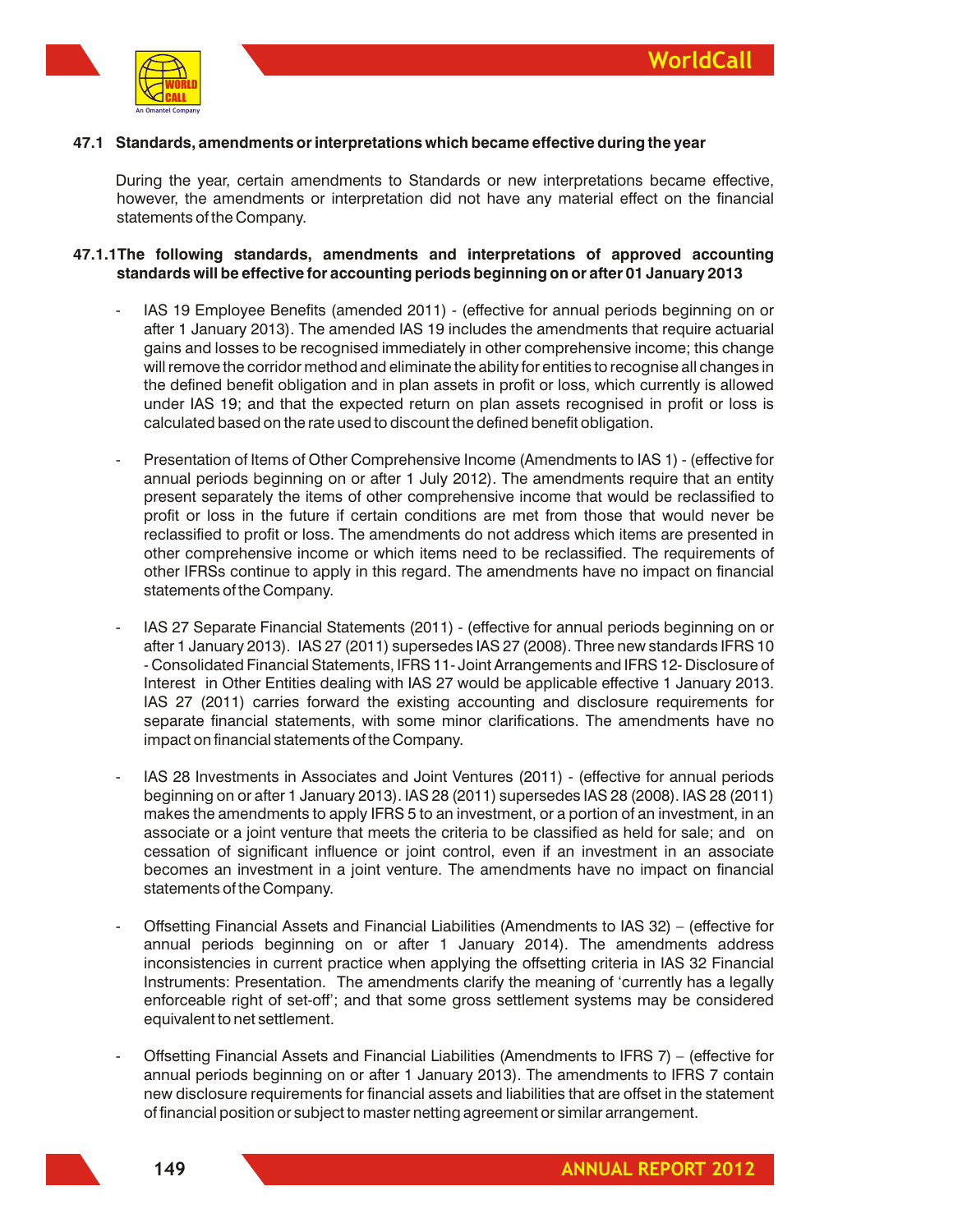

- Annual Improvements 2009–2011 (effective for annual periods beginning on or after 1 January 2013). The new cycle of improvements contains amendments to the following five standards, with consequential amendments to other standards and interpretations.
	- o IAS 1 Presentation of Financial Statements is amended to clarify that only one comparative period – which is the preceding period – is required for a complete set of financial statements. If an entity presents additional comparative information, then that additional information need not be in the form of a complete set of financial statements. However, such information should be accompanied by related notes and should be in accordance with IFRS. Furthermore, it clarifies that the 'third statement of financial position', when required, is only required if the effect of restatement is material to statement of financial position.
	- o IAS 16 Property, Plant and Equipment is amended to clarify the accounting of spare parts, stand-by equipment and servicing equipment. The definition of 'property, plant and equipment' in IAS 16 is now considered in determining whether these items should be accounted for under that standard. If these items do not meet the definition, then they are accounted for using IAS 2 Inventories.
	- o IAS 32 Financial Instruments: Presentation is amended to clarify that IAS 12 Income Taxes applies to the accounting for income taxes relating to distributions to holders of an equity instrument and transaction costs of an equity transaction. The amendment removes a perceived inconsistency between IAS 32 and IAS 12.
	- o IAS 34 Interim Financial Reporting is amended to align the disclosure requirements for segment assets and segment liabilities in interim financial reports with those in IFRS 8 Operating Segments. IAS 34 now requires the disclosure of a measure of total assets and liabilities for a particular reportable segment. In addition, such disclosure is only required when the amount is regularly provided to the chief operating decision maker and there has been a material change from the amount disclosed in the last annual financial statements for that reportable segment.

The amendments have no impact on financial statements of the Company.

IFRIC 20 - Stripping cost in the production phase of a surface mining (effective for annual periods beginning on or after 1 January 2013). The interpretation requires production stripping cost in a surface mine to be capitalized if certain criteria are met. The amendments have no impact on financial statements of the Company.

#### **48 Date of authorization for issue**

These financial statements were authorized for issue on 28 March 2013 by the Board of Directors.

#### **49 General**

Figures have been rounded off to the nearest thousand of rupee.

**Dubai:** 28 March 2013

Babanchity **CHIEF EXECUTIVE OFFICER** 

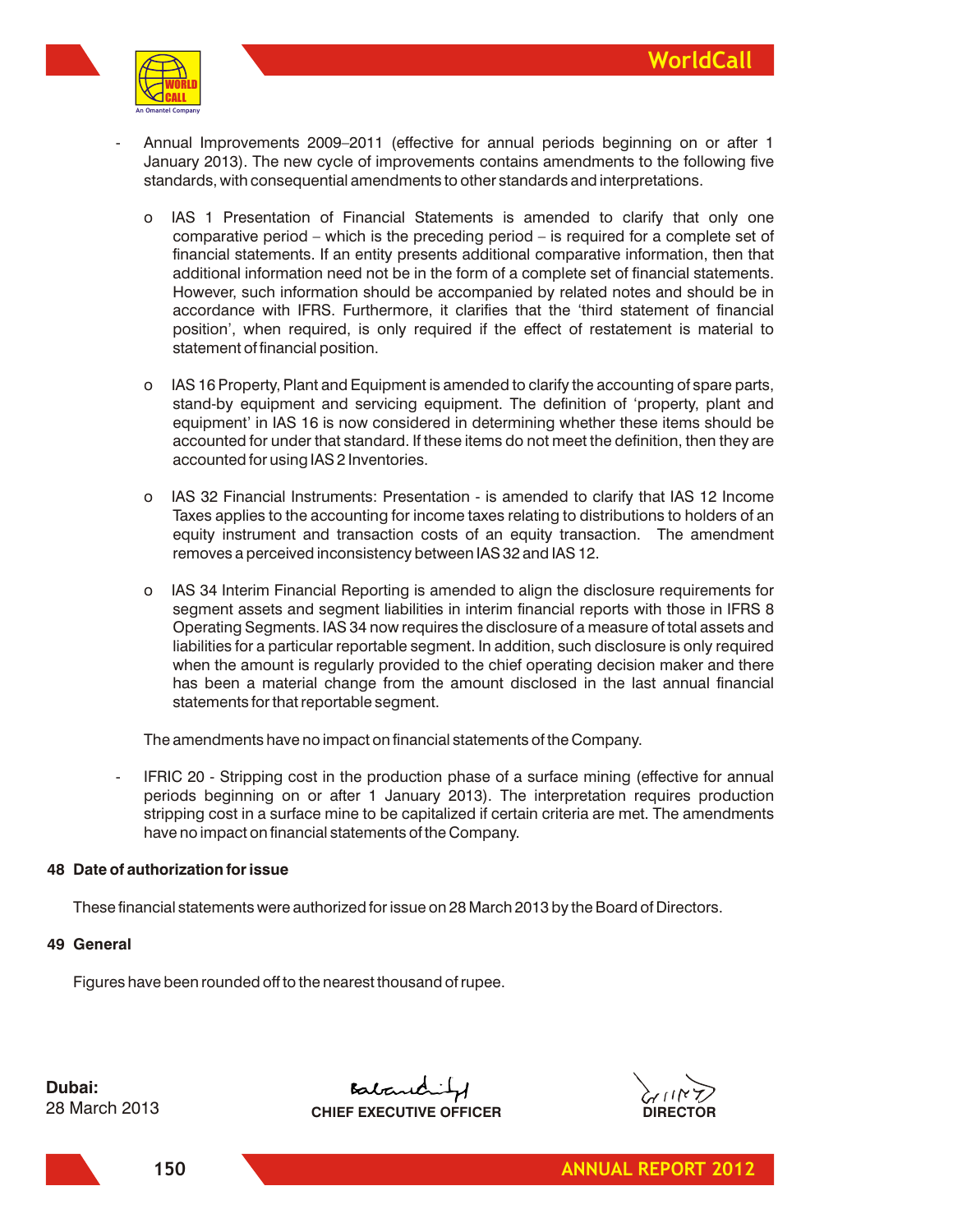

## **PATTERN OF SHAREHOLDING AS AT 31 DECEMBER 2012**

#### **No. of Shareholders Shareholdings From To Shares Held - - - - - - - - - - - - - - - - - - - - - - - - - - - - - - - - - - - -** 543 1188 3290 2305 742 269 233 208 100 71 53 29 130 29 30 18 17 26 10 12 11 7 68 7 8 8 3 12 4 9 7 5 15 2 1 3 1 101 501 1001 5001 10001 15001 20001 25001 30001 35001 40001 45001 50001 55001 60001 65001 70001 75001 80001 85001 90001 95001 100001 105001 110001 115001 120001 125001 130001 135001 140001 145001 150001 155001 165001 100 500 1000 5000 10000 15000 20000 25000 30000 35000 40000 45000 50000 55000 60000 65000 70000 75000 80000 85000 90000 95000 100000 105000 110000 115000 120000 125000 130000 135000 140000 145000 150000 155000 160000 170000 23,512 386,148 2,272,158 6,434,114 6,276,044 3,507,538 4,359,624 4,962,009 2,857,603 2,365,647 2,065,800 1,267,551 6,446,244 1,532,385 1,791,910 1,145,053 1,179,322 1,931,500 796,990 996,600 976,840 650,859 6,785,667 730,514 875,862 901,983 353,300 1,484,543 513,126 1,192,381 967,934 716,646 2,249,500 300,770 160,000 500,740

#### *INCORPORATION NUMBER: 0042200 of 15-03-2001*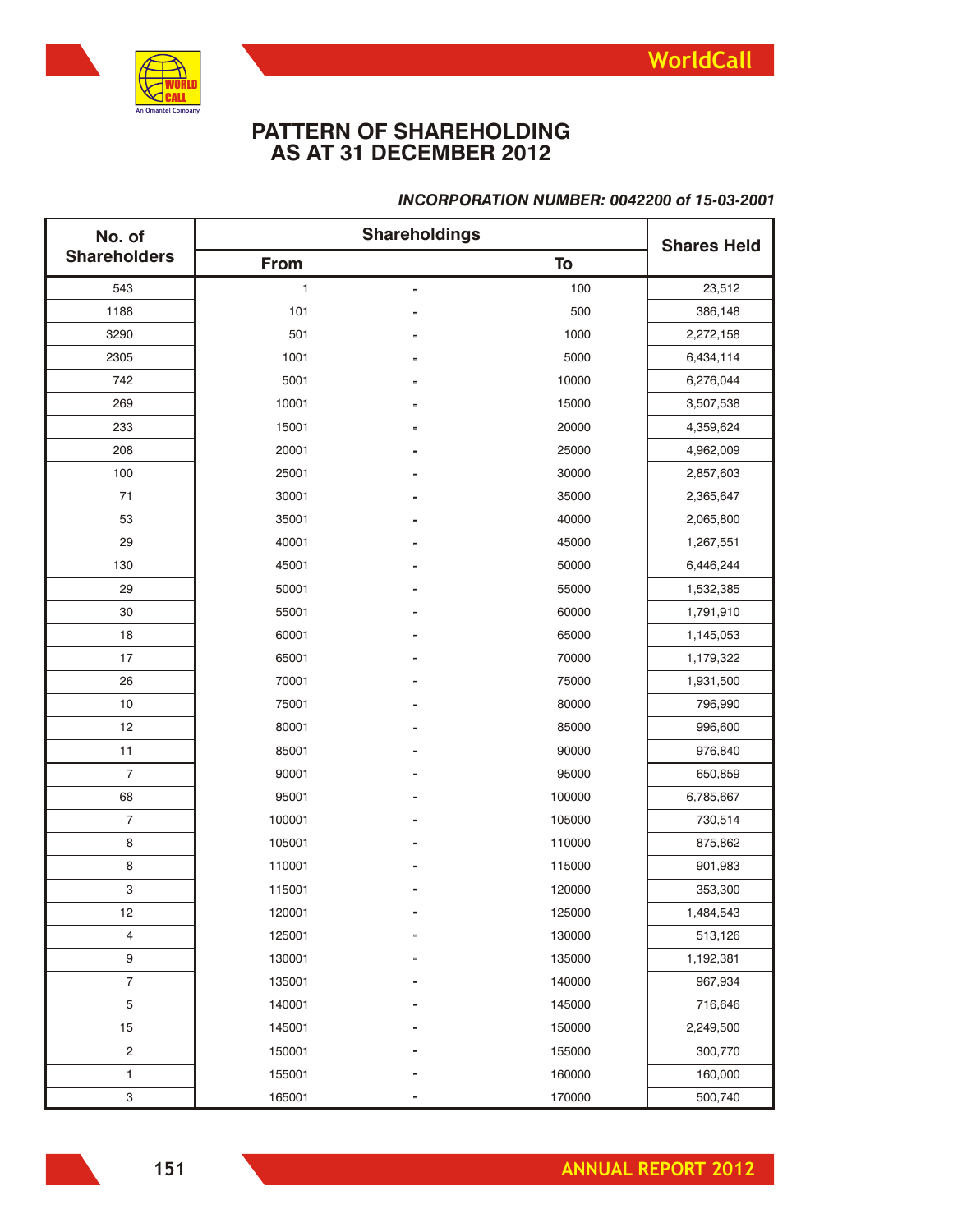

| No. of                    | <b>Shareholdings</b> |  |        | <b>Shares Held</b> |  |
|---------------------------|----------------------|--|--------|--------------------|--|
| <b>Shareholders</b>       | <b>From</b>          |  | To     |                    |  |
| 5                         | 170001               |  | 175000 | 873,000            |  |
| 2                         | 175001               |  | 180000 | 355,947            |  |
| 3                         | 180001               |  | 185000 | 551,023            |  |
| 1                         | 185001               |  | 190000 | 185,303            |  |
| 1                         | 190001               |  | 195000 | 190,434            |  |
| 28                        | 195001               |  | 200000 | 5,592,616          |  |
| 3                         | 200001               |  | 205000 | 605,107            |  |
| 2                         | 205001               |  | 210000 | 419,000            |  |
| 2                         | 215001               |  | 220000 | 435,500            |  |
| 2                         | 220001               |  | 225000 | 446,000            |  |
| 1                         | 225001               |  | 230000 | 230,000            |  |
| 2                         | 230001               |  | 235000 | 469,000            |  |
| 1                         | 235001               |  | 240000 | 238,899            |  |
| 4                         | 245001               |  | 250000 | 1,000,000          |  |
| 3                         | 255001               |  | 260000 | 772,053            |  |
| 1                         | 265001               |  | 270000 | 270,000            |  |
| 4                         | 270001               |  | 275000 | 1,093,000          |  |
| 3                         | 275001               |  | 280000 | 830,715            |  |
| 3                         | 285001               |  | 290000 | 866,464            |  |
| 2                         | 290001               |  | 295000 | 584,500            |  |
| 10                        | 295001               |  | 300000 | 3,000,000          |  |
| 1                         | 300001               |  | 305000 | 305,000            |  |
| 1                         | 310001               |  | 315000 | 314,000            |  |
| 1                         | 315001               |  | 320000 | 317,598            |  |
| 2                         | 320001               |  | 325000 | 647,846            |  |
| 4                         | 345001               |  | 350000 | 1,396,500          |  |
| 2                         | 370001               |  | 375000 | 750,000            |  |
| $\overline{2}$            | 385001               |  | 390000 | 780,000            |  |
| 4                         | 395001               |  | 400000 | 1,598,256          |  |
| 1                         | 405001               |  | 410000 | 410,000            |  |
| 1                         | 415001               |  | 420000 | 417,500            |  |
| $\mathsf{2}\,$            | 420001               |  | 425000 | 850,000            |  |
| $\mathbf 2$               | 430001               |  | 435000 | 863,992            |  |
| 1                         | 435001               |  | 440000 | 437,408            |  |
| $\sqrt{2}$                | 445001               |  | 450000 | 900,000            |  |
| 1                         | 490001               |  | 495000 | 492,901            |  |
| 2                         | 495001               |  | 500000 | 1,000,000          |  |
| 1                         | 500001               |  | 505000 | 500,666            |  |
| 1                         | 520001               |  | 525000 | 523,597            |  |
| $\ensuremath{\mathsf{3}}$ | 545001               |  | 550000 | 1,650,000          |  |
| 1                         | 565001               |  | 570000 | 570,000            |  |

# **152 ANNUAL REPORT 2012**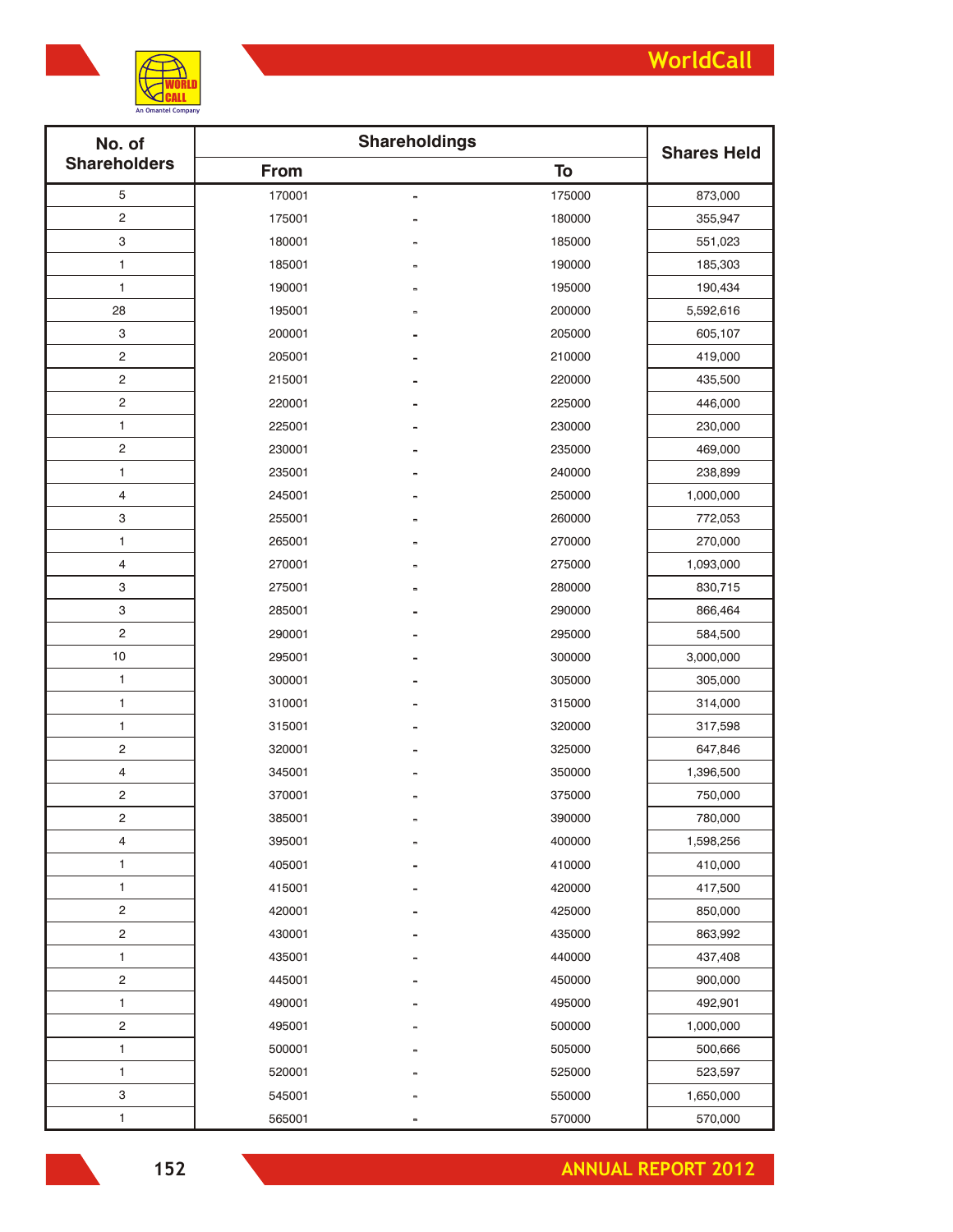

| <b>Shareholdings</b><br>No. of |             |  | <b>Shares Held</b> |            |
|--------------------------------|-------------|--|--------------------|------------|
| <b>Shareholders</b>            | <b>From</b> |  | To                 |            |
| 1                              | 570001      |  | 575000             | 572,173    |
| 1                              | 580001      |  | 585000             | 581,000    |
| 3                              | 595001      |  | 600000             | 1,800,000  |
| 1                              | 605001      |  | 610000             | 605,943    |
| 1                              | 645001      |  | 650000             | 650,000    |
| 1                              | 680001      |  | 685000             | 682,000    |
| 1                              | 710001      |  | 715000             | 712,919    |
| 1                              | 780001      |  | 785000             | 785,000    |
| $\mathbf 2$                    | 795001      |  | 800000             | 1,600,000  |
| $\mathbf{1}$                   | 815001      |  | 820000             | 815,500    |
| $\mathbf{1}$                   | 880001      |  | 885000             | 883,000    |
| $\overline{c}$                 | 895001      |  | 900000             | 1,800,000  |
| $\mathbf{1}$                   | 915001      |  | 920000             | 916,000    |
| 3                              | 995001      |  | 1000000            | 3,000,000  |
| $\mathbf{1}$                   | 1050001     |  | 1055000            | 1,053,686  |
| 1                              | 1100001     |  | 1105000            | 1,104,702  |
| 1                              | 1145001     |  | 1150000            | 1,150,000  |
| 1                              | 1180001     |  | 1185000            | 1,182,000  |
| $\mathbf 2$                    | 1245001     |  | 1250000            | 2,500,000  |
| 1                              | 1295001     |  | 1300000            | 1,300,000  |
| 1                              | 1395001     |  | 1400000            | 1,400,000  |
| $\mathbf{1}$                   | 1480001     |  | 1485000            | 1,480,767  |
| 1                              | 1565001     |  | 1570000            | 1,567,500  |
| 1                              | 1595001     |  | 1600000            | 1,600,000  |
| 1                              | 2275001     |  | 2280000            | 2,280,000  |
| 1                              | 2320001     |  | 2325000            | 2,321,000  |
| 1                              | 2395001     |  | 2400000            | 2,400,000  |
| $\overline{\mathbf{c}}$        | 2495001     |  | 2500000            | 5,000,000  |
| 1                              | 2890001     |  | 2895000            | 2,891,000  |
| 1                              | 3495001     |  | 3500000            | 3,500,000  |
| 1                              | 3835001     |  | 3840000            | 3,839,500  |
| 1                              | 4085001     |  | 4090000            | 4,087,500  |
| $\mathbf{1}$                   | 4220001     |  | 4225000            | 4,220,677  |
| 1                              | 4520001     |  | 4525000            | 4,525,000  |
| $\mathbf{1}$                   | 4910001     |  | 4915000            | 4,913,000  |
| 1                              | 5000001     |  | 5005000            | 5,002,000  |
| 1                              | 5530001     |  | 5535000            | 5,530,704  |
| 1                              | 6180001     |  | 6185000            | 6,185,000  |
| 1                              | 7125001     |  | 7130000            | 7,127,699  |
| 1                              | 9995001     |  | 10000000           | 10,000,000 |
| 1                              | 11460001    |  | 11465000           | 11,462,500 |

# **153 ANNUAL REPORT 2012**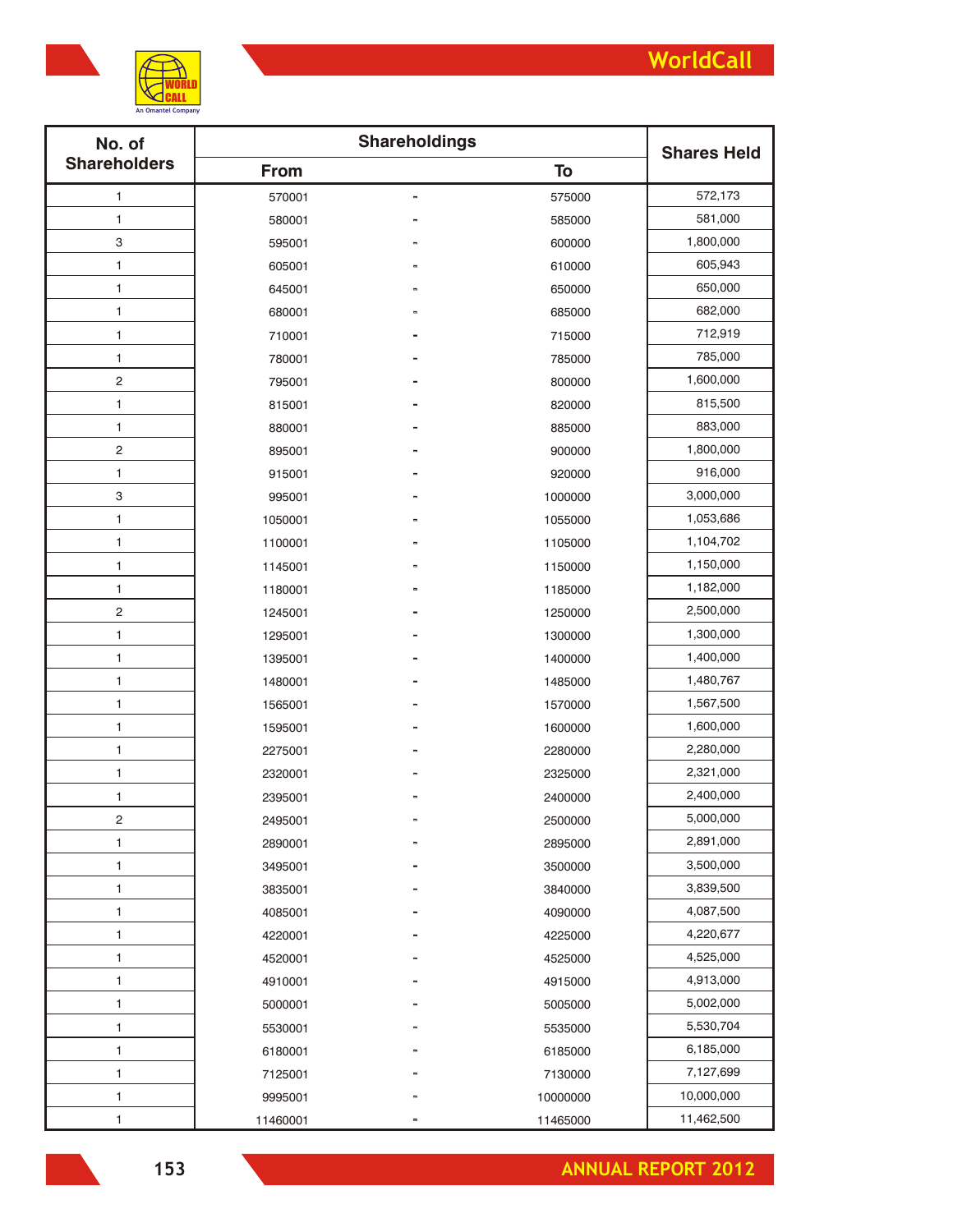

| No. of              |             | <b>Shares Held</b>                |              |
|---------------------|-------------|-----------------------------------|--------------|
| <b>Shareholders</b> | <b>From</b> | To                                |              |
|                     | 12995001    | 13000000                          | 13,000,000   |
|                     | 13795001    | 13800000                          | 13,800,000   |
|                     | 14145001    | 14150000                          | 14, 145, 417 |
|                     | 17245001    | 17250000                          | 17,247,414   |
|                     | 20495001    | 20500000                          | 20,500,000   |
|                     | 72315001    | 72320000                          | 72,319,241   |
|                     | 488835001   | 488840000                         | 488,839,429  |
| 9647                |             | <b>TOTAL NO. OF SHARES HELD:-</b> | 860,571,513  |

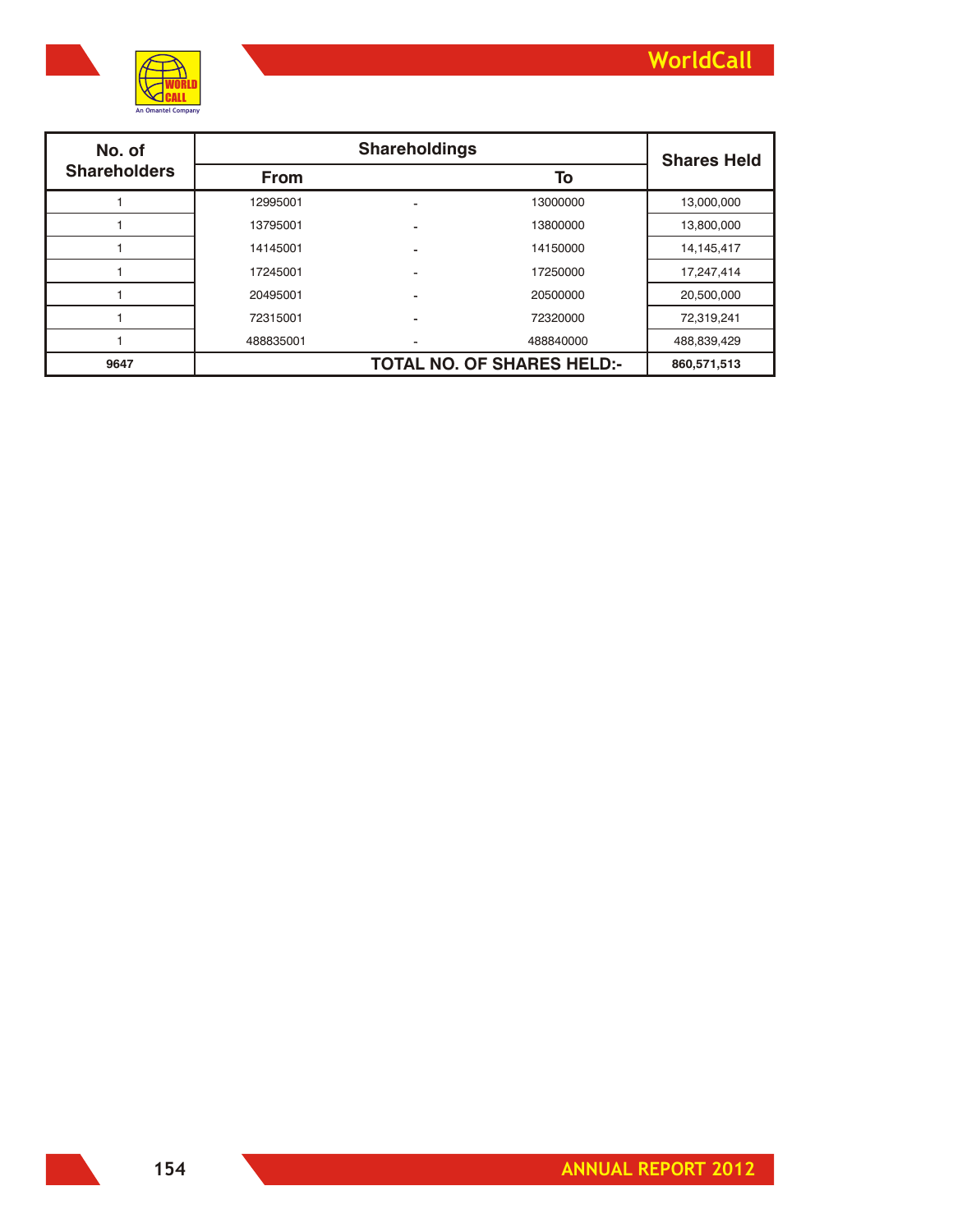

# **PATTERN OF SHAREHOLDING AS AT 31 DECEMBER 2012**

| <b>Categories of Shareholders</b>                                    | <b>Shares held</b> | Percentage |
|----------------------------------------------------------------------|--------------------|------------|
|                                                                      |                    |            |
| Directors, Chief Executive Officer, their spouses and minor children | 123,150            | 0.01%      |
| Associated Companies, undertakings and related parties               | 565,380,789        | 65.70%     |
| NIT and ICP                                                          |                    | $0.00\%$   |
| Banks, Development Financial Institutions,                           |                    |            |
| Non-Banking Finance Companies                                        | 23,896,473         | 2.78%      |
| <b>Insurance Companies</b>                                           | 53,180             | 0.01%      |
| Modarabas and Mutual Funds                                           | 5,977,210          | 0.69%      |
| Shareholders holding 10% or more                                     | 488,839,429        | 56.80%     |
| <b>General Public</b>                                                |                    |            |
| a. Local                                                             | 194,136,634        | 22.56%     |
| b. Foreign                                                           | 11,583,747         | 1.35%      |
| <b>Others</b>                                                        |                    |            |
| - Joint Stock Companies                                              | 59,264,474         | 6.89%      |
| - Foreign Companies                                                  | 155,856            | 0.02%      |

**Note:-** Some of the shareholders are reflected in more than one category.

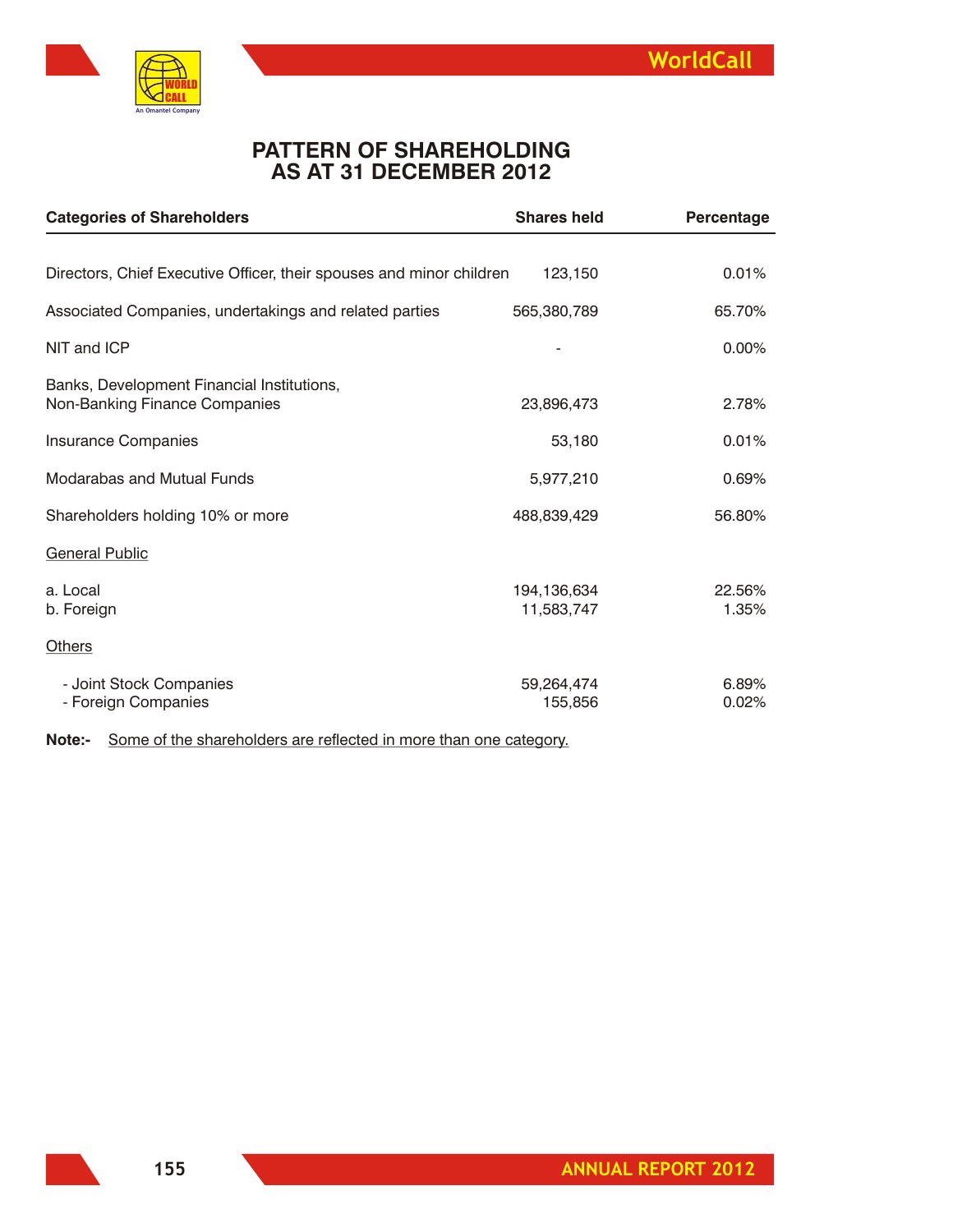

## **PATTERN OF SHAREHOLDING AS PER LISTING REGULATIONS AS AT 31 DECEMBER 2012**

| <b>Shareholders' Category</b>                                        | <b>Number of</b> | $%$ of<br><b>Shares held shareholding</b> |
|----------------------------------------------------------------------|------------------|-------------------------------------------|
| <b>Associated Companies, undertaking and related parties</b>         |                  |                                           |
| Arif Habib Corporation Limited                                       | 72,319,241       | 8.40%                                     |
| First Capital Securities Corp. Ltd.                                  | 4,221,207        | 0.49%                                     |
| Oman Telecommunications Company (S.A.O.G.)                           | 488,839,429      | 56.80%                                    |
| Pace (Pakistan) Limited                                              | 912              | 0.00%                                     |
| <b>NIT and ICP</b>                                                   |                  | 0.00%                                     |
| Directors, Chief Executive Officer and their Spouse & Minor Children |                  |                                           |
| Mr. Mehdi Mohammed Al Abduwani                                       | 20,500           | 0.00%                                     |
| Mr. Talal Said Marhoon Al Mamari                                     | 500              | 0.00%                                     |
| Mr. Aimen Bin Ahmed Al Hosni                                         | 575              | 0.00%                                     |
| Mr. Samy Ahmed Abdulgadir Al Ghassany                                | 500              | 0.00%                                     |
| Mr. Shehryar Ali Taseer                                              | 500              | 0.00%                                     |
| Mr. Sohail Qadir                                                     | 500              | 0.00%                                     |
| Mr. Asadullah Khawaja                                                | 100,000          | 0.01%                                     |
| Mr. Babar Ali Syed (CEO)                                             | 75               | 0.00%                                     |
| <b>Spouse &amp; Minor Children</b>                                   |                  | 0.00%                                     |
| <b>Executives</b>                                                    |                  | 0.00%                                     |
| <b>Public Sector Companies and Corporations</b>                      | 59,264,474       | 6.89%                                     |
| <b>Banks, Development Financial Institutions,</b>                    |                  |                                           |
| <b>Non-Banking Finance Institutions</b>                              | 23,896,473       | 2.78%                                     |
| <b>Insurance Companies,</b>                                          | 53,180           | 0.01%                                     |
| <b>Modarabas and Mutual Funds etc.</b>                               | 5,977,210        | 0.69%                                     |
| <b>Foreign Companies</b>                                             | 155,856          | 0.02%                                     |
| <b>General Public</b>                                                | 205,720,381      | 23.91%                                    |
| Shareholders holding 5% or more voting interest in the Company       |                  |                                           |
| Oman Telecommunications Company (S.A.O.G.)                           | 488,839,429      | 56.80%                                    |
| Arif Habib Corporation Limited                                       | 72,319,241       | 8.40%                                     |

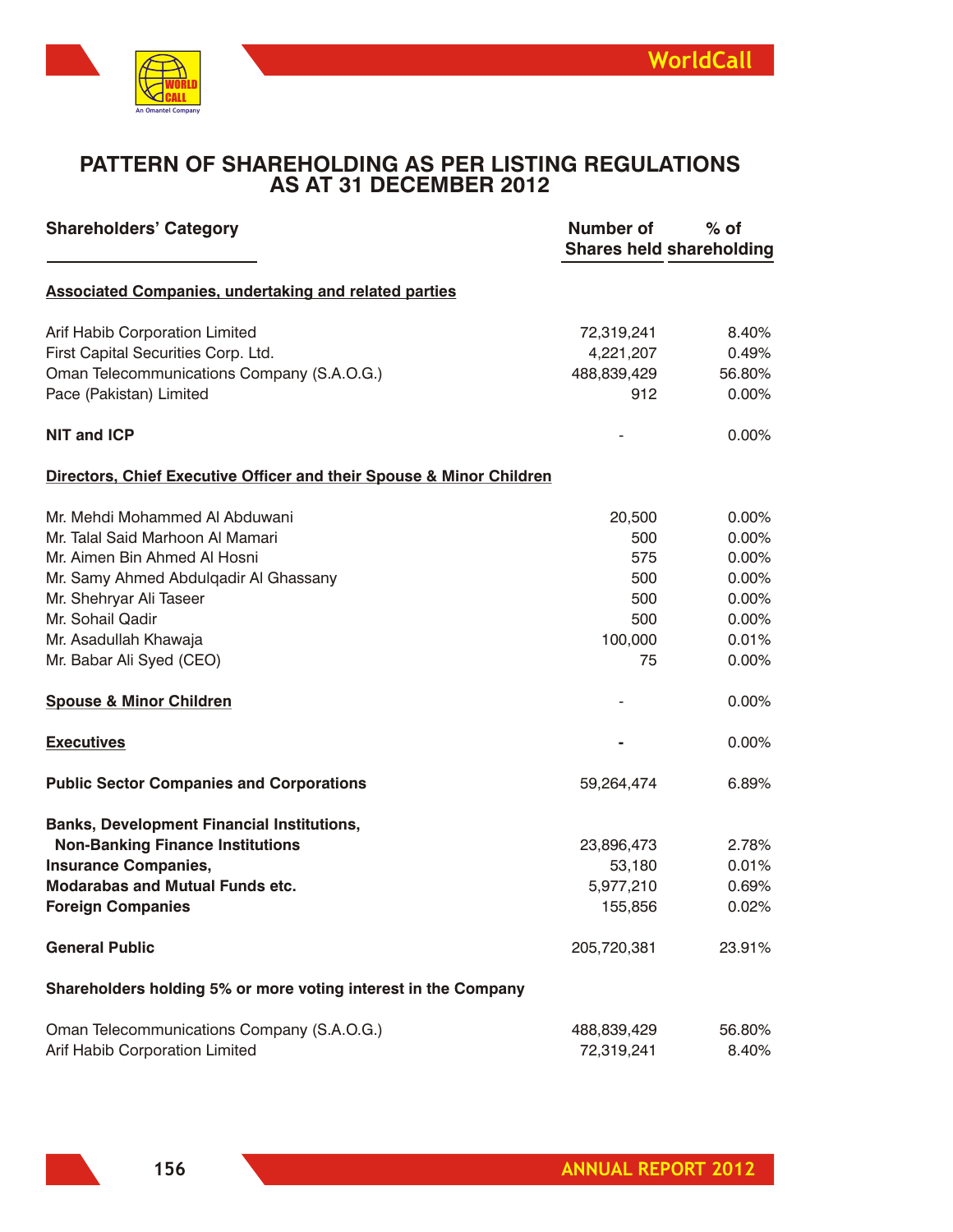

# **WorldCall**

## **FORM OF PROXY**

| The Company Secretary<br>67-A, C-III, Gulberg-III<br>Lahore |            | Worldcall Telecom Limited                                                                                                                                                                                                                                                                                                                                             |                                                                    |            | Shares Held: |              | Folio No./CDC A/c No.                                                                                                                                                                                                          | <u> Albanya (Albanya Albanya)</u>          |
|-------------------------------------------------------------|------------|-----------------------------------------------------------------------------------------------------------------------------------------------------------------------------------------------------------------------------------------------------------------------------------------------------------------------------------------------------------------------|--------------------------------------------------------------------|------------|--------------|--------------|--------------------------------------------------------------------------------------------------------------------------------------------------------------------------------------------------------------------------------|--------------------------------------------|
|                                                             |            | (Name)                                                                                                                                                                                                                                                                                                                                                                |                                                                    |            |              | (Address)    |                                                                                                                                                                                                                                |                                            |
| being                                                       | the        |                                                                                                                                                                                                                                                                                                                                                                       | member (s) of Worldcall Telecom Limited hereby appoint Mr. / Mrs./ |            |              |              |                                                                                                                                                                                                                                |                                            |
|                                                             |            |                                                                                                                                                                                                                                                                                                                                                                       |                                                                    |            |              |              | (Address)                                                                                                                                                                                                                      |                                            |
|                                                             |            | (Name)                                                                                                                                                                                                                                                                                                                                                                |                                                                    |            |              |              |                                                                                                                                                                                                                                |                                            |
|                                                             |            |                                                                                                                                                                                                                                                                                                                                                                       |                                                                    |            |              |              |                                                                                                                                                                                                                                |                                            |
|                                                             |            |                                                                                                                                                                                                                                                                                                                                                                       |                                                                    | (Name)     |              |              | (Address)                                                                                                                                                                                                                      |                                            |
|                                                             |            | {who is also member of the Company vide Registered Folio No. ____________ (being the member of the<br>Company)}as my / our proxy to attend at and vote for me / us and on my/our behalf at the Annual General<br>Meeting of the Company to be held at Avari Hotel, 87, Shahrah-e-Quaid-e-Azam, Lahore on 04 May 2013 at<br>11:00 a.m. and at any adjournment thereof. |                                                                    |            |              |              |                                                                                                                                                                                                                                |                                            |
|                                                             |            | Signature this _______________________ Day of ____________________ 2013.                                                                                                                                                                                                                                                                                              |                                                                    |            |              |              |                                                                                                                                                                                                                                | Signature<br>on Rs.5/-<br>Revenue<br>Stamp |
|                                                             | 1. Witness |                                                                                                                                                                                                                                                                                                                                                                       |                                                                    | 2. Witness |              |              |                                                                                                                                                                                                                                |                                            |
|                                                             |            |                                                                                                                                                                                                                                                                                                                                                                       |                                                                    |            |              |              | Signature Signature Signature and the state of the state of the state of the state of the state of the state of the state of the state of the state of the state of the state of the state of the state of the state of the st |                                            |
|                                                             |            |                                                                                                                                                                                                                                                                                                                                                                       |                                                                    |            |              |              |                                                                                                                                                                                                                                |                                            |
| $CNIC$ #                                                    |            | $\overline{a}$                                                                                                                                                                                                                                                                                                                                                        | $\mathbb{L}^2$                                                     | CNIC $#$   |              | $\mathbf{r}$ |                                                                                                                                                                                                                                | $\sim$ 1                                   |
|                                                             |            | or Passport No.                                                                                                                                                                                                                                                                                                                                                       |                                                                    |            |              |              |                                                                                                                                                                                                                                |                                            |

### **Notes:**

- 1. This Proxy Form, duly completed and signed, must be received at the Registered Office of the Company not later than 48 hours before the time of holding the meeting.
- 2. No person shall act as proxy unless he himself is a member of the Company, except that a corporation may appoint a person who is not a member.
- 3. CDC account holders will further have to follow the guidelines as laid down in Circular No. 1 dated 26 January 2000 issued by the Securities and Exchange Commission of Pakistan.